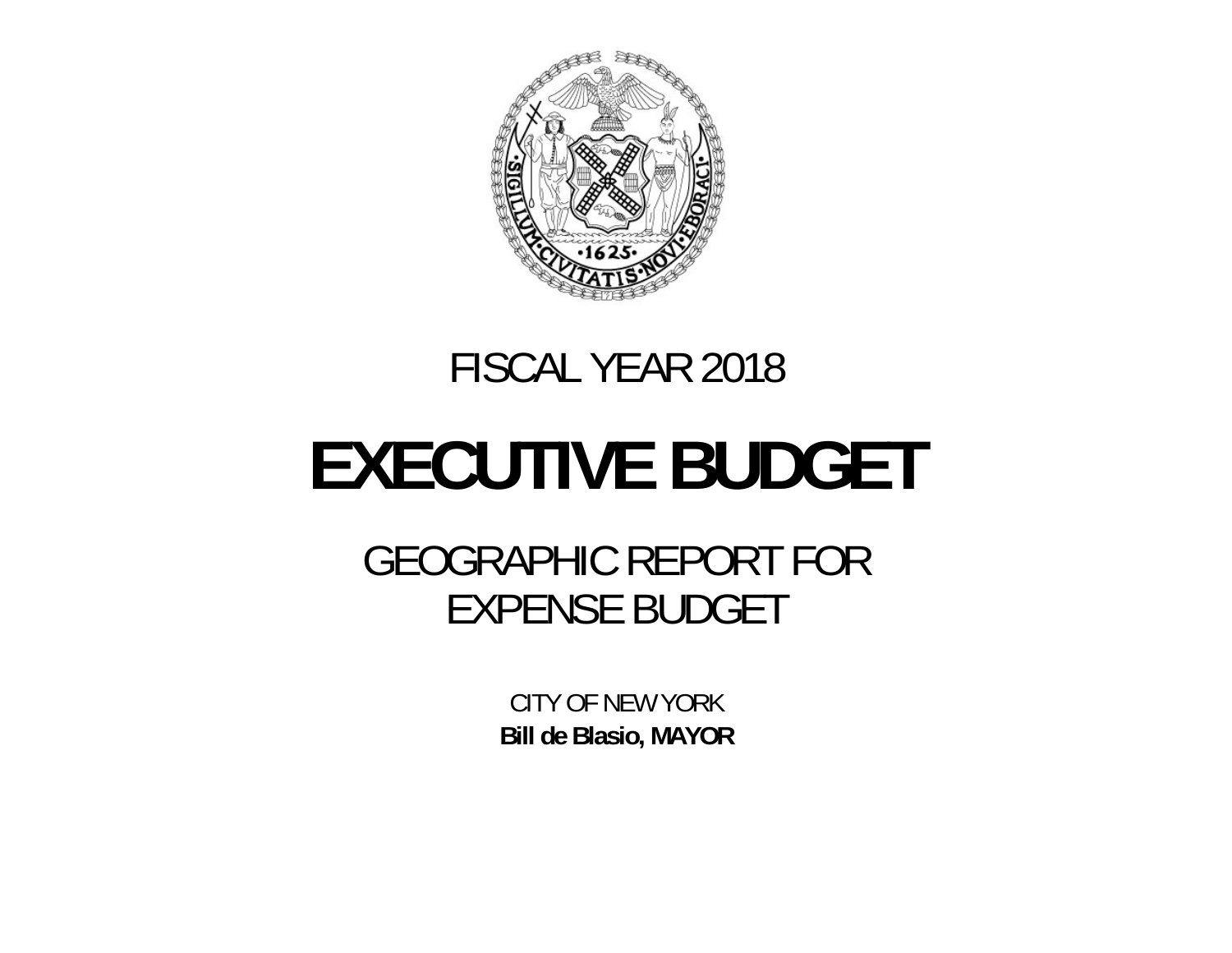### **INTRODUCTION**

### *GEOGRAPHIC EXPENSE REPORT*

*"For each city agency that has local or borough service districts within community districts and boroughs, the Departmental Estimates and Executive Budget, where practicable shall contain a statement of proposed direct expenditures in each such service district for each requested unit of appropriation." (Charter section 100g)*

The Geographic Report for the Expense Budget is issued with the Executive Budget. For each agency it breaks down the agency's Executive Budget for the next fiscal year by local service district and borough. Provided are budget and headcount information for agencies that provide local services.

Local service districts are the agency's service delivery districts which are coterminous with community districts or aggregates of community districts up to the borough level. This document shows how local service districts correspond to community districts.

### *ORGANIZATION OF THE GEOGRAPHIC REPORT*

Budget and headcount information for services delivered at the local level is presented first. This is followed by a page summarizing the total reported geographically of all the local districts.

The next pages show the agency's units of appropriation and indicate what portion of each unit of appropriation is budgeted geographically and what portion is non-geographic.

The final page for each agency summarizes the total Personal Service (PS) and Other Than Personal Service (OTPS) appropriations for the Executive Budget and any financial plan savings.

### *FISCAL INFORMATION*

Shown are the FY 2017 Current Modified Budget and the FY 2018 Executive Budget. The increase/decrease column highlights comparisons between the FY 2017 Current Modified Budget and the FY 2018 Executive Budget.

### *HEADCOUNT INFORMATION*

Also shown by service district and borough are budgeted headcounts for FY 2017 and FY 2018 as of the Executive Budget. Please note that agencies with projected staffing increases in FY 2018 may not have yet assigned these positions to specific budget codes. These assignments will be made based on factors such as attrition and service needs and will be made after any specialized training is complete.

Conversely, agencies required to achieve staff reductions during the year through attrition may not have reduced positions in specific budget codes at this time.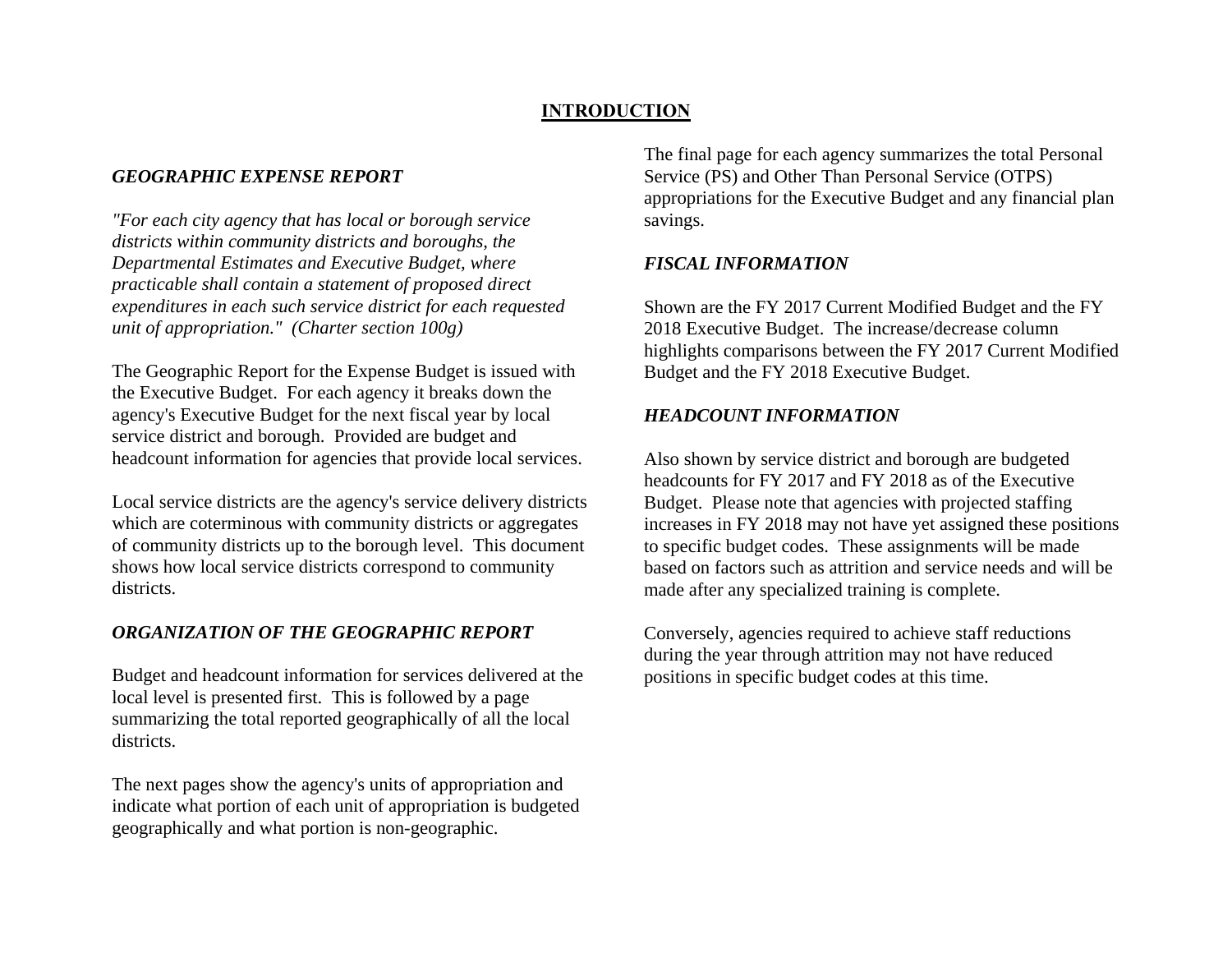### *USES FOR THE GEOGRAPHIC REPORT*

During the budget preparation cycle, community boards, operating agencies, district service cabinets, Borough Presidents, City Council members and civic groups can use the Geographic Report for the Executive Budget to:

- evaluate the level of budget allocations for FY 2017 and FY 2018;
- $\bullet$ assess the equity of local service resource allocations;
- $\bullet$ reassess district/borough budget strategies for FY 2018;
- $\bullet$  prepare testimony on the Executive Budget to present at public hearings held by the City Council.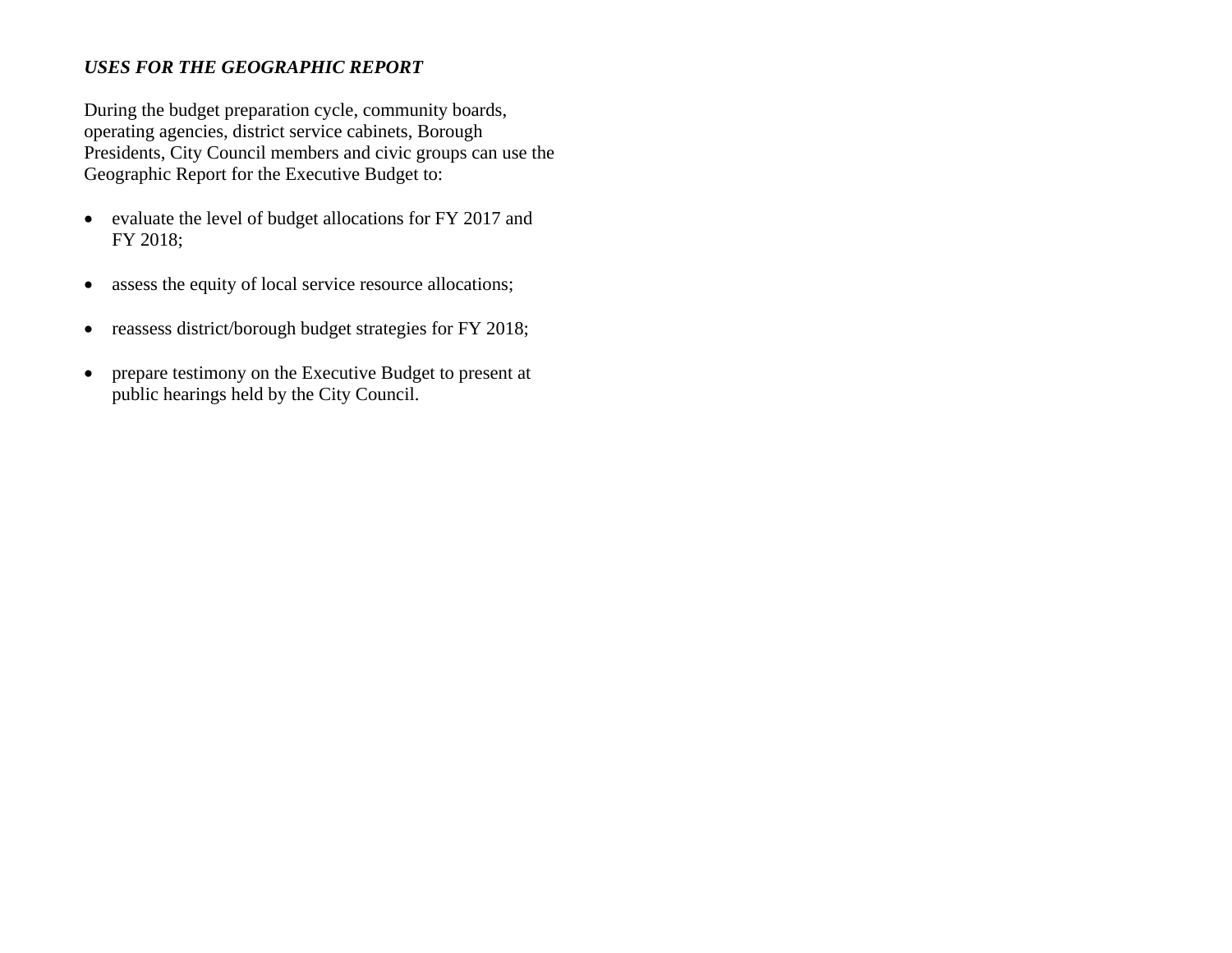### **GEOGRAPHIC REPORT FOR THE EXPENSE BUDGET** FISCAL YEAR 2018 EXECUTIVE BUDGET

# **TABLE OF CONTENTS**

| DEPT. NO. | <b>DEPARTMENT NAME</b> | PAGE NO. |
|-----------|------------------------|----------|
| 002       |                        |          |
| 056       |                        |          |
| 057       |                        |          |
| 125       |                        |          |
| 126       |                        |          |
| 260       |                        |          |
| 801       |                        |          |
| 806       |                        |          |
| 810       |                        |          |
| 816       |                        |          |
| 826       |                        |          |
| 827       |                        |          |
| 841       |                        |          |
| 846       |                        |          |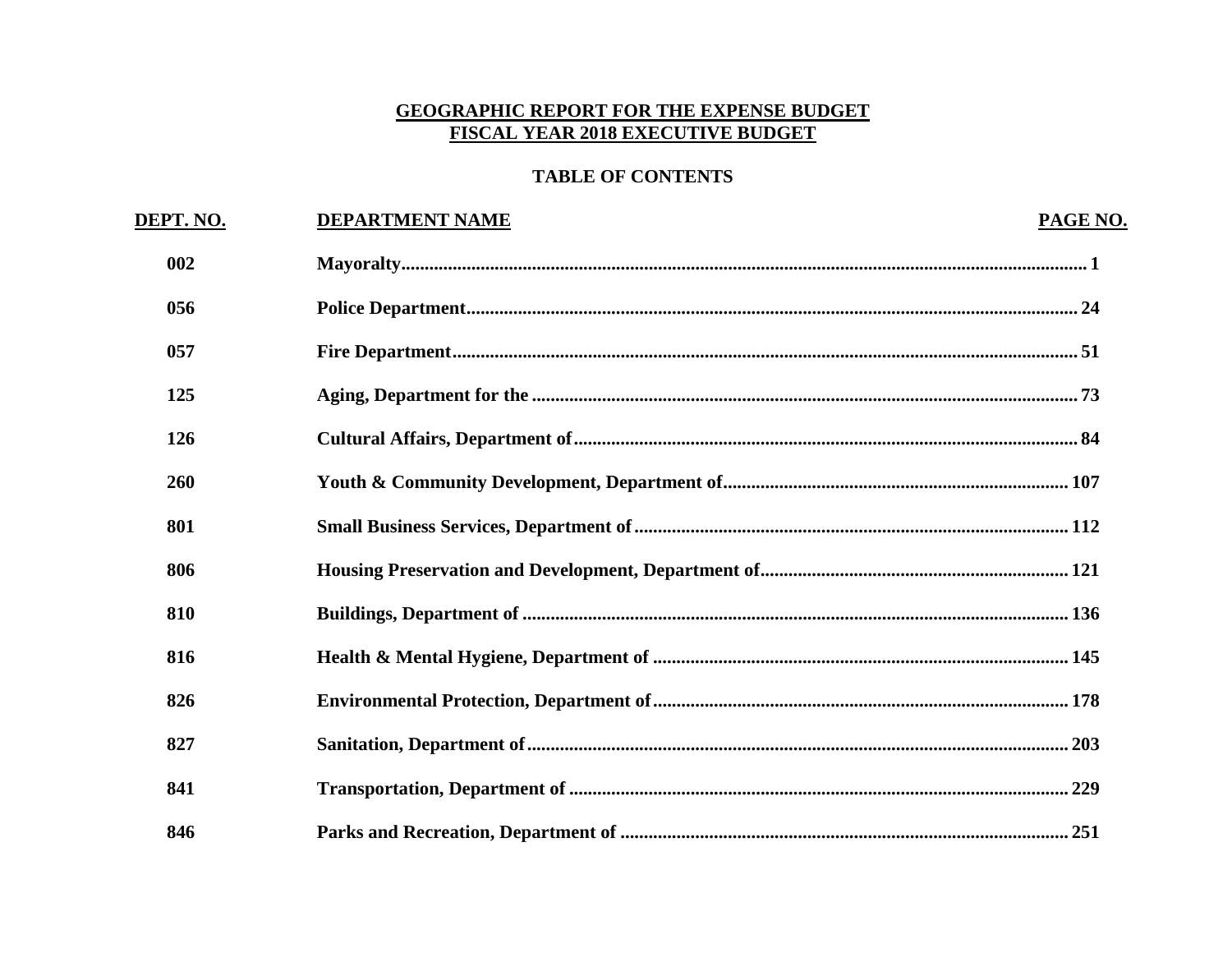# **FOR PS UNITS OF APPROPRIATIONEXECUTIVE BUDGET FISCAL YEAR <sup>2018</sup>**

|                                                                                                                                     | ---------------<br>FISCAL YEAR 2017<br>CURRENT MODIFIED BUDGET<br>AS OF 04/20/17 |                                                                     | FISCAL YEAR 2018<br><b>EXECUTIVE BUDGET</b>    |                                                                  |
|-------------------------------------------------------------------------------------------------------------------------------------|----------------------------------------------------------------------------------|---------------------------------------------------------------------|------------------------------------------------|------------------------------------------------------------------|
| UNIT OF APPROPRIATION                                                                                                               |                                                                                  |                                                                     | <b>AMOUNT</b>                                  | <b>INCREASE</b><br>DECREASE (-)                                  |
| OFFICE OF THE MAYOR-PS<br>020                                                                                                       |                                                                                  |                                                                     |                                                |                                                                  |
| REGULAR GROSS<br><b>OTHER</b>                                                                                                       |                                                                                  |                                                                     |                                                |                                                                  |
| TOTAL REPORTED GEOGRAPHICALLY                                                                                                       |                                                                                  |                                                                     |                                                |                                                                  |
| NOT REPORTED GEOGRAPHICALLY                                                                                                         |                                                                                  | 31,888,479                                                          | 32,544,340                                     | 655,861                                                          |
| FINANCIAL PLAN SAVINGS                                                                                                              |                                                                                  |                                                                     |                                                |                                                                  |
| APPROPRIATION                                                                                                                       |                                                                                  | 31,888,479                                                          | 32,544,340                                     | 655,861                                                          |
| FUNDING                                                                                                                             |                                                                                  |                                                                     |                                                |                                                                  |
| <b>CITY</b><br>OTHER CATEGORICAL<br>CAPITAL FUNDS - I.F.A.<br><b>STATE</b><br>FEDERAL - C.D.<br>FEDERAL - OTHER<br>INTRA-CITY SALES |                                                                                  | 27,760,026<br>317,346<br>2,331,478<br>8,064<br>200,937<br>1,270,628 | 28,840,129<br>38,951<br>2,387,769<br>1,277,491 | 1,080,103<br>278,395-<br>56,291<br>8,064-<br>$200,937-$<br>6,863 |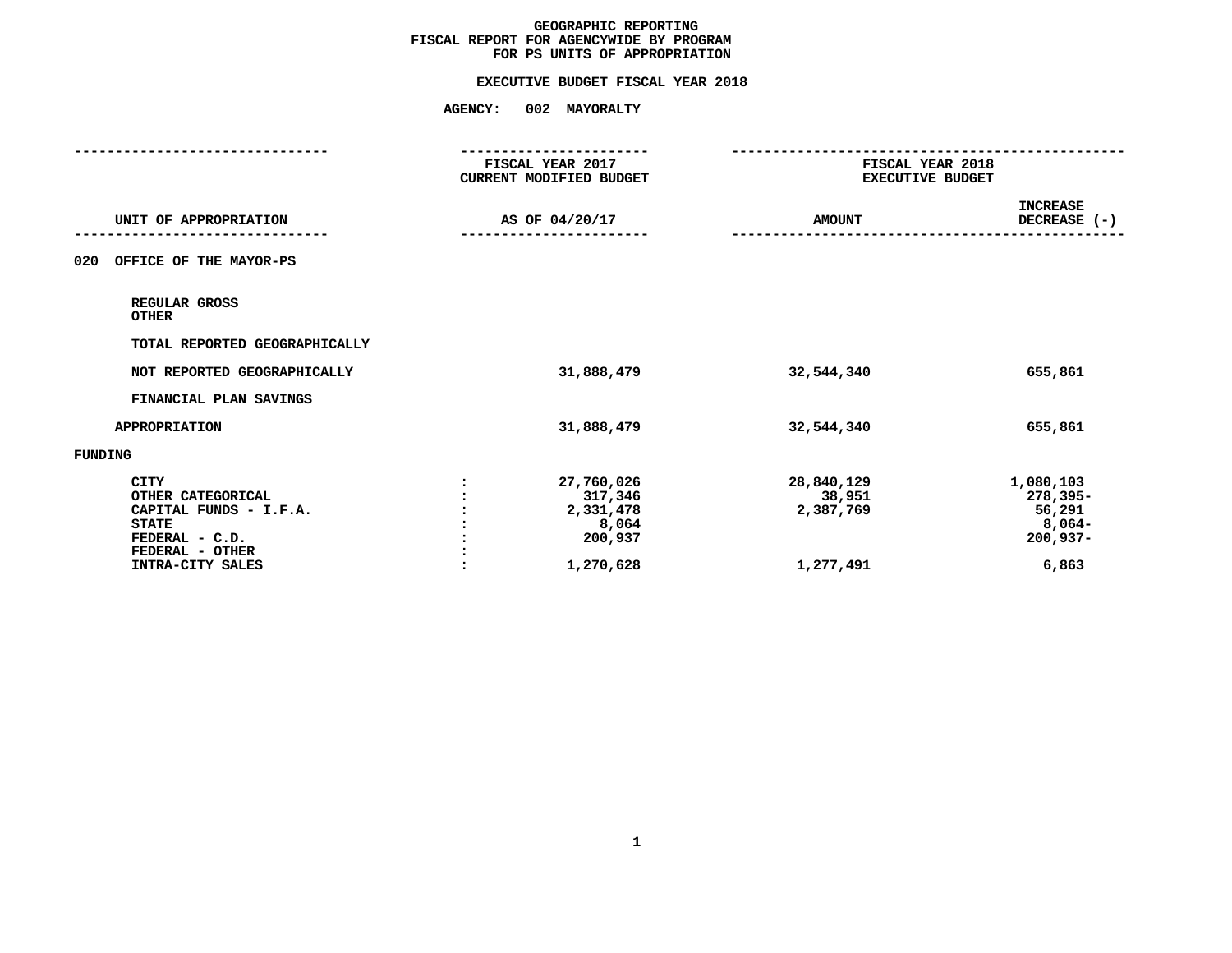# **FOR PS UNITS OF APPROPRIATIONEXECUTIVE BUDGET FISCAL YEAR <sup>2018</sup>**

|                                                                                                                                     | FISCAL YEAR 2017<br><b>CURRENT MODIFIED BUDGET</b><br>AS OF 04/20/17 |                                                                | FISCAL YEAR 2018<br><b>EXECUTIVE BUDGET</b>                    |                                                    |  |
|-------------------------------------------------------------------------------------------------------------------------------------|----------------------------------------------------------------------|----------------------------------------------------------------|----------------------------------------------------------------|----------------------------------------------------|--|
| UNIT OF APPROPRIATION                                                                                                               |                                                                      |                                                                | <b>AMOUNT</b>                                                  | <b>INCREASE</b><br>DECREASE (-)                    |  |
| OFFICE OF MGMT AND BUDGET-PS<br>040                                                                                                 |                                                                      |                                                                |                                                                |                                                    |  |
| REGULAR GROSS<br><b>OTHER</b>                                                                                                       |                                                                      |                                                                |                                                                |                                                    |  |
| TOTAL REPORTED GEOGRAPHICALLY                                                                                                       |                                                                      |                                                                |                                                                |                                                    |  |
| NOT REPORTED GEOGRAPHICALLY                                                                                                         |                                                                      | 34,674,196                                                     | 35, 115, 663                                                   | 441,467                                            |  |
| FINANCIAL PLAN SAVINGS                                                                                                              |                                                                      | 195,186                                                        | 390,373                                                        | 195,187                                            |  |
| <b>APPROPRIATION</b>                                                                                                                |                                                                      | 34,869,382                                                     | 35,506,036                                                     | 636,654                                            |  |
| FUNDING                                                                                                                             |                                                                      |                                                                |                                                                |                                                    |  |
| <b>CITY</b><br>OTHER CATEGORICAL<br>CAPITAL FUNDS - I.F.A.<br><b>STATE</b><br>FEDERAL - C.D.<br>FEDERAL - OTHER<br>INTRA-CITY SALES |                                                                      | 22,968,995<br>1,560,093<br>5,993,716<br>3,017,506<br>1,329,072 | 23,548,731<br>1,575,508<br>6,047,331<br>2,775,642<br>1,558,824 | 579,736<br>15,415<br>53,615<br>241,864-<br>229,752 |  |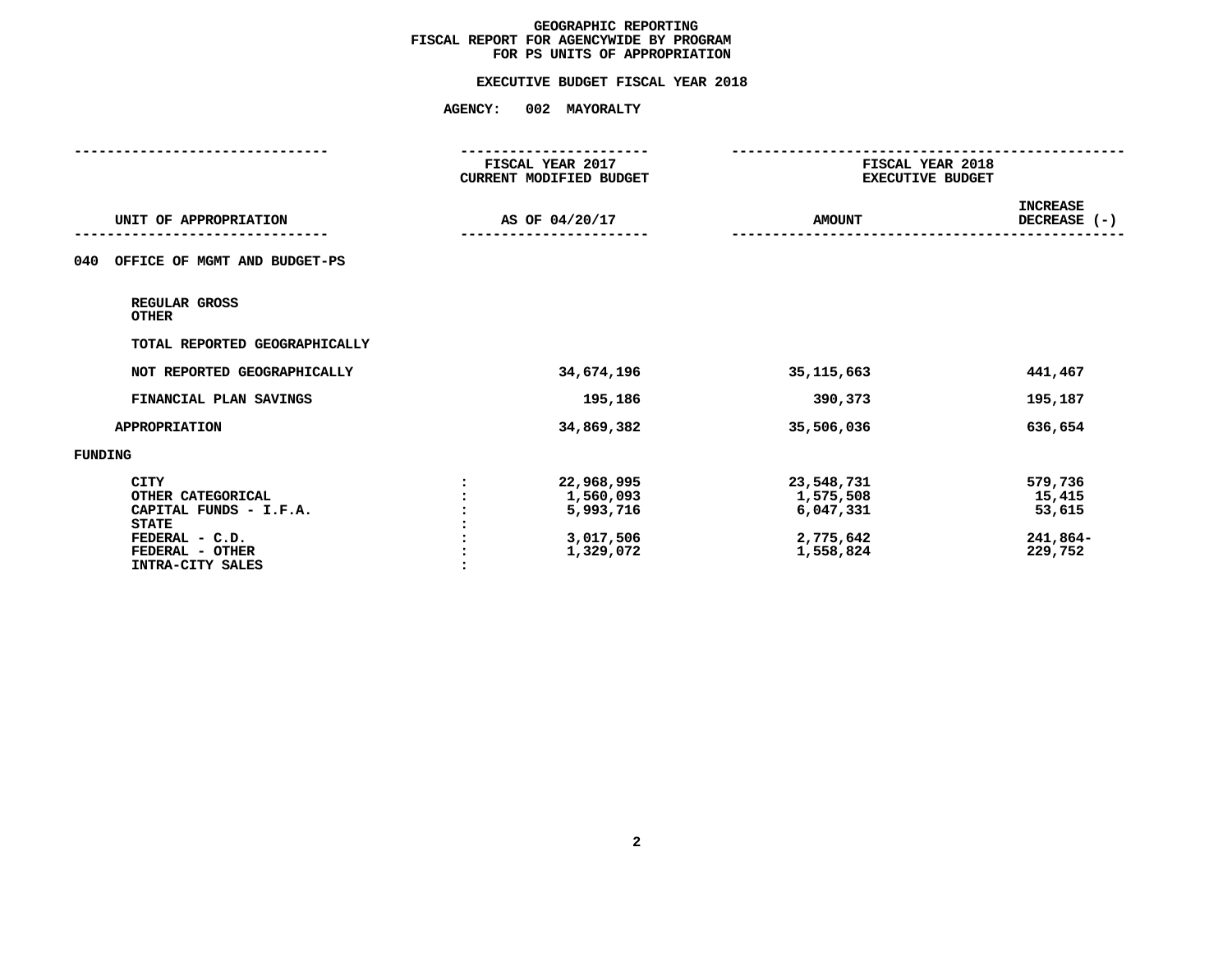# **FOR PS UNITS OF APPROPRIATIONEXECUTIVE BUDGET FISCAL YEAR <sup>2018</sup>**

|                                                                                                                                     | FISCAL YEAR 2017<br>CURRENT MODIFIED BUDGET  | FISCAL YEAR 2018<br><b>EXECUTIVE BUDGET</b> |                                       |  |
|-------------------------------------------------------------------------------------------------------------------------------------|----------------------------------------------|---------------------------------------------|---------------------------------------|--|
| UNIT OF APPROPRIATION                                                                                                               | AS OF 04/20/17                               | <b>AMOUNT</b>                               | <b>INCREASE</b><br>DECREASE (-)       |  |
| CRIMINAL JUSTICE PROGRAMS PS<br>050                                                                                                 |                                              |                                             |                                       |  |
| REGULAR GROSS<br><b>OTHER</b>                                                                                                       |                                              |                                             |                                       |  |
| TOTAL REPORTED GEOGRAPHICALLY                                                                                                       |                                              |                                             |                                       |  |
| NOT REPORTED GEOGRAPHICALLY                                                                                                         | 4,957,862                                    | 2,886,296                                   | 2,071,566-                            |  |
| FINANCIAL PLAN SAVINGS                                                                                                              |                                              |                                             |                                       |  |
| <b>APPROPRIATION</b>                                                                                                                | 4,957,862                                    | 2,886,296                                   | 2,071,566-                            |  |
| FUNDING                                                                                                                             |                                              |                                             |                                       |  |
| <b>CITY</b><br>OTHER CATEGORICAL<br>CAPITAL FUNDS - I.F.A.<br><b>STATE</b><br>FEDERAL - C.D.<br>FEDERAL - OTHER<br>INTRA-CITY SALES | 2,226,893<br>379,496<br>270,625<br>2,080,848 | 2,226,891<br>381,237<br>272,566<br>5,602    | $2 -$<br>1,741<br>1,941<br>2,075,246- |  |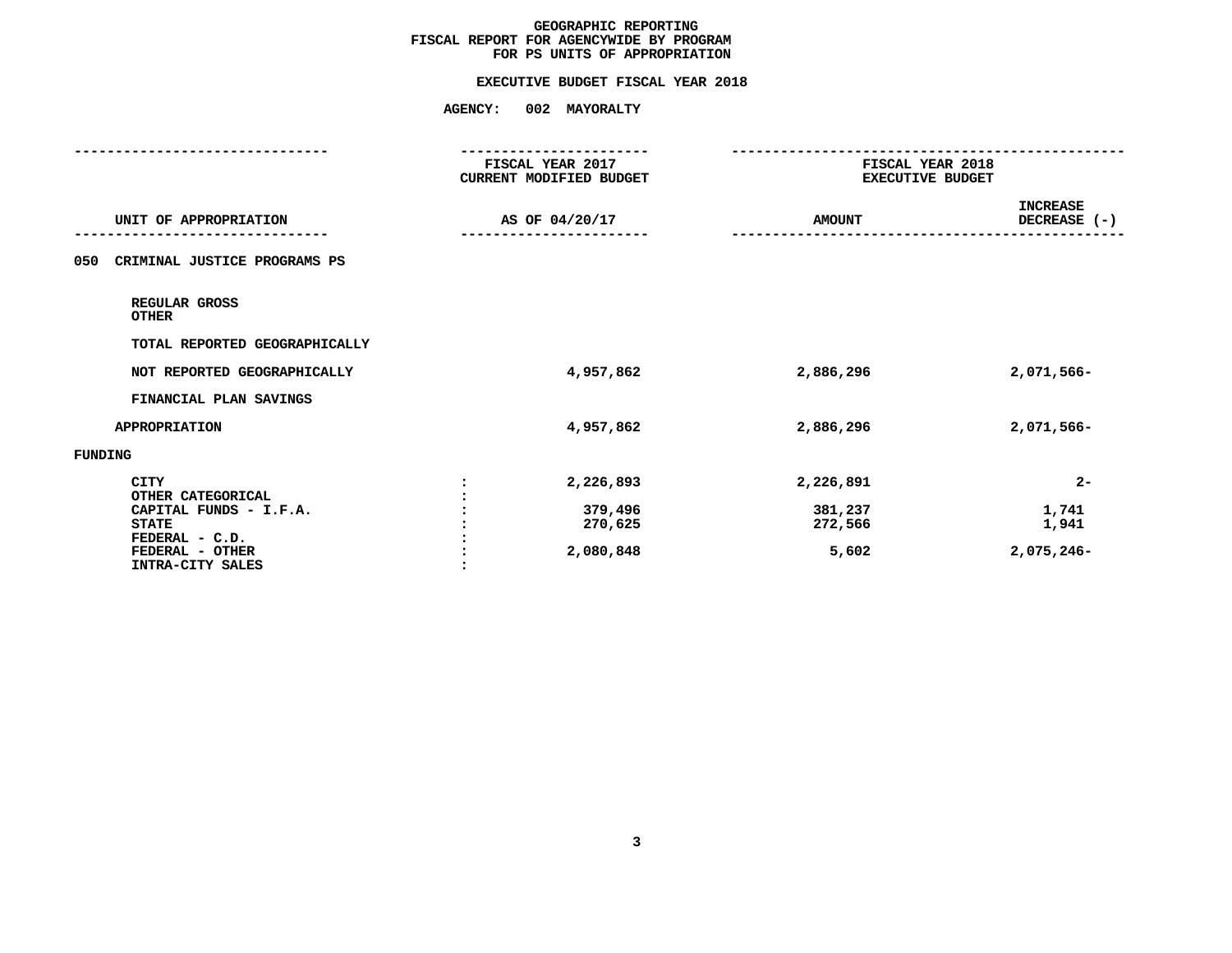# **FOR PS UNITS OF APPROPRIATIONEXECUTIVE BUDGET FISCAL YEAR <sup>2018</sup>**

|                                                                                                                                     |                | FISCAL YEAR 2017<br>CURRENT MODIFIED BUDGET | FISCAL YEAR 2018<br><b>EXECUTIVE BUDGET</b> |                                 |  |
|-------------------------------------------------------------------------------------------------------------------------------------|----------------|---------------------------------------------|---------------------------------------------|---------------------------------|--|
| UNIT OF APPROPRIATION                                                                                                               | AS OF 04/20/17 |                                             | <b>AMOUNT</b>                               | <b>INCREASE</b><br>DECREASE (-) |  |
| OFF OF LABOR RELATIONS-PS<br>061                                                                                                    |                |                                             |                                             |                                 |  |
| REGULAR GROSS<br><b>OTHER</b>                                                                                                       |                |                                             |                                             |                                 |  |
| TOTAL REPORTED GEOGRAPHICALLY                                                                                                       |                |                                             |                                             |                                 |  |
| NOT REPORTED GEOGRAPHICALLY                                                                                                         |                | 12,058,915                                  | 11,842,208                                  | $216,707-$                      |  |
| FINANCIAL PLAN SAVINGS                                                                                                              |                | 935,144-                                    | 935,144-                                    |                                 |  |
| <b>APPROPRIATION</b>                                                                                                                |                | 11,123,771                                  | 10,907,064                                  | $216,707-$                      |  |
| FUNDING                                                                                                                             |                |                                             |                                             |                                 |  |
| <b>CITY</b><br>OTHER CATEGORICAL<br>CAPITAL FUNDS - I.F.A.<br><b>STATE</b><br>FEDERAL - C.D.<br>FEDERAL - OTHER<br>INTRA-CITY SALES |                | 7,536,592<br>3,512,182<br>74,997            | 7,987,520<br>2,843,795<br>75,749            | 450,928<br>668,387-<br>752      |  |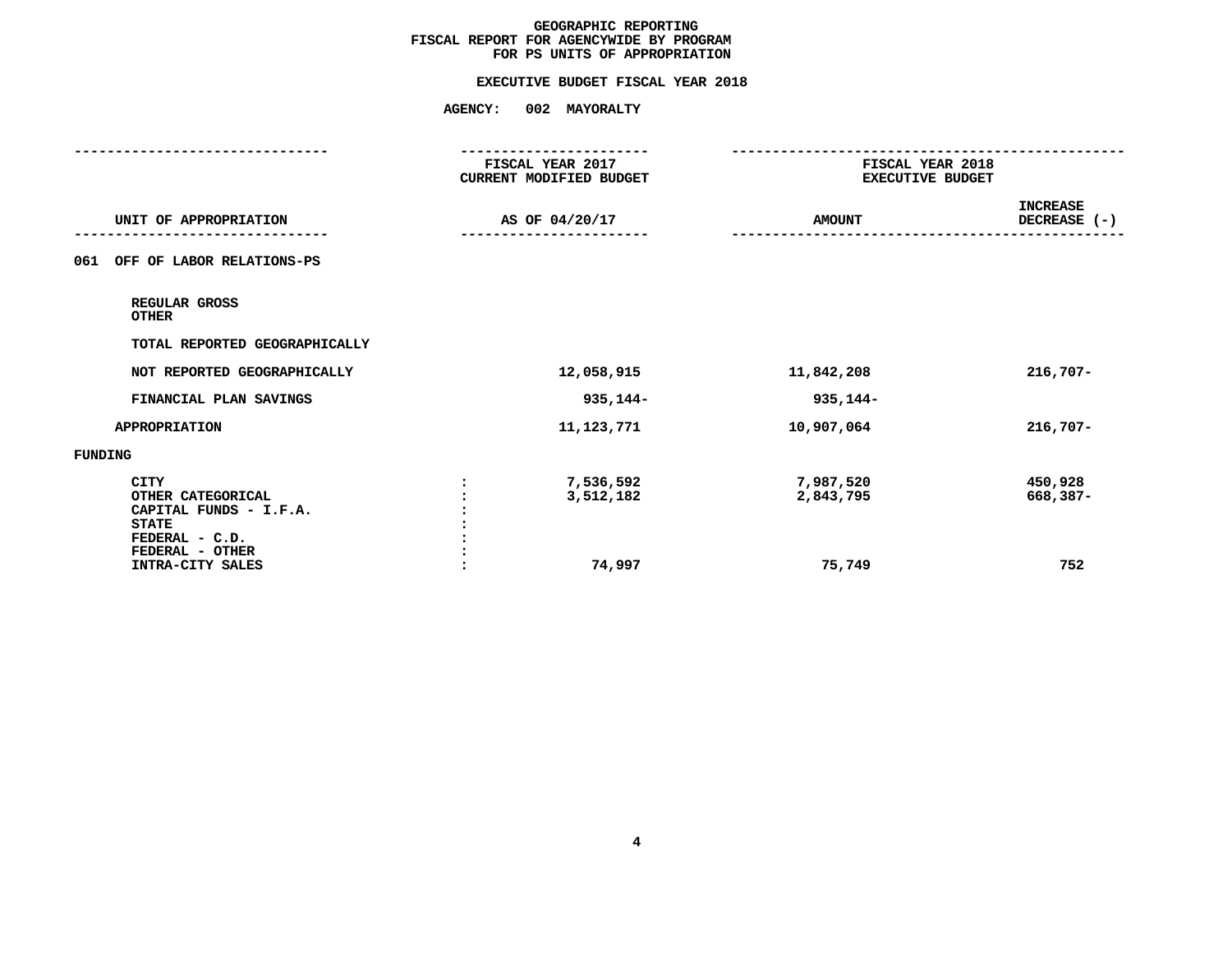# **FOR PS UNITS OF APPROPRIATIONEXECUTIVE BUDGET FISCAL YEAR <sup>2018</sup>**

|                                                                                                                              | ----------------<br>FISCAL YEAR 2017<br><b>CURRENT MODIFIED BUDGET</b> | FISCAL YEAR 2018<br><b>EXECUTIVE BUDGET</b> |                                                   |  |
|------------------------------------------------------------------------------------------------------------------------------|------------------------------------------------------------------------|---------------------------------------------|---------------------------------------------------|--|
| UNIT OF APPROPRIATION                                                                                                        | AS OF 04/20/17                                                         | <b>AMOUNT</b>                               | INCREASE<br>DECREASE (-)<br>--------------------- |  |
| NYC COMM TO THE UN-PS<br>070                                                                                                 |                                                                        |                                             |                                                   |  |
| REGULAR GROSS<br><b>OTHER</b>                                                                                                |                                                                        |                                             |                                                   |  |
| TOTAL REPORTED GEOGRAPHICALLY                                                                                                |                                                                        |                                             |                                                   |  |
| NOT REPORTED GEOGRAPHICALLY                                                                                                  | 1,170,987                                                              | 1,205,987                                   | 35,000                                            |  |
| FINANCIAL PLAN SAVINGS                                                                                                       |                                                                        |                                             |                                                   |  |
| <b>APPROPRIATION</b>                                                                                                         | 1,170,987                                                              | 1,205,987                                   | 35,000                                            |  |
| FUNDING                                                                                                                      |                                                                        |                                             |                                                   |  |
| CITY<br>OTHER CATEGORICAL<br>CAPITAL FUNDS - I.F.A.<br><b>STATE</b><br>FEDERAL - C.D.<br>FEDERAL - OTHER<br>INTRA-CITY SALES | 1,170,987                                                              | 1,205,987                                   | 35,000                                            |  |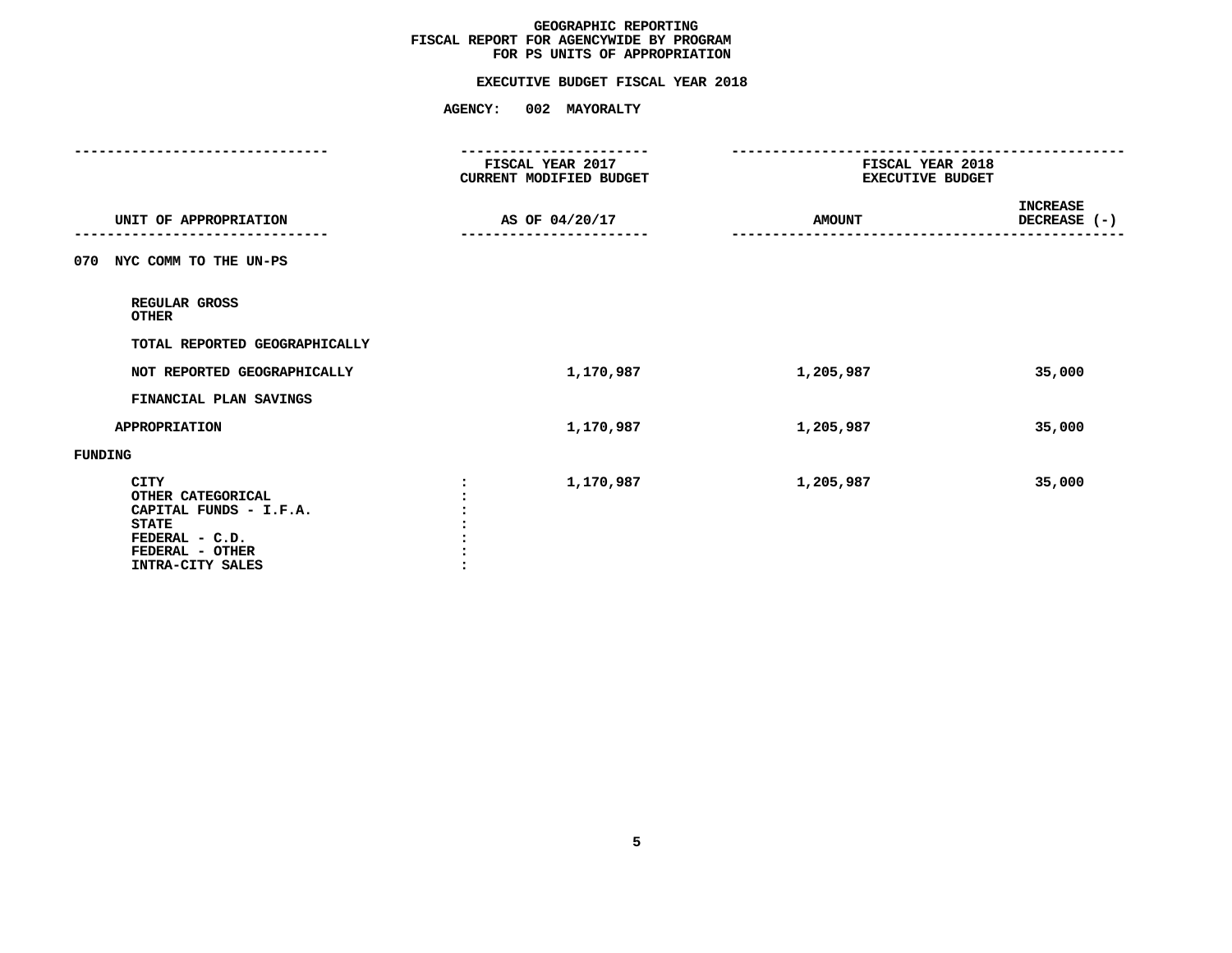# **FOR PS UNITS OF APPROPRIATIONEXECUTIVE BUDGET FISCAL YEAR <sup>2018</sup>**

|                                                 | ---------------<br>FISCAL YEAR 2017<br>CURRENT MODIFIED BUDGET | FISCAL YEAR 2018<br><b>EXECUTIVE BUDGET</b> |                          |  |
|-------------------------------------------------|----------------------------------------------------------------|---------------------------------------------|--------------------------|--|
| UNIT OF APPROPRIATION                           | AS OF 04/20/17                                                 | <b>AMOUNT</b>                               | INCREASE<br>DECREASE (-) |  |
| MAYOR'S OFFICE OF CONTRACT SERVICES - PS<br>090 |                                                                |                                             |                          |  |
| REGULAR GROSS<br><b>OTHER</b>                   |                                                                |                                             |                          |  |
| TOTAL REPORTED GEOGRAPHICALLY                   |                                                                |                                             |                          |  |
| NOT REPORTED GEOGRAPHICALLY                     | 8,746,570                                                      | 15,413,517                                  | 6,666,947                |  |
| FINANCIAL PLAN SAVINGS                          |                                                                |                                             |                          |  |
| <b>APPROPRIATION</b>                            | 8,746,570                                                      | 15,413,517                                  | 6,666,947                |  |
| FUNDING                                         |                                                                |                                             |                          |  |
| <b>CITY</b><br>OTHER CATEGORICAL                | 5,480,266                                                      | 8,896,494                                   | 3,416,228                |  |
| CAPITAL FUNDS - I.F.A.<br><b>STATE</b>          | 2,357,373                                                      | 2,375,568                                   | 18,195                   |  |
| FEDERAL - C.D.                                  |                                                                |                                             |                          |  |
| FEDERAL - OTHER<br>INTRA-CITY SALES             | 908,931                                                        | 4,141,455                                   | 3,232,524                |  |
|                                                 |                                                                |                                             |                          |  |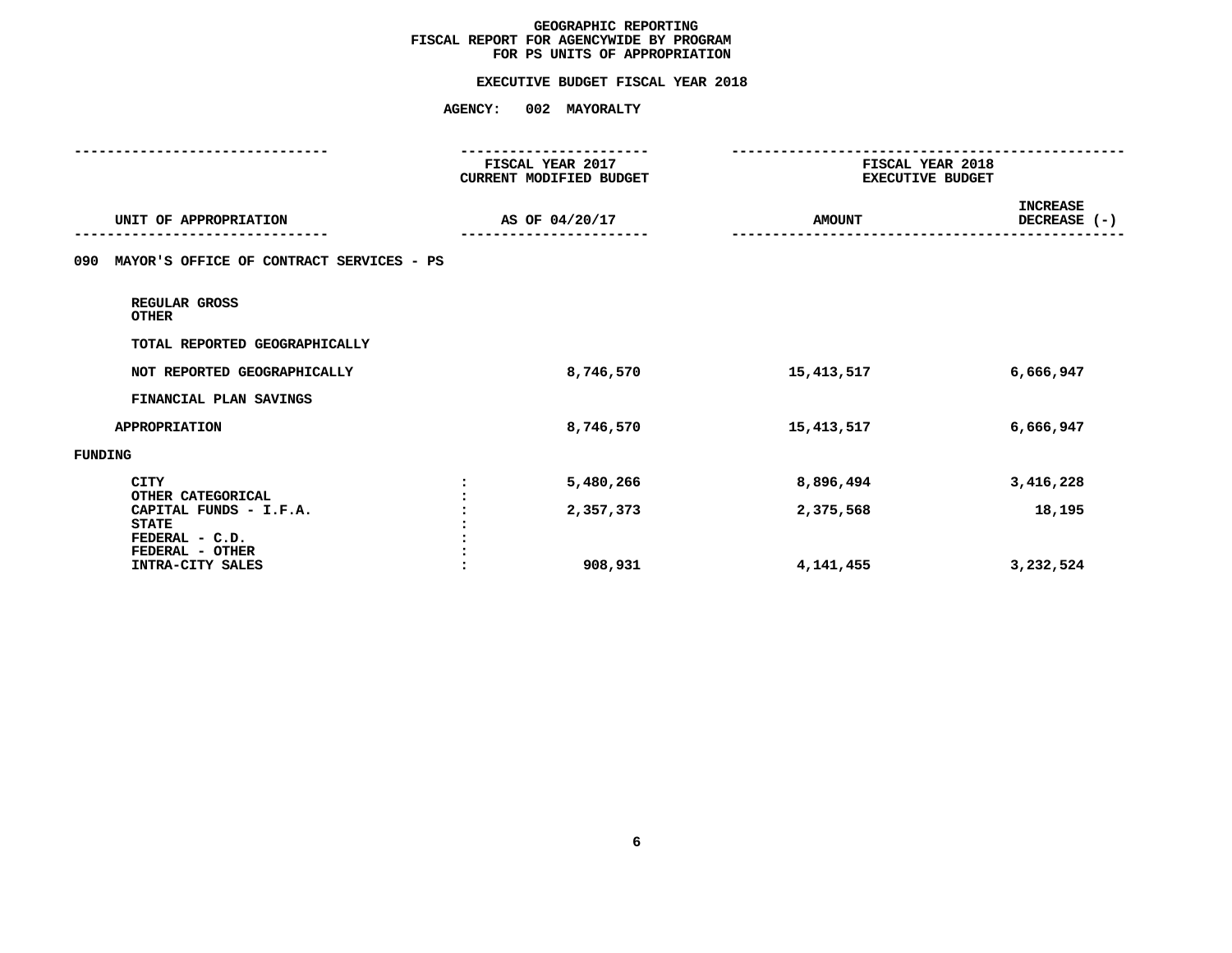# **FOR PS UNITS OF APPROPRIATIONEXECUTIVE BUDGET FISCAL YEAR <sup>2018</sup>**

|                                                                                                                                     | ----------------<br>FISCAL YEAR 2017<br>CURRENT MODIFIED BUDGET<br>AS OF 04/20/17 |                                                  | FISCAL YEAR 2018<br><b>EXECUTIVE BUDGET</b>     |                                  |  |
|-------------------------------------------------------------------------------------------------------------------------------------|-----------------------------------------------------------------------------------|--------------------------------------------------|-------------------------------------------------|----------------------------------|--|
| UNIT OF APPROPRIATION                                                                                                               |                                                                                   |                                                  | <b>AMOUNT</b>                                   | <b>INCREASE</b><br>DECREASE (-)  |  |
| OFF FOR PEOPLE WITH DISAB-PS<br>260                                                                                                 |                                                                                   |                                                  |                                                 |                                  |  |
| REGULAR GROSS<br><b>OTHER</b>                                                                                                       |                                                                                   |                                                  |                                                 |                                  |  |
| TOTAL REPORTED GEOGRAPHICALLY                                                                                                       |                                                                                   |                                                  |                                                 |                                  |  |
| NOT REPORTED GEOGRAPHICALLY                                                                                                         |                                                                                   | 742,546                                          | 681,457                                         | $61,089-$                        |  |
| FINANCIAL PLAN SAVINGS                                                                                                              |                                                                                   |                                                  |                                                 |                                  |  |
| APPROPRIATION                                                                                                                       |                                                                                   | 742,546                                          | 681,457                                         | $61,089-$                        |  |
| <b>FUNDING</b>                                                                                                                      |                                                                                   |                                                  |                                                 |                                  |  |
| <b>CITY</b><br>OTHER CATEGORICAL<br>CAPITAL FUNDS - I.F.A.<br><b>STATE</b><br>FEDERAL - C.D.<br>FEDERAL - OTHER<br>INTRA-CITY SALES |                                                                                   | 352,472<br>69,911<br>129,819<br>189,326<br>1,018 | 352,472<br>4,062<br>130,874<br>192,921<br>1,128 | 65,849-<br>1,055<br>3,595<br>110 |  |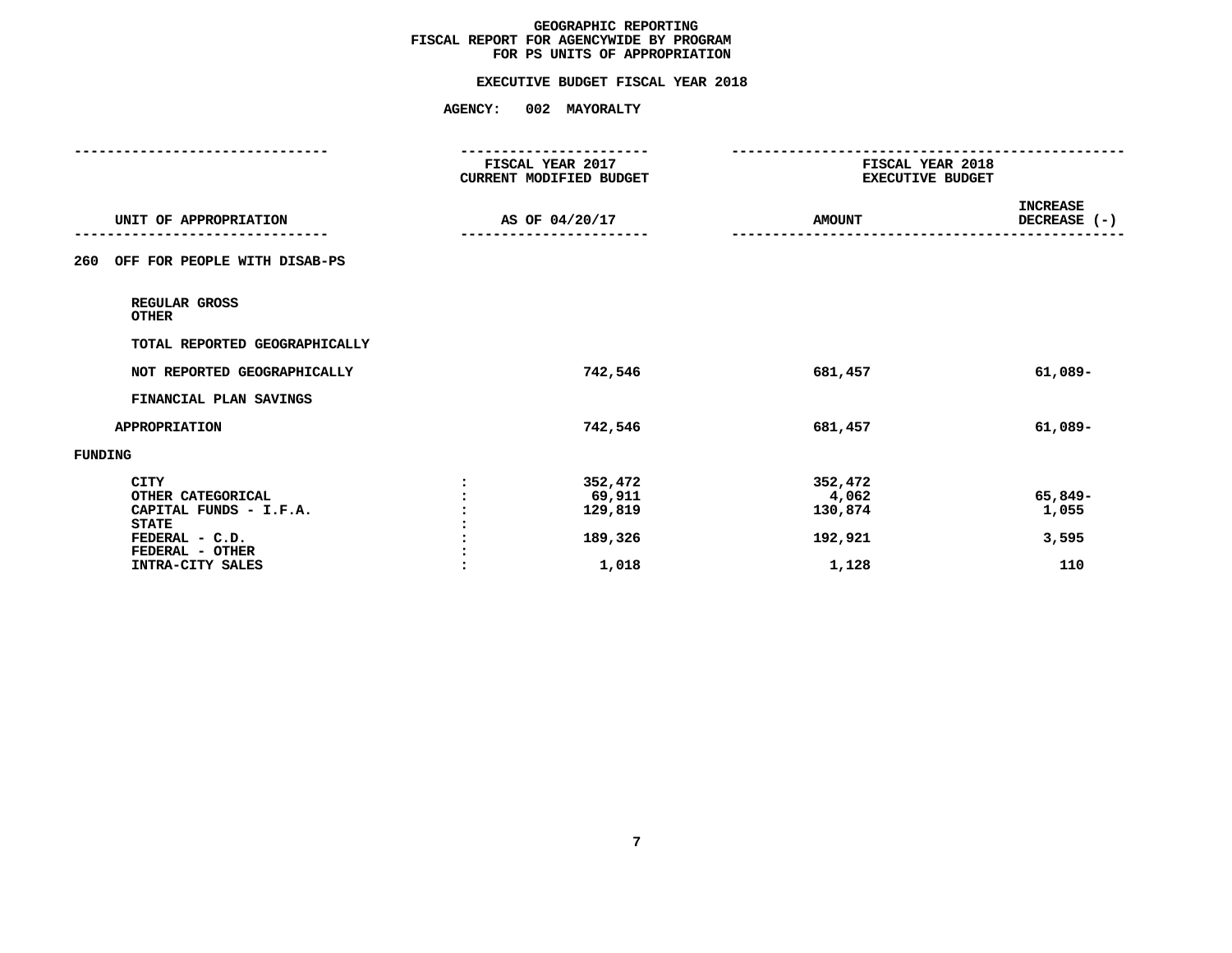# **FOR PS UNITS OF APPROPRIATIONEXECUTIVE BUDGET FISCAL YEAR <sup>2018</sup>**

|                                                                                                                              | ----------------<br>FISCAL YEAR 2017<br><b>CURRENT MODIFIED BUDGET</b> | FISCAL YEAR 2018<br><b>EXECUTIVE BUDGET</b> |                          |  |
|------------------------------------------------------------------------------------------------------------------------------|------------------------------------------------------------------------|---------------------------------------------|--------------------------|--|
| UNIT OF APPROPRIATION                                                                                                        | AS OF 04/20/17                                                         | <b>AMOUNT</b>                               | INCREASE<br>DECREASE (-) |  |
| 340 COMMUNITY AFFAIRS UNIT-PS                                                                                                |                                                                        |                                             |                          |  |
| REGULAR GROSS<br><b>OTHER</b>                                                                                                |                                                                        |                                             |                          |  |
| TOTAL REPORTED GEOGRAPHICALLY                                                                                                |                                                                        |                                             |                          |  |
| NOT REPORTED GEOGRAPHICALLY                                                                                                  | 2,002,995                                                              | 2,025,465                                   | 22,470                   |  |
| FINANCIAL PLAN SAVINGS                                                                                                       |                                                                        |                                             |                          |  |
| <b>APPROPRIATION</b>                                                                                                         | 2,002,995                                                              | 2,025,465                                   | 22,470                   |  |
| FUNDING                                                                                                                      |                                                                        |                                             |                          |  |
| CITY<br>OTHER CATEGORICAL<br>CAPITAL FUNDS - I.F.A.<br><b>STATE</b><br>FEDERAL - C.D.<br>FEDERAL - OTHER<br>INTRA-CITY SALES | 2,002,995                                                              | 2,025,465                                   | 22,470                   |  |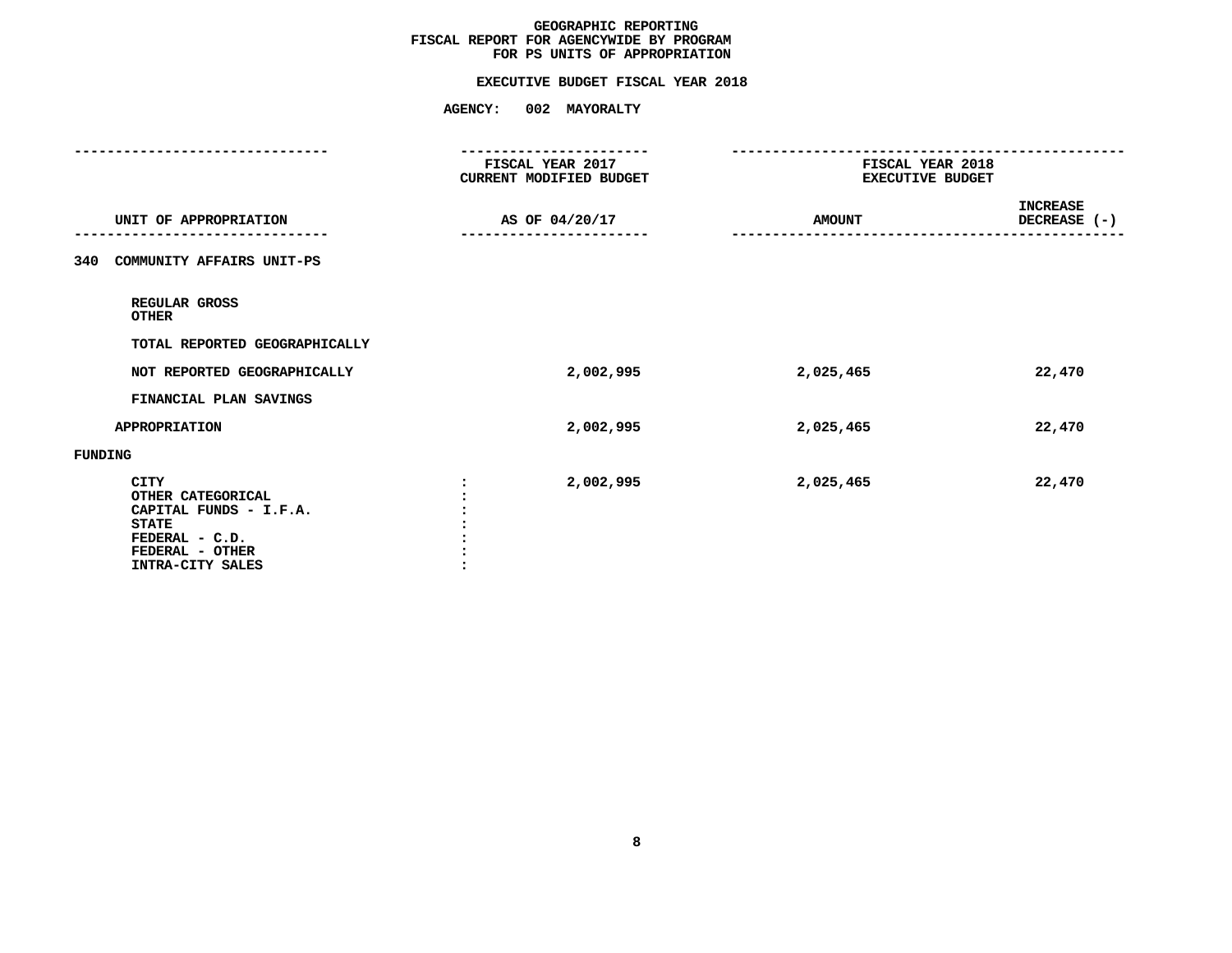# **FOR PS UNITS OF APPROPRIATIONEXECUTIVE BUDGET FISCAL YEAR <sup>2018</sup>**

|                                                                                                                                     | FISCAL YEAR 2017<br>CURRENT MODIFIED BUDGET | FISCAL YEAR 2018<br><b>EXECUTIVE BUDGET</b>      |  |
|-------------------------------------------------------------------------------------------------------------------------------------|---------------------------------------------|--------------------------------------------------|--|
| UNIT OF APPROPRIATION                                                                                                               | AS OF 04/20/17                              | <b>INCREASE</b><br><b>AMOUNT</b><br>DECREASE (-) |  |
| 350 COMMISSION ON GENDER EQUITY-PS                                                                                                  |                                             |                                                  |  |
| REGULAR GROSS<br><b>OTHER</b>                                                                                                       |                                             |                                                  |  |
| TOTAL REPORTED GEOGRAPHICALLY                                                                                                       |                                             |                                                  |  |
| NOT REPORTED GEOGRAPHICALLY                                                                                                         | 314,200                                     | 314,200                                          |  |
| FINANCIAL PLAN SAVINGS                                                                                                              |                                             |                                                  |  |
| <b>APPROPRIATION</b>                                                                                                                | 314,200                                     | 314,200                                          |  |
| FUNDING                                                                                                                             |                                             |                                                  |  |
| <b>CITY</b><br>OTHER CATEGORICAL<br>CAPITAL FUNDS - I.F.A.<br><b>STATE</b><br>FEDERAL - C.D.<br>FEDERAL - OTHER<br>INTRA-CITY SALES | 314,200                                     | 314,200                                          |  |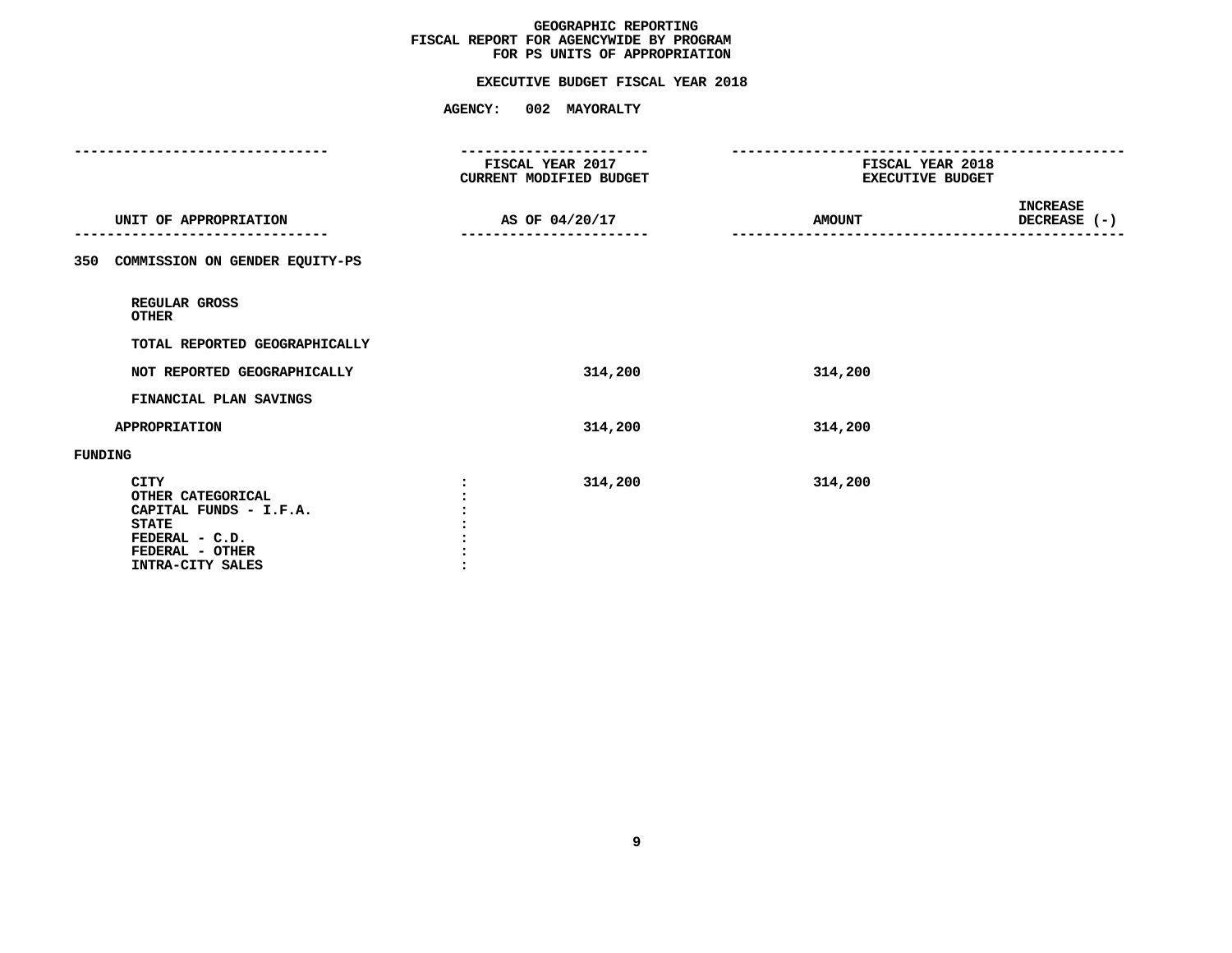# **FOR PS UNITS OF APPROPRIATIONEXECUTIVE BUDGET FISCAL YEAR <sup>2018</sup>**

|                                                                                                                                     | FISCAL YEAR 2017<br><b>CURRENT MODIFIED BUDGET</b> |                                                                                  | FISCAL YEAR 2018<br><b>EXECUTIVE BUDGET</b> |  |  |
|-------------------------------------------------------------------------------------------------------------------------------------|----------------------------------------------------|----------------------------------------------------------------------------------|---------------------------------------------|--|--|
| UNIT OF APPROPRIATION                                                                                                               | AS OF 04/20/17                                     | <b>AMOUNT</b>                                                                    | <b>INCREASE</b><br>DECREASE (-)             |  |  |
| OFFICE OF OPERATIONS-PS<br>380                                                                                                      |                                                    |                                                                                  |                                             |  |  |
| REGULAR GROSS<br><b>OTHER</b>                                                                                                       |                                                    |                                                                                  |                                             |  |  |
| TOTAL REPORTED GEOGRAPHICALLY                                                                                                       |                                                    |                                                                                  |                                             |  |  |
| NOT REPORTED GEOGRAPHICALLY                                                                                                         |                                                    | 7,960,699<br>8,742,969                                                           | 782,270                                     |  |  |
| FINANCIAL PLAN SAVINGS                                                                                                              |                                                    |                                                                                  |                                             |  |  |
| <b>APPROPRIATION</b>                                                                                                                |                                                    | 7,960,699<br>8,742,969                                                           | 782,270                                     |  |  |
| FUNDING                                                                                                                             |                                                    |                                                                                  |                                             |  |  |
| <b>CITY</b><br>OTHER CATEGORICAL<br>CAPITAL FUNDS - I.F.A.<br><b>STATE</b><br>FEDERAL - C.D.<br>FEDERAL - OTHER<br>INTRA-CITY SALES |                                                    | 4,486,317<br>4,566,199<br>39,285<br>800,648<br>808,558<br>2,634,449<br>3,368,212 | 79,882<br>39,285-<br>7,910<br>733,763       |  |  |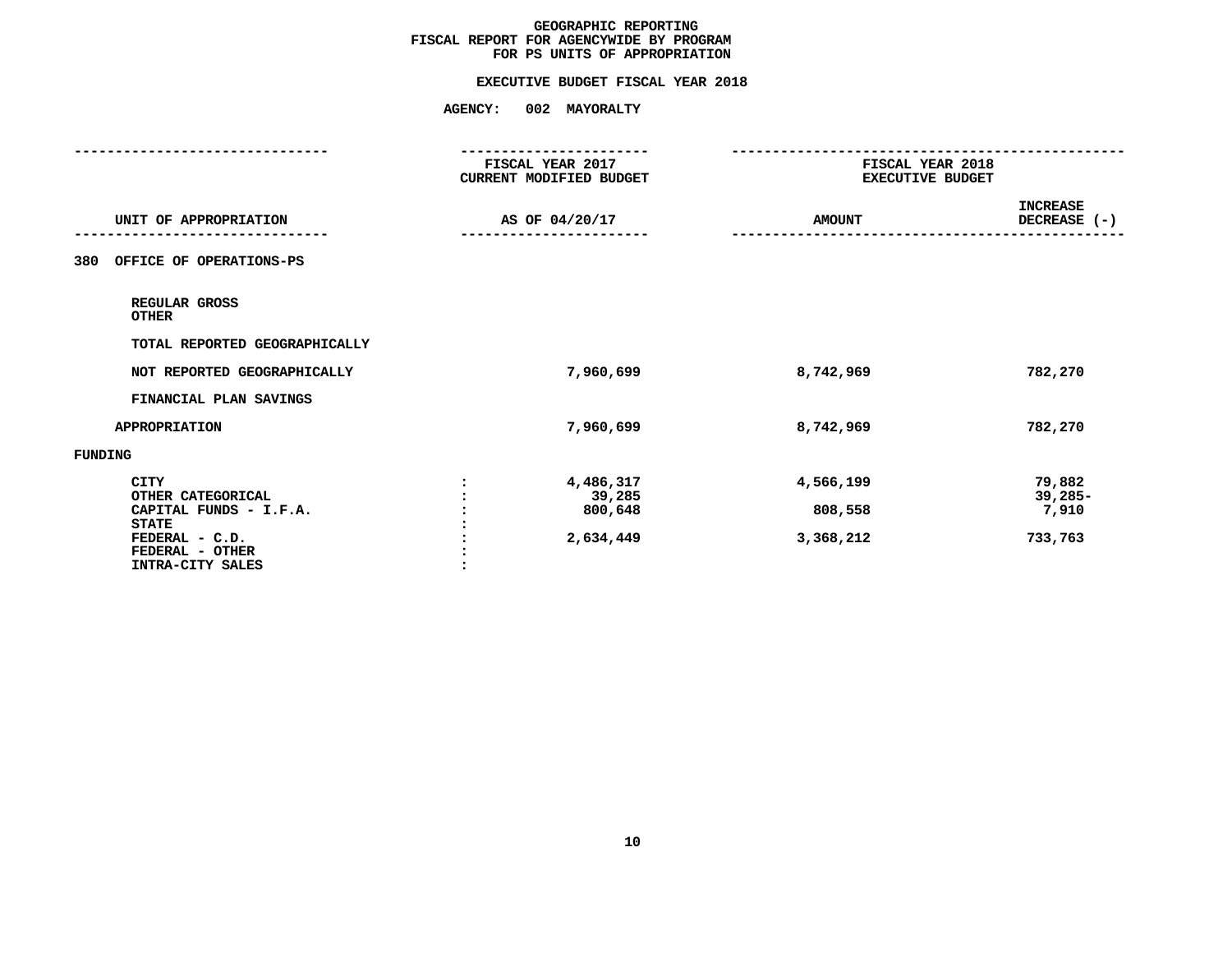# **FOR PS UNITS OF APPROPRIATIONEXECUTIVE BUDGET FISCAL YEAR <sup>2018</sup>**

|                                                                                                                              | FISCAL YEAR 2017<br><b>CURRENT MODIFIED BUDGET</b> | FISCAL YEAR 2018<br><b>EXECUTIVE BUDGET</b> |                                 |  |
|------------------------------------------------------------------------------------------------------------------------------|----------------------------------------------------|---------------------------------------------|---------------------------------|--|
| UNIT OF APPROPRIATION                                                                                                        | AS OF 04/20/17                                     | <b>AMOUNT</b>                               | <b>INCREASE</b><br>DECREASE (-) |  |
| 560 SPECIAL ENFORCEMENT-PS                                                                                                   |                                                    |                                             |                                 |  |
| REGULAR GROSS<br><b>OTHER</b>                                                                                                |                                                    |                                             |                                 |  |
| TOTAL REPORTED GEOGRAPHICALLY                                                                                                |                                                    |                                             |                                 |  |
| NOT REPORTED GEOGRAPHICALLY                                                                                                  | 690,491                                            | 691,188                                     | 697                             |  |
| FINANCIAL PLAN SAVINGS                                                                                                       |                                                    |                                             |                                 |  |
| <b>APPROPRIATION</b>                                                                                                         | 690,491                                            | 691,188                                     | 697                             |  |
| FUNDING                                                                                                                      |                                                    |                                             |                                 |  |
| CITY<br>OTHER CATEGORICAL<br>CAPITAL FUNDS - I.F.A.<br><b>STATE</b><br>FEDERAL - C.D.<br>FEDERAL - OTHER<br>INTRA-CITY SALES | 690,491                                            | 691,188                                     | 697                             |  |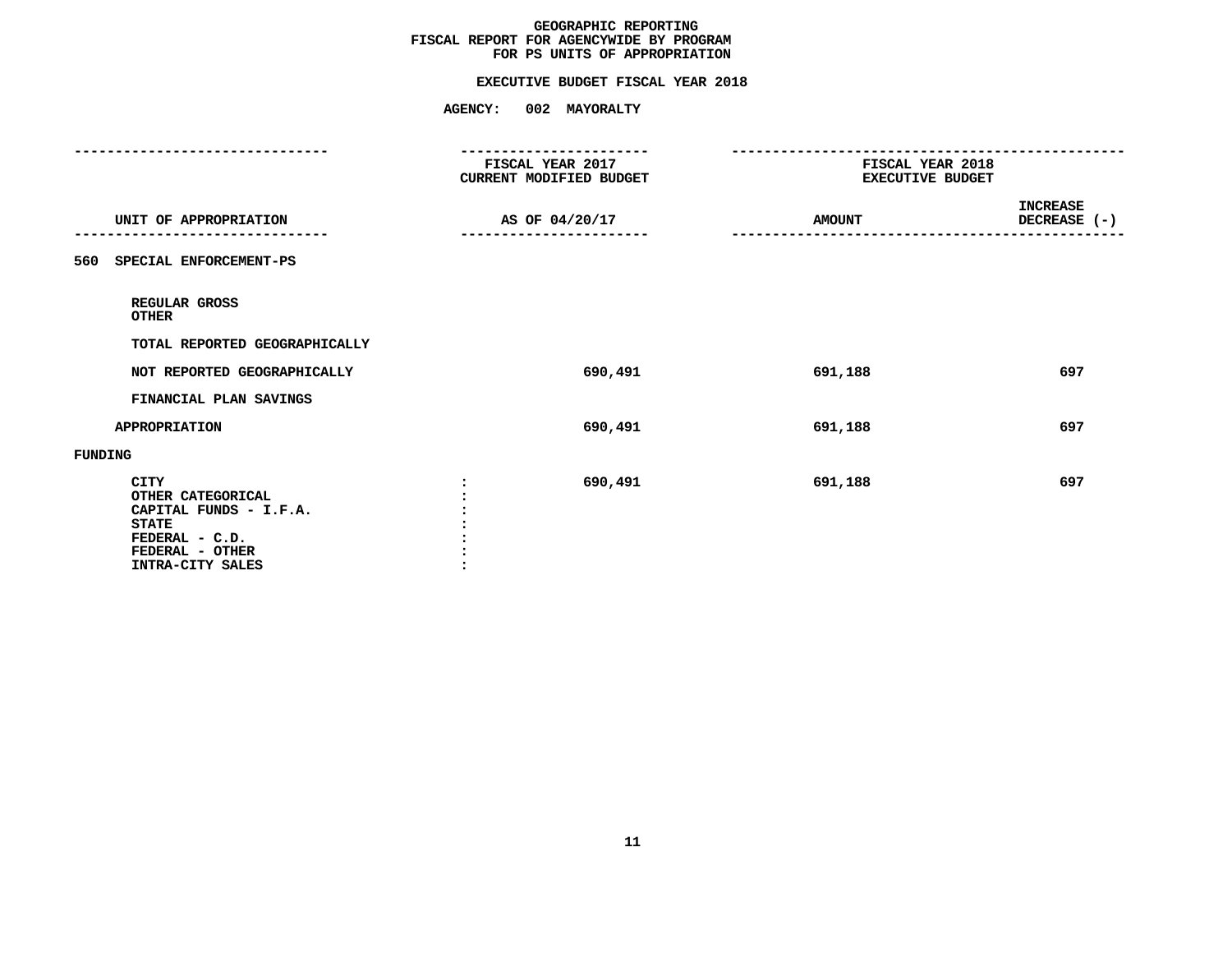# **FOR OTPS UNITS OF APPROPRIATIONEXECUTIVE BUDGET FISCAL YEAR <sup>2018</sup>**

|                                                                                                                                     |                | FISCAL YEAR 2017<br><b>CURRENT MODIFIED BUDGET</b> |                      | FISCAL YEAR 2018<br><b>EXECUTIVE BUDGET</b> |
|-------------------------------------------------------------------------------------------------------------------------------------|----------------|----------------------------------------------------|----------------------|---------------------------------------------|
| UNIT OF APPROPRIATION                                                                                                               | AS OF 04/20/17 |                                                    | <b>AMOUNT</b>        | <b>INCREASE</b><br>DECREASE (-)             |
| OFFICE OF THE MAYOR-OTPS<br>021                                                                                                     |                |                                                    |                      |                                             |
| TOTAL REPORTED GEOGRAPHICALLY                                                                                                       |                |                                                    |                      |                                             |
| NOT REPORTED GEOGRAPHICALLY                                                                                                         |                | 4,734,768                                          | 4,183,548            | $551,220 -$                                 |
| FINANCIAL PLAN SAVINGS                                                                                                              |                |                                                    | $50,000 -$           | $50,000 -$                                  |
| <b>APPROPRIATION</b>                                                                                                                |                | 4,734,768                                          | 4,133,548            | $601,220 -$                                 |
| FUNDING                                                                                                                             |                |                                                    |                      |                                             |
| <b>CITY</b><br>OTHER CATEGORICAL<br>CAPITAL FUNDS - I.F.A.<br><b>STATE</b><br>FEDERAL - C.D.<br>FEDERAL - OTHER<br>INTRA-CITY SALES | $\cdot$        | 4,548,057<br>16,228<br>170,483                     | 3,963,065<br>170,483 | 584,992-<br>16,228-                         |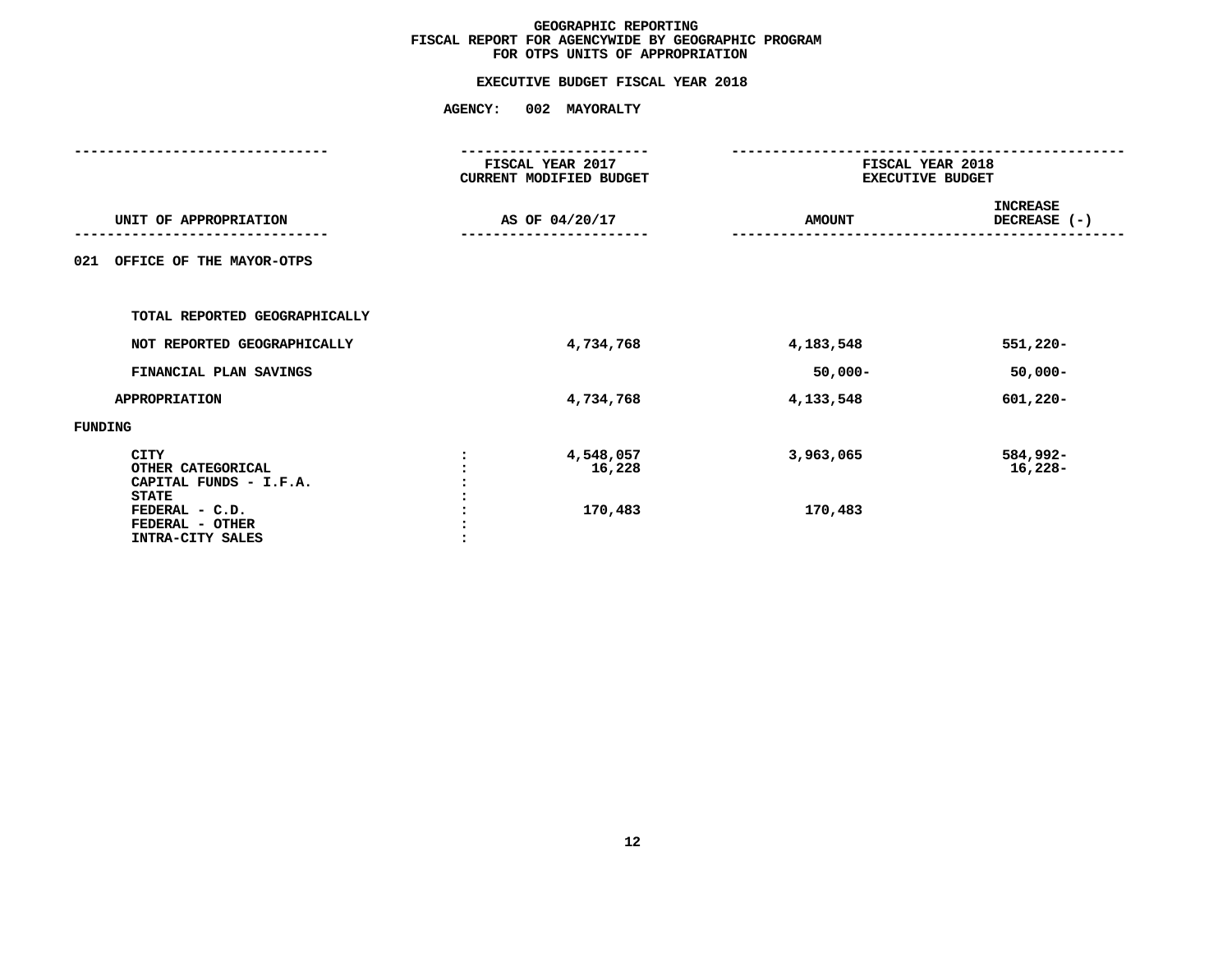# **FOR OTPS UNITS OF APPROPRIATIONEXECUTIVE BUDGET FISCAL YEAR <sup>2018</sup>**

|                                       |         | FISCAL YEAR 2017               |                         | FISCAL YEAR 2018 |  |  |
|---------------------------------------|---------|--------------------------------|-------------------------|------------------|--|--|
|                                       |         | <b>CURRENT MODIFIED BUDGET</b> | <b>EXECUTIVE BUDGET</b> |                  |  |  |
|                                       |         |                                |                         | <b>INCREASE</b>  |  |  |
| UNIT OF APPROPRIATION                 |         | AS OF 04/20/17                 | <b>AMOUNT</b>           | DECREASE (-)     |  |  |
|                                       |         |                                |                         |                  |  |  |
| OFFICE OF MGMT AND BUDGET-OTPS<br>041 |         |                                |                         |                  |  |  |
|                                       |         |                                |                         |                  |  |  |
| TOTAL REPORTED GEOGRAPHICALLY         |         |                                |                         |                  |  |  |
| NOT REPORTED GEOGRAPHICALLY           |         | 9,311,639                      | 8,598,508               | $713, 131 -$     |  |  |
| FINANCIAL PLAN SAVINGS                |         |                                |                         |                  |  |  |
| <b>APPROPRIATION</b>                  |         | 9,311,639                      | 8,598,508               | $713, 131 -$     |  |  |
| FUNDING                               |         |                                |                         |                  |  |  |
| <b>CITY</b>                           |         | 6,396,850                      | 6,191,187               | $205,663-$       |  |  |
| OTHER CATEGORICAL                     |         | 475,393                        | 502,104                 | 26,711           |  |  |
| CAPITAL FUNDS - I.F.A.                |         | 1,141,421                      | 1,152,722               | 11,301           |  |  |
| <b>STATE</b>                          |         |                                |                         |                  |  |  |
| FEDERAL - C.D.                        |         | 1,215,574                      | 579,456                 | 636,118-         |  |  |
| FEDERAL - OTHER                       |         | 82,401                         | 173,039                 | 90,638           |  |  |
| INTRA-CITY SALES                      | $\cdot$ |                                |                         |                  |  |  |
|                                       |         |                                |                         |                  |  |  |
|                                       |         |                                |                         |                  |  |  |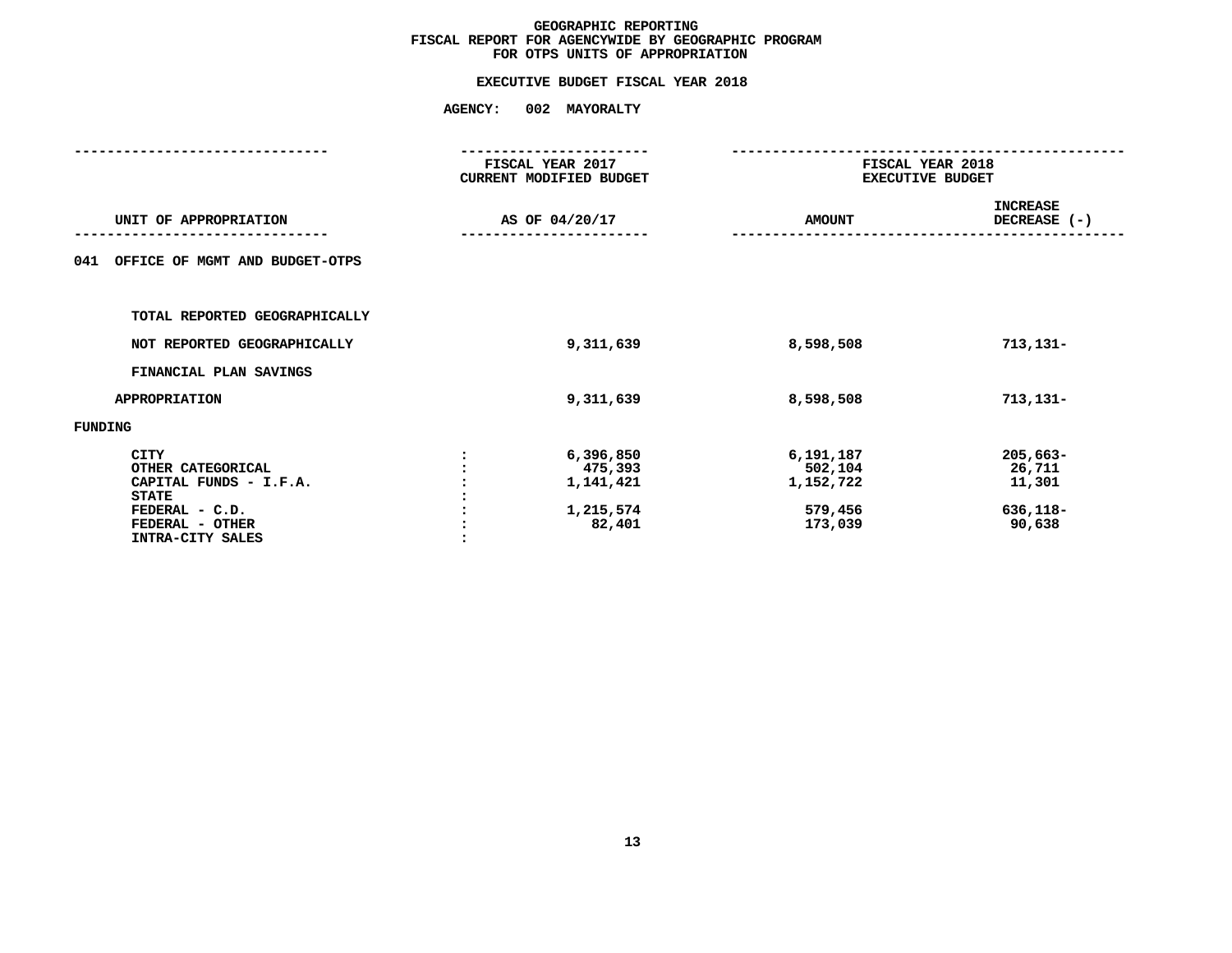# **FOR OTPS UNITS OF APPROPRIATIONEXECUTIVE BUDGET FISCAL YEAR <sup>2018</sup>**

|                                                            |                | FISCAL YEAR 2017<br>CURRENT MODIFIED BUDGET |               | FISCAL YEAR 2018<br><b>EXECUTIVE BUDGET</b> |  |
|------------------------------------------------------------|----------------|---------------------------------------------|---------------|---------------------------------------------|--|
| UNIT OF APPROPRIATION                                      | AS OF 04/20/17 |                                             | <b>AMOUNT</b> | <b>INCREASE</b><br>DECREASE (-)             |  |
| CRIMINAL JUSTICE PROGRAMS OTPS<br>051                      |                |                                             |               |                                             |  |
| TOTAL REPORTED GEOGRAPHICALLY                              |                |                                             |               |                                             |  |
| NOT REPORTED GEOGRAPHICALLY                                |                | 7,441,779                                   | 3,337,115     | 4,104,664-                                  |  |
| FINANCIAL PLAN SAVINGS                                     |                |                                             |               |                                             |  |
| <b>APPROPRIATION</b>                                       |                | 7,441,779                                   | 3,337,115     | 4,104,664-                                  |  |
| <b>FUNDING</b>                                             |                |                                             |               |                                             |  |
| <b>CITY</b><br>OTHER CATEGORICAL<br>CAPITAL FUNDS - I.F.A. |                | 91,100<br>250,000                           | 91,100        | $250,000 -$                                 |  |
| <b>STATE</b>                                               |                | 2,073,310                                   |               | $2,073,310-$                                |  |
| FEDERAL - C.D.<br>FEDERAL - OTHER<br>INTRA-CITY SALES      |                | 3,246,015<br>1,781,354                      | 3,246,015     | 1,781,354-                                  |  |
|                                                            |                |                                             |               |                                             |  |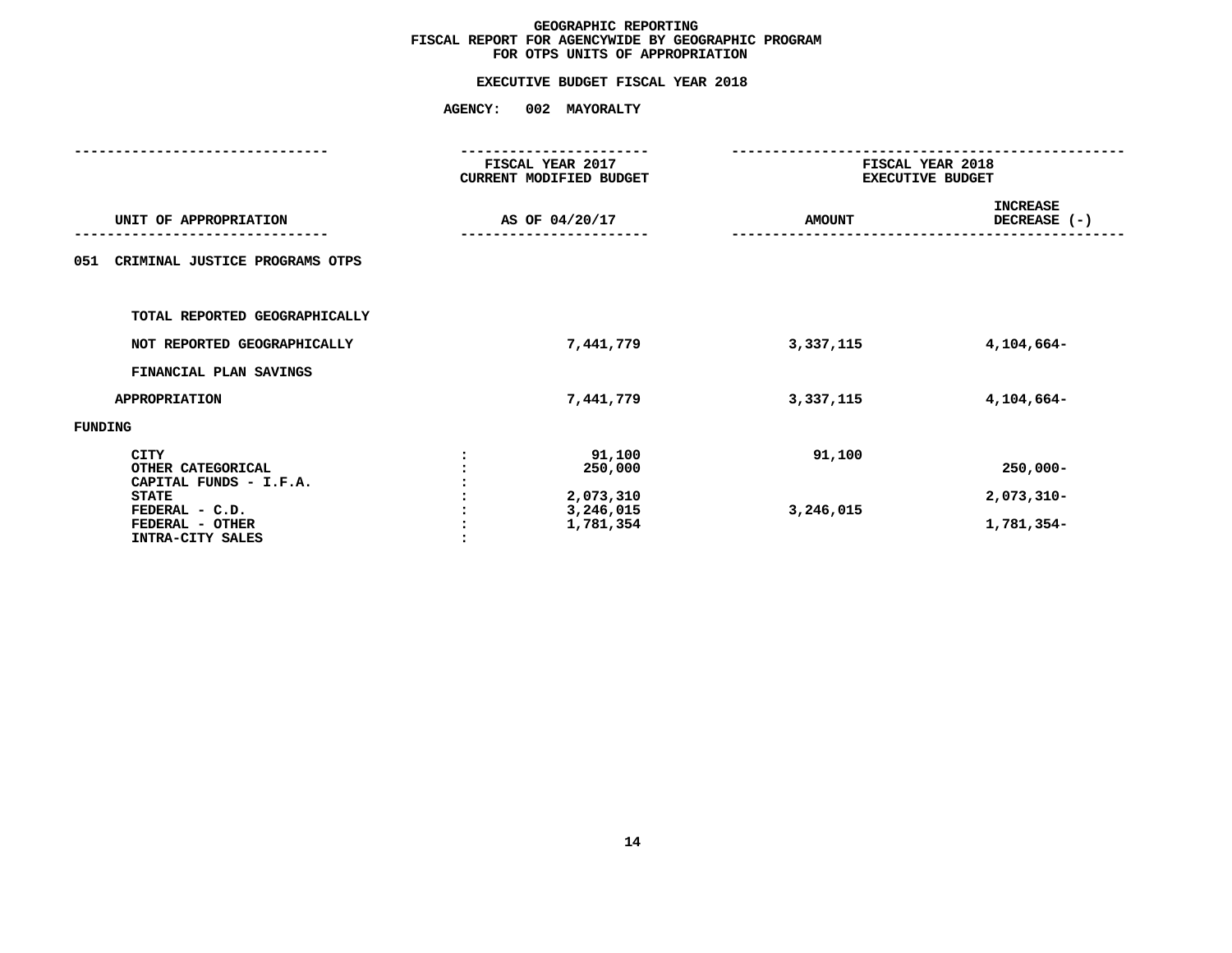# **FOR OTPS UNITS OF APPROPRIATIONEXECUTIVE BUDGET FISCAL YEAR <sup>2018</sup>**

|                                                                                                                                     | FISCAL YEAR 2017<br>CURRENT MODIFIED BUDGET |                                              | FISCAL YEAR 2018<br><b>EXECUTIVE BUDGET</b> |  |  |  |
|-------------------------------------------------------------------------------------------------------------------------------------|---------------------------------------------|----------------------------------------------|---------------------------------------------|--|--|--|
| UNIT OF APPROPRIATION                                                                                                               | AS OF 04/20/17                              | <b>AMOUNT</b>                                | <b>INCREASE</b><br>DECREASE (-)             |  |  |  |
| OFF OF LABOR RELATIONS-OTPS<br>062                                                                                                  |                                             |                                              |                                             |  |  |  |
| TOTAL REPORTED GEOGRAPHICALLY                                                                                                       |                                             |                                              |                                             |  |  |  |
| NOT REPORTED GEOGRAPHICALLY                                                                                                         |                                             | 5,843,772<br>7,600,146                       | 1,756,374                                   |  |  |  |
| FINANCIAL PLAN SAVINGS                                                                                                              |                                             | 10,452<br>6,452                              | $4,000-$                                    |  |  |  |
| <b>APPROPRIATION</b>                                                                                                                |                                             | 5,854,224<br>7,606,598                       | 1,752,374                                   |  |  |  |
| FUNDING                                                                                                                             |                                             |                                              |                                             |  |  |  |
| <b>CITY</b><br>OTHER CATEGORICAL<br>CAPITAL FUNDS - I.F.A.<br><b>STATE</b><br>FEDERAL - C.D.<br>FEDERAL - OTHER<br>INTRA-CITY SALES |                                             | 5,459,495<br>7,282,598<br>394,729<br>324,000 | 1,823,103<br>70,729-                        |  |  |  |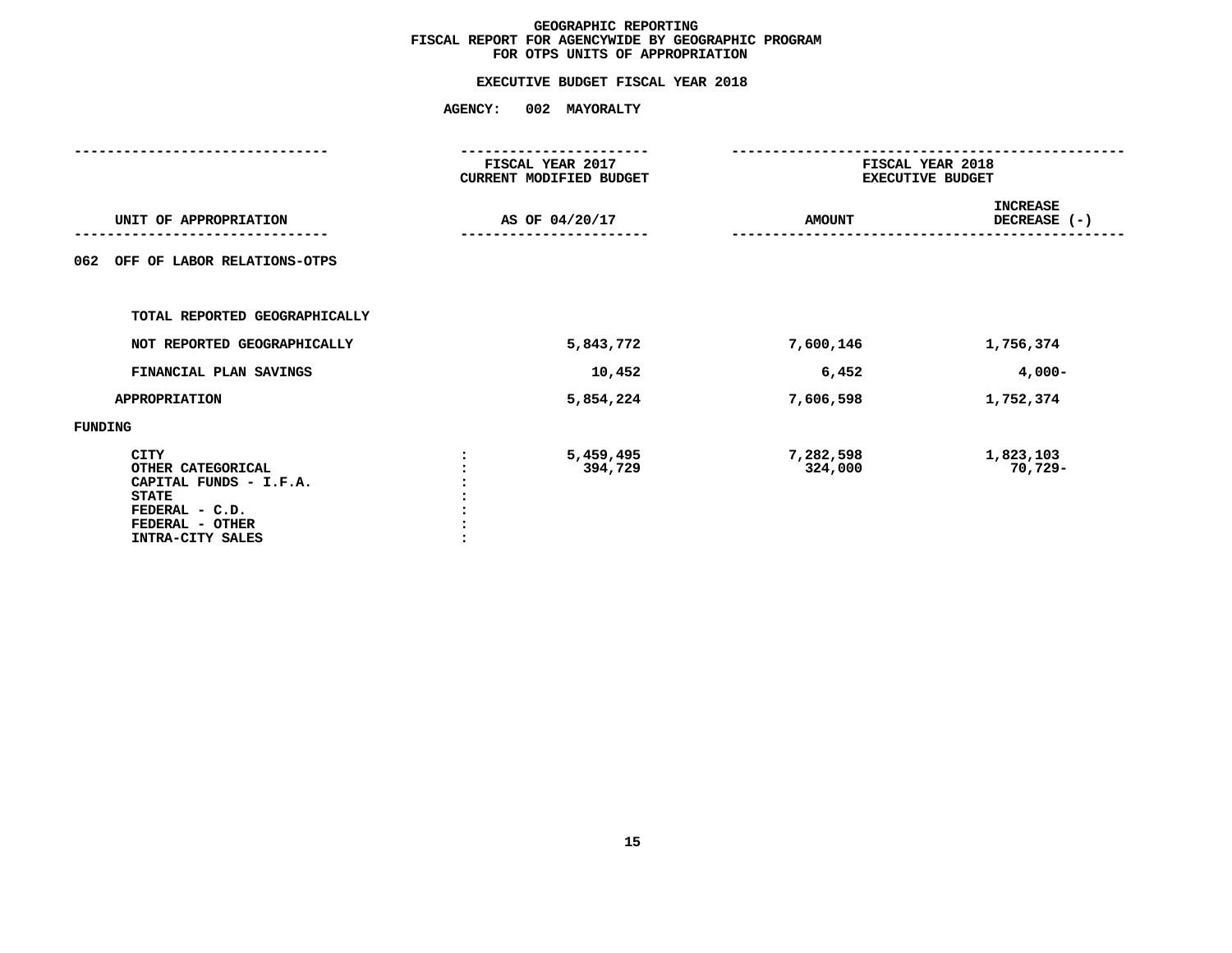# **FOR OTPS UNITS OF APPROPRIATIONEXECUTIVE BUDGET FISCAL YEAR <sup>2018</sup>**

|                                                                                                                              |                | FISCAL YEAR 2017<br>CURRENT MODIFIED BUDGET | FISCAL YEAR 2018<br><b>EXECUTIVE BUDGET</b> |                                 |
|------------------------------------------------------------------------------------------------------------------------------|----------------|---------------------------------------------|---------------------------------------------|---------------------------------|
| UNIT OF APPROPRIATION                                                                                                        | AS OF 04/20/17 |                                             | <b>AMOUNT</b>                               | <b>INCREASE</b><br>DECREASE (-) |
| NYC COMM TO THE UN-OTPS<br>071                                                                                               |                |                                             |                                             |                                 |
| TOTAL REPORTED GEOGRAPHICALLY                                                                                                |                |                                             |                                             |                                 |
| NOT REPORTED GEOGRAPHICALLY                                                                                                  |                | 253,738                                     | 227,284                                     | $26,454-$                       |
| FINANCIAL PLAN SAVINGS                                                                                                       |                |                                             |                                             |                                 |
| <b>APPROPRIATION</b>                                                                                                         |                | 253,738                                     | 227,284                                     | $26,454-$                       |
| FUNDING                                                                                                                      |                |                                             |                                             |                                 |
| CITY<br>OTHER CATEGORICAL<br>CAPITAL FUNDS - I.F.A.<br><b>STATE</b><br>FEDERAL - C.D.<br>FEDERAL - OTHER<br>INTRA-CITY SALES | $\cdot$        | 253,738                                     | 227,284                                     | $26,454-$                       |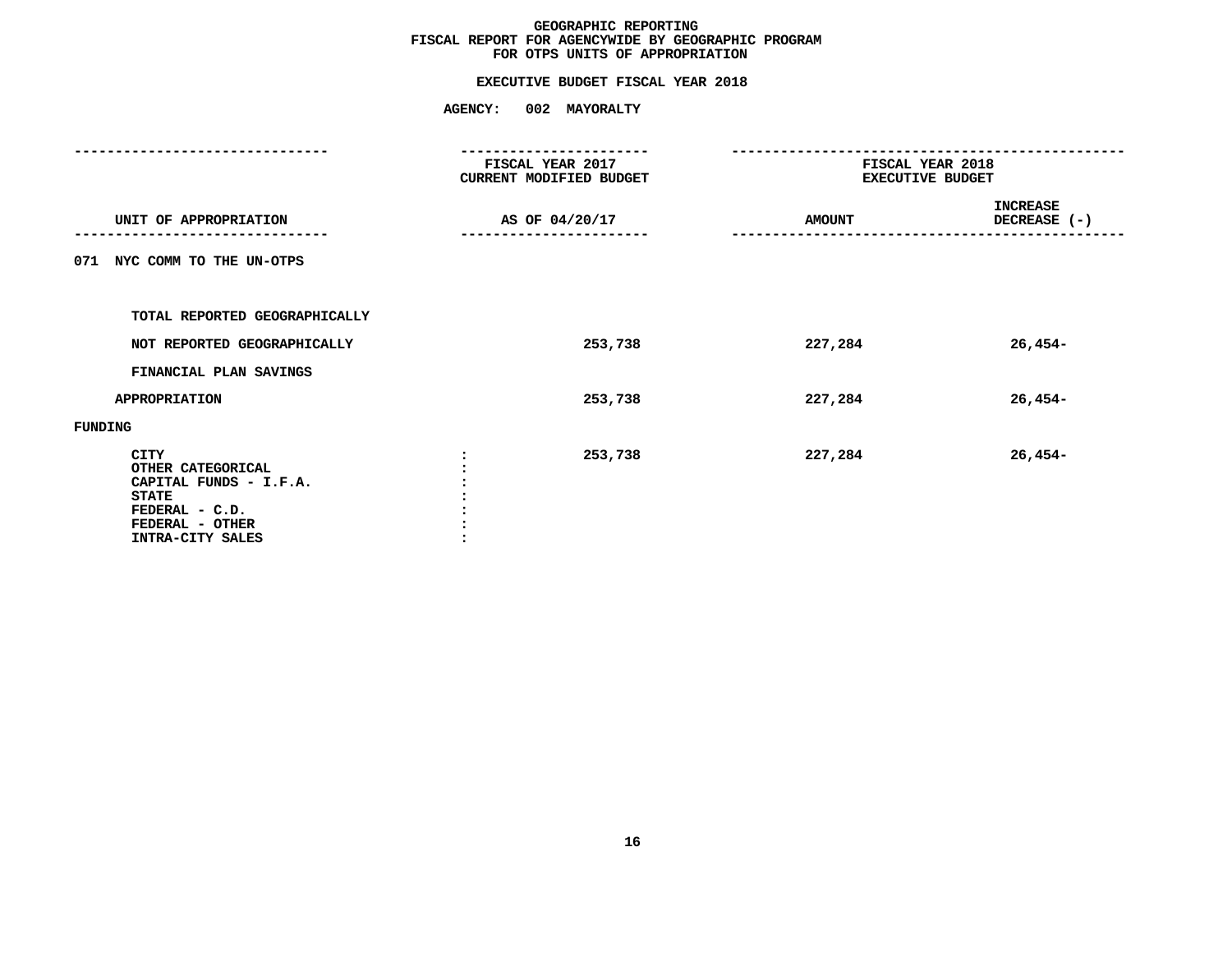# **FOR OTPS UNITS OF APPROPRIATIONEXECUTIVE BUDGET FISCAL YEAR <sup>2018</sup>**

|                                                 |         | FISCAL YEAR 2017<br>CURRENT MODIFIED BUDGET | FISCAL YEAR 2018<br><b>EXECUTIVE BUDGET</b> |                                 |
|-------------------------------------------------|---------|---------------------------------------------|---------------------------------------------|---------------------------------|
| UNIT OF APPROPRIATION                           |         | AS OF 04/20/17                              | <b>AMOUNT</b>                               | <b>INCREASE</b><br>DECREASE (-) |
| MAYOR'S OFFICE OF CONTRACT SERVICES-OTPS<br>091 |         |                                             |                                             |                                 |
| TOTAL REPORTED GEOGRAPHICALLY                   |         |                                             |                                             |                                 |
| NOT REPORTED GEOGRAPHICALLY                     |         | 2,671,954                                   | 1,467,719                                   | 1,204,235-                      |
| FINANCIAL PLAN SAVINGS                          |         |                                             |                                             |                                 |
| <b>APPROPRIATION</b>                            |         | 2,671,954                                   | 1,467,719                                   | 1,204,235-                      |
| FUNDING                                         |         |                                             |                                             |                                 |
| <b>CITY</b><br>OTHER CATEGORICAL                |         | 2,540,454                                   | 1,336,219                                   | 1,204,235-                      |
| CAPITAL FUNDS - I.F.A.<br><b>STATE</b>          |         | 124,000                                     | 124,000                                     |                                 |
| FEDERAL - C.D.<br>FEDERAL - OTHER               |         |                                             |                                             |                                 |
| INTRA-CITY SALES                                | $\cdot$ | 7,500                                       | 7,500                                       |                                 |
|                                                 |         |                                             |                                             |                                 |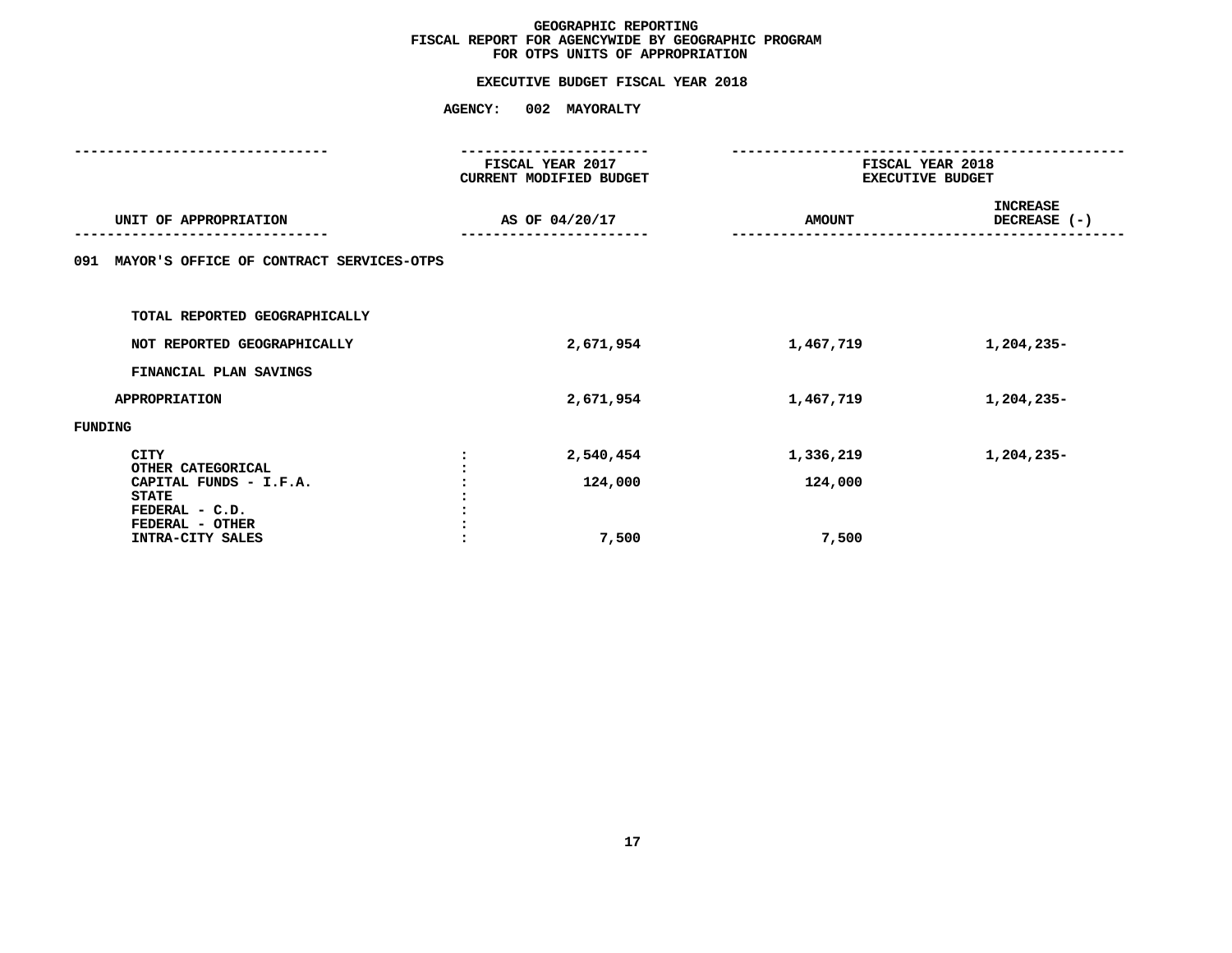# **FOR OTPS UNITS OF APPROPRIATIONEXECUTIVE BUDGET FISCAL YEAR <sup>2018</sup>**

|                                                                                                                              |                | FISCAL YEAR 2017<br>CURRENT MODIFIED BUDGET |                   | FISCAL YEAR 2018<br><b>EXECUTIVE BUDGET</b> |  |
|------------------------------------------------------------------------------------------------------------------------------|----------------|---------------------------------------------|-------------------|---------------------------------------------|--|
| UNIT OF APPROPRIATION                                                                                                        | AS OF 04/20/17 |                                             | <b>AMOUNT</b>     | <b>INCREASE</b><br>DECREASE $(-)$           |  |
| OFF FOR PEOPLE WITH DISAB-OTPS<br>261                                                                                        |                |                                             |                   |                                             |  |
| TOTAL REPORTED GEOGRAPHICALLY                                                                                                |                |                                             |                   |                                             |  |
| NOT REPORTED GEOGRAPHICALLY                                                                                                  |                | 70,272                                      | 114,125           | 43,853                                      |  |
| FINANCIAL PLAN SAVINGS                                                                                                       |                |                                             |                   |                                             |  |
| <b>APPROPRIATION</b>                                                                                                         |                | 70,272                                      | 114,125           | 43,853                                      |  |
| FUNDING                                                                                                                      |                |                                             |                   |                                             |  |
| CITY<br>OTHER CATEGORICAL<br>CAPITAL FUNDS - I.F.A.<br><b>STATE</b><br>FEDERAL - C.D.<br>FEDERAL - OTHER<br>INTRA-CITY SALES | $\cdot$        | 13,500<br>33,757<br>23,015                  | 13,500<br>100,625 | $33,757-$<br>77,610                         |  |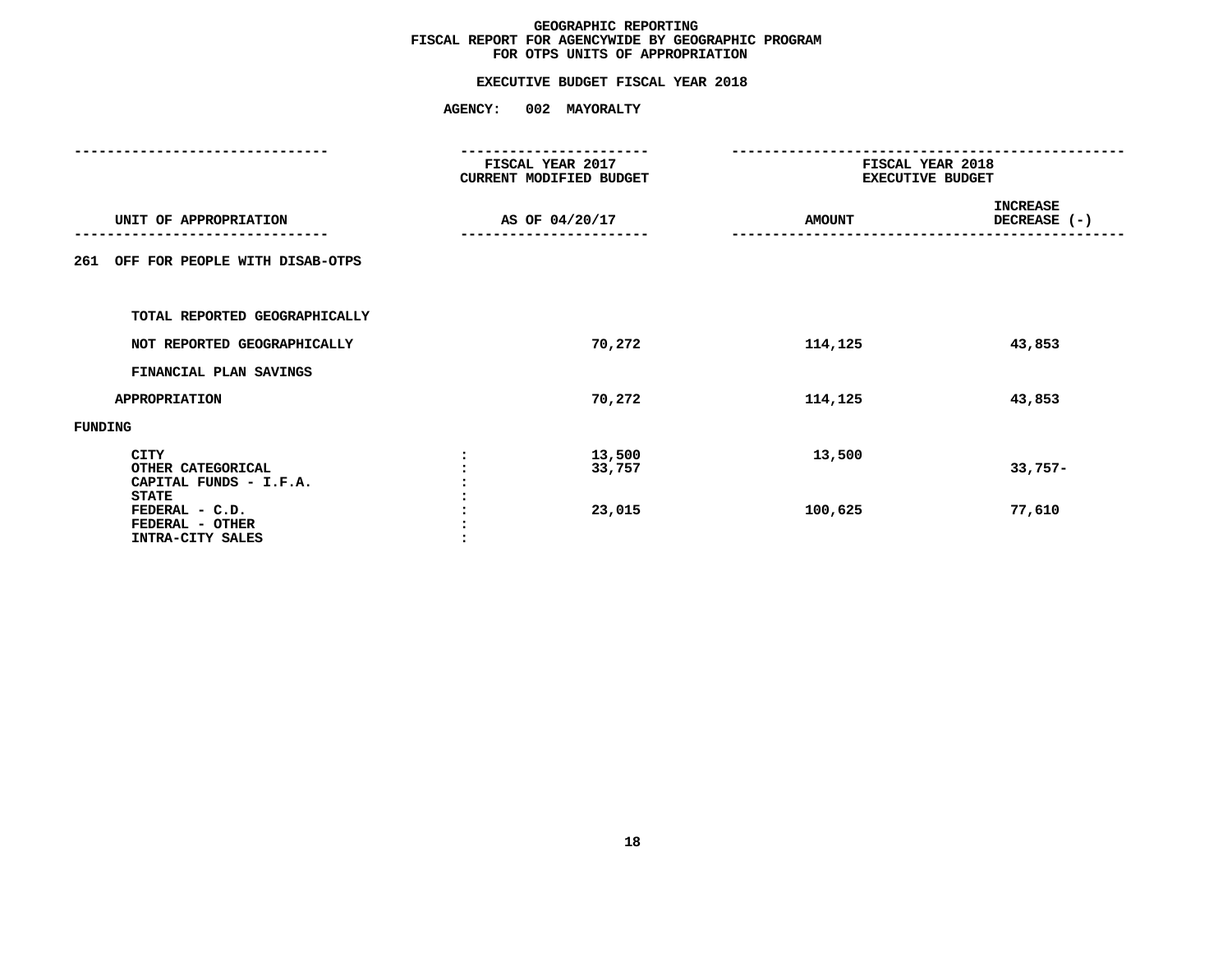# **FOR OTPS UNITS OF APPROPRIATIONEXECUTIVE BUDGET FISCAL YEAR <sup>2018</sup>**

|                                                                                                                                     | FISCAL YEAR 2017 | CURRENT MODIFIED BUDGET | FISCAL YEAR 2018<br><b>EXECUTIVE BUDGET</b> |                                 |  |
|-------------------------------------------------------------------------------------------------------------------------------------|------------------|-------------------------|---------------------------------------------|---------------------------------|--|
| UNIT OF APPROPRIATION                                                                                                               | AS OF 04/20/17   |                         | <b>AMOUNT</b>                               | <b>INCREASE</b><br>DECREASE (-) |  |
| COMMUNITY AFFAIRS UNIT-OTPS<br>341                                                                                                  |                  |                         |                                             |                                 |  |
| TOTAL REPORTED GEOGRAPHICALLY                                                                                                       |                  |                         |                                             |                                 |  |
| NOT REPORTED GEOGRAPHICALLY                                                                                                         |                  | 30,000                  | 30,000                                      |                                 |  |
| FINANCIAL PLAN SAVINGS                                                                                                              |                  |                         |                                             |                                 |  |
| <b>APPROPRIATION</b>                                                                                                                |                  | 30,000                  | 30,000                                      |                                 |  |
| <b>FUNDING</b>                                                                                                                      |                  |                         |                                             |                                 |  |
| <b>CITY</b><br>OTHER CATEGORICAL<br>CAPITAL FUNDS - I.F.A.<br><b>STATE</b><br>FEDERAL - C.D.<br>FEDERAL - OTHER<br>INTRA-CITY SALES |                  | 30,000                  | 30,000                                      |                                 |  |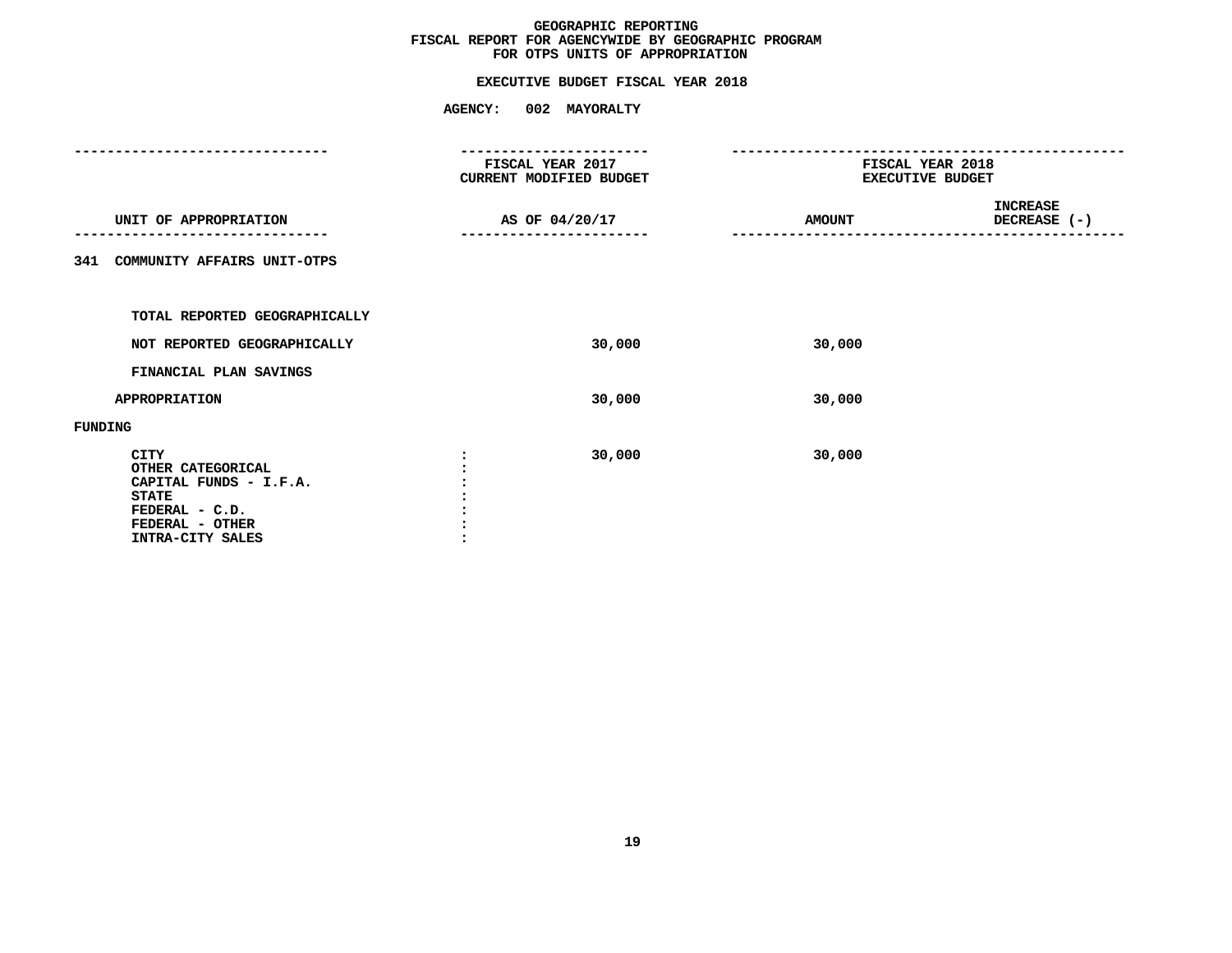# **FOR OTPS UNITS OF APPROPRIATIONEXECUTIVE BUDGET FISCAL YEAR <sup>2018</sup>**

|                                                                                                                                     |                | FISCAL YEAR 2017<br><b>CURRENT MODIFIED BUDGET</b> | FISCAL YEAR 2018<br><b>EXECUTIVE BUDGET</b> |                                 |  |
|-------------------------------------------------------------------------------------------------------------------------------------|----------------|----------------------------------------------------|---------------------------------------------|---------------------------------|--|
| UNIT OF APPROPRIATION                                                                                                               | AS OF 04/20/17 |                                                    | <b>AMOUNT</b>                               | <b>INCREASE</b><br>DECREASE (-) |  |
| COMMISSION ON GENDER EQUITY-OTPS<br>351                                                                                             |                |                                                    |                                             |                                 |  |
| TOTAL REPORTED GEOGRAPHICALLY                                                                                                       |                |                                                    |                                             |                                 |  |
| NOT REPORTED GEOGRAPHICALLY                                                                                                         |                | 5,000                                              | 5,000                                       |                                 |  |
| FINANCIAL PLAN SAVINGS                                                                                                              |                |                                                    |                                             |                                 |  |
| <b>APPROPRIATION</b>                                                                                                                |                | 5,000                                              | 5,000                                       |                                 |  |
| <b>FUNDING</b>                                                                                                                      |                |                                                    |                                             |                                 |  |
| <b>CITY</b><br>OTHER CATEGORICAL<br>CAPITAL FUNDS - I.F.A.<br><b>STATE</b><br>FEDERAL - C.D.<br>FEDERAL - OTHER<br>INTRA-CITY SALES |                | 5,000                                              | 5,000                                       |                                 |  |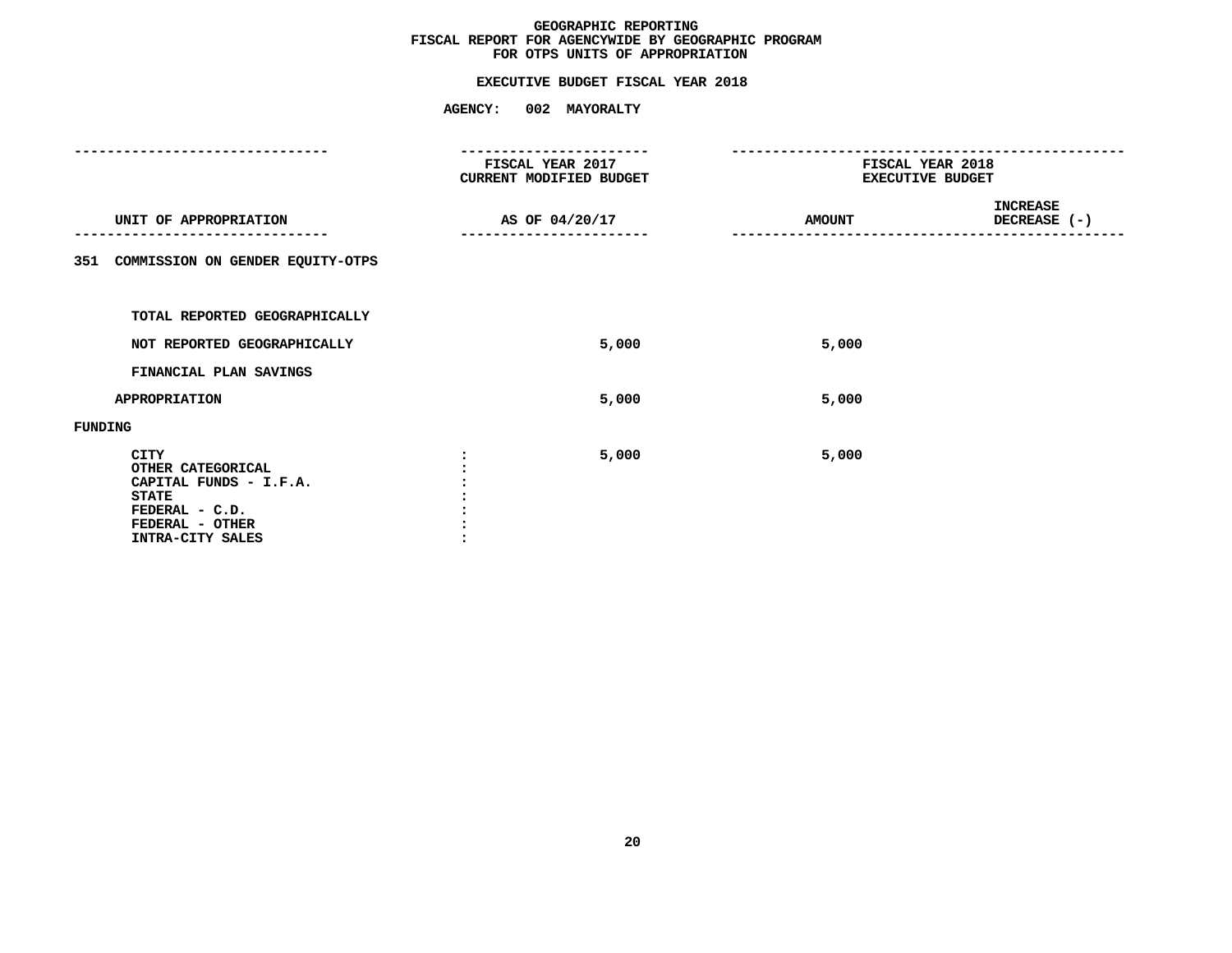# **FOR OTPS UNITS OF APPROPRIATIONEXECUTIVE BUDGET FISCAL YEAR <sup>2018</sup>**

|                                                                            | -----------<br>FISCAL YEAR 2017<br>CURRENT MODIFIED BUDGET | FISCAL YEAR 2018<br><b>EXECUTIVE BUDGET</b> |                                 |
|----------------------------------------------------------------------------|------------------------------------------------------------|---------------------------------------------|---------------------------------|
| UNIT OF APPROPRIATION                                                      | AS OF 04/20/17                                             | <b>AMOUNT</b>                               | <b>INCREASE</b><br>DECREASE (-) |
| OFFICE OF OPERATIONS-OTPS<br>381                                           |                                                            |                                             |                                 |
| TOTAL REPORTED GEOGRAPHICALLY                                              |                                                            |                                             |                                 |
| NOT REPORTED GEOGRAPHICALLY                                                | 175,000                                                    | 140,000                                     | $35,000 -$                      |
| FINANCIAL PLAN SAVINGS                                                     |                                                            |                                             |                                 |
| <b>APPROPRIATION</b>                                                       | 175,000                                                    | 140,000                                     | $35,000 -$                      |
| FUNDING                                                                    |                                                            |                                             |                                 |
| <b>CITY</b><br>OTHER CATEGORICAL<br>CAPITAL FUNDS - I.F.A.<br><b>STATE</b> | 160,000                                                    | 110,000                                     | $50,000 -$                      |
| FEDERAL - C.D.<br>FEDERAL - OTHER<br>INTRA-CITY SALES                      | 15,000<br>$\cdot$                                          | 30,000                                      | 15,000                          |
|                                                                            |                                                            |                                             |                                 |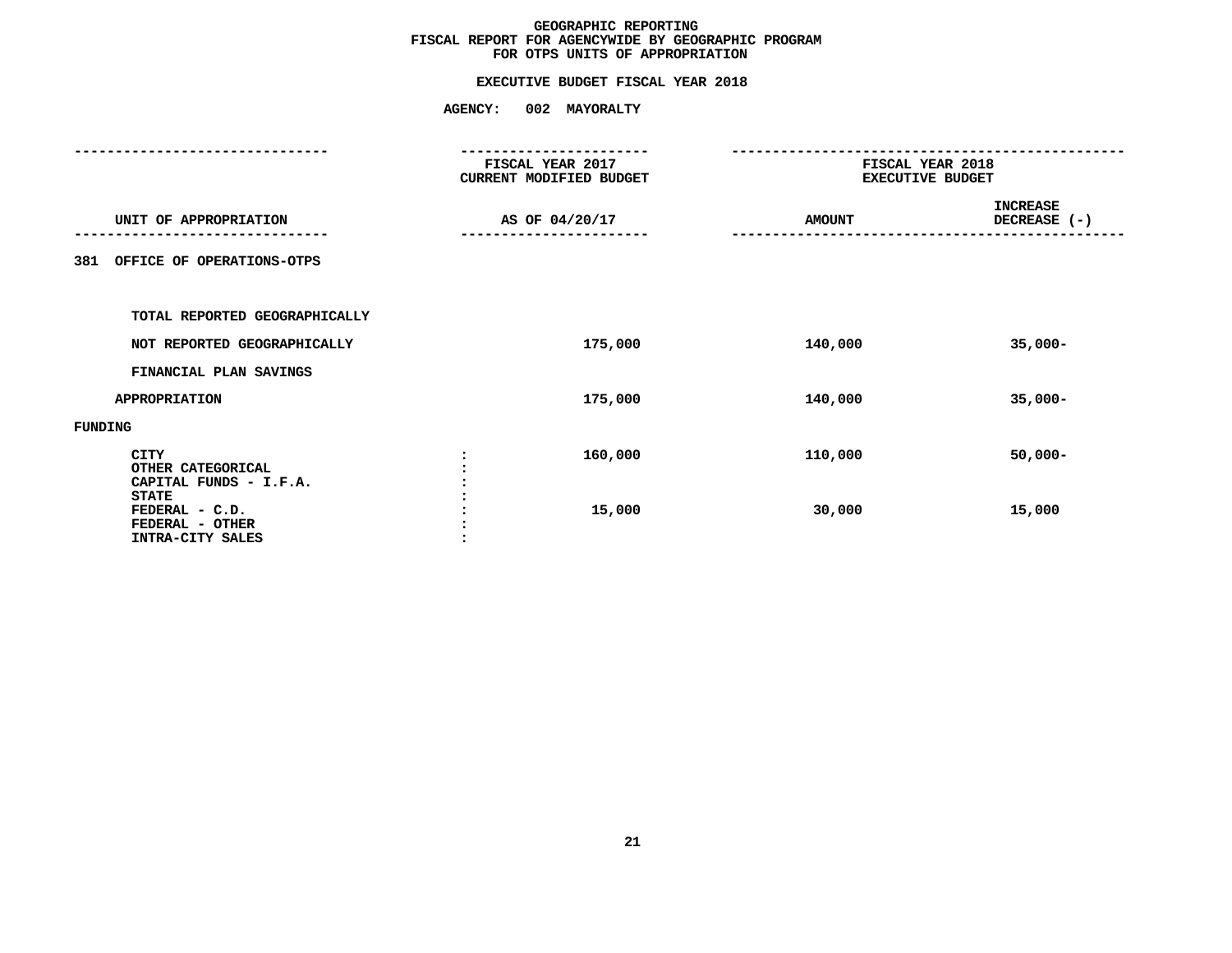# **FOR OTPS UNITS OF APPROPRIATIONEXECUTIVE BUDGET FISCAL YEAR <sup>2018</sup>**

|                                                                                                                                     |                | FISCAL YEAR 2017<br><b>CURRENT MODIFIED BUDGET</b> | FISCAL YEAR 2018<br><b>EXECUTIVE BUDGET</b> |                                 |  |
|-------------------------------------------------------------------------------------------------------------------------------------|----------------|----------------------------------------------------|---------------------------------------------|---------------------------------|--|
| UNIT OF APPROPRIATION                                                                                                               | AS OF 04/20/17 |                                                    | <b>AMOUNT</b>                               | <b>INCREASE</b><br>DECREASE (-) |  |
| SPECIAL ENFORCEMENT-OTPS<br>561                                                                                                     |                |                                                    |                                             |                                 |  |
| TOTAL REPORTED GEOGRAPHICALLY                                                                                                       |                |                                                    |                                             |                                 |  |
| NOT REPORTED GEOGRAPHICALLY                                                                                                         |                | 18,002                                             | 18,002                                      |                                 |  |
| FINANCIAL PLAN SAVINGS                                                                                                              |                |                                                    |                                             |                                 |  |
| <b>APPROPRIATION</b>                                                                                                                |                | 18,002                                             | 18,002                                      |                                 |  |
| FUNDING                                                                                                                             |                |                                                    |                                             |                                 |  |
| <b>CITY</b><br>OTHER CATEGORICAL<br>CAPITAL FUNDS - I.F.A.<br><b>STATE</b><br>FEDERAL - C.D.<br>FEDERAL - OTHER<br>INTRA-CITY SALES |                | 18,002                                             | 18,002                                      |                                 |  |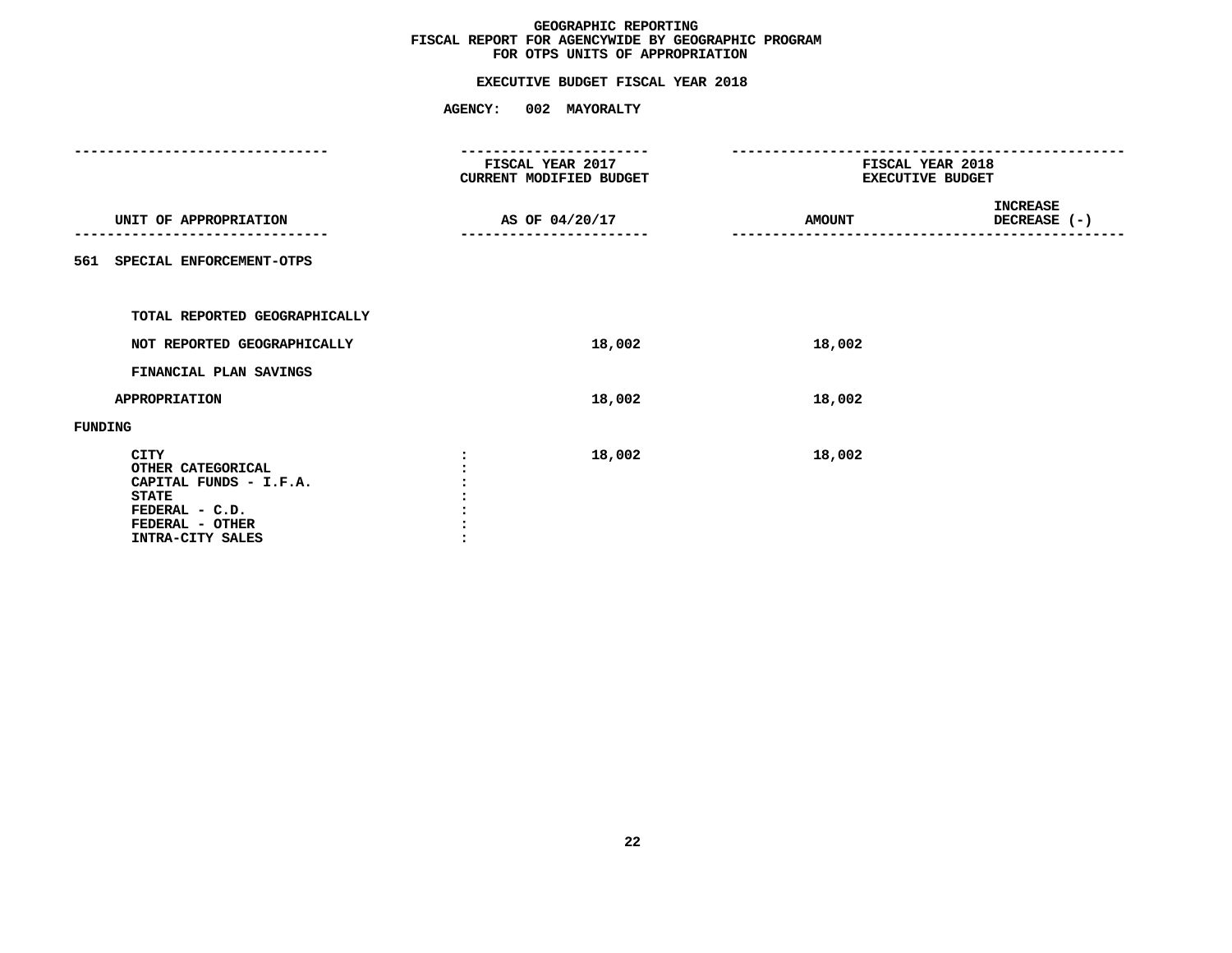# GEOGRAPHIC REPORTING<br>FISCAL REPORT AGENCYWIDE SUMMARY

# **FISCAL REPORT AGENCYWIDE SUMMARY EXECUTIVE BUDGET FISCAL YEAR <sup>2018</sup>**

|                                                                                                                                                       | FISCAL YEAR 2017<br><b>CURRENT MODIFIED BUDGET</b>                                         | FISCAL YEAR 2018<br><b>EXECUTIVE BUDGET</b>                                              |                                                                                            |
|-------------------------------------------------------------------------------------------------------------------------------------------------------|--------------------------------------------------------------------------------------------|------------------------------------------------------------------------------------------|--------------------------------------------------------------------------------------------|
| UNIT OF APPROPRIATION                                                                                                                                 | AS OF 04/20/17                                                                             | <b>AMOUNT</b>                                                                            | <b>INCREASE</b><br>DECREASE $(-)$                                                          |
| PS APPROPRIATIONS<br>REGULAR GROSS<br><b>OTHER</b>                                                                                                    |                                                                                            |                                                                                          |                                                                                            |
| TOTAL REPORTED GEOGRAPHICALLY<br>NOT REPORTED GEOGRAPHICALLY                                                                                          | 105,207,940                                                                                | 111,463,290                                                                              | 6,255,350                                                                                  |
| OTPS APPROPRIATIONS<br>TOTAL REPORTED GEOGRAPHICALLY<br>NOT REPORTED GEOGRAPHICALLY                                                                   | 30,555,924                                                                                 | 25,721,447                                                                               | 4,834,477-                                                                                 |
| FINANCIAL PLAN SAVINGS<br><b>APPROPRIATIONS</b>                                                                                                       | 729,506–<br>135,034,358                                                                    | 588,319-<br>136,596,418                                                                  | 141,187<br>1,562,060                                                                       |
| <b>FUNDING</b><br><b>CITY</b><br>OTHER CATEGORICAL<br>CAPITAL FUNDS - I.F.A.<br><b>STATE</b><br>FEDERAL - C.D.<br>FEDERAL - OTHER<br>INTRA-CITY SALES | 94,506,430<br>6,668,924<br>13,257,951<br>2,351,999<br>10,712,305<br>5,273,675<br>2,263,074 | 99,923,231<br>5,288,420<br>13,408,059<br>272,566<br>10,463,354<br>1,737,465<br>5,503,323 | 5,416,801<br>1,380,504-<br>150,108<br>2,079,433-<br>248,951-<br>$3,536,210 -$<br>3,240,249 |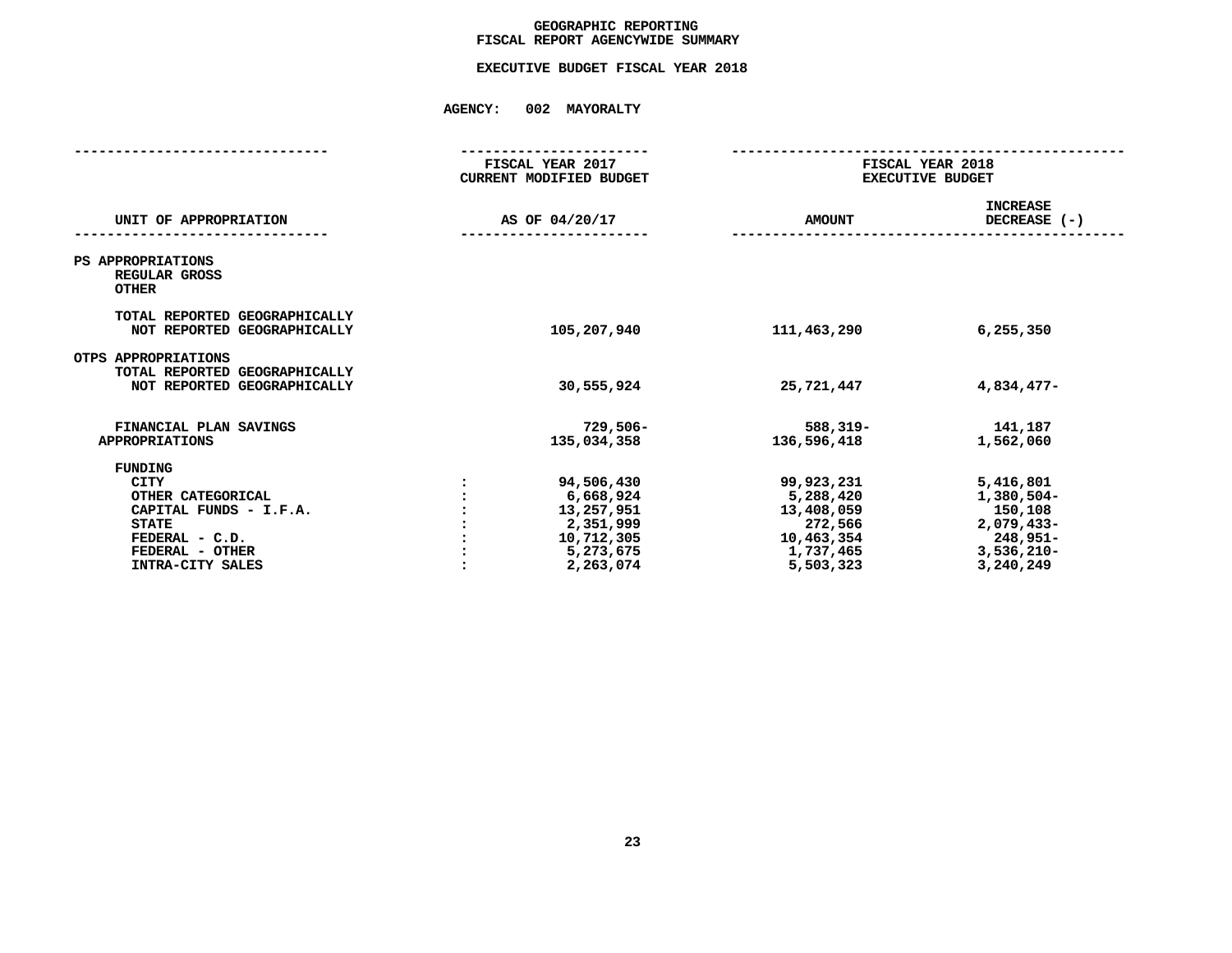|                | EXECUTIVE BUDGET FISCAL YEAR 2018 |
|----------------|-----------------------------------|
| AGENCY         | 056 POLICE DEPARTMENT             |
| <b>BOROUGH</b> | <b>BRONX</b>                      |
| <b>PROGRAM</b> | PRECINCTS, BORO COM               |

**PRECINCTS, BORO COMMAND & DET**

|                           | FISCAL YEAR 2017<br>CURRENT MODIFIED BUDGET<br>AS OF 04/20/17 |           | FISCAL YEAR 2018<br><b>EXECUTIVE BUDGET</b> |           |                 |  |
|---------------------------|---------------------------------------------------------------|-----------|---------------------------------------------|-----------|-----------------|--|
|                           |                                                               | FULL TIME |                                             | FULL TIME | <b>INCREASE</b> |  |
| LOCAL SERVICE DISTRICT    | <b>AMOUNT</b>                                                 | POSITIONS | <b>AMOUNT</b>                               | POSITIONS | DECREASE(-)     |  |
| BRONX DETECTIVE SERVICES  | 40,581,237                                                    | 421       | 40,581,237                                  | 421       |                 |  |
| 40 PRECINCT BX BOARD 1    | 20,143,404                                                    | 327       | 19,293,404                                  | 327       | $850,000 -$     |  |
| 41 PRECINCT BX BOARD 2    | 14,954,726                                                    | 231       | 14,954,726                                  | 231       |                 |  |
| 42 PRECINCT BX BOARD 3    | 15,833,463                                                    | 238       | 15,733,463                                  | 238       | $100,000 -$     |  |
| 44 PRECINCT BRONX BOARD 4 | 25,138,146                                                    | 401       | 23,788,146                                  | 401       | $1,350,000 -$   |  |
| 46 PRECINCT BX BOARD 5    | 23,318,063                                                    | 379       | 21,418,063                                  | 379       | $1,900,000 -$   |  |
| 48 PRECINCT BX BOARD 6    | 18,422,257                                                    | 268       | 18,422,257                                  | 268       |                 |  |
| 52 PRECINCT BX BOARD 7    | 20,549,627                                                    | 342       | 20,549,627                                  | 342       |                 |  |
| 50 PRECINCT BX BOARD 8    | 13,294,620                                                    | 194       | 13,294,620                                  | 194       |                 |  |
| 45 PRECINCT BX BOARD 10   | 14,461,253                                                    | 208       | 14,411,253                                  | 208       | $50,000 -$      |  |
| 49 PRECINCT BX BOARD 11   | 16,592,091                                                    | 223       | 16,592,091                                  | 223       |                 |  |
| 43 PRECINCT BX BOARD 9    | 21,854,218                                                    | 341       | 20,754,218                                  | 341       | $1,100,000 -$   |  |
| 47 PRECINCT BX BOARD 12   | 22,134,448                                                    | 277       | 17,334,448                                  | 277       | 4,800,000-      |  |
| BRONX BOROUGH COMMAND     | 20,494,836                                                    | 327       | 37,784,147                                  | 327       | 17,289,311      |  |
| PROGRAM TOTAL:            | 287,772,389                                                   | 4,177     | 294,911,700                                 | 4,177     | 7,139,311       |  |
| SUB BOROUGH TOTAL:        | 287,772,389                                                   | 4,177     | 294,911,700                                 | 4,177     | 7,139,311       |  |
| <b>BOROUGH TOTAL:</b>     | 287,772,389                                                   | 4,177     | 294,911,700                                 | 4,177     | 7,139,311       |  |
|                           |                                                               |           |                                             |           |                 |  |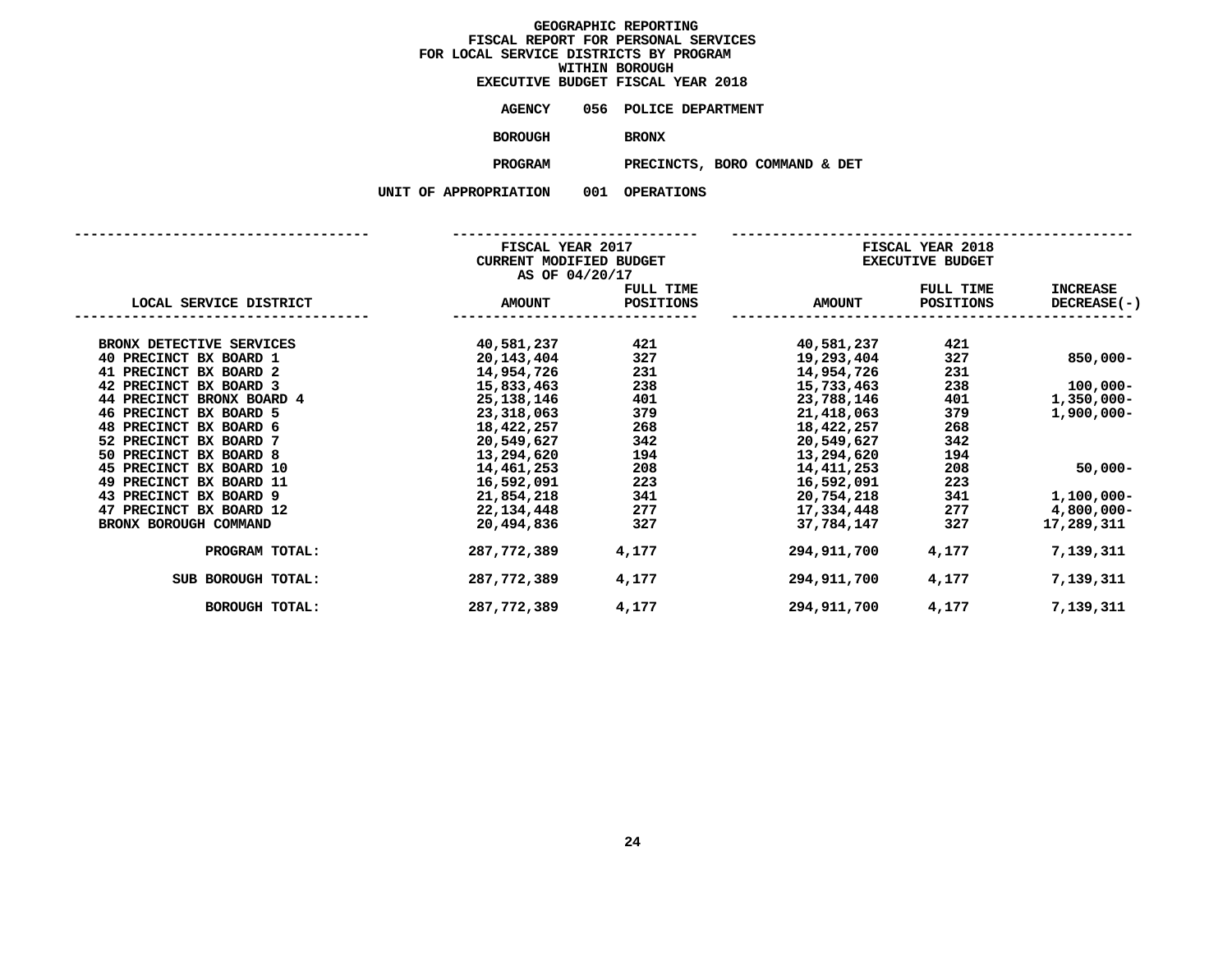|                     |     | EXECUTIVE BUDGET FISCAL YEAR 2018 |  |
|---------------------|-----|-----------------------------------|--|
| <b>AGENCY</b>       |     | 056 POLICE DEPARTMENT             |  |
| <b>BOROUGH</b>      |     | <b>BROOKLYN</b>                   |  |
| PROGRAM             |     | PRECINCTS, BORO COMMAND & DET     |  |
| <b>PPROPRIATION</b> | 001 | <b>OPERATIONS</b>                 |  |

| . | ◡◡∸ | שווטבנשיב זש |  |
|---|-----|--------------|--|
|   |     |              |  |
|   |     |              |  |

|                             | FISCAL YEAR 2017                          |           |               | FISCAL YEAR 2018        |                    |
|-----------------------------|-------------------------------------------|-----------|---------------|-------------------------|--------------------|
|                             | CURRENT MODIFIED BUDGET<br>AS OF 04/20/17 |           |               | <b>EXECUTIVE BUDGET</b> |                    |
|                             |                                           | FULL TIME |               | FULL TIME               | INCREASE           |
| LOCAL SERVICE DISTRICT      | <b>AMOUNT</b>                             | POSITIONS | <b>AMOUNT</b> | POSITIONS               | <b>DECREASE(-)</b> |
|                             |                                           |           |               |                         |                    |
| BROOKLYN DETECTIVE SERVICES | 9,046,631                                 | 725       |               | 725                     | $9,046,631-$       |
| PROGRAM TOTAL:              | 9,046,631                                 | 725       |               | 725                     | 9,046,631-         |
| SUB BOROUGH TOTAL:          | 9,046,631                                 | 725       |               | 725                     | $9,046,631-$       |
|                             |                                           |           |               |                         |                    |
|                             |                                           |           |               |                         |                    |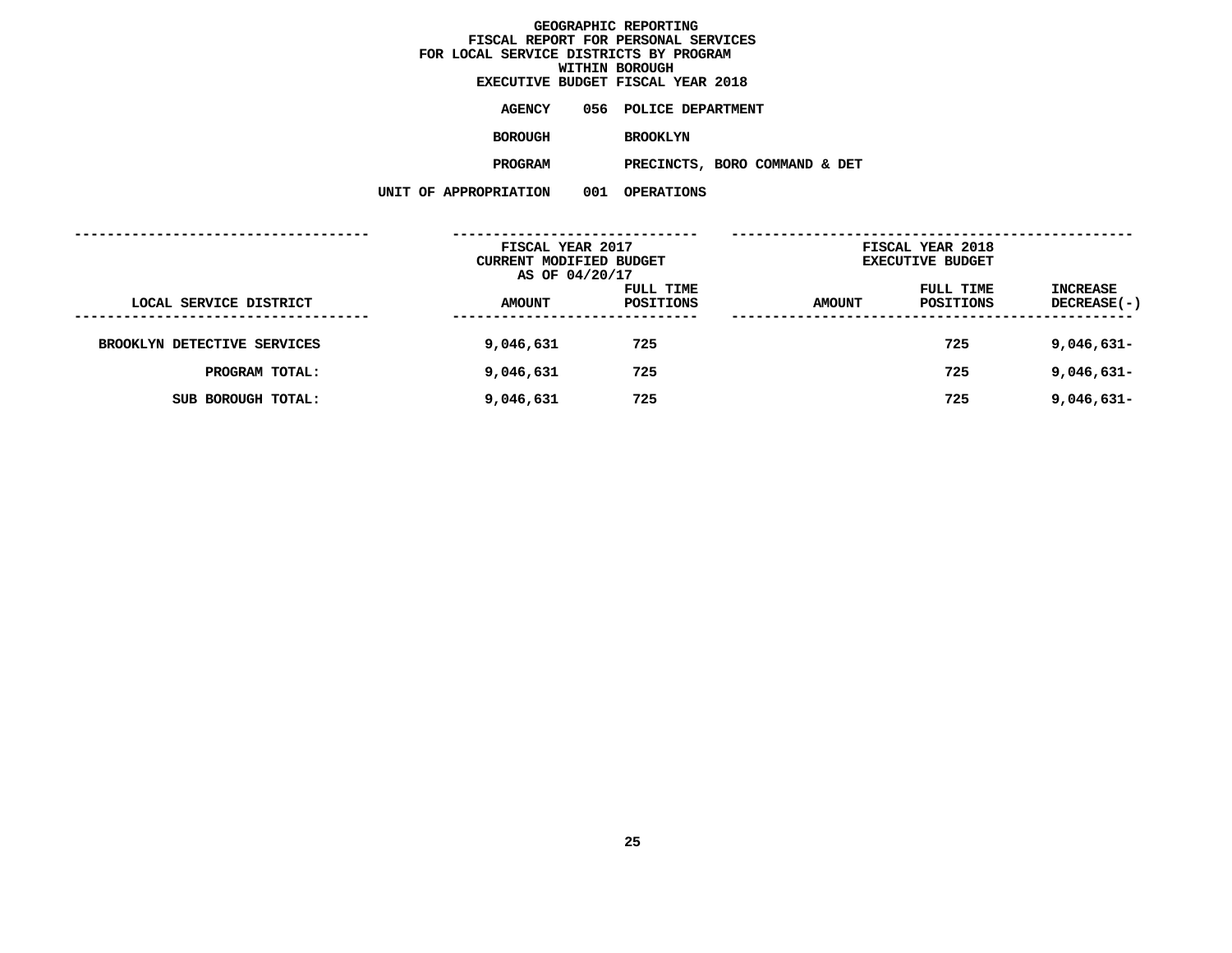|                | <b>EXECUTIVE BUDGET FISCAL YEAR 2018</b> |
|----------------|------------------------------------------|
| AGENCY         | 056 POLICE DEPARTMENT                    |
| <b>BOROUGH</b> | <b>BROOKLYN NORTH</b>                    |
| <b>PROGRAM</b> | PRECINCTS, BORO COMM                     |

**PROGRAMPRECINCTS, BORO COMMAND & DET**

| UF AFFROFRIAIION |  |
|------------------|--|
|                  |  |

|                                                             | FISCAL YEAR 2017<br>CURRENT MODIFIED BUDGET<br>AS OF 04/20/17 |                               | FISCAL YEAR 2018<br><b>EXECUTIVE BUDGET</b> |                               |                                       |  |
|-------------------------------------------------------------|---------------------------------------------------------------|-------------------------------|---------------------------------------------|-------------------------------|---------------------------------------|--|
| LOCAL SERVICE DISTRICT                                      | <b>AMOUNT</b>                                                 | FULL TIME<br><b>POSITIONS</b> | <b>AMOUNT</b>                               | FULL TIME<br><b>POSITIONS</b> | <b>INCREASE</b><br><b>DECREASE(-)</b> |  |
| 90 PRECINCT BKLYN BOARD 1<br>84 PRECINCT BKLYN BOARD 2      | 15,454,282<br>17,791,584                                      | 236<br>268                    | 15,454,282<br>17,791,584                    | 236<br>268                    |                                       |  |
| 79 PRECINCT BKLYN BOARD 3<br>83 PRECINCT BKLYN BOARD 4      | 21,079,343<br>17,796,971                                      | 308<br>280                    | 18,079,343<br>17,796,971                    | 308<br>280                    | $3,000,000 -$                         |  |
| 75 PRECINCT BKLYN BOARD 5<br>77 PRECINCT BKLYN BOARD 8      | 31,210,113<br>20,446,678                                      | 471<br>273                    | 28,210,113<br>19,446,678                    | 471<br>273                    | $3,000,000 -$<br>$1,000,000 -$        |  |
| 73 PRECINCT BKLYN BOARD 16                                  | 22,058,200                                                    | 336                           | 20,158,200                                  | 336                           | $1,900,000 -$                         |  |
| BROOKLYN NORTH BOROUGH COMMAND<br>94 PRECINCT BKLYN BOARD 1 | 11,313,777<br>12,941,298                                      | 277<br>159                    | 39,100,532<br>12,941,298                    | 277<br>159                    | 27,786,755                            |  |
| 88 PRECINCT BKLYN BOARD 2<br>81 PRECINCT BKLYN BOARD 3      | 13,069,005<br>16,708,036                                      | 200<br>233                    | 13,069,005<br>16,708,036                    | 200<br>233                    |                                       |  |
| PROGRAM TOTAL:                                              | 199,869,287                                                   | 3,041                         | 218,756,042                                 | 3,041                         | 18,886,755                            |  |
| SUB BOROUGH TOTAL:                                          | 199,869,287                                                   | 3,041                         | 218,756,042                                 | 3,041                         | 18,886,755                            |  |
|                                                             |                                                               |                               |                                             |                               |                                       |  |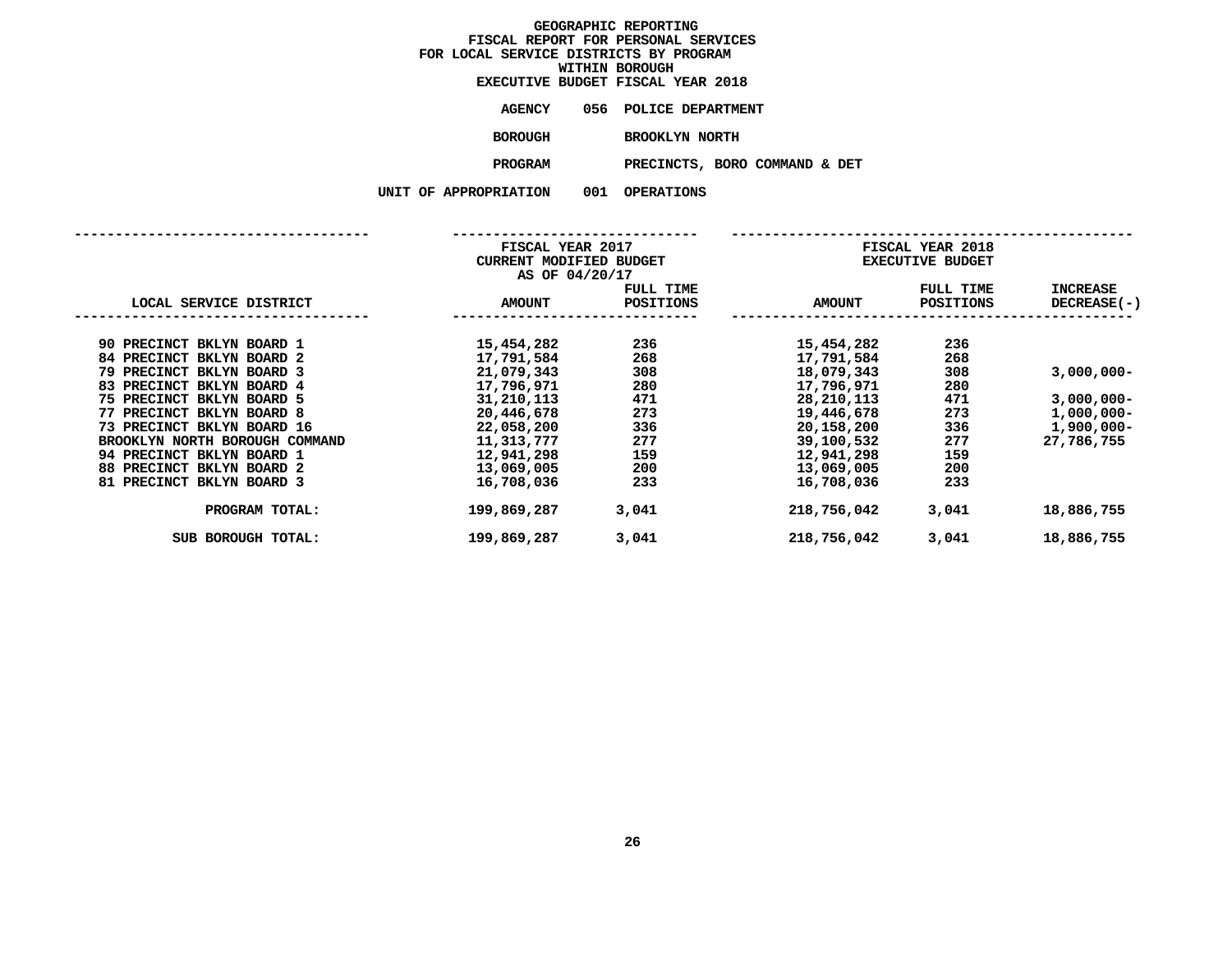|                   |     | EXECUTIVE BUDGET FISCAL YEAR 2018 |
|-------------------|-----|-----------------------------------|
| AGENCY            |     | 056 POLICE DEPARTMENT             |
| BOROUGH           |     | <b>BROOKLYN SOUTH</b>             |
| PROGRAM           |     | PRECINCTS, BORO COMMAND & DET     |
| <b>ROPRIATION</b> | 001 | <b>OPERATIONS</b>                 |

|  |  | ייט בבת המדחדים של ה |  |  |
|--|--|----------------------|--|--|
|  |  |                      |  |  |

|--|

|                                | FISCAL YEAR 2017<br>CURRENT MODIFIED BUDGET<br>AS OF 04/20/17 |           | FISCAL YEAR 2018<br><b>EXECUTIVE BUDGET</b> |           |                 |  |
|--------------------------------|---------------------------------------------------------------|-----------|---------------------------------------------|-----------|-----------------|--|
|                                |                                                               | FULL TIME |                                             | FULL TIME | <b>INCREASE</b> |  |
| LOCAL SERVICE DISTRICT         | <b>AMOUNT</b>                                                 | POSITIONS | <b>AMOUNT</b>                               | POSITIONS | DECREASE(-)     |  |
| 76 PRECINCT BKLYN BOARD 6      | 11,492,347                                                    | 152       | 11,492,347                                  | 152       |                 |  |
| 71 PRECINCT BKLYN BOARD 9      | 18,715,925                                                    | 276       | 15,715,925                                  | 276       | $3,000,000 -$   |  |
| 62 PRECINCT BKLYN BOARD 11     | 12,915,897                                                    | 194       | 12,465,897                                  | 194       | $450,000 -$     |  |
| 61 PRECINCT BKLYN BOARD 15     | 14,064,630                                                    | 209       | 13,264,630                                  | 209       | 800,000-        |  |
| 67 PRECINCT BKLYN BOARD 17     | 24,792,968                                                    | 332       | 18,492,968                                  | 332       | $6,300,000 -$   |  |
| 63 PRECINCT BKLYN BOARD 18     | 12,548,299                                                    | 181       | 12,548,299                                  | 181       |                 |  |
| 60 PRECINCT BKLYN BOARD 13     | 15,698,831                                                    | 229       | 14,898,831                                  | 229       | $800,000 -$     |  |
| 66 PRECINCT BKLYN BOARD 12     | 13,564,778                                                    | 195       | 13,564,778                                  | 195       |                 |  |
| 68 PRECINCT BKLYN BOARD 10     | 11,499,637                                                    | 172       | 11,499,637                                  | 172       |                 |  |
| 69 PRECINCT BKLYN BOARD 18     | 12,929,592                                                    | 186       | 12,929,592                                  | 186       |                 |  |
| 70 PRECINCT BKLYN BOARD 14     | 21,856,833                                                    | 386       | 21,206,833                                  | 386       | 650,000-        |  |
| 72 PRECINCT BKLYN BOARD 7      | 14,296,176                                                    | 217       | 14,296,176                                  | 217       |                 |  |
| 78 PRECINCT BKLYN BOARD 6      | 14,171,293                                                    | 187       | 13,471,293                                  | 187       | $700,000 -$     |  |
| BROOKLYN SOUTH BOROUGH COMMAND | 8,182,241                                                     | 177       | 22,803,055                                  | 177       | 14,620,814      |  |
| PROGRAM TOTAL:                 | 206,729,447                                                   | 3,093     | 208,650,261                                 | 3,093     | 1,920,814       |  |
| SUB BOROUGH TOTAL:             | 206,729,447                                                   | 3,093     | 208,650,261                                 | 3,093     | 1,920,814       |  |
| <b>BOROUGH TOTAL:</b>          | 415,645,365                                                   | 6,859     | 427,406,303                                 | 6,859     | 11,760,938      |  |
|                                |                                                               |           |                                             |           |                 |  |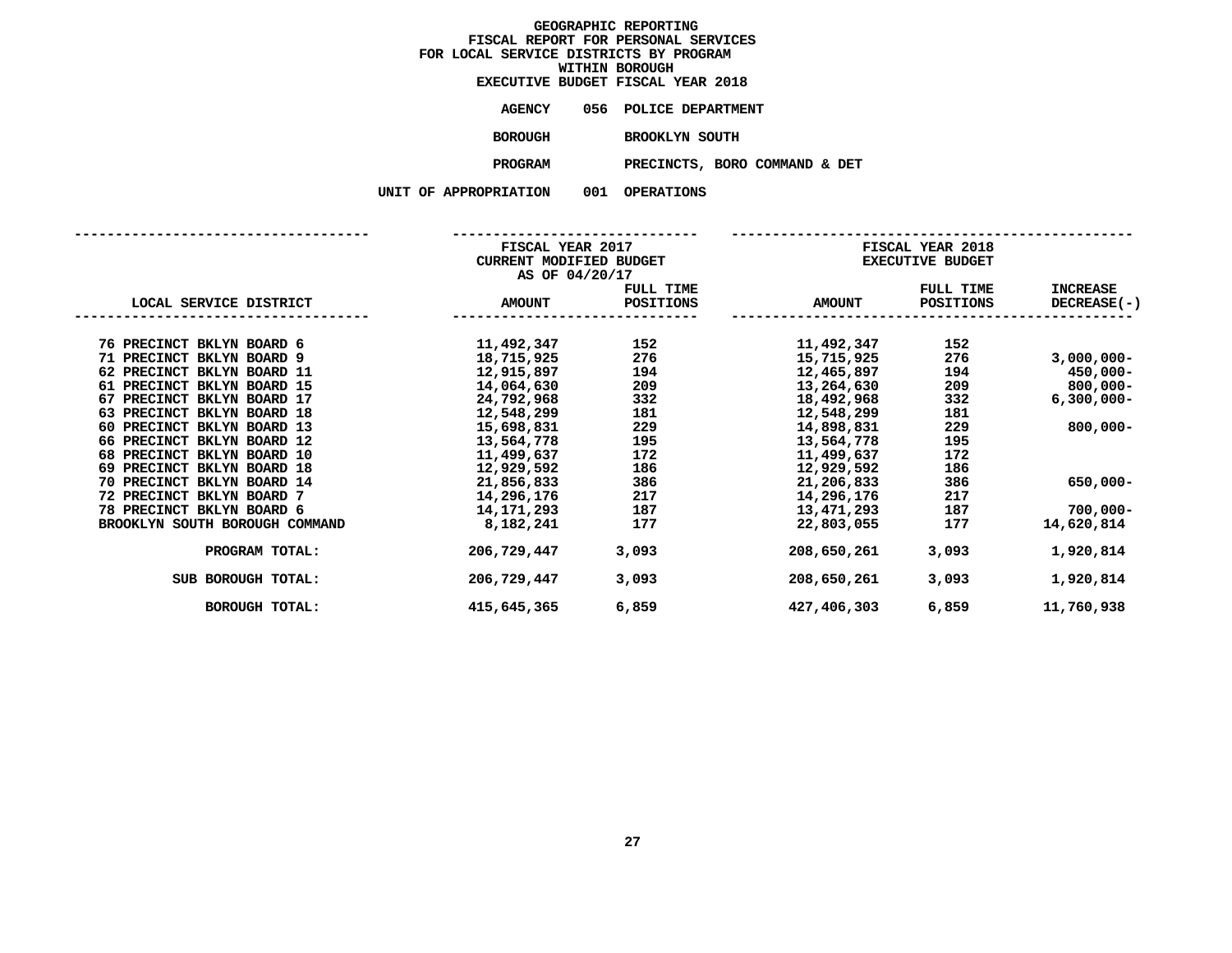|                    |     | EXECUTIVE BUDGET FISCAL YEAR 2018 |  |
|--------------------|-----|-----------------------------------|--|
| <b>AGENCY</b>      |     | 056 POLICE DEPARTMENT             |  |
| <b>BOROUGH</b>     |     | <b>MANHATTAN</b>                  |  |
| <b>PROGRAM</b>     |     | PRECINCTS, BORO COMMAND & DET     |  |
| <b>PROPRIATION</b> | 001 | <b>OPERATIONS</b>                 |  |

|                             | FISCAL YEAR 2017<br>CURRENT MODIFIED BUDGET |           | FISCAL YEAR 2018<br><b>EXECUTIVE BUDGET</b> |           |                    |
|-----------------------------|---------------------------------------------|-----------|---------------------------------------------|-----------|--------------------|
|                             |                                             |           |                                             |           |                    |
|                             | AS OF 04/20/17                              |           |                                             |           |                    |
|                             |                                             | FULL TIME |                                             | FULL TIME | INCREASE           |
| LOCAL SERVICE DISTRICT      | <b>AMOUNT</b>                               | POSITIONS | <b>AMOUNT</b>                               | POSITIONS | <b>DECREASE(-)</b> |
| ---------------             |                                             |           |                                             |           |                    |
| MANHATTAN DETECTIVE SERVICE | 6,911,881                                   | 622       |                                             | 622       | 6,911,881-         |
| PROGRAM TOTAL:              | 6,911,881                                   | 622       |                                             | 622       | 6,911,881-         |
| SUB BOROUGH TOTAL:          | 6,911,881                                   | 622       |                                             | 622       | $6,911,881-$       |
|                             |                                             |           |                                             |           |                    |
|                             |                                             |           |                                             |           |                    |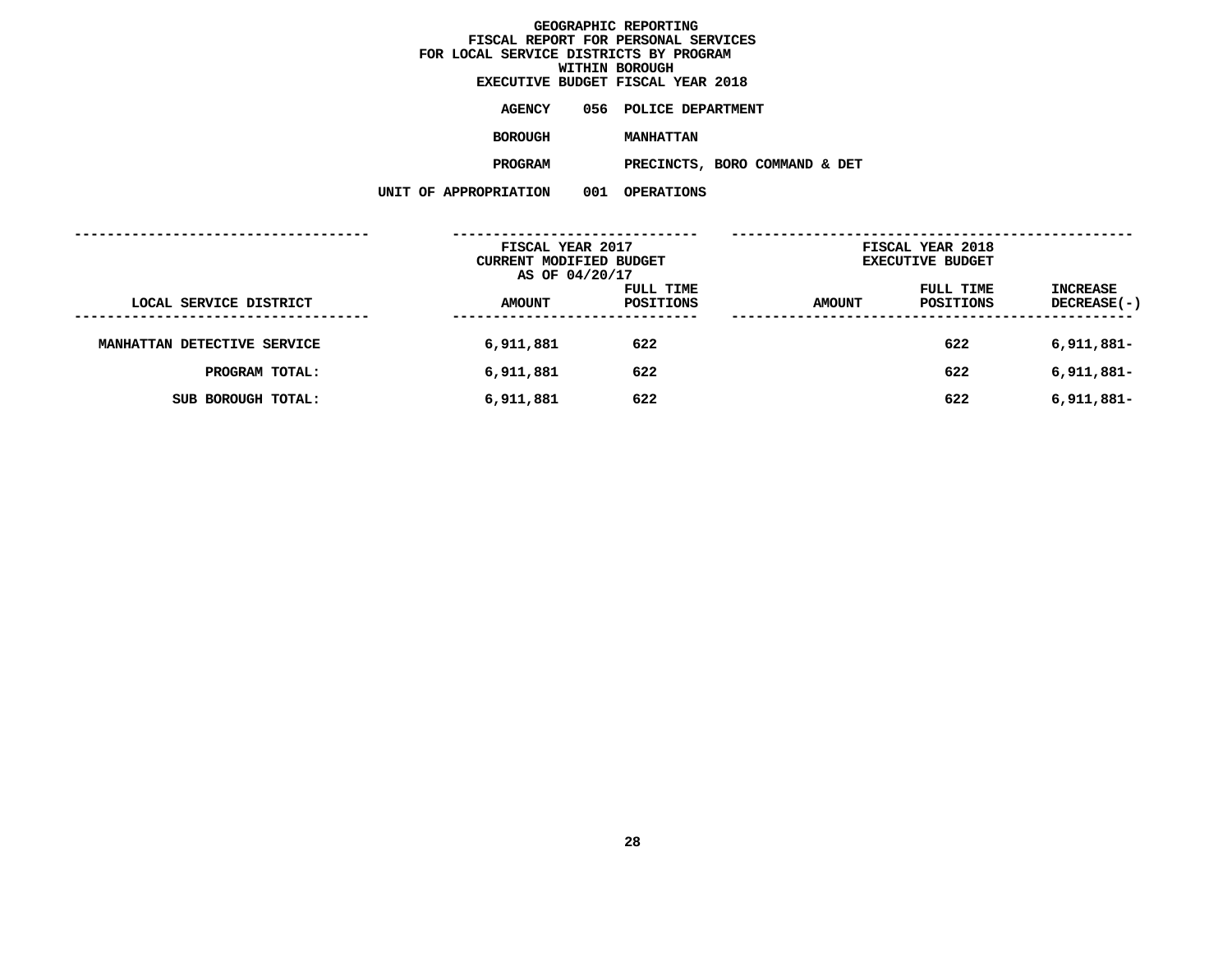|                | EXECUTIVE BUDGET FISCAL YEAR 2018 |
|----------------|-----------------------------------|
| AGENCY         | 056 POLICE DEPARTMENT             |
| <b>BOROUGH</b> | MANHATTAN NORTH                   |
| PROGRAM        | PRECINCTS, BORO COMMA             |

**PROGRAMPRECINCTS, BORO COMMAND & DET**

|                              |                | FISCAL YEAR 2017<br><b>CURRENT MODIFIED BUDGET</b> |               | <b>FISCAL YEAR 2018</b><br><b>EXECUTIVE BUDGET</b> |                    |  |
|------------------------------|----------------|----------------------------------------------------|---------------|----------------------------------------------------|--------------------|--|
|                              | AS OF 04/20/17 | FULL TIME                                          |               | FULL TIME                                          | <b>INCREASE</b>    |  |
| LOCAL SERVICE DISTRICT       | <b>AMOUNT</b>  | <b>POSITIONS</b>                                   | <b>AMOUNT</b> | POSITIONS                                          | <b>DECREASE(-)</b> |  |
| 33 PRECINCT MANHATTAN 12     | 15,738,261     | 225                                                | 15,738,261    | 225                                                |                    |  |
| 28 PRECINCT MANHATTAN BD 10  | 15,071,238     | 209                                                | 14,571,238    | 209                                                | $500,000 -$        |  |
| 20 PRECINCT MANHATTAN BD 7   | 12,716,042     | 191                                                | 12,716,042    | 191                                                |                    |  |
| 19 PRECINCT MANHATTAN BD 8   | 17,108,970     | 272                                                | 17,108,970    | 272                                                |                    |  |
| 26 PRECINCT MANHATTAN BD 9   | 12,091,765     | 174                                                | 12,091,765    | 174                                                |                    |  |
| 32 PRECINCT MANHATTAN BD 10  | 16,892,361     | 270                                                | 16,792,361    | 270                                                | $100,000 -$        |  |
| 25 PRECINCT MANHATTAN BD 11  | 14,468,342     | 224                                                | 14,468,342    | 224                                                |                    |  |
| 34 PRECINCT MANHATTAN BD 12  | 16,177,384     | 251                                                | 16,177,384    | 251                                                |                    |  |
| 23 PRECINCT MANHATTAN BD 11  | 14,510,750     | 242                                                | 14,510,750    | 242                                                |                    |  |
| 30 PRECINCT MANHATTAN BD 9   | 14,518,261     | 220                                                | 14,518,261    | 220                                                |                    |  |
| CENTRAL PARK PRECINCT        | 9,634,826      | 145                                                | 9,634,826     | 145                                                |                    |  |
| MANHATTAN NORTH BORO COMMAND | 12,704,667     | 169                                                | 24,445,691    | 169                                                | 11,741,024         |  |
| 24 PRECINCT MANHATTAN BD 7   | 12,817,948     | 204                                                | 12,817,948    | 204                                                |                    |  |
| PROGRAM TOTAL:               | 184,450,815    | 2,796                                              | 195,591,839   | 2,796                                              | 11,141,024         |  |
| SUB BOROUGH TOTAL:           | 184,450,815    | 2,796                                              | 195,591,839   | 2,796                                              | 11,141,024         |  |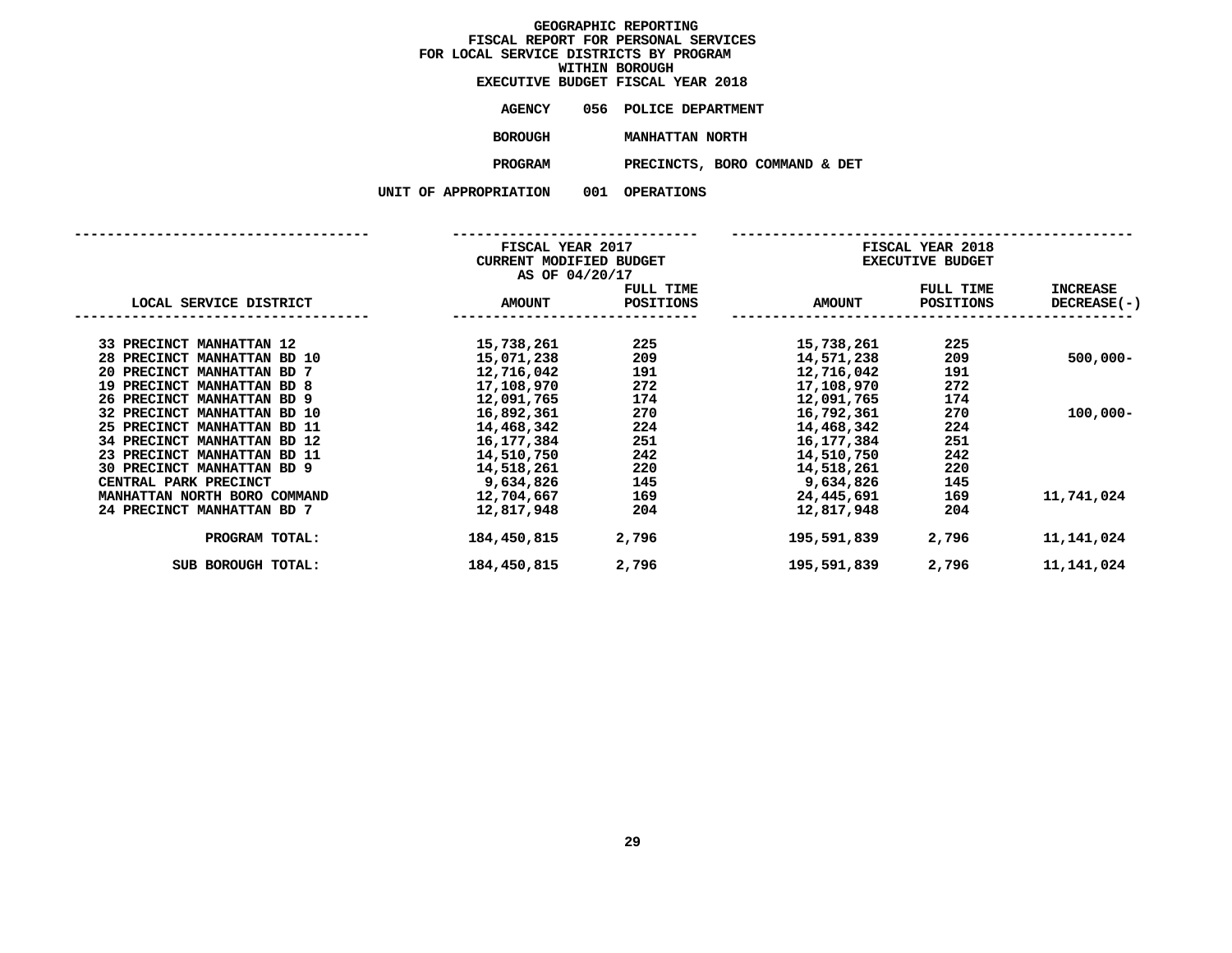|                   |     | EXECUTIVE BUDGET FISCAL YEAR 2018 |
|-------------------|-----|-----------------------------------|
| AGENCY            |     | 056 POLICE DEPARTMENT             |
| <b>BOROUGH</b>    |     | MANHATTAN SOUTH                   |
| <b>PROGRAM</b>    |     | PRECINCTS, BORO COMMAND & DET     |
| <b>ROPRIATION</b> | 001 | OPERATIONS                        |

| APPROPRIAI ION |  |
|----------------|--|
|----------------|--|

|                                  | FISCAL YEAR 2017<br>CURRENT MODIFIED BUDGET<br>AS OF 04/20/17 |                               | FISCAL YEAR 2018<br><b>EXECUTIVE BUDGET</b> |                        |                                |
|----------------------------------|---------------------------------------------------------------|-------------------------------|---------------------------------------------|------------------------|--------------------------------|
| LOCAL SERVICE DISTRICT           | <b>AMOUNT</b>                                                 | FULL TIME<br><b>POSITIONS</b> | <b>AMOUNT</b>                               | FULL TIME<br>POSITIONS | <b>INCREASE</b><br>DECREASE(-) |
| 6 PRECINCT MANHATTAN BD 2        | 14,681,188                                                    | 218                           | 14,281,188                                  | 218 — 10               | $400,000 -$                    |
| 7 PRECINCT MANHATTAN BD 3        | 12,929,339                                                    | 174                           | 12,779,339                                  | 174                    | $150,000 -$                    |
| 10 PRECINCT MANHATTAN BD 4       | 13,689,694                                                    | 195                           | 13,339,694                                  | 195                    | $350,000 -$                    |
| 17 PRECINCT MANHATTAN BD 6       | 13,408,273                                                    | 207                           | 13,408,273                                  | 207                    |                                |
| 1 PRECINCT MANHATTAN BDS 1, 2    | 17,289,112                                                    | 218                           | 17,289,112                                  | 218                    |                                |
| MIDTOWN SO MANH BDS 4, 5, 6      | 25,234,447                                                    | 418                           | 23,734,447                                  | 418                    | 1,500,000-                     |
| 5 PRECINCT MANHATTAN BDS 1, 2, 3 | 12,456,562                                                    | 190                           | 12,056,562                                  | 190                    | 400,000-                       |
| 13 PRECINCT MANHATTAN BDS 5,6    | 15,578,440                                                    | 239                           | 15,378,440                                  | 239 7                  | 200,000-                       |
| MANHATTAN SOUTH BORO COMMAND     | 18,324,995                                                    | 296                           | 25,545,588                                  | 296 — 10               | 7,220,593                      |
| MIDTOWN NO MANHATTAN BDS 4, 5    | 24,573,620                                                    | 357                           | 23,073,620                                  | 357                    | $1,500,000 -$                  |
| 9 PRECINCT MANHATTAN BDS 2, 3    | 13,964,786                                                    | 208                           | 13,964,786                                  | 208                    |                                |
| PROGRAM TOTAL:                   | 182,130,456                                                   | 2,720                         | 184,851,049                                 | 2,720                  | 2,720,593                      |
| SUB BOROUGH TOTAL:               | 182,130,456                                                   | 2,720                         | 184,851,049                                 | 2,720                  | 2,720,593                      |
| <b>BOROUGH TOTAL:</b>            | 373,493,152                                                   | 6,138                         | 380,442,888                                 | 6,138                  | 6,949,736                      |
|                                  |                                                               |                               |                                             |                        |                                |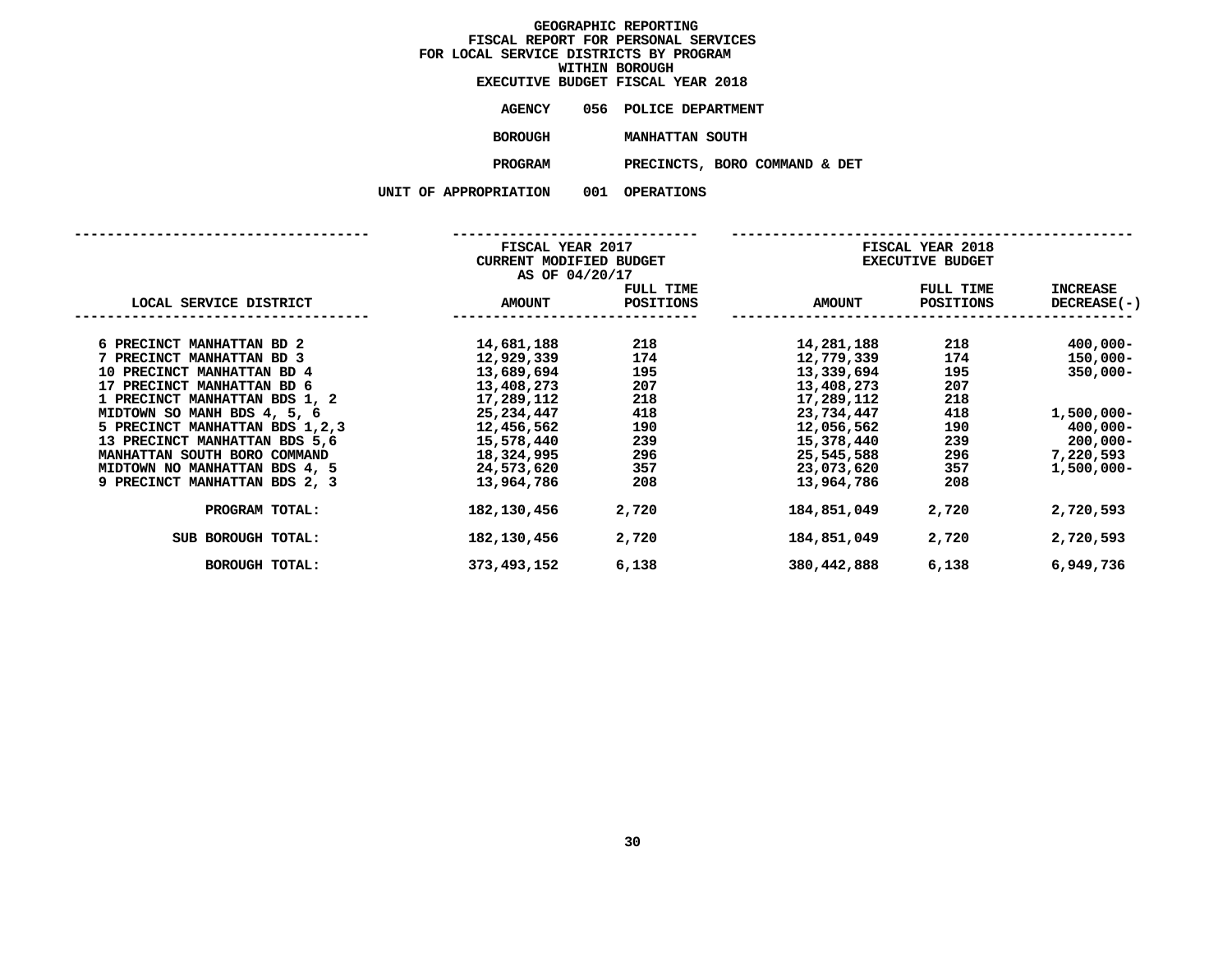|                | <b>EXECUTIVE BUDGET FISCAL YEAR 2018</b> |
|----------------|------------------------------------------|
| AGENCY         | 056 POLICE DEPARTMENT                    |
| <b>BOROUGH</b> | <b>OUEENS</b>                            |
| <b>PROGRAM</b> | PRECINCTS, BORO COMMANI                  |

**PROGRAMPRECINCTS, BORO COMMAND & DET**

| TTON | UUT | UPERATIO |
|------|-----|----------|
|      |     |          |

|                                                                                                           | FISCAL YEAR 2017                                    |                          | FISCAL YEAR 2018                       |                          |                                                        |
|-----------------------------------------------------------------------------------------------------------|-----------------------------------------------------|--------------------------|----------------------------------------|--------------------------|--------------------------------------------------------|
|                                                                                                           | CURRENT MODIFIED BUDGET                             |                          | <b>EXECUTIVE BUDGET</b>                |                          |                                                        |
|                                                                                                           | AS OF 04/20/17                                      |                          |                                        |                          |                                                        |
|                                                                                                           |                                                     | FULL TIME                |                                        | FULL TIME                | <b>INCREASE</b>                                        |
| LOCAL SERVICE DISTRICT                                                                                    | <b>AMOUNT</b>                                       | <b>POSITIONS</b>         | <b>AMOUNT</b>                          | POSITIONS                | $DECREASE(-)$                                          |
| <b>QUEENS DETECTIVE SERVICES</b><br><b>QUEENS BOROUGH COMMAND</b><br>PROGRAM TOTAL:<br>SUB BOROUGH TOTAL: | 6,490,125<br>20,067,134<br>26,557,259<br>26,557,259 | 457<br>303<br>760<br>760 | 40,964,510<br>40,964,510<br>40,964,510 | 457<br>303<br>760<br>760 | $6,490,125-$<br>20,897,376<br>14,407,251<br>14,407,251 |
|                                                                                                           |                                                     |                          |                                        |                          |                                                        |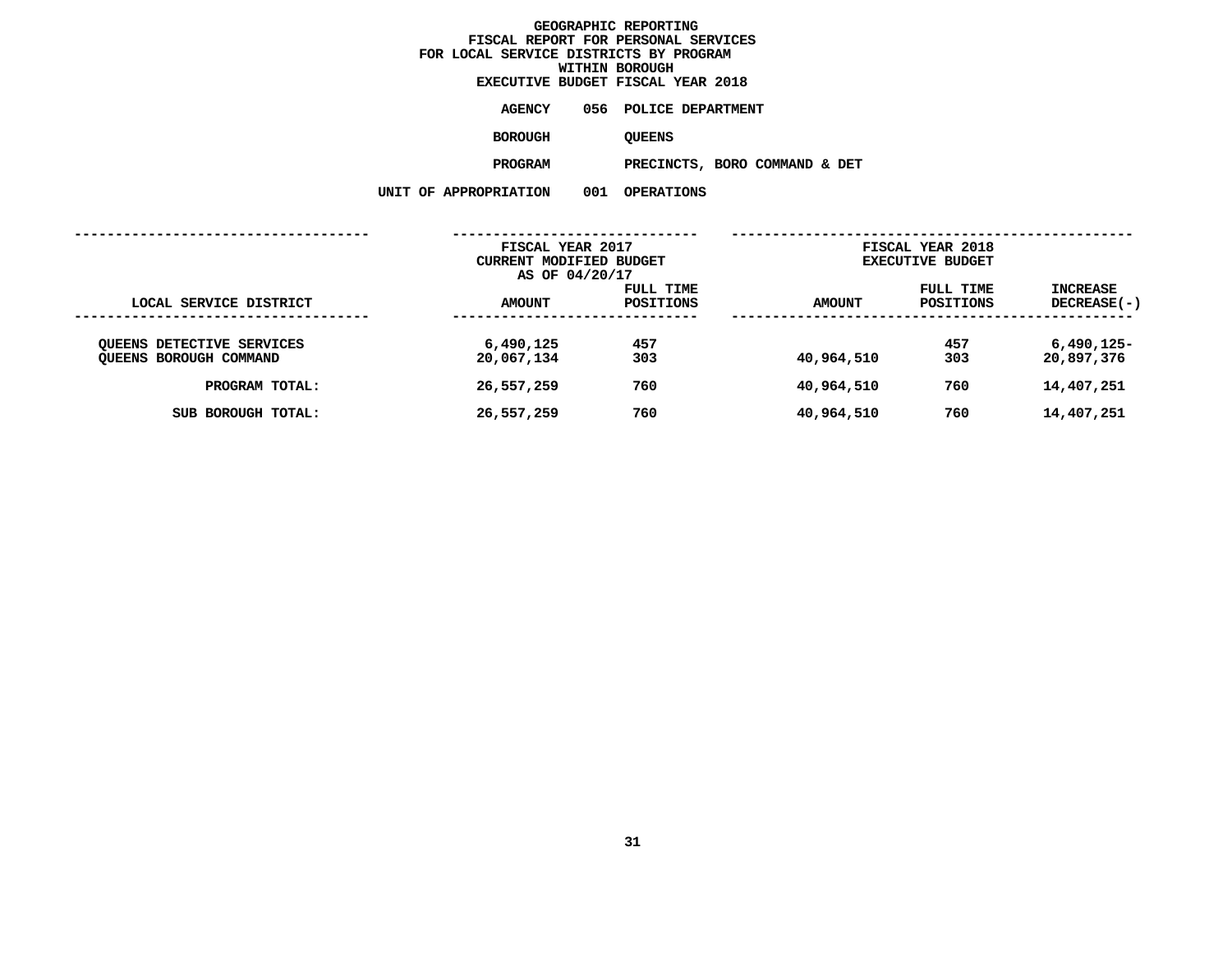|                    |     | EXECUTIVE BUDGET FISCAL YEAR 2018 |
|--------------------|-----|-----------------------------------|
| AGENCY             |     | 056 POLICE DEPARTMENT             |
| <b>BOROUGH</b>     |     | OUEENS NORTH                      |
| <b>PROGRAM</b>     |     | PRECINCTS, BORO COMMAND & DET     |
| <b>PROPRIATION</b> | 001 | <b>OPERATIONS</b>                 |

|                           | FISCAL YEAR 2017<br>CURRENT MODIFIED BUDGET<br>AS OF 04/20/17 |                        | FISCAL YEAR 2018<br><b>EXECUTIVE BUDGET</b> |                        |                                |
|---------------------------|---------------------------------------------------------------|------------------------|---------------------------------------------|------------------------|--------------------------------|
| LOCAL SERVICE DISTRICT    | <b>AMOUNT</b>                                                 | FULL TIME<br>POSITIONS | <b>AMOUNT</b>                               | FULL TIME<br>POSITIONS | <b>INCREASE</b><br>DECREASE(-) |
| 108 PRECINCT QUEENS BD 2  | 11,675,224                                                    | 202                    | 11,525,224                                  | 202                    | $150,000 -$                    |
| 104 PRECINCT QUEENS BD 5  | 13,938,266                                                    | 216                    | 13,938,266                                  | 216                    |                                |
| 112 PRECINCT QUEENS BD 6  | 12,289,000                                                    | 173                    | 12,289,000                                  | 173                    |                                |
| 109 PRECINCT QUEENS BD 7  | 20,682,024                                                    | 252                    | 20,582,024                                  | 252                    | $100,000 -$                    |
| 111 PRECINCT QUEENS BD 11 | 13,594,942                                                    | 164                    | 13,594,942                                  | 164                    |                                |
| 115 PRECINCT QUEENS BD 3  | 15,792,230                                                    | 289                    | 15,742,230                                  | 289                    | $50,000 -$                     |
| 110 PRECINCT QUEENS BD 4  | 15,174,369                                                    | 220                    | 15,174,369                                  | 220                    |                                |
| 114 PRECINCT QUEENS BD 1  | 18,339,226                                                    | 252                    | 18,339,226                                  | 252                    |                                |
| PROGRAM TOTAL:            | 121,485,281                                                   | 1,768                  | 121,185,281                                 | 1,768                  | $300,000 -$                    |
| SUB BOROUGH TOTAL:        | 121,485,281                                                   | 1,768                  | 121,185,281                                 | 1,768                  | $300,000 -$                    |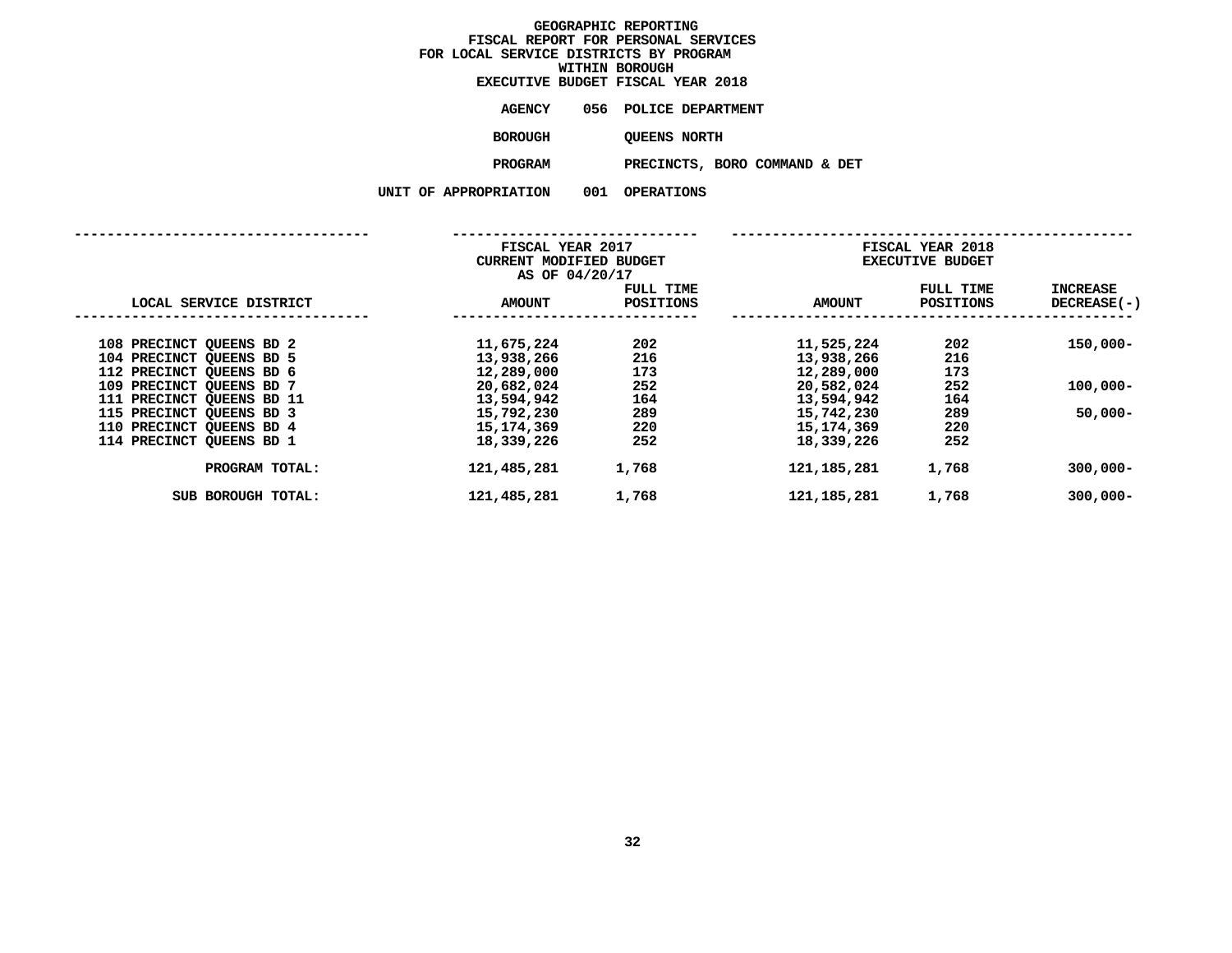|                    | EXECUTIVE BUDGET FISCAL YEAR 2018 |  |
|--------------------|-----------------------------------|--|
| AGENCY             | 056 POLICE DEPARTMENT             |  |
| <b>BOROUGH</b>     | OUEENS SOUTH                      |  |
| <b>PROGRAM</b>     | PRECINCTS, BORO COMMAND & DET     |  |
| <b>PROPRIATION</b> | 001 OPERATIONS                    |  |

**UNIT OF APPROPRIATION <sup>001</sup> OPERATIONS**

| AIIUN | UUL | UFERAI LUN |
|-------|-----|------------|
|       |     |            |

|                           | FISCAL YEAR 2017               |           |               | FISCAL YEAR 2018        |                    |
|---------------------------|--------------------------------|-----------|---------------|-------------------------|--------------------|
|                           | <b>CURRENT MODIFIED BUDGET</b> |           |               | <b>EXECUTIVE BUDGET</b> |                    |
|                           | AS OF 04/20/17                 |           |               |                         |                    |
|                           |                                | FULL TIME |               | FULL TIME               | <b>INCREASE</b>    |
| LOCAL SERVICE DISTRICT    | <b>AMOUNT</b>                  | POSITIONS | <b>AMOUNT</b> | <b>POSITIONS</b>        | <b>DECREASE(-)</b> |
|                           |                                |           |               |                         |                    |
| 107 PRECINCT QUEENS BD 8  | 14,058,053                     | 198       | 14,058,053    | 198                     |                    |
| 102 PRECINCT QUEENS BD 9  | 15,906,694                     | 223       | 15,406,694    | 223                     | $500,000 -$        |
| 106 PRECINCT QUEENS BD 10 | 14,756,041                     | 210       | 14,756,041    | 210                     |                    |
| 103 PRECINCT QUEENS BD 12 | 19,768,049                     | 301       | 15,468,049    | 301                     | 4,300,000-         |
| 105 PRECINCT QUEENS BD 13 | 22,282,630                     | 278       | 22,282,630    | 278                     |                    |
| 100 PRECINCT QUEENS BD 14 | 11,750,941                     | 149       | 11,750,941    | 149                     |                    |
| 113 PRECINCT QUEENS BD 12 | 20,006,830                     | 219       | 16,006,830    | 219                     | 4,000,000-         |
| 101 PRECINCT QUEENS BD 14 | 16,486,618                     | 224       | 15,886,618    | 224                     | $600,000 -$        |
| PROGRAM TOTAL:            | 135,015,856                    | 1,802     | 125,615,856   | 1,802                   | $9,400,000 -$      |
| SUB BOROUGH TOTAL:        | 135,015,856                    | 1,802     | 125,615,856   | 1,802                   | $9,400,000 -$      |
| <b>BOROUGH TOTAL:</b>     | 283,058,396                    | 4,330     | 287,765,647   | 4,330                   | 4,707,251          |
|                           |                                |           |               |                         |                    |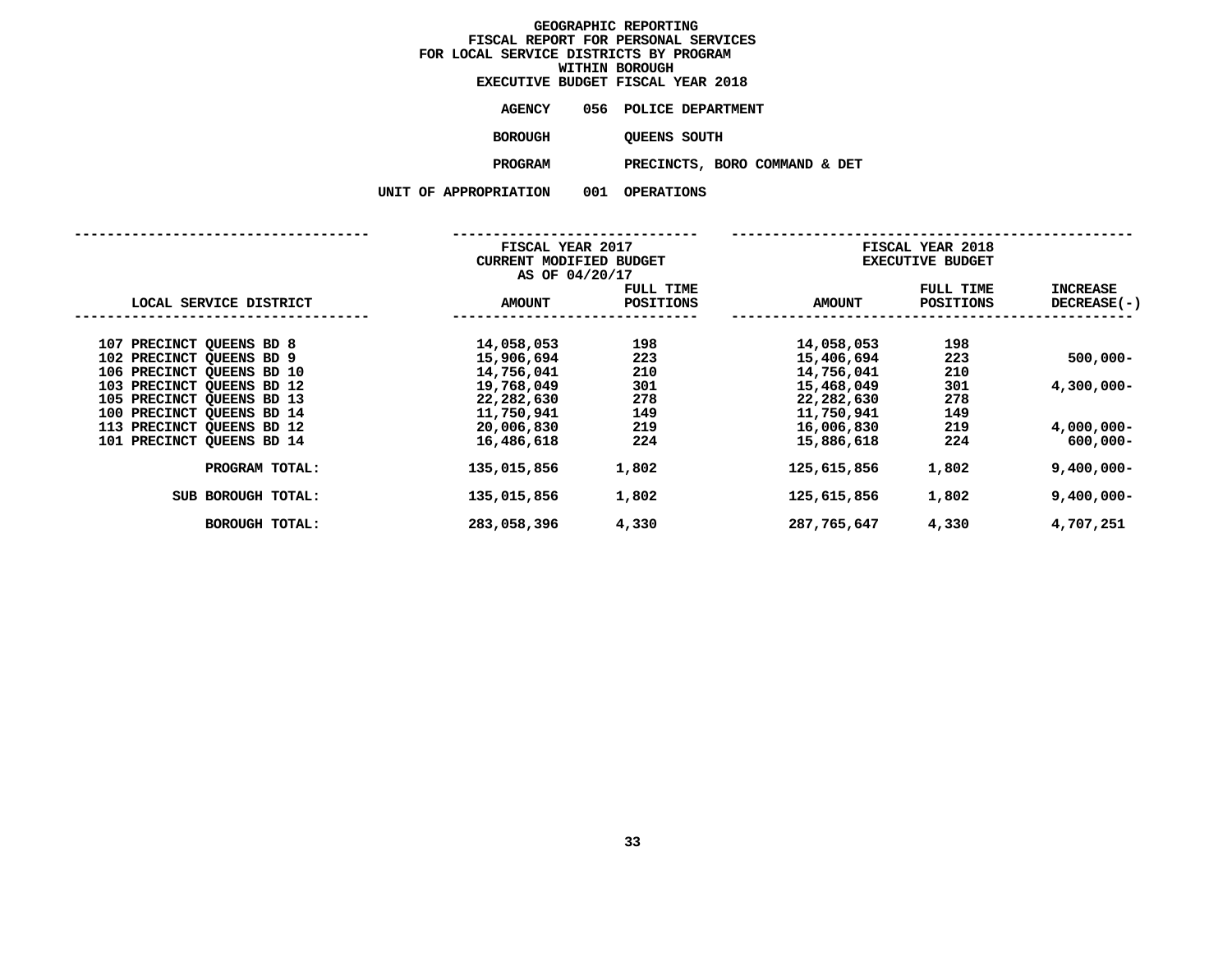|                    |     | EXECUTIVE BUDGET FISCAL YEAR 2018 |
|--------------------|-----|-----------------------------------|
| <b>AGENCY</b>      |     | 056 POLICE DEPARTMENT             |
| <b>BOROUGH</b>     |     | STATEN ISLAND                     |
| <b>PROGRAM</b>     |     | PRECINCTS, BORO COMMAND & DET     |
| <b>PROPRIATION</b> | 001 | <b>OPERATIONS</b>                 |

**UNIT OF APPROPRIATION <sup>001</sup> OPERATIONS**

|                                                                                                                                                                  | FISCAL YEAR 2017<br>CURRENT MODIFIED BUDGET<br>AS OF 04/20/17      |                                 |                                                                    | FISCAL YEAR 2018<br><b>EXECUTIVE BUDGET</b> |                                |
|------------------------------------------------------------------------------------------------------------------------------------------------------------------|--------------------------------------------------------------------|---------------------------------|--------------------------------------------------------------------|---------------------------------------------|--------------------------------|
| LOCAL SERVICE DISTRICT                                                                                                                                           | <b>AMOUNT</b>                                                      | FULL TIME<br><b>POSITIONS</b>   | <b>AMOUNT</b>                                                      | FULL TIME<br><b>POSITIONS</b>               | <b>INCREASE</b><br>DECREASE(-) |
| STATEN ISLAND DETECTIVE SERVIC<br>120 PRECINCT STATEN ISLAND BD1<br>123 PRECINCT STATEN ISLAND BD3<br>122 PCT ST ISLAND BDS 2,3<br>STATEN ISLAND BOROUGH COMMAND | 10,265,939<br>28,667,597<br>12,741,362<br>19,250,050<br>12,045,456 | 103<br>399<br>148<br>249<br>151 | 10,265,939<br>28,667,597<br>12,741,362<br>19,250,050<br>16,999,065 | 103<br>399<br>148<br>249<br>151             | 4,953,609                      |
| PROGRAM TOTAL:                                                                                                                                                   | 82,970,404                                                         | 1,050                           | 87,924,013                                                         | 1,050                                       | 4,953,609                      |
| BOROUGH TOTAL:<br><b>SUB</b>                                                                                                                                     | 82,970,404                                                         | 1,050                           | 87,924,013                                                         | 1,050                                       | 4,953,609                      |
| <b>BOROUGH TOTAL:</b>                                                                                                                                            | 82,970,404                                                         | 1,050                           | 87,924,013                                                         | 1,050                                       | 4,953,609                      |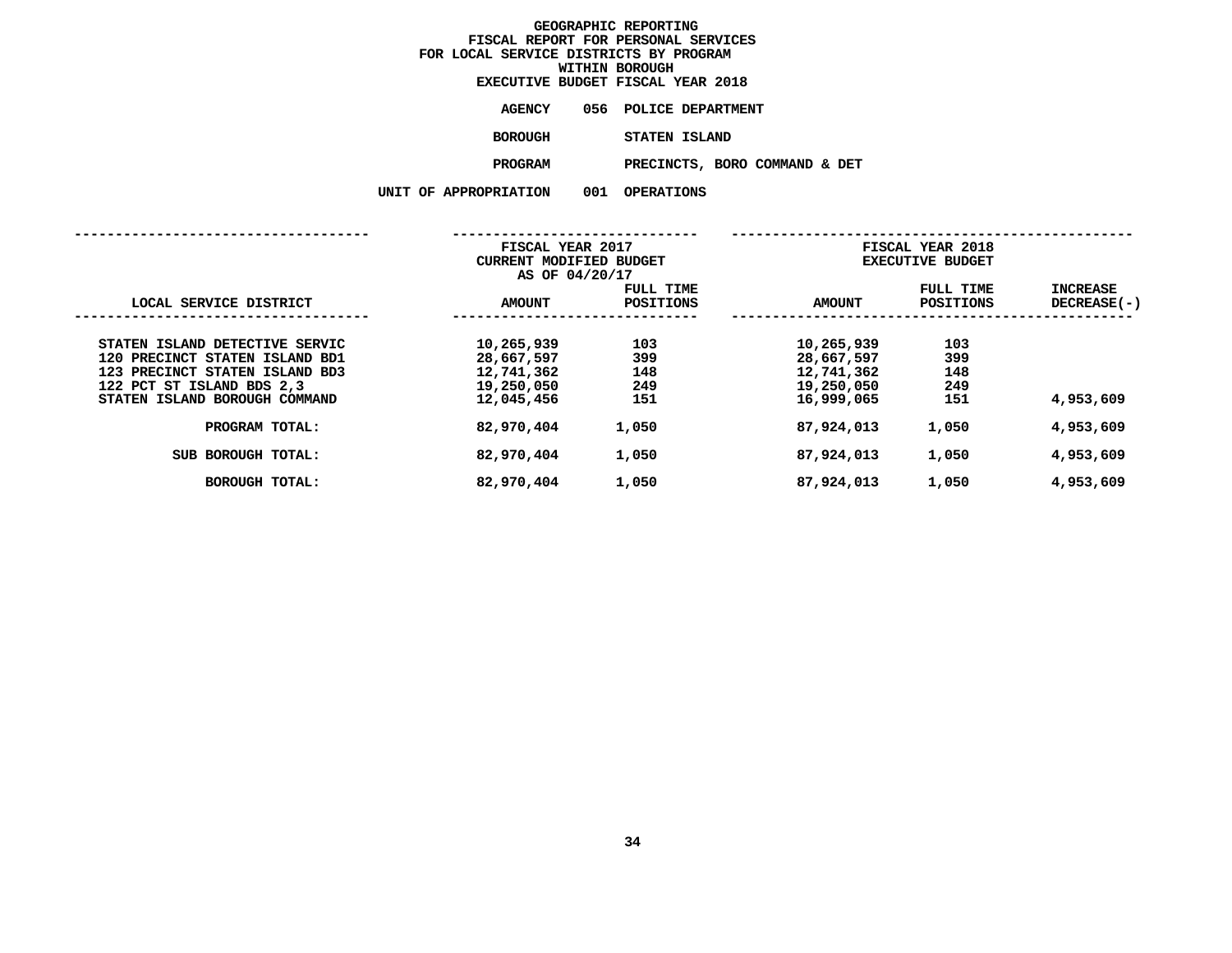# GEOGRAPHIC REPORTING<br>FISCAL REPORT FOR PERSONAL SERVICES<br>OCAL SERVICE DISTRICTS BY PROGRAM<br>WITHIN BOROUGH **FISCAL REPORT FOR PERSONAL SERVICES FOR LOCAL SERVICE DISTRICTS BY PROGRAM**

# **WITHIN BOROUGH EXECUTIVE BUDGET FISCAL YEAR <sup>2018</sup>**

# **AGENCY <sup>056</sup> POLICE DEPARTMENT**

|                                                   | FISCAL YEAR 2017<br>CURRENT MODIFIED BUDGET<br>AS OF 04/20/17 |                        |               | FISCAL YEAR 2018<br><b>EXECUTIVE BUDGET</b> |                                  |
|---------------------------------------------------|---------------------------------------------------------------|------------------------|---------------|---------------------------------------------|----------------------------------|
| LOCAL SERVICE DISTRICT                            | <b>AMOUNT</b>                                                 | FULL TIME<br>POSITIONS | <b>AMOUNT</b> | FULL TIME<br>POSITIONS                      | <b>INCREASE</b><br>$DECREASE(-)$ |
| <b>AGENCY TOTAL:</b><br>ALL PROGRAMS ALL BOROUGHS | 1,442,939,706                                                 | 22,554                 | 1,478,450,551 | 22,554                                      | 35,510,845                       |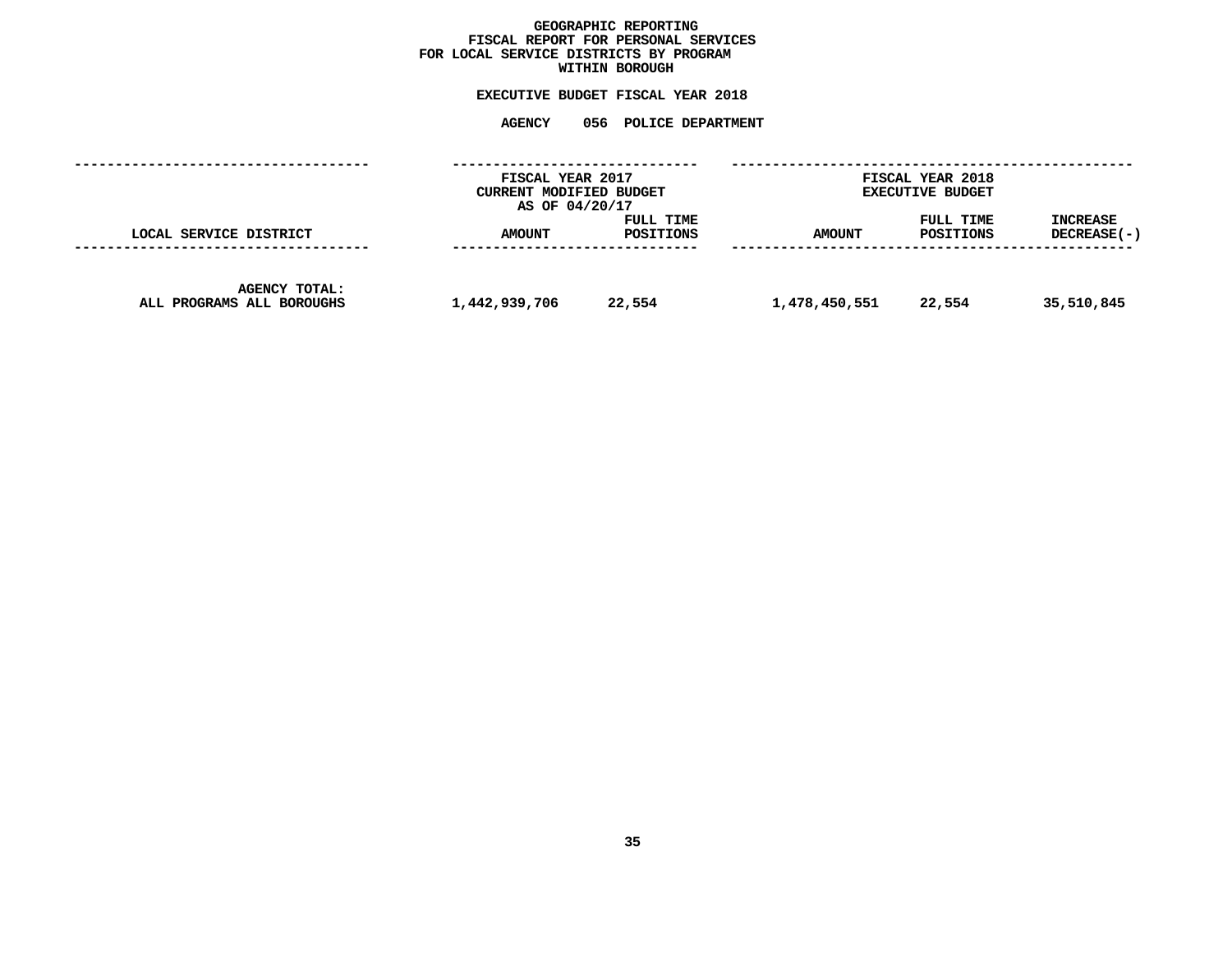# **EXECUTIVE BUDGET FISCAL YEAR 2018 EXECUTIVE BUDGET FISCAL YEAR <sup>2018</sup>**

# **AGENCY: <sup>056</sup> POLICE DEPARTMENT**

|                                                                                                                                     | FISCAL YEAR 2017<br>CURRENT MODIFIED BUDGET                      |                                                 | FISCAL YEAR 2018<br><b>EXECUTIVE BUDGET</b>                        |
|-------------------------------------------------------------------------------------------------------------------------------------|------------------------------------------------------------------|-------------------------------------------------|--------------------------------------------------------------------|
| UNIT OF APPROPRIATION                                                                                                               | AS OF 04/20/17                                                   | <b>AMOUNT</b>                                   | <b>INCREASE</b><br>DECREASE (-)                                    |
| <b>OPERATIONS</b><br>001                                                                                                            |                                                                  |                                                 |                                                                    |
| REGULAR GROSS<br><b>OTHER</b>                                                                                                       | 1,400,140,564<br>42,799,142                                      | 1,435,651,409<br>42,799,142                     | 35,510,845                                                         |
| TOTAL REPORTED GEOGRAPHICALLY                                                                                                       | 1,442,939,706                                                    | 1,478,450,551                                   | 35,510,845                                                         |
| NOT REPORTED GEOGRAPHICALLY                                                                                                         | 1,691,019,667                                                    | 1,889,531,369                                   | 198,511,702                                                        |
| FINANCIAL PLAN SAVINGS                                                                                                              | 16,813,201                                                       | 27, 433, 114                                    | 10,619,913                                                         |
| <b>APPROPRIATION</b>                                                                                                                | 3,150,772,574                                                    | 3,395,415,034                                   | 244,642,460                                                        |
| <b>FUNDING</b>                                                                                                                      |                                                                  |                                                 |                                                                    |
| <b>CITY</b><br>OTHER CATEGORICAL<br>CAPITAL FUNDS - I.F.A.<br><b>STATE</b><br>FEDERAL - C.D.<br>FEDERAL - OTHER<br>INTRA-CITY SALES | 3, 117, 049, 052<br>818,586<br>1,802,823<br>31,032,173<br>69,940 | 3,367,960,218<br>644,464<br>26,802,852<br>7,500 | 250, 911, 166<br>818,586-<br>1,158,359-<br>4,229,321-<br>$62,440-$ |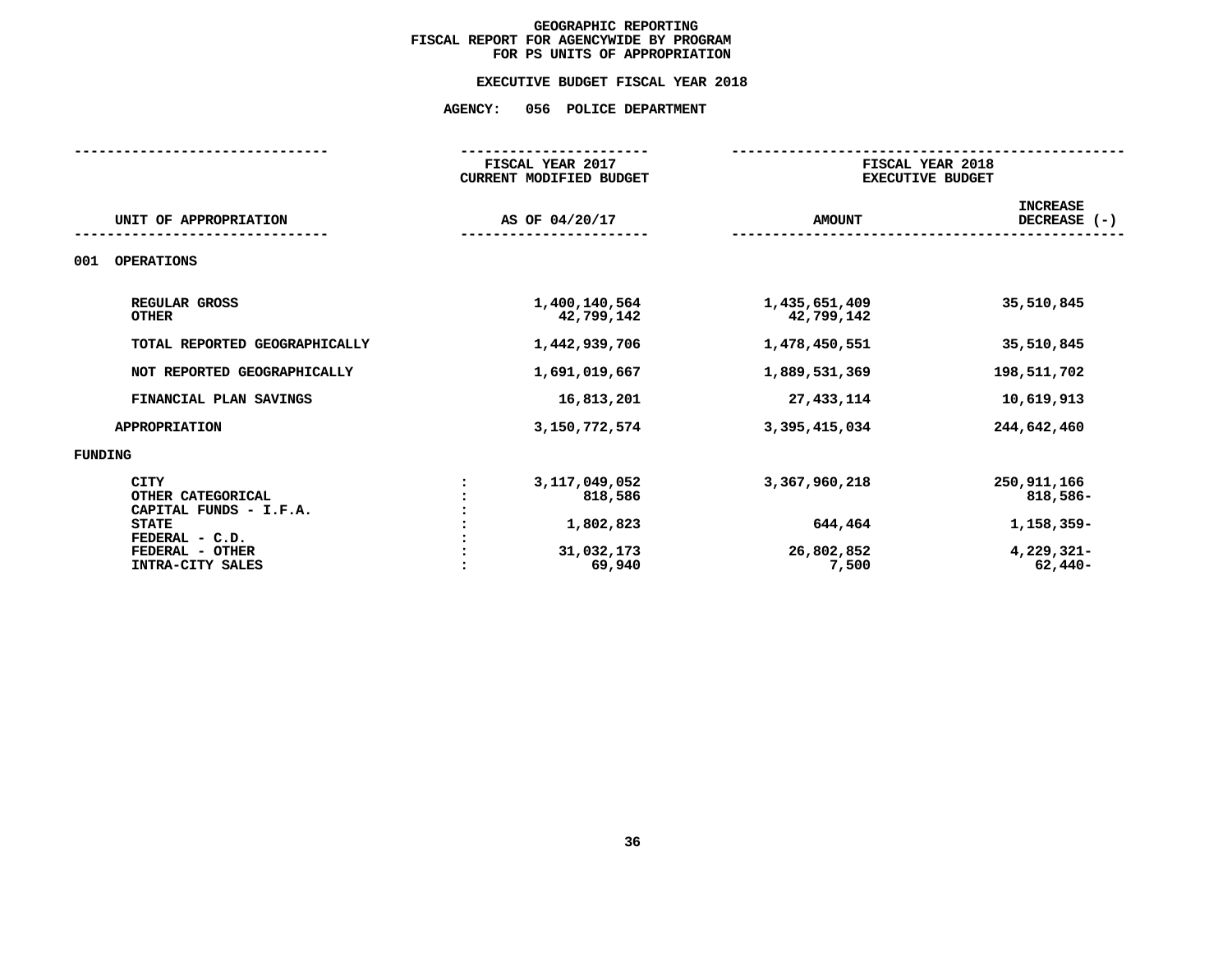| FISCAL YEAR 2017<br>CURRENT MODIFIED BUDGET<br>AS OF 04/20/17 | FISCAL YEAR 2018<br><b>EXECUTIVE BUDGET</b><br><b>AMOUNT</b> | <b>INCREASE</b><br>DECREASE (-) |
|---------------------------------------------------------------|--------------------------------------------------------------|---------------------------------|
|                                                               |                                                              |                                 |
|                                                               |                                                              |                                 |
|                                                               |                                                              |                                 |
|                                                               |                                                              |                                 |
|                                                               |                                                              |                                 |
| 456,440,501                                                   | 478,346,097                                                  | 21,905,596                      |
| 3,787,783                                                     | 4,305,289                                                    | 517,506                         |
| 460,228,284                                                   | 482,651,386                                                  | 22,423,102                      |
|                                                               |                                                              |                                 |
| 447,076,073<br>13, 152, 211                                   | 475,307,567<br>7,343,819                                     | 28, 231, 494<br>5,808,392-      |
|                                                               |                                                              |                                 |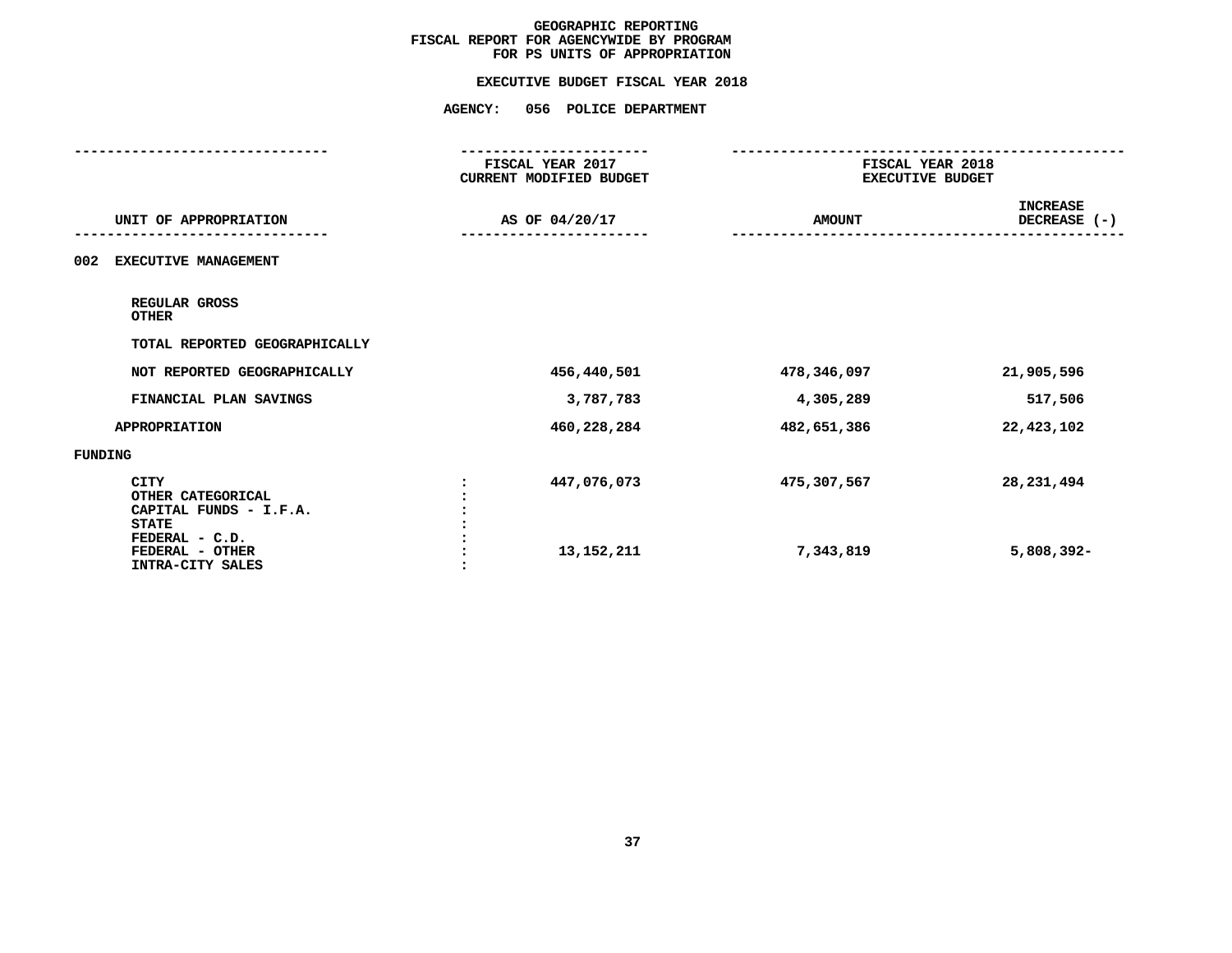|                                                                                                                 | <b>AGENCY:</b><br>056 POLICE DEPARTMENT     |                                             |                                 |
|-----------------------------------------------------------------------------------------------------------------|---------------------------------------------|---------------------------------------------|---------------------------------|
|                                                                                                                 | FISCAL YEAR 2017<br>CURRENT MODIFIED BUDGET | FISCAL YEAR 2018<br><b>EXECUTIVE BUDGET</b> |                                 |
| UNIT OF APPROPRIATION                                                                                           | AS OF 04/20/17                              | <b>AMOUNT</b>                               | <b>INCREASE</b><br>DECREASE (-) |
| SCHOOL SAFETY- P.S.<br>003                                                                                      |                                             |                                             |                                 |
| REGULAR GROSS<br><b>OTHER</b>                                                                                   |                                             |                                             |                                 |
| TOTAL REPORTED GEOGRAPHICALLY                                                                                   |                                             |                                             |                                 |
| NOT REPORTED GEOGRAPHICALLY                                                                                     | 274,829,506                                 | 282, 223, 788                               | 7,394,282                       |
| FINANCIAL PLAN SAVINGS                                                                                          | 62,737                                      | 72,209                                      | 9,472                           |
| <b>APPROPRIATION</b>                                                                                            | 274,892,243                                 | 282,295,997                                 | 7,403,754                       |
| FUNDING                                                                                                         |                                             |                                             |                                 |
| <b>CITY</b><br>OTHER CATEGORICAL<br>CAPITAL FUNDS - I.F.A.<br><b>STATE</b><br>FEDERAL - C.D.<br>FEDERAL - OTHER | 21,395,879                                  | 23,695,976                                  | 2,300,097                       |
| INTRA-CITY SALES                                                                                                | 253,496,364                                 | 258,600,021                                 | 5,103,657                       |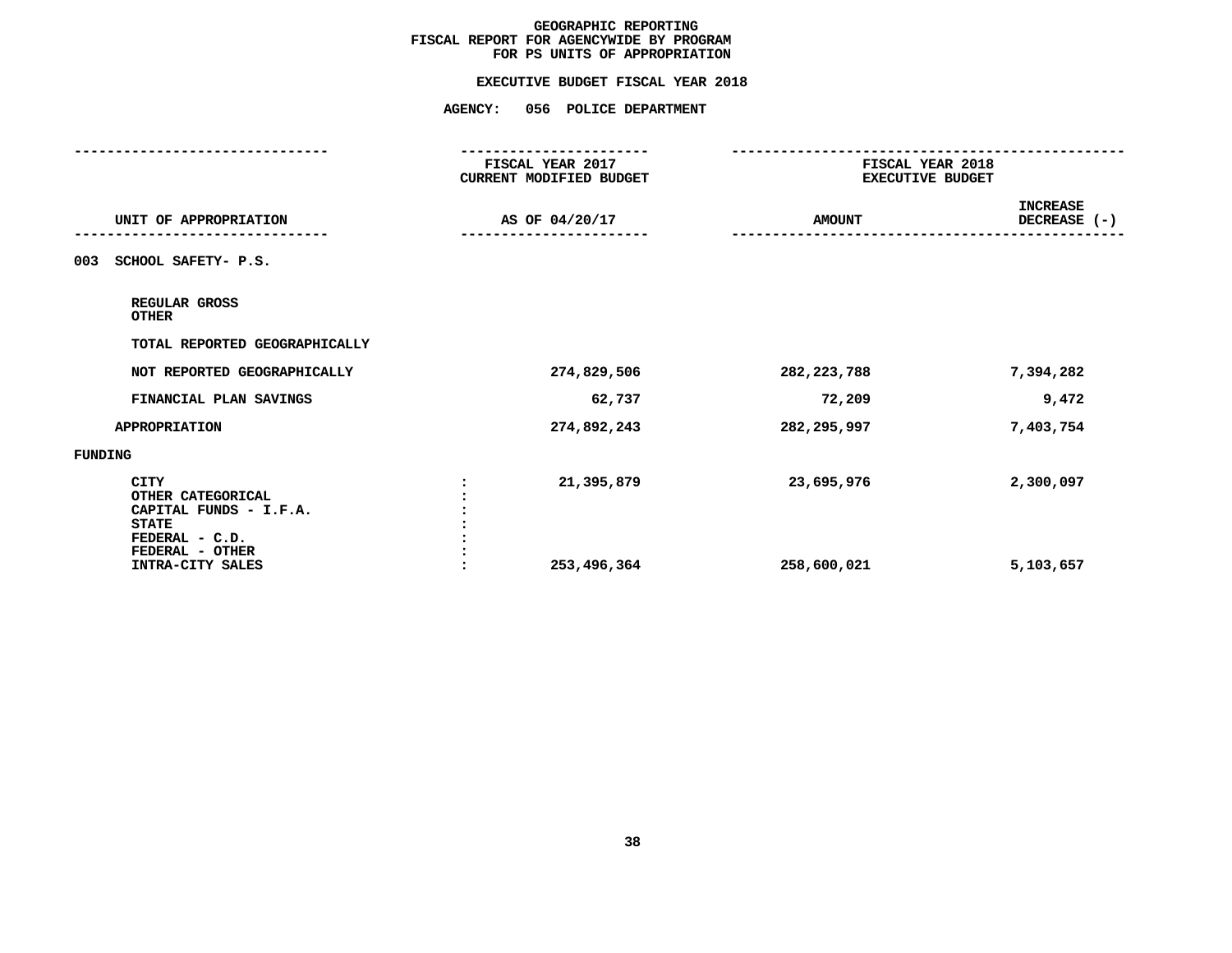|                                                                                                                                     | <b>AGENCY:</b><br>056 POLICE DEPARTMENT     |                                             |                          |  |
|-------------------------------------------------------------------------------------------------------------------------------------|---------------------------------------------|---------------------------------------------|--------------------------|--|
|                                                                                                                                     | FISCAL YEAR 2017<br>CURRENT MODIFIED BUDGET | FISCAL YEAR 2018<br><b>EXECUTIVE BUDGET</b> |                          |  |
| UNIT OF APPROPRIATION                                                                                                               | AS OF 04/20/17                              | <b>AMOUNT</b>                               | INCREASE<br>DECREASE (-) |  |
| 004 ADMINISTRATION-PERSONNEL                                                                                                        |                                             |                                             |                          |  |
| REGULAR GROSS<br><b>OTHER</b>                                                                                                       |                                             |                                             |                          |  |
| TOTAL REPORTED GEOGRAPHICALLY                                                                                                       |                                             |                                             |                          |  |
| NOT REPORTED GEOGRAPHICALLY                                                                                                         | 255,202,489                                 | 259,281,610                                 | 4,079,121                |  |
| FINANCIAL PLAN SAVINGS                                                                                                              |                                             | 2,462,279                                   | 2,462,279                |  |
| <b>APPROPRIATION</b>                                                                                                                | 255,202,489                                 | 261,743,889                                 | 6,541,400                |  |
| FUNDING                                                                                                                             |                                             |                                             |                          |  |
| <b>CITY</b><br>OTHER CATEGORICAL<br>CAPITAL FUNDS - I.F.A.<br><b>STATE</b><br>FEDERAL - C.D.<br>FEDERAL - OTHER<br>INTRA-CITY SALES | 255,202,489                                 | 261,743,889                                 | 6,541,400                |  |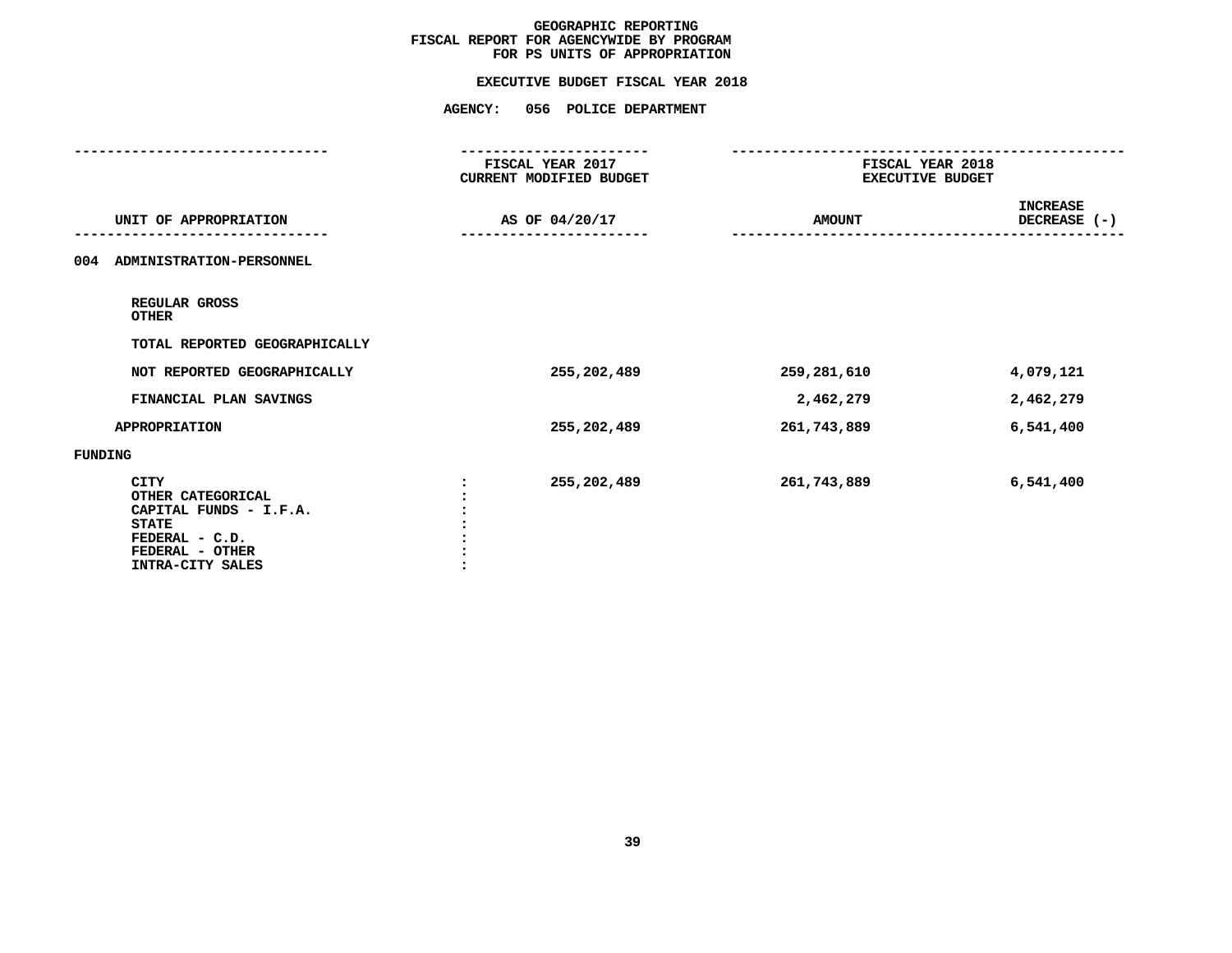| <b>AGENCY:</b><br>056 POLICE DEPARTMENT     |                      |                                             |  |
|---------------------------------------------|----------------------|---------------------------------------------|--|
| FISCAL YEAR 2017<br>CURRENT MODIFIED BUDGET |                      | FISCAL YEAR 2018<br><b>EXECUTIVE BUDGET</b> |  |
| AS OF 04/20/17                              | <b>AMOUNT</b>        | INCREASE<br>DECREASE (-)                    |  |
|                                             |                      |                                             |  |
|                                             |                      |                                             |  |
|                                             |                      |                                             |  |
| 70,289,653                                  | 59,038,176           | 11,251,477-                                 |  |
| 836,046                                     | 898,385              | 62,339                                      |  |
| 71,125,699                                  | 59,936,561           | 11, 189, 138-                               |  |
|                                             |                      |                                             |  |
| 71,079,699<br>46,000                        | 59,890,561<br>46,000 | 11, 189, 138-                               |  |
|                                             |                      |                                             |  |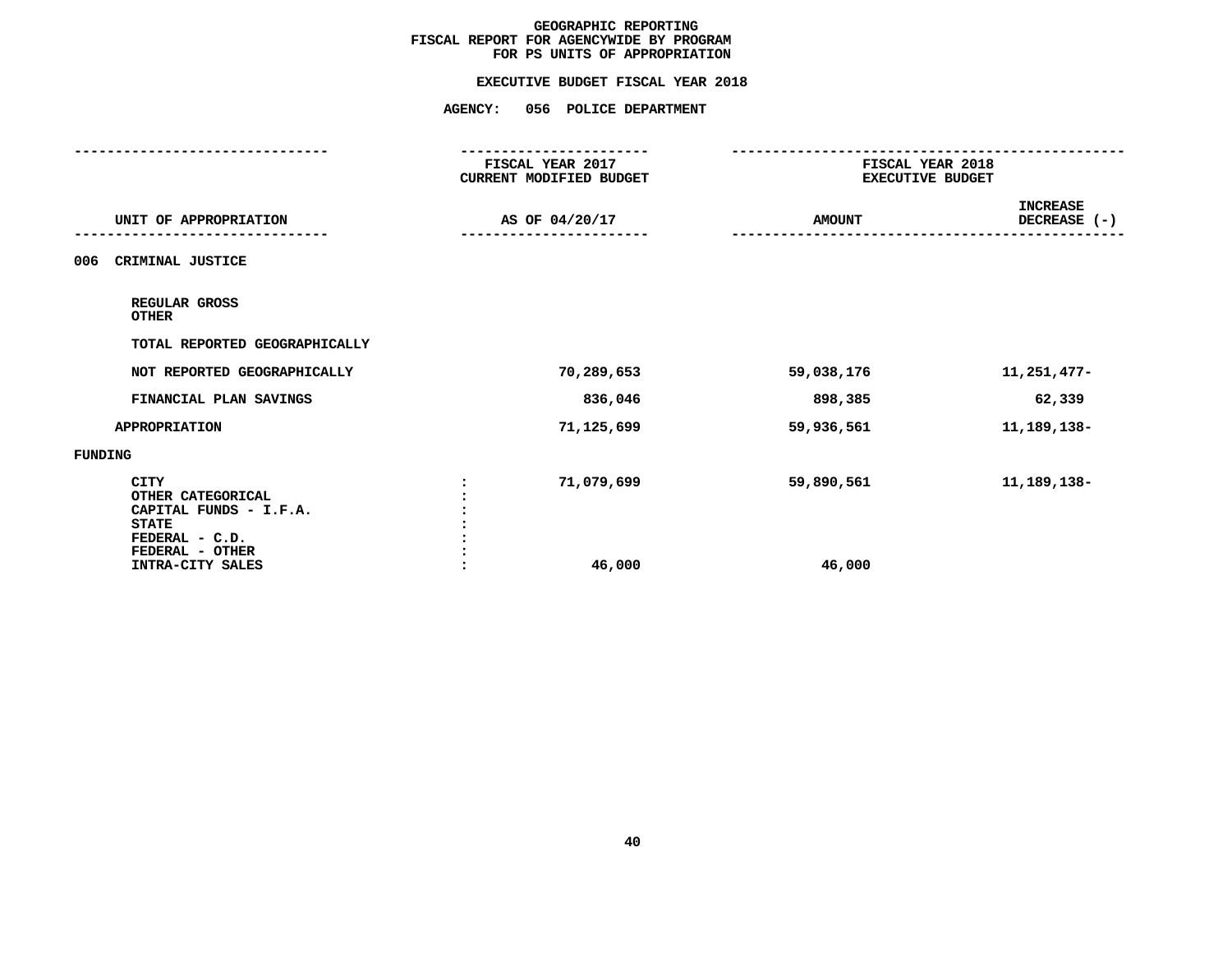| <b>AGENCY:</b><br>056 POLICE DEPARTMENT     |               |                                             |  |
|---------------------------------------------|---------------|---------------------------------------------|--|
| FISCAL YEAR 2017<br>CURRENT MODIFIED BUDGET |               | FISCAL YEAR 2018<br><b>EXECUTIVE BUDGET</b> |  |
| AS OF 04/20/17                              | <b>AMOUNT</b> | <b>INCREASE</b><br>DECREASE (-)             |  |
|                                             |               |                                             |  |
|                                             |               |                                             |  |
|                                             |               |                                             |  |
| 162,764,650                                 | 151,606,637   | 11, 158, 013-                               |  |
| 537,563                                     | 609,149       | 71,586                                      |  |
| 163,302,213                                 | 152,215,786   | 11,086,427-                                 |  |
|                                             |               |                                             |  |
| 149,496,743<br>11,870,222<br>1,935,248      | 152,215,786   | 2,719,043<br>11,870,222-<br>1,935,248-      |  |
|                                             |               |                                             |  |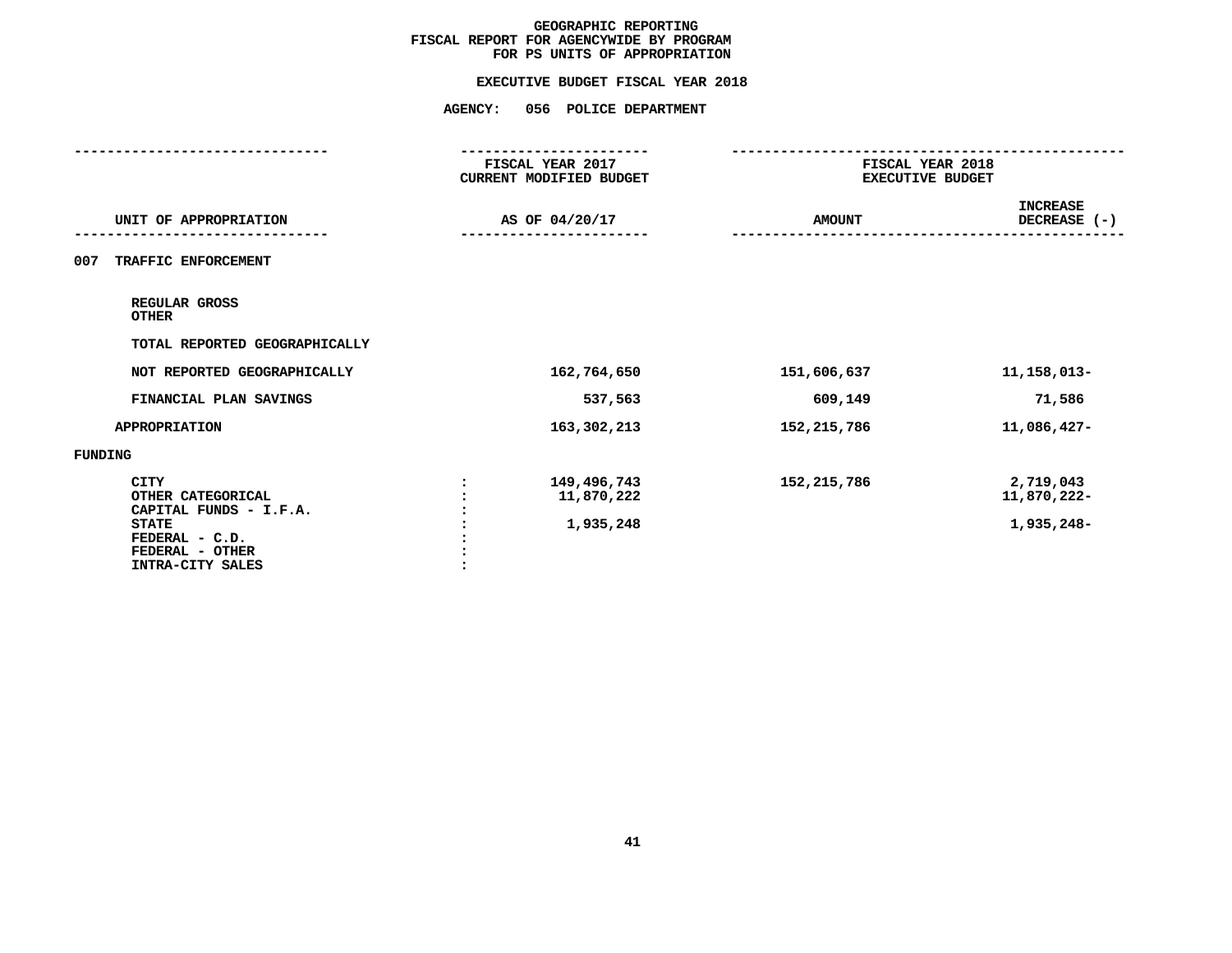|                                                                                                                              | <b>AGENCY:</b><br>056 POLICE DEPARTMENT     |                                             |                                 |
|------------------------------------------------------------------------------------------------------------------------------|---------------------------------------------|---------------------------------------------|---------------------------------|
|                                                                                                                              | FISCAL YEAR 2017<br>CURRENT MODIFIED BUDGET | FISCAL YEAR 2018<br><b>EXECUTIVE BUDGET</b> |                                 |
| UNIT OF APPROPRIATION                                                                                                        | AS OF 04/20/17                              | <b>AMOUNT</b>                               | <b>INCREASE</b><br>DECREASE (-) |
| TRANSIT POLICE-PS<br>008                                                                                                     |                                             |                                             |                                 |
| REGULAR GROSS<br><b>OTHER</b>                                                                                                |                                             |                                             |                                 |
| TOTAL REPORTED GEOGRAPHICALLY                                                                                                |                                             |                                             |                                 |
| NOT REPORTED GEOGRAPHICALLY                                                                                                  | 230,584,362                                 | 242,639,390                                 | 12,055,028                      |
| FINANCIAL PLAN SAVINGS                                                                                                       | 499,323                                     | 541,921                                     | 42,598                          |
| <b>APPROPRIATION</b>                                                                                                         | 231,083,685                                 | 243, 181, 311                               | 12,097,626                      |
| <b>FUNDING</b>                                                                                                               |                                             |                                             |                                 |
| CITY<br>OTHER CATEGORICAL<br>CAPITAL FUNDS - I.F.A.<br><b>STATE</b><br>FEDERAL - C.D.<br>FEDERAL - OTHER<br>INTRA-CITY SALES | 229,758,203<br>1,325,482                    | 243, 181, 311                               | 13,423,108<br>1,325,482-        |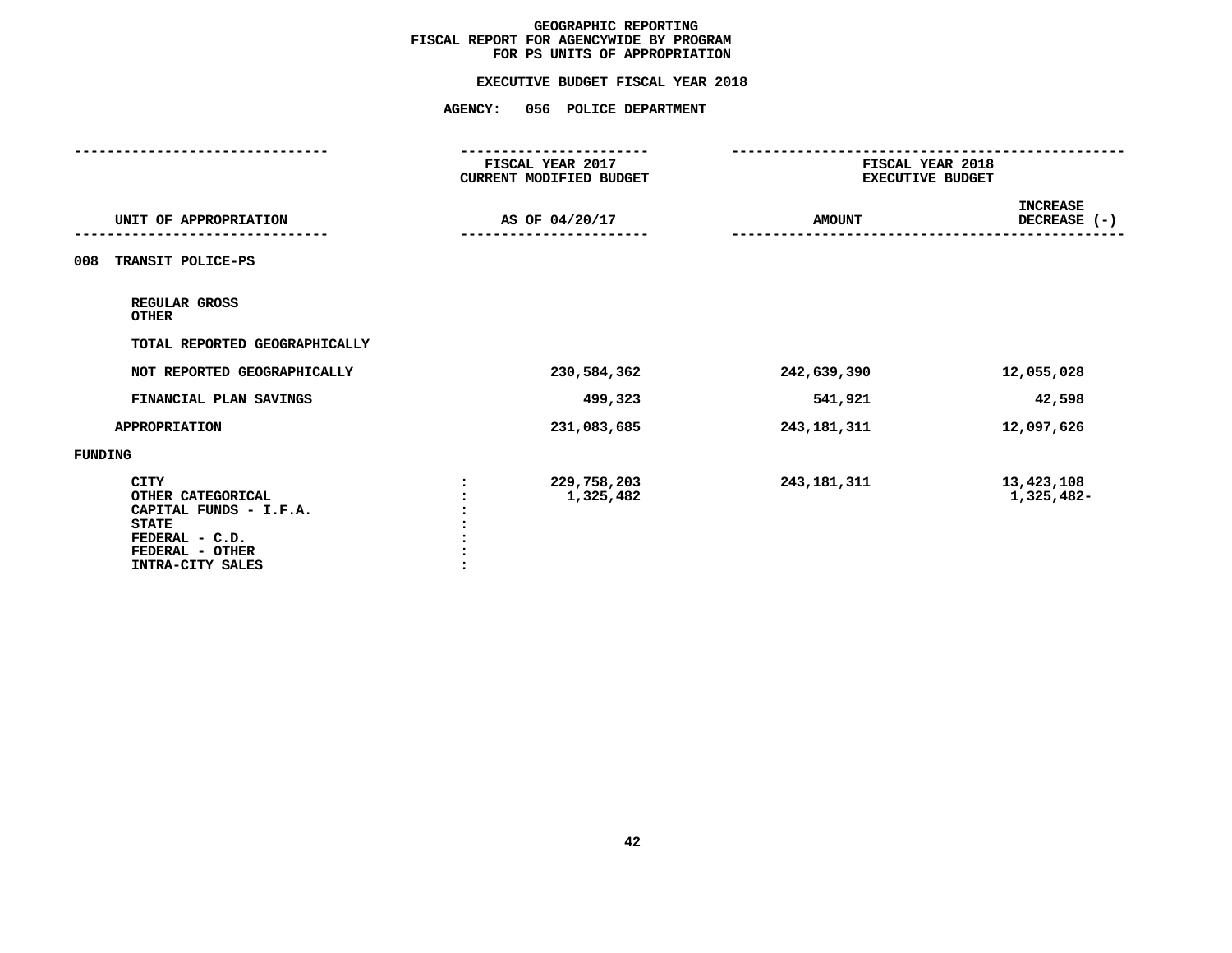|                                                                                                                                     | <b>AGENCY:</b><br>056 POLICE DEPARTMENT     |               |                                             |  |  |
|-------------------------------------------------------------------------------------------------------------------------------------|---------------------------------------------|---------------|---------------------------------------------|--|--|
|                                                                                                                                     | FISCAL YEAR 2017<br>CURRENT MODIFIED BUDGET |               | FISCAL YEAR 2018<br><b>EXECUTIVE BUDGET</b> |  |  |
| UNIT OF APPROPRIATION                                                                                                               | AS OF 04/20/17                              | <b>AMOUNT</b> | <b>INCREASE</b><br>DECREASE (-)             |  |  |
| HOUSING POLICE-PS<br>009                                                                                                            |                                             |               |                                             |  |  |
| REGULAR GROSS<br><b>OTHER</b>                                                                                                       |                                             |               |                                             |  |  |
| TOTAL REPORTED GEOGRAPHICALLY                                                                                                       |                                             |               |                                             |  |  |
| NOT REPORTED GEOGRAPHICALLY                                                                                                         | 185,741,486                                 | 199,547,317   | 13,805,831                                  |  |  |
| FINANCIAL PLAN SAVINGS                                                                                                              | 456,115                                     | 493,080       | 36,965                                      |  |  |
| <b>APPROPRIATION</b>                                                                                                                | 186,197,601                                 | 200,040,397   | 13,842,796                                  |  |  |
| <b>FUNDING</b>                                                                                                                      |                                             |               |                                             |  |  |
| <b>CITY</b><br>OTHER CATEGORICAL<br>CAPITAL FUNDS - I.F.A.<br><b>STATE</b><br>FEDERAL - C.D.<br>FEDERAL - OTHER<br>INTRA-CITY SALES | 186,197,601                                 | 200,040,397   | 13,842,796                                  |  |  |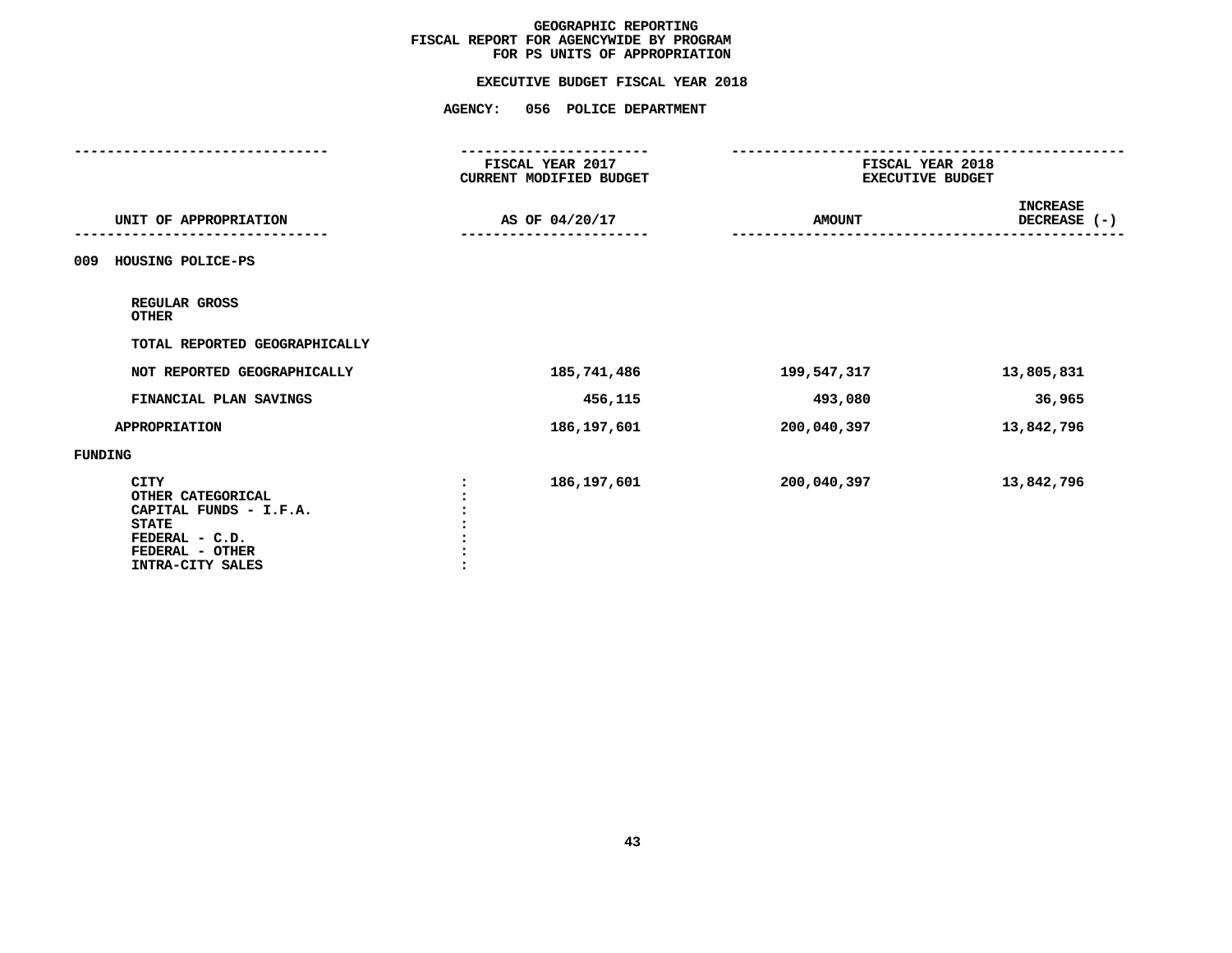|                                                                                                                                     | FISCAL YEAR 2017<br>CURRENT MODIFIED BUDGET                   |                                                  | FISCAL YEAR 2018<br><b>EXECUTIVE BUDGET</b>                       |  |  |
|-------------------------------------------------------------------------------------------------------------------------------------|---------------------------------------------------------------|--------------------------------------------------|-------------------------------------------------------------------|--|--|
| UNIT OF APPROPRIATION                                                                                                               | AS OF 04/20/17                                                | <b>AMOUNT</b>                                    | <b>INCREASE</b><br>DECREASE (-)                                   |  |  |
| OPERATIONS-OTPS<br>100                                                                                                              |                                                               |                                                  |                                                                   |  |  |
| TOTAL REPORTED GEOGRAPHICALLY                                                                                                       |                                                               |                                                  |                                                                   |  |  |
| NOT REPORTED GEOGRAPHICALLY                                                                                                         | 135,476,910                                                   | 97,383,011                                       | 38,093,899-                                                       |  |  |
| FINANCIAL PLAN SAVINGS                                                                                                              | $3,698,382-$                                                  | $3,620,456 -$                                    | 77,926                                                            |  |  |
| <b>APPROPRIATION</b>                                                                                                                | 131,778,528                                                   | 93,762,555                                       | 38,015,973-                                                       |  |  |
| FUNDING                                                                                                                             |                                                               |                                                  |                                                                   |  |  |
| <b>CITY</b><br>OTHER CATEGORICAL<br>CAPITAL FUNDS - I.F.A.<br><b>STATE</b><br>FEDERAL - C.D.<br>FEDERAL - OTHER<br>INTRA-CITY SALES | 66,824,500<br>657,117<br>4,148,484<br>57,204,953<br>2,943,474 | 76,010,500<br>265,470<br>11,879,640<br>5,606,945 | 9,186,000<br>657,117-<br>3,883,014-<br>45, 325, 313-<br>2,663,471 |  |  |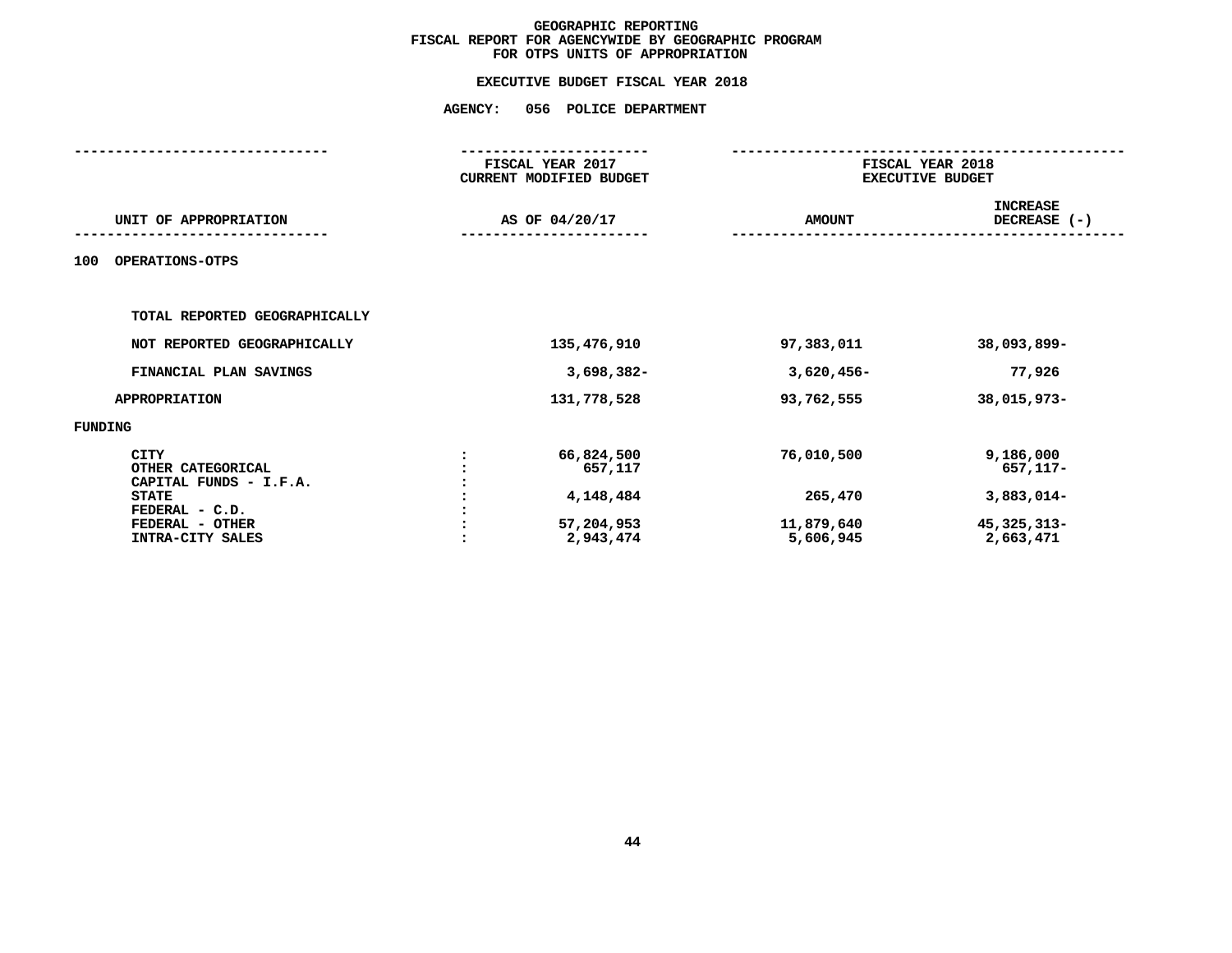|                                                                                              | <b>AGENCY:</b> | 056 POLICE DEPARTMENT                       |                          |                                             |  |  |
|----------------------------------------------------------------------------------------------|----------------|---------------------------------------------|--------------------------|---------------------------------------------|--|--|
|                                                                                              |                | FISCAL YEAR 2017<br>CURRENT MODIFIED BUDGET |                          | FISCAL YEAR 2018<br><b>EXECUTIVE BUDGET</b> |  |  |
| UNIT OF APPROPRIATION                                                                        |                | AS OF 04/20/17                              | <b>AMOUNT</b>            | <b>INCREASE</b><br>DECREASE (-)             |  |  |
| 200<br>EXECUTIVE MANAGEMENT-OTPS                                                             |                |                                             |                          |                                             |  |  |
| TOTAL REPORTED GEOGRAPHICALLY                                                                |                |                                             |                          |                                             |  |  |
| NOT REPORTED GEOGRAPHICALLY                                                                  |                | 149,355,585                                 | 75,390,450               | 73,965,135-                                 |  |  |
| FINANCIAL PLAN SAVINGS                                                                       |                |                                             | $1 -$                    | $1 -$                                       |  |  |
| <b>APPROPRIATION</b>                                                                         |                | 149, 355, 585                               | 75,390,449               | 73,965,136-                                 |  |  |
| FUNDING                                                                                      |                |                                             |                          |                                             |  |  |
| <b>CITY</b><br>OTHER CATEGORICAL<br>CAPITAL FUNDS - I.F.A.<br><b>STATE</b><br>FEDERAL - C.D. |                | 15,368,641<br>50,000<br>34,594,577          | 15,813,482<br>22,400,000 | 444,841<br>$50,000 -$<br>12, 194, 577-      |  |  |
| FEDERAL - OTHER<br>INTRA-CITY SALES                                                          |                | 99, 342, 367                                | 37, 176, 967             | $62, 165, 400 -$                            |  |  |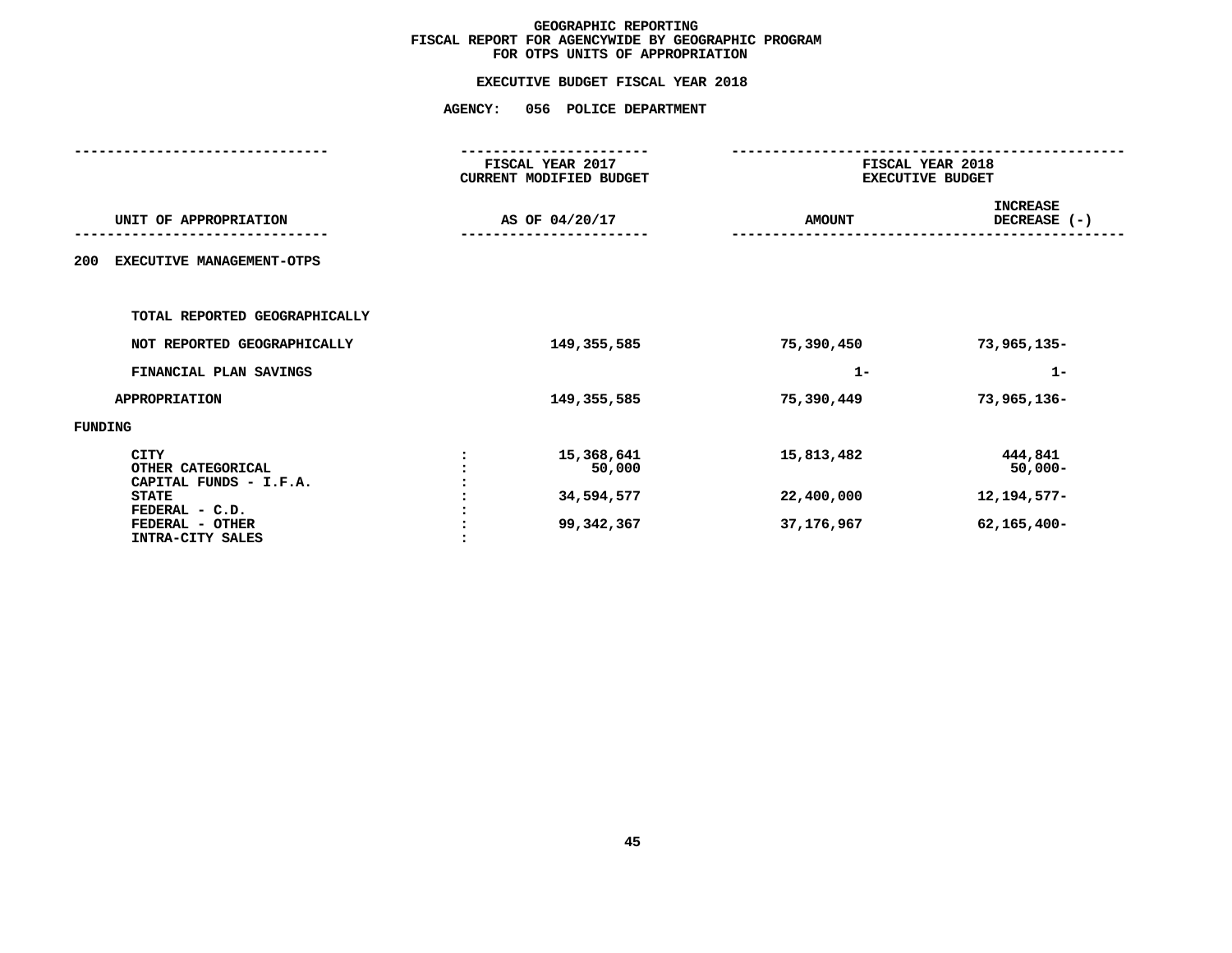|                                                                                                                                     | <b>AGENCY:</b><br>056 POLICE DEPARTMENT     |               |                                             |  |  |
|-------------------------------------------------------------------------------------------------------------------------------------|---------------------------------------------|---------------|---------------------------------------------|--|--|
|                                                                                                                                     | FISCAL YEAR 2017<br>CURRENT MODIFIED BUDGET |               | FISCAL YEAR 2018<br><b>EXECUTIVE BUDGET</b> |  |  |
| UNIT OF APPROPRIATION                                                                                                               | AS OF 04/20/17                              | <b>AMOUNT</b> | <b>INCREASE</b><br>DECREASE (-)             |  |  |
| SCHOOL SAFETY- OTPS<br>300                                                                                                          |                                             |               |                                             |  |  |
| TOTAL REPORTED GEOGRAPHICALLY                                                                                                       |                                             |               |                                             |  |  |
| NOT REPORTED GEOGRAPHICALLY                                                                                                         | 4,976,354                                   | 4,903,848     | $72,506 -$                                  |  |  |
| FINANCIAL PLAN SAVINGS                                                                                                              |                                             |               |                                             |  |  |
| <b>APPROPRIATION</b>                                                                                                                | 4,976,354                                   | 4,903,848     | $72,506-$                                   |  |  |
| FUNDING                                                                                                                             |                                             |               |                                             |  |  |
| <b>CITY</b><br>OTHER CATEGORICAL<br>CAPITAL FUNDS - I.F.A.<br><b>STATE</b><br>FEDERAL - C.D.<br>FEDERAL - OTHER<br>INTRA-CITY SALES | 4,976,354                                   | 4,903,848     | $72,506-$                                   |  |  |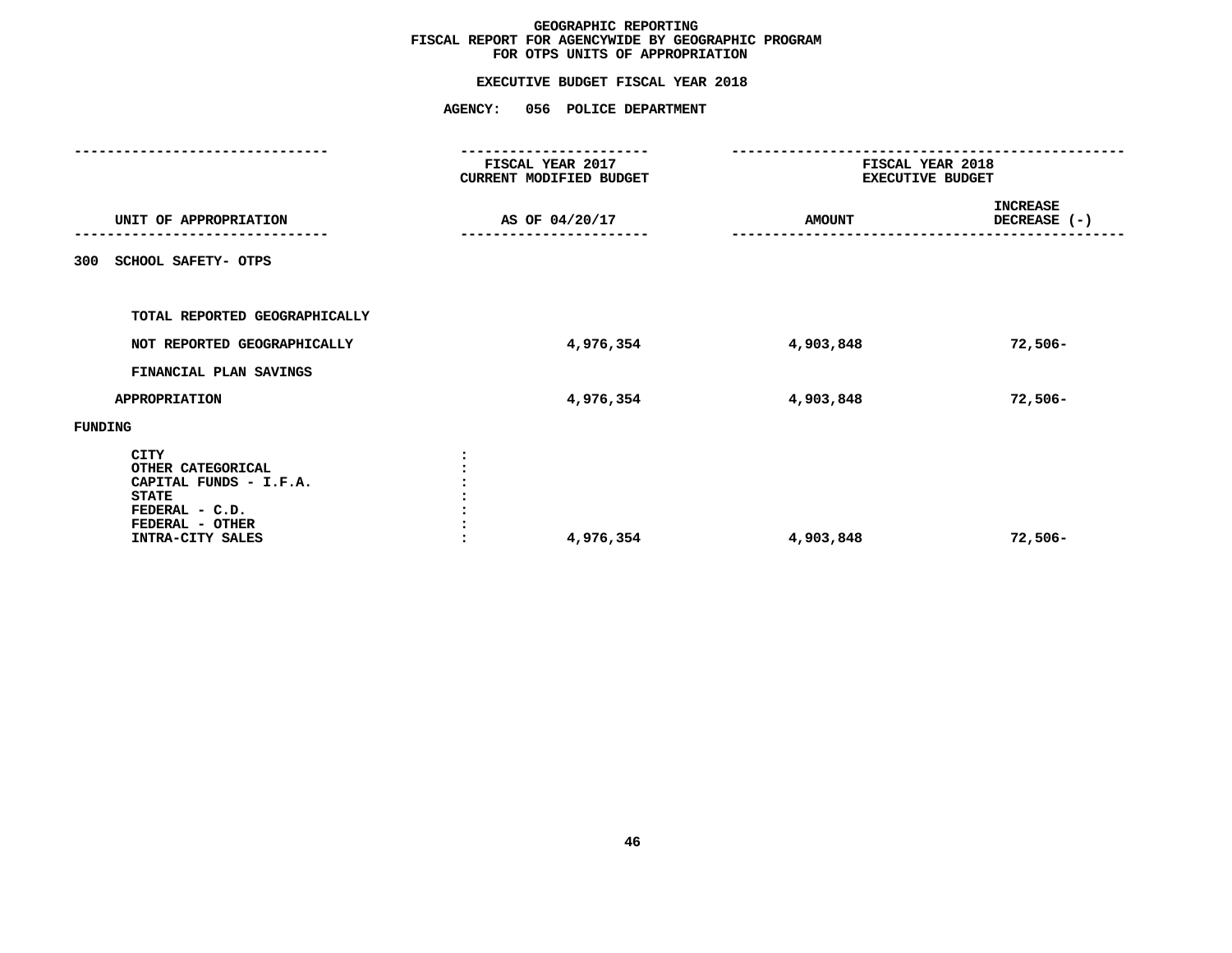|                          |                                                               | FISCAL YEAR 2018<br><b>EXECUTIVE BUDGET</b> |  |  |
|--------------------------|---------------------------------------------------------------|---------------------------------------------|--|--|
|                          | <b>AMOUNT</b>                                                 | <b>INCREASE</b><br>DECREASE (-)             |  |  |
|                          |                                                               |                                             |  |  |
|                          |                                                               |                                             |  |  |
| 382,754,564              | 307,248,573                                                   | 75,505,991-                                 |  |  |
| $3,140,445-$             | $3,865,941-$                                                  | $725,496-$                                  |  |  |
| 379,614,119              | 303, 382, 632                                                 | 76,231,487-                                 |  |  |
|                          |                                                               |                                             |  |  |
| 294,844,332<br>760,825   | 298,053,281                                                   | 3,208,949<br>760,825-                       |  |  |
| 59,363,463<br>24,473,782 | 5,194,231<br>123,120<br>12,000                                | 54, 169, 232-<br>24,350,662-<br>159,717-    |  |  |
|                          | FISCAL YEAR 2017<br>CURRENT MODIFIED BUDGET<br>AS OF 04/20/17 |                                             |  |  |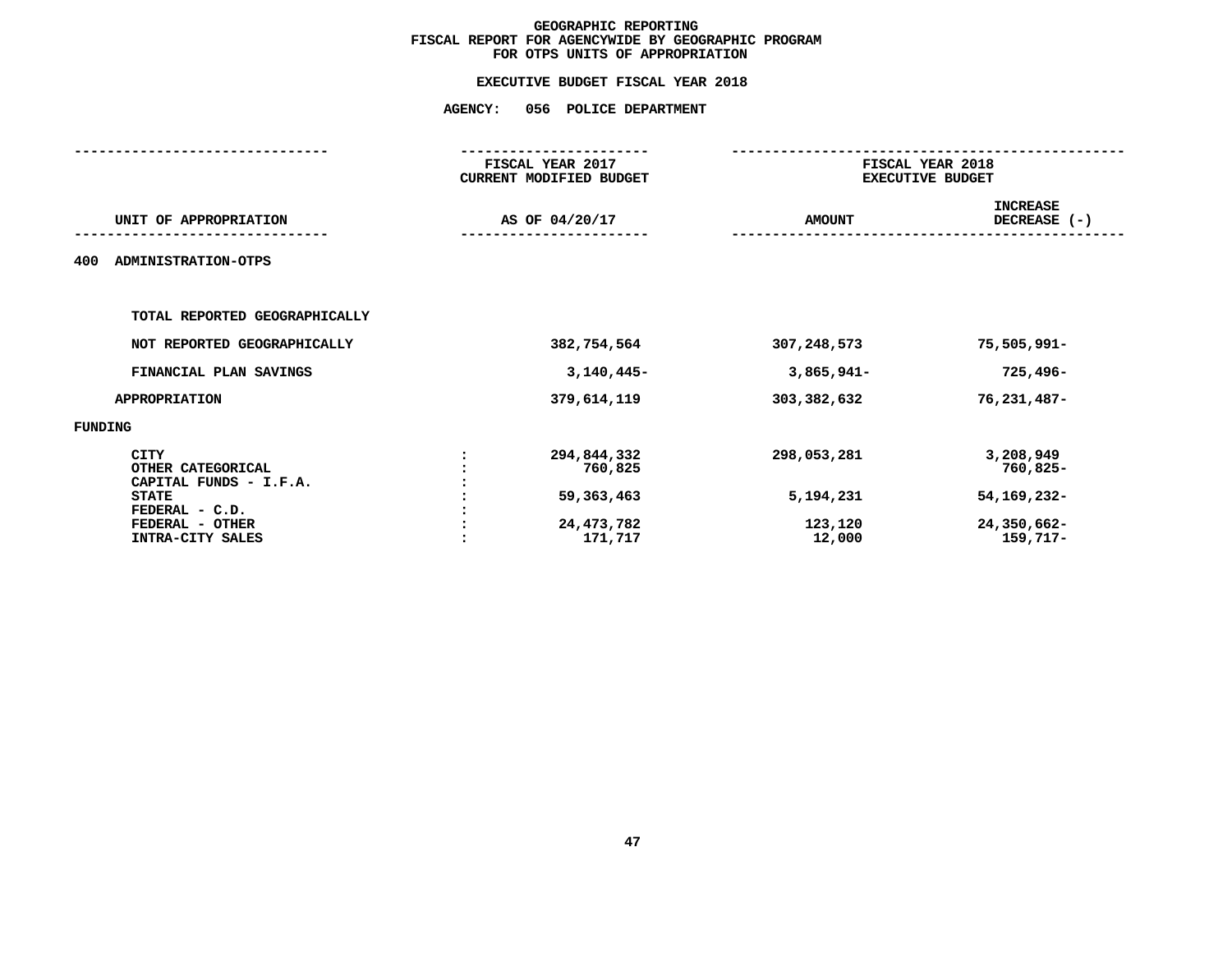|                                                                                              | <b>AGENCY:</b><br>056 POLICE DEPARTMENT     |               |                                             |  |  |
|----------------------------------------------------------------------------------------------|---------------------------------------------|---------------|---------------------------------------------|--|--|
|                                                                                              | FISCAL YEAR 2017<br>CURRENT MODIFIED BUDGET |               | FISCAL YEAR 2018<br><b>EXECUTIVE BUDGET</b> |  |  |
| UNIT OF APPROPRIATION                                                                        | AS OF 04/20/17                              | <b>AMOUNT</b> | <b>INCREASE</b><br>DECREASE (-)             |  |  |
| CRIMINAL JUSTICE-OTPS<br>600                                                                 |                                             |               |                                             |  |  |
| TOTAL REPORTED GEOGRAPHICALLY                                                                |                                             |               |                                             |  |  |
| NOT REPORTED GEOGRAPHICALLY                                                                  | 1,355,325                                   | 2,455,040     | 1,099,715                                   |  |  |
| FINANCIAL PLAN SAVINGS                                                                       |                                             |               |                                             |  |  |
| <b>APPROPRIATION</b>                                                                         | 1,355,325                                   | 2,455,040     | 1,099,715                                   |  |  |
| FUNDING                                                                                      |                                             |               |                                             |  |  |
| <b>CITY</b><br>OTHER CATEGORICAL<br>CAPITAL FUNDS - I.F.A.<br><b>STATE</b><br>FEDERAL - C.D. | 457,925                                     | 590,351       | 132,426                                     |  |  |
| FEDERAL - OTHER<br>INTRA-CITY SALES                                                          | 897,400                                     | 1,864,689     | 967,289                                     |  |  |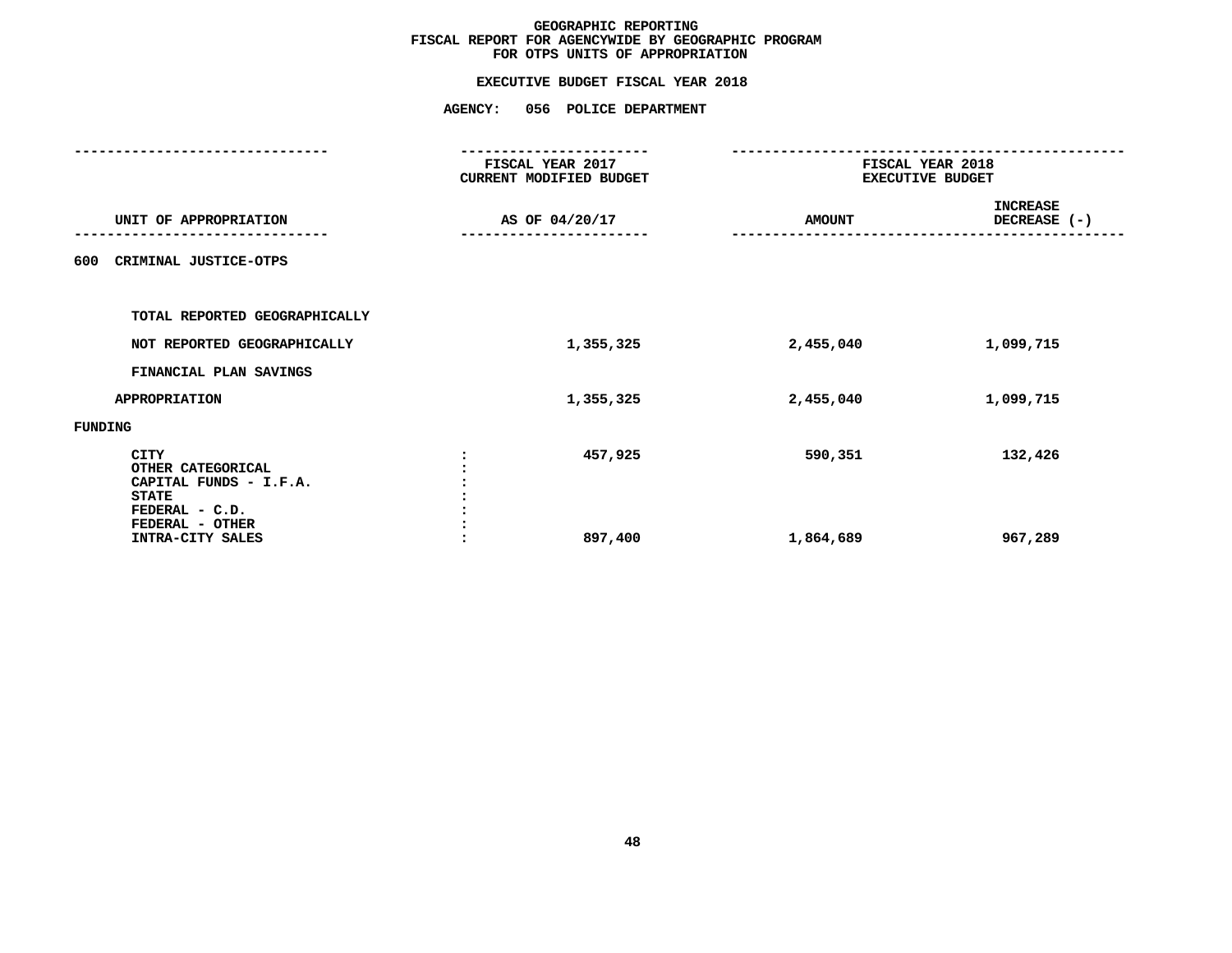|                                                            | <b>AGENCY:</b> | 056 POLICE DEPARTMENT                       |               |                                             |  |  |
|------------------------------------------------------------|----------------|---------------------------------------------|---------------|---------------------------------------------|--|--|
|                                                            |                | FISCAL YEAR 2017<br>CURRENT MODIFIED BUDGET |               | FISCAL YEAR 2018<br><b>EXECUTIVE BUDGET</b> |  |  |
| UNIT OF APPROPRIATION                                      |                | AS OF 04/20/17                              | <b>AMOUNT</b> | <b>INCREASE</b><br>DECREASE (-)             |  |  |
| TRAFFIC ENFORCEMENT-OTPS<br>700                            |                |                                             |               |                                             |  |  |
| TOTAL REPORTED GEOGRAPHICALLY                              |                |                                             |               |                                             |  |  |
| NOT REPORTED GEOGRAPHICALLY                                |                | 10,970,040                                  | 10,645,668    | 324,372-                                    |  |  |
| FINANCIAL PLAN SAVINGS                                     |                |                                             |               |                                             |  |  |
| <b>APPROPRIATION</b>                                       |                | 10,970,040                                  | 10,645,668    | 324,372-                                    |  |  |
| FUNDING                                                    |                |                                             |               |                                             |  |  |
| <b>CITY</b><br>OTHER CATEGORICAL<br>CAPITAL FUNDS - I.F.A. |                | 10,558,540                                  | 10,645,668    | 87,128                                      |  |  |
| <b>STATE</b>                                               |                | 271,500                                     |               | $271,500-$                                  |  |  |
| FEDERAL - C.D.<br>FEDERAL - OTHER<br>INTRA-CITY SALES      |                | 140,000                                     |               | $140,000 -$                                 |  |  |
|                                                            |                |                                             |               |                                             |  |  |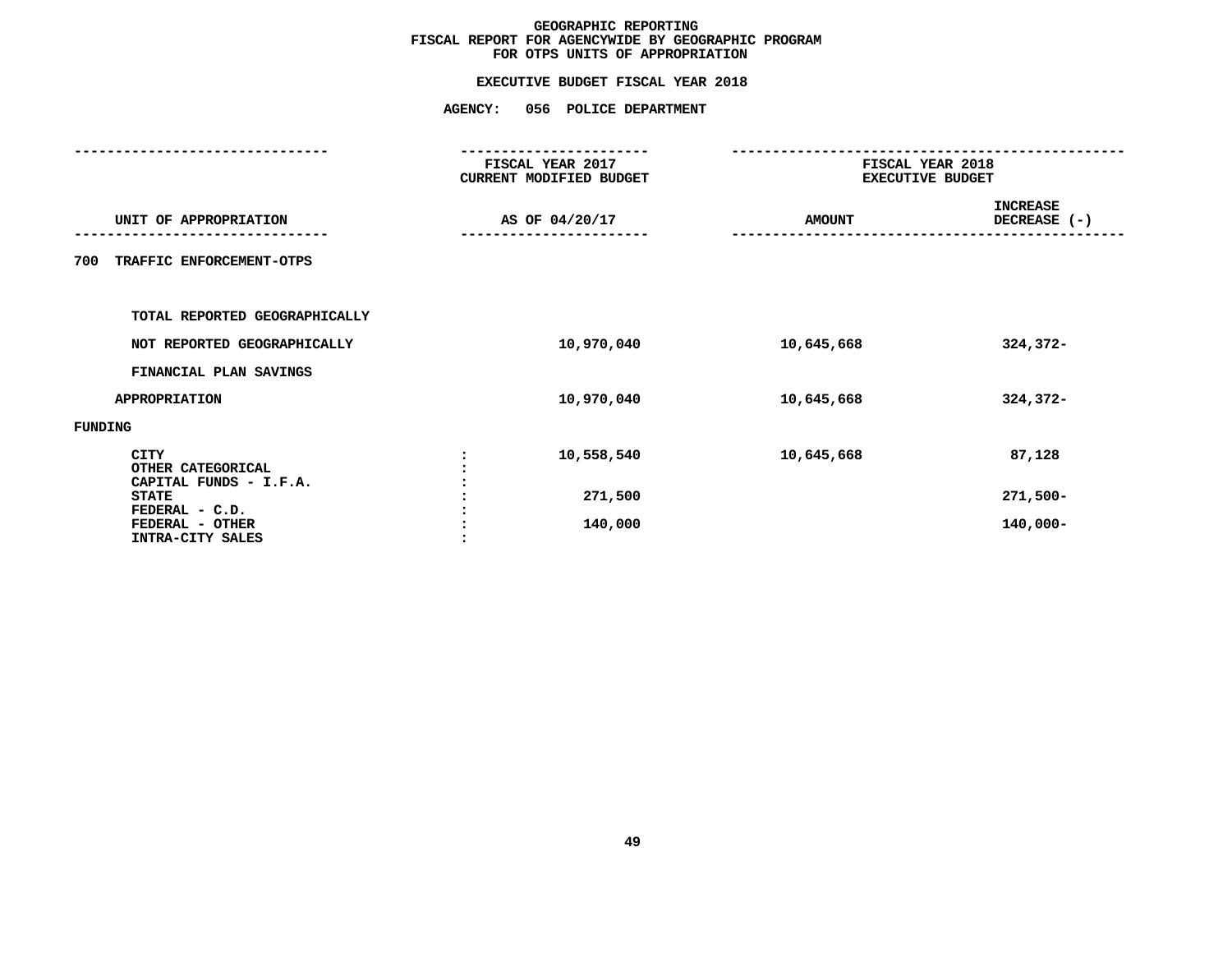# GEOGRAPHIC REPORTING<br>FISCAL REPORT AGENCYWIDE SUMMARY

# **FISCAL REPORT AGENCYWIDE SUMMARY EXECUTIVE BUDGET FISCAL YEAR <sup>2018</sup>**

### **AGENCY: <sup>056</sup> POLICE DEPARTMENT**

|                                                      | FISCAL YEAR 2017<br><b>CURRENT MODIFIED BUDGET</b> |                             | FISCAL YEAR 2018<br><b>EXECUTIVE BUDGET</b> |  |  |  |
|------------------------------------------------------|----------------------------------------------------|-----------------------------|---------------------------------------------|--|--|--|
| UNIT OF APPROPRIATION                                | AS OF 04/20/17                                     | <b>AMOUNT</b>               | <b>INCREASE</b><br>DECREASE (-)             |  |  |  |
| PS APPROPRIATIONS                                    |                                                    |                             |                                             |  |  |  |
| REGULAR GROSS<br><b>OTHER</b>                        | 1,400,140,564<br>42,799,142                        | 1,435,651,409<br>42,799,142 | 35,510,845                                  |  |  |  |
| TOTAL REPORTED GEOGRAPHICALLY                        | 1,442,939,706                                      | 1,478,450,551               | 35,510,845                                  |  |  |  |
| NOT REPORTED GEOGRAPHICALLY                          | 3,326,872,314                                      | 3,562,214,384               | 235,342,070                                 |  |  |  |
| OTPS APPROPRIATIONS<br>TOTAL REPORTED GEOGRAPHICALLY |                                                    |                             |                                             |  |  |  |
| NOT REPORTED GEOGRAPHICALLY                          | 684,888,778                                        | 498,026,590                 | 186,862,188-                                |  |  |  |
| FINANCIAL PLAN SAVINGS                               | 16,153,941                                         | 29,329,028                  | 13,175,087                                  |  |  |  |
| <b>APPROPRIATIONS</b>                                | 5,470,854,739                                      | 5,568,020,553               | 97,165,814                                  |  |  |  |
| <b>FUNDING</b>                                       |                                                    |                             |                                             |  |  |  |
| <b>CITY</b>                                          | 4,865,309,677                                      | 5,185,148,987               | 319,839,310                                 |  |  |  |
| OTHER CATEGORICAL                                    | 15,482,232                                         |                             | 15,482,232-                                 |  |  |  |
| CAPITAL FUNDS - I.F.A.                               |                                                    |                             |                                             |  |  |  |
| <b>STATE</b>                                         | 102, 116, 095                                      | 28,504,165                  | 73,611,930-                                 |  |  |  |
| FEDERAL - C.D.                                       |                                                    |                             |                                             |  |  |  |
| FEDERAL - OTHER                                      | 225, 345, 486                                      | 83,326,398                  | 142,019,088-                                |  |  |  |
| INTRA-CITY SALES                                     | 262,601,249                                        | 271,041,003                 | 8,439,754                                   |  |  |  |
|                                                      |                                                    |                             |                                             |  |  |  |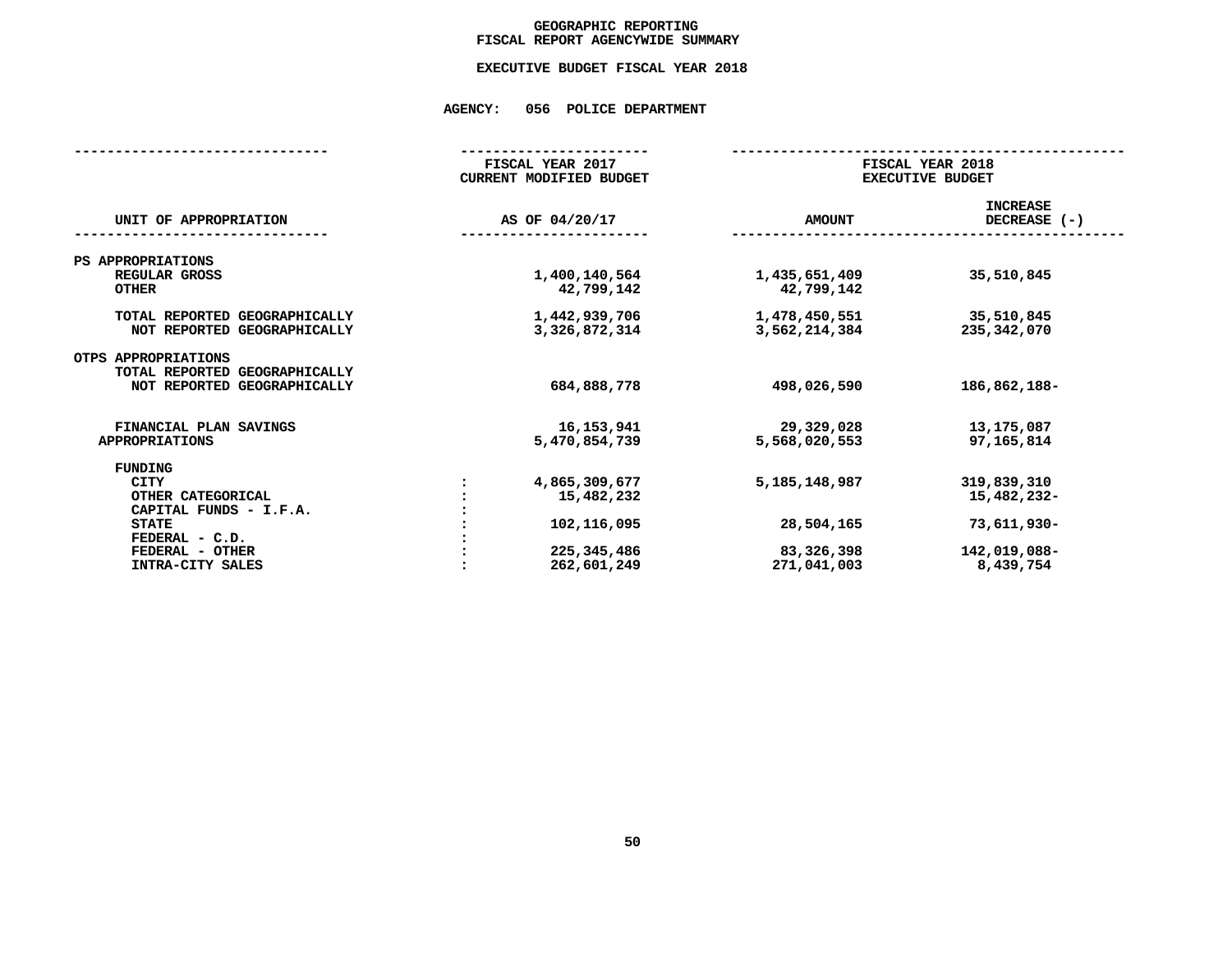### GEOGRAPHIC REPORTING<br>FISCAL REPORT FOR PERSONAL SERVICES<br>OCAL SERVICE DISTRICTS BY PROGRAM<br>WITHIN BOROUGH  $FOR$  LOCAL SERVICE DISTRICTS BY PROGRAM **FOR LOCAL SERVICE DISTRICTS BY PROGRAMWITHIN BOROUGH EXECUTIVE BUDGET FISCAL YEAR <sup>2018</sup>AGENCY <sup>057</sup> FIRE DEPARTMENT BOROUGH**BRONX<br>**ENG & LAD CO, BATT, DIV, B C PROGRAM**

**ENG** & LAD CO, BATT, DIV, B C<br>N 002 FIRE EXTING AND EMERG RESP **UNIT OF APPROPRIATION <sup>002</sup> FIRE EXTING AND EMERG RESP**

|                                | FISCAL YEAR 2017<br>CURRENT MODIFIED BUDGET<br>AS OF 04/20/17 |                        |               | FISCAL YEAR 2018<br><b>EXECUTIVE BUDGET</b> |                                       |
|--------------------------------|---------------------------------------------------------------|------------------------|---------------|---------------------------------------------|---------------------------------------|
| LOCAL SERVICE DISTRICT         | <b>AMOUNT</b>                                                 | FULL TIME<br>POSITIONS | <b>AMOUNT</b> | FULL TIME<br>POSITIONS                      | <b>INCREASE</b><br><b>DECREASE(-)</b> |
| BX ENG & LAD CO, BATT, DIV, BC | 211,307,062                                                   | 1,689                  | 202,649,043   | 1,689                                       | 8,658,019-                            |
| PROGRAM TOTAL:                 | 211,307,062                                                   | 1,689                  | 202,649,043   | 1,689                                       | 8,658,019-                            |
|                                |                                                               |                        |               |                                             |                                       |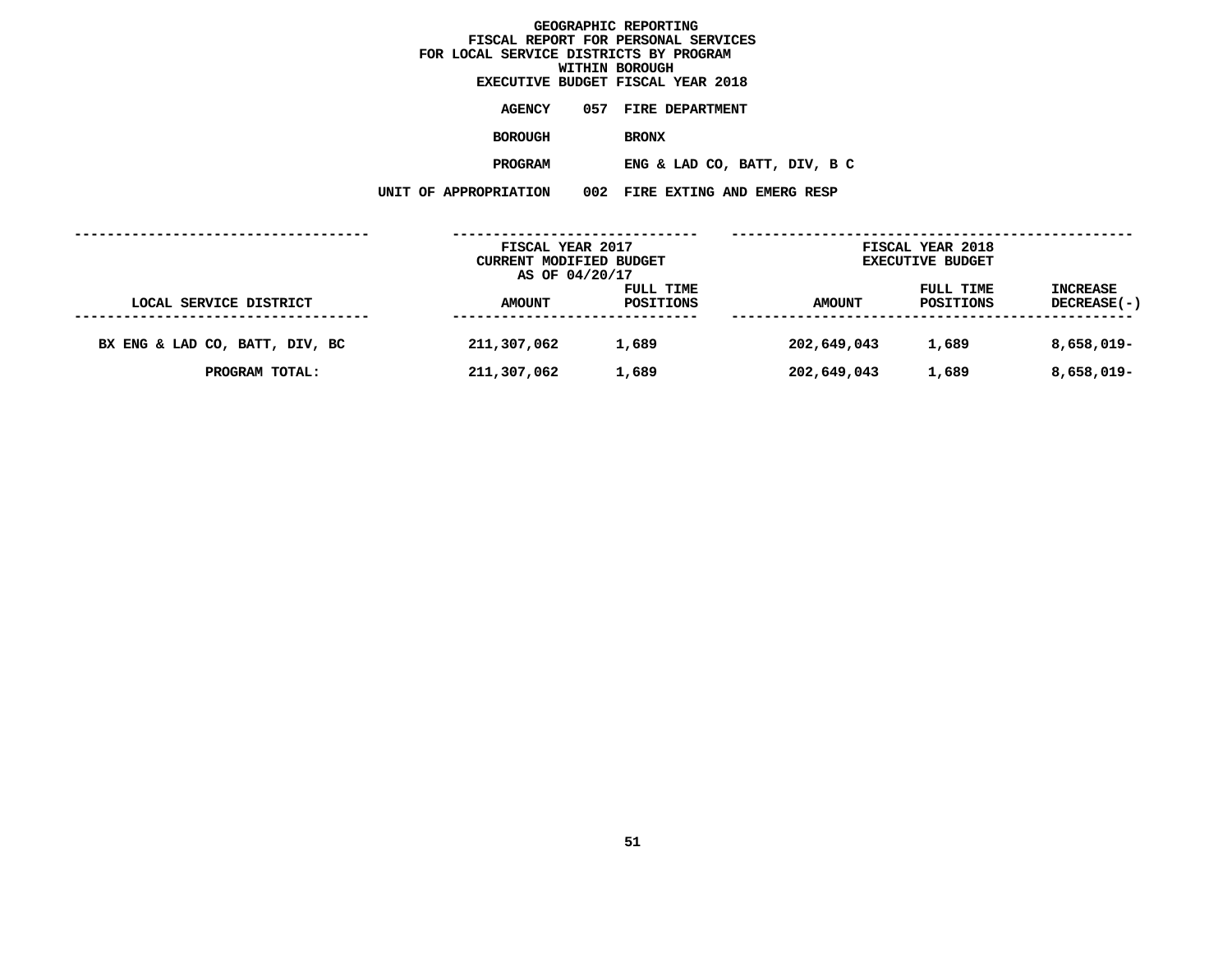|                       |     | EXECUTIVE BUDGET FISCAL YEAR 2018 |  |
|-----------------------|-----|-----------------------------------|--|
| <b>AGENCY</b>         | 057 | <b>FIRE DEPARTMENT</b>            |  |
| BOROUGH               |     | <b>BRONX</b>                      |  |
| <b>PROGRAM</b>        |     | FIRE PREVENTION                   |  |
| UNIT OF APPROPRIATION | 004 | FIRE PREVENTION                   |  |
|                       |     |                                   |  |

|                                      | FISCAL YEAR 2017<br>CURRENT MODIFIED BUDGET<br>AS OF 04/20/17 |                        | FISCAL YEAR 2018<br><b>EXECUTIVE BUDGET</b> |                        |                           |
|--------------------------------------|---------------------------------------------------------------|------------------------|---------------------------------------------|------------------------|---------------------------|
| LOCAL SERVICE DISTRICT<br>---------- | <b>AMOUNT</b>                                                 | FULL TIME<br>POSITIONS | <b>AMOUNT</b>                               | FULL TIME<br>POSITIONS | INCREASE<br>$DECREASE(-)$ |
| BRONX FIRE PREVENTION                | 1,335,166                                                     | 22                     | 1,175,138                                   | 20                     | $160,028-$                |
| PROGRAM TOTAL:                       | 1,335,166                                                     | 22                     | 1,175,138                                   | 20                     | $160,028-$                |
| SUB BOROUGH TOTAL:                   | 212,642,228                                                   | 1,711                  | 203,824,181                                 | 1,709                  | 8,818,047-                |
| <b>BOROUGH TOTAL:</b>                | 212,642,228                                                   | 1,711                  | 203,824,181                                 | 1,709                  | 8,818,047-                |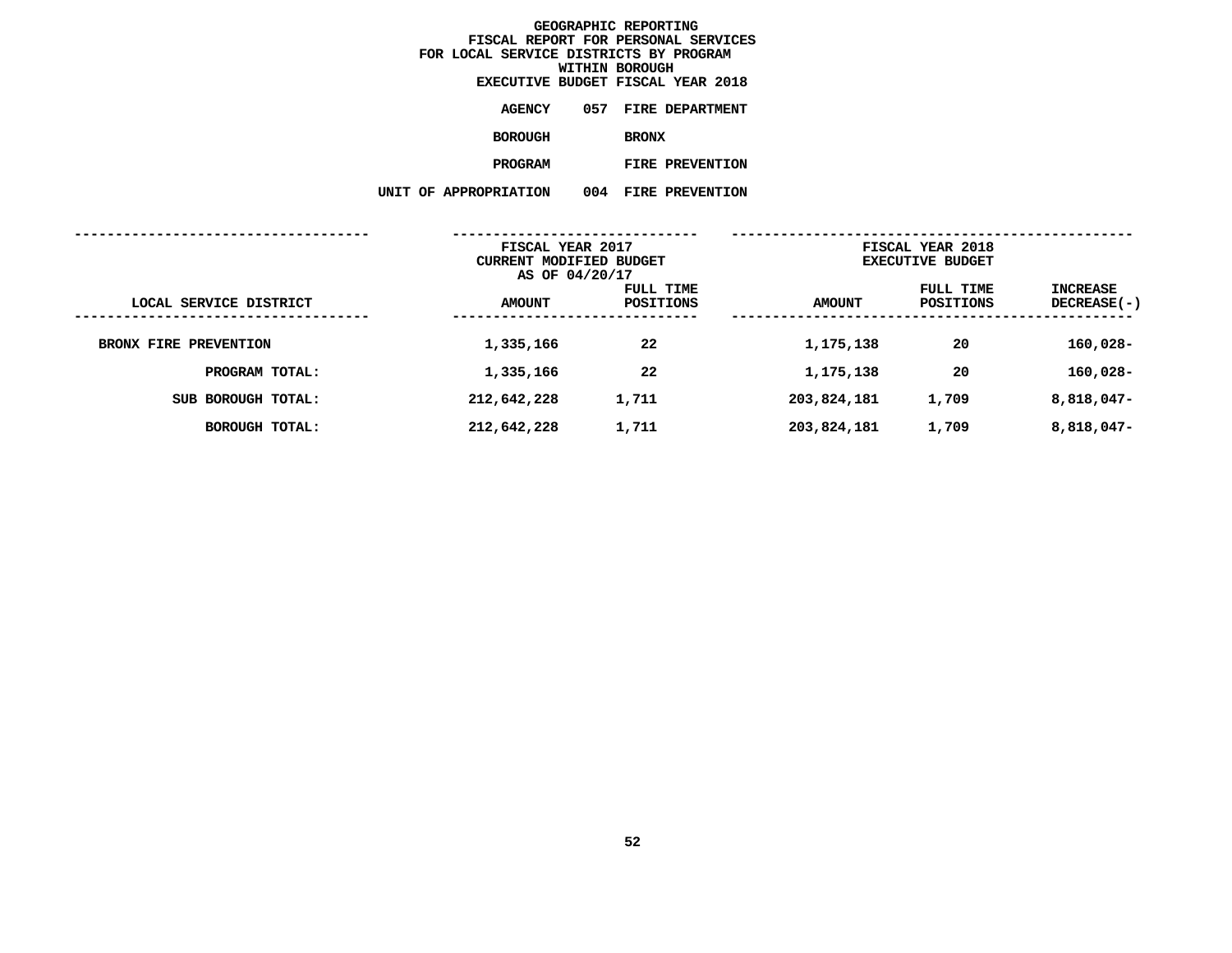### GEOGRAPHIC REPORTING<br>FISCAL REPORT FOR PERSONAL SERVICES<br>OCAL SERVICE DISTRICTS BY PROGRAM<br>WITHIN BOROUGH  $FOR$  LOCAL SERVICE DISTRICTS BY PROGRAM **FOR LOCAL SERVICE DISTRICTS BY PROGRAMWITHIN BOROUGH EXECUTIVE BUDGET FISCAL YEAR <sup>2018</sup>AGENCY <sup>057</sup> FIRE DEPARTMENT BOROUGH**BROOKLYN<br>ENG & LAD CO, BATT, DIV, B C **PROGRAMENG** & LAD CO, BATT, DIV, B C<br>N 002 FIRE EXTING AND EMERG RESP **UNIT OF APPROPRIATION <sup>002</sup> FIRE EXTING AND EMERG RESP ------------------------------------**

|                                | FISCAL YEAR 2017        |           |                         | FISCAL YEAR 2018 |                    |
|--------------------------------|-------------------------|-----------|-------------------------|------------------|--------------------|
|                                | CURRENT MODIFIED BUDGET |           | <b>EXECUTIVE BUDGET</b> |                  |                    |
|                                | AS OF 04/20/17          |           |                         |                  |                    |
|                                |                         | FULL TIME |                         | FULL TIME        | <b>INCREASE</b>    |
| LOCAL SERVICE DISTRICT         | <b>AMOUNT</b>           | POSITIONS | <b>AMOUNT</b>           | POSITIONS        | <b>DECREASE(-)</b> |
|                                |                         |           |                         |                  |                    |
| BK ENG & LAD CO, BATT, DIV, BC | 364,792,630             | 2,917     | 361,946,775             | 2,917            | 2,845,855-         |
| PROGRAM TOTAL:                 | 364,792,630             | 2,917     | 361,946,775             | 2,917            | 2,845,855-         |
|                                |                         |           |                         |                  |                    |
|                                |                         |           |                         |                  |                    |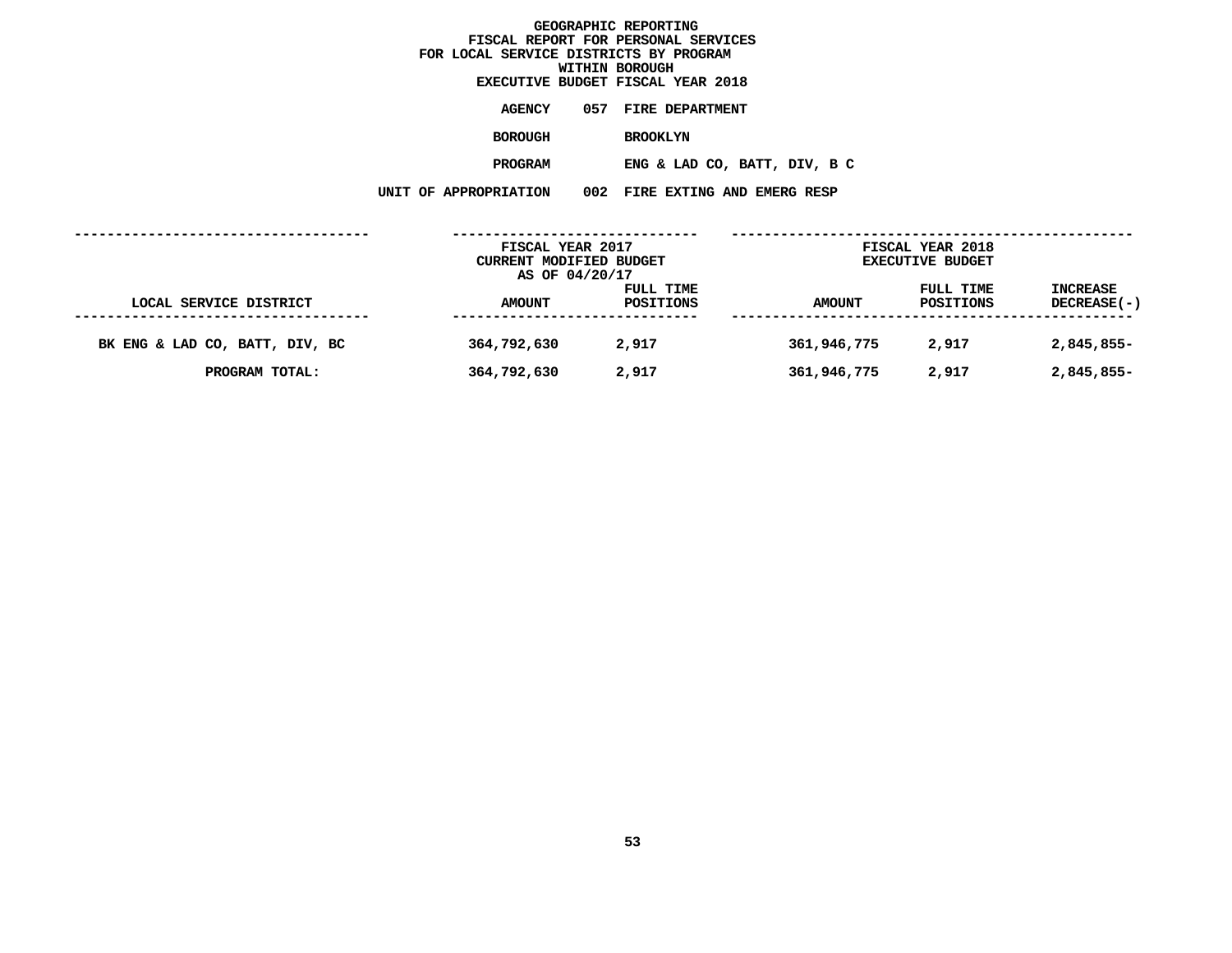|                      |     | EXECUTIVE BUDGET FISCAL YEAR 2018 |  |
|----------------------|-----|-----------------------------------|--|
| <b>AGENCY</b>        | 057 | <b>FIRE DEPARTMENT</b>            |  |
| <b>BOROUGH</b>       |     | <b>BROOKLYN</b>                   |  |
| <b>PROGRAM</b>       |     | FIRE PREVENTION                   |  |
| <b>APPROPRIATION</b> | 004 | <b>FIRE PREVENTION</b>            |  |

|                          | UNIT OF APPROPRIATION                                         | 004<br><b>FIRE PREVENTION</b> |               |                                             |                                       |
|--------------------------|---------------------------------------------------------------|-------------------------------|---------------|---------------------------------------------|---------------------------------------|
|                          | FISCAL YEAR 2017<br>CURRENT MODIFIED BUDGET<br>AS OF 04/20/17 |                               |               | FISCAL YEAR 2018<br><b>EXECUTIVE BUDGET</b> |                                       |
| LOCAL SERVICE DISTRICT   | <b>AMOUNT</b>                                                 | FULL TIME<br><b>POSITIONS</b> | <b>AMOUNT</b> | FULL TIME<br>POSITIONS                      | <b>INCREASE</b><br><b>DECREASE(-)</b> |
| BROOKLYN FIRE PREVENTION | 3,059,650                                                     | 49                            | 3,103,351     | 47                                          | 43,701                                |
| PROGRAM TOTAL:           | 3,059,650                                                     | 49                            | 3,103,351     | 47                                          | 43,701                                |
| SUB BOROUGH TOTAL:       | 367,852,280                                                   | 2,966                         | 365,050,126   | 2,964                                       | $2,802,154-$                          |
| <b>BOROUGH TOTAL:</b>    | 367,852,280                                                   | 2,966                         | 365,050,126   | 2,964                                       | 2,802,154-                            |
|                          |                                                               |                               |               |                                             |                                       |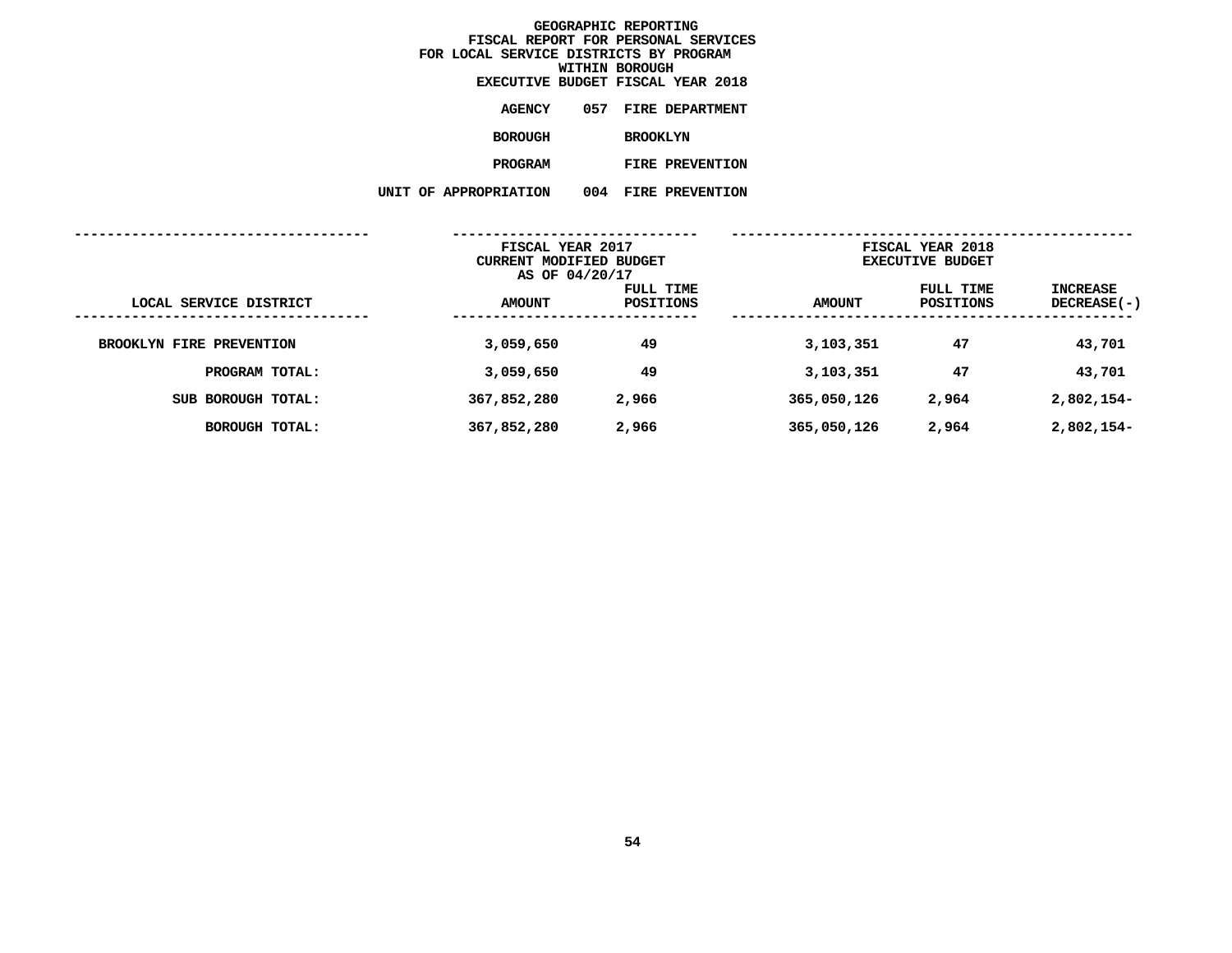|                     | EXECUTIVE BUDGET FISCAL YEAR 2018 |
|---------------------|-----------------------------------|
| <b>AGENCY</b>       | 057 FIRE DEPARTMENT               |
| <b>BOROUGH</b>      | <b>MANHATTAN</b>                  |
| <b>PROGRAM</b>      | ENG & LAD CO, BATT, DIV, B C      |
| <b>PPROPRIATION</b> | 002 FIRE EXTING AND EMERG RESP    |

**UNIT OF APPROPRIATION <sup>002</sup> FIRE EXTING AND EMERG RESP**

|                                | FISCAL YEAR 2017<br>CURRENT MODIFIED BUDGET |                        | FISCAL YEAR 2018<br><b>EXECUTIVE BUDGET</b> |                        |                                       |
|--------------------------------|---------------------------------------------|------------------------|---------------------------------------------|------------------------|---------------------------------------|
| LOCAL SERVICE DISTRICT         | AS OF 04/20/17<br><b>AMOUNT</b>             | FULL TIME<br>POSITIONS | <b>AMOUNT</b>                               | FULL TIME<br>POSITIONS | <b>INCREASE</b><br><b>DECREASE(-)</b> |
| MN ENG & LAD CO, BATT, DIV, BC | 271,651,163                                 | 2,170                  | 259,834,607                                 | 2,170                  | 11,816,556-                           |
| PROGRAM TOTAL:                 | 271,651,163                                 | 2,170                  | 259,834,607                                 | 2,170                  | 11,816,556-                           |
|                                |                                             |                        |                                             |                        |                                       |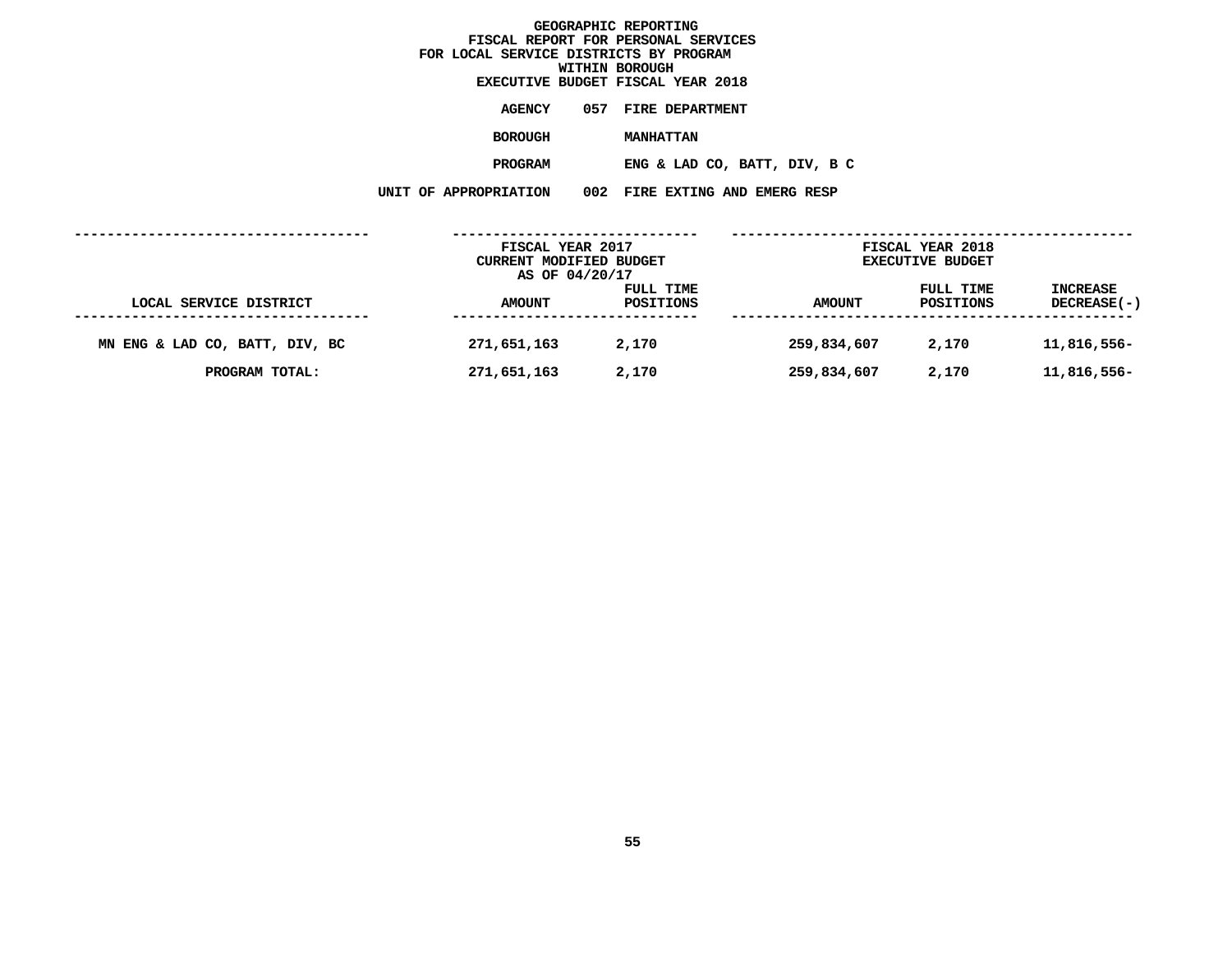|                      |       | EXECUTIVE BUDGET FISCAL YEAR 2018 |
|----------------------|-------|-----------------------------------|
| <b>AGENCY</b>        | 057 - | <b>FIRE DEPARTMENT</b>            |
| <b>BOROUGH</b>       |       | <b>MANHATTAN</b>                  |
| <b>PROGRAM</b>       |       | FIRE PREVENTION                   |
| <b>\PPROPRIATION</b> | 004   | <b>FIRE PREVENTION</b>            |

|                           | UNIT OF APPROPRIATION                                         | 004<br><b>FIRE PREVENTION</b> |               |                                             |                                       |
|---------------------------|---------------------------------------------------------------|-------------------------------|---------------|---------------------------------------------|---------------------------------------|
|                           | FISCAL YEAR 2017<br>CURRENT MODIFIED BUDGET<br>AS OF 04/20/17 |                               |               | FISCAL YEAR 2018<br><b>EXECUTIVE BUDGET</b> |                                       |
| LOCAL SERVICE DISTRICT    | <b>AMOUNT</b>                                                 | FULL TIME<br>POSITIONS        | <b>AMOUNT</b> | FULL TIME<br>POSITIONS                      | <b>INCREASE</b><br><b>DECREASE(-)</b> |
| MANHATTAN FIRE PREVENTION | 1,769,209                                                     | 33                            | 1,638,124     | 28                                          | 131,085-                              |
| PROGRAM TOTAL:            | 1,769,209                                                     | 33                            | 1,638,124     | 28                                          | 131,085-                              |
| SUB BOROUGH TOTAL:        | 273,420,372                                                   | 2,203                         | 261, 472, 731 | 2,198                                       | 11,947,641-                           |
| <b>BOROUGH TOTAL:</b>     | 273,420,372                                                   | 2,203                         | 261, 472, 731 | 2,198                                       | 11,947,641-                           |
|                           |                                                               |                               |               |                                             |                                       |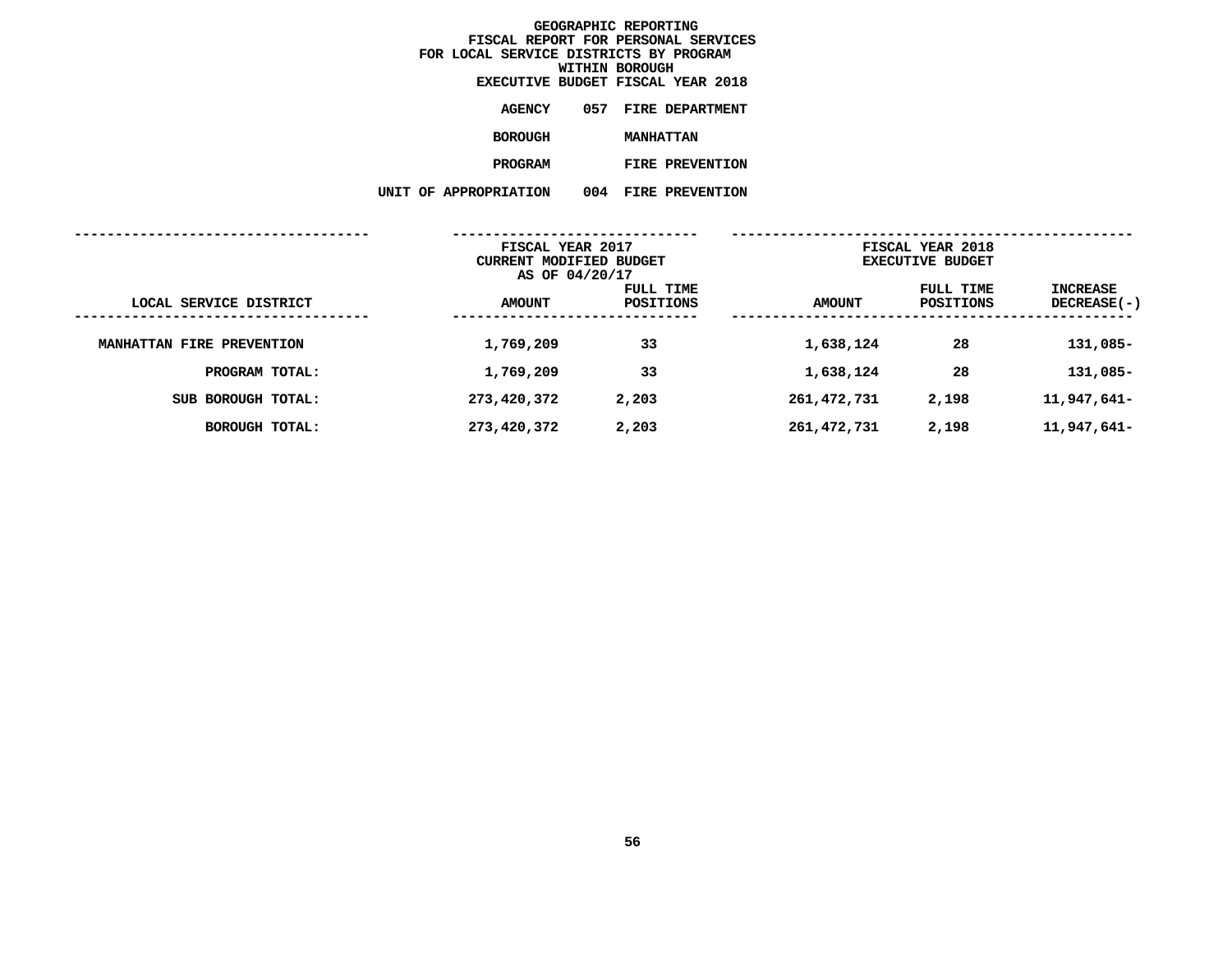### GEOGRAPHIC REPORTING<br>FISCAL REPORT FOR PERSONAL SERVICES<br>CAL SERVICE DISTRICTS BY PROGRAM<br>WITHIN BOROUGH  $FOR$  LOCAL SERVICE DISTRICTS BY PROGRAM **FOR LOCAL SERVICE DISTRICTS BY PROGRAMWITHIN BOROUGH EXECUTIVE BUDGET FISCAL YEAR <sup>2018</sup>AGENCY <sup>057</sup> FIRE DEPARTMENT BOROUGH**QUEENS<br>ENG & LAD CO, BATT, DIV, B C **PROGRAMENG** & LAD CO, BATT, DIV, B C<br>N 002 FIRE EXTING AND EMERG RESP **UNIT OF APPROPRIATION <sup>002</sup> FIRE EXTING AND EMERG RESP ------------------------------------ ------------------------------ ------------------------------------------------- FISCAL YEAR <sup>2017</sup> FISCAL YEAR <sup>2018</sup> CURRENT MODIFIED BUDGET**<br> **AS OF 04/20/17**<br> **FULL TIME**<br> **FULL TIME**<br> **EXECUTIVE**<br> **FULL TIME AS OF 04/20/17**

**FULL TIME FULL TIME INCREASE LOCAL SERVICE DISTRICT AMOUNT POSITIONS AMOUNT POSITIONS DECREASE(-) ------------------------------------ ------------------------------ ------------------------------------------------- QN ENG & LAD CO, BATT, DIV, BC 291,211,807 2,332 278,171,240 2,332 13,040,567- PROGRAM TOTAL: 291,211,807 2,332 278,171,240 2,332 13,040,567-**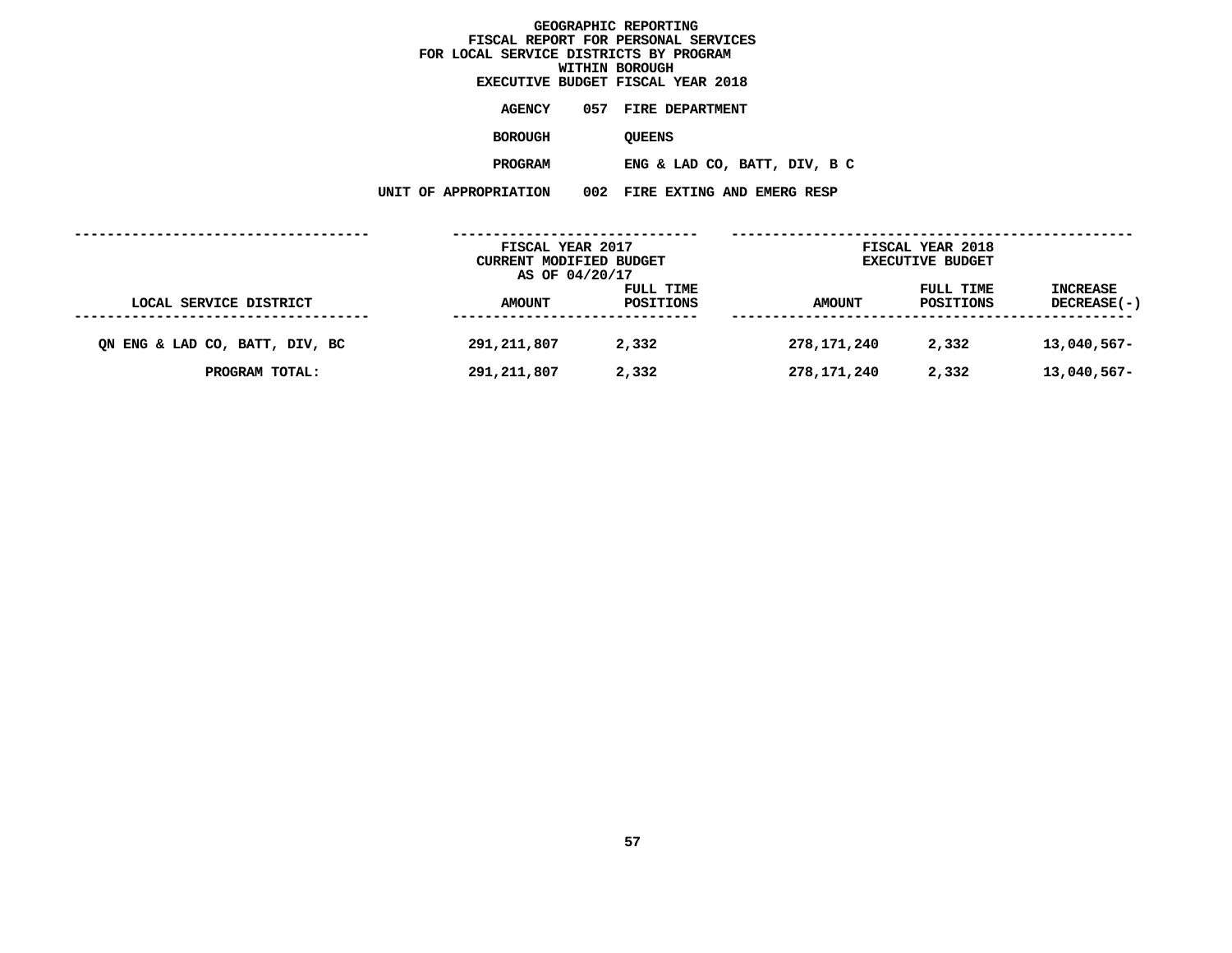|                      |     | EXECUTIVE BUDGET FISCAL YEAR 2018 |
|----------------------|-----|-----------------------------------|
| AGENCY               | 057 | <b>FIRE DEPARTMENT</b>            |
| <b>BOROUGH</b>       |     | <b>OUEENS</b>                     |
| <b>PROGRAM</b>       |     | FIRE PREVENTION                   |
| <b>APPROPRIATION</b> | 004 | <b>FIRE PREVENTION</b>            |

|                               | UNIT OF APPROPRIATION                                         | 004<br><b>FIRE PREVENTION</b> |               |                                             |                                       |
|-------------------------------|---------------------------------------------------------------|-------------------------------|---------------|---------------------------------------------|---------------------------------------|
|                               | FISCAL YEAR 2017<br>CURRENT MODIFIED BUDGET<br>AS OF 04/20/17 |                               |               | FISCAL YEAR 2018<br><b>EXECUTIVE BUDGET</b> |                                       |
| LOCAL SERVICE DISTRICT        | <b>AMOUNT</b>                                                 | FULL TIME<br>POSITIONS        | <b>AMOUNT</b> | FULL TIME<br><b>POSITIONS</b>               | <b>INCREASE</b><br><b>DECREASE(-)</b> |
| <b>QUEENS FIRE PREVENTION</b> | 2,414,825                                                     | 40                            | 2,170,331     | 33                                          | 244,494-                              |
| PROGRAM TOTAL:                | 2,414,825                                                     | 40                            | 2,170,331     | 33                                          | 244,494-                              |
| SUB BOROUGH TOTAL:            | 293,626,632                                                   | 2,372                         | 280,341,571   | 2,365                                       | 13,285,061-                           |
| <b>BOROUGH TOTAL:</b>         | 293,626,632                                                   | 2,372                         | 280,341,571   | 2,365                                       | 13,285,061-                           |
|                               |                                                               |                               |               |                                             |                                       |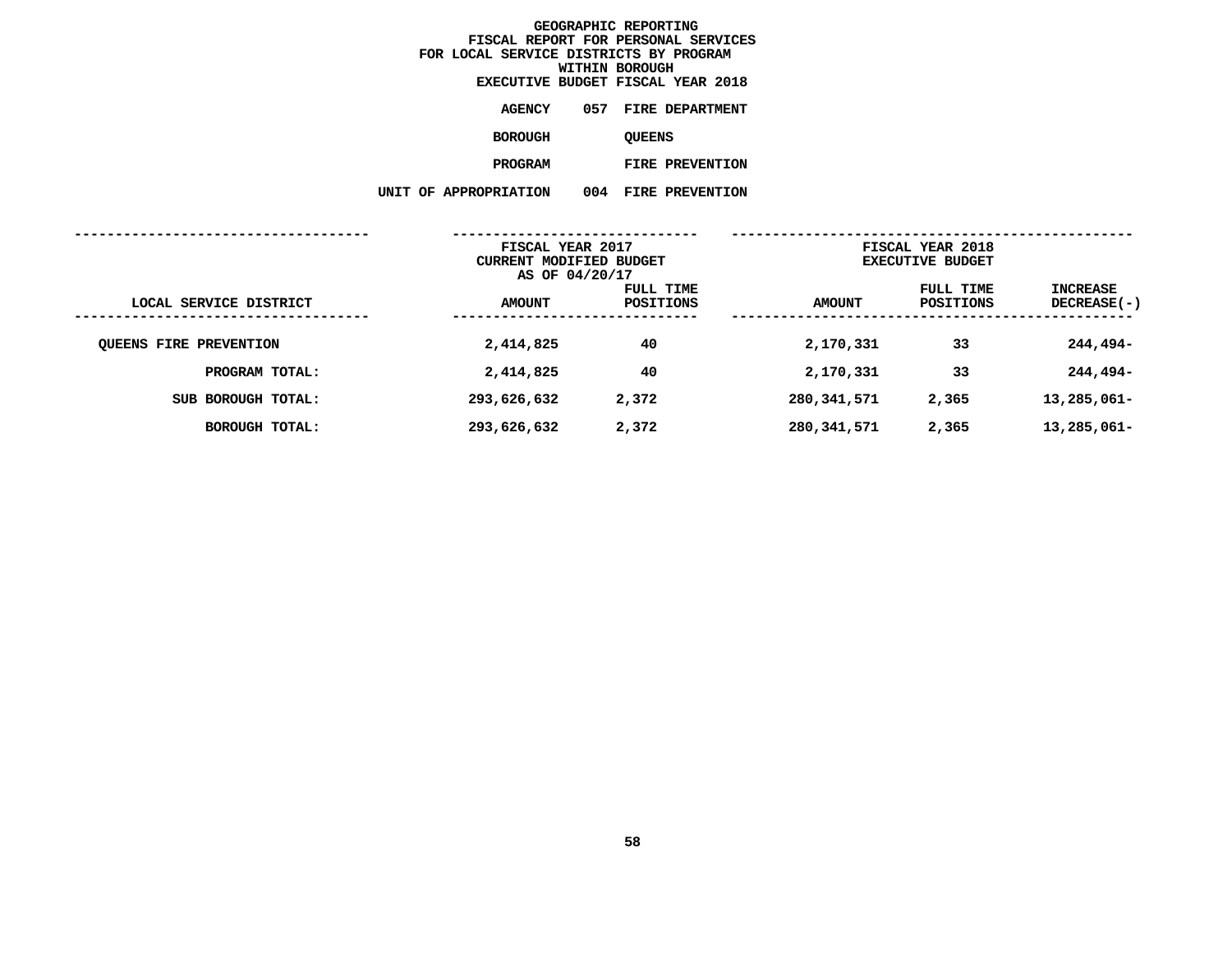## GEOGRAPHIC REPORTING<br>FISCAL REPORT FOR PERSONAL SERVICES<br>CAL SERVICE DISTRICTS BY PROGRAM<br>WITHIN BOROUGH  $FOR$  LOCAL SERVICE DISTRICTS BY PROGRAM **FOR LOCAL SERVICE DISTRICTS BY PROGRAMWITHIN BOROUGH EXECUTIVE BUDGET FISCAL YEAR <sup>2018</sup>AGENCY <sup>057</sup> FIRE DEPARTMENT BOROUGH**STATEN ISLAND<br>ENG & LAD CO, BATT, DIV, B C **PROGRAMENG** & LAD CO, BATT, DIV, B C<br>N 002 FIRE EXTING AND EMERG RESP **UNIT OF APPROPRIATION <sup>002</sup> FIRE EXTING AND EMERG RESP ------------------------------------ ------------------------------ ------------------------------------------------- FISCAL YEAR <sup>2017</sup> FISCAL YEAR <sup>2018</sup> CURRENT MODIFIED BUDGET**<br> **AS OF 04/20/17**<br> **FULL TIME**<br> **FULL TIME**<br> **EXECUTIVE**<br> **FULL TIME AS OF 04/20/17 FULL TIME FULL TIME INCREASE LOCAL SERVICE DISTRICT AMOUNT POSITIONS AMOUNT POSITIONS DECREASE(-) ------------------------------------**

**------------------------------ ------------------------------------------------- SI ENG & LAD CO, BATT, DIV, BC 107,942,334 <sup>871</sup> 103,790,594 <sup>871</sup> 4,151,740-**

**PROGRAM TOTAL: 107,942,334 <sup>871</sup> 103,790,594 <sup>871</sup> 4,151,740-**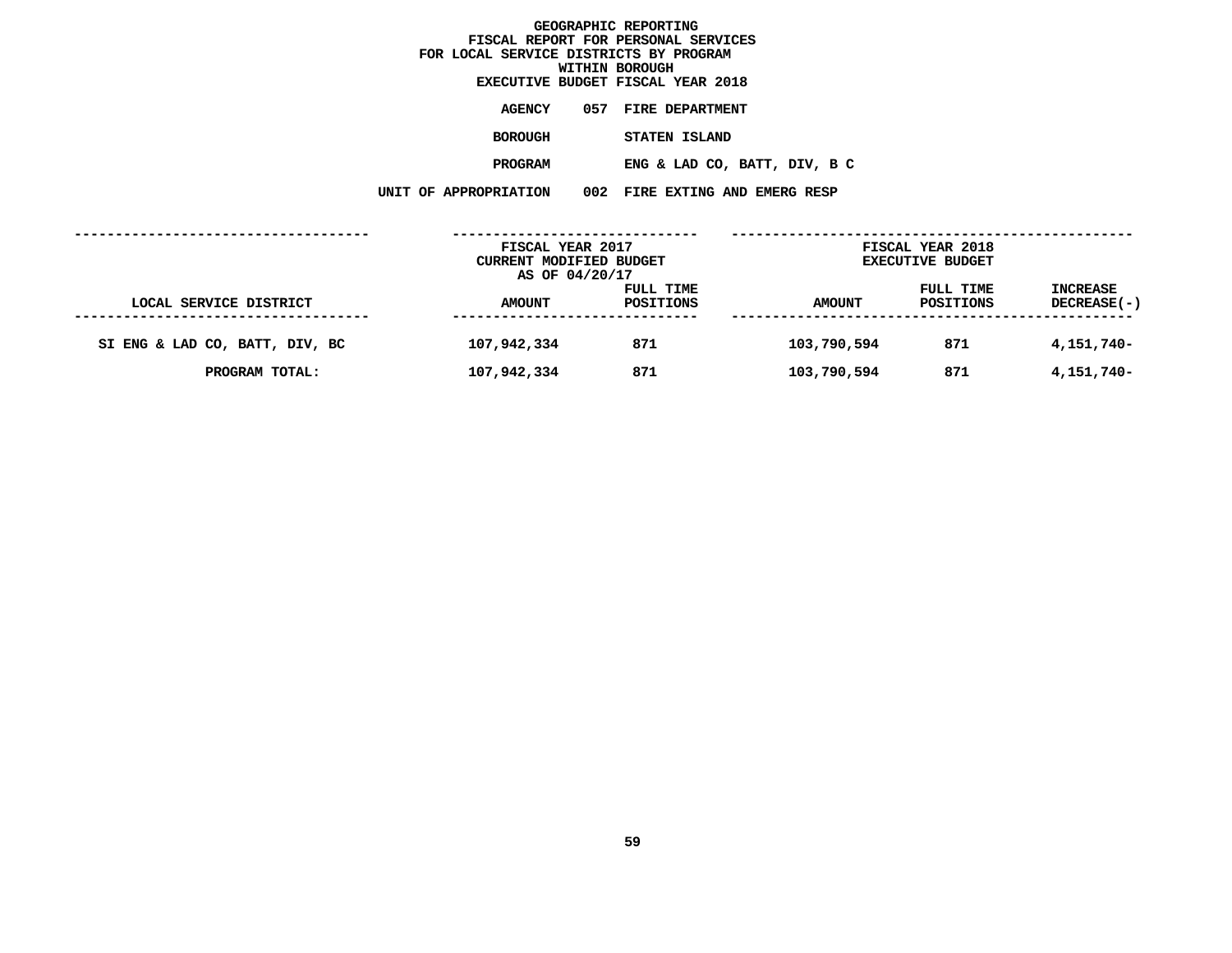|                     |     | EXECUTIVE BUDGET FISCAL YEAR 2018 |  |
|---------------------|-----|-----------------------------------|--|
| <b>AGENCY</b>       |     | 057 FIRE DEPARTMENT               |  |
| BOROUGH             |     | STATEN ISLAND                     |  |
| <b>PROGRAM</b>      |     | <b>FIRE PREVENTION</b>            |  |
| <b>PROPRIATION:</b> | 004 | <b>FIRE PREVENTION</b>            |  |

**UNIT OF APPROPRIATION <sup>004</sup> FIRE PREVENTION**

|                               | FISCAL YEAR 2017<br>CURRENT MODIFIED BUDGET<br>AS OF 04/20/17 |                        | FISCAL YEAR 2018<br><b>EXECUTIVE BUDGET</b> |                        |                         |
|-------------------------------|---------------------------------------------------------------|------------------------|---------------------------------------------|------------------------|-------------------------|
| LOCAL SERVICE DISTRICT        | <b>AMOUNT</b>                                                 | FULL TIME<br>POSITIONS | <b>AMOUNT</b>                               | FULL TIME<br>POSITIONS | INCREASE<br>DECREASE(-) |
| STATEN ISLAND FIRE PREVENTION | 422,747                                                       | 7                      | 418,840                                     | 7                      | $3,907-$                |
| PROGRAM TOTAL:                | 422,747                                                       | 7                      | 418,840                                     | 7                      | $3,907-$                |
| SUB BOROUGH TOTAL:            | 108,365,081                                                   | 878                    | 104,209,434                                 | 878                    | 4,155,647-              |
| BOROUGH TOTAL:                | 108,365,081                                                   | 878                    | 104,209,434                                 | 878                    | 4,155,647-              |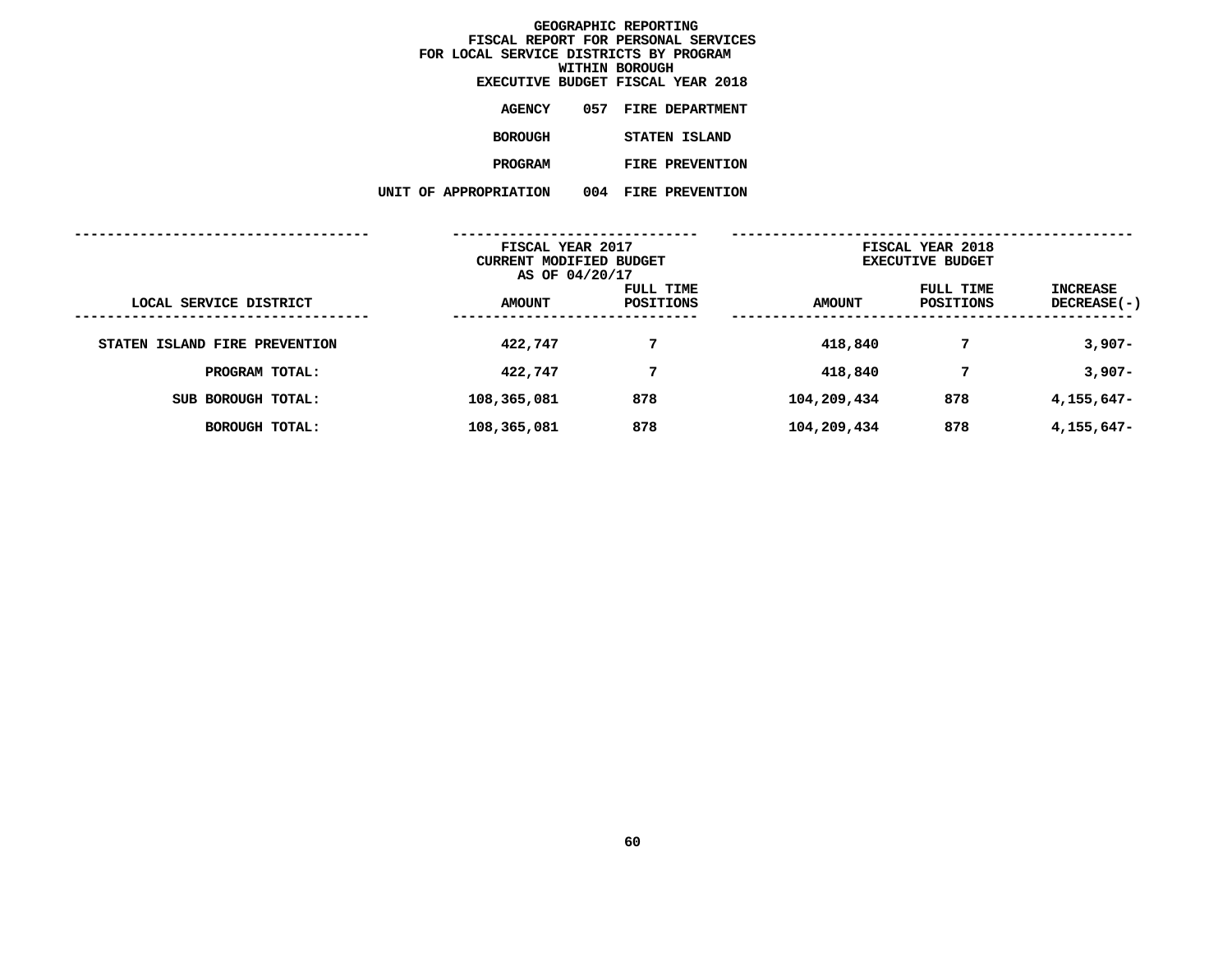# GEOGRAPHIC REPORTING<br>FISCAL REPORT FOR PERSONAL SERVICES<br>OCAL SERVICE DISTRICTS BY PROGRAM<br>WITHIN BOROUGH **FISCAL REPORT FOR PERSONAL SERVICES FOR LOCAL SERVICE DISTRICTS BY PROGRAM**

# **WITHIN BOROUGH EXECUTIVE BUDGET FISCAL YEAR <sup>2018</sup>**

|                                                   | FISCAL YEAR 2017<br>CURRENT MODIFIED BUDGET<br>AS OF 04/20/17 |                        | FISCAL YEAR 2018<br><b>EXECUTIVE BUDGET</b> |                        |                                |
|---------------------------------------------------|---------------------------------------------------------------|------------------------|---------------------------------------------|------------------------|--------------------------------|
| LOCAL SERVICE DISTRICT                            | <b>AMOUNT</b>                                                 | FULL TIME<br>POSITIONS | <b>AMOUNT</b>                               | FULL TIME<br>POSITIONS | <b>INCREASE</b><br>DECREASE(-) |
| <b>AGENCY TOTAL:</b><br>ALL PROGRAMS ALL BOROUGHS | 1,255,906,593                                                 | 10,130                 | 1,214,898,043                               | 10,114                 | 41,008,550-                    |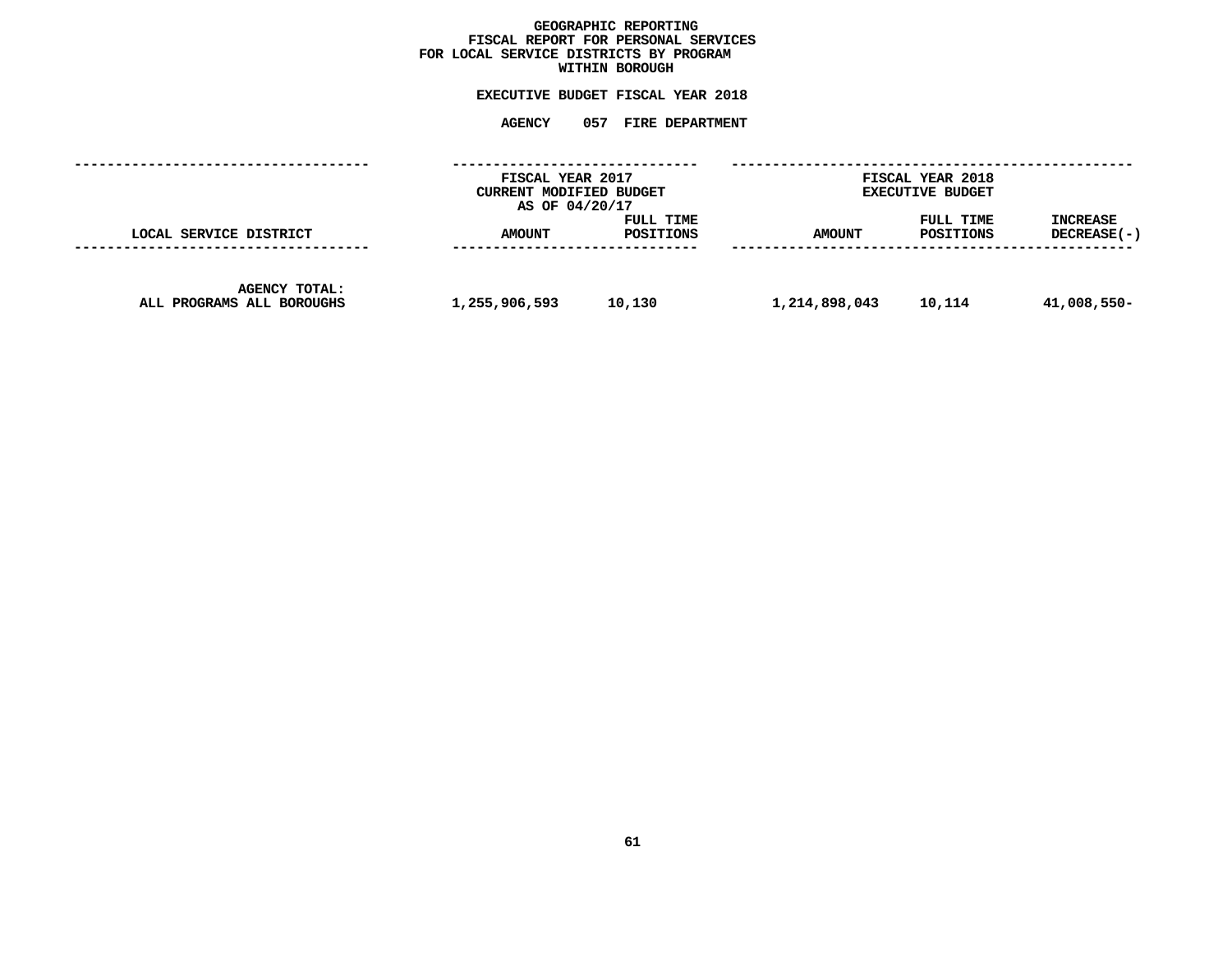# **FOR PS UNITS OF APPROPRIATIONEXECUTIVE BUDGET FISCAL YEAR <sup>2018</sup>**

|                                                          | FISCAL YEAR 2017<br>CURRENT MODIFIED BUDGET | FISCAL YEAR 2018<br><b>EXECUTIVE BUDGET</b> |                                 |  |
|----------------------------------------------------------|---------------------------------------------|---------------------------------------------|---------------------------------|--|
| UNIT OF APPROPRIATION                                    | AS OF 04/20/17                              | <b>AMOUNT</b>                               | <b>INCREASE</b><br>DECREASE (-) |  |
| <b>EXECUTIVE ADMINISTRATIVE</b><br>001                   |                                             |                                             |                                 |  |
| REGULAR GROSS<br><b>OTHER</b>                            |                                             |                                             |                                 |  |
| TOTAL REPORTED GEOGRAPHICALLY                            |                                             |                                             |                                 |  |
| NOT REPORTED GEOGRAPHICALLY                              | 116,334,336                                 | 121,533,800                                 | 5,199,464                       |  |
| FINANCIAL PLAN SAVINGS                                   |                                             | 858,312-                                    | 858,312-                        |  |
| <b>APPROPRIATION</b>                                     | 116,334,336                                 | 120,675,488                                 | 4,341,152                       |  |
| FUNDING                                                  |                                             |                                             |                                 |  |
| <b>CITY</b><br>OTHER CATEGORICAL                         | 105,350,191                                 | 109,910,722                                 | 4,560,531                       |  |
| CAPITAL FUNDS - I.F.A.<br><b>STATE</b><br>FEDERAL - C.D. | 702,107<br>75,000                           | 703,264                                     | 1,157<br>$75,000 -$             |  |
| FEDERAL - OTHER<br>INTRA-CITY SALES                      | 10,112,038<br>95,000                        | 10,061,502                                  | $50,536-$<br>$95,000 -$         |  |
|                                                          |                                             |                                             |                                 |  |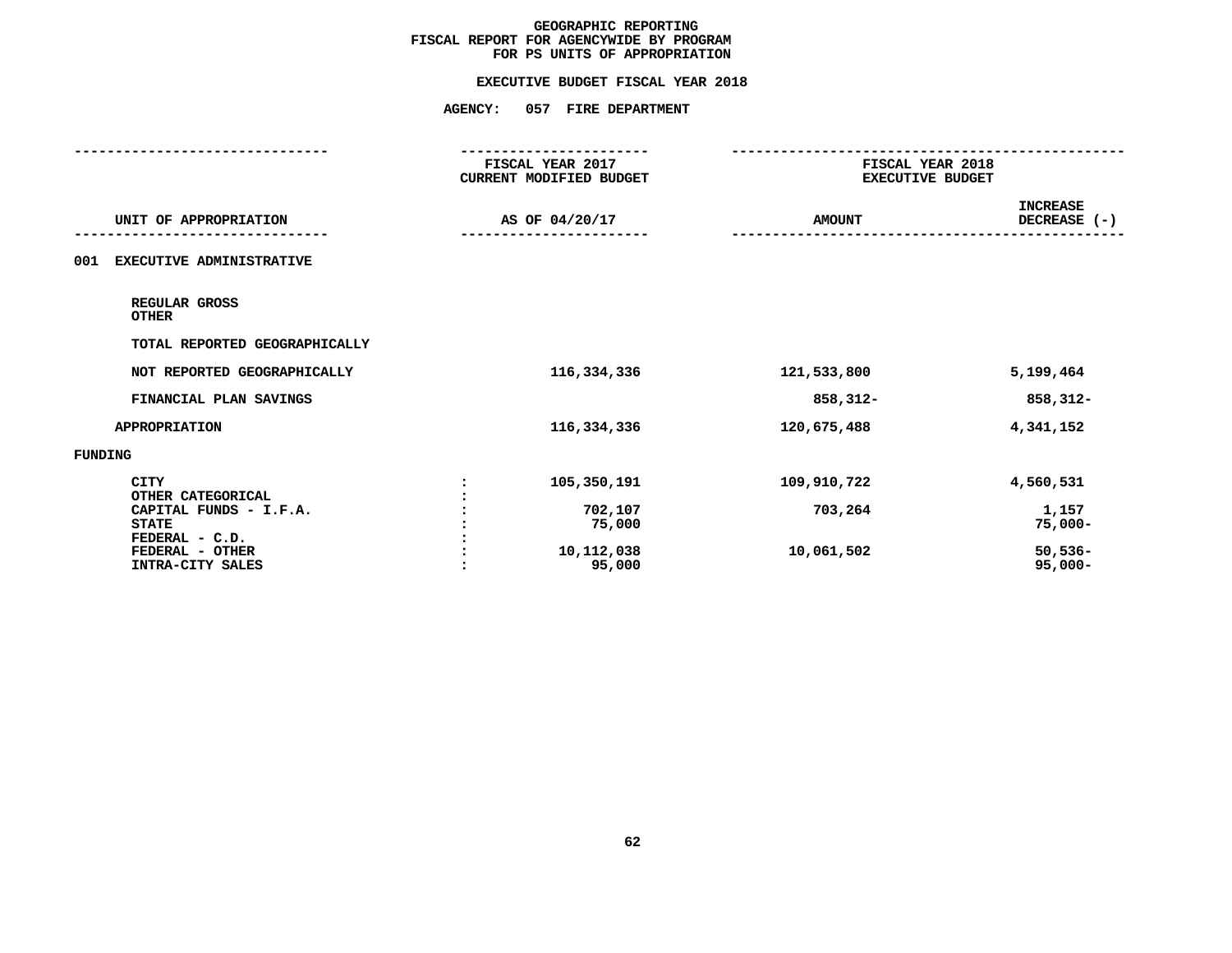# **FOR PS UNITS OF APPROPRIATIONEXECUTIVE BUDGET FISCAL YEAR <sup>2018</sup>**

|                                        | FISCAL YEAR 2017 |                                | FISCAL YEAR 2018        |                 |  |
|----------------------------------------|------------------|--------------------------------|-------------------------|-----------------|--|
|                                        |                  | <b>CURRENT MODIFIED BUDGET</b> | <b>EXECUTIVE BUDGET</b> |                 |  |
|                                        |                  |                                |                         | <b>INCREASE</b> |  |
| UNIT OF APPROPRIATION                  |                  | AS OF 04/20/17                 | <b>AMOUNT</b>           | DECREASE $(-)$  |  |
|                                        |                  |                                |                         |                 |  |
| FIRE EXTING AND EMERG RESP<br>002      |                  |                                |                         |                 |  |
| REGULAR GROSS                          |                  | 856, 511, 355                  | 838,776,966             | 17,734,389-     |  |
| <b>OTHER</b>                           |                  | 390,393,641                    | 367,615,293             | 22,778,348-     |  |
| TOTAL REPORTED GEOGRAPHICALLY          |                  | 1,246,904,996                  | 1,206,392,259           | 40,512,737-     |  |
| NOT REPORTED GEOGRAPHICALLY            |                  | 150,593,243                    | 132,600,631             | 17,992,612-     |  |
| FINANCIAL PLAN SAVINGS                 |                  | 39,824,313-                    | 10, 153, 115            | 49,977,428      |  |
| <b>APPROPRIATION</b>                   |                  | 1,357,673,926                  | 1,349,146,005           | 8,527,921-      |  |
| FUNDING                                |                  |                                |                         |                 |  |
| <b>CITY</b>                            |                  | 1,325,234,939                  | 1,326,757,422           | 1,522,483       |  |
| OTHER CATEGORICAL                      |                  |                                |                         |                 |  |
| CAPITAL FUNDS - I.F.A.<br><b>STATE</b> |                  | 811,094                        | 707,019                 | $104,075-$      |  |
| FEDERAL - C.D.                         |                  |                                |                         |                 |  |
| FEDERAL - OTHER                        |                  | 31,513,573                     | 21,681,564              | $9,832,009 -$   |  |
| INTRA-CITY SALES                       |                  | 114,320                        |                         | $114,320-$      |  |
|                                        |                  |                                |                         |                 |  |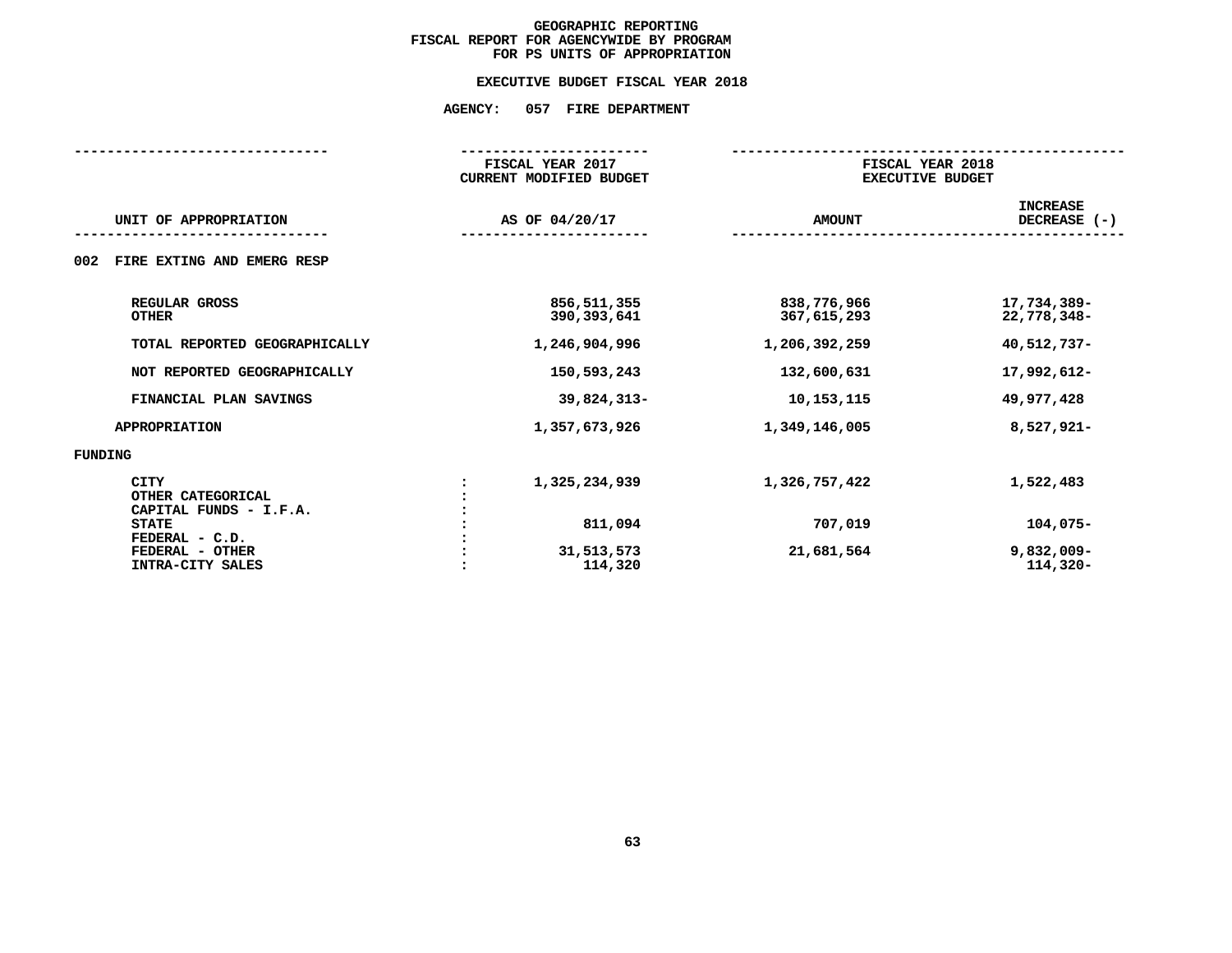# **FOR PS UNITS OF APPROPRIATIONEXECUTIVE BUDGET FISCAL YEAR <sup>2018</sup>**

|                                                                       | FISCAL YEAR 2017<br><b>CURRENT MODIFIED BUDGET</b> | FISCAL YEAR 2018<br><b>EXECUTIVE BUDGET</b> |                                 |  |
|-----------------------------------------------------------------------|----------------------------------------------------|---------------------------------------------|---------------------------------|--|
|                                                                       |                                                    |                                             |                                 |  |
| UNIT OF APPROPRIATION                                                 | AS OF 04/20/17                                     | <b>AMOUNT</b>                               | <b>INCREASE</b><br>DECREASE (-) |  |
| FIRE INVESTIGATION<br>003                                             |                                                    |                                             |                                 |  |
| REGULAR GROSS<br><b>OTHER</b>                                         |                                                    |                                             |                                 |  |
| TOTAL REPORTED GEOGRAPHICALLY                                         |                                                    |                                             |                                 |  |
| NOT REPORTED GEOGRAPHICALLY                                           | 19,354,182                                         | 20,725,746                                  | 1,371,564                       |  |
| FINANCIAL PLAN SAVINGS                                                |                                                    |                                             |                                 |  |
| <b>APPROPRIATION</b>                                                  | 19,354,182                                         | 20,725,746                                  | 1,371,564                       |  |
| FUNDING                                                               |                                                    |                                             |                                 |  |
| <b>CITY</b><br>OTHER CATEGORICAL<br>CAPITAL FUNDS - I.F.A.            | 19,150,909                                         | 20,725,746                                  | 1,574,837                       |  |
| <b>STATE</b><br>FEDERAL - C.D.<br>FEDERAL - OTHER<br>INTRA-CITY SALES | 203,273                                            |                                             | $203, 273 -$                    |  |
|                                                                       |                                                    |                                             |                                 |  |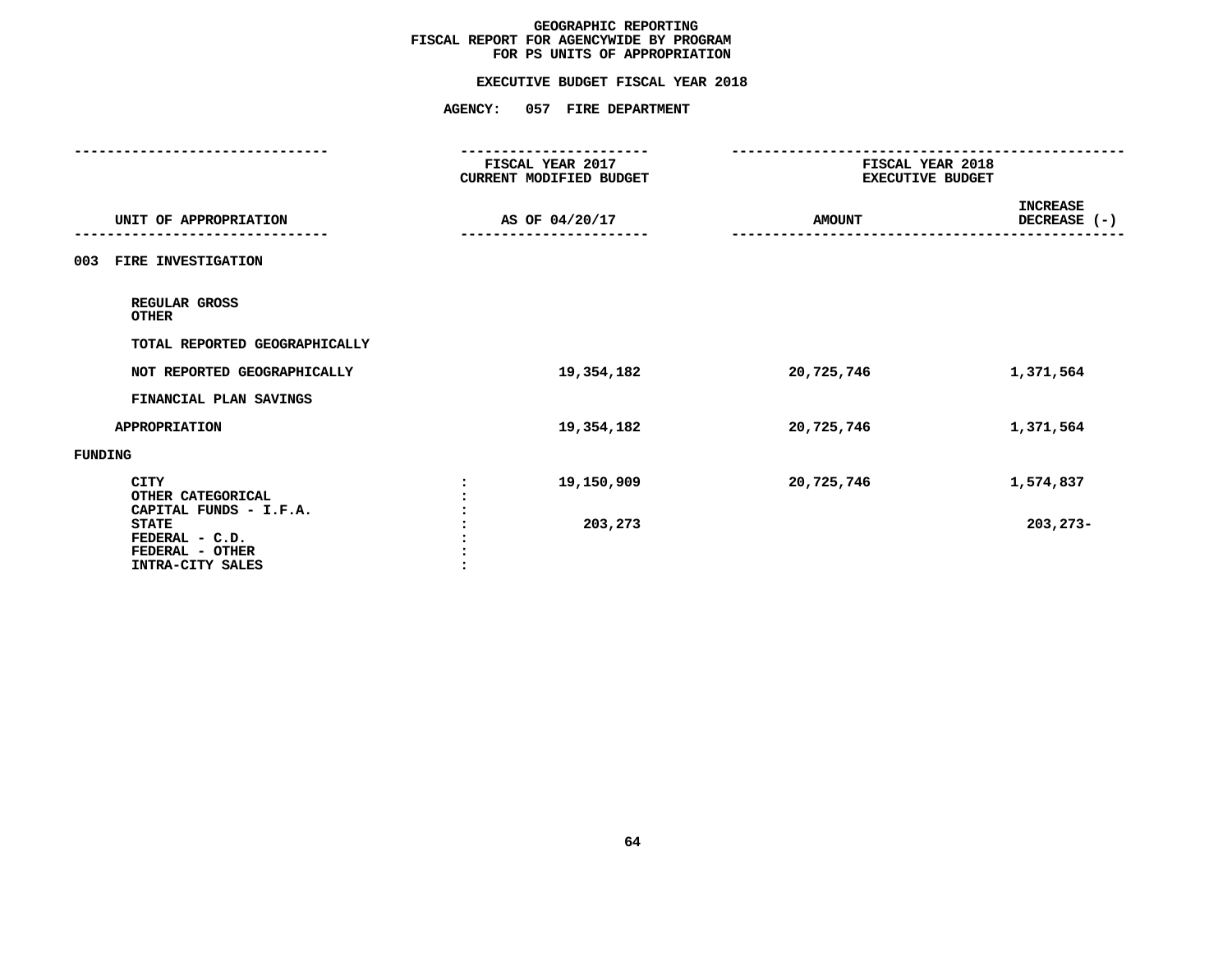# **FOR PS UNITS OF APPROPRIATIONEXECUTIVE BUDGET FISCAL YEAR <sup>2018</sup>**

|                                                                                                                                     | FISCAL YEAR 2017<br><b>CURRENT MODIFIED BUDGET</b> | FISCAL YEAR 2018<br><b>EXECUTIVE BUDGET</b> |                                 |  |
|-------------------------------------------------------------------------------------------------------------------------------------|----------------------------------------------------|---------------------------------------------|---------------------------------|--|
| UNIT OF APPROPRIATION                                                                                                               | AS OF 04/20/17                                     | <b>AMOUNT</b>                               | <b>INCREASE</b><br>DECREASE (-) |  |
| 004<br>FIRE PREVENTION                                                                                                              |                                                    |                                             |                                 |  |
| REGULAR GROSS<br><b>OTHER</b>                                                                                                       | 7,739,602<br>1,261,995                             | 7,754,298<br>751,486                        | 14,696<br>$510,509-$            |  |
| TOTAL REPORTED GEOGRAPHICALLY                                                                                                       | 9,001,597                                          | 8,505,784                                   | 495,813-                        |  |
| NOT REPORTED GEOGRAPHICALLY                                                                                                         | 30,798,852                                         | 31,698,805                                  | 899,953                         |  |
| FINANCIAL PLAN SAVINGS                                                                                                              |                                                    |                                             |                                 |  |
| <b>APPROPRIATION</b>                                                                                                                | 39,800,449                                         | 40,204,589                                  | 404,140                         |  |
| FUNDING                                                                                                                             |                                                    |                                             |                                 |  |
| <b>CITY</b><br>OTHER CATEGORICAL<br>CAPITAL FUNDS - I.F.A.<br><b>STATE</b><br>FEDERAL - C.D.<br>FEDERAL - OTHER<br>INTRA-CITY SALES | 39, 473, 878<br>$\ddot{\phantom{a}}$<br>326,571    | 40,204,589                                  | 730,711<br>$326,571-$           |  |
|                                                                                                                                     |                                                    |                                             |                                 |  |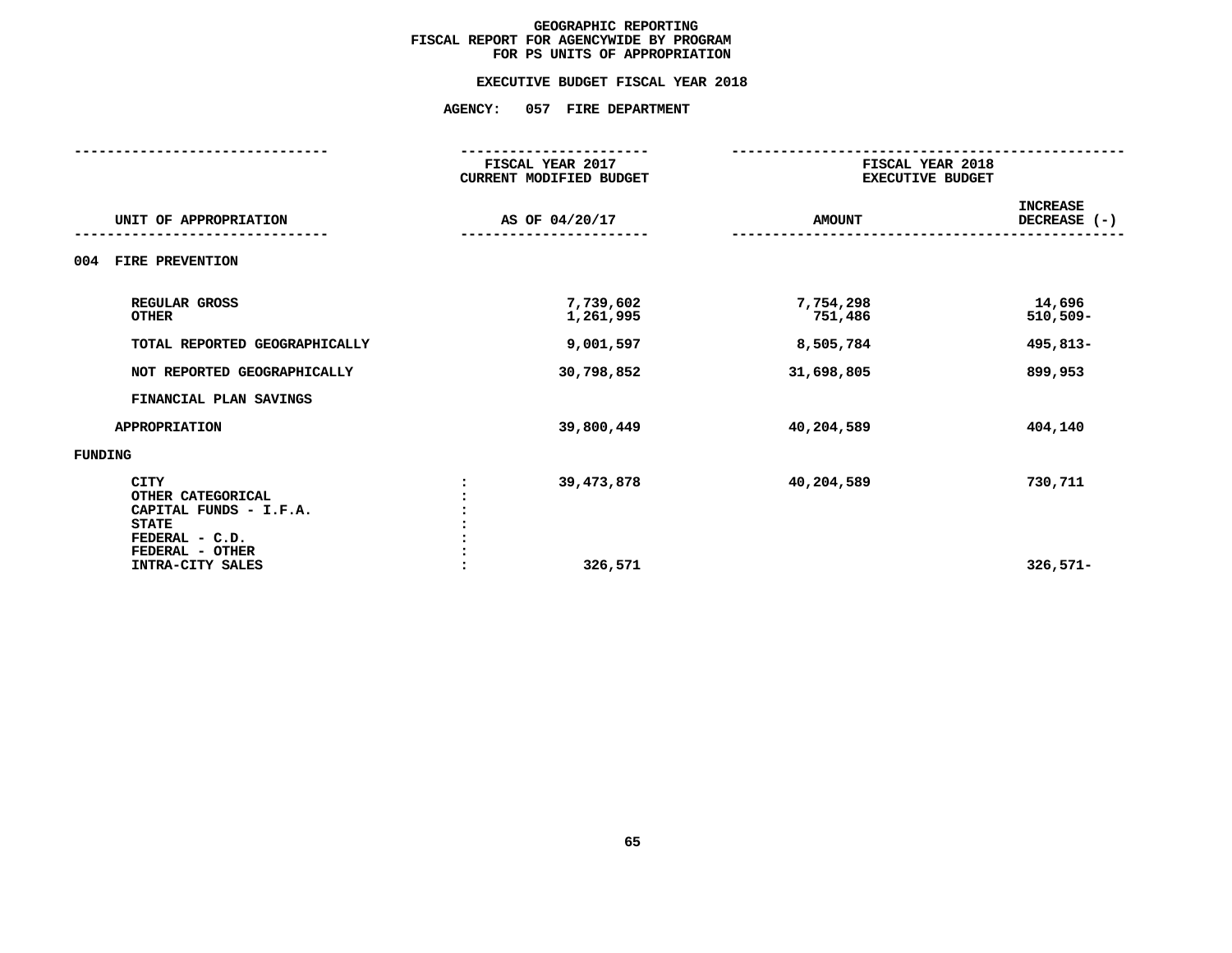# **FOR PS UNITS OF APPROPRIATIONEXECUTIVE BUDGET FISCAL YEAR <sup>2018</sup>**

|                                                                                                                                     | -------------------<br>FISCAL YEAR 2017<br>CURRENT MODIFIED BUDGET | FISCAL YEAR 2018<br><b>EXECUTIVE BUDGET</b> |                                       |  |
|-------------------------------------------------------------------------------------------------------------------------------------|--------------------------------------------------------------------|---------------------------------------------|---------------------------------------|--|
| UNIT OF APPROPRIATION                                                                                                               | AS OF 04/20/17                                                     | <b>AMOUNT</b>                               | <b>INCREASE</b><br>DECREASE $(-)$     |  |
| EMERGENCY MEDICAL SERVICES-PS<br>009                                                                                                |                                                                    |                                             |                                       |  |
| REGULAR GROSS<br><b>OTHER</b>                                                                                                       |                                                                    |                                             |                                       |  |
| TOTAL REPORTED GEOGRAPHICALLY                                                                                                       |                                                                    |                                             |                                       |  |
| NOT REPORTED GEOGRAPHICALLY                                                                                                         | 263,394,494                                                        | 274,700,421                                 | 11,305,927                            |  |
| FINANCIAL PLAN SAVINGS                                                                                                              |                                                                    |                                             |                                       |  |
| <b>APPROPRIATION</b>                                                                                                                | 263,394,494                                                        | 274,700,421                                 | 11,305,927                            |  |
| FUNDING                                                                                                                             |                                                                    |                                             |                                       |  |
| <b>CITY</b><br>OTHER CATEGORICAL<br>CAPITAL FUNDS - I.F.A.<br><b>STATE</b><br>FEDERAL - C.D.<br>FEDERAL - OTHER<br>INTRA-CITY SALES | 92,069,649<br>170,071,562<br>544,200<br>709,083                    | 73,843,459<br>200, 312, 762<br>544,200      | 18,226,190-<br>30,241,200<br>709,083- |  |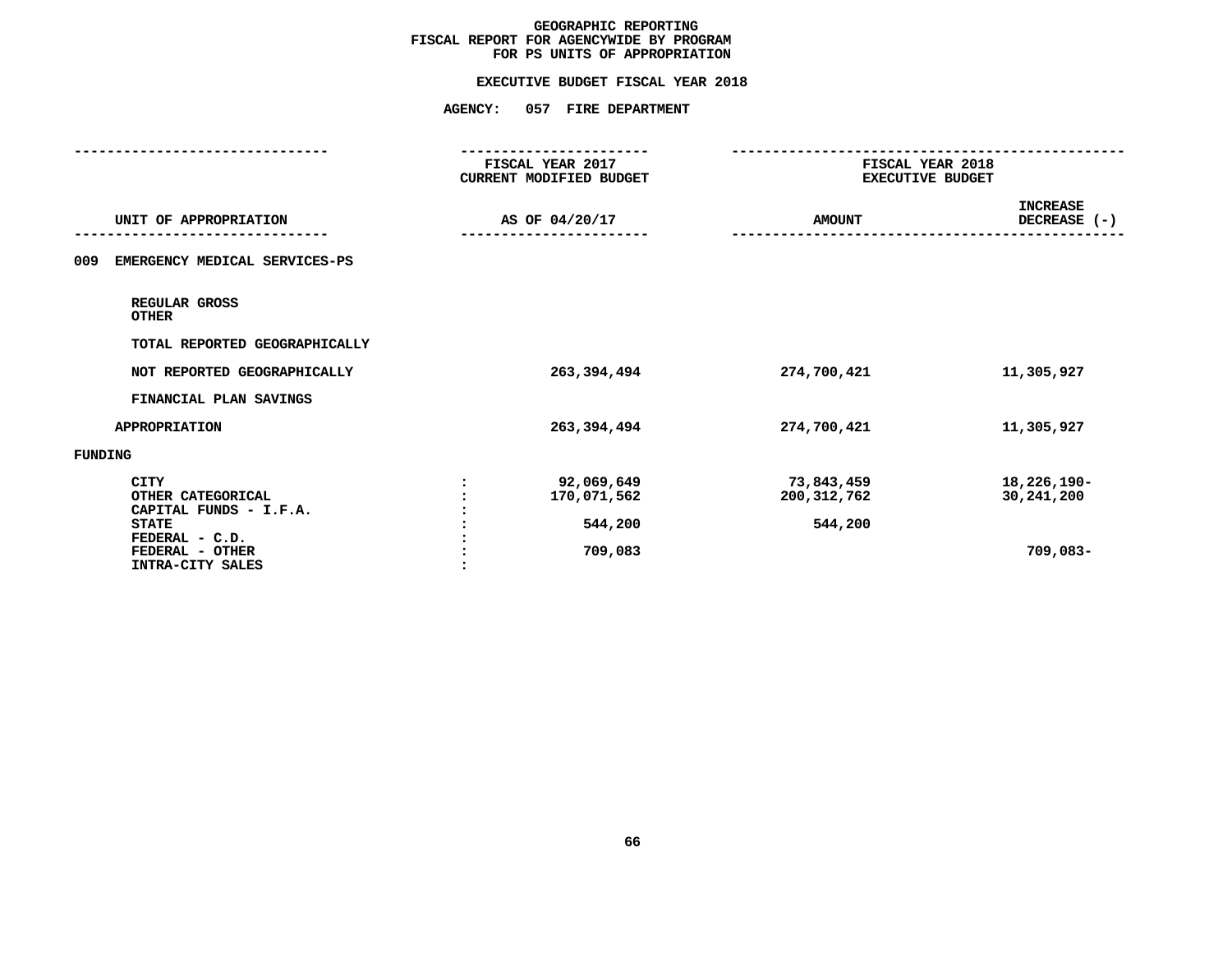|                                                                       | <b>AGENCY:</b>                                                | 057 FIRE DEPARTMENT            |                                             |                                       |
|-----------------------------------------------------------------------|---------------------------------------------------------------|--------------------------------|---------------------------------------------|---------------------------------------|
|                                                                       | FISCAL YEAR 2017<br>CURRENT MODIFIED BUDGET<br>AS OF 04/20/17 |                                | FISCAL YEAR 2018<br><b>EXECUTIVE BUDGET</b> |                                       |
| UNIT OF APPROPRIATION                                                 |                                                               |                                | <b>AMOUNT</b>                               | <b>INCREASE</b><br>DECREASE (-)       |
| <b>EXECUTIVE ADMIN-OTPS</b><br>005                                    |                                                               |                                |                                             |                                       |
| TOTAL REPORTED GEOGRAPHICALLY                                         |                                                               |                                |                                             |                                       |
| NOT REPORTED GEOGRAPHICALLY                                           |                                                               | 183,420,862                    | 146,978,290                                 | 36, 442, 572-                         |
| FINANCIAL PLAN SAVINGS                                                |                                                               |                                | 121,000-                                    | 121,000-                              |
| <b>APPROPRIATION</b>                                                  |                                                               | 183,420,862                    | 146,857,290                                 | 36,563,572-                           |
| FUNDING                                                               |                                                               |                                |                                             |                                       |
| <b>CITY</b><br>OTHER CATEGORICAL<br>CAPITAL FUNDS - I.F.A.            |                                                               | 132,607,970<br>200,000         | 132,428,976                                 | 178,994-<br>$200,000 -$               |
| <b>STATE</b><br>FEDERAL - C.D.<br>FEDERAL - OTHER<br>INTRA-CITY SALES |                                                               | 3,294<br>49,706,785<br>902,813 | 14,428,314                                  | $3,294-$<br>35,278,471-<br>$902,813-$ |
|                                                                       |                                                               |                                |                                             |                                       |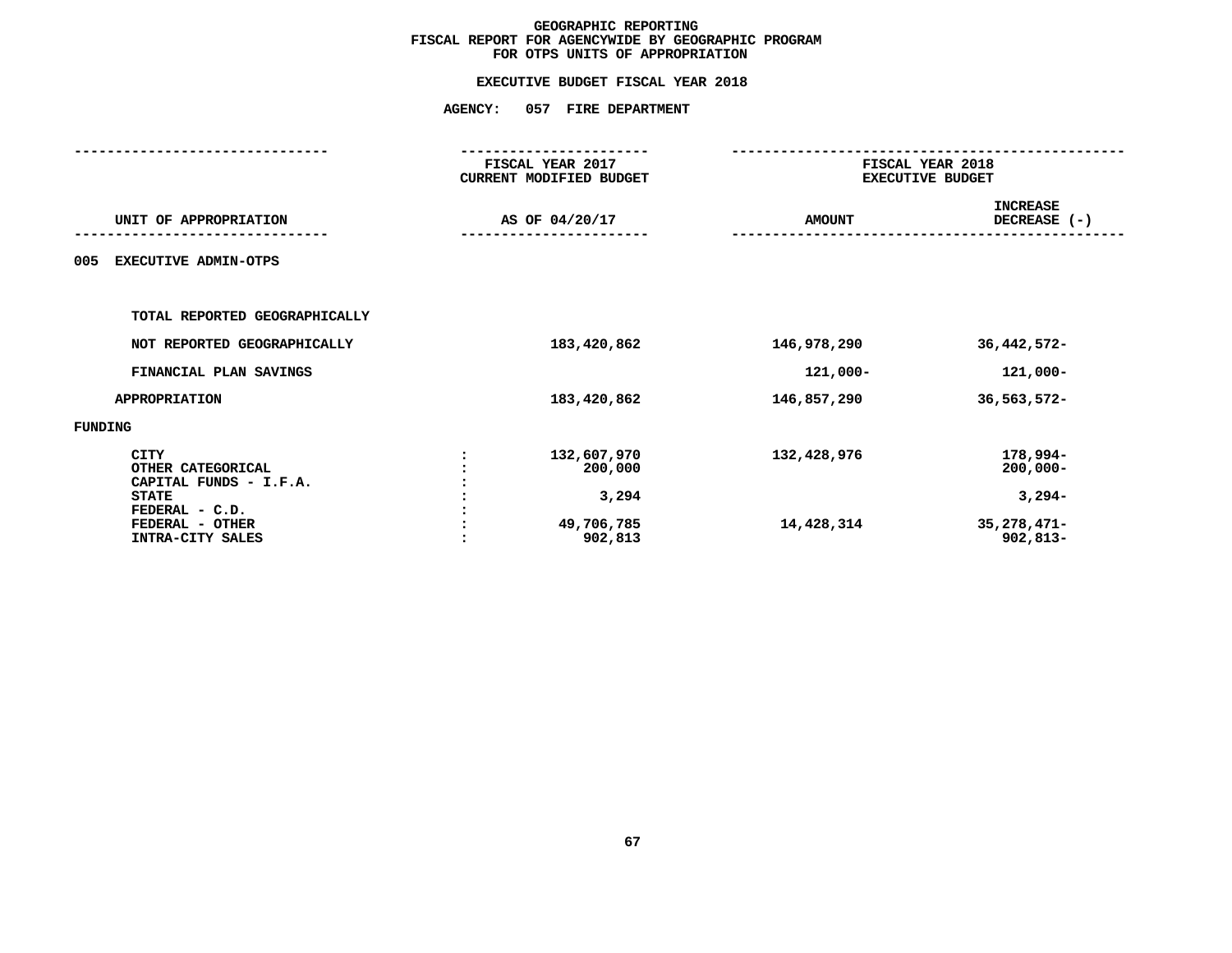|                                                            | <b>AGENCY:</b> | 057 FIRE DEPARTMENT                         |                                             |                                 |
|------------------------------------------------------------|----------------|---------------------------------------------|---------------------------------------------|---------------------------------|
|                                                            |                | FISCAL YEAR 2017<br>CURRENT MODIFIED BUDGET | FISCAL YEAR 2018<br><b>EXECUTIVE BUDGET</b> |                                 |
| UNIT OF APPROPRIATION                                      |                | AS OF 04/20/17                              | <b>AMOUNT</b>                               | <b>INCREASE</b><br>DECREASE (-) |
| FIRE EXTING & RESP-OTPS<br>006                             |                |                                             |                                             |                                 |
| TOTAL REPORTED GEOGRAPHICALLY                              |                |                                             |                                             |                                 |
| NOT REPORTED GEOGRAPHICALLY                                |                | 32,342,689                                  | 34,302,222                                  | 1,959,533                       |
| FINANCIAL PLAN SAVINGS                                     |                |                                             |                                             |                                 |
| <b>APPROPRIATION</b>                                       |                | 32, 342, 689                                | 34,302,222                                  | 1,959,533                       |
| FUNDING                                                    |                |                                             |                                             |                                 |
| <b>CITY</b><br>OTHER CATEGORICAL<br>CAPITAL FUNDS - I.F.A. |                | 31,671,074                                  | 34,054,608                                  | 2,383,534                       |
| <b>STATE</b><br>FEDERAL - C.D.                             |                | 247,614                                     | 247,614                                     |                                 |
| FEDERAL - OTHER<br>INTRA-CITY SALES                        |                | 424,001                                     |                                             | 424,001-                        |
|                                                            |                |                                             |                                             |                                 |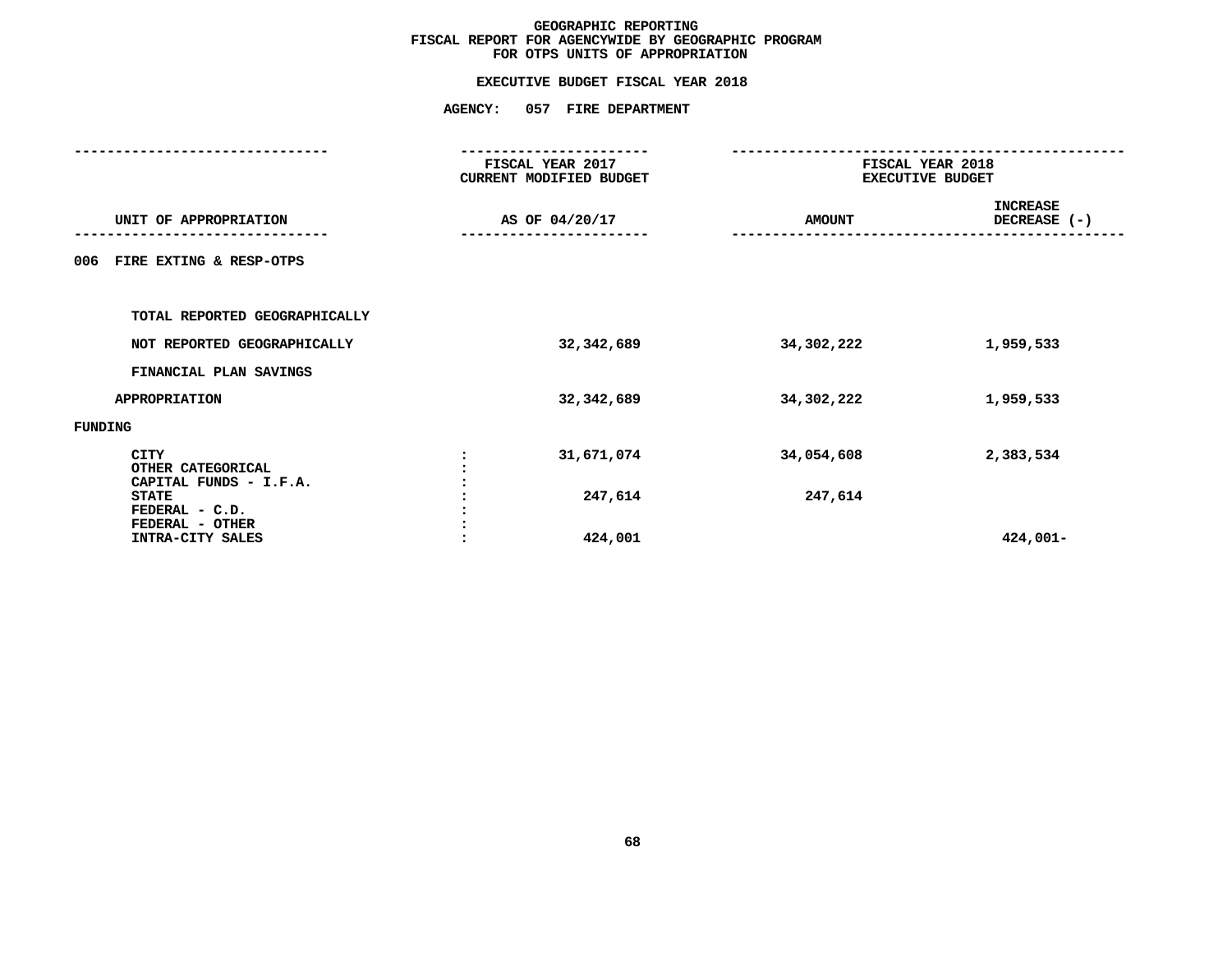# **EXECUTIVE BUDGET FISCAL YEAR <sup>2018</sup>**

|                                                                                                                                     | <b>AGENCY:</b>                                                                    | 057 FIRE DEPARTMENT |               |                                             |  |  |
|-------------------------------------------------------------------------------------------------------------------------------------|-----------------------------------------------------------------------------------|---------------------|---------------|---------------------------------------------|--|--|
|                                                                                                                                     | . _ _ _ _ _ _ _ _ _ _ _ _ _<br><b>FISCAL YEAR 2017</b><br>CURRENT MODIFIED BUDGET |                     |               | FISCAL YEAR 2018<br><b>EXECUTIVE BUDGET</b> |  |  |
| UNIT OF APPROPRIATION                                                                                                               |                                                                                   | AS OF 04/20/17      | <b>AMOUNT</b> | <b>INCREASE</b><br>DECREASE (-)             |  |  |
| 007 FIRE INVESTIGATION-OTPS                                                                                                         |                                                                                   |                     |               |                                             |  |  |
| TOTAL REPORTED GEOGRAPHICALLY                                                                                                       |                                                                                   |                     |               |                                             |  |  |
| NOT REPORTED GEOGRAPHICALLY                                                                                                         |                                                                                   | 150,060             | 150,060       |                                             |  |  |
| FINANCIAL PLAN SAVINGS                                                                                                              |                                                                                   |                     |               |                                             |  |  |
| <b>APPROPRIATION</b>                                                                                                                |                                                                                   | 150,060             | 150,060       |                                             |  |  |
| FUNDING                                                                                                                             |                                                                                   |                     |               |                                             |  |  |
| <b>CITY</b><br>OTHER CATEGORICAL<br>CAPITAL FUNDS - I.F.A.<br><b>STATE</b><br>FEDERAL - C.D.<br>FEDERAL - OTHER<br>INTRA-CITY SALES |                                                                                   | 150,060             | 150,060       |                                             |  |  |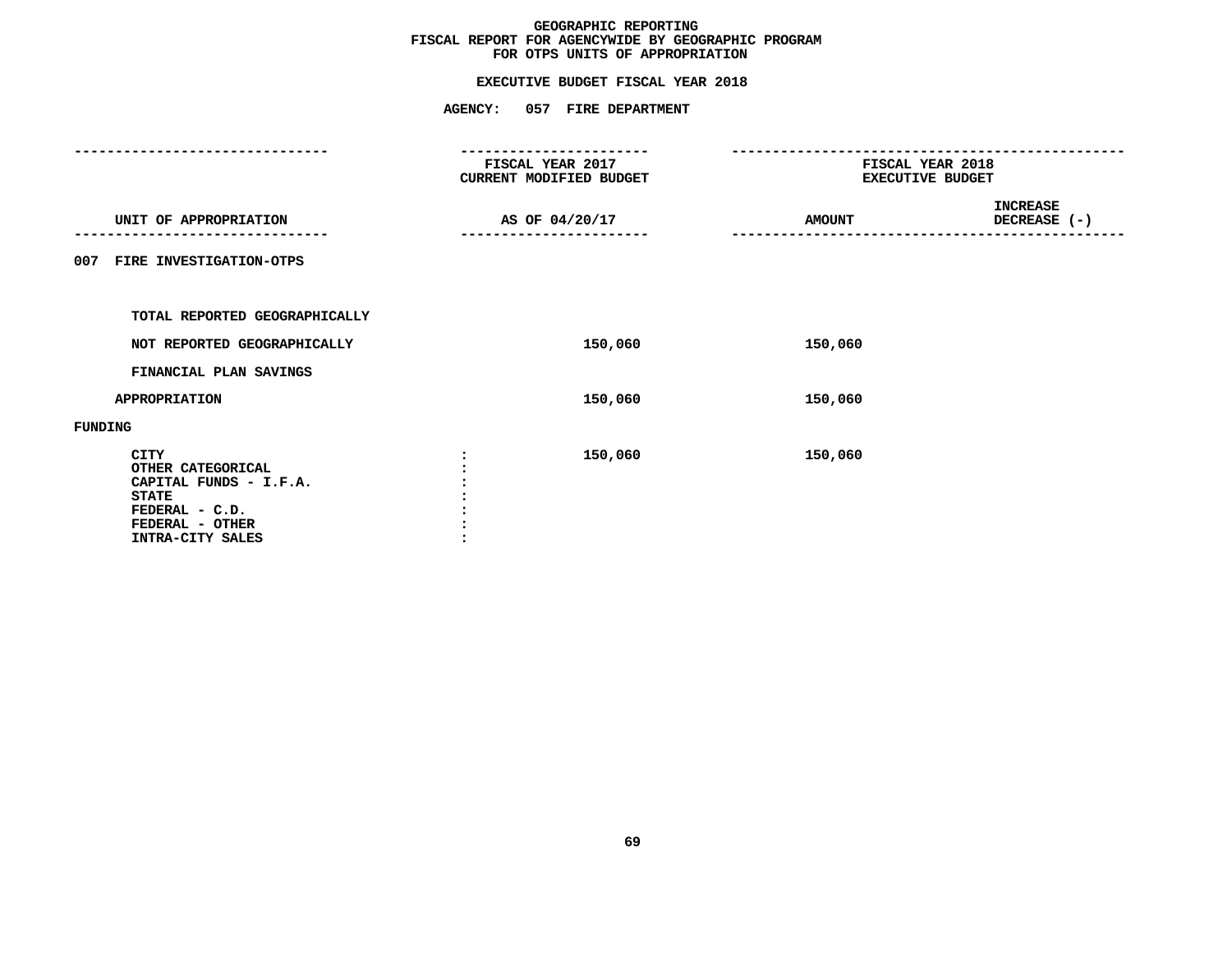# **EXECUTIVE BUDGET FISCAL YEAR <sup>2018</sup>**

|                                                                            | <b>AGENCY:</b>                              | 057 FIRE DEPARTMENT |               |                                             |  |  |
|----------------------------------------------------------------------------|---------------------------------------------|---------------------|---------------|---------------------------------------------|--|--|
|                                                                            | FISCAL YEAR 2017<br>CURRENT MODIFIED BUDGET |                     |               | FISCAL YEAR 2018<br><b>EXECUTIVE BUDGET</b> |  |  |
| UNIT OF APPROPRIATION                                                      |                                             | AS OF 04/20/17      | <b>AMOUNT</b> | <b>INCREASE</b><br>DECREASE (-)             |  |  |
| FIRE PREVENTION-OTPS<br>008                                                |                                             |                     |               |                                             |  |  |
| TOTAL REPORTED GEOGRAPHICALLY                                              |                                             |                     |               |                                             |  |  |
| NOT REPORTED GEOGRAPHICALLY                                                |                                             | 1,847,893           | 805,177       | 1,042,716-                                  |  |  |
| FINANCIAL PLAN SAVINGS                                                     |                                             |                     |               |                                             |  |  |
| <b>APPROPRIATION</b>                                                       |                                             | 1,847,893           | 805,177       | 1,042,716-                                  |  |  |
| FUNDING                                                                    |                                             |                     |               |                                             |  |  |
| <b>CITY</b><br>OTHER CATEGORICAL<br>CAPITAL FUNDS - I.F.A.<br><b>STATE</b> |                                             | 1,789,005           | 805,177       | 983,828-                                    |  |  |
| FEDERAL - C.D.<br>FEDERAL - OTHER<br>INTRA-CITY SALES                      |                                             | 58,888              |               | 58,888-                                     |  |  |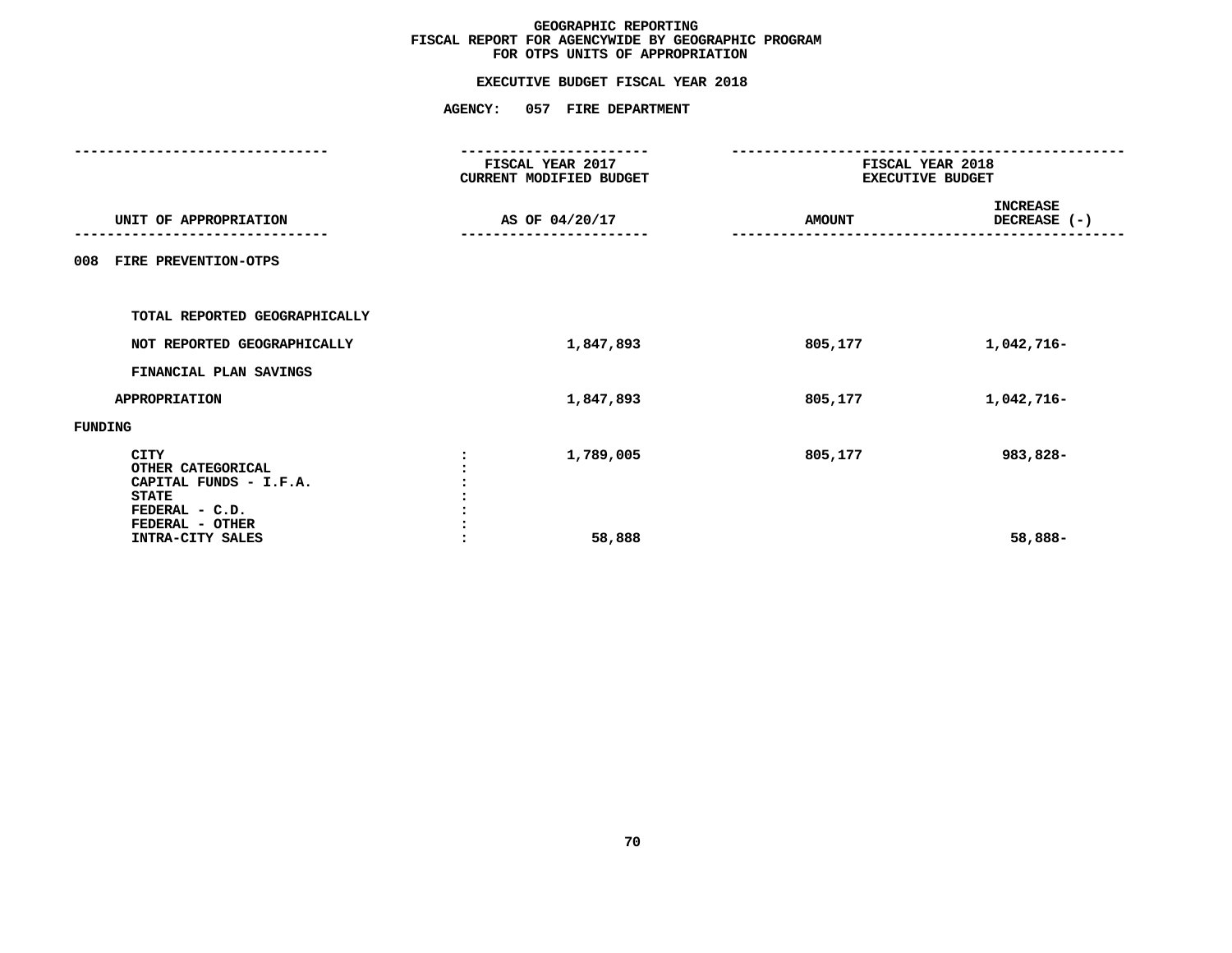## **GEOGRAPHIC REPORTINGFISCAL REPORT FOR AGENCYWIDE BY GEOGRAPHIC PROGRAM**

## **FOR OTPS UNITS OF APPROPRIATIONEXECUTIVE BUDGET FISCAL YEAR <sup>2018</sup>**

### **AGENCY: <sup>057</sup> FIRE DEPARTMENT**

|                                                                                                                              | FISCAL YEAR 2017<br>CURRENT MODIFIED BUDGET | FISCAL YEAR 2018<br><b>EXECUTIVE BUDGET</b> |                                 |  |
|------------------------------------------------------------------------------------------------------------------------------|---------------------------------------------|---------------------------------------------|---------------------------------|--|
| UNIT OF APPROPRIATION                                                                                                        | AS OF 04/20/17                              | <b>AMOUNT</b>                               | <b>INCREASE</b><br>DECREASE (-) |  |
| 010<br>EMERGENCY MEDICAL SERV-OTPS                                                                                           |                                             |                                             |                                 |  |
| TOTAL REPORTED GEOGRAPHICALLY                                                                                                |                                             |                                             |                                 |  |
| NOT REPORTED GEOGRAPHICALLY                                                                                                  | 31,688,216                                  | 33, 117, 824                                | 1,429,608                       |  |
| FINANCIAL PLAN SAVINGS                                                                                                       |                                             |                                             |                                 |  |
| <b>APPROPRIATION</b>                                                                                                         | 31,688,216                                  | 33, 117, 824                                | 1,429,608                       |  |
| FUNDING                                                                                                                      |                                             |                                             |                                 |  |
| CITY<br>OTHER CATEGORICAL<br>CAPITAL FUNDS - I.F.A.<br><b>STATE</b><br>FEDERAL - C.D.<br>FEDERAL - OTHER<br>INTRA-CITY SALES | 26,595,614<br>4,790,801<br>301,801          | 28,025,222<br>4,790,801<br>301,801          | 1,429,608                       |  |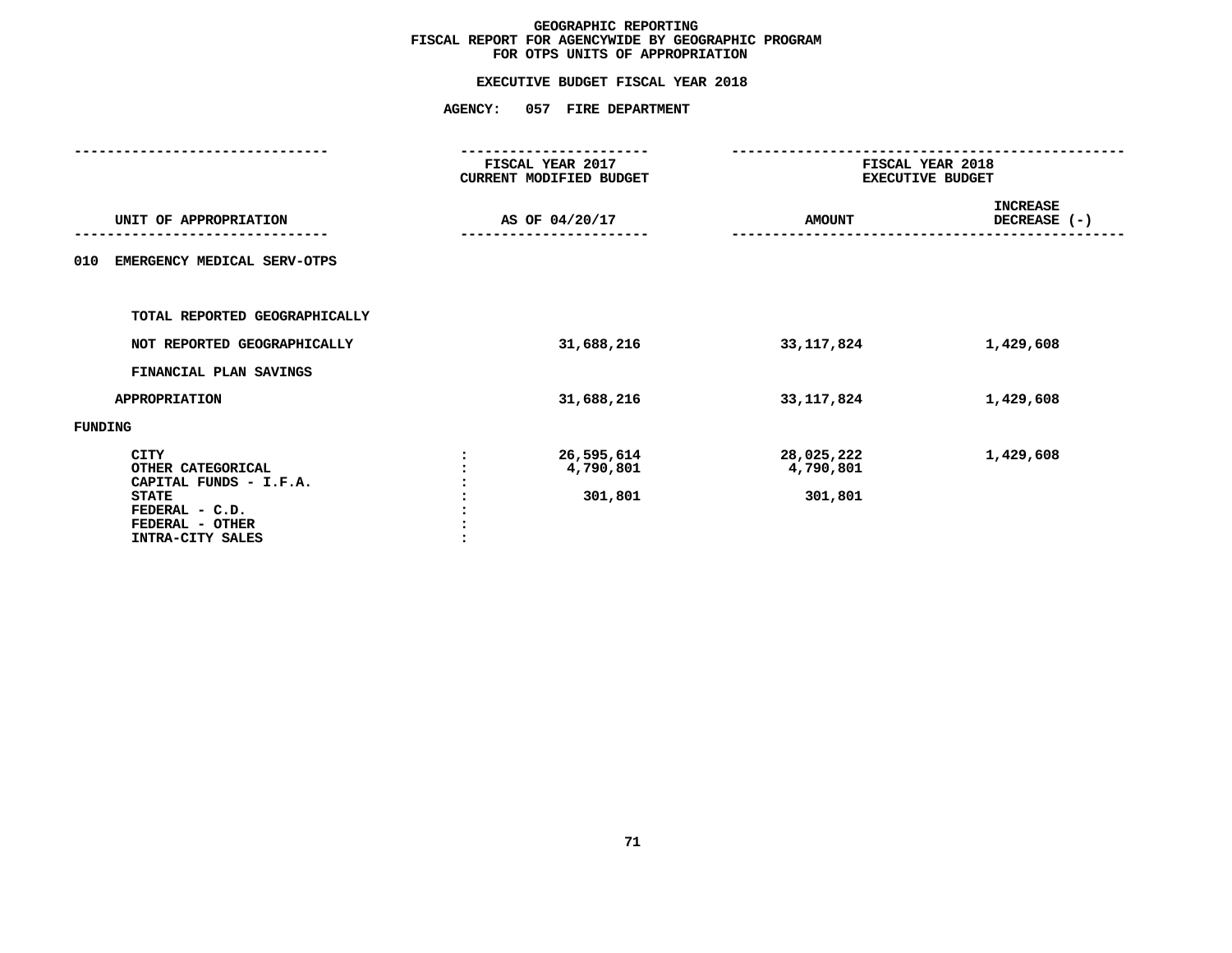## GEOGRAPHIC REPORTING<br>FISCAL REPORT AGENCYWIDE SUMMARY

## **FISCAL REPORT AGENCYWIDE SUMMARY EXECUTIVE BUDGET FISCAL YEAR <sup>2018</sup>**

### **AGENCY: <sup>057</sup> FIRE DEPARTMENT**

| FISCAL YEAR 2017               |                                             |                                 |  |
|--------------------------------|---------------------------------------------|---------------------------------|--|
| <b>CURRENT MODIFIED BUDGET</b> | FISCAL YEAR 2018<br><b>EXECUTIVE BUDGET</b> |                                 |  |
| AS OF 04/20/17                 | <b>AMOUNT</b>                               | <b>INCREASE</b><br>DECREASE (-) |  |
|                                |                                             |                                 |  |
| 864,250,957<br>391,655,636     | 846,531,264<br>368,366,779                  | 17,719,693-<br>23,288,857-      |  |
| 1,255,906,593<br>580, 475, 107 | 1,214,898,043<br>581,259,403                | 41,008,550-<br>784,296          |  |
| 249,449,720                    | 215, 353, 573                               | 34,096,147-                     |  |
| 39,824,313-<br>2,046,007,107   | 9,173,803<br>2,020,684,822                  | 48,998,116<br>25, 322, 285-     |  |
|                                |                                             |                                 |  |
| 1,774,093,289<br>175,062,363   | 1,766,905,981<br>205,103,563                | 7,187,308-<br>30,041,200        |  |
| 702,107<br>2,186,276           | 703,264<br>1,800,634                        | 1,157<br>385,642-               |  |
| 92,041,479<br>1,921,593        | 46,171,380                                  | 45,870,099-<br>1,921,593-       |  |
|                                |                                             |                                 |  |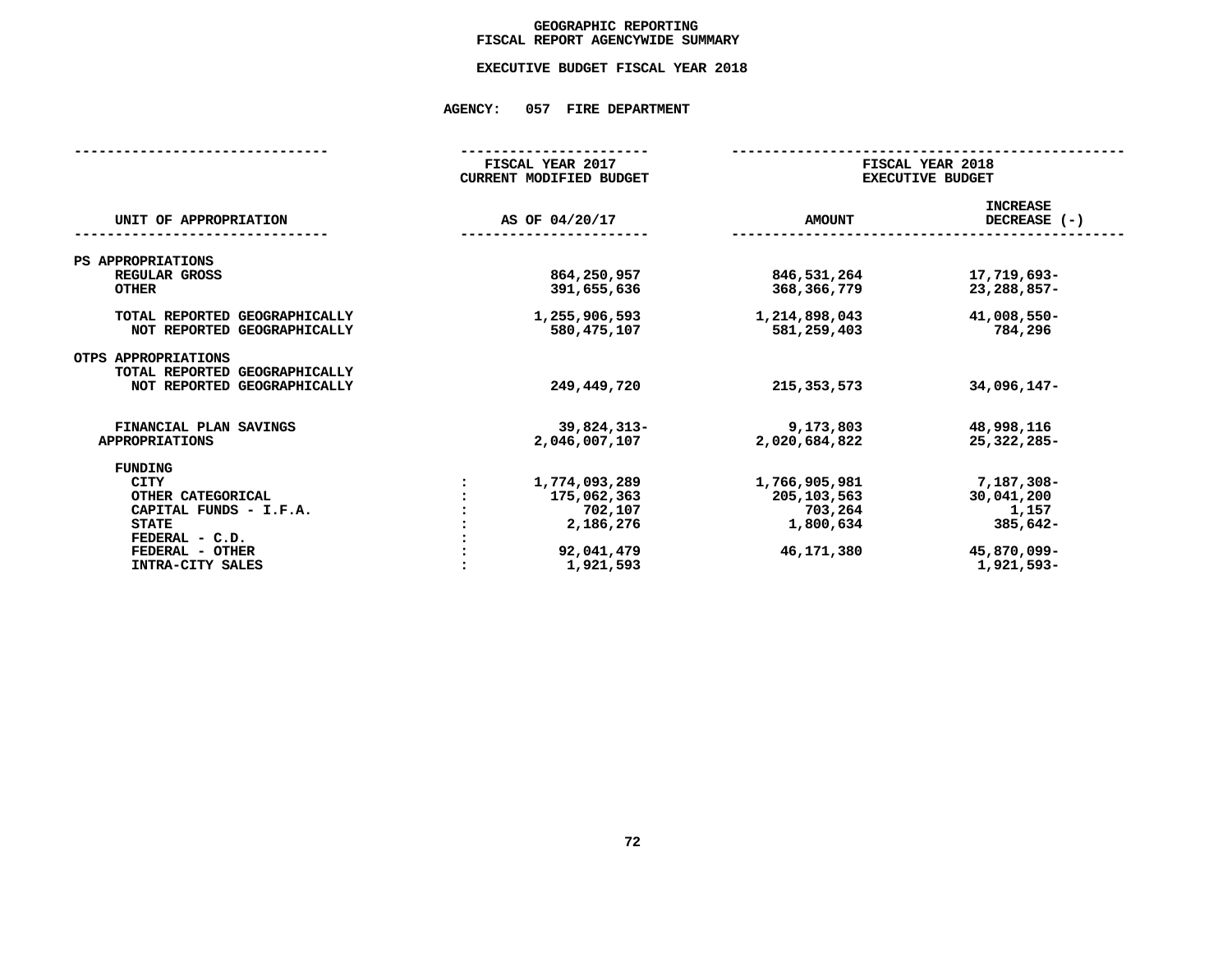# **EXECUTIVE BUDGET FISCAL YEAR <sup>2018</sup>**

**AGENCY <sup>125</sup> DEPARTMENT FOR THE AGING**

**BOROUGH**

BRONX<br>BOROUGH PROGRAMS **PROGRAM**

 **BOROUGH PROGRAMS UNIT OF APPROPRIATION <sup>002</sup> COMMUNITY PROGRAMS - PS**

**------------------------------------ ------------------------------ ------------------------------------------------- FISCAL YEAR <sup>2017</sup> FISCAL YEAR <sup>2018</sup> CURRENT MODIFIED BUDGET**<br> **AS OF 04/20/17**<br> **FULL TIME**<br> **FULL TIME**<br> **EXECUTIVE**<br> **FULL TIME AS** OF 04/20/17<br>**FULL TIME**<br>**AMOUNT** POSITIONS<br>------------------------------**FULL TIME FULL TIME INCREASE LOCAL SERVICE DISTRICT AMOUNT POSITIONS AMOUNT POSITIONS DECREASE(-) ------------------------------------------------------------------ ------------------------------------------------- BRONX BOROUGH PROGRAMS**

**PROGRAM TOTAL: SUB BOROUGH TOTAL:**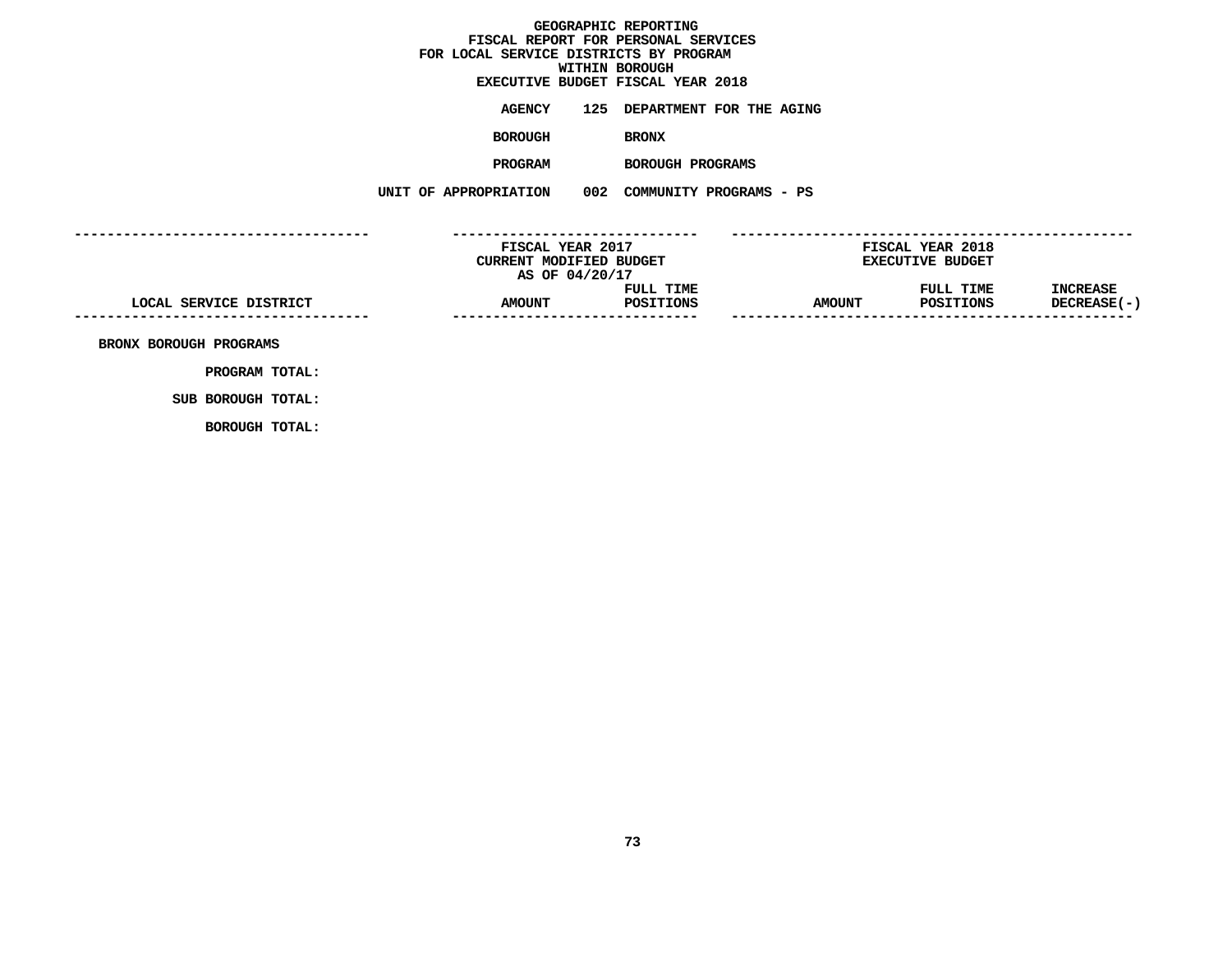# **EXECUTIVE BUDGET FISCAL YEAR <sup>2018</sup>**

**AGENCY <sup>125</sup> DEPARTMENT FOR THE AGING**

**BOROUGH**

 **BROOKLYN PROGRAM**

 **BOROUGH PROGRAMS UNIT OF APPROPRIATION <sup>002</sup> COMMUNITY PROGRAMS - PS**

**------------------------------------ ------------------------------ ------------------------------------------------- FISCAL YEAR <sup>2017</sup> FISCAL YEAR <sup>2018</sup> CURRENT MODIFIED BUDGET**<br> **AS OF 04/20/17**<br> **FULL TIME**<br> **FULL TIME**<br> **EXECUTIVE**<br> **FULL TIME AS** OF 04/20/17<br>**FULL TIME**<br>**AMOUNT** POSITIONS<br>------------------------------**FULL TIME FULL TIME INCREASE LOCAL SERVICE DISTRICT AMOUNT POSITIONS AMOUNT POSITIONS DECREASE(-) ------------------------------------------------------------------ ------------------------------------------------- BROOKLYN BOROUGH PROGRAMS**

**PROGRAM TOTAL: SUB BOROUGH TOTAL:**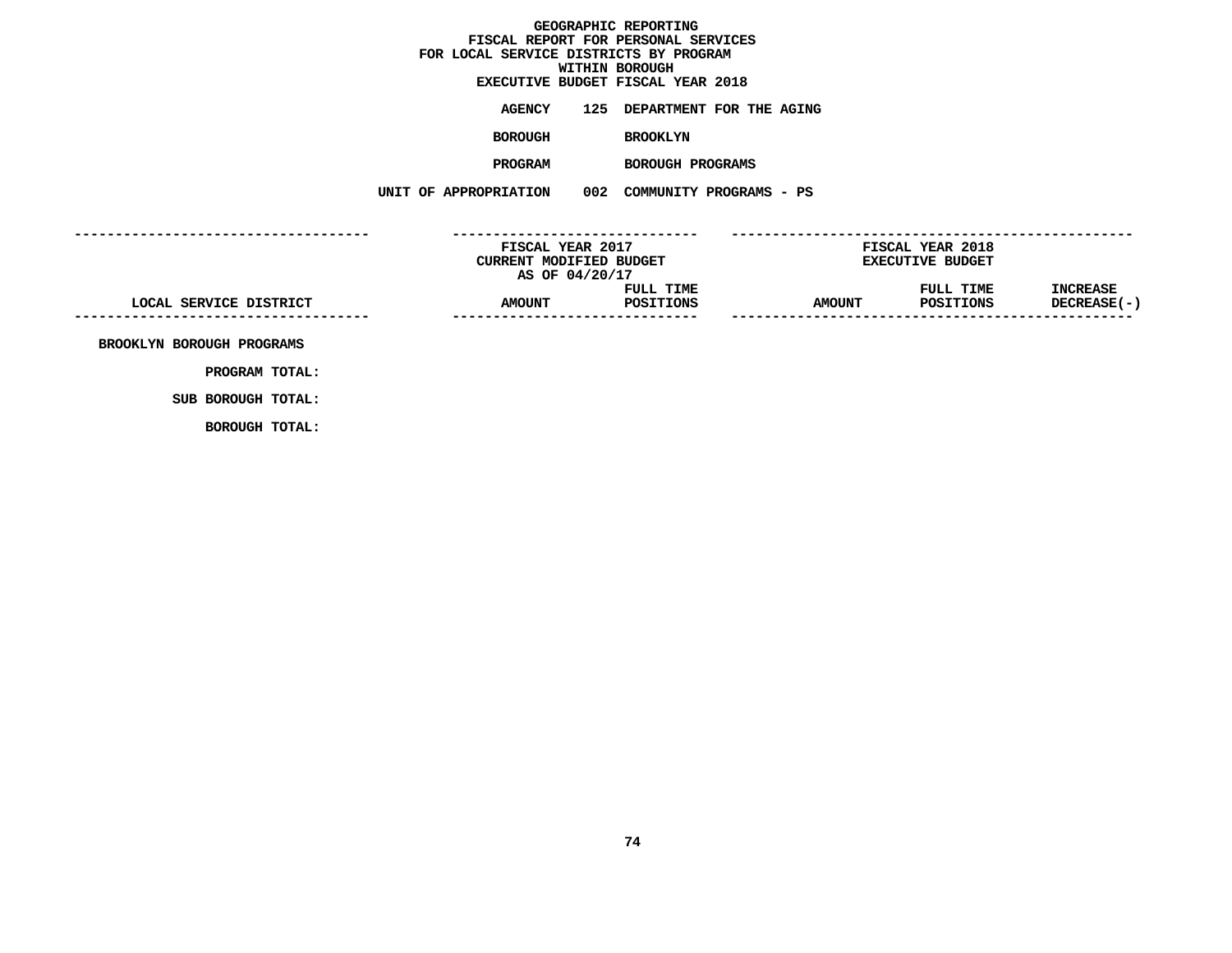# **EXECUTIVE BUDGET FISCAL YEAR <sup>2018</sup>**

**AGENCY <sup>125</sup> DEPARTMENT FOR THE AGING**

**BOROUGH**

**MANHATTAN**

**PROGRAM**

 **BOROUGH PROGRAMS UNIT OF APPROPRIATION <sup>002</sup> COMMUNITY PROGRAMS - PS**

**------------------------------------ ------------------------------ ------------------------------------------------- FISCAL YEAR <sup>2017</sup> FISCAL YEAR <sup>2018</sup> CURRENT MODIFIED BUDGET**<br> **AS OF 04/20/17**<br> **FULL TIME**<br> **FULL TIME**<br> **EXECUTIVE**<br> **FULL TIME AS** OF 04/20/17<br>**FULL TIME**<br>**AMOUNT** POSITIONS<br>------------------------------**FULL TIME FULL TIME INCREASE LOCAL SERVICE DISTRICT AMOUNT POSITIONS AMOUNT POSITIONS DECREASE(-) ------------------------------------------------------------------ ------------------------------------------------- MANHATTAN BOROUGH PROGRAMS**

**PROGRAM TOTAL: SUB BOROUGH TOTAL:**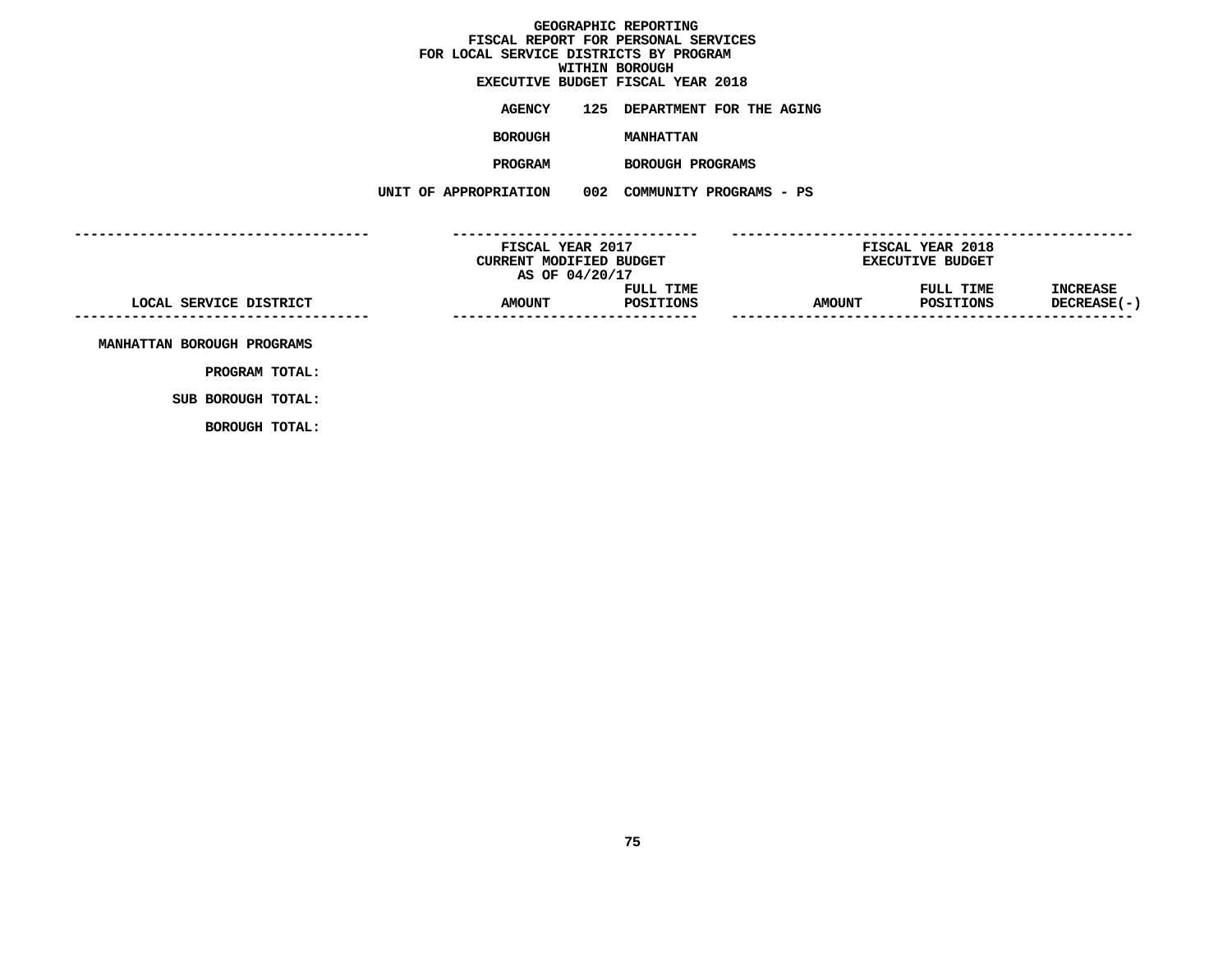**WITHIN BOROUGH EXECUTIVE BUDGET FISCAL YEAR <sup>2018</sup>**

**AGENCY <sup>125</sup> DEPARTMENT FOR THE AGING**

**BOROUGH**

QUEENS<br>BOROUGH PROGRAMS

**PROGRAM**

 **BOROUGH PROGRAMS UNIT OF APPROPRIATION <sup>002</sup> COMMUNITY PROGRAMS - PS**

|                                | FISCAL YEAR 2017<br>CURRENT MODIFIED BUDGET<br>AS OF 04/20/17 |                        | FISCAL YEAR 2018<br><b>EXECUTIVE BUDGET</b> |                               |                                |
|--------------------------------|---------------------------------------------------------------|------------------------|---------------------------------------------|-------------------------------|--------------------------------|
| LOCAL SERVICE DISTRICT         | <b>AMOUNT</b>                                                 | FULL TIME<br>POSITIONS | <b>AMOUNT</b>                               | FULL TIME<br><b>POSITIONS</b> | INCREASE<br><b>DECREASE(-)</b> |
| <b>QUEENS BOROUGH PROGRAMS</b> | 81,104                                                        |                        | 98,962                                      |                               | 17,858                         |
| PROGRAM TOTAL:                 | 81,104                                                        | 1                      | 98,962                                      | 1                             | 17,858                         |
| SUB BOROUGH TOTAL:             | 81,104                                                        | 1                      | 98,962                                      | J.                            | 17,858                         |
| BOROUGH TOTAL:                 | 81,104                                                        |                        | 98,962                                      |                               | 17,858                         |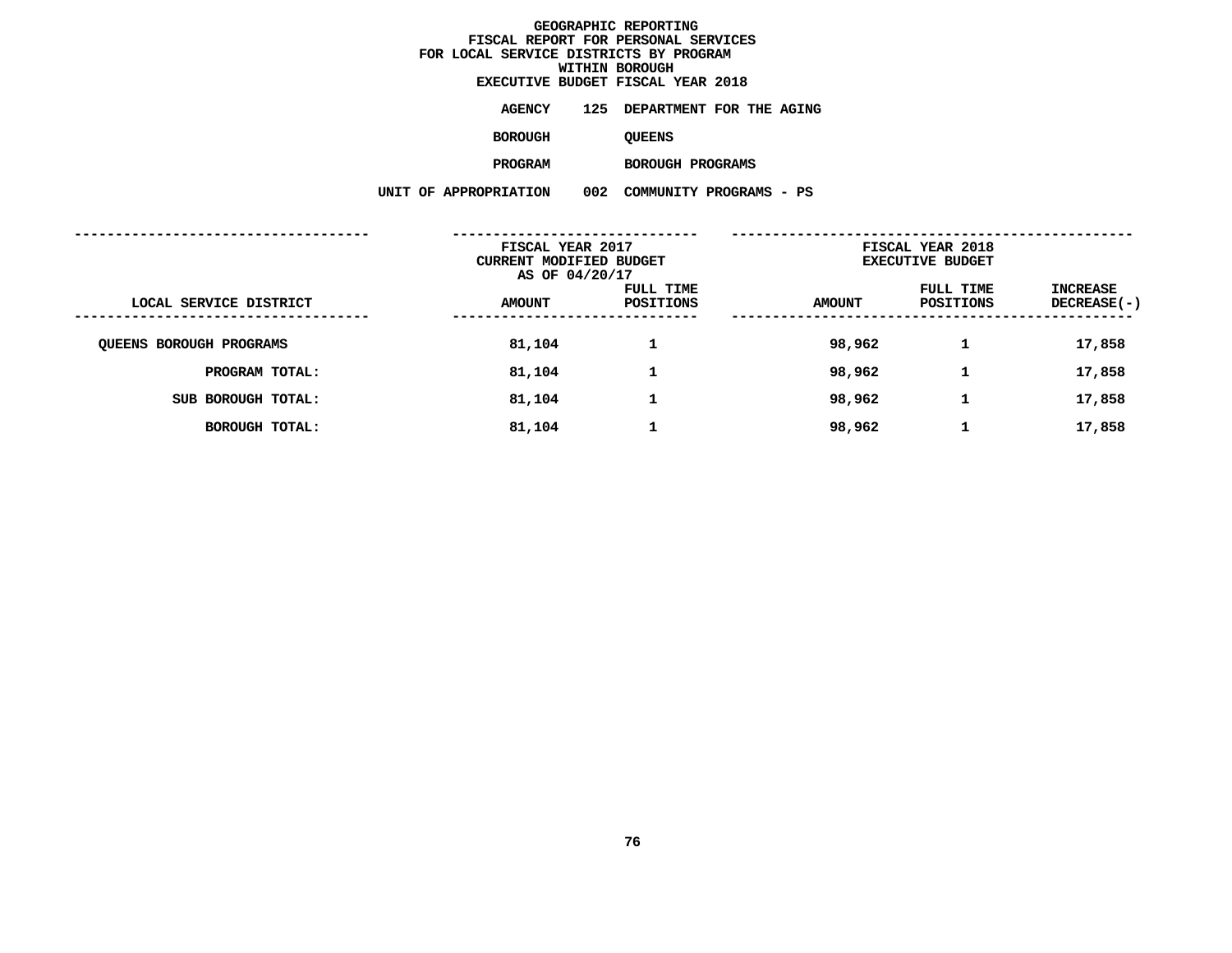# **EXECUTIVE BUDGET FISCAL YEAR <sup>2018</sup>**

**AGENCY <sup>125</sup> DEPARTMENT FOR THE AGING**

**BOROUGH**

 **STATEN ISLAND PROGRAM**

 **BOROUGH PROGRAMS UNIT OF APPROPRIATION <sup>002</sup> COMMUNITY PROGRAMS - PS**

**------------------------------------ ------------------------------ ------------------------------------------------- FISCAL YEAR <sup>2017</sup> FISCAL YEAR <sup>2018</sup> CURRENT MODIFIED BUDGET**<br> **AS OF 04/20/17**<br> **FULL TIME**<br> **FULL TIME**<br> **EXECUTIVE**<br> **FULL TIME AS** OF 04/20/17<br>**FULL TIME**<br>**AMOUNT** POSITIONS<br>------------------------------**FULL TIME FULL TIME INCREASE LOCAL SERVICE DISTRICT AMOUNT POSITIONS AMOUNT POSITIONS DECREASE(-) ------------------------------------------------------------------ ------------------------------------------------- STATEN ISLAND BOROUGH PROGRAMS**

**PROGRAM TOTAL: SUB BOROUGH TOTAL:**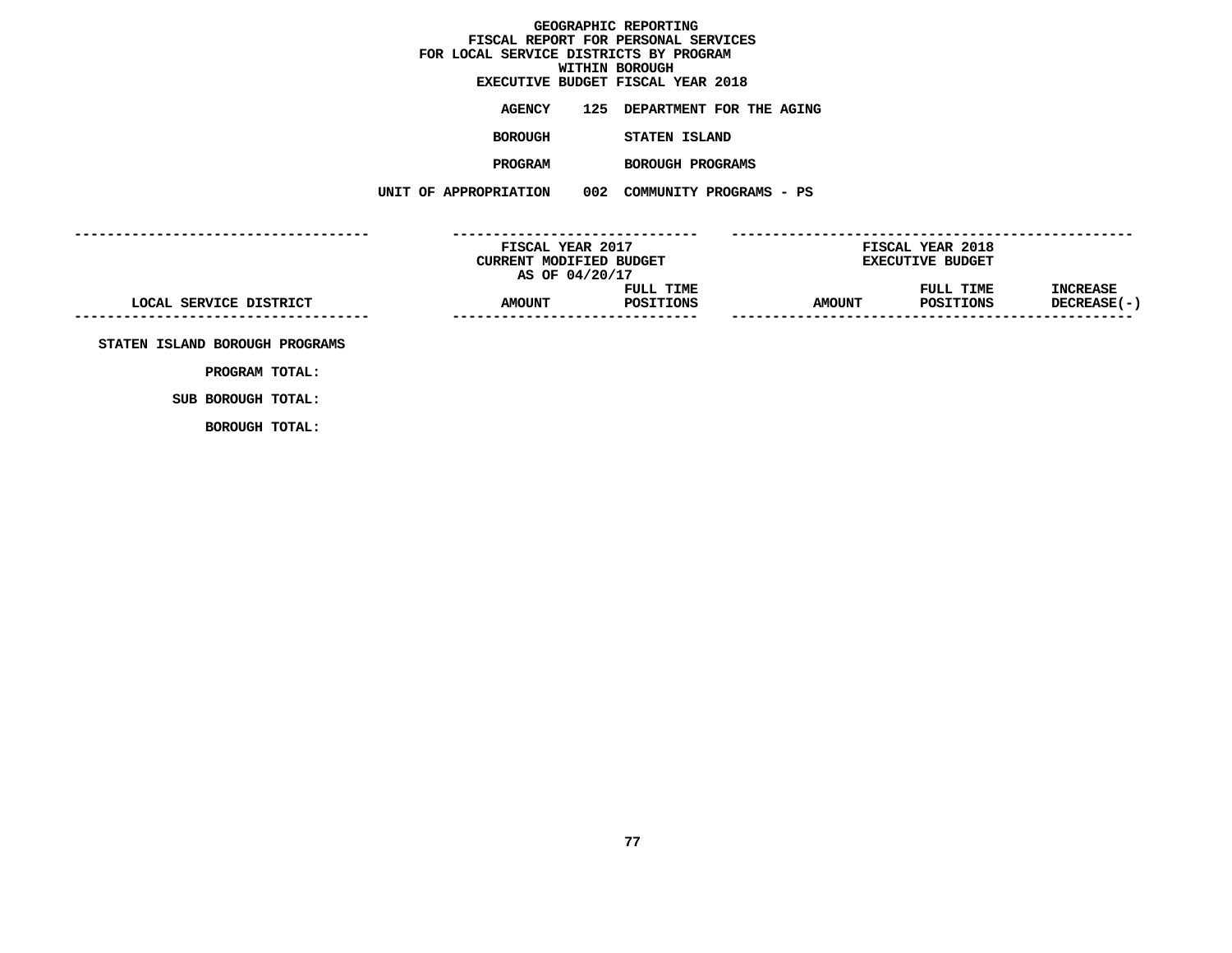## GEOGRAPHIC REPORTING<br>FISCAL REPORT FOR PERSONAL SERVICES<br>OCAL SERVICE DISTRICTS BY PROGRAM<br>WITHIN BOROUGH **FISCAL REPORT FOR PERSONAL SERVICES FOR LOCAL SERVICE DISTRICTS BY PROGRAM**

## **WITHIN BOROUGH EXECUTIVE BUDGET FISCAL YEAR <sup>2018</sup>**

# **AGENCY <sup>125</sup> DEPARTMENT FOR THE AGING**

|                                                   | FISCAL YEAR 2017<br>CURRENT MODIFIED BUDGET<br>AS OF 04/20/17 |                        |               | <b>FISCAL YEAR 2018</b><br><b>EXECUTIVE BUDGET</b> |                                |
|---------------------------------------------------|---------------------------------------------------------------|------------------------|---------------|----------------------------------------------------|--------------------------------|
| LOCAL SERVICE DISTRICT                            | <b>AMOUNT</b>                                                 | FULL TIME<br>POSITIONS | <b>AMOUNT</b> | FULL TIME<br>POSITIONS                             | <b>INCREASE</b><br>DECREASE(-) |
| <b>AGENCY TOTAL:</b><br>ALL PROGRAMS ALL BOROUGHS | 81,104                                                        |                        | 98,962        |                                                    | 17,858                         |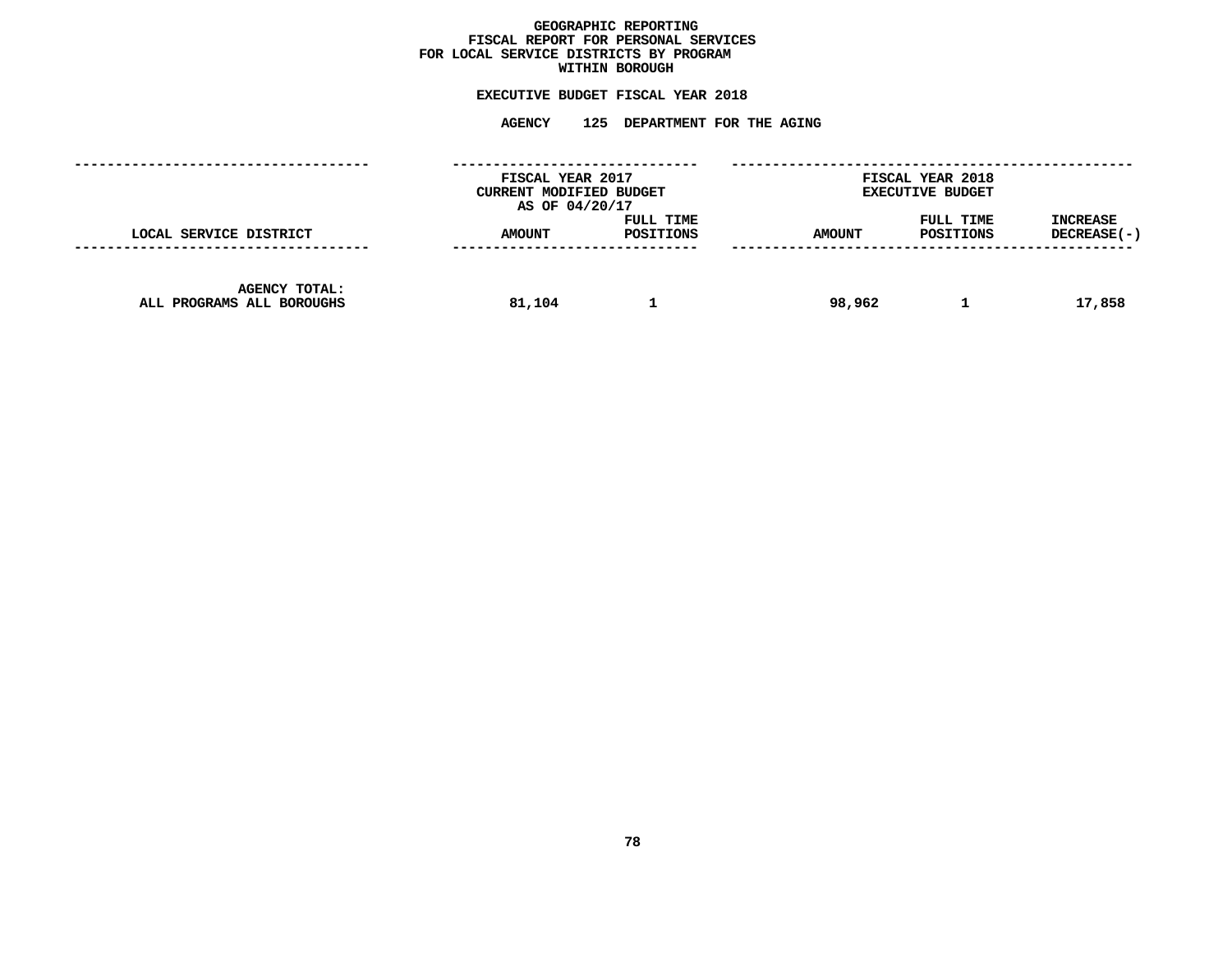# **EXECUTIVE BUDGET FISCAL YEAR <sup>2018</sup>**

|                                                                                                                                     | ----------------<br>FISCAL YEAR 2017<br>CURRENT MODIFIED BUDGET | --------------<br>FISCAL YEAR 2018<br><b>EXECUTIVE BUDGET</b> |                                      |
|-------------------------------------------------------------------------------------------------------------------------------------|-----------------------------------------------------------------|---------------------------------------------------------------|--------------------------------------|
| UNIT OF APPROPRIATION                                                                                                               | AS OF 04/20/17                                                  | <b>AMOUNT</b>                                                 | <b>INCREASE</b><br>DECREASE (-)      |
| EXECUTIVE & ADMIN MGMT - PS<br>001                                                                                                  |                                                                 |                                                               |                                      |
| REGULAR GROSS<br><b>OTHER</b>                                                                                                       |                                                                 |                                                               |                                      |
| TOTAL REPORTED GEOGRAPHICALLY                                                                                                       |                                                                 |                                                               |                                      |
| NOT REPORTED GEOGRAPHICALLY                                                                                                         | 13,704,957                                                      | 14,521,787                                                    | 816,830                              |
| FINANCIAL PLAN SAVINGS                                                                                                              |                                                                 | 630,903-                                                      | 630,903-                             |
| <b>APPROPRIATION</b>                                                                                                                | 13,704,957                                                      | 13,890,884                                                    | 185,927                              |
| <b>FUNDING</b>                                                                                                                      |                                                                 |                                                               |                                      |
| <b>CITY</b><br>OTHER CATEGORICAL<br>CAPITAL FUNDS - I.F.A.<br><b>STATE</b><br>FEDERAL - C.D.<br>FEDERAL - OTHER<br>INTRA-CITY SALES | 9,312,644<br>747,036<br>143,774<br>3,501,503                    | 9,554,000<br>749,853<br>144,159<br>3,442,872                  | 241,356<br>2,817<br>385<br>$58,631-$ |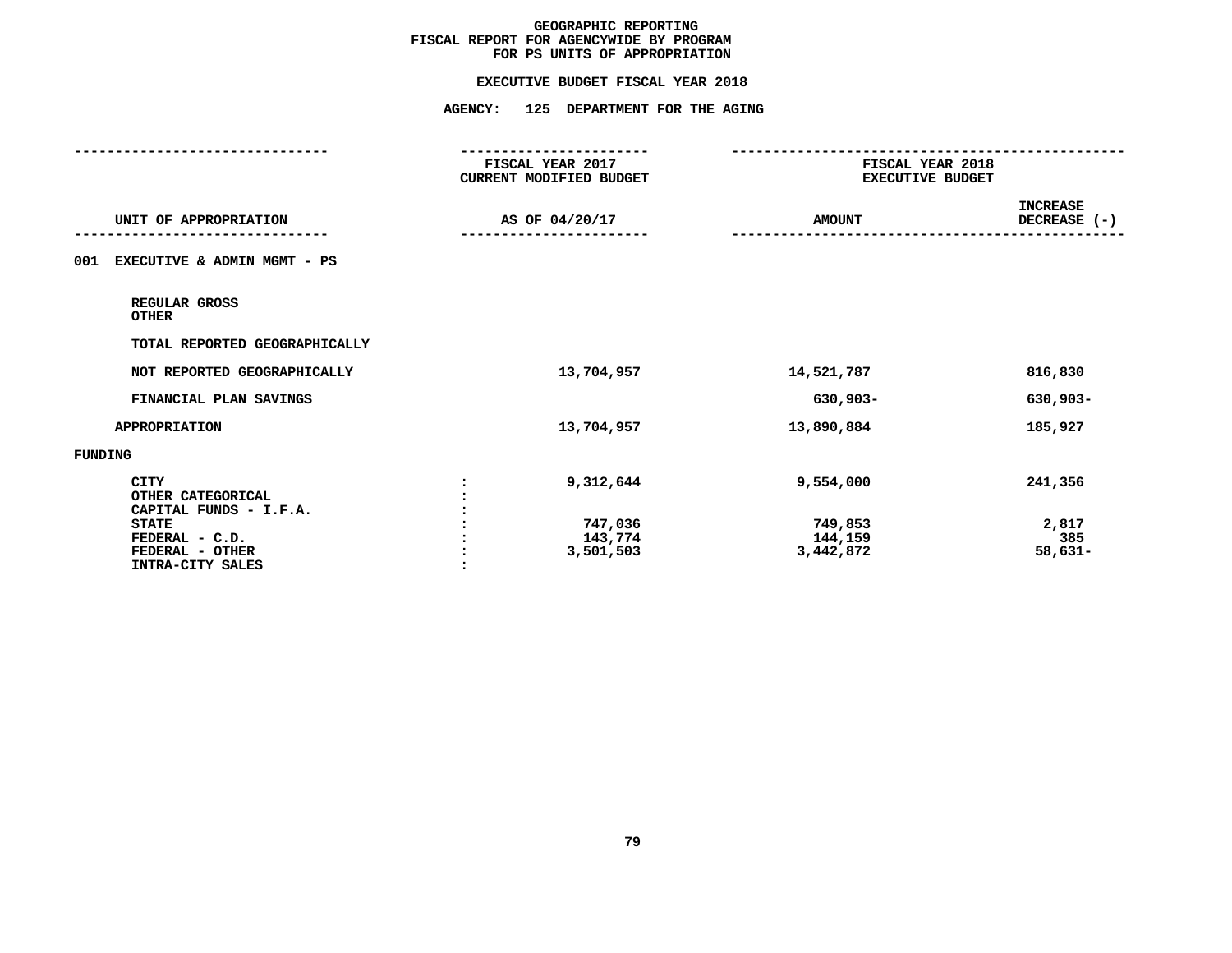### **EXECUTIVE BUDGET FISCAL YEAR 2018**

## **EXECUTIVE BUDGET FISCAL YEAR <sup>2018</sup>AGENCY: <sup>125</sup> DEPARTMENT FOR THE AGING**

|                                                            | FISCAL YEAR 2017<br><b>CURRENT MODIFIED BUDGET</b> | FISCAL YEAR 2018<br><b>EXECUTIVE BUDGET</b> |                                 |  |
|------------------------------------------------------------|----------------------------------------------------|---------------------------------------------|---------------------------------|--|
| UNIT OF APPROPRIATION                                      | AS OF 04/20/17                                     | <b>AMOUNT</b>                               | <b>INCREASE</b><br>DECREASE (-) |  |
| COMMUNITY PROGRAMS - PS<br>002                             |                                                    |                                             |                                 |  |
| REGULAR GROSS<br><b>OTHER</b>                              | 81,104                                             | 97,880<br>1,082                             | 16,776<br>1,082                 |  |
| TOTAL REPORTED GEOGRAPHICALLY                              | 81,104                                             | 98,962                                      | 17,858                          |  |
| NOT REPORTED GEOGRAPHICALLY                                | 14,891,750                                         | 14,827,913                                  | 63,837-                         |  |
| FINANCIAL PLAN SAVINGS                                     |                                                    | 343,785-                                    | 343,785-                        |  |
| <b>APPROPRIATION</b>                                       | 14,972,854                                         | 14,583,090                                  | 389,764-                        |  |
| <b>FUNDING</b>                                             |                                                    |                                             |                                 |  |
| <b>CITY</b><br>OTHER CATEGORICAL<br>CAPITAL FUNDS - I.F.A. | 5,881,370                                          | 6,003,970                                   | 122,600                         |  |
| <b>STATE</b><br>FEDERAL - C.D.                             | 855,244                                            | 833,089                                     | $22,155-$                       |  |
| FEDERAL - OTHER<br>INTRA-CITY SALES                        | 8,236,240                                          | 7,746,031                                   | 490,209-                        |  |
|                                                            |                                                    |                                             |                                 |  |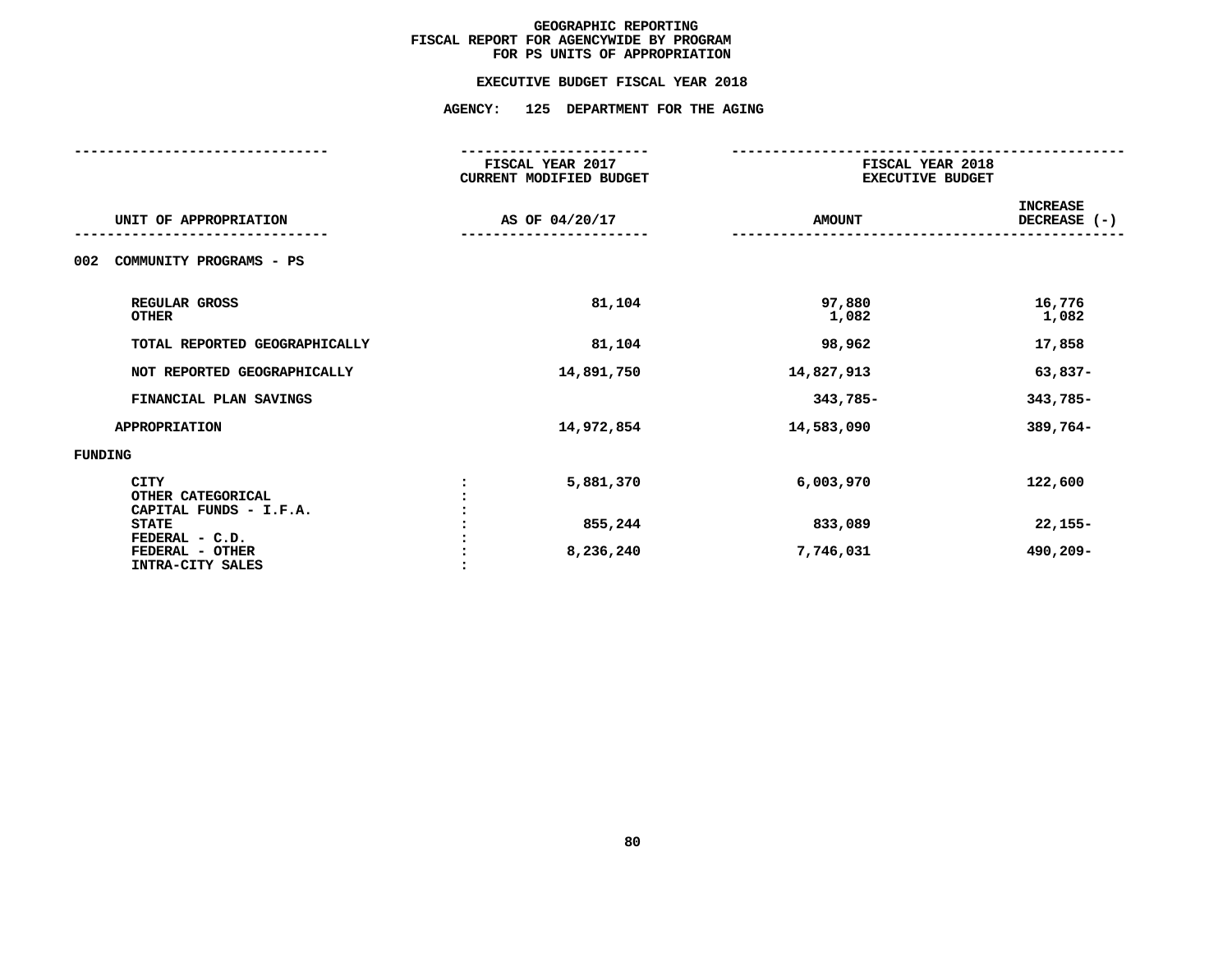## **EXECUTIVE BUDGET FISCAL YEAR <sup>2018</sup>AGENCY: <sup>125</sup> DEPARTMENT FOR THE AGING**

| FISCAL YEAR 2017<br>CURRENT MODIFIED BUDGET |                                                                              | FISCAL YEAR 2018<br><b>EXECUTIVE BUDGET</b>                     |                                                                                  |  |
|---------------------------------------------|------------------------------------------------------------------------------|-----------------------------------------------------------------|----------------------------------------------------------------------------------|--|
|                                             |                                                                              | <b>AMOUNT</b>                                                   | <b>INCREASE</b><br>DECREASE (-)                                                  |  |
|                                             |                                                                              |                                                                 |                                                                                  |  |
|                                             |                                                                              |                                                                 |                                                                                  |  |
|                                             | 311,655,239                                                                  | 274,226,416                                                     | 37,428,823-                                                                      |  |
|                                             | 621,904                                                                      | 5,763,736                                                       | 5,141,832                                                                        |  |
|                                             | 312, 277, 143                                                                | 279,990,152                                                     | 32,286,991-                                                                      |  |
|                                             |                                                                              |                                                                 |                                                                                  |  |
|                                             | 200,521,212<br>552,053<br>41,302,598<br>2,746,219<br>64,475,264<br>2,679,797 | 178,094,156<br>41,234,746<br>2,097,238<br>58,194,356<br>369,656 | 22,427,056-<br>$552,053-$<br>$67,852-$<br>648,981-<br>$6,280,908-$<br>2,310,141- |  |
|                                             |                                                                              | AS OF 04/20/17                                                  |                                                                                  |  |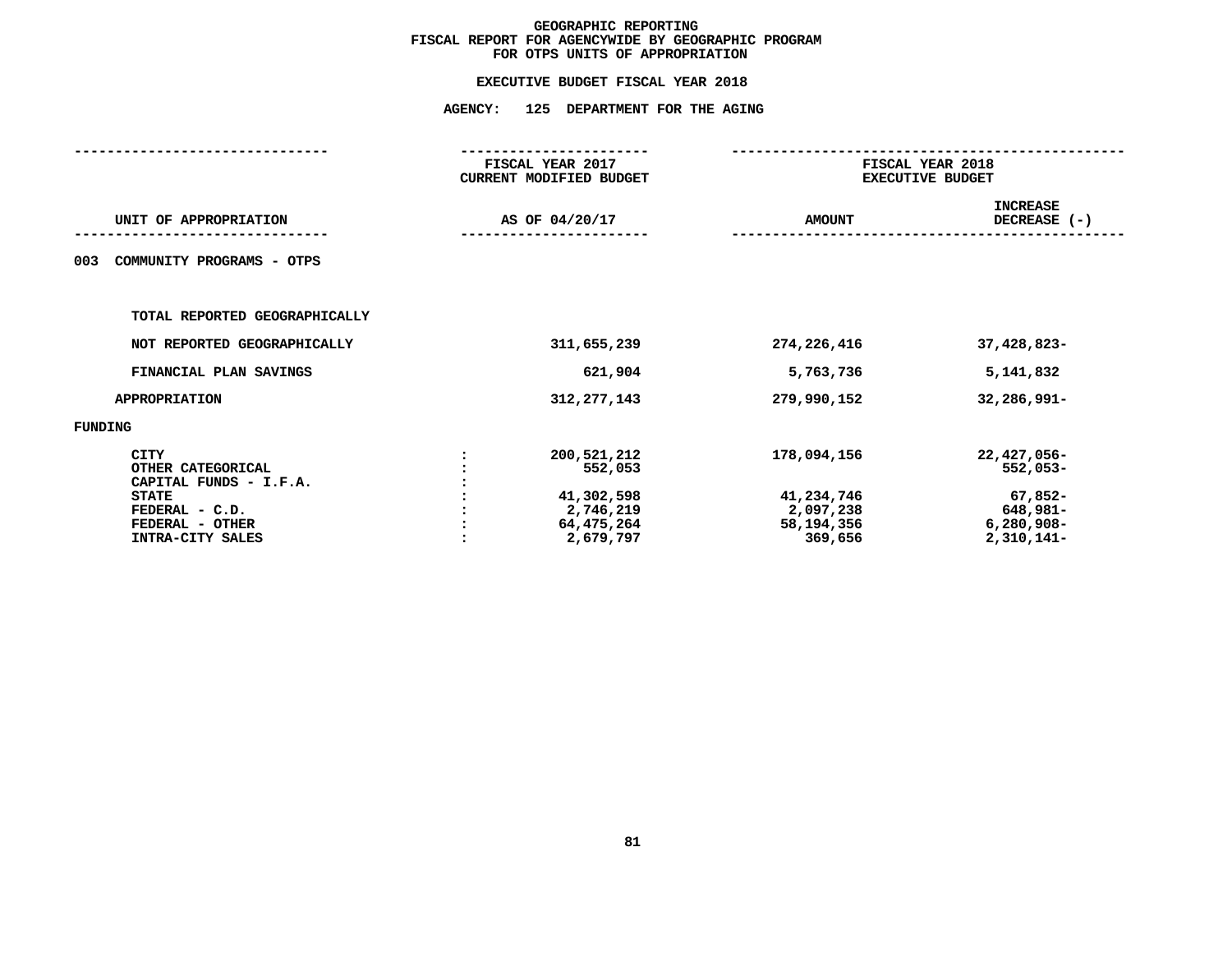## **EXECUTIVE BUDGET FISCAL YEAR <sup>2018</sup>AGENCY: <sup>125</sup> DEPARTMENT FOR THE AGING**

|                                                       | FISCAL YEAR 2017<br>CURRENT MODIFIED BUDGET |               | FISCAL YEAR 2018<br><b>EXECUTIVE BUDGET</b> |  |  |
|-------------------------------------------------------|---------------------------------------------|---------------|---------------------------------------------|--|--|
| UNIT OF APPROPRIATION                                 | AS OF 04/20/17                              | <b>AMOUNT</b> | <b>INCREASE</b><br>DECREASE (-)             |  |  |
| EXECUTIVE & ADMIN MGMT-OTPS<br>004                    |                                             |               |                                             |  |  |
| TOTAL REPORTED GEOGRAPHICALLY                         |                                             |               |                                             |  |  |
| NOT REPORTED GEOGRAPHICALLY                           | 2,029,482                                   | 1,646,234     | 383,248-                                    |  |  |
| FINANCIAL PLAN SAVINGS                                |                                             |               |                                             |  |  |
| APPROPRIATION                                         | 2,029,482                                   | 1,646,234     | 383,248-                                    |  |  |
| FUNDING                                               |                                             |               |                                             |  |  |
| CITY<br>OTHER CATEGORICAL<br>CAPITAL FUNDS - I.F.A.   | 980,372                                     | 982,085       | 1,713                                       |  |  |
| <b>STATE</b>                                          | 166,413                                     | 88,913        | $77,500-$                                   |  |  |
| FEDERAL - C.D.<br>FEDERAL - OTHER<br>INTRA-CITY SALES | 882,697                                     | 575,236       | $307,461-$                                  |  |  |
|                                                       |                                             |               |                                             |  |  |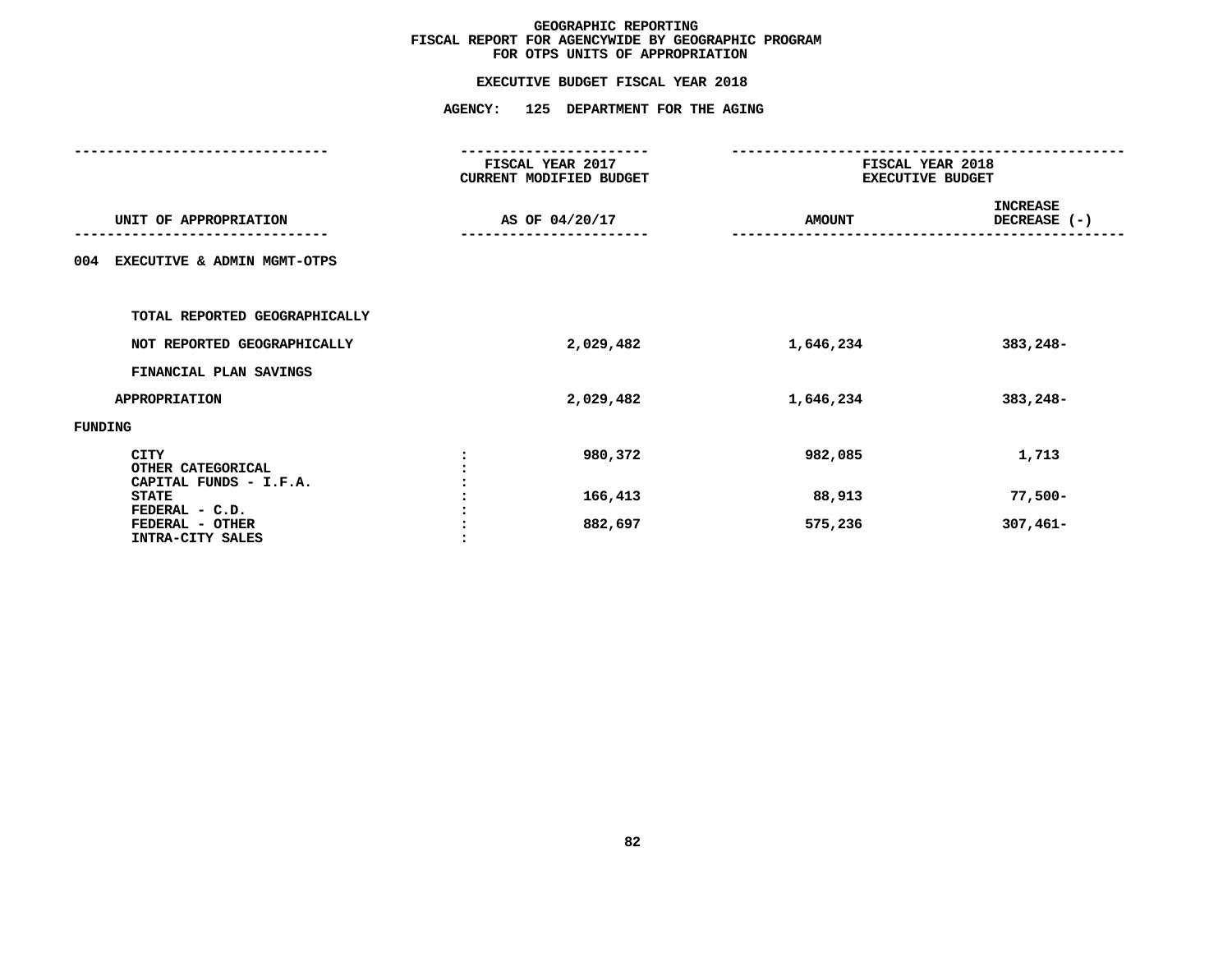## GEOGRAPHIC REPORTING<br>FISCAL REPORT AGENCYWIDE SUMMARY

## **FISCAL REPORT AGENCYWIDE SUMMARY EXECUTIVE BUDGET FISCAL YEAR <sup>2018</sup>**

### **AGENCY: <sup>125</sup> DEPARTMENT FOR THE AGING**

|                                                                                                                                                | FISCAL YEAR 2017<br><b>CURRENT MODIFIED BUDGET</b>                           | FISCAL YEAR 2018<br><b>EXECUTIVE BUDGET</b>                     |                                                                                 |  |
|------------------------------------------------------------------------------------------------------------------------------------------------|------------------------------------------------------------------------------|-----------------------------------------------------------------|---------------------------------------------------------------------------------|--|
| UNIT OF APPROPRIATION                                                                                                                          | AS OF 04/20/17                                                               | <b>AMOUNT</b>                                                   | <b>INCREASE</b><br>DECREASE (-)                                                 |  |
| PS APPROPRIATIONS<br>REGULAR GROSS<br><b>OTHER</b>                                                                                             | 81,104                                                                       | 97,880<br>1,082                                                 | 16,776<br>1,082                                                                 |  |
| TOTAL REPORTED GEOGRAPHICALLY<br>NOT REPORTED GEOGRAPHICALLY                                                                                   | 81,104<br>28,596,707                                                         | 98,962<br>29,349,700                                            | 17,858<br>752,993                                                               |  |
| OTPS APPROPRIATIONS<br>TOTAL REPORTED GEOGRAPHICALLY<br>NOT REPORTED GEOGRAPHICALLY                                                            | 313,684,721                                                                  | 275,872,650                                                     | 37,812,071-                                                                     |  |
| FINANCIAL PLAN SAVINGS<br><b>APPROPRIATIONS</b>                                                                                                | 621,904<br>342,984,436                                                       | 4,789,048<br>310,110,360                                        | 4,167,144<br>32,874,076-                                                        |  |
| FUNDING<br><b>CITY</b><br>OTHER CATEGORICAL<br>CAPITAL FUNDS - I.F.A.<br><b>STATE</b><br>FEDERAL - C.D.<br>FEDERAL - OTHER<br>INTRA-CITY SALES | 216,695,598<br>552,053<br>43,071,291<br>2,889,993<br>77,095,704<br>2,679,797 | 194,634,211<br>42,906,601<br>2,241,397<br>69,958,495<br>369,656 | 22,061,387-<br>$552,053-$<br>$164,690-$<br>648,596-<br>7,137,209-<br>2,310,141- |  |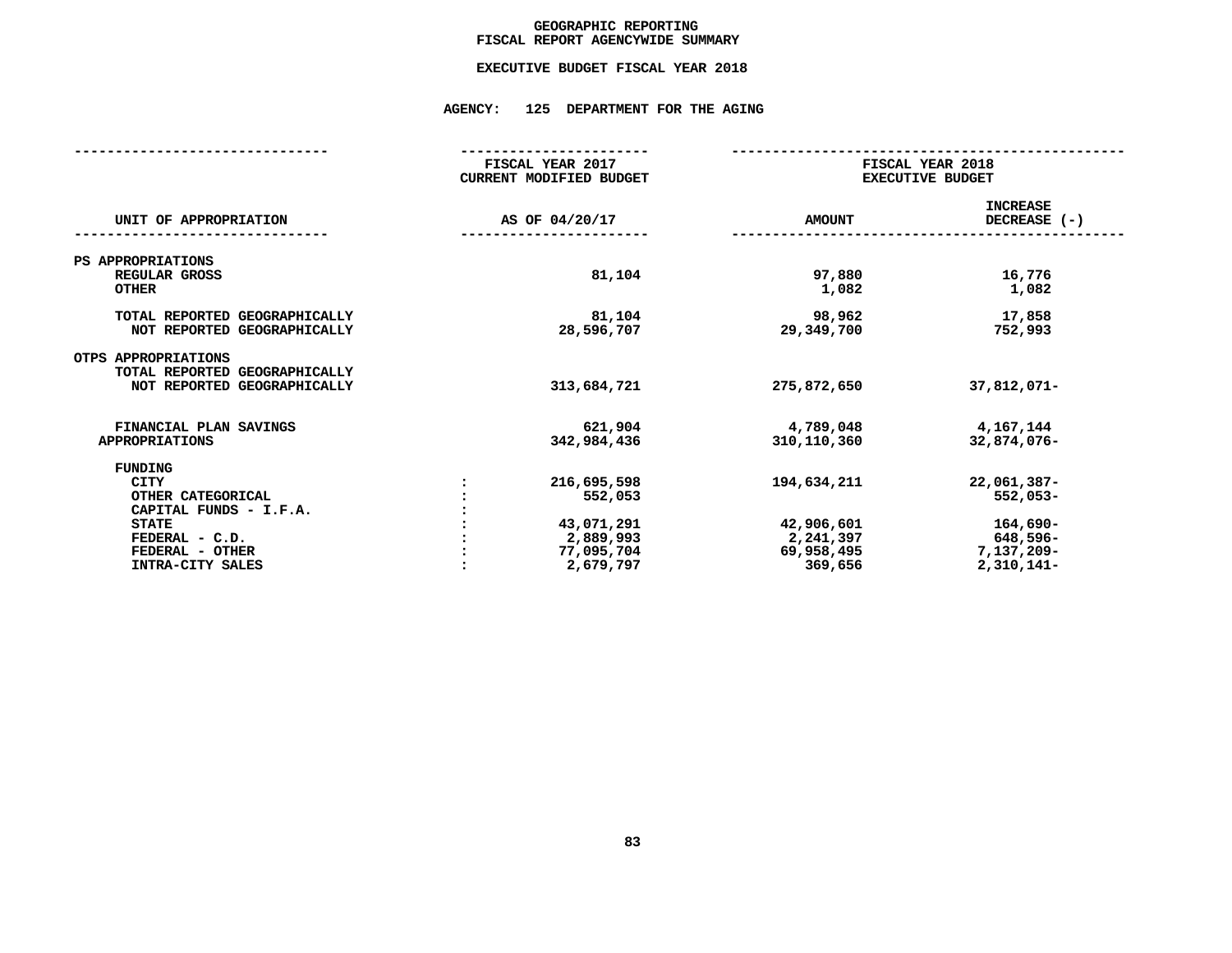### **EXECUTIVE BUDGET FISCAL YEAR 2018**

# **EXECUTIVE BUDGET FISCAL YEAR <sup>2018</sup>**

|                                     | -----------------<br>FISCAL YEAR 2017<br>CURRENT MODIFIED BUDGET |               | FISCAL YEAR 2018<br><b>EXECUTIVE BUDGET</b> |  |
|-------------------------------------|------------------------------------------------------------------|---------------|---------------------------------------------|--|
| UNIT OF APPROPRIATION               | AS OF 04/20/17                                                   | <b>AMOUNT</b> | INCREASE<br>DECREASE (-)                    |  |
| OFFICE OF COMMISSIONER-PS<br>001    |                                                                  |               |                                             |  |
| REGULAR GROSS<br><b>OTHER</b>       |                                                                  |               |                                             |  |
| TOTAL REPORTED GEOGRAPHICALLY       |                                                                  |               |                                             |  |
| NOT REPORTED GEOGRAPHICALLY         | 5,226,192                                                        | 5,266,221     | 40,029                                      |  |
| FINANCIAL PLAN SAVINGS              |                                                                  |               |                                             |  |
| <b>APPROPRIATION</b>                | 5,226,192                                                        | 5,266,221     | 40,029                                      |  |
| <b>FUNDING</b>                      |                                                                  |               |                                             |  |
| <b>CITY</b><br>OTHER CATEGORICAL    | 4,191,496                                                        | 4,695,258     | 503,762                                     |  |
| CAPITAL FUNDS - I.F.A.              | 242,755                                                          | 243,110       | 355                                         |  |
| <b>STATE</b>                        | 3,186                                                            | 3,371         | 185                                         |  |
| FEDERAL - C.D.                      | 143,755                                                          | 144,482       | 727                                         |  |
| FEDERAL - OTHER<br>INTRA-CITY SALES | 645,000                                                          | 180,000       | $465,000 -$                                 |  |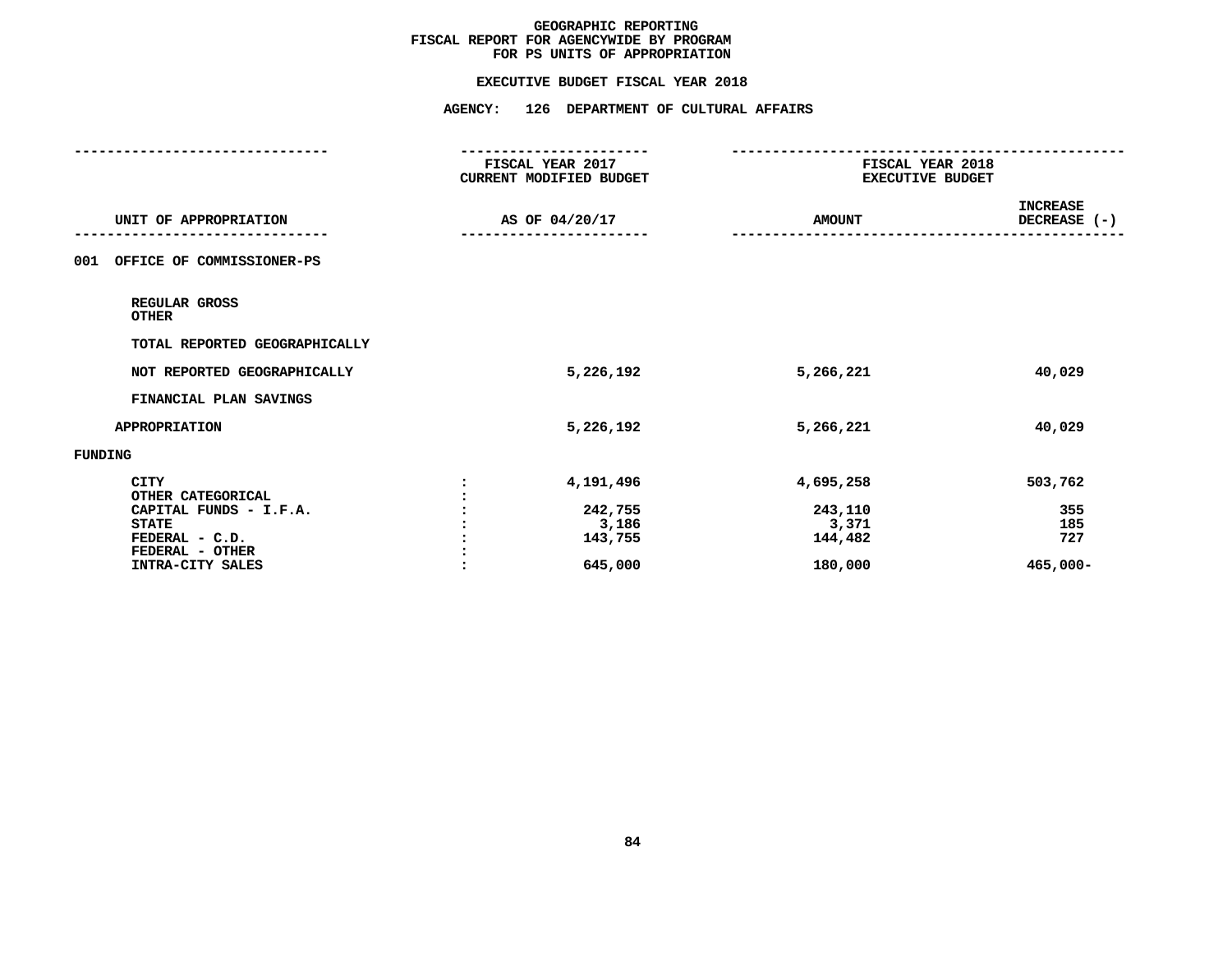|                                                                                                                              | FISCAL YEAR 2017<br>CURRENT MODIFIED BUDGET | FISCAL YEAR 2018<br><b>EXECUTIVE BUDGET</b>      |          |
|------------------------------------------------------------------------------------------------------------------------------|---------------------------------------------|--------------------------------------------------|----------|
| UNIT OF APPROPRIATION                                                                                                        | AS OF 04/20/17<br>-------------             | <b>INCREASE</b><br>DECREASE (-)<br><b>AMOUNT</b> |          |
| OFFICE OF COMMISSIONER - OTPS<br>002                                                                                         |                                             |                                                  |          |
| TOTAL REPORTED GEOGRAPHICALLY                                                                                                |                                             |                                                  |          |
| NOT REPORTED GEOGRAPHICALLY                                                                                                  | 1,992,136                                   | 1,590,375                                        | 401,761- |
| FINANCIAL PLAN SAVINGS                                                                                                       |                                             |                                                  |          |
| <b>APPROPRIATION</b>                                                                                                         | 1,992,136                                   | 1,590,375                                        | 401,761- |
| FUNDING                                                                                                                      |                                             |                                                  |          |
| CITY<br>OTHER CATEGORICAL<br>CAPITAL FUNDS - I.F.A.<br><b>STATE</b><br>FEDERAL - C.D.<br>FEDERAL - OTHER<br>INTRA-CITY SALES | 1,992,136                                   | 1,590,375                                        | 401,761- |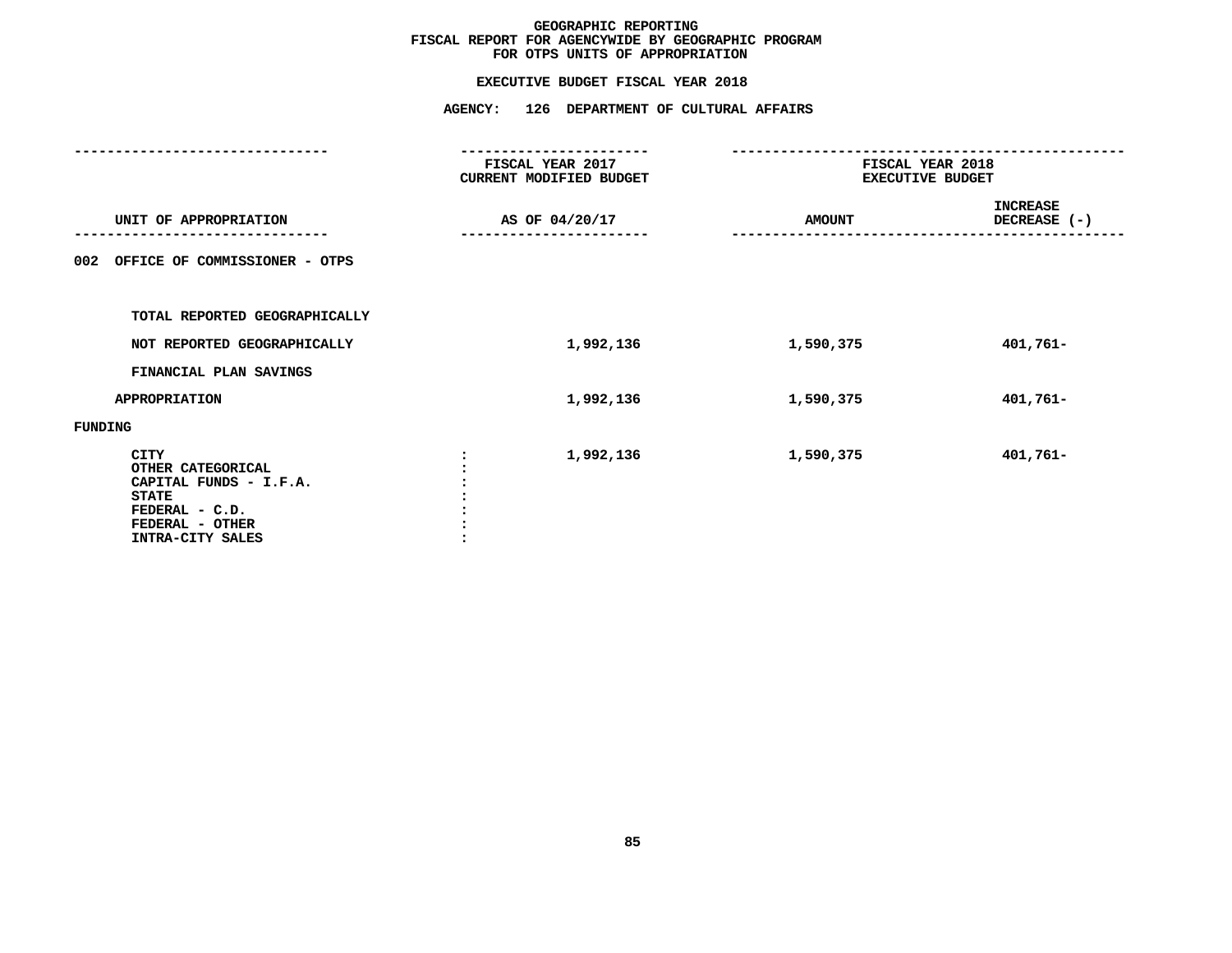|                                                                     |  | FISCAL YEAR 2017<br>CURRENT MODIFIED BUDGET | FISCAL YEAR 2018<br><b>EXECUTIVE BUDGET</b> |                                 |  |
|---------------------------------------------------------------------|--|---------------------------------------------|---------------------------------------------|---------------------------------|--|
| UNIT OF APPROPRIATION                                               |  | AS OF 04/20/17<br><b>AMOUNT</b>             |                                             | <b>INCREASE</b><br>DECREASE (-) |  |
| CULTURAL PROGRAMS<br>003                                            |  |                                             |                                             |                                 |  |
| TOTAL REPORTED GEOGRAPHICALLY                                       |  | 30,258,436                                  | 28,962,296                                  | 1,296,140-                      |  |
| NOT REPORTED GEOGRAPHICALLY                                         |  | 28,899,486                                  | 1,505,810                                   | 27,393,676-                     |  |
| FINANCIAL PLAN SAVINGS                                              |  |                                             |                                             |                                 |  |
| <b>APPROPRIATION</b>                                                |  | 59,157,922                                  | 30,468,106                                  | 28,689,816-                     |  |
| FUNDING                                                             |  |                                             |                                             |                                 |  |
| CITY<br>OTHER CATEGORICAL<br>CAPITAL FUNDS - I.F.A.<br><b>STATE</b> |  | 58,869,036                                  | 30,362,296                                  | 28,506,740-                     |  |
| FEDERAL - C.D.<br>FEDERAL - OTHER                                   |  | 213,821                                     | 105,810                                     | $108,011-$                      |  |
| INTRA-CITY SALES                                                    |  | 75,065                                      |                                             | $75,065 -$                      |  |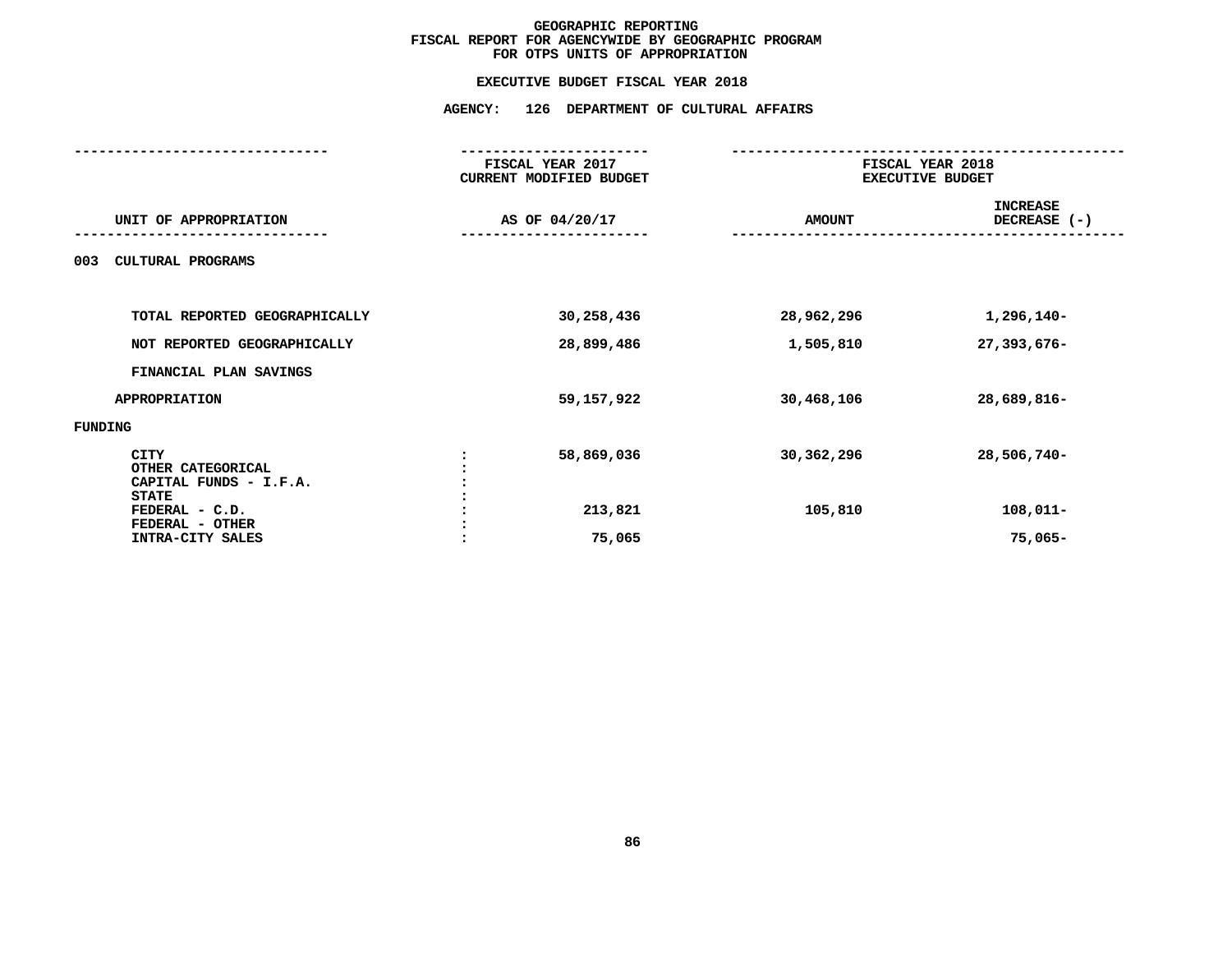|                                                                                                                              | FISCAL YEAR 2017<br>CURRENT MODIFIED BUDGET | FISCAL YEAR 2018<br><b>EXECUTIVE BUDGET</b>        |                        |
|------------------------------------------------------------------------------------------------------------------------------|---------------------------------------------|----------------------------------------------------|------------------------|
| UNIT OF APPROPRIATION                                                                                                        | AS OF 04/20/17                              | <b>INCREASE</b><br>DECREASE $(-)$<br><b>AMOUNT</b> |                        |
| METROPOLITAN MUSEUM OF ART<br>004                                                                                            |                                             |                                                    |                        |
| TOTAL REPORTED GEOGRAPHICALLY                                                                                                | 26, 447, 675                                | 25, 167, 817                                       | 1,279,858-             |
| NOT REPORTED GEOGRAPHICALLY                                                                                                  | 583,159                                     |                                                    | 583,159-               |
| FINANCIAL PLAN SAVINGS                                                                                                       |                                             |                                                    |                        |
| <b>APPROPRIATION</b>                                                                                                         | 27,030,834                                  | 25, 167, 817                                       | 1,863,017-             |
| FUNDING                                                                                                                      |                                             |                                                    |                        |
| CITY<br>OTHER CATEGORICAL<br>CAPITAL FUNDS - I.F.A.<br><b>STATE</b><br>FEDERAL - C.D.<br>FEDERAL - OTHER<br>INTRA-CITY SALES | 26, 447, 675<br>583,159                     | 25,167,817                                         | 1,279,858-<br>583,159- |
|                                                                                                                              |                                             |                                                    |                        |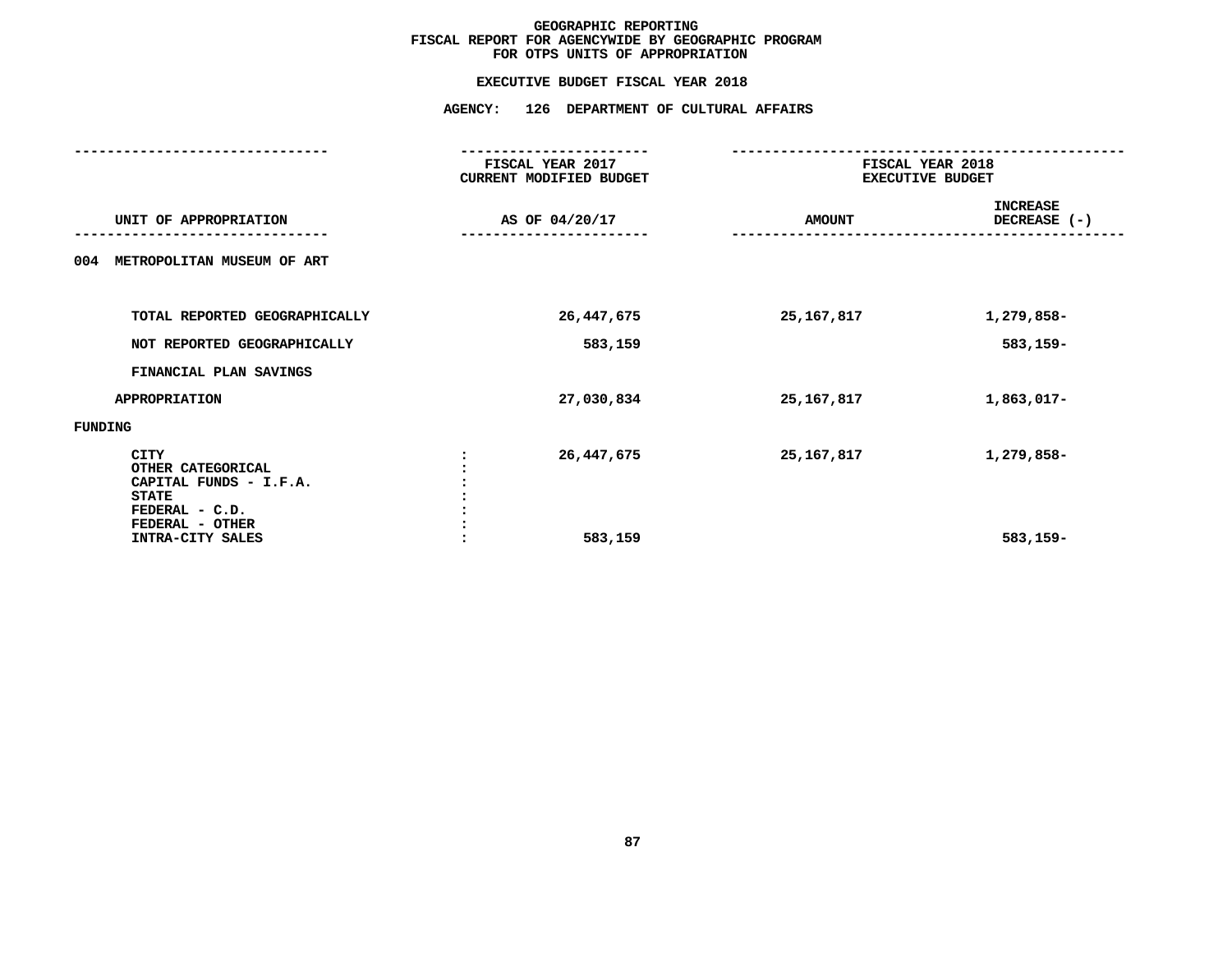|                                                                                                          | FISCAL YEAR 2017<br>CURRENT MODIFIED BUDGET | FISCAL YEAR 2018<br><b>EXECUTIVE BUDGET</b> |                                 |
|----------------------------------------------------------------------------------------------------------|---------------------------------------------|---------------------------------------------|---------------------------------|
| UNIT OF APPROPRIATION                                                                                    | AS OF 04/20/17                              | <b>AMOUNT</b>                               | <b>INCREASE</b><br>DECREASE (-) |
| NY BOTANICAL GARDEN<br>005                                                                               |                                             |                                             |                                 |
| TOTAL REPORTED GEOGRAPHICALLY                                                                            |                                             |                                             |                                 |
| NOT REPORTED GEOGRAPHICALLY                                                                              | 7,260,680                                   | 6,294,903                                   | 965,777-                        |
| FINANCIAL PLAN SAVINGS                                                                                   |                                             |                                             |                                 |
| <b>APPROPRIATION</b>                                                                                     | 7,260,680                                   | 6,294,903                                   | $965,777-$                      |
| FUNDING                                                                                                  |                                             |                                             |                                 |
| CITY<br>OTHER CATEGORICAL<br>CAPITAL FUNDS - I.F.A.<br><b>STATE</b><br>FEDERAL - C.D.<br>FEDERAL - OTHER | 6,909,178                                   | 6,294,903                                   | 614,275-                        |
| INTRA-CITY SALES                                                                                         | 351,502                                     |                                             | $351,502 -$                     |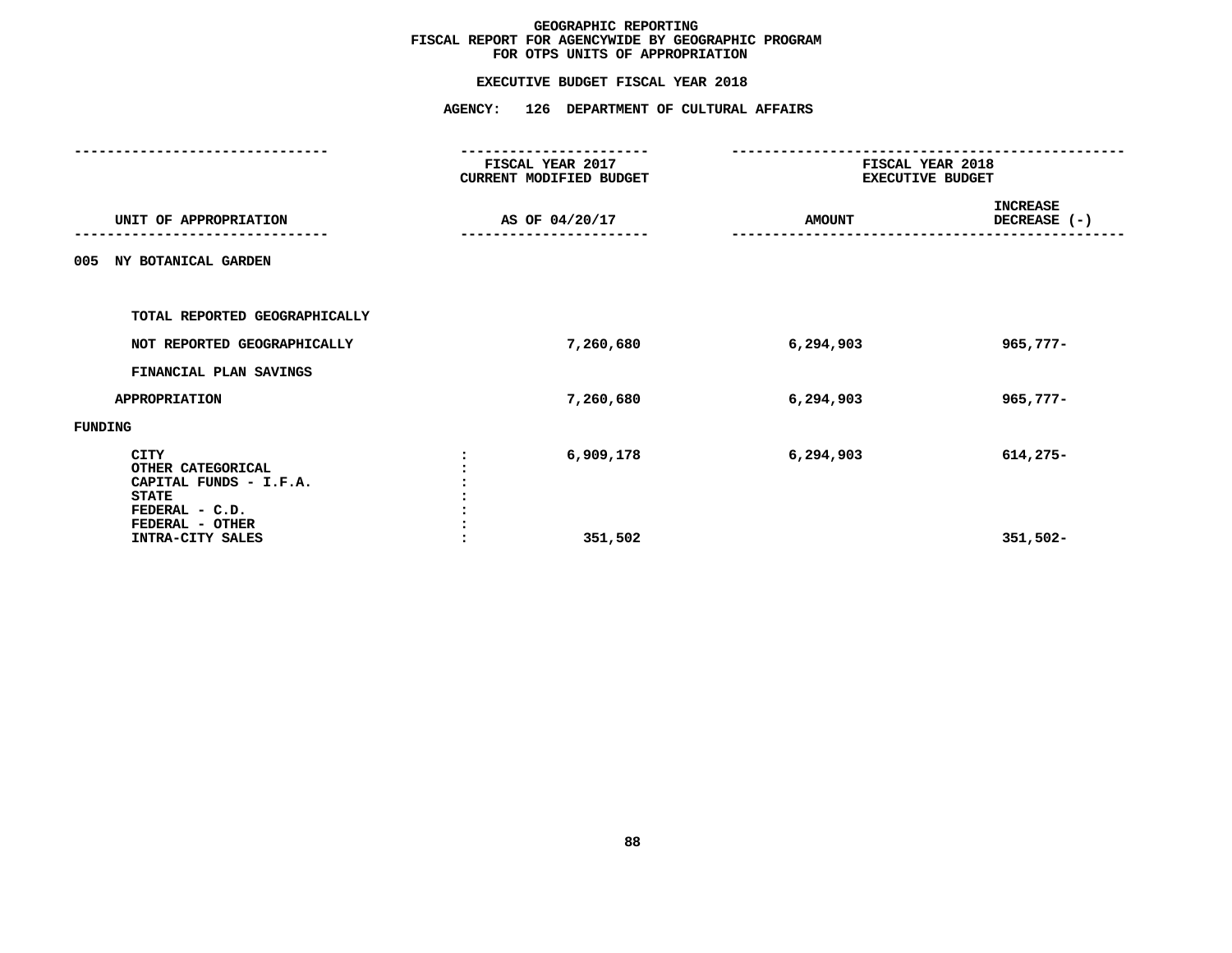|                                                                                                                              | FISCAL YEAR 2017<br>CURRENT MODIFIED BUDGET | FISCAL YEAR 2018<br><b>EXECUTIVE BUDGET</b> |                                 |
|------------------------------------------------------------------------------------------------------------------------------|---------------------------------------------|---------------------------------------------|---------------------------------|
| UNIT OF APPROPRIATION                                                                                                        | AS OF 04/20/17                              | <b>AMOUNT</b>                               | <b>INCREASE</b><br>DECREASE (-) |
| AMER MUSEUM NATURAL HISTORY<br>006                                                                                           |                                             |                                             |                                 |
| TOTAL REPORTED GEOGRAPHICALLY                                                                                                | 16,140,709                                  | 15,539,243                                  | 601,466-                        |
| NOT REPORTED GEOGRAPHICALLY                                                                                                  | 468,210                                     |                                             | $468,210-$                      |
| FINANCIAL PLAN SAVINGS                                                                                                       |                                             |                                             |                                 |
| <b>APPROPRIATION</b>                                                                                                         | 16,608,919                                  | 15,539,243                                  | 1,069,676-                      |
| FUNDING                                                                                                                      |                                             |                                             |                                 |
| CITY<br>OTHER CATEGORICAL<br>CAPITAL FUNDS - I.F.A.<br><b>STATE</b><br>FEDERAL - C.D.<br>FEDERAL - OTHER<br>INTRA-CITY SALES | 16,140,709<br>468,210                       | 15,539,243                                  | 601,466-<br>468,210-            |
|                                                                                                                              |                                             |                                             |                                 |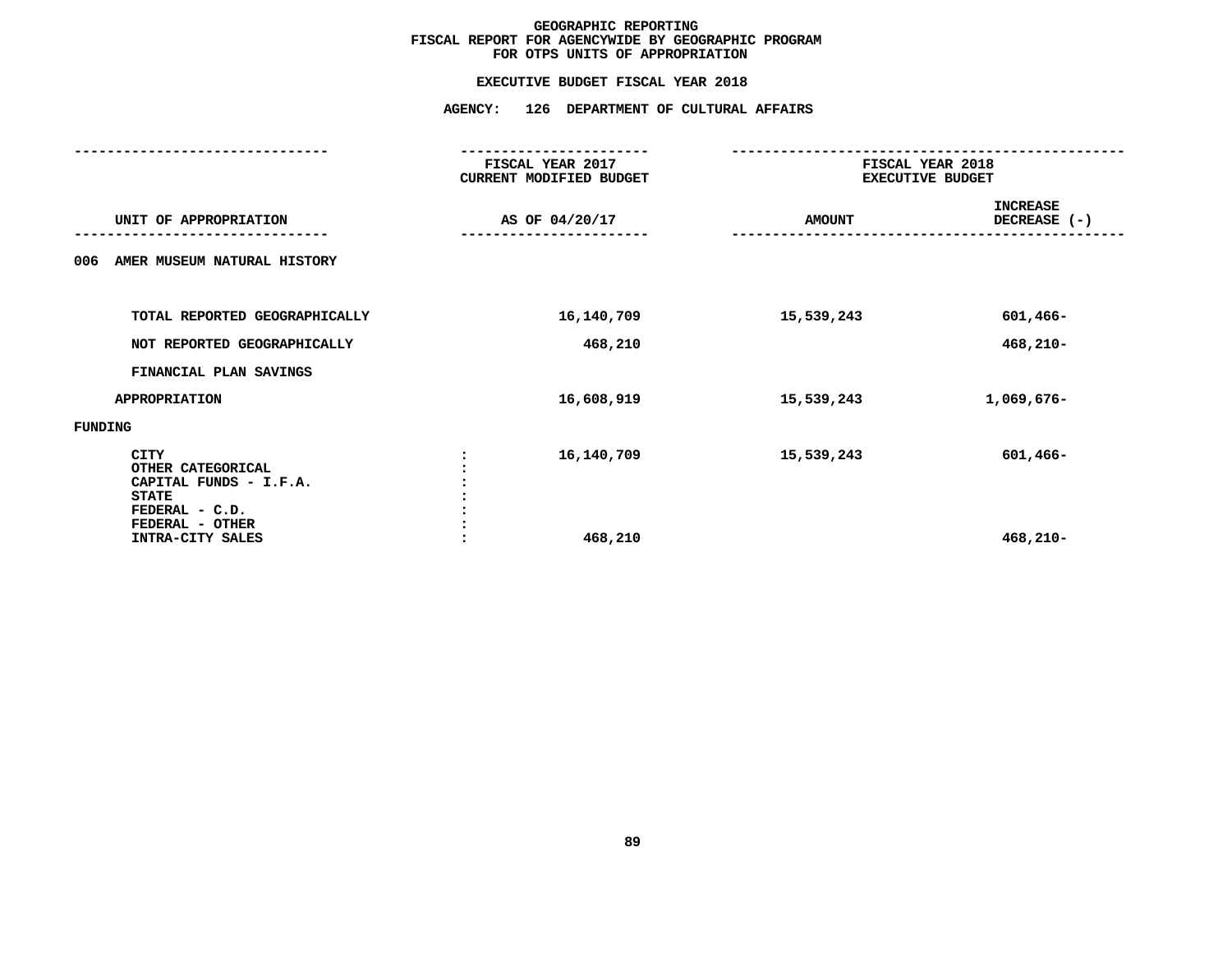|                                                                                                                              | FISCAL YEAR 2017<br><b>CURRENT MODIFIED BUDGET</b> | FISCAL YEAR 2018<br><b>EXECUTIVE BUDGET</b> |                                 |  |
|------------------------------------------------------------------------------------------------------------------------------|----------------------------------------------------|---------------------------------------------|---------------------------------|--|
| UNIT OF APPROPRIATION                                                                                                        | AS OF 04/20/17                                     | <b>AMOUNT</b>                               | <b>INCREASE</b><br>DECREASE (-) |  |
| THE WILDLIFE CONSERVATION SOC.<br>007                                                                                        |                                                    |                                             |                                 |  |
| TOTAL REPORTED GEOGRAPHICALLY                                                                                                | 15,383,267                                         | 13,757,585                                  | 1,625,682-                      |  |
| NOT REPORTED GEOGRAPHICALLY                                                                                                  | 1,239,624                                          | 1,233,648                                   | $5,976-$                        |  |
| FINANCIAL PLAN SAVINGS                                                                                                       |                                                    |                                             |                                 |  |
| <b>APPROPRIATION</b>                                                                                                         | 16,622,891                                         | 14,991,233                                  | 1,631,658-                      |  |
| FUNDING                                                                                                                      |                                                    |                                             |                                 |  |
| CITY<br>OTHER CATEGORICAL<br>CAPITAL FUNDS - I.F.A.<br><b>STATE</b><br>FEDERAL - C.D.<br>FEDERAL - OTHER<br>INTRA-CITY SALES | 16,622,891                                         | 14,991,233                                  | 1,631,658-                      |  |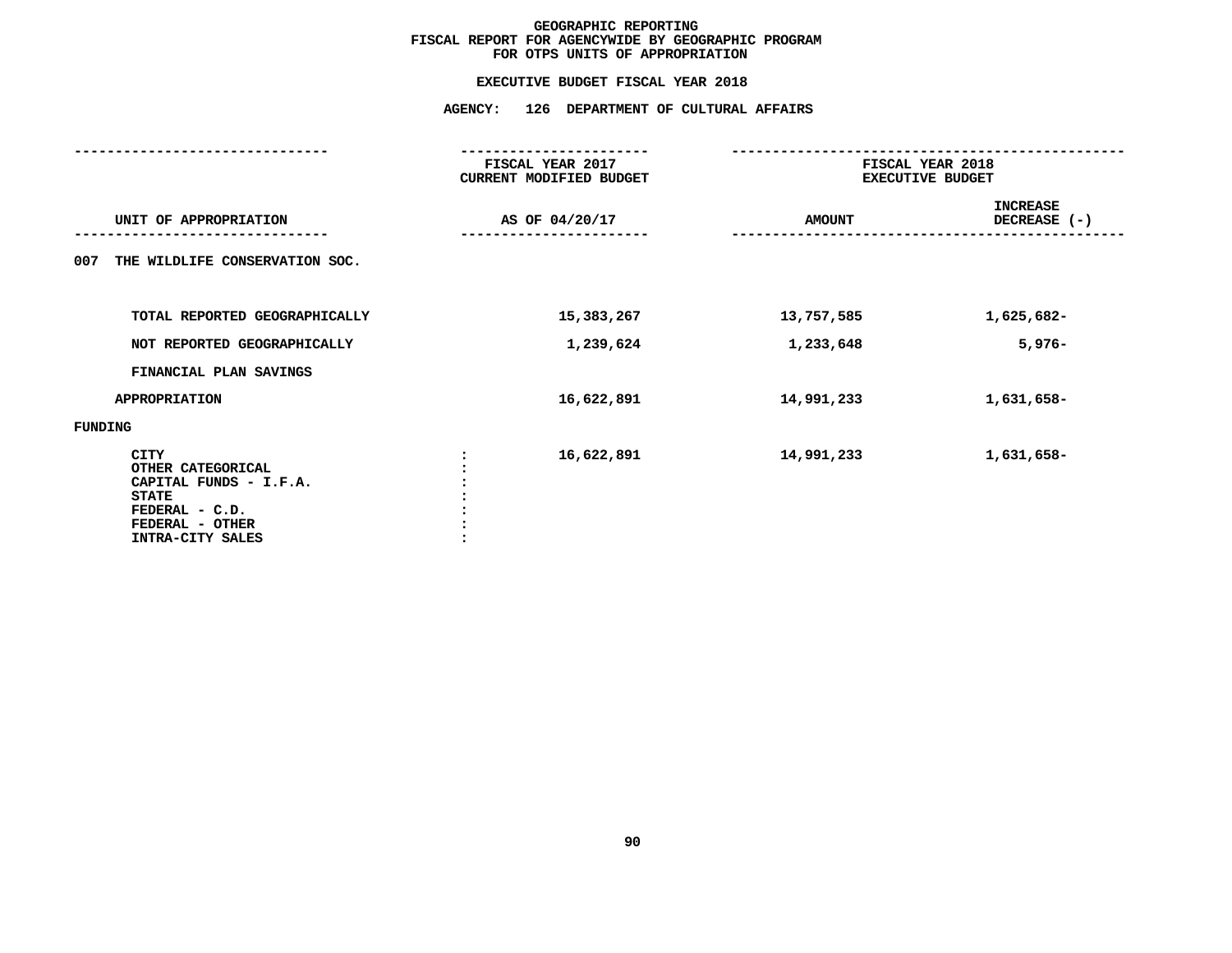|                                                                                                                              | FISCAL YEAR 2017<br><b>CURRENT MODIFIED BUDGET</b> | FISCAL YEAR 2018<br><b>EXECUTIVE BUDGET</b> |                                 |
|------------------------------------------------------------------------------------------------------------------------------|----------------------------------------------------|---------------------------------------------|---------------------------------|
| UNIT OF APPROPRIATION                                                                                                        | AS OF 04/20/17                                     | <b>AMOUNT</b>                               | <b>INCREASE</b><br>DECREASE (-) |
| <b>BROOKLYN MUSEUM</b><br>008                                                                                                |                                                    |                                             |                                 |
| TOTAL REPORTED GEOGRAPHICALLY<br>NOT REPORTED GEOGRAPHICALLY                                                                 | 8,199,820                                          | 7,755,468                                   | 444,352-                        |
| FINANCIAL PLAN SAVINGS                                                                                                       |                                                    |                                             |                                 |
| <b>APPROPRIATION</b>                                                                                                         | 8,199,820                                          | 7,755,468                                   | 444,352-                        |
| FUNDING                                                                                                                      |                                                    |                                             |                                 |
| CITY<br>OTHER CATEGORICAL<br>CAPITAL FUNDS - I.F.A.<br><b>STATE</b><br>FEDERAL - C.D.<br>FEDERAL - OTHER<br>INTRA-CITY SALES | 8,199,820                                          | 7,755,468                                   | 444,352-                        |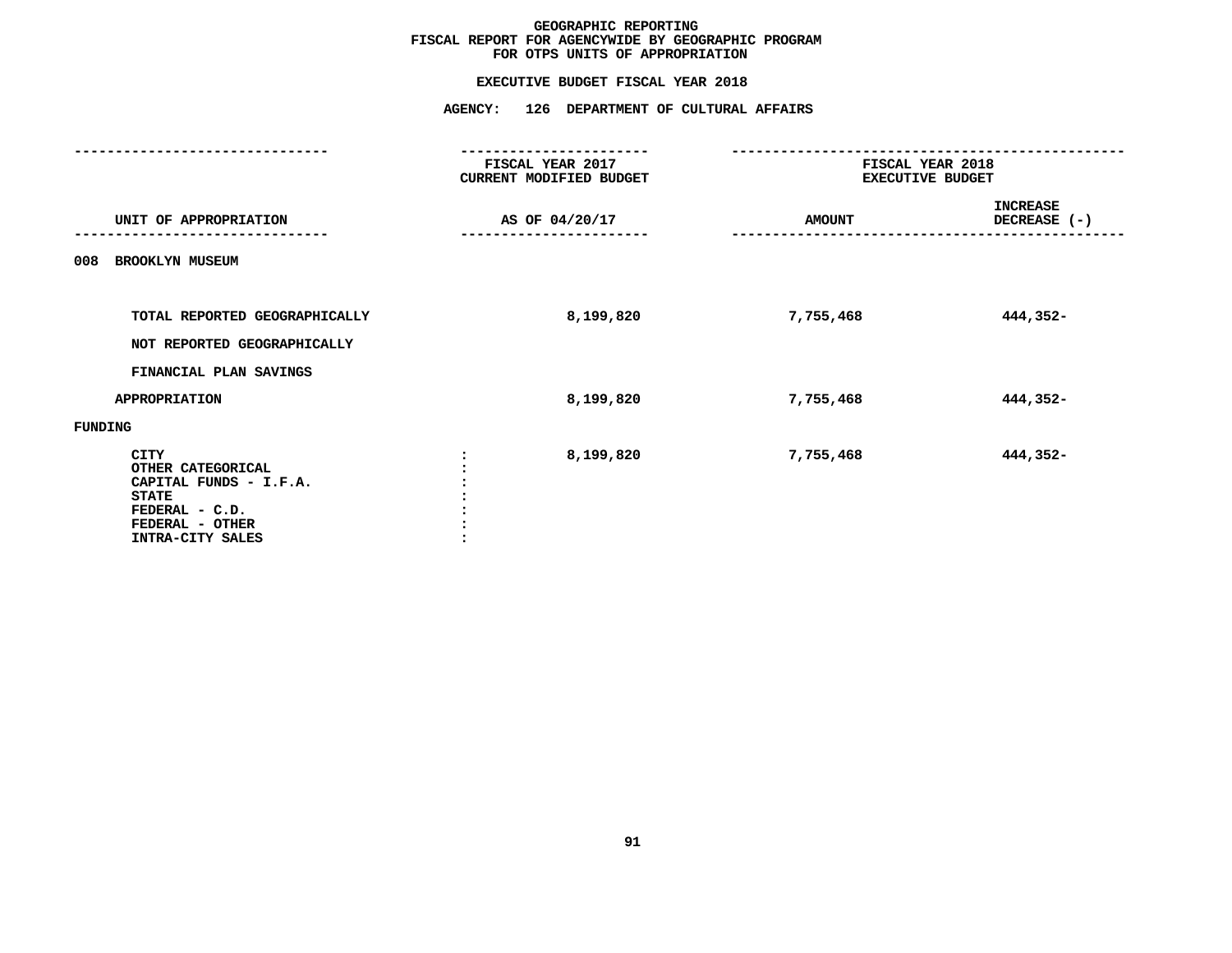# **EXECUTIVE BUDGET FISCAL YEAR <sup>2018</sup>**

|                                                                                                                                     | <b>AGENCY:</b><br>126 DEPARTMENT OF CULTURAL AFFAIRS |               |                                             |  |
|-------------------------------------------------------------------------------------------------------------------------------------|------------------------------------------------------|---------------|---------------------------------------------|--|
|                                                                                                                                     | FISCAL YEAR 2017<br>CURRENT MODIFIED BUDGET          |               | FISCAL YEAR 2018<br><b>EXECUTIVE BUDGET</b> |  |
| UNIT OF APPROPRIATION                                                                                                               | AS OF 04/20/17                                       | <b>AMOUNT</b> | <b>INCREASE</b><br>DECREASE (-)             |  |
| BKLYN CHILDREN'S MUSEUM<br>009                                                                                                      |                                                      |               |                                             |  |
| TOTAL REPORTED GEOGRAPHICALLY                                                                                                       |                                                      |               |                                             |  |
| NOT REPORTED GEOGRAPHICALLY                                                                                                         | 2,016,316                                            | 1,786,410     | 229,906-                                    |  |
| FINANCIAL PLAN SAVINGS                                                                                                              |                                                      |               |                                             |  |
| <b>APPROPRIATION</b>                                                                                                                | 2,016,316                                            | 1,786,410     | $229,906 -$                                 |  |
| FUNDING                                                                                                                             |                                                      |               |                                             |  |
| <b>CITY</b><br>OTHER CATEGORICAL<br>CAPITAL FUNDS - I.F.A.<br><b>STATE</b><br>FEDERAL - C.D.<br>FEDERAL - OTHER<br>INTRA-CITY SALES | 2,016,316                                            | 1,786,410     | $229,906 -$                                 |  |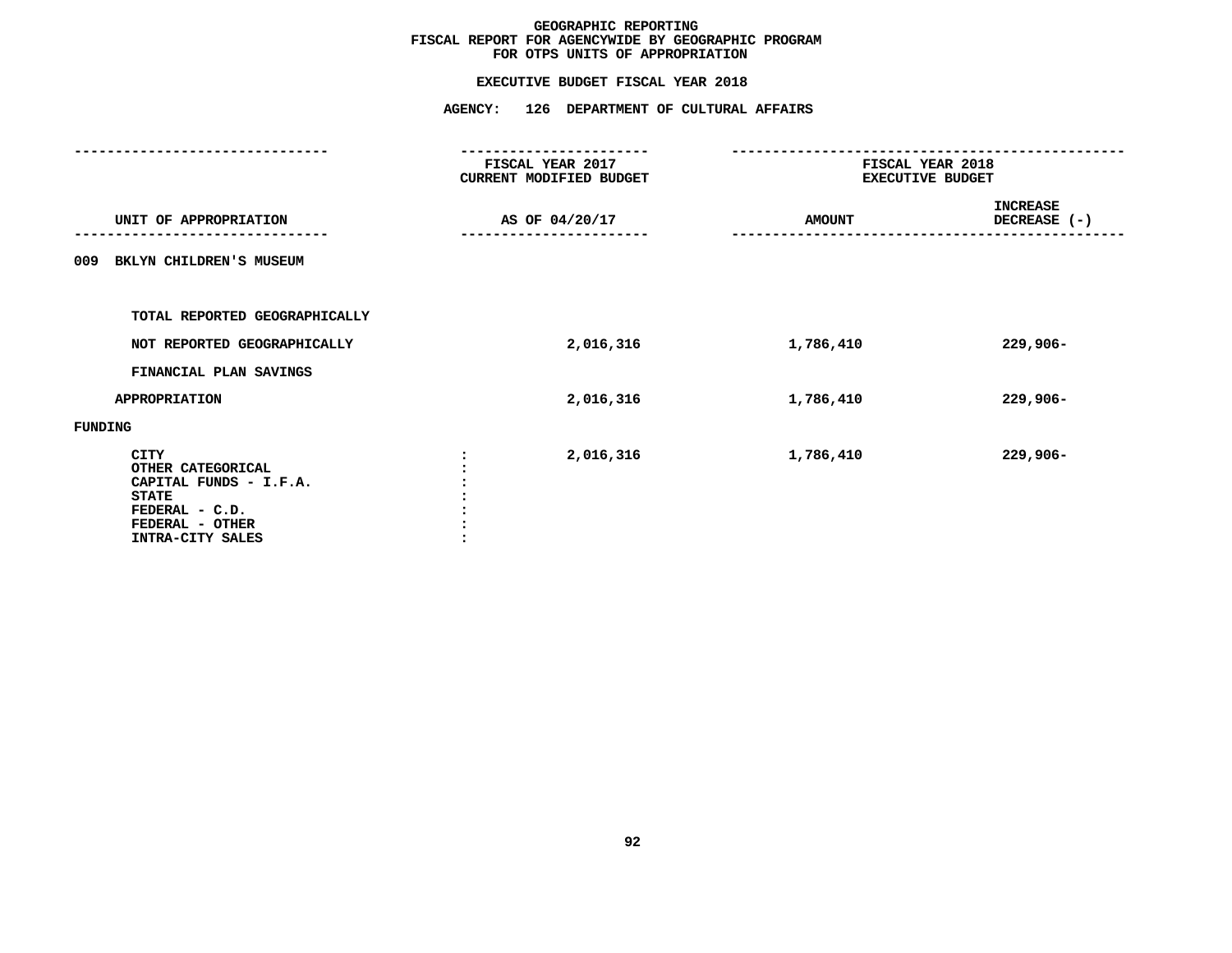|                                                                                       | FISCAL YEAR 2017<br>CURRENT MODIFIED BUDGET |           | FISCAL YEAR 2018<br><b>EXECUTIVE BUDGET</b> |
|---------------------------------------------------------------------------------------|---------------------------------------------|-----------|---------------------------------------------|
| UNIT OF APPROPRIATION                                                                 | AS OF 04/20/17<br><b>AMOUNT</b>             |           | <b>INCREASE</b><br>DECREASE (-)             |
| BROOKLYN BOTANIC GARDEN<br>010                                                        |                                             |           |                                             |
| TOTAL REPORTED GEOGRAPHICALLY                                                         |                                             |           |                                             |
| NOT REPORTED GEOGRAPHICALLY                                                           | 4,857,483                                   | 3,595,949 | 1,261,534-                                  |
| FINANCIAL PLAN SAVINGS                                                                |                                             |           |                                             |
| <b>APPROPRIATION</b>                                                                  | 4,857,483                                   | 3,595,949 | 1,261,534-                                  |
| FUNDING                                                                               |                                             |           |                                             |
| CITY<br>OTHER CATEGORICAL<br>CAPITAL FUNDS - I.F.A.<br><b>STATE</b><br>FEDERAL - C.D. | 3,885,034                                   | 3,595,949 | 289,085-                                    |
| FEDERAL - OTHER<br>INTRA-CITY SALES                                                   | 972,449                                     |           | 972,449-                                    |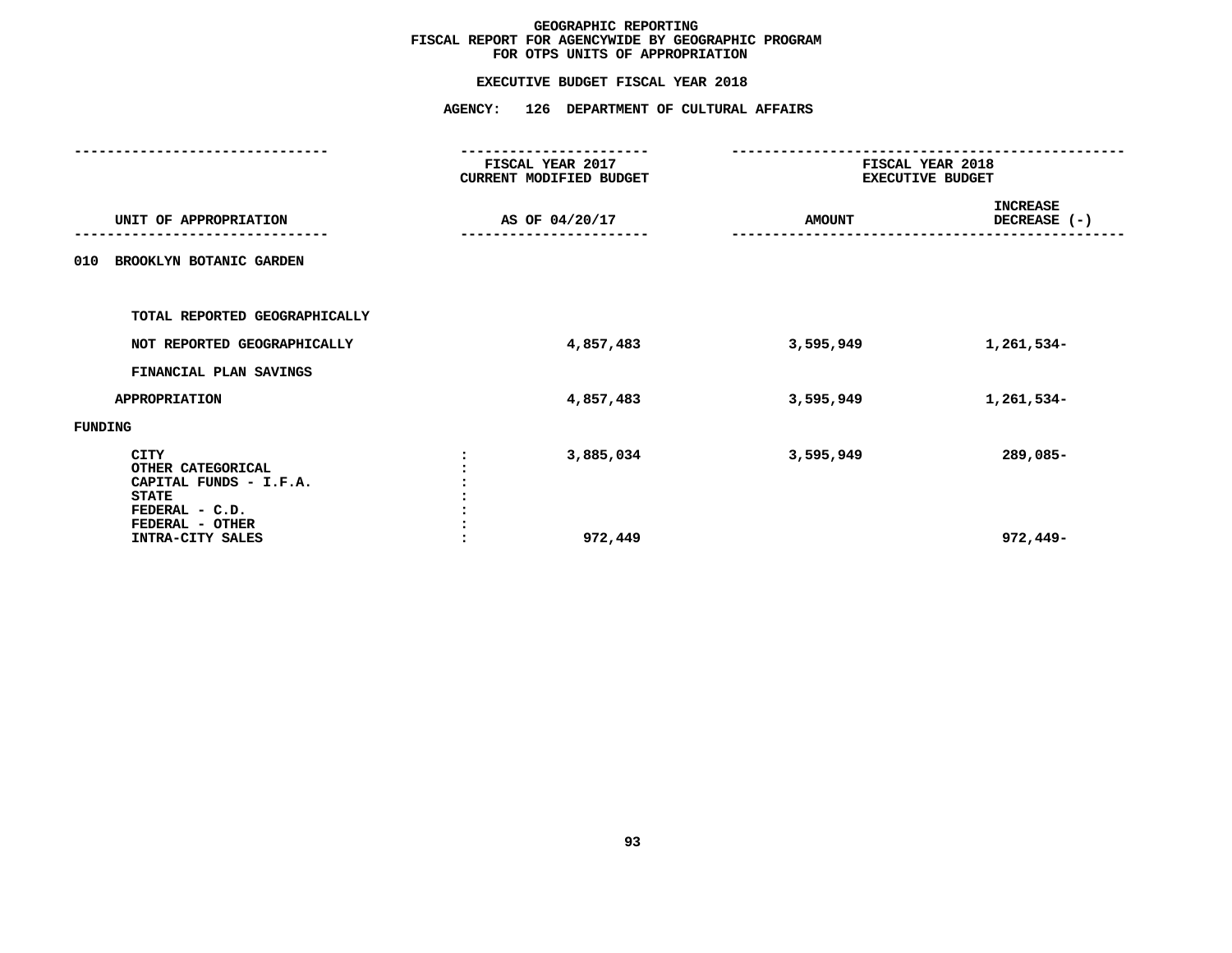|                                                                                                          | FISCAL YEAR 2017<br>CURRENT MODIFIED BUDGET | FISCAL YEAR 2018<br><b>EXECUTIVE BUDGET</b>      |            |
|----------------------------------------------------------------------------------------------------------|---------------------------------------------|--------------------------------------------------|------------|
| UNIT OF APPROPRIATION                                                                                    | AS OF 04/20/17                              | <b>INCREASE</b><br>DECREASE (-)<br><b>AMOUNT</b> |            |
| <b>QUEENS BOTANICAL GARDEN</b><br>011                                                                    |                                             |                                                  |            |
| TOTAL REPORTED GEOGRAPHICALLY                                                                            |                                             |                                                  |            |
| NOT REPORTED GEOGRAPHICALLY                                                                              | 3,499,765                                   | 954,946                                          | 2,544,819- |
| FINANCIAL PLAN SAVINGS                                                                                   |                                             |                                                  |            |
| <b>APPROPRIATION</b>                                                                                     | 3,499,765                                   | 954,946                                          | 2,544,819- |
| FUNDING                                                                                                  |                                             |                                                  |            |
| CITY<br>OTHER CATEGORICAL<br>CAPITAL FUNDS - I.F.A.<br><b>STATE</b><br>FEDERAL - C.D.<br>FEDERAL - OTHER | 1,244,370                                   | 954,946                                          | 289,424-   |
| INTRA-CITY SALES                                                                                         | 2,255,395                                   |                                                  | 2,255,395- |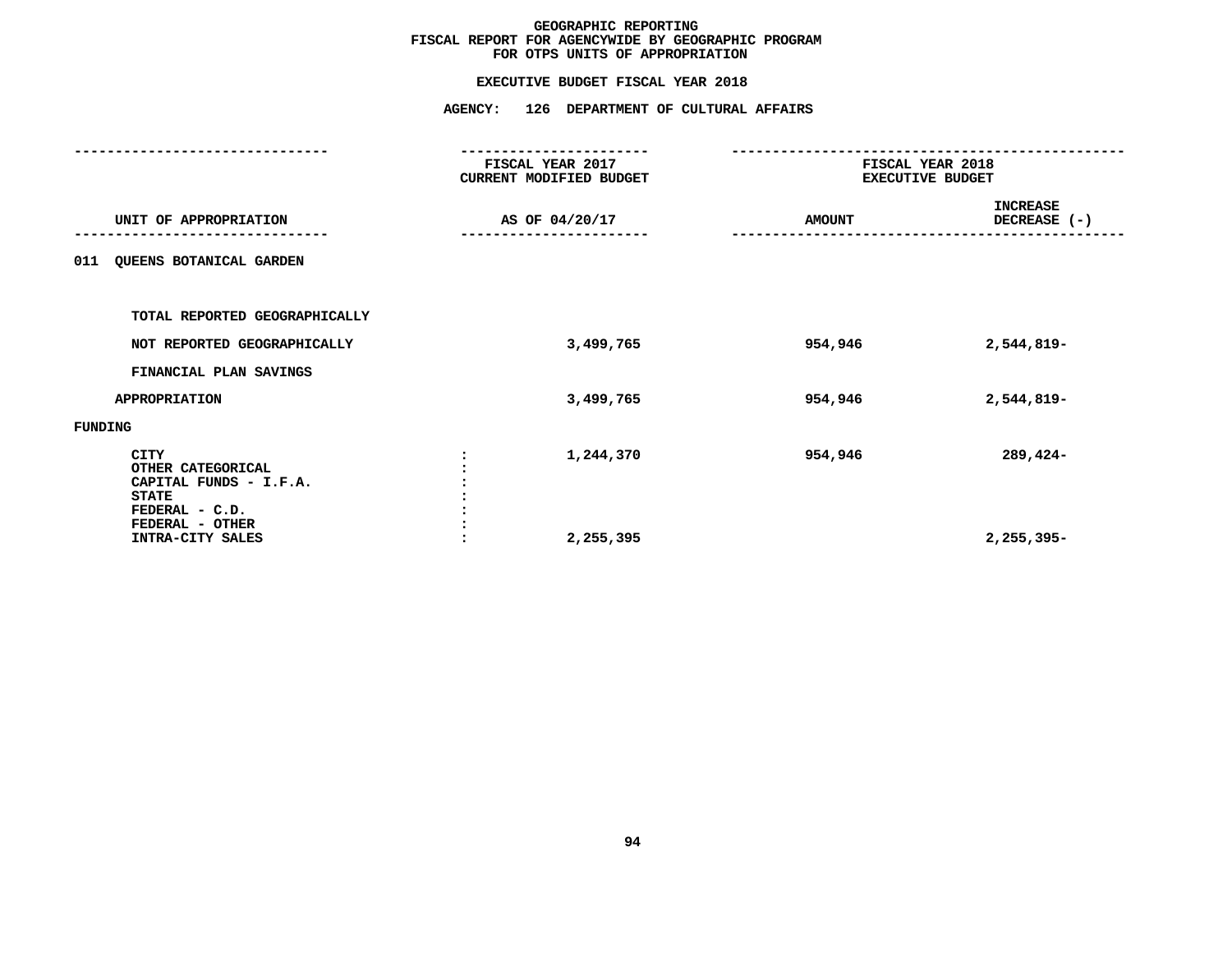|                                                                                              | FISCAL YEAR 2017<br>CURRENT MODIFIED BUDGET | FISCAL YEAR 2018<br><b>EXECUTIVE BUDGET</b>      |          |  |
|----------------------------------------------------------------------------------------------|---------------------------------------------|--------------------------------------------------|----------|--|
| UNIT OF APPROPRIATION                                                                        | AS OF 04/20/17                              | <b>INCREASE</b><br>DECREASE (-)<br><b>AMOUNT</b> |          |  |
| 012 NY HALL OF SCIENCE                                                                       |                                             |                                                  |          |  |
| TOTAL REPORTED GEOGRAPHICALLY                                                                |                                             |                                                  |          |  |
| NOT REPORTED GEOGRAPHICALLY                                                                  | 1,971,070                                   | 1,802,687                                        | 168,383- |  |
| FINANCIAL PLAN SAVINGS                                                                       |                                             |                                                  |          |  |
| <b>APPROPRIATION</b>                                                                         | 1,971,070                                   | 1,802,687                                        | 168,383- |  |
| FUNDING                                                                                      |                                             |                                                  |          |  |
| <b>CITY</b><br>OTHER CATEGORICAL<br>CAPITAL FUNDS - I.F.A.<br><b>STATE</b><br>FEDERAL - C.D. | 1,933,384                                   | 1,802,687                                        | 130,697- |  |
| FEDERAL - OTHER<br>INTRA-CITY SALES                                                          | 37,686                                      |                                                  | 37,686-  |  |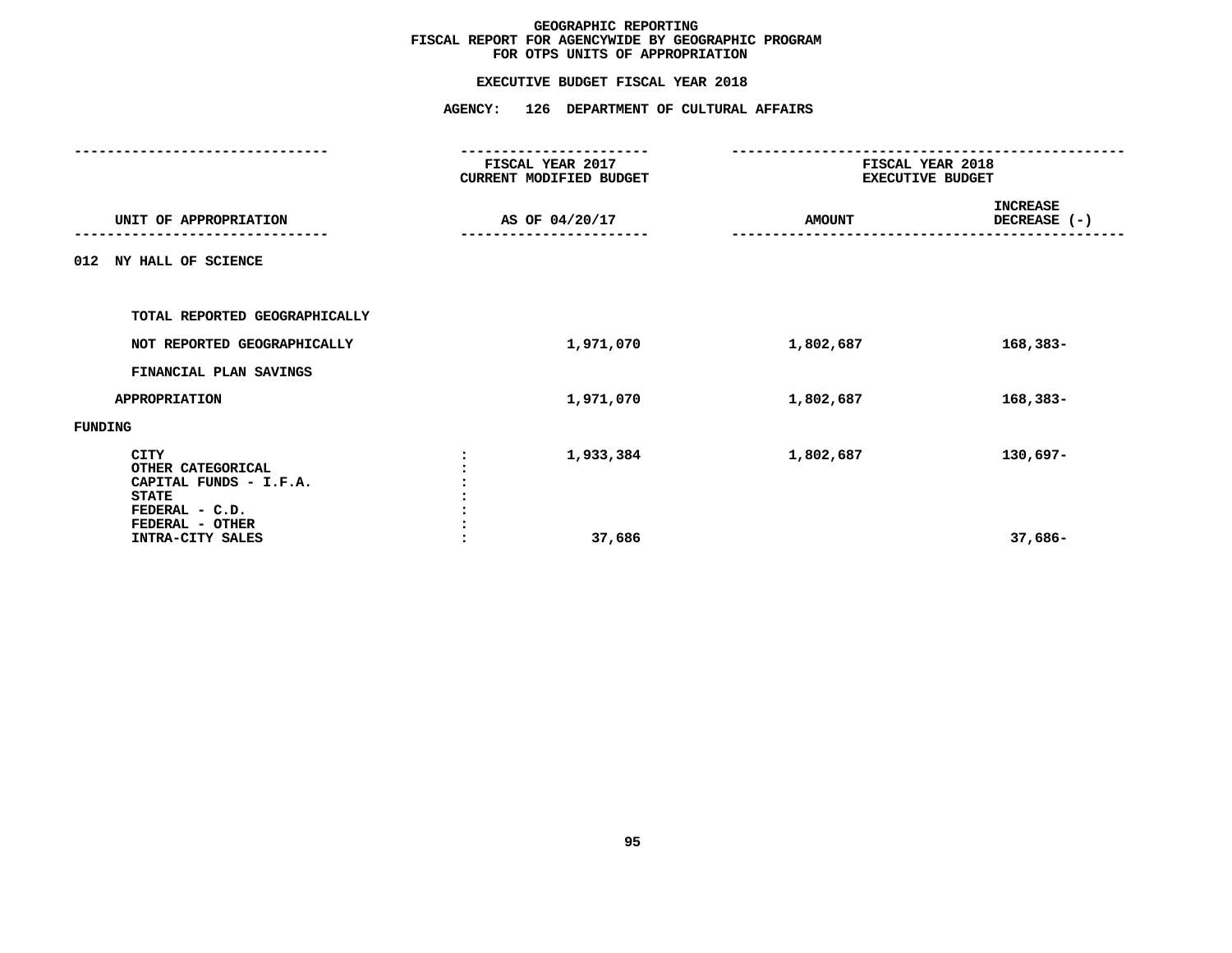|                                                                                                                              | FISCAL YEAR 2017<br>CURRENT MODIFIED BUDGET | FISCAL YEAR 2018<br><b>EXECUTIVE BUDGET</b> |                                 |
|------------------------------------------------------------------------------------------------------------------------------|---------------------------------------------|---------------------------------------------|---------------------------------|
| UNIT OF APPROPRIATION                                                                                                        | AS OF 04/20/17                              | <b>AMOUNT</b>                               | <b>INCREASE</b><br>DECREASE (-) |
| 013 SI INSTITUTE ARTS & SCIENCES                                                                                             |                                             |                                             |                                 |
| TOTAL REPORTED GEOGRAPHICALLY<br>NOT REPORTED GEOGRAPHICALLY                                                                 | 991,741                                     | 870,263                                     | 121,478-                        |
| FINANCIAL PLAN SAVINGS                                                                                                       |                                             |                                             |                                 |
| <b>APPROPRIATION</b>                                                                                                         | 991,741                                     | 870,263                                     | 121,478-                        |
| FUNDING                                                                                                                      |                                             |                                             |                                 |
| CITY<br>OTHER CATEGORICAL<br>CAPITAL FUNDS - I.F.A.<br><b>STATE</b><br>FEDERAL - C.D.<br>FEDERAL - OTHER<br>INTRA-CITY SALES | 991,741                                     | 870,263                                     | 121,478-                        |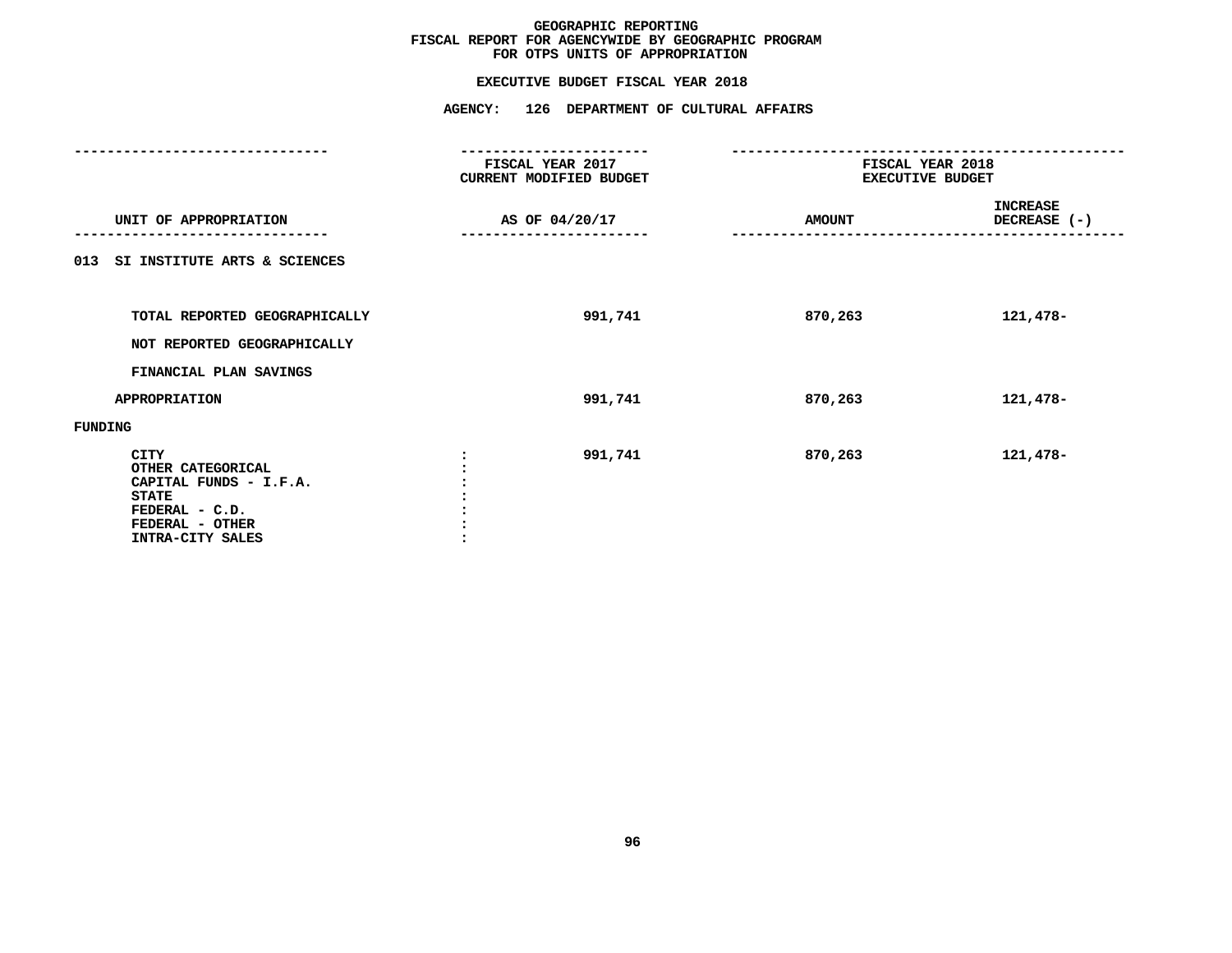|                                                                                                                                     | FISCAL YEAR 2017<br>CURRENT MODIFIED BUDGET | FISCAL YEAR 2018<br><b>EXECUTIVE BUDGET</b> |                                 |
|-------------------------------------------------------------------------------------------------------------------------------------|---------------------------------------------|---------------------------------------------|---------------------------------|
| UNIT OF APPROPRIATION                                                                                                               | AS OF 04/20/17                              | <b>AMOUNT</b>                               | <b>INCREASE</b><br>DECREASE (-) |
| 014 S.I. ZOOLOGICAL SOCIETY                                                                                                         |                                             |                                             |                                 |
| TOTAL REPORTED GEOGRAPHICALLY                                                                                                       |                                             |                                             |                                 |
| NOT REPORTED GEOGRAPHICALLY                                                                                                         | 1,586,608                                   | 1,364,014                                   | 222,594-                        |
| FINANCIAL PLAN SAVINGS                                                                                                              |                                             |                                             |                                 |
| <b>APPROPRIATION</b>                                                                                                                | 1,586,608                                   | 1,364,014                                   | 222,594-                        |
| FUNDING                                                                                                                             |                                             |                                             |                                 |
| <b>CITY</b><br>OTHER CATEGORICAL<br>CAPITAL FUNDS - I.F.A.<br><b>STATE</b><br>FEDERAL - C.D.<br>FEDERAL - OTHER<br>INTRA-CITY SALES | 1,586,608                                   | 1,364,014                                   | 222,594-                        |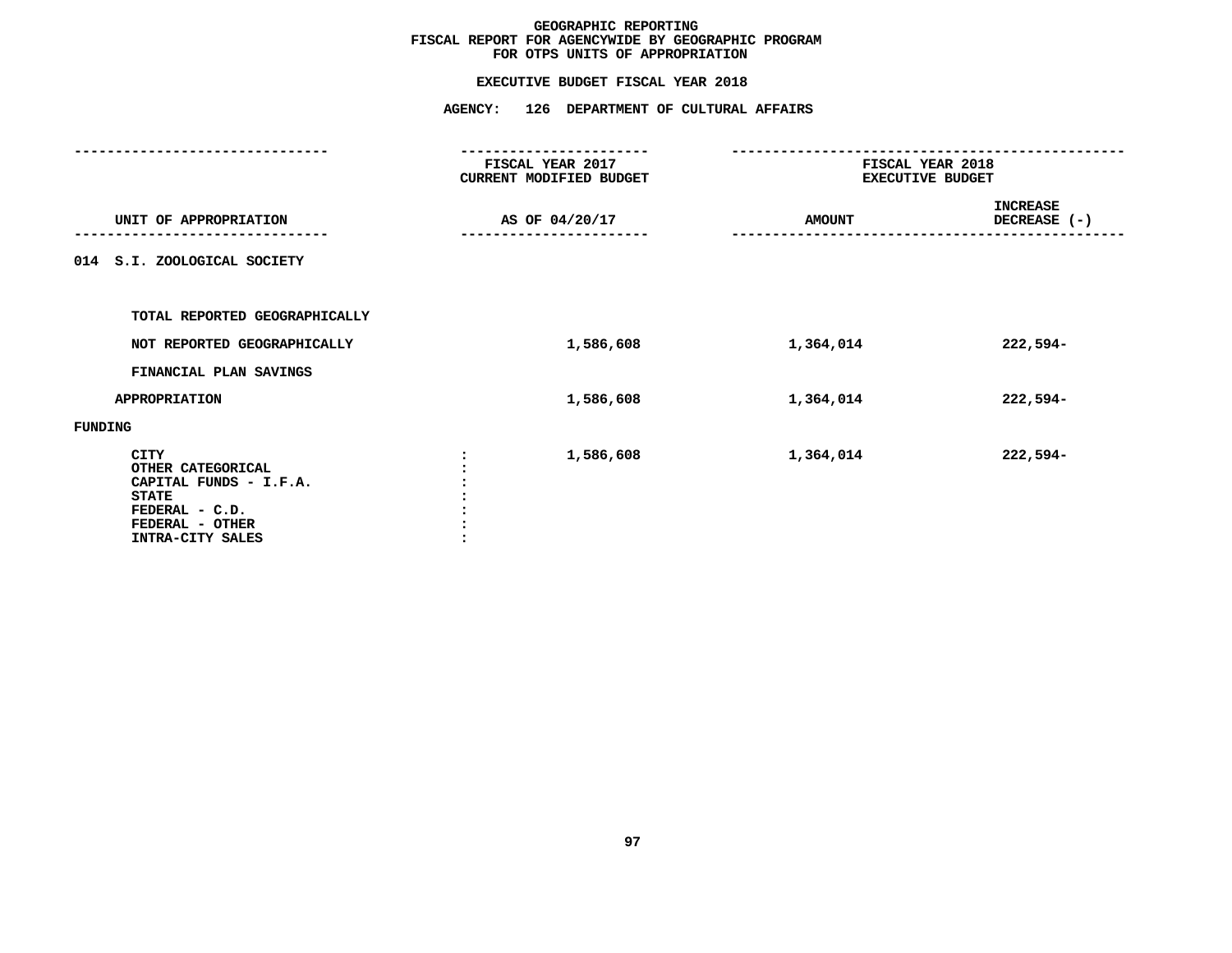|                      |                                                       | -------------------                         |                                             |                                 |
|----------------------|-------------------------------------------------------|---------------------------------------------|---------------------------------------------|---------------------------------|
|                      |                                                       | FISCAL YEAR 2017<br>CURRENT MODIFIED BUDGET | FISCAL YEAR 2018<br><b>EXECUTIVE BUDGET</b> |                                 |
|                      | UNIT OF APPROPRIATION                                 | AS OF 04/20/17                              | <b>AMOUNT</b>                               | <b>INCREASE</b><br>DECREASE (-) |
|                      | 015 S I HISTORICAL SOCIETY                            |                                             |                                             |                                 |
|                      | TOTAL REPORTED GEOGRAPHICALLY                         |                                             |                                             |                                 |
|                      | NOT REPORTED GEOGRAPHICALLY                           | 902,465                                     | 661,442                                     | 241,023-                        |
|                      | FINANCIAL PLAN SAVINGS                                |                                             |                                             |                                 |
| <b>APPROPRIATION</b> |                                                       | 902,465                                     | 661,442                                     | 241,023-                        |
| FUNDING              |                                                       |                                             |                                             |                                 |
| CITY<br><b>STATE</b> | OTHER CATEGORICAL<br>CAPITAL FUNDS - I.F.A.           | 783,465                                     | 661,442                                     | 122,023-                        |
|                      | FEDERAL - C.D.<br>FEDERAL - OTHER<br>INTRA-CITY SALES | 119,000                                     |                                             | 119,000-                        |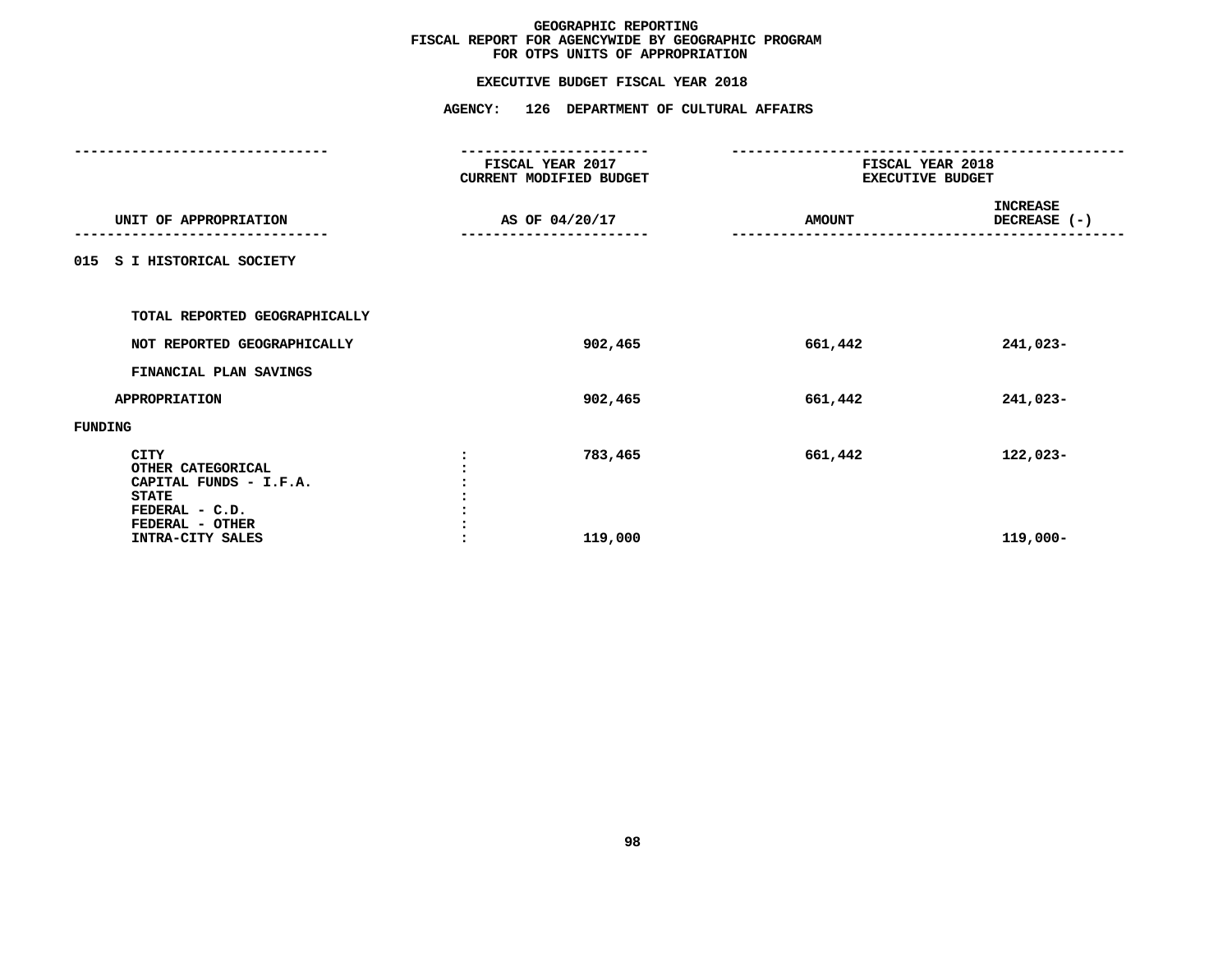|                                                                                       | FISCAL YEAR 2017<br>CURRENT MODIFIED BUDGET | FISCAL YEAR 2018<br><b>EXECUTIVE BUDGET</b> |                                 |
|---------------------------------------------------------------------------------------|---------------------------------------------|---------------------------------------------|---------------------------------|
| UNIT OF APPROPRIATION                                                                 | AS OF 04/20/17                              | <b>AMOUNT</b>                               | <b>INCREASE</b><br>DECREASE (-) |
| MUSEUM OF THE CITY OF NY<br>016                                                       |                                             |                                             |                                 |
| TOTAL REPORTED GEOGRAPHICALLY                                                         | 1,728,952                                   | 1,644,795                                   | 84,157-                         |
| NOT REPORTED GEOGRAPHICALLY                                                           | 48,808                                      |                                             | 48,808-                         |
| FINANCIAL PLAN SAVINGS                                                                |                                             |                                             |                                 |
| <b>APPROPRIATION</b>                                                                  | 1,777,760                                   | 1,644,795                                   | 132,965-                        |
| FUNDING                                                                               |                                             |                                             |                                 |
| CITY<br>OTHER CATEGORICAL<br>CAPITAL FUNDS - I.F.A.<br><b>STATE</b><br>FEDERAL - C.D. | 1,728,952                                   | 1,644,795                                   | 84,157-                         |
| FEDERAL - OTHER<br>INTRA-CITY SALES                                                   | 48,808                                      |                                             | 48,808-                         |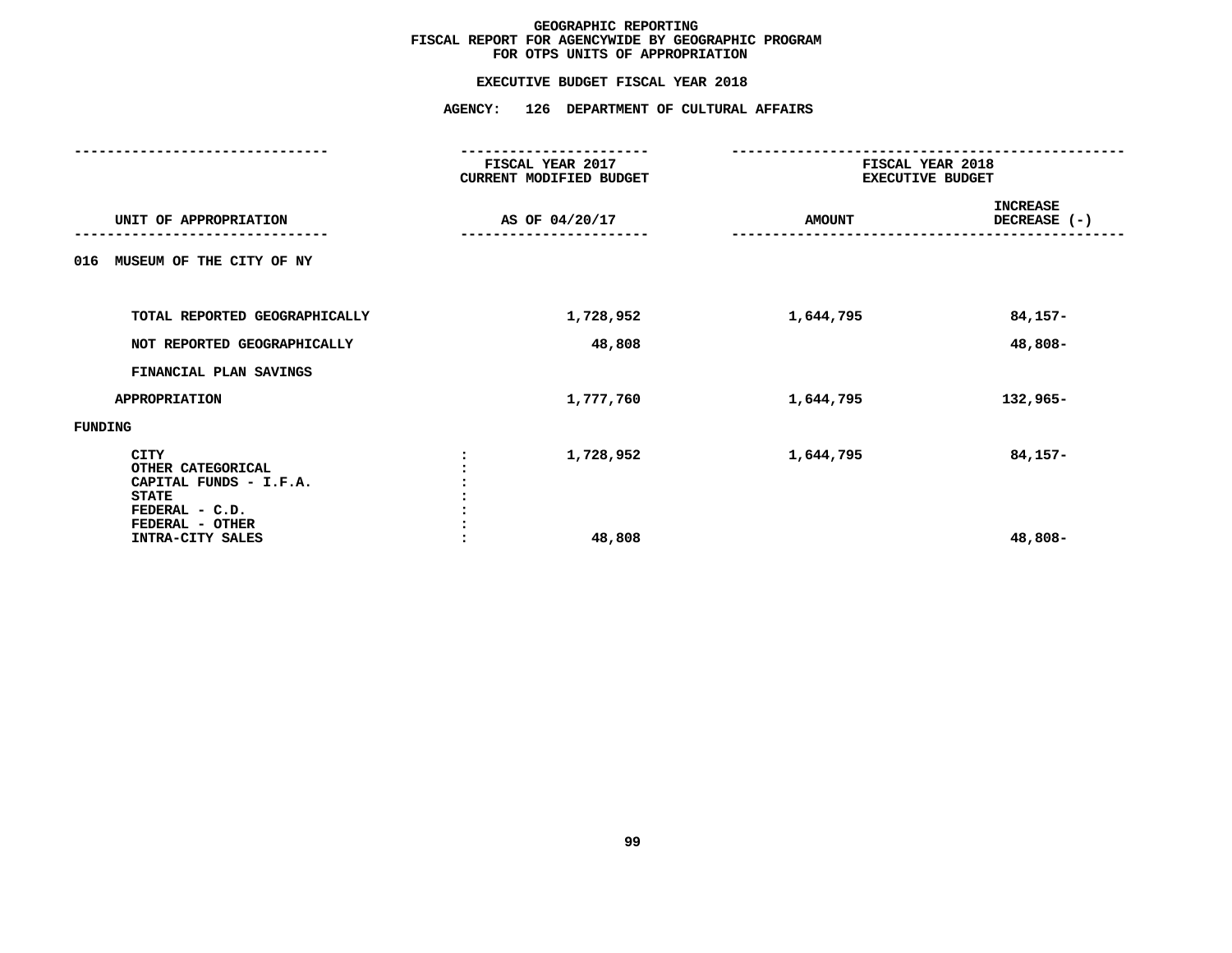|                                                                                                                              | FISCAL YEAR 2017<br>CURRENT MODIFIED BUDGET   | FISCAL YEAR 2018<br><b>EXECUTIVE BUDGET</b> |                                 |  |
|------------------------------------------------------------------------------------------------------------------------------|-----------------------------------------------|---------------------------------------------|---------------------------------|--|
| UNIT OF APPROPRIATION                                                                                                        | AS OF 04/20/17<br>. _ _ _ _ _ _ _ _ _ _ _ _ _ | <b>AMOUNT</b>                               | <b>INCREASE</b><br>DECREASE (-) |  |
| 017<br><b>WAVE HILL</b>                                                                                                      |                                               |                                             |                                 |  |
| TOTAL REPORTED GEOGRAPHICALLY                                                                                                |                                               |                                             |                                 |  |
| NOT REPORTED GEOGRAPHICALLY                                                                                                  | 1,335,178                                     | 1,204,596                                   | 130,582-                        |  |
| FINANCIAL PLAN SAVINGS                                                                                                       |                                               |                                             |                                 |  |
| <b>APPROPRIATION</b>                                                                                                         | 1,335,178                                     | 1,204,596                                   | 130,582-                        |  |
| FUNDING                                                                                                                      |                                               |                                             |                                 |  |
| CITY<br>OTHER CATEGORICAL<br>CAPITAL FUNDS - I.F.A.<br><b>STATE</b><br>FEDERAL - C.D.<br>FEDERAL - OTHER<br>INTRA-CITY SALES | 1,335,178                                     | 1,204,596                                   | 130,582-                        |  |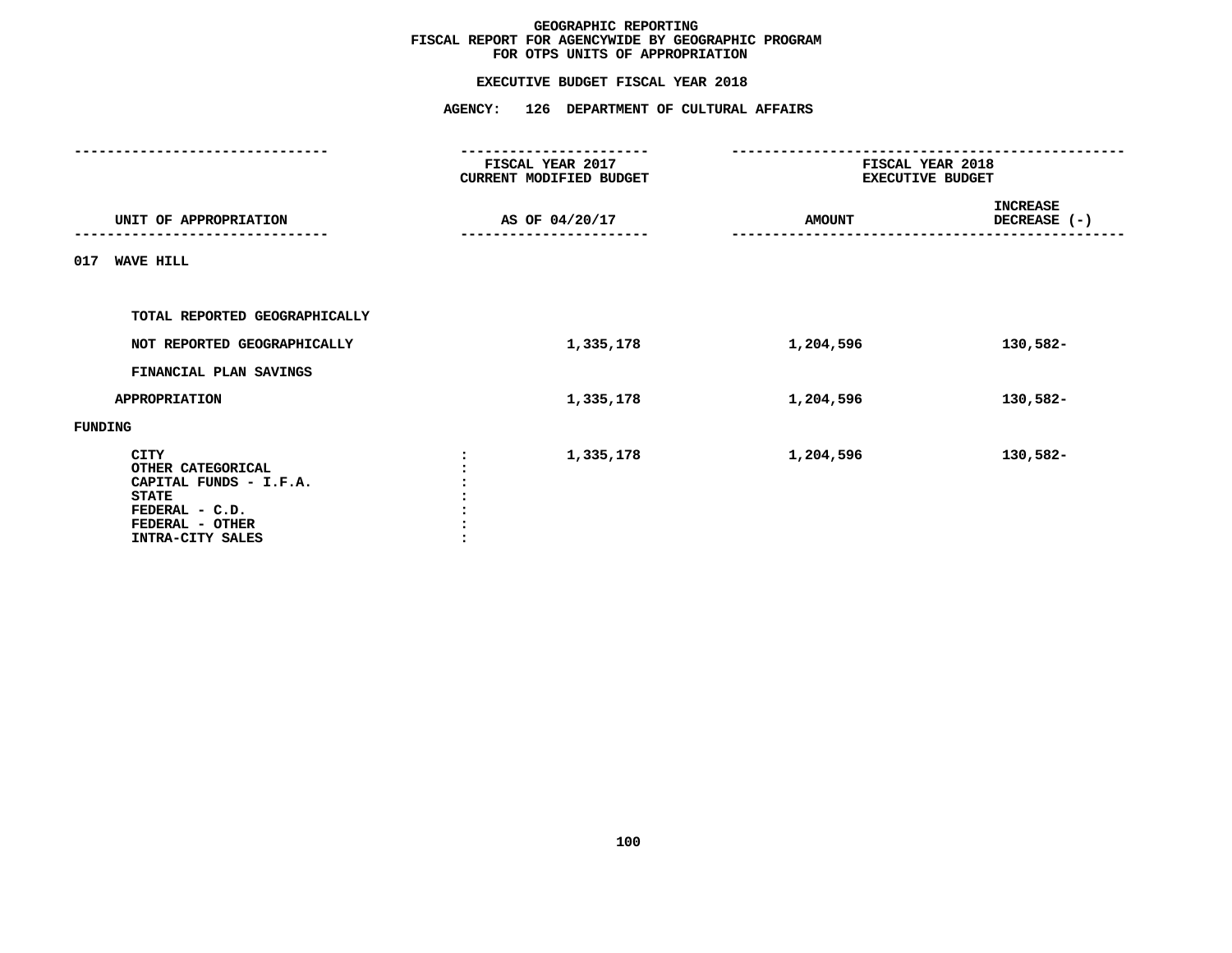|                                                                                                          | FISCAL YEAR 2017<br>CURRENT MODIFIED BUDGET | FISCAL YEAR 2018<br><b>EXECUTIVE BUDGET</b> |                                 |
|----------------------------------------------------------------------------------------------------------|---------------------------------------------|---------------------------------------------|---------------------------------|
| UNIT OF APPROPRIATION                                                                                    | AS OF 04/20/17                              | <b>AMOUNT</b>                               | <b>INCREASE</b><br>DECREASE (-) |
| BROOKLYN ACADEMY OF MUSIC<br>019                                                                         |                                             |                                             |                                 |
| TOTAL REPORTED GEOGRAPHICALLY                                                                            | 2,793,296                                   | 2,608,476                                   | 184,820-                        |
| NOT REPORTED GEOGRAPHICALLY                                                                              | 94,845                                      |                                             | 94,845-                         |
| FINANCIAL PLAN SAVINGS                                                                                   |                                             |                                             |                                 |
| <b>APPROPRIATION</b>                                                                                     | 2,888,141                                   | 2,608,476                                   | 279,665-                        |
| FUNDING                                                                                                  |                                             |                                             |                                 |
| CITY<br>OTHER CATEGORICAL<br>CAPITAL FUNDS - I.F.A.<br><b>STATE</b><br>FEDERAL - C.D.<br>FEDERAL - OTHER | 2,793,296                                   | 2,608,476                                   | 184,820-                        |
| INTRA-CITY SALES                                                                                         | 94,845                                      |                                             | 94,845-                         |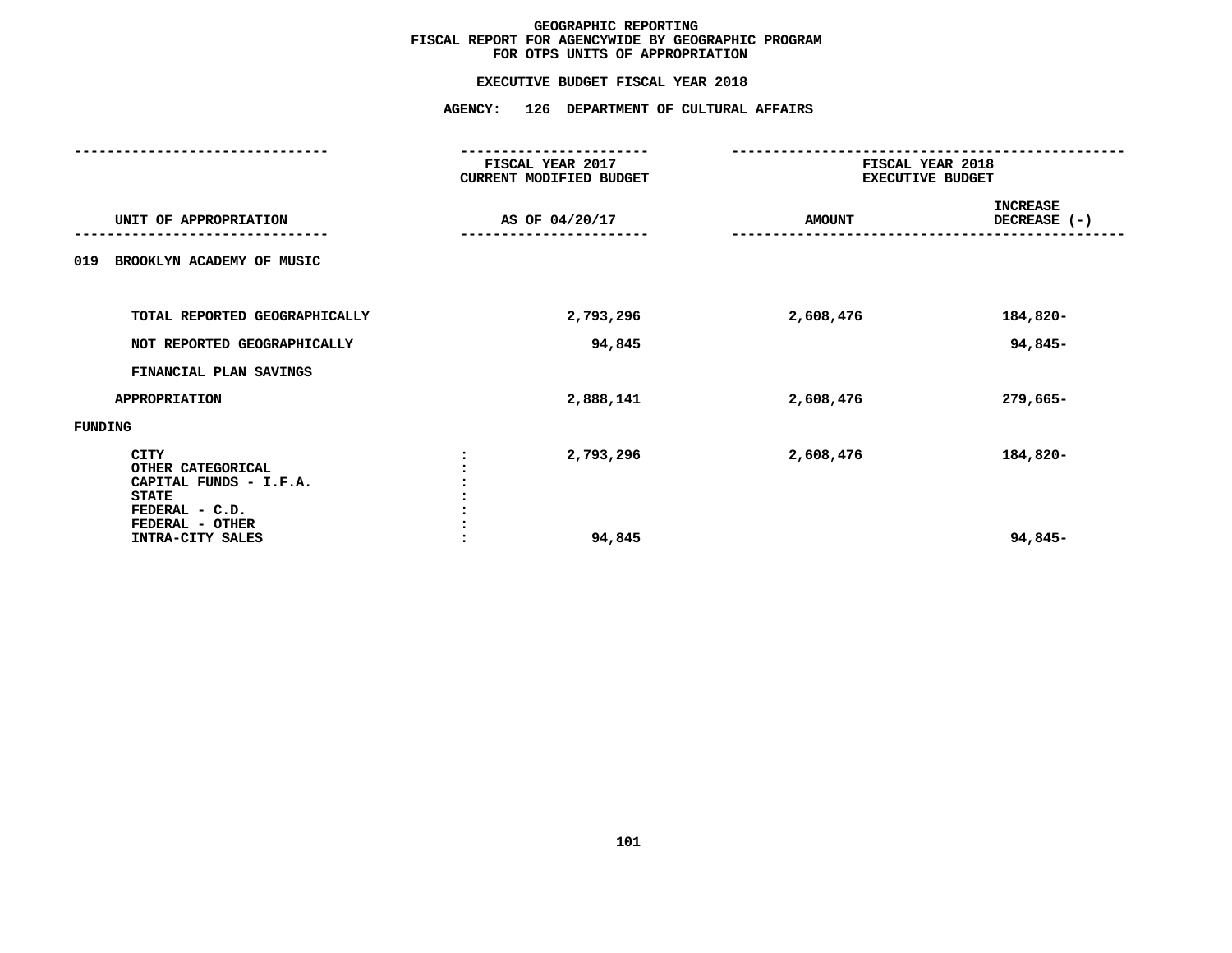|                                                                                       | FISCAL YEAR 2017<br>CURRENT MODIFIED BUDGET | FISCAL YEAR 2018<br><b>EXECUTIVE BUDGET</b> |                                 |
|---------------------------------------------------------------------------------------|---------------------------------------------|---------------------------------------------|---------------------------------|
| UNIT OF APPROPRIATION                                                                 | AS OF 04/20/17                              | <b>AMOUNT</b>                               | <b>INCREASE</b><br>DECREASE (-) |
| SNUG HARBOR CULTURAL CENTER<br>020                                                    |                                             |                                             |                                 |
| TOTAL REPORTED GEOGRAPHICALLY                                                         | 1,897,009                                   | 1,829,166                                   | 67,843-                         |
| NOT REPORTED GEOGRAPHICALLY                                                           | 1,324,006                                   |                                             | 1,324,006-                      |
| FINANCIAL PLAN SAVINGS                                                                |                                             |                                             |                                 |
| <b>APPROPRIATION</b>                                                                  | 3,221,015                                   | 1,829,166                                   | 1,391,849-                      |
| FUNDING                                                                               |                                             |                                             |                                 |
| CITY<br>OTHER CATEGORICAL<br>CAPITAL FUNDS - I.F.A.<br><b>STATE</b><br>FEDERAL - C.D. | 1,897,009                                   | 1,829,166                                   | 67,843-                         |
| FEDERAL - OTHER<br>INTRA-CITY SALES                                                   | 1,324,006                                   |                                             | 1,324,006-                      |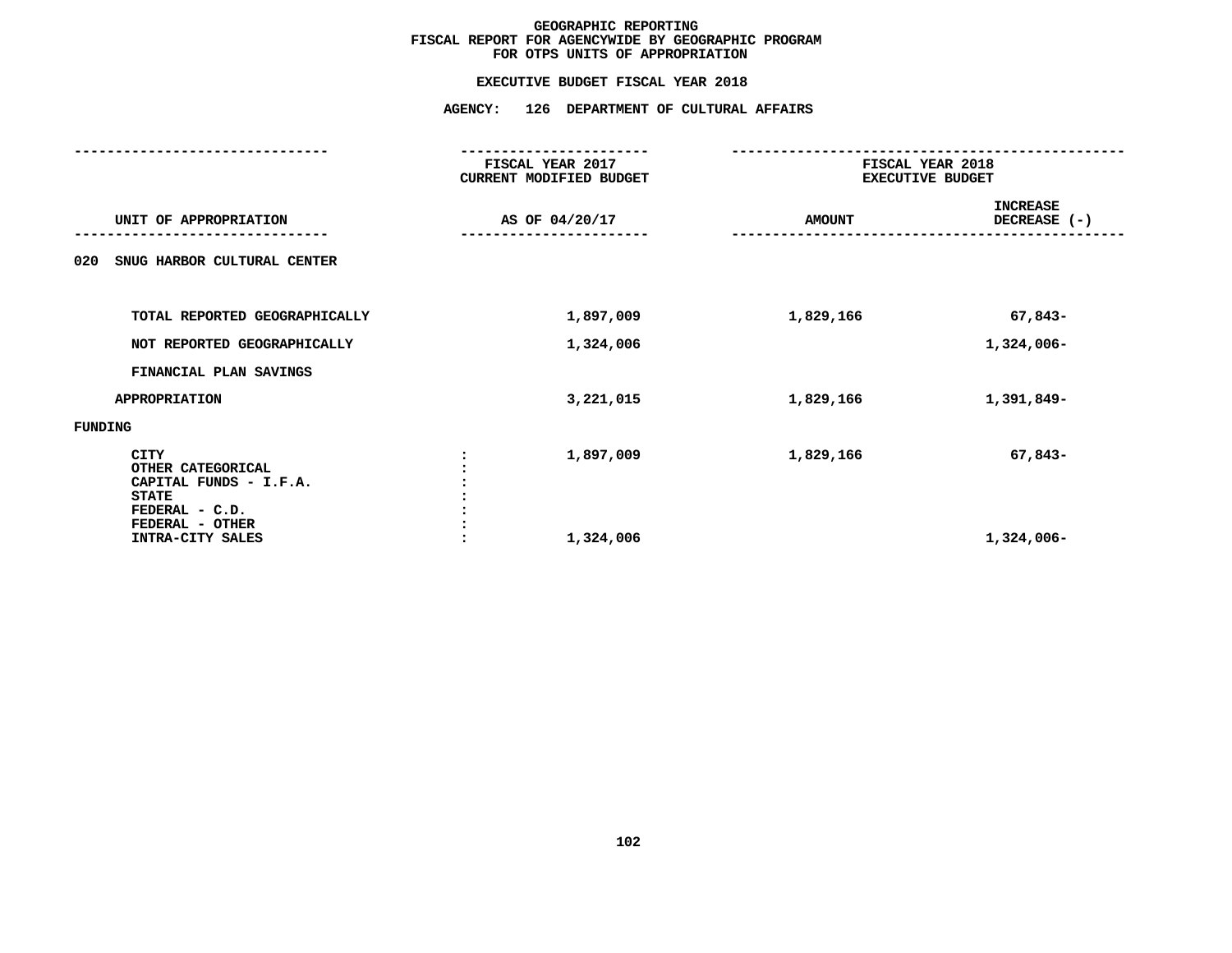|                                                                                                                              | FISCAL YEAR 2017<br>CURRENT MODIFIED BUDGET | FISCAL YEAR 2018<br><b>EXECUTIVE BUDGET</b> |                                 |
|------------------------------------------------------------------------------------------------------------------------------|---------------------------------------------|---------------------------------------------|---------------------------------|
| UNIT OF APPROPRIATION                                                                                                        | AS OF 04/20/17                              | <b>AMOUNT</b>                               | <b>INCREASE</b><br>DECREASE (-) |
| 021 STUDIO MUSEUM IN HARLEM                                                                                                  |                                             |                                             |                                 |
| TOTAL REPORTED GEOGRAPHICALLY<br>NOT REPORTED GEOGRAPHICALLY                                                                 | 905,715                                     | 794,512                                     | 111,203-                        |
| FINANCIAL PLAN SAVINGS                                                                                                       |                                             |                                             |                                 |
| <b>APPROPRIATION</b>                                                                                                         | 905,715                                     | 794,512                                     | 111,203-                        |
| FUNDING                                                                                                                      |                                             |                                             |                                 |
| CITY<br>OTHER CATEGORICAL<br>CAPITAL FUNDS - I.F.A.<br><b>STATE</b><br>FEDERAL - C.D.<br>FEDERAL - OTHER<br>INTRA-CITY SALES | 905,715                                     | 794,512                                     | 111,203-                        |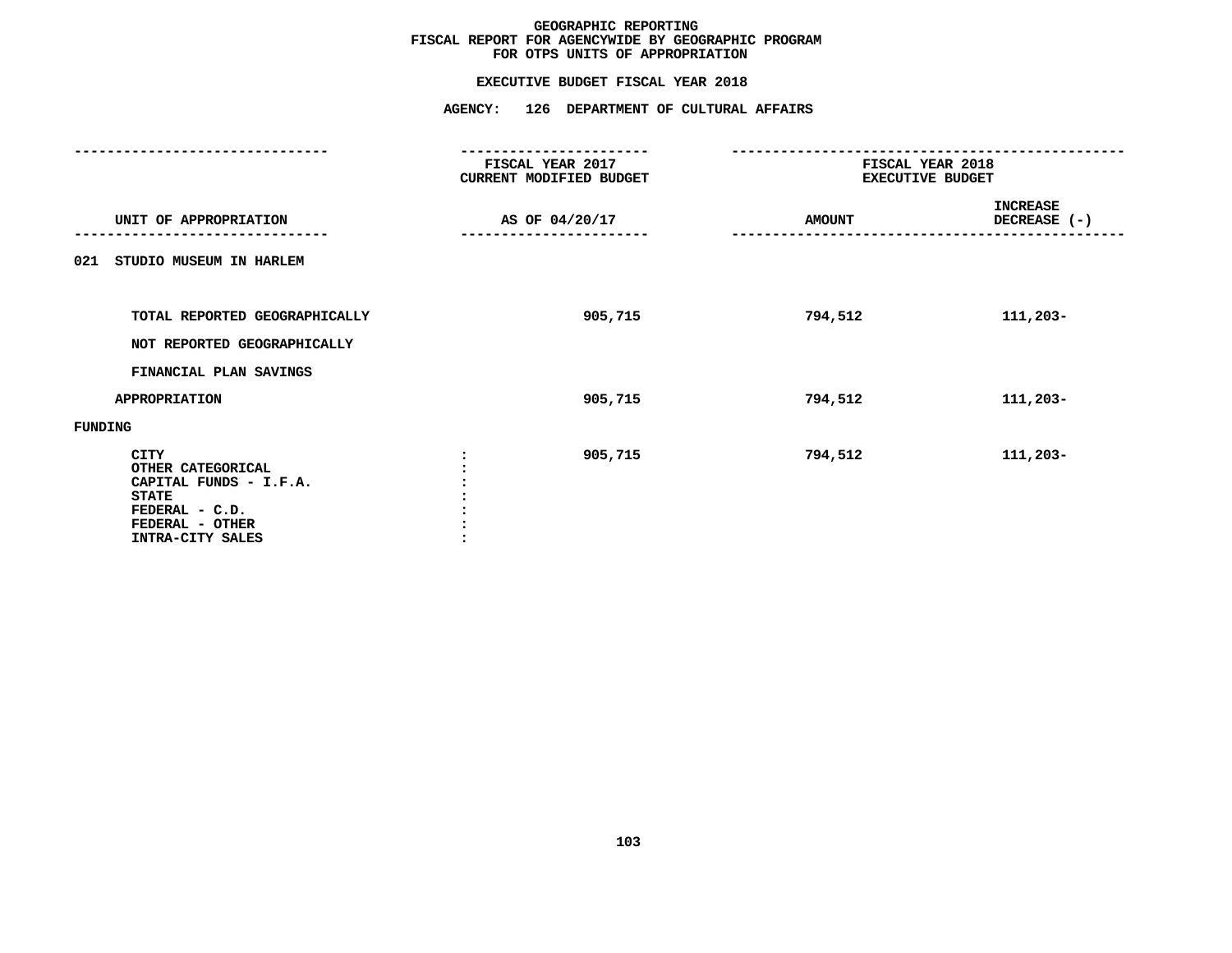|                                                                                                          | FISCAL YEAR 2017<br>CURRENT MODIFIED BUDGET | FISCAL YEAR 2018<br><b>EXECUTIVE BUDGET</b> |                                   |
|----------------------------------------------------------------------------------------------------------|---------------------------------------------|---------------------------------------------|-----------------------------------|
| UNIT OF APPROPRIATION                                                                                    | AS OF 04/20/17                              | <b>AMOUNT</b>                               | <b>INCREASE</b><br>DECREASE $(-)$ |
| 022<br>OTHER CULTURAL INSTITUTIONS                                                                       |                                             |                                             |                                   |
| TOTAL REPORTED GEOGRAPHICALLY                                                                            | 9,414,368                                   | 8,232,294                                   | 1,182,074-                        |
| NOT REPORTED GEOGRAPHICALLY                                                                              | 10,311,867                                  | 8,335,906                                   | 1,975,961-                        |
| FINANCIAL PLAN SAVINGS                                                                                   |                                             |                                             |                                   |
| <b>APPROPRIATION</b>                                                                                     | 19,726,235                                  | 16,568,200                                  | $3,158,035-$                      |
| FUNDING                                                                                                  |                                             |                                             |                                   |
| CITY<br>OTHER CATEGORICAL<br>CAPITAL FUNDS - I.F.A.<br><b>STATE</b><br>FEDERAL - C.D.<br>FEDERAL - OTHER | 19,500,720                                  | 16,568,200                                  | $2,932,520 -$                     |
| INTRA-CITY SALES                                                                                         | 225,515                                     |                                             | $225,515-$                        |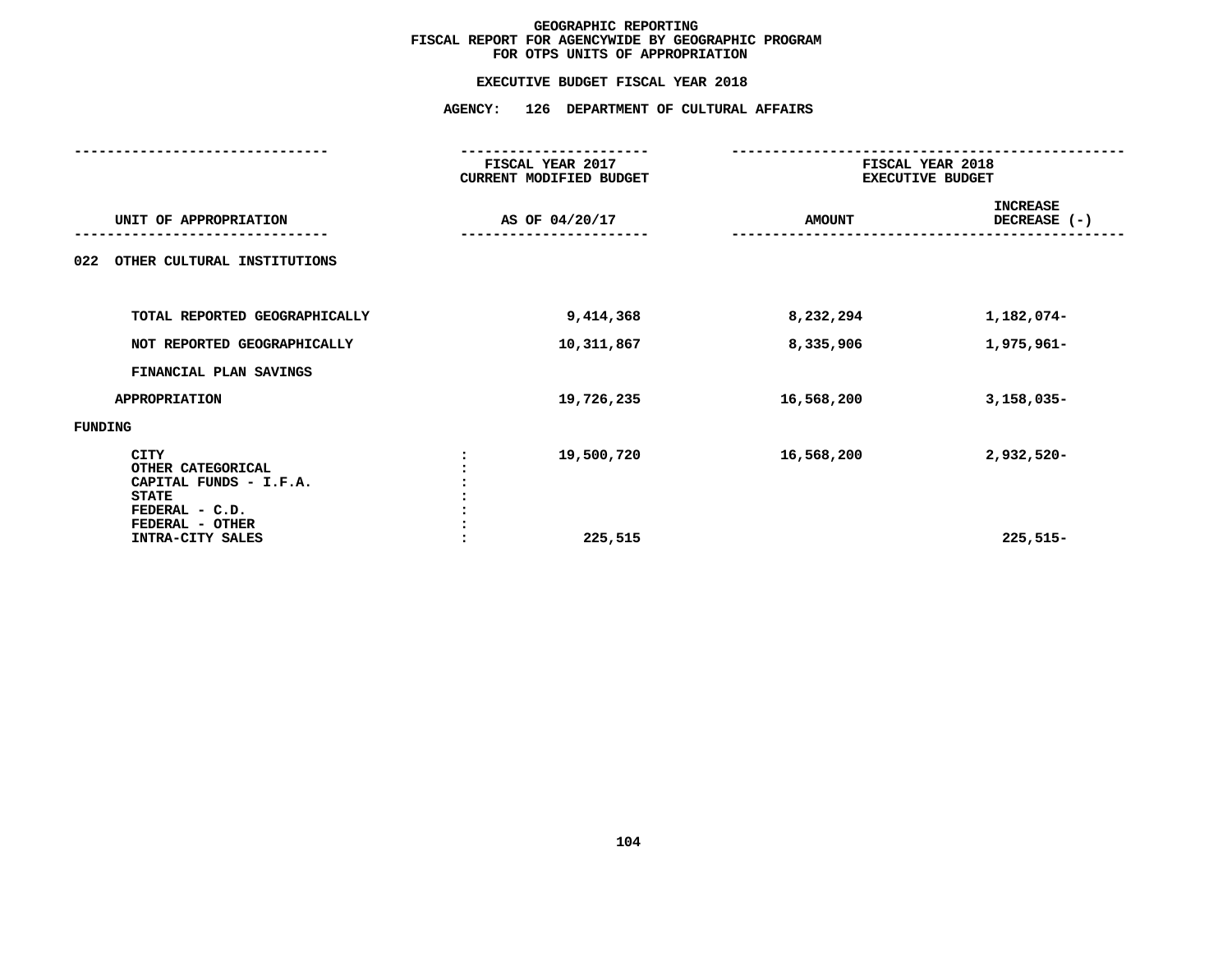# **EXECUTIVE BUDGET FISCAL YEAR <sup>2018</sup>AGENCY: <sup>126</sup> DEPARTMENT OF CULTURAL AFFAIRS**

|                                                                                                                                     | FISCAL YEAR 2017<br>CURRENT MODIFIED BUDGET | FISCAL YEAR 2018<br><b>EXECUTIVE BUDGET</b> |                                 |  |
|-------------------------------------------------------------------------------------------------------------------------------------|---------------------------------------------|---------------------------------------------|---------------------------------|--|
| UNIT OF APPROPRIATION                                                                                                               | AS OF 04/20/17                              | <b>AMOUNT</b>                               | <b>INCREASE</b><br>DECREASE (-) |  |
| 024 N.Y. SHAKESPEARE FESTIVAL                                                                                                       |                                             |                                             |                                 |  |
| TOTAL REPORTED GEOGRAPHICALLY<br>NOT REPORTED GEOGRAPHICALLY                                                                        | 1,157,409                                   | 1,042,775                                   | 114,634-                        |  |
| FINANCIAL PLAN SAVINGS                                                                                                              |                                             |                                             |                                 |  |
| <b>APPROPRIATION</b>                                                                                                                | 1,157,409                                   | 1,042,775                                   | 114,634-                        |  |
| <b>FUNDING</b>                                                                                                                      |                                             |                                             |                                 |  |
| <b>CITY</b><br>OTHER CATEGORICAL<br>CAPITAL FUNDS - I.F.A.<br><b>STATE</b><br>FEDERAL - C.D.<br>FEDERAL - OTHER<br>INTRA-CITY SALES | 1,157,409                                   | 1,042,775                                   | 114,634-                        |  |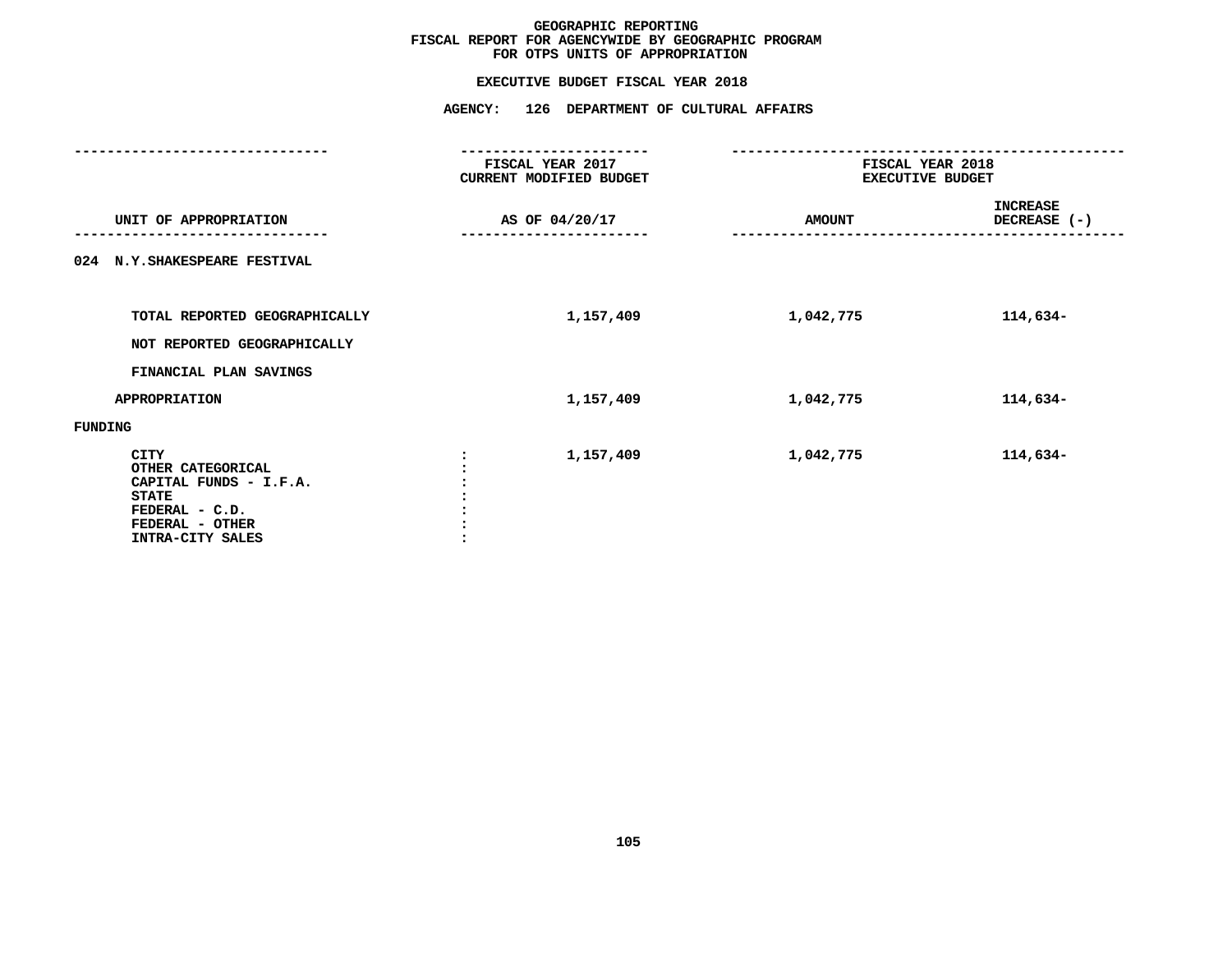## GEOGRAPHIC REPORTING<br>FISCAL REPORT AGENCYWIDE SUMMARY

# **FISCAL REPORT AGENCYWIDE SUMMARY EXECUTIVE BUDGET FISCAL YEAR <sup>2018</sup>**

#### **AGENCY: <sup>126</sup> DEPARTMENT OF CULTURAL AFFAIRS**

| FISCAL YEAR 2017<br><b>CURRENT MODIFIED BUDGET</b>        | FISCAL YEAR 2018<br><b>EXECUTIVE BUDGET</b>             |                                                       |  |
|-----------------------------------------------------------|---------------------------------------------------------|-------------------------------------------------------|--|
| AS OF 04/20/17                                            | <b>AMOUNT</b>                                           | <b>INCREASE</b><br>DECREASE (-)                       |  |
|                                                           |                                                         |                                                       |  |
| 5,226,192                                                 | 5,266,221                                               | 40,029                                                |  |
| 115,318,397<br>68,391,706                                 | 108,204,690<br>30,330,686                               | 7,113,707-<br>38,061,020-                             |  |
| 188,936,295                                               | 143,801,597                                             | 45, 134, 698-                                         |  |
| 181, 132, 138<br>242,755<br>3,186<br>357,576<br>7,200,640 | 143, 124, 824<br>243,110<br>3,371<br>250,292<br>180,000 | 38,007,314-<br>355<br>185<br>107,284-<br>$7,020,640-$ |  |
|                                                           |                                                         |                                                       |  |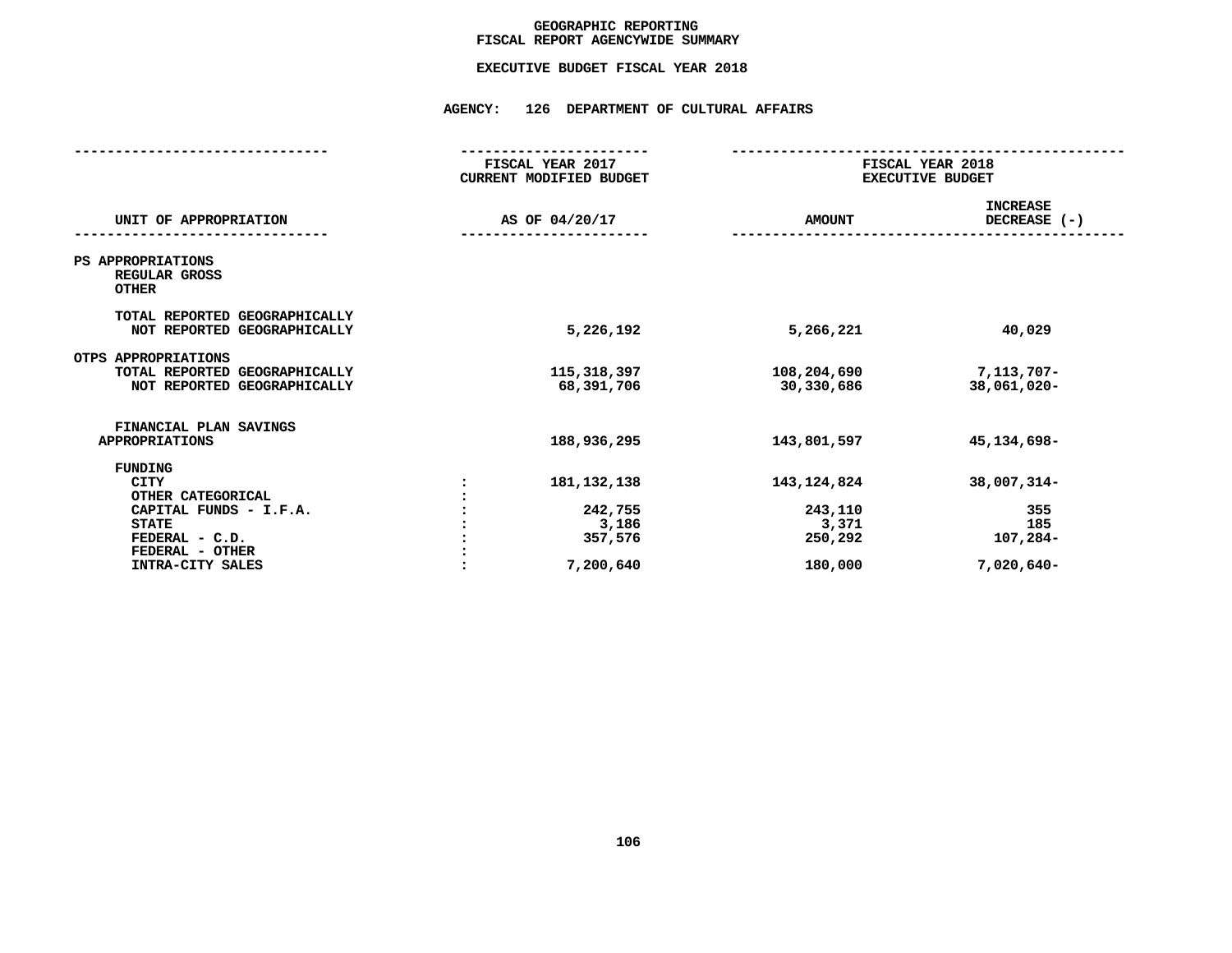#### **EXECUTIVE BUDGET FISCAL YEAR 2018**

|                                                            | <b>AGENCY:</b><br>260 DEPARTMENT OF YOUTH & COMMUNITY DEV        |               |                                             |  |
|------------------------------------------------------------|------------------------------------------------------------------|---------------|---------------------------------------------|--|
|                                                            | -----------------<br>FISCAL YEAR 2017<br>CURRENT MODIFIED BUDGET |               | FISCAL YEAR 2018<br><b>EXECUTIVE BUDGET</b> |  |
| UNIT OF APPROPRIATION                                      | AS OF 04/20/17                                                   | <b>AMOUNT</b> | <b>INCREASE</b><br>DECREASE (-)             |  |
| EXECUTIVE AND ADMINISTRATIVE MGMT PS<br>002                |                                                                  |               |                                             |  |
| REGULAR GROSS<br><b>OTHER</b>                              |                                                                  |               |                                             |  |
| TOTAL REPORTED GEOGRAPHICALLY                              |                                                                  |               |                                             |  |
| NOT REPORTED GEOGRAPHICALLY                                | 15,264,588                                                       | 14,850,251    | 414,337-                                    |  |
| FINANCIAL PLAN SAVINGS                                     |                                                                  |               |                                             |  |
| <b>APPROPRIATION</b>                                       | 15,264,588                                                       | 14,850,251    | 414,337-                                    |  |
| <b>FUNDING</b>                                             |                                                                  |               |                                             |  |
| <b>CITY</b><br>OTHER CATEGORICAL<br>CAPITAL FUNDS - I.F.A. | 11,414,995                                                       | 11,287,703    | 127,292-                                    |  |
| <b>STATE</b>                                               | 22,390                                                           | 22,390        |                                             |  |
| FEDERAL - C.D.<br>FEDERAL - OTHER<br>INTRA-CITY SALES      | 3,827,203                                                        | 3,540,158     | 287,045-                                    |  |
|                                                            |                                                                  |               |                                             |  |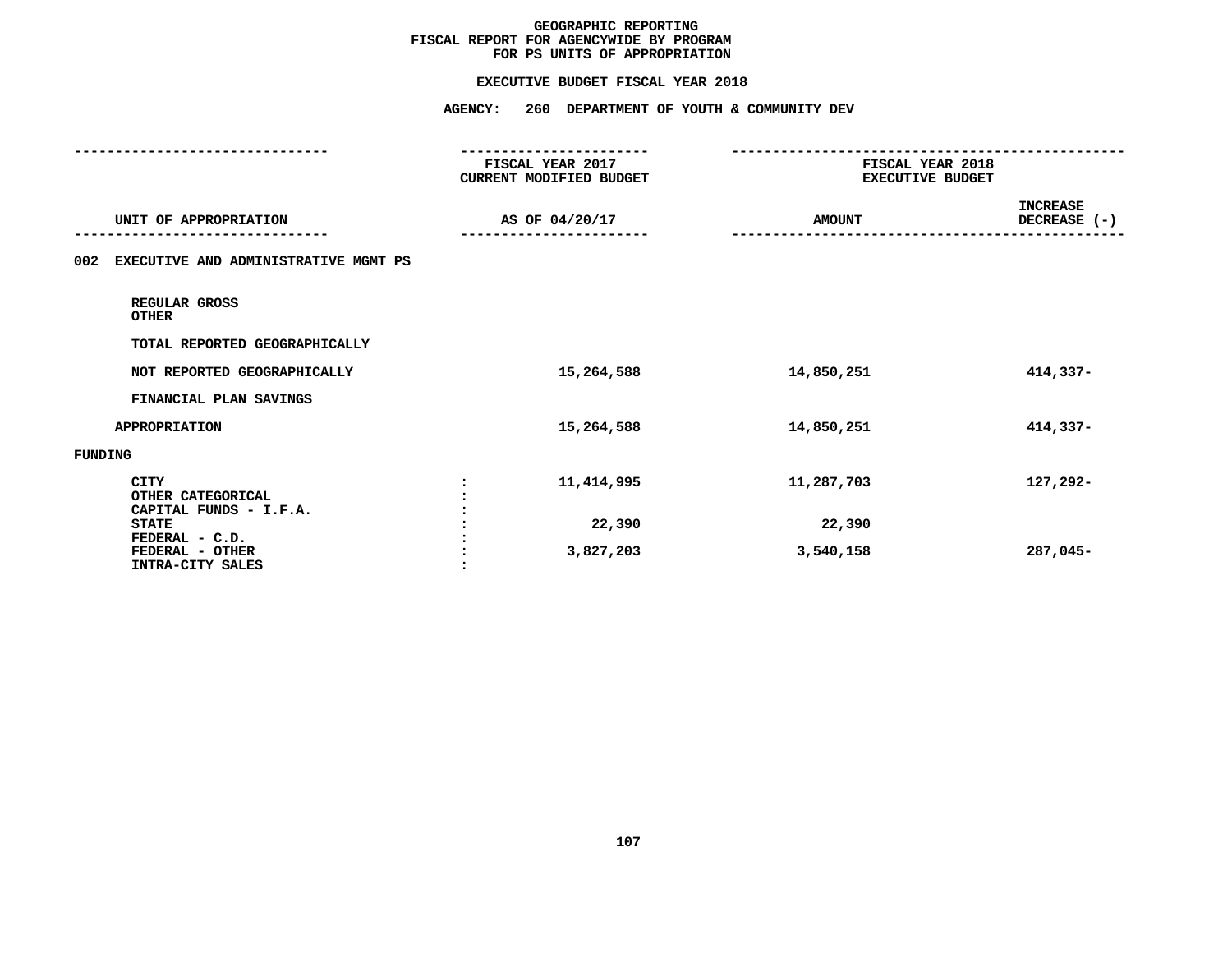#### **EXECUTIVE BUDGET FISCAL YEAR 2018**

| <b>AGENCY:</b>                                            |                                                           |                                             |  |  |
|-----------------------------------------------------------|-----------------------------------------------------------|---------------------------------------------|--|--|
| FISCAL YEAR 2017<br>CURRENT MODIFIED BUDGET               |                                                           | FISCAL YEAR 2018<br><b>EXECUTIVE BUDGET</b> |  |  |
| AS OF 04/20/17                                            | <b>AMOUNT</b>                                             | <b>INCREASE</b><br>DECREASE (-)             |  |  |
|                                                           |                                                           |                                             |  |  |
|                                                           |                                                           |                                             |  |  |
|                                                           |                                                           |                                             |  |  |
| 25,016,253                                                | 24,872,218                                                | 144,035-                                    |  |  |
| 1,496,558-                                                | 275,000                                                   | 1,771,558                                   |  |  |
| 23,519,695                                                | 25, 147, 218                                              | 1,627,523                                   |  |  |
|                                                           |                                                           |                                             |  |  |
| 10,441,703<br>477,610<br>75,756<br>5,235,165<br>7,289,461 | 11,613,815<br>477,610<br>77,197<br>5,709,968<br>7,268,628 | 1,172,112<br>1,441<br>474,803<br>$20,833-$  |  |  |
|                                                           |                                                           | 260 DEPARTMENT OF YOUTH & COMMUNITY DEV     |  |  |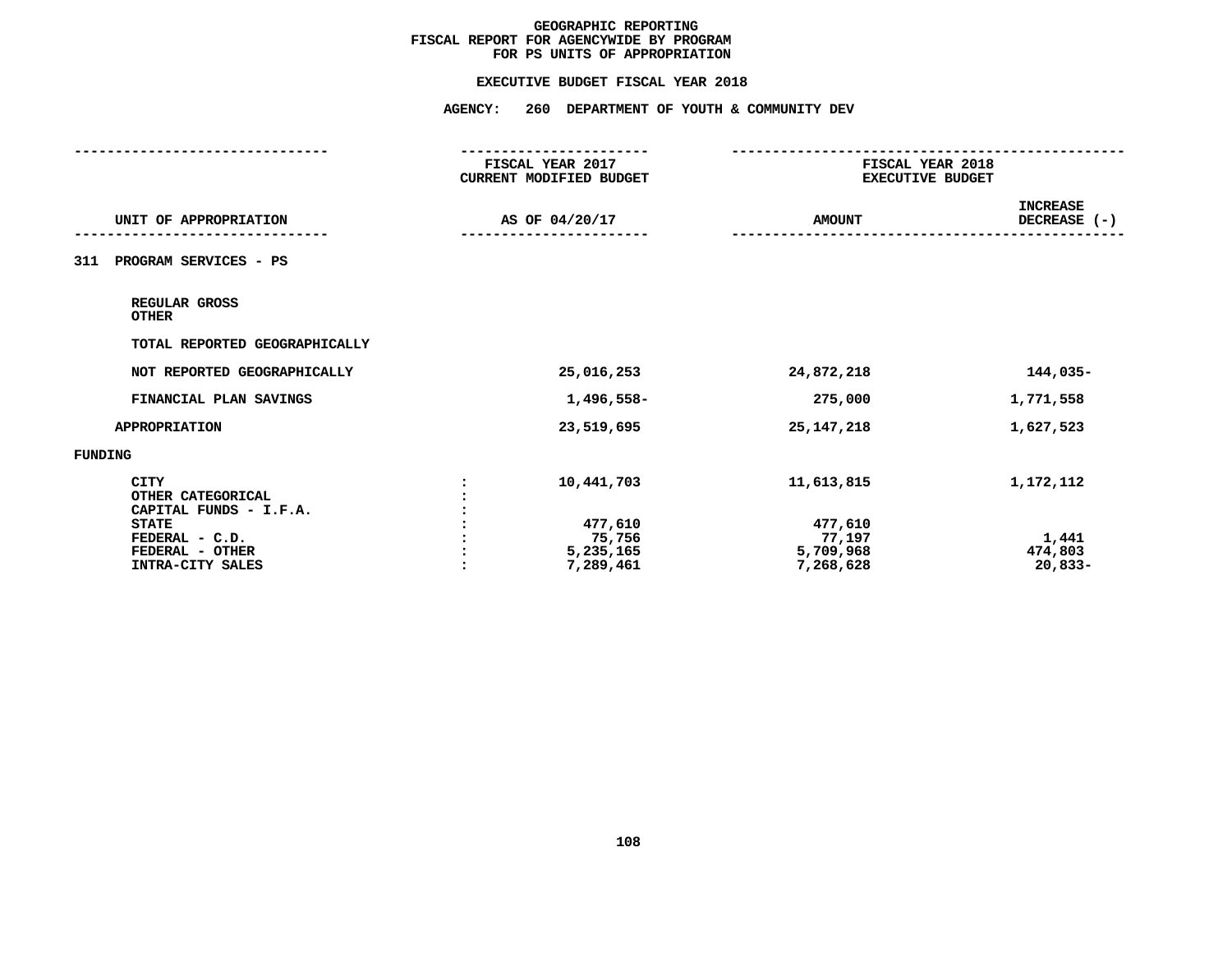| <b>AGENCY:</b><br>260<br>DEPARTMENT OF YOUTH & COMMUNITY DEV               |                                             |                                      |                                 |  |
|----------------------------------------------------------------------------|---------------------------------------------|--------------------------------------|---------------------------------|--|
|                                                                            |                                             |                                      |                                 |  |
|                                                                            | FISCAL YEAR 2017<br>CURRENT MODIFIED BUDGET | FISCAL YEAR 2018<br>EXECUTIVE BUDGET |                                 |  |
| UNIT OF APPROPRIATION                                                      | AS OF 04/20/17                              | <b>AMOUNT</b>                        | <b>INCREASE</b><br>DECREASE (-) |  |
| COMMUNITY DEVELOPMENT OTPS<br>005                                          |                                             |                                      |                                 |  |
| TOTAL REPORTED GEOGRAPHICALLY                                              |                                             |                                      |                                 |  |
| NOT REPORTED GEOGRAPHICALLY                                                | 76,464,630                                  | 27, 183, 150                         | 49,281,480-                     |  |
| FINANCIAL PLAN SAVINGS                                                     | $120,470-$                                  | 66,591                               | 187,061                         |  |
| <b>APPROPRIATION</b>                                                       | 76,344,160                                  | 27, 249, 741                         | 49,094,419-                     |  |
| <b>FUNDING</b>                                                             |                                             |                                      |                                 |  |
| <b>CITY</b><br>OTHER CATEGORICAL<br>CAPITAL FUNDS - I.F.A.<br><b>STATE</b> | 42,509,286                                  | 2,837,766                            | 39,671,520-                     |  |
| FEDERAL - C.D.<br>FEDERAL - OTHER<br>INTRA-CITY SALES                      | 1,936,000<br>31,898,874                     | 1,561,000<br>22,850,975              | $375,000 -$<br>$9,047,899-$     |  |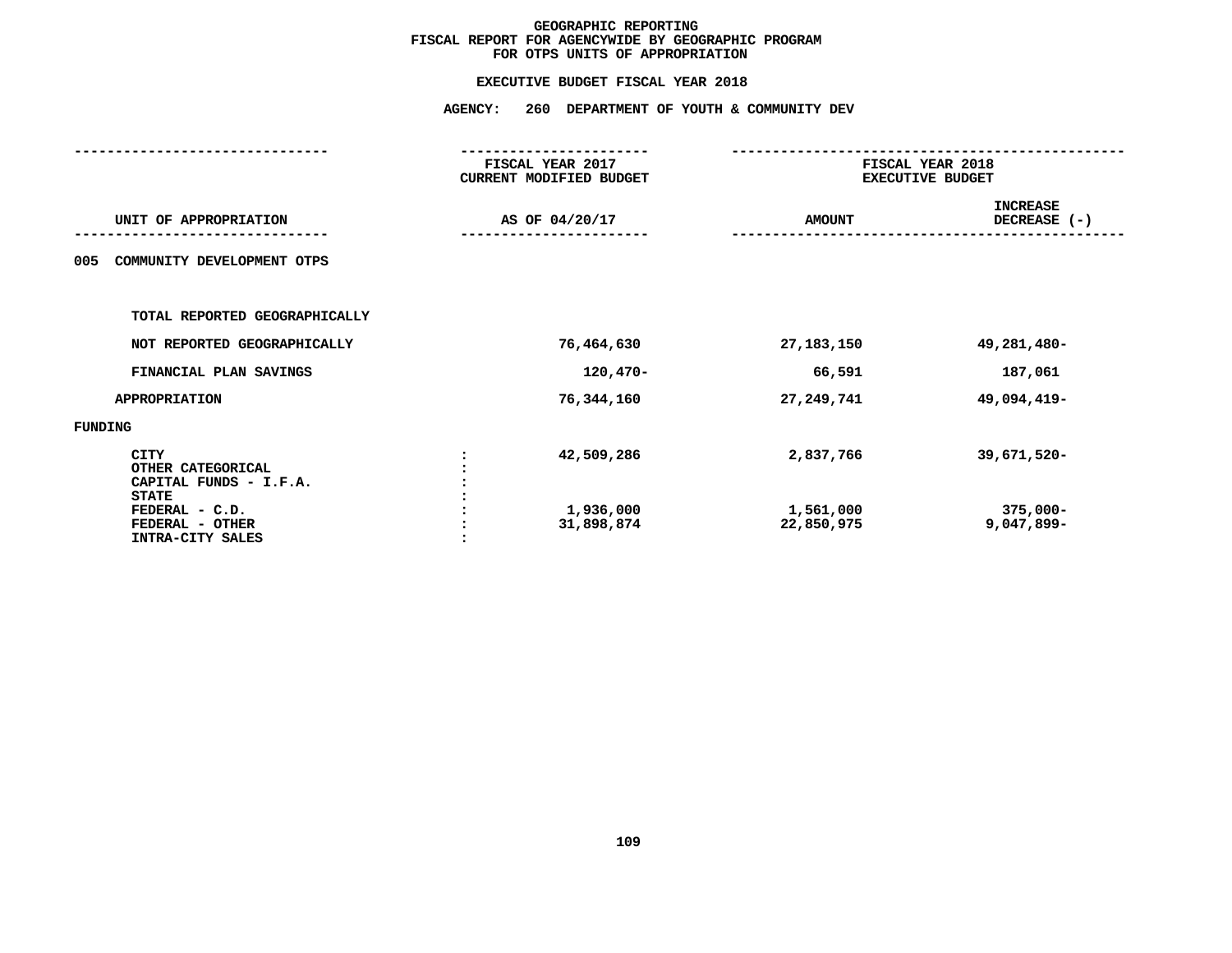| <b>AGENCY:</b> |                                                                                   |                                                                              |                                                                      |  |
|----------------|-----------------------------------------------------------------------------------|------------------------------------------------------------------------------|----------------------------------------------------------------------|--|
|                |                                                                                   |                                                                              | FISCAL YEAR 2018<br><b>EXECUTIVE BUDGET</b>                          |  |
|                |                                                                                   | <b>AMOUNT</b>                                                                | <b>INCREASE</b><br>DECREASE (-)                                      |  |
|                |                                                                                   |                                                                              |                                                                      |  |
|                |                                                                                   |                                                                              |                                                                      |  |
|                | 633,502,443                                                                       | 599,788,208                                                                  | 33,714,235-                                                          |  |
|                | 394,276                                                                           | 12,783,473                                                                   | 12,389,197                                                           |  |
|                | 633,896,719                                                                       | 612,571,681                                                                  | 21,325,038-                                                          |  |
|                |                                                                                   |                                                                              |                                                                      |  |
|                | 419,376,793<br>2,300,706<br>7,586,078<br>5,507,000<br>47,872,831<br>151, 253, 311 | 428,216,071<br>15,606<br>4,808,427<br>5,507,000<br>20,980,340<br>153,044,237 | 8,839,278<br>$2,285,100 -$<br>2,777,651-<br>26,892,491-<br>1,790,926 |  |
|                |                                                                                   | FISCAL YEAR 2017<br><b>CURRENT MODIFIED BUDGET</b><br>AS OF 04/20/17         | 260 DEPARTMENT OF YOUTH & COMMUNITY DEV                              |  |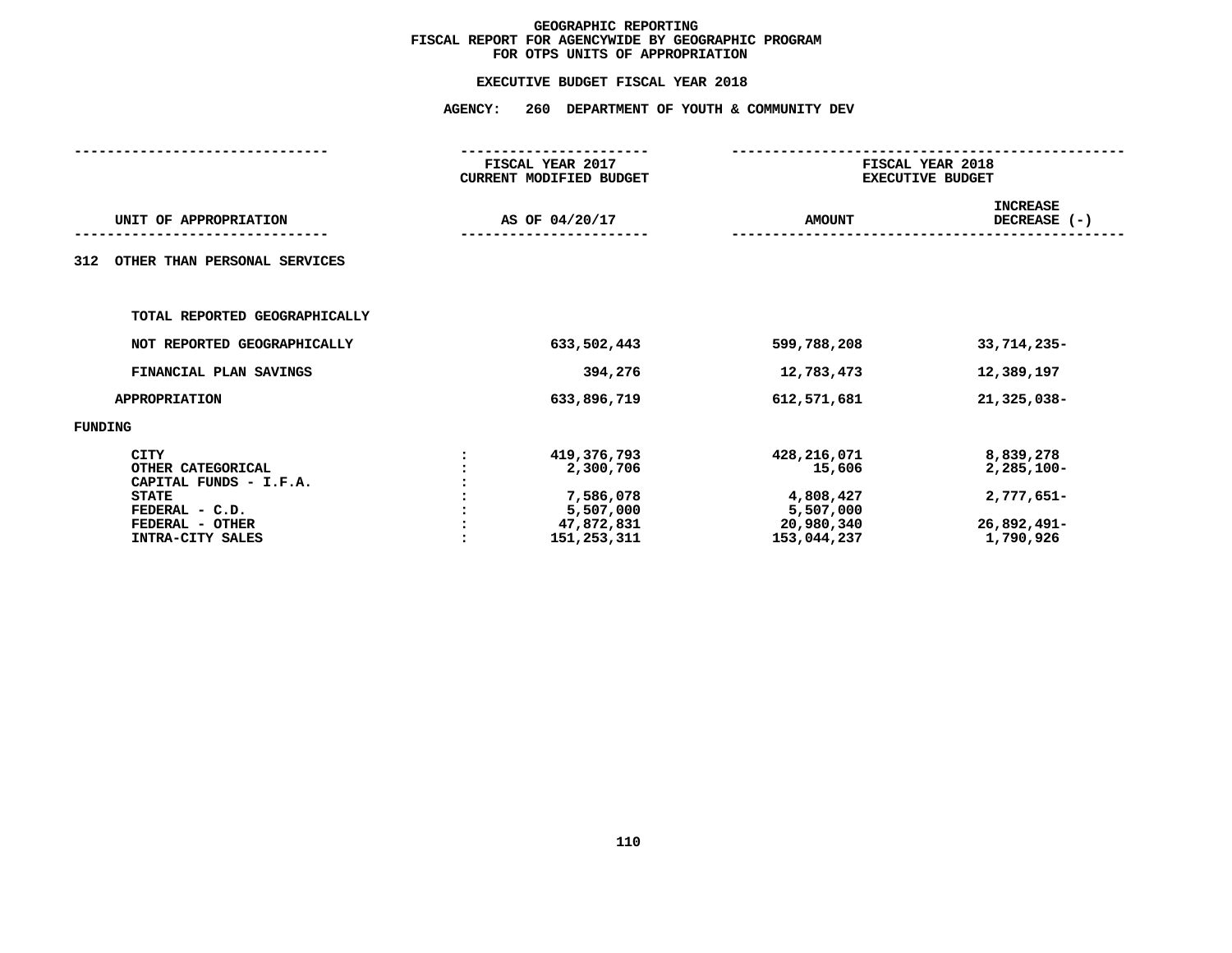## GEOGRAPHIC REPORTING<br>FISCAL REPORT AGENCYWIDE SUMMARY

# **FISCAL REPORT AGENCYWIDE SUMMARY EXECUTIVE BUDGET FISCAL YEAR <sup>2018</sup>**

#### **AGENCY: <sup>260</sup> DEPARTMENT OF YOUTH & COMMUNITY DEV**

|                                                                                                                                                       | FISCAL YEAR 2017<br><b>CURRENT MODIFIED BUDGET</b> |                                                                                 | FISCAL YEAR 2018<br><b>EXECUTIVE BUDGET</b>                                  |                                                                                 |
|-------------------------------------------------------------------------------------------------------------------------------------------------------|----------------------------------------------------|---------------------------------------------------------------------------------|------------------------------------------------------------------------------|---------------------------------------------------------------------------------|
| UNIT OF APPROPRIATION                                                                                                                                 |                                                    | AS OF 04/20/17                                                                  | <b>AMOUNT</b>                                                                | <b>INCREASE</b><br>DECREASE (-)                                                 |
| PS APPROPRIATIONS<br>REGULAR GROSS<br><b>OTHER</b>                                                                                                    |                                                    |                                                                                 |                                                                              |                                                                                 |
| TOTAL REPORTED GEOGRAPHICALLY<br>NOT REPORTED GEOGRAPHICALLY                                                                                          |                                                    | 40,280,841                                                                      | 39,722,469                                                                   | 558,372-                                                                        |
| OTPS APPROPRIATIONS<br>TOTAL REPORTED GEOGRAPHICALLY<br>NOT REPORTED GEOGRAPHICALLY                                                                   |                                                    | 709,967,073                                                                     | 626,971,358                                                                  | 82,995,715-                                                                     |
| FINANCIAL PLAN SAVINGS<br><b>APPROPRIATIONS</b>                                                                                                       |                                                    | 1,222,752-<br>749,025,162                                                       | 13,125,064<br>679,818,891                                                    | 14,347,816<br>69,206,271-                                                       |
| <b>FUNDING</b><br><b>CITY</b><br>OTHER CATEGORICAL<br>CAPITAL FUNDS - I.F.A.<br><b>STATE</b><br>FEDERAL - C.D.<br>FEDERAL - OTHER<br>INTRA-CITY SALES |                                                    | 483,742,777<br>2,300,706<br>8,086,078<br>7,518,756<br>88,834,073<br>158,542,772 | 453,955,355<br>15,606<br>5,308,427<br>7,145,197<br>53,081,441<br>160,312,865 | 29,787,422-<br>2,285,100-<br>2,777,651-<br>373,559-<br>35,752,632-<br>1,770,093 |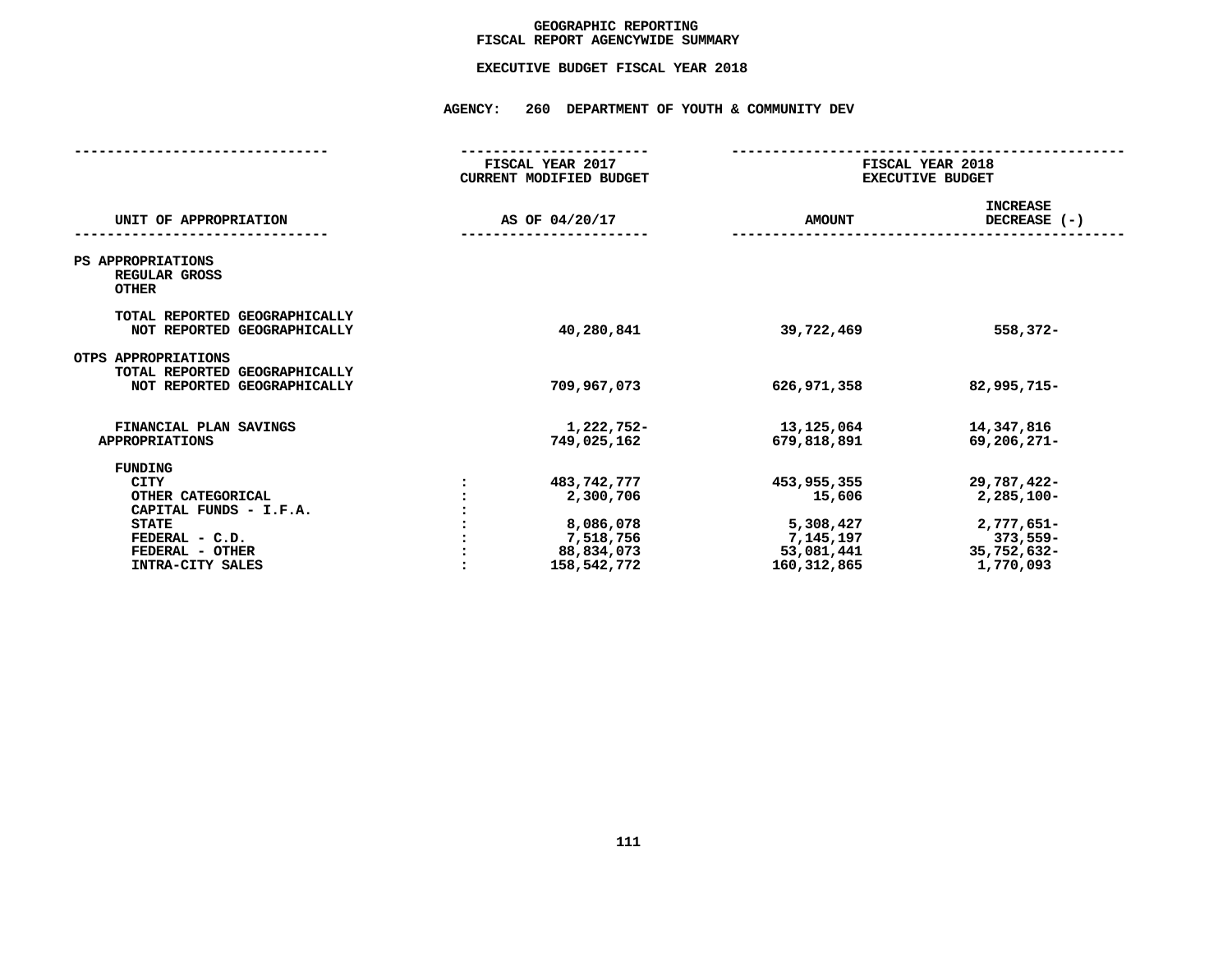#### **EXECUTIVE BUDGET FISCAL YEAR 2018**

|                                                                            | <b>AGENCY:</b><br>801 DEPARTMENT OF SMALL BUSINESS SERVICES |                                             |                                 |  |
|----------------------------------------------------------------------------|-------------------------------------------------------------|---------------------------------------------|---------------------------------|--|
|                                                                            | FISCAL YEAR 2017<br>CURRENT MODIFIED BUDGET                 | FISCAL YEAR 2018<br><b>EXECUTIVE BUDGET</b> |                                 |  |
| UNIT OF APPROPRIATION                                                      | AS OF 04/20/17                                              | <b>AMOUNT</b>                               | <b>INCREASE</b><br>DECREASE (-) |  |
| DEPT. OF BUSINESS P.S.<br>001                                              |                                                             |                                             |                                 |  |
| REGULAR GROSS<br><b>OTHER</b>                                              |                                                             |                                             |                                 |  |
| TOTAL REPORTED GEOGRAPHICALLY                                              |                                                             |                                             |                                 |  |
| NOT REPORTED GEOGRAPHICALLY                                                | 16,658,341                                                  | 17,506,598                                  | 848,257                         |  |
| FINANCIAL PLAN SAVINGS                                                     |                                                             |                                             |                                 |  |
| <b>APPROPRIATION</b>                                                       | 16,658,341                                                  | 17,506,598                                  | 848,257                         |  |
| FUNDING                                                                    |                                                             |                                             |                                 |  |
| <b>CITY</b><br>OTHER CATEGORICAL<br>CAPITAL FUNDS - I.F.A.<br><b>STATE</b> | 10,405,409<br>56,120                                        | 11,780,835                                  | 1,375,426<br>$56,120-$          |  |
| FEDERAL - C.D.<br>FEDERAL - OTHER<br>INTRA-CITY SALES                      | 1,290,462<br>4,896,495<br>9,855                             | 782,609<br>4,933,299<br>9,855               | $507,853-$<br>36,804            |  |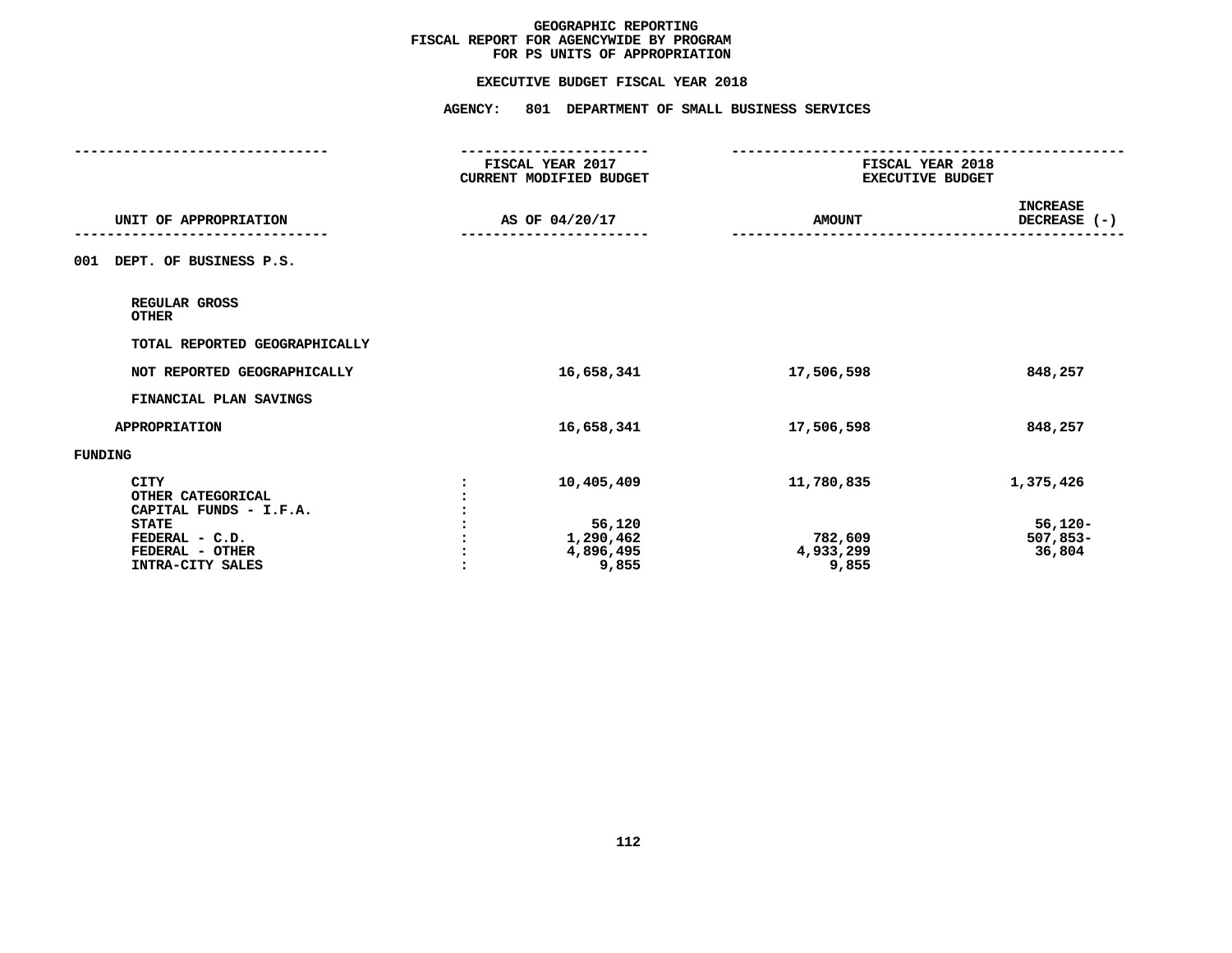#### **EXECUTIVE BUDGET FISCAL YEAR 2018**

| <b>AGENCY:</b><br>801 DEPARTMENT OF SMALL BUSINESS SERVICES      |                                             |                          |  |
|------------------------------------------------------------------|---------------------------------------------|--------------------------|--|
| -----------------<br>FISCAL YEAR 2017<br>CURRENT MODIFIED BUDGET | FISCAL YEAR 2018<br><b>EXECUTIVE BUDGET</b> |                          |  |
| AS OF 04/20/17                                                   | <b>AMOUNT</b>                               | INCREASE<br>DECREASE (-) |  |
|                                                                  |                                             |                          |  |
|                                                                  |                                             |                          |  |
|                                                                  |                                             |                          |  |
| 3,091,999                                                        | 3,549,799                                   | 457,800                  |  |
|                                                                  |                                             |                          |  |
| 3,091,999                                                        | 3,549,799                                   | 457,800                  |  |
|                                                                  |                                             |                          |  |
| 2,893,856<br>198,143                                             | 3,351,656<br>198,143                        | 457,800                  |  |
|                                                                  |                                             |                          |  |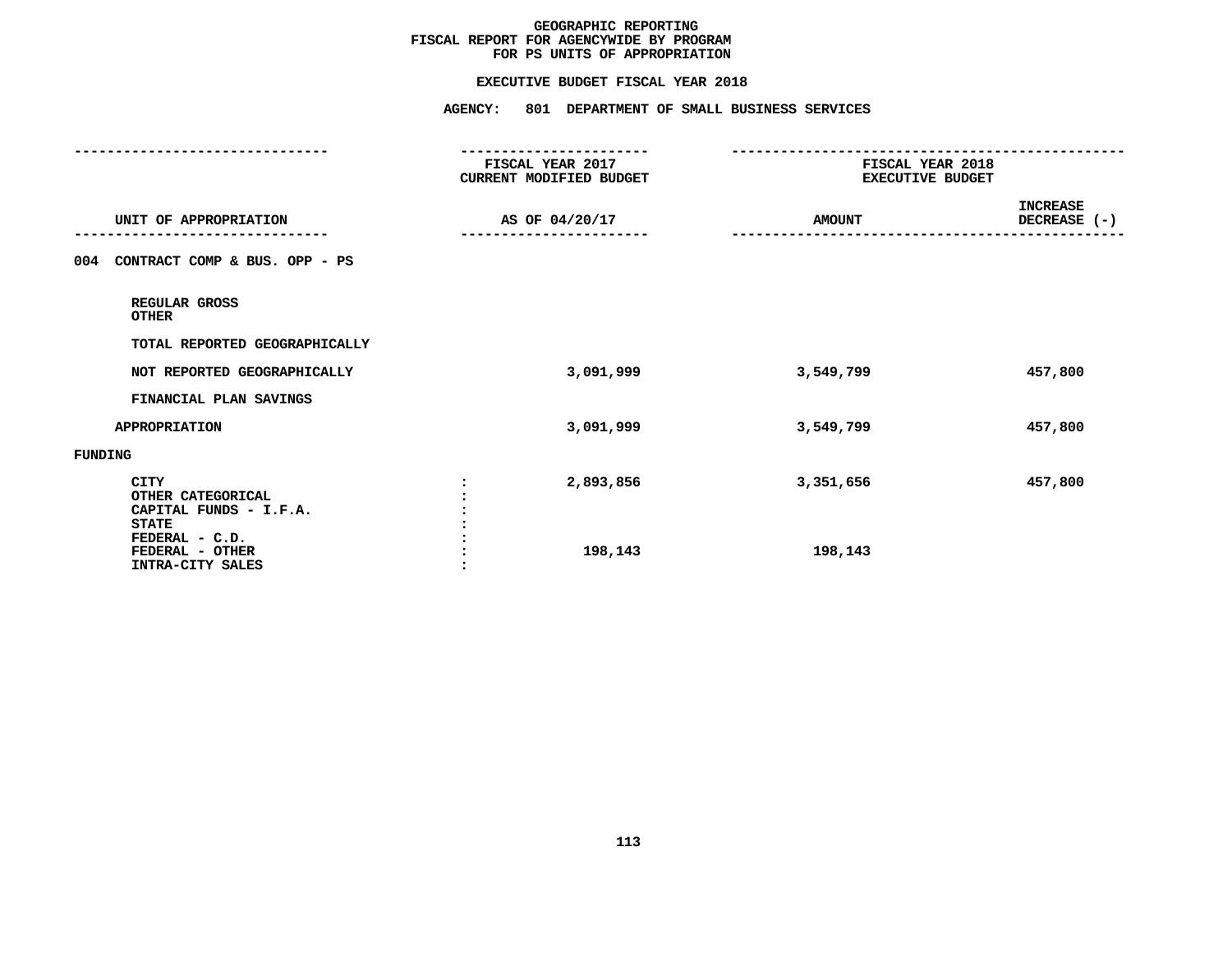#### **EXECUTIVE BUDGET FISCAL YEAR 2018**

|                                                                                                                              | <b>AGENCY:</b><br>801 DEPARTMENT OF SMALL BUSINESS SERVICES      |                                             |                                 |  |
|------------------------------------------------------------------------------------------------------------------------------|------------------------------------------------------------------|---------------------------------------------|---------------------------------|--|
|                                                                                                                              | -----------------<br>FISCAL YEAR 2017<br>CURRENT MODIFIED BUDGET | FISCAL YEAR 2018<br><b>EXECUTIVE BUDGET</b> |                                 |  |
| UNIT OF APPROPRIATION                                                                                                        | AS OF 04/20/17                                                   | <b>AMOUNT</b>                               | <b>INCREASE</b><br>DECREASE (-) |  |
| WORKFORCE INVESTMENT ACT - PS<br>010                                                                                         |                                                                  |                                             |                                 |  |
| REGULAR GROSS<br><b>OTHER</b>                                                                                                |                                                                  |                                             |                                 |  |
| TOTAL REPORTED GEOGRAPHICALLY                                                                                                |                                                                  |                                             |                                 |  |
| NOT REPORTED GEOGRAPHICALLY                                                                                                  | 6,077,683                                                        | 6,013,839                                   | 63,844-                         |  |
| FINANCIAL PLAN SAVINGS                                                                                                       |                                                                  | 250,000                                     | 250,000                         |  |
| <b>APPROPRIATION</b>                                                                                                         | 6,077,683                                                        | 6,263,839                                   | 186,156                         |  |
| <b>FUNDING</b>                                                                                                               |                                                                  |                                             |                                 |  |
| CITY<br>OTHER CATEGORICAL<br>CAPITAL FUNDS - I.F.A.<br><b>STATE</b><br>FEDERAL - C.D.<br>FEDERAL - OTHER<br>INTRA-CITY SALES | 2,207,363<br>77,449<br>3,792,871                                 | 2,470,968<br>3,792,871                      | 263,605<br>77,449-              |  |
|                                                                                                                              |                                                                  |                                             |                                 |  |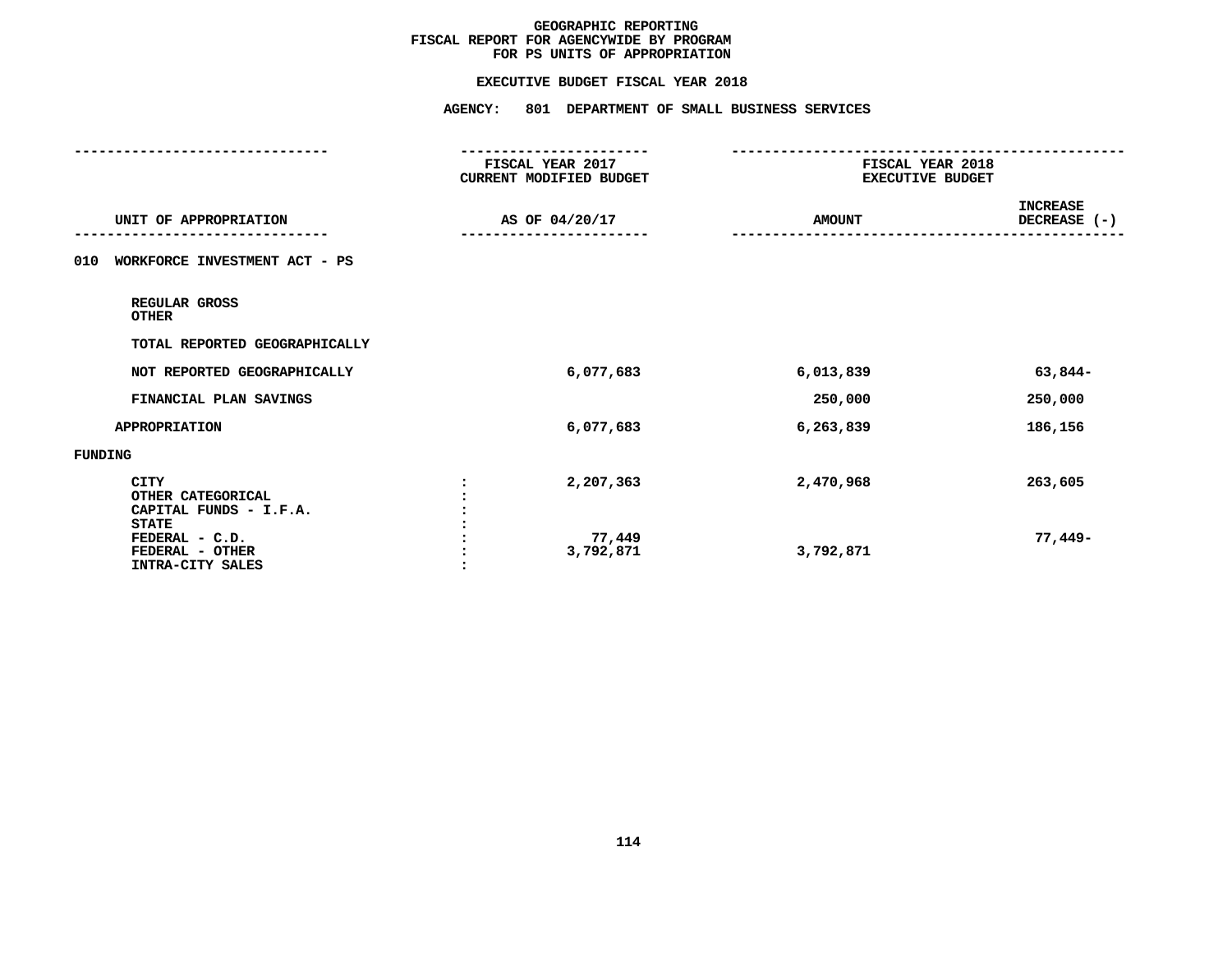|                                                                                                                              |                | FISCAL YEAR 2017<br><b>CURRENT MODIFIED BUDGET</b> | FISCAL YEAR 2018<br><b>EXECUTIVE BUDGET</b> |                                                        |  |
|------------------------------------------------------------------------------------------------------------------------------|----------------|----------------------------------------------------|---------------------------------------------|--------------------------------------------------------|--|
| UNIT OF APPROPRIATION                                                                                                        | AS OF 04/20/17 |                                                    | <b>AMOUNT</b>                               | <b>INCREASE</b><br>DECREASE (-)                        |  |
| DEPT. OF BUSINESS O.T.P.S.<br>002                                                                                            |                |                                                    |                                             |                                                        |  |
| TOTAL REPORTED GEOGRAPHICALLY                                                                                                |                |                                                    |                                             |                                                        |  |
| NOT REPORTED GEOGRAPHICALLY                                                                                                  |                | 54,077,004                                         | 27,425,782                                  | 26,651,222-                                            |  |
| FINANCIAL PLAN SAVINGS                                                                                                       |                | 1,000,000                                          | 3,605,000                                   | 2,605,000                                              |  |
| <b>APPROPRIATION</b>                                                                                                         |                | 55,077,004                                         | 31,030,782                                  | 24,046,222-                                            |  |
| FUNDING                                                                                                                      |                |                                                    |                                             |                                                        |  |
| CITY<br>OTHER CATEGORICAL<br>CAPITAL FUNDS - I.F.A.<br><b>STATE</b><br>FEDERAL - C.D.<br>FEDERAL - OTHER<br>INTRA-CITY SALES |                | 42,753,234<br>18,879<br>7,069,483<br>5,235,408     | 25,302,258<br>2,662,320<br>3,066,204        | 17,450,976-<br>18,879-<br>$4,407,163-$<br>$2,169,204-$ |  |
|                                                                                                                              |                |                                                    |                                             |                                                        |  |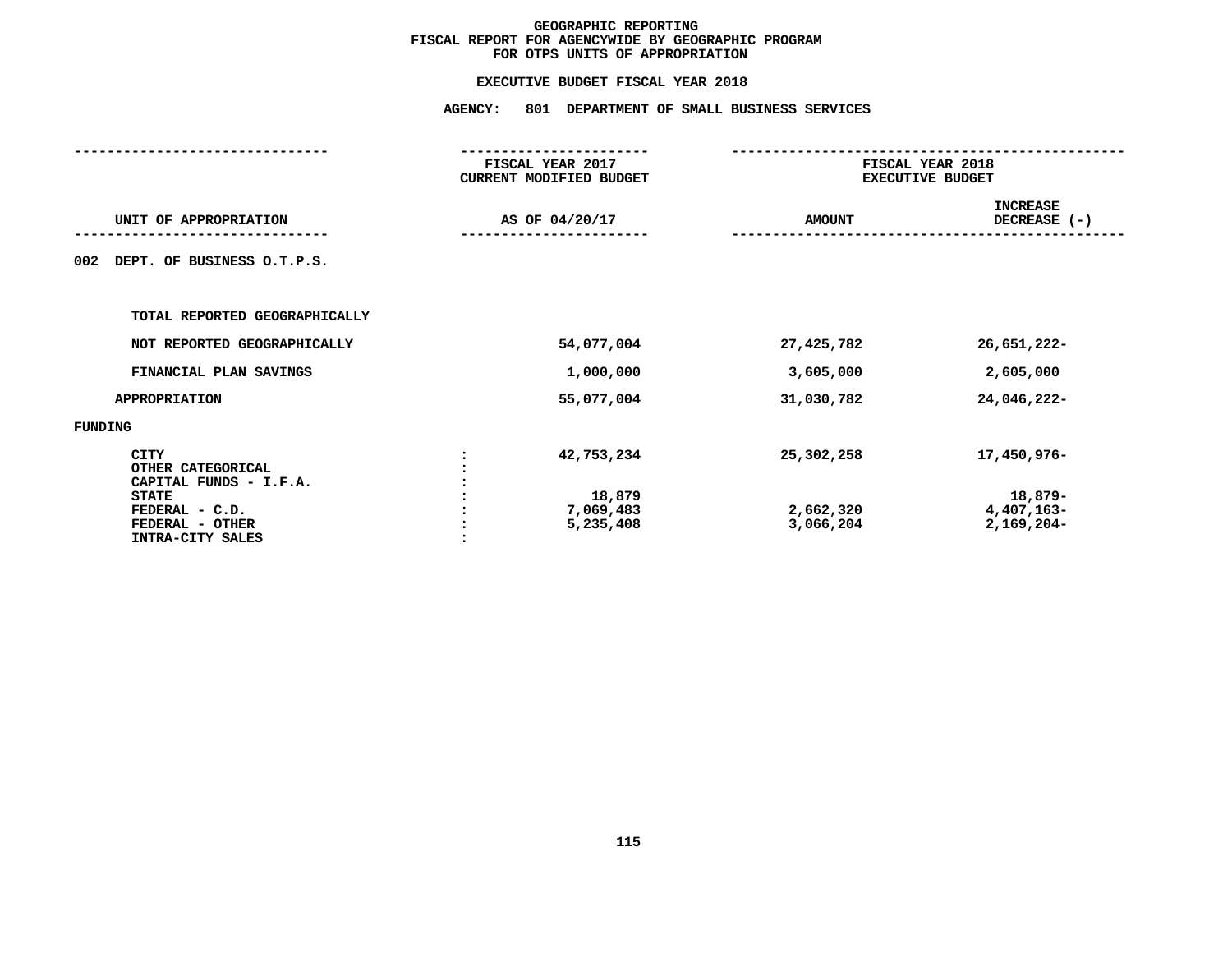#### **EXECUTIVE BUDGET FISCAL YEAR 2018**

|                                                                                                                                     | <b>AGENCY:</b><br>801 DEPARTMENT OF SMALL BUSINESS SERVICES |           |                                             |                                 |  |
|-------------------------------------------------------------------------------------------------------------------------------------|-------------------------------------------------------------|-----------|---------------------------------------------|---------------------------------|--|
|                                                                                                                                     | FISCAL YEAR 2017<br>CURRENT MODIFIED BUDGET                 |           | FISCAL YEAR 2018<br><b>EXECUTIVE BUDGET</b> |                                 |  |
| UNIT OF APPROPRIATION                                                                                                               | AS OF 04/20/17                                              |           | <b>AMOUNT</b>                               | <b>INCREASE</b><br>DECREASE (-) |  |
| CONTRACT COMP & BUS OPP - OTPS<br>005                                                                                               |                                                             |           |                                             |                                 |  |
| TOTAL REPORTED GEOGRAPHICALLY                                                                                                       |                                                             |           |                                             |                                 |  |
| NOT REPORTED GEOGRAPHICALLY                                                                                                         |                                                             | 6,328,471 | 4,221,851                                   | $2,106,620 -$                   |  |
| FINANCIAL PLAN SAVINGS                                                                                                              |                                                             |           | 500,000                                     | 500,000                         |  |
| <b>APPROPRIATION</b>                                                                                                                |                                                             | 6,328,471 | 4,721,851                                   | 1,606,620-                      |  |
| FUNDING                                                                                                                             |                                                             |           |                                             |                                 |  |
| <b>CITY</b><br>OTHER CATEGORICAL<br>CAPITAL FUNDS - I.F.A.<br><b>STATE</b><br>FEDERAL - C.D.<br>FEDERAL - OTHER<br>INTRA-CITY SALES |                                                             | 6,328,471 | 4,721,851                                   | 1,606,620-                      |  |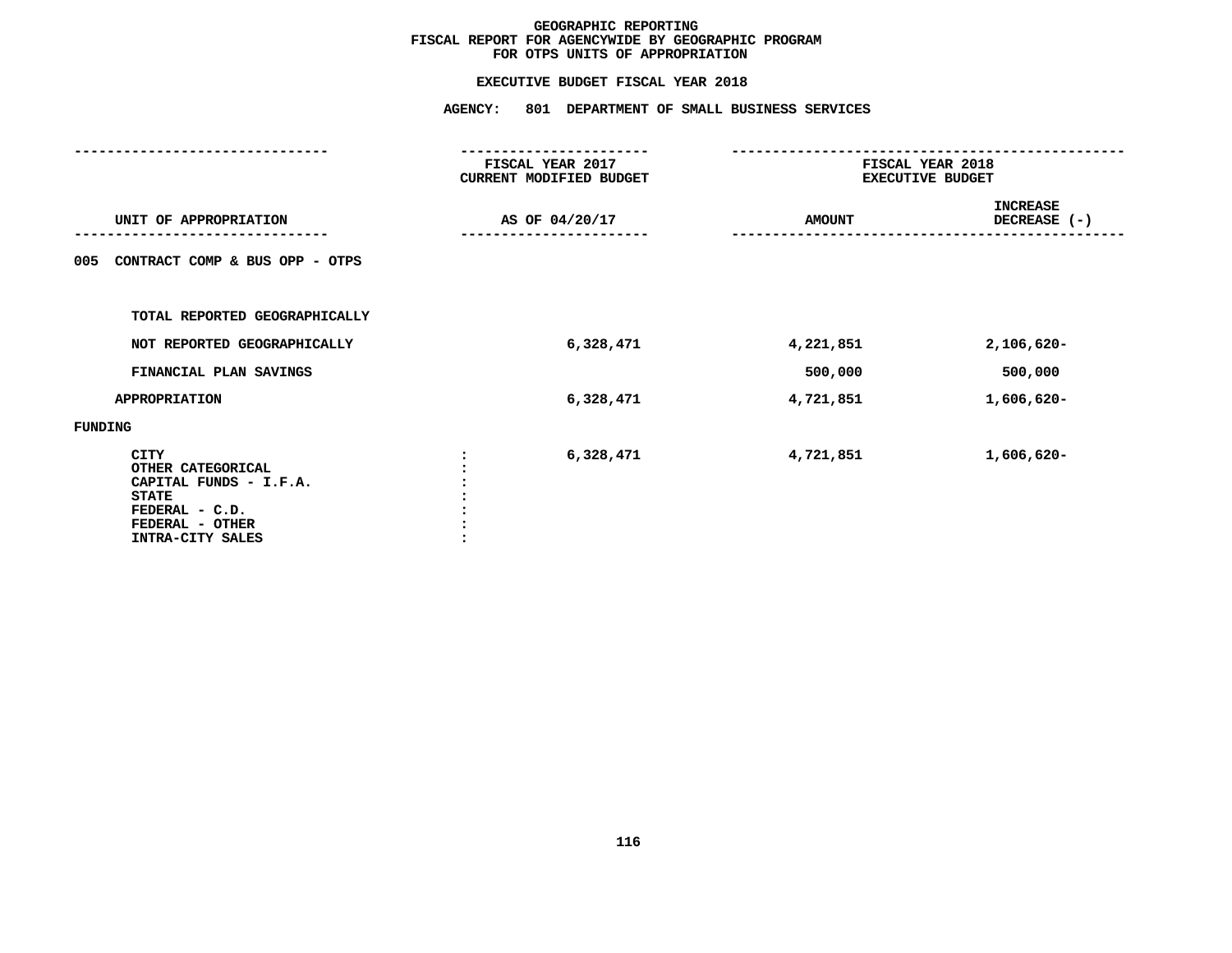| FISCAL YEAR 2017<br><b>CURRENT MODIFIED BUDGET</b>                             | FISCAL YEAR 2018<br><b>EXECUTIVE BUDGET</b>                   |                                                                                       |  |
|--------------------------------------------------------------------------------|---------------------------------------------------------------|---------------------------------------------------------------------------------------|--|
| AS OF 04/20/17                                                                 | <b>AMOUNT</b>                                                 | <b>INCREASE</b><br>DECREASE (-)                                                       |  |
|                                                                                |                                                               |                                                                                       |  |
|                                                                                |                                                               |                                                                                       |  |
| 145,647,131                                                                    | 38,093,600                                                    | 107,553,531-                                                                          |  |
| 1,000,000                                                                      | 4,000,000                                                     | 3,000,000                                                                             |  |
| 146,647,131                                                                    | 42,093,600                                                    | 104,553,531-                                                                          |  |
|                                                                                |                                                               |                                                                                       |  |
| 20,449,977<br>9,802,141<br>2,151,319<br>76,339,086<br>16,666,108<br>21,238,500 | 18,335,817<br>2,015,000<br>13,424,445<br>942,907<br>7,375,431 | 2, 114, 160-<br>$9,802,141-$<br>136,319-<br>62,914,641-<br>15,723,201-<br>13,863,069- |  |
|                                                                                |                                                               |                                                                                       |  |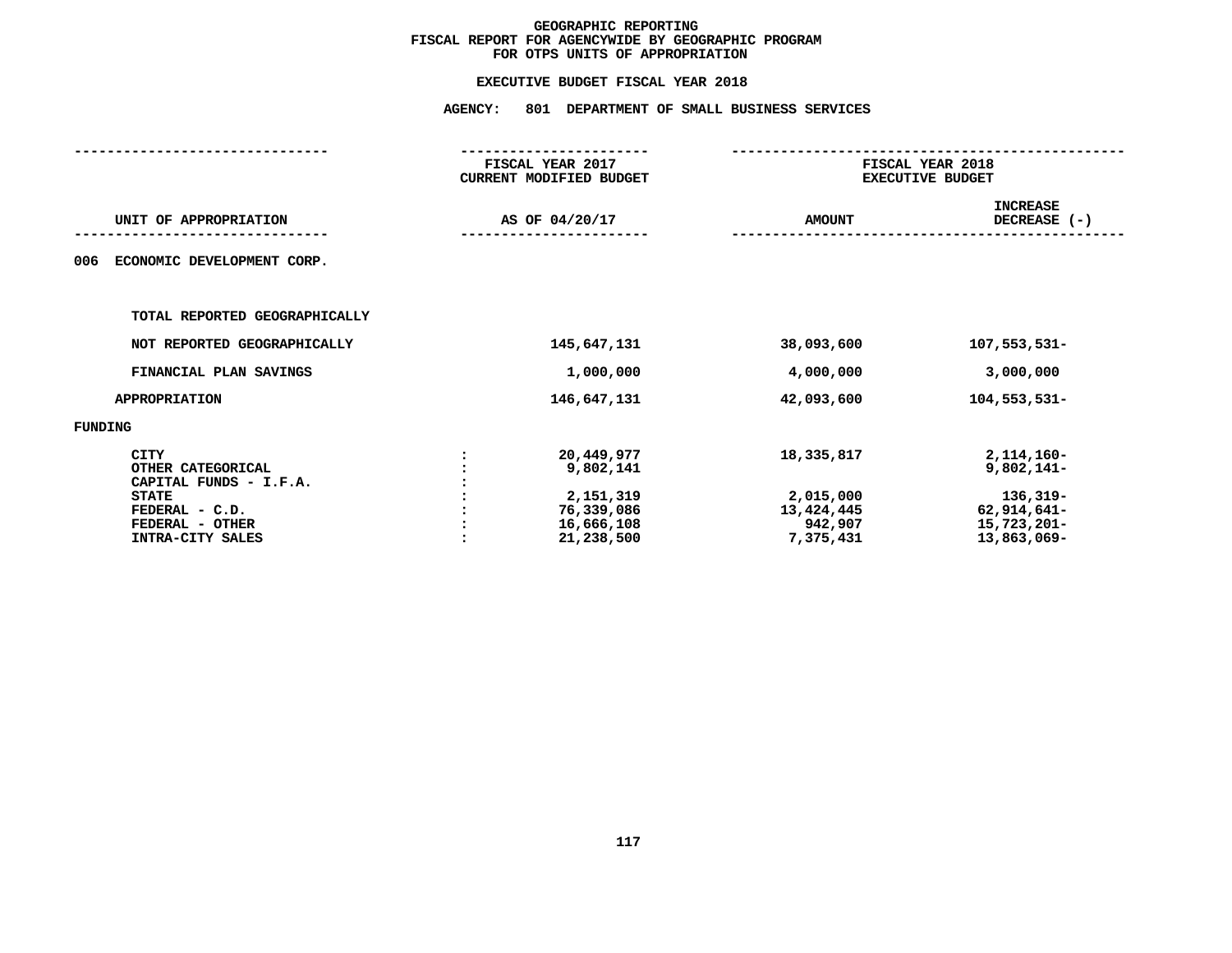|                                                                            | FISCAL YEAR 2017<br>CURRENT MODIFIED BUDGET     | FISCAL YEAR 2018<br><b>EXECUTIVE BUDGET</b> |                                 |  |
|----------------------------------------------------------------------------|-------------------------------------------------|---------------------------------------------|---------------------------------|--|
| UNIT OF APPROPRIATION                                                      | AS OF 04/20/17                                  | <b>AMOUNT</b>                               | <b>INCREASE</b><br>DECREASE (-) |  |
| WORKFORCE INVESTMENT ACT - OTPS<br>011                                     |                                                 |                                             |                                 |  |
| TOTAL REPORTED GEOGRAPHICALLY                                              |                                                 |                                             |                                 |  |
| NOT REPORTED GEOGRAPHICALLY                                                | 62,497,828                                      | 43,903,054                                  | 18,594,774-                     |  |
| FINANCIAL PLAN SAVINGS                                                     |                                                 | 2,575,000                                   | 2,575,000                       |  |
| <b>APPROPRIATION</b>                                                       | 62,497,828                                      | 46,478,054                                  | 16,019,774-                     |  |
| FUNDING                                                                    |                                                 |                                             |                                 |  |
| <b>CITY</b><br>OTHER CATEGORICAL<br>CAPITAL FUNDS - I.F.A.<br><b>STATE</b> | 18,695,659                                      | 13,817,061                                  | 4,878,598-                      |  |
| FEDERAL - C.D.<br>FEDERAL - OTHER<br>INTRA-CITY SALES                      | 1,092,383<br>37,589,786<br>5,120,000<br>$\cdot$ | 27,540,993<br>5,120,000                     | 1,092,383-<br>10,048,793-       |  |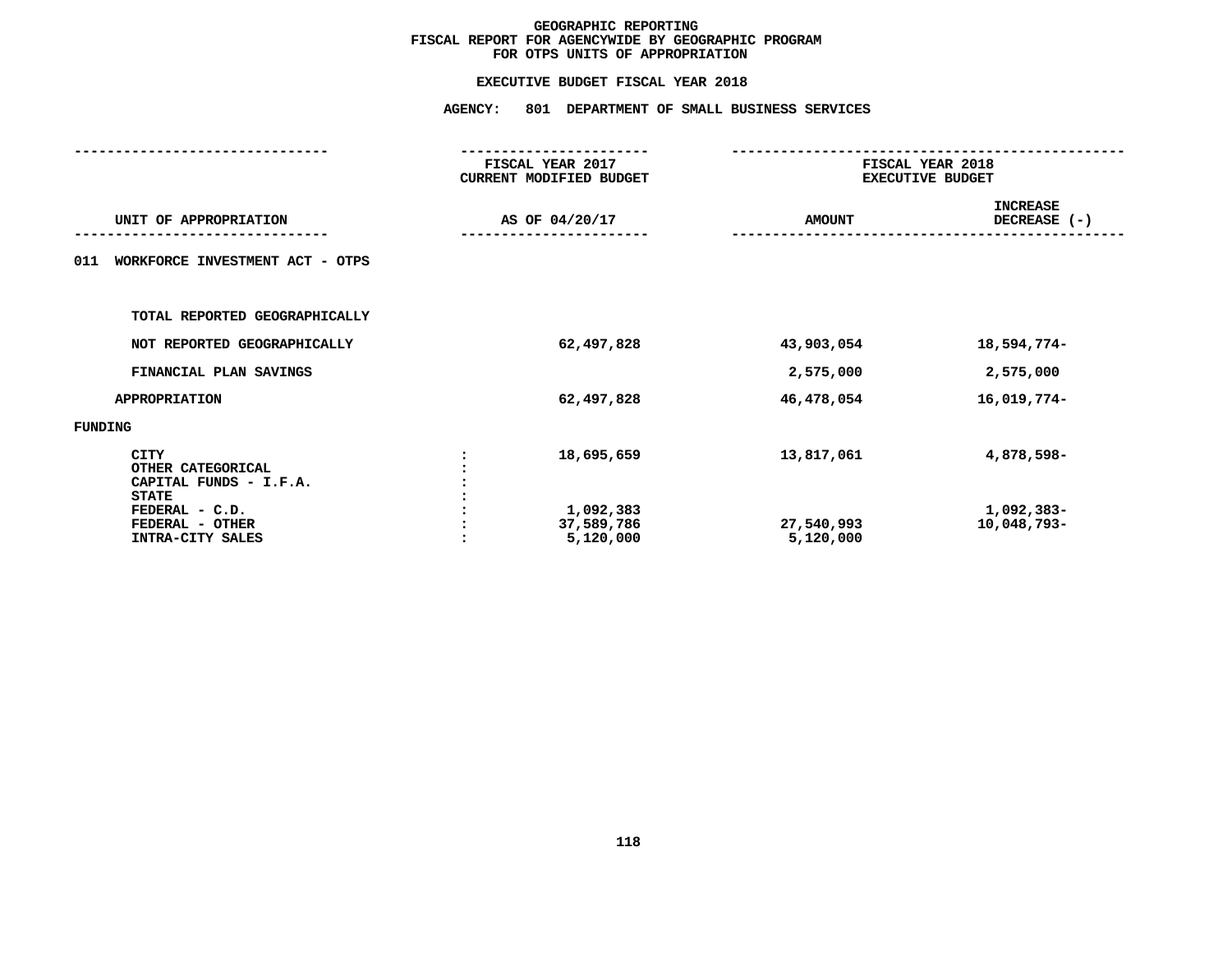|                                                                                              | FISCAL YEAR 2017<br><b>CURRENT MODIFIED BUDGET</b> |               | FISCAL YEAR 2018<br><b>EXECUTIVE BUDGET</b> |  |  |
|----------------------------------------------------------------------------------------------|----------------------------------------------------|---------------|---------------------------------------------|--|--|
| UNIT OF APPROPRIATION                                                                        | AS OF 04/20/17                                     | <b>AMOUNT</b> | <b>INCREASE</b><br>DECREASE (-)             |  |  |
| TRUST FOR GOVERNOR'S ISLAND AND NYC & CO<br>012                                              |                                                    |               |                                             |  |  |
| TOTAL REPORTED GEOGRAPHICALLY                                                                |                                                    |               |                                             |  |  |
| NOT REPORTED GEOGRAPHICALLY                                                                  | 40,572,266                                         | 40,064,274    | 507,992-                                    |  |  |
| FINANCIAL PLAN SAVINGS                                                                       |                                                    |               |                                             |  |  |
| <b>APPROPRIATION</b>                                                                         | 40,572,266                                         | 40,064,274    | 507,992-                                    |  |  |
| FUNDING                                                                                      |                                                    |               |                                             |  |  |
| <b>CITY</b><br>OTHER CATEGORICAL<br>CAPITAL FUNDS - I.F.A.<br><b>STATE</b><br>FEDERAL - C.D. | 39,256,447                                         | 38,686,395    | $570,052 -$                                 |  |  |
| FEDERAL - OTHER<br>INTRA-CITY SALES                                                          | 1,315,819                                          | 1,377,879     | 62,060                                      |  |  |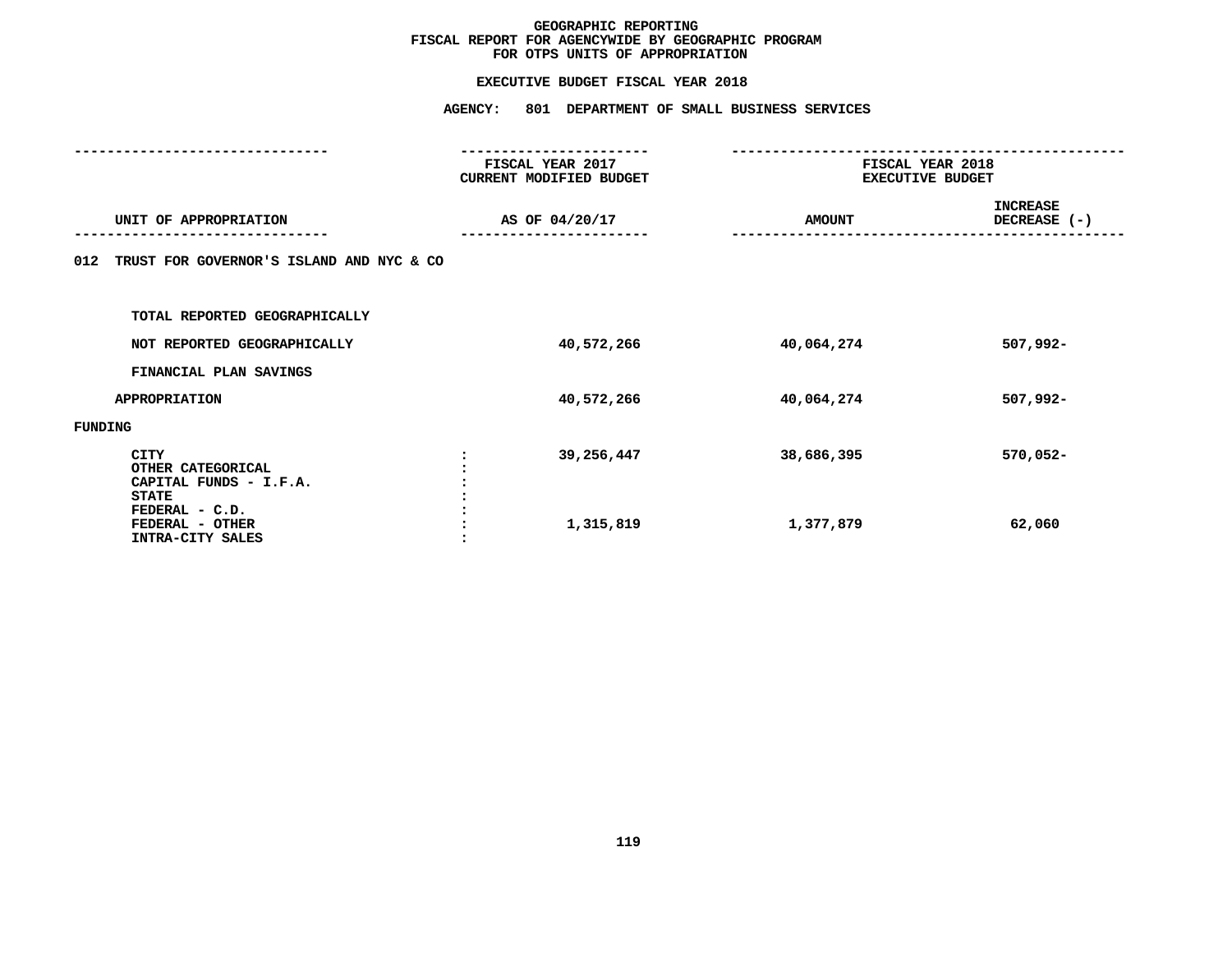## GEOGRAPHIC REPORTING<br>FISCAL REPORT AGENCYWIDE SUMMARY

# **FISCAL REPORT AGENCYWIDE SUMMARY EXECUTIVE BUDGET FISCAL YEAR <sup>2018</sup>**

**AGENCY: <sup>801</sup> DEPARTMENT OF SMALL BUSINESS SERVICES**

|                                                                                                                                                | FISCAL YEAR 2017<br>CURRENT MODIFIED BUDGET                                     | FISCAL YEAR 2018<br><b>EXECUTIVE BUDGET</b>                        |                                                                                      |  |
|------------------------------------------------------------------------------------------------------------------------------------------------|---------------------------------------------------------------------------------|--------------------------------------------------------------------|--------------------------------------------------------------------------------------|--|
| UNIT OF APPROPRIATION                                                                                                                          | AS OF 04/20/17                                                                  | <b>AMOUNT</b>                                                      | <b>INCREASE</b><br>DECREASE $(-)$                                                    |  |
| PS APPROPRIATIONS<br>REGULAR GROSS<br><b>OTHER</b>                                                                                             |                                                                                 |                                                                    |                                                                                      |  |
| TOTAL REPORTED GEOGRAPHICALLY<br>NOT REPORTED GEOGRAPHICALLY                                                                                   | 25,828,023                                                                      | 27,070,236                                                         | 1,242,213                                                                            |  |
| OTPS APPROPRIATIONS<br>TOTAL REPORTED GEOGRAPHICALLY<br>NOT REPORTED GEOGRAPHICALLY                                                            | 309,122,700                                                                     | 153,708,561                                                        | 155, 414, 139-                                                                       |  |
| FINANCIAL PLAN SAVINGS<br><b>APPROPRIATIONS</b>                                                                                                | 2,000,000<br>336,950,723                                                        | 10,930,000<br>191,708,797                                          | 8,930,000<br>145,241,926-                                                            |  |
| FUNDING<br><b>CITY</b><br>OTHER CATEGORICAL<br>CAPITAL FUNDS - I.F.A.<br><b>STATE</b><br>FEDERAL - C.D.<br>FEDERAL - OTHER<br>INTRA-CITY SALES | 142,990,416<br>9,802,141<br>2,226,318<br>85,868,863<br>69,694,630<br>26,368,355 | 118,466,841<br>2,015,000<br>16,869,374<br>41,852,296<br>12,505,286 | 24,523,575-<br>$9,802,141-$<br>211,318-<br>68,999,489-<br>27,842,334-<br>13,863,069- |  |
|                                                                                                                                                |                                                                                 |                                                                    |                                                                                      |  |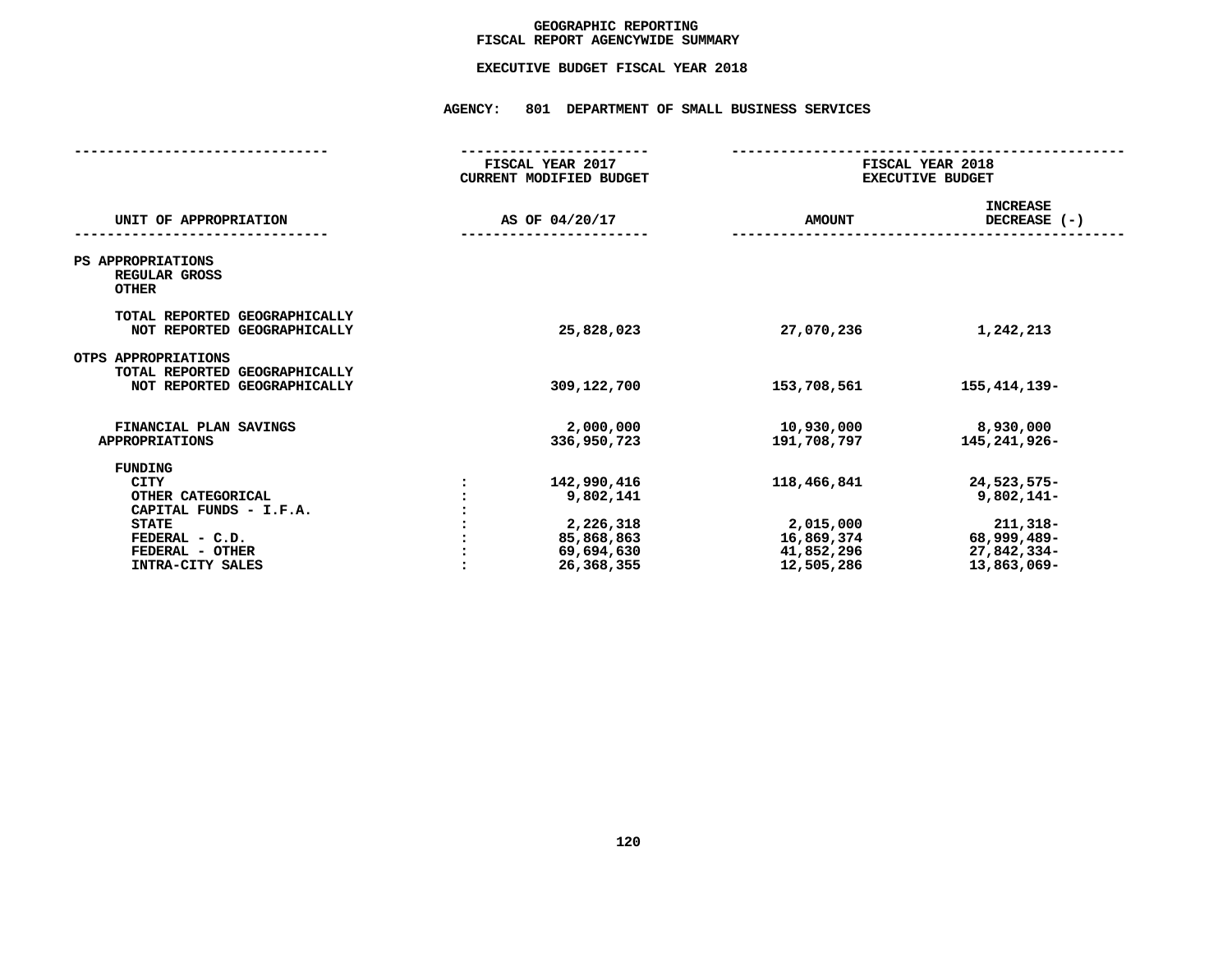# **EXECUTIVE BUDGET FISCAL YEAR <sup>2018</sup>**

**AGENCY <sup>806</sup> HOUSING PRESERVATION AND DEVELOPMENT**

**BOROUGH**

BRONX<br>CODE ENFORCEMENT OFFICES **PROGRAM**

|                                | FISCAL YEAR 2017<br>CURRENT MODIFIED BUDGET<br>AS OF 04/20/17 |                        | FISCAL YEAR 2018<br><b>EXECUTIVE BUDGET</b> |                        |                                |  |
|--------------------------------|---------------------------------------------------------------|------------------------|---------------------------------------------|------------------------|--------------------------------|--|
| LOCAL SERVICE DISTRICT         | <b>AMOUNT</b>                                                 | FULL TIME<br>POSITIONS | <b>AMOUNT</b>                               | FULL TIME<br>POSITIONS | INCREASE<br><b>DECREASE(-)</b> |  |
| BX BOR & FIELD OFFICES, SUP UN | 4,443,040                                                     | 90                     | 4,355,046                                   | 83                     | $87,994-$                      |  |
| PROGRAM TOTAL:                 | 4,443,040                                                     | 90                     | 4,355,046                                   | 83                     | $87,994-$                      |  |
| SUB BOROUGH TOTAL:             | 4,443,040                                                     | 90                     | 4,355,046                                   | 83                     | $87,994-$                      |  |
| BOROUGH TOTAL:                 | 4,443,040                                                     | 90                     | 4,355,046                                   | 83                     | $87,994-$                      |  |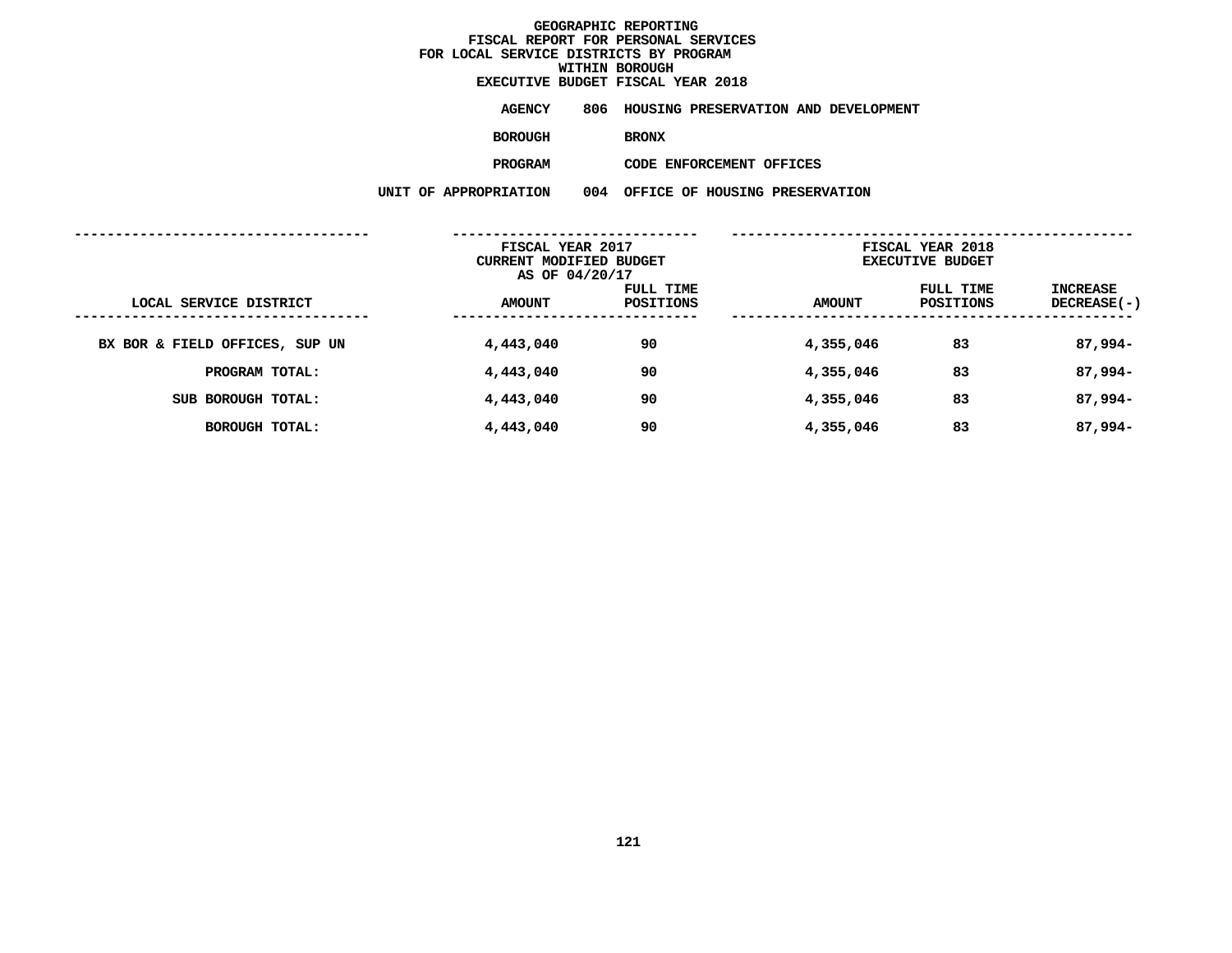# **EXECUTIVE BUDGET FISCAL YEAR <sup>2018</sup>**

**AGENCY <sup>806</sup> HOUSING PRESERVATION AND DEVELOPMENT**

**BOROUGH**

BROOKLYN<br>CODE ENFORCEMENT OFFICES **PROGRAM**

|                                | FISCAL YEAR 2017<br>CURRENT MODIFIED BUDGET<br>AS OF 04/20/17 |                        | FISCAL YEAR 2018<br><b>EXECUTIVE BUDGET</b> |                        |                                |  |
|--------------------------------|---------------------------------------------------------------|------------------------|---------------------------------------------|------------------------|--------------------------------|--|
| LOCAL SERVICE DISTRICT         | <b>AMOUNT</b>                                                 | FULL TIME<br>POSITIONS | <b>AMOUNT</b>                               | FULL TIME<br>POSITIONS | INCREASE<br><b>DECREASE(-)</b> |  |
| BK BOR & FIELD OFFICES, SUP UN | 6,247,581                                                     | 106                    | 5,721,446                                   | 102                    | $526, 135 -$                   |  |
| PROGRAM TOTAL:                 | 6,247,581                                                     | 106                    | 5,721,446                                   | 102                    | $526, 135 -$                   |  |
| SUB BOROUGH TOTAL:             | 6,247,581                                                     | 106                    | 5,721,446                                   | 102                    | $526, 135 -$                   |  |
| BOROUGH TOTAL:                 | 6,247,581                                                     | 106                    | 5,721,446                                   | 102                    | $526, 135 -$                   |  |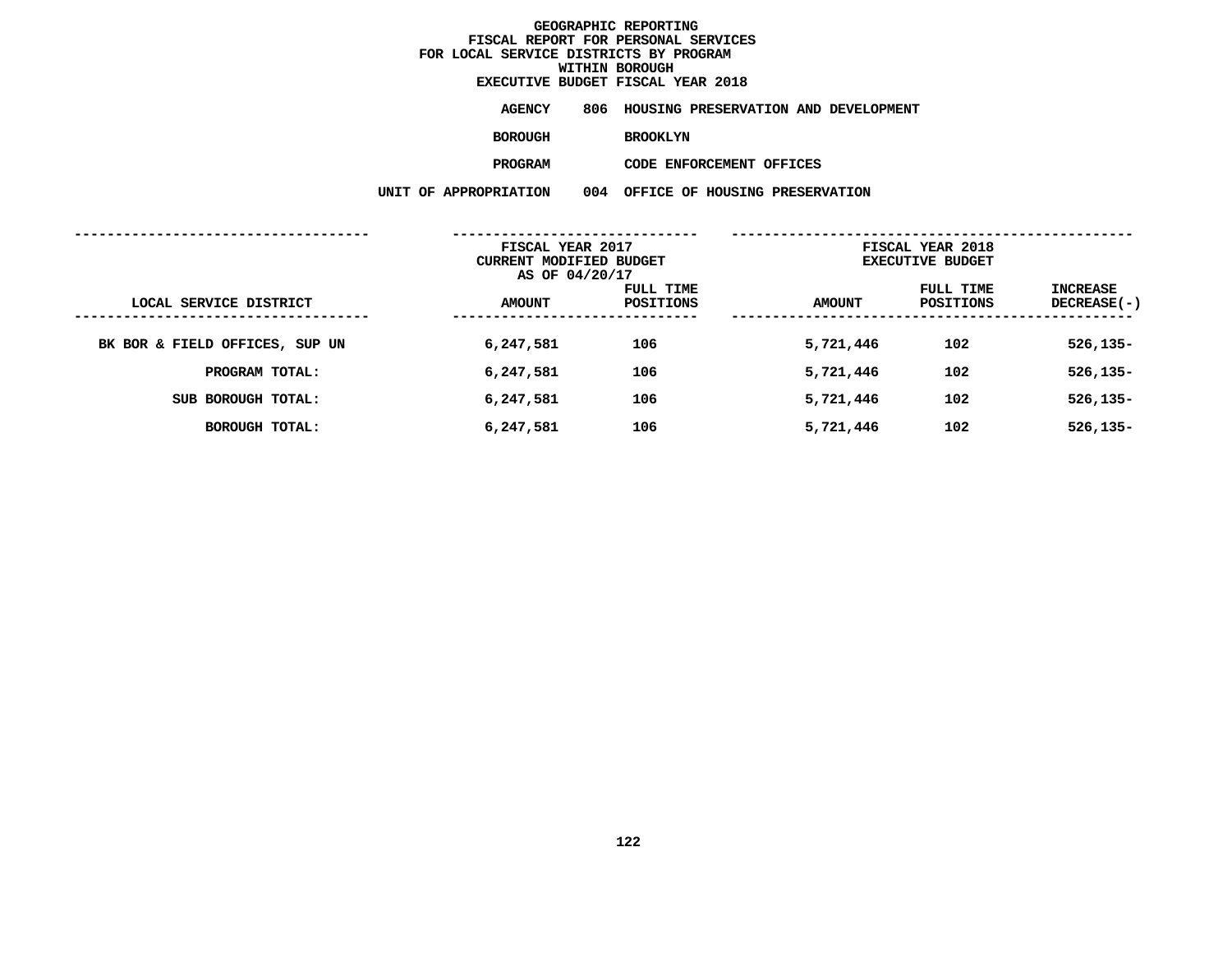# **EXECUTIVE BUDGET FISCAL YEAR <sup>2018</sup>**

**AGENCY <sup>806</sup> HOUSING PRESERVATION AND DEVELOPMENT**

**BOROUGH**

**MANHATTAN<br>CODE ENFORCEMENT OFFICES PROGRAM**

|                                | FISCAL YEAR 2017<br>CURRENT MODIFIED BUDGET<br>AS OF 04/20/17 |                        | FISCAL YEAR 2018<br><b>EXECUTIVE BUDGET</b> |                        |                                |  |
|--------------------------------|---------------------------------------------------------------|------------------------|---------------------------------------------|------------------------|--------------------------------|--|
| LOCAL SERVICE DISTRICT         | <b>AMOUNT</b>                                                 | FULL TIME<br>POSITIONS | <b>AMOUNT</b>                               | FULL TIME<br>POSITIONS | INCREASE<br><b>DECREASE(-)</b> |  |
| MN BOR & FIELD OFFICES, SUP UN | 4,202,567                                                     | 84                     | 4,034,947                                   | 75                     | $167,620-$                     |  |
| PROGRAM TOTAL:                 | 4,202,567                                                     | 84                     | 4,034,947                                   | 75                     | $167,620-$                     |  |
| SUB BOROUGH TOTAL:             | 4,202,567                                                     | 84                     | 4,034,947                                   | 75                     | $167,620-$                     |  |
| BOROUGH TOTAL:                 | 4,202,567                                                     | 84                     | 4,034,947                                   | 75                     | $167,620-$                     |  |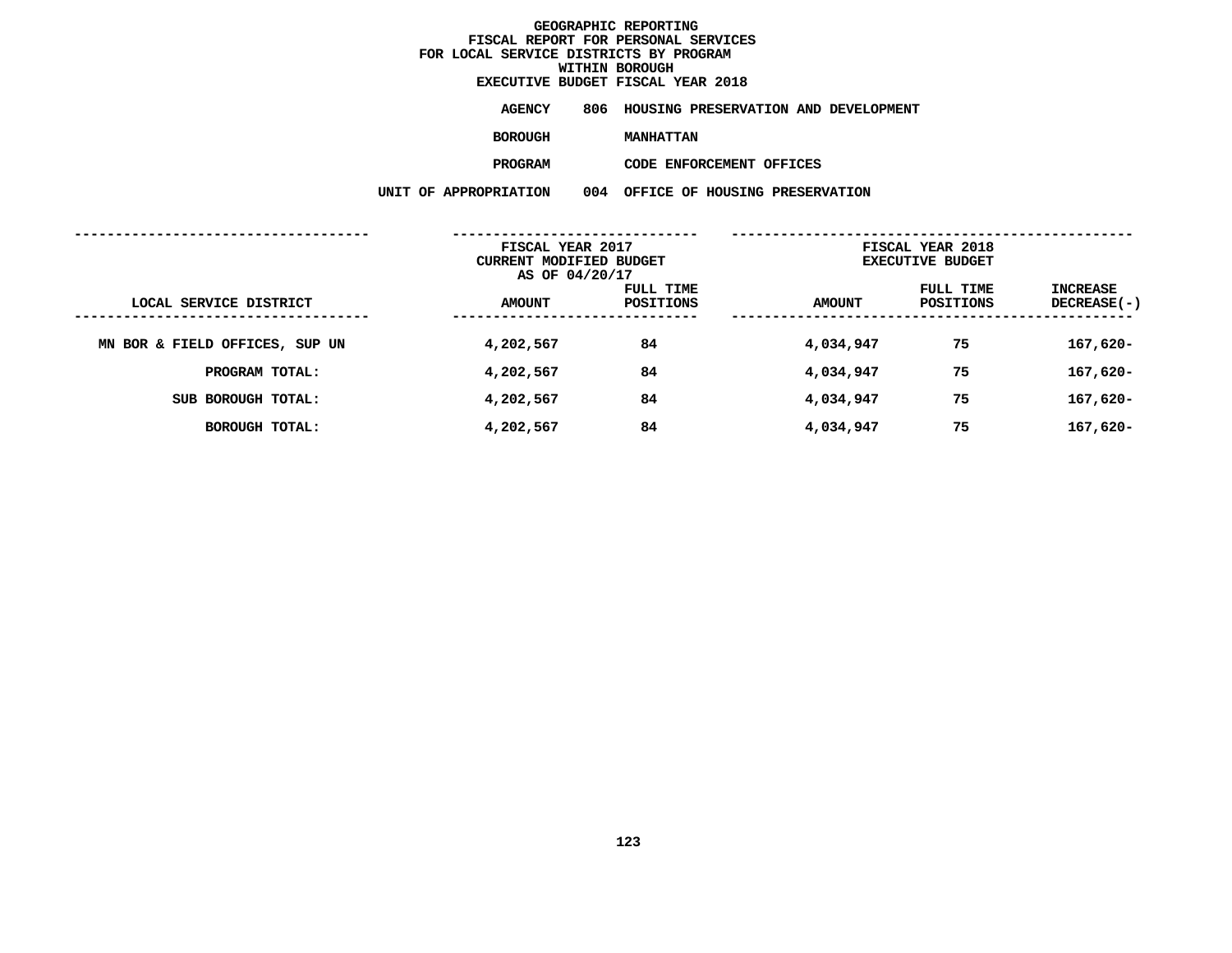# **EXECUTIVE BUDGET FISCAL YEAR <sup>2018</sup>**

**AGENCY <sup>806</sup> HOUSING PRESERVATION AND DEVELOPMENT**

**BOROUGH**

QUEENS<br>CODE ENFORCEMENT OFFICES **PROGRAM**

|                                | FISCAL YEAR 2017<br>CURRENT MODIFIED BUDGET<br>AS OF 04/20/17 |                        | FISCAL YEAR 2018<br><b>EXECUTIVE BUDGET</b> |                               |                                |
|--------------------------------|---------------------------------------------------------------|------------------------|---------------------------------------------|-------------------------------|--------------------------------|
| LOCAL SERVICE DISTRICT         | <b>AMOUNT</b>                                                 | FULL TIME<br>POSITIONS | <b>AMOUNT</b>                               | FULL TIME<br><b>POSITIONS</b> | INCREASE<br><b>DECREASE(-)</b> |
| ON BOR & FIELD OFFICES, SUP UN | 1,866,168                                                     | 30                     | 1,895,543                                   | 30                            | 29,375                         |
| PROGRAM TOTAL:                 | 1,866,168                                                     | 30                     | 1,895,543                                   | 30                            | 29,375                         |
| SUB BOROUGH TOTAL:             | 1,866,168                                                     | 30                     | 1,895,543                                   | 30                            | 29,375                         |
| BOROUGH TOTAL:                 | 1,866,168                                                     | 30                     | 1,895,543                                   | 30                            | 29,375                         |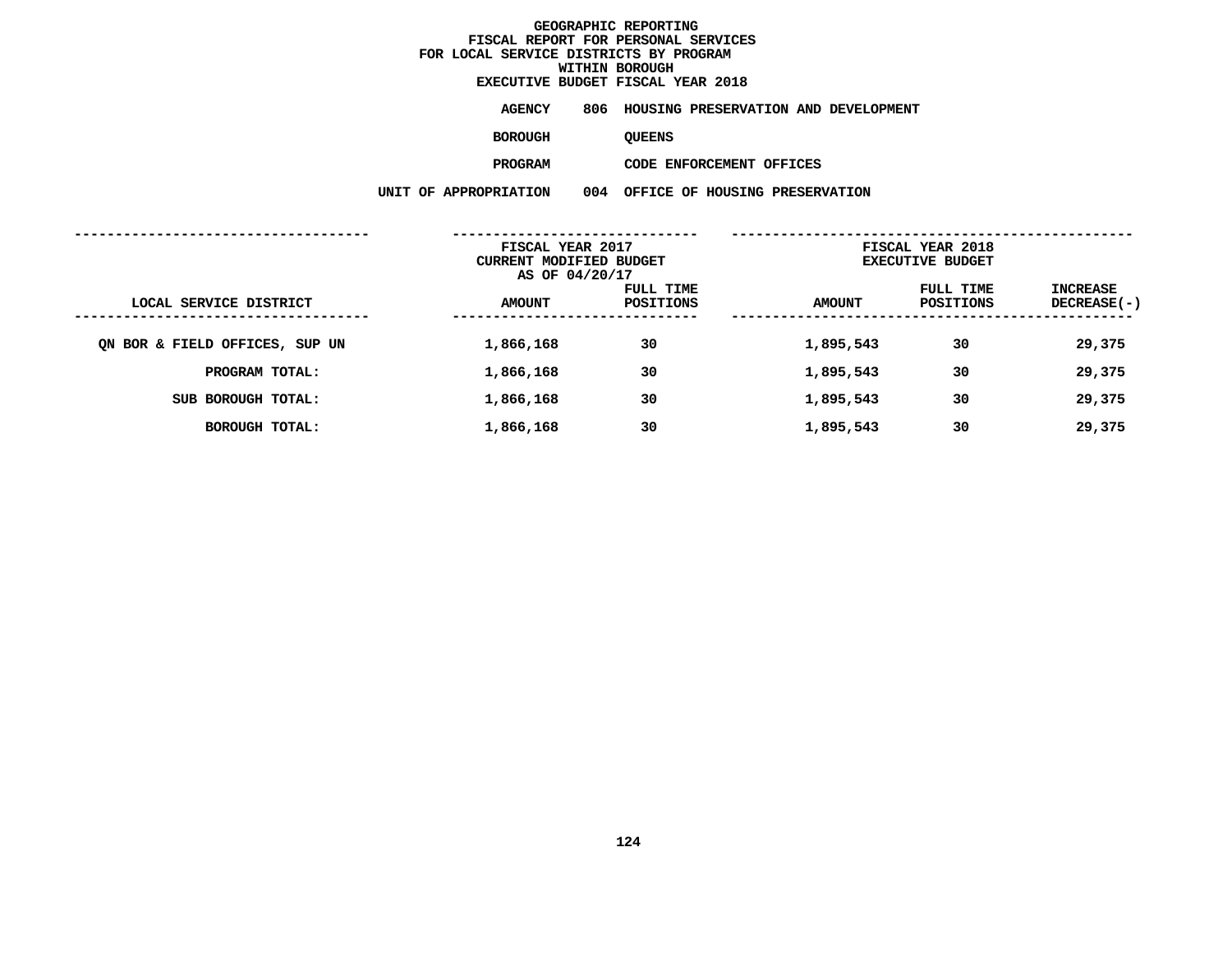## **WITHIN BOROUGH EXECUTIVE BUDGET FISCAL YEAR <sup>2018</sup>**

**AGENCY <sup>806</sup> HOUSING PRESERVATION AND DEVELOPMENT**

**BOROUGH**

STATEN ISLAND<br>CODE ENFORCEMENT OFFICES **PROGRAM**

|                                | FISCAL YEAR 2017<br>CURRENT MODIFIED BUDGET<br>AS OF 04/20/17 |                        | FISCAL YEAR 2018<br><b>EXECUTIVE BUDGET</b> |                        |                         |
|--------------------------------|---------------------------------------------------------------|------------------------|---------------------------------------------|------------------------|-------------------------|
| LOCAL SERVICE DISTRICT         | <b>AMOUNT</b>                                                 | FULL TIME<br>POSITIONS | <b>AMOUNT</b>                               | FULL TIME<br>POSITIONS | INCREASE<br>DECREASE(-) |
| SI BOR & FIELD OFFICES, SUP UN | 114,340                                                       | $\mathbf{2}$           | 114,340                                     | $\mathbf{2}$           |                         |
| PROGRAM TOTAL:                 | 114,340                                                       | $\overline{2}$         | 114,340                                     | $\mathbf{2}$           |                         |
| SUB BOROUGH TOTAL:             | 114,340                                                       | 2                      | 114,340                                     | $\mathbf{2}$           |                         |
| BOROUGH TOTAL:                 | 114,340                                                       | $\mathbf{2}$           | 114,340                                     | $\mathbf{2}$           |                         |
|                                |                                                               |                        |                                             |                        |                         |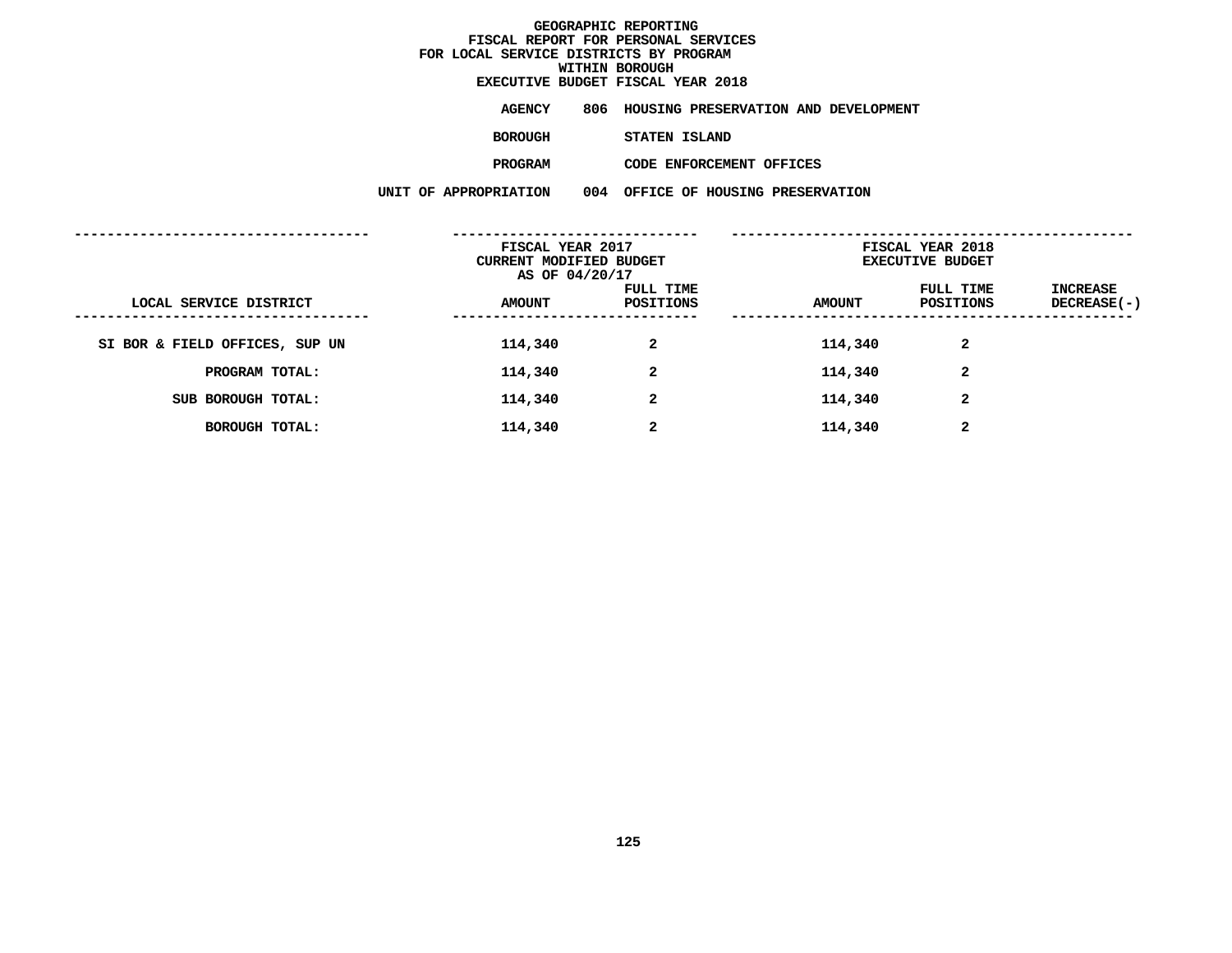## GEOGRAPHIC REPORTING<br>FISCAL REPORT FOR PERSONAL SERVICES<br>OCAL SERVICE DISTRICTS BY PROGRAM<br>WITHIN BOROUGH **FISCAL REPORT FOR PERSONAL SERVICES FOR LOCAL SERVICE DISTRICTS BY PROGRAM**

# **WITHIN BOROUGH EXECUTIVE BUDGET FISCAL YEAR <sup>2018</sup>**

**AGENCY <sup>806</sup> HOUSING PRESERVATION AND DEVELOPMENT**

|                                                   | FISCAL YEAR 2017<br>CURRENT MODIFIED BUDGET<br>AS OF 04/20/17 |                        | FISCAL YEAR 2018<br><b>EXECUTIVE BUDGET</b> |                        |                                  |  |
|---------------------------------------------------|---------------------------------------------------------------|------------------------|---------------------------------------------|------------------------|----------------------------------|--|
| LOCAL SERVICE DISTRICT                            | <b>AMOUNT</b>                                                 | FULL TIME<br>POSITIONS | <b>AMOUNT</b>                               | FULL TIME<br>POSITIONS | <b>INCREASE</b><br>$DECREASE(-)$ |  |
| <b>AGENCY TOTAL:</b><br>ALL PROGRAMS ALL BOROUGHS | 16,873,696                                                    | 312                    | 16,121,322                                  | 292                    | 752,374-                         |  |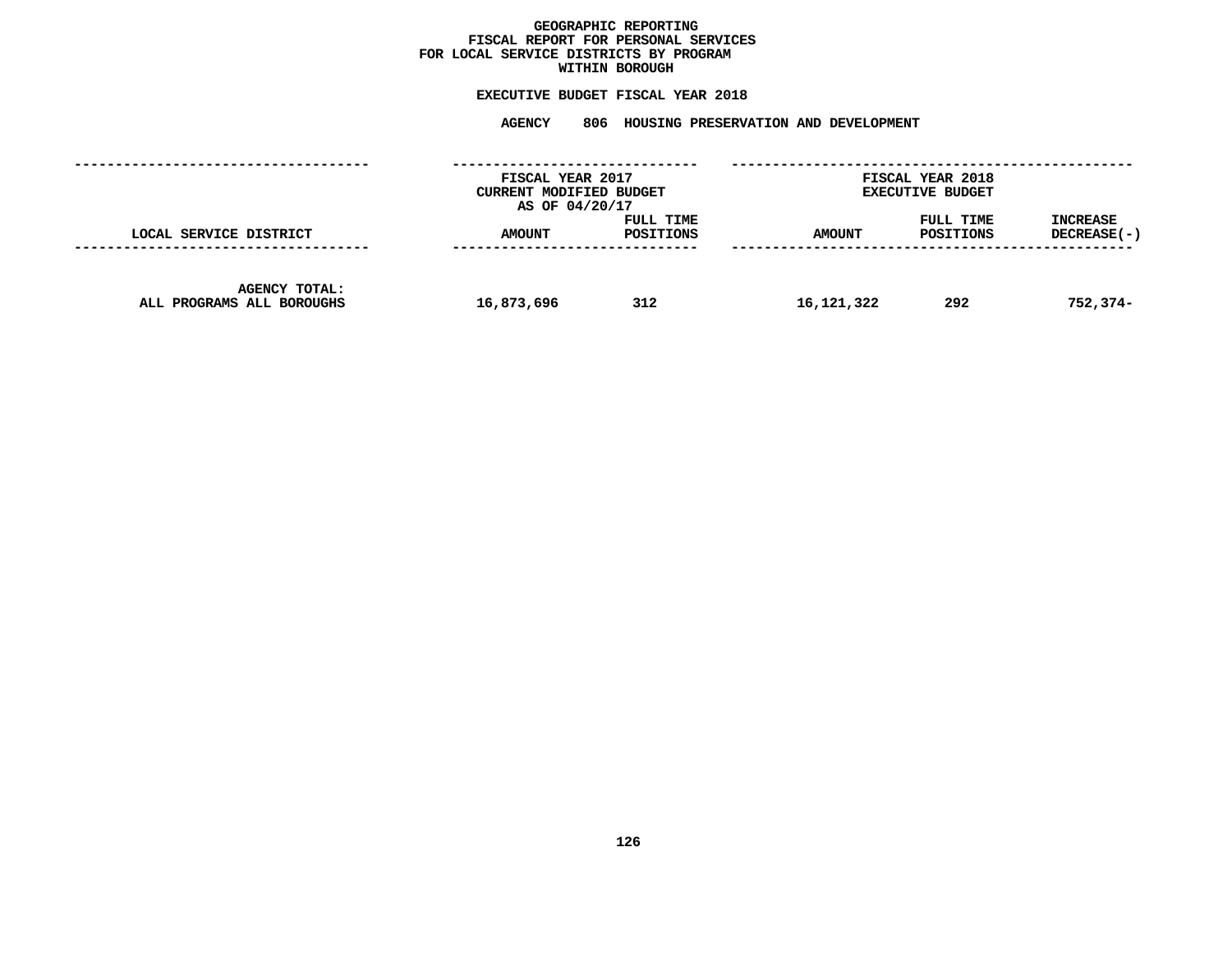#### **EXECUTIVE BUDGET FISCAL YEAR 2018**

|                                                                                                                                     | FISCAL YEAR 2017<br>CURRENT MODIFIED BUDGET                           | FISCAL YEAR 2018<br><b>EXECUTIVE BUDGET</b>                           |                                                          |
|-------------------------------------------------------------------------------------------------------------------------------------|-----------------------------------------------------------------------|-----------------------------------------------------------------------|----------------------------------------------------------|
| UNIT OF APPROPRIATION                                                                                                               | AS OF 04/20/17                                                        | <b>AMOUNT</b>                                                         | <b>INCREASE</b><br>DECREASE (-)                          |
| OFFICE OF ADMINISTRATION<br>001                                                                                                     |                                                                       |                                                                       |                                                          |
| REGULAR GROSS<br><b>OTHER</b>                                                                                                       |                                                                       |                                                                       |                                                          |
| TOTAL REPORTED GEOGRAPHICALLY                                                                                                       |                                                                       |                                                                       |                                                          |
| NOT REPORTED GEOGRAPHICALLY                                                                                                         | 38,554,196                                                            | 40,565,330                                                            | 2,011,134                                                |
| FINANCIAL PLAN SAVINGS                                                                                                              | $345,000 -$                                                           | 2,546,193                                                             | 2,891,193                                                |
| <b>APPROPRIATION</b>                                                                                                                | 38,209,196                                                            | 43, 111, 523                                                          | 4,902,327                                                |
| FUNDING                                                                                                                             |                                                                       |                                                                       |                                                          |
| <b>CITY</b><br>OTHER CATEGORICAL<br>CAPITAL FUNDS - I.F.A.<br><b>STATE</b><br>FEDERAL - C.D.<br>FEDERAL - OTHER<br>INTRA-CITY SALES | 25,168,971<br>48,750<br>2,597,132<br>7,709,548<br>2,659,012<br>25,783 | 28,691,294<br>146,250<br>2,706,996<br>8,902,313<br>2,659,012<br>5,658 | 3,522,323<br>97,500<br>109,864<br>1,192,765<br>$20,125-$ |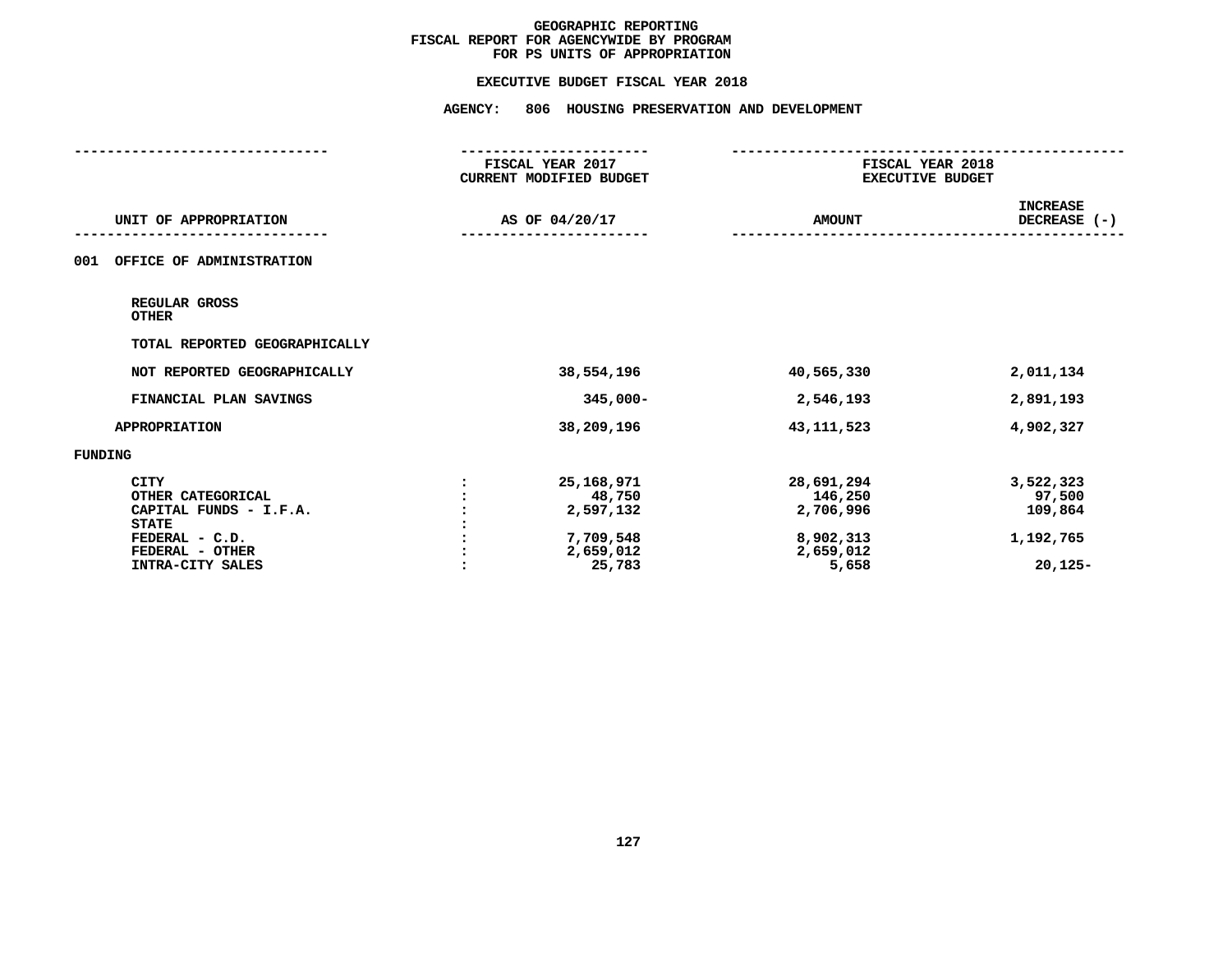#### **EXECUTIVE BUDGET FISCAL YEAR 2018**

|                                  | FISCAL YEAR 2017<br>CURRENT MODIFIED BUDGET | FISCAL YEAR 2018<br><b>EXECUTIVE BUDGET</b> |                                 |
|----------------------------------|---------------------------------------------|---------------------------------------------|---------------------------------|
| UNIT OF APPROPRIATION            | AS OF 04/20/17                              | <b>AMOUNT</b>                               | <b>INCREASE</b><br>DECREASE (-) |
| 002<br>OFFICE OF DEVELOPMENT     |                                             |                                             |                                 |
| REGULAR GROSS<br><b>OTHER</b>    |                                             |                                             |                                 |
| TOTAL REPORTED GEOGRAPHICALLY    |                                             |                                             |                                 |
| NOT REPORTED GEOGRAPHICALLY      | 32, 421, 167                                | 33,039,234                                  | 618,067                         |
| FINANCIAL PLAN SAVINGS           | 200,986                                     | 651,971                                     | 450,985                         |
| <b>APPROPRIATION</b>             | 32,622,153                                  | 33,691,205                                  | 1,069,052                       |
| FUNDING                          |                                             |                                             |                                 |
| <b>CITY</b><br>OTHER CATEGORICAL | 12,834,625<br>409,606                       | 13,431,805<br>409,606                       | 597,180                         |
| CAPITAL FUNDS - I.F.A.           | 10,617,944                                  | 10,121,427                                  | 496,517-                        |
| <b>STATE</b><br>FEDERAL - C.D.   | 3,776,620                                   | 4,761,328                                   | 984,708                         |
| FEDERAL - OTHER                  | 4,983,358                                   | 4,967,039                                   | $16,319-$                       |
| INTRA-CITY SALES                 |                                             |                                             |                                 |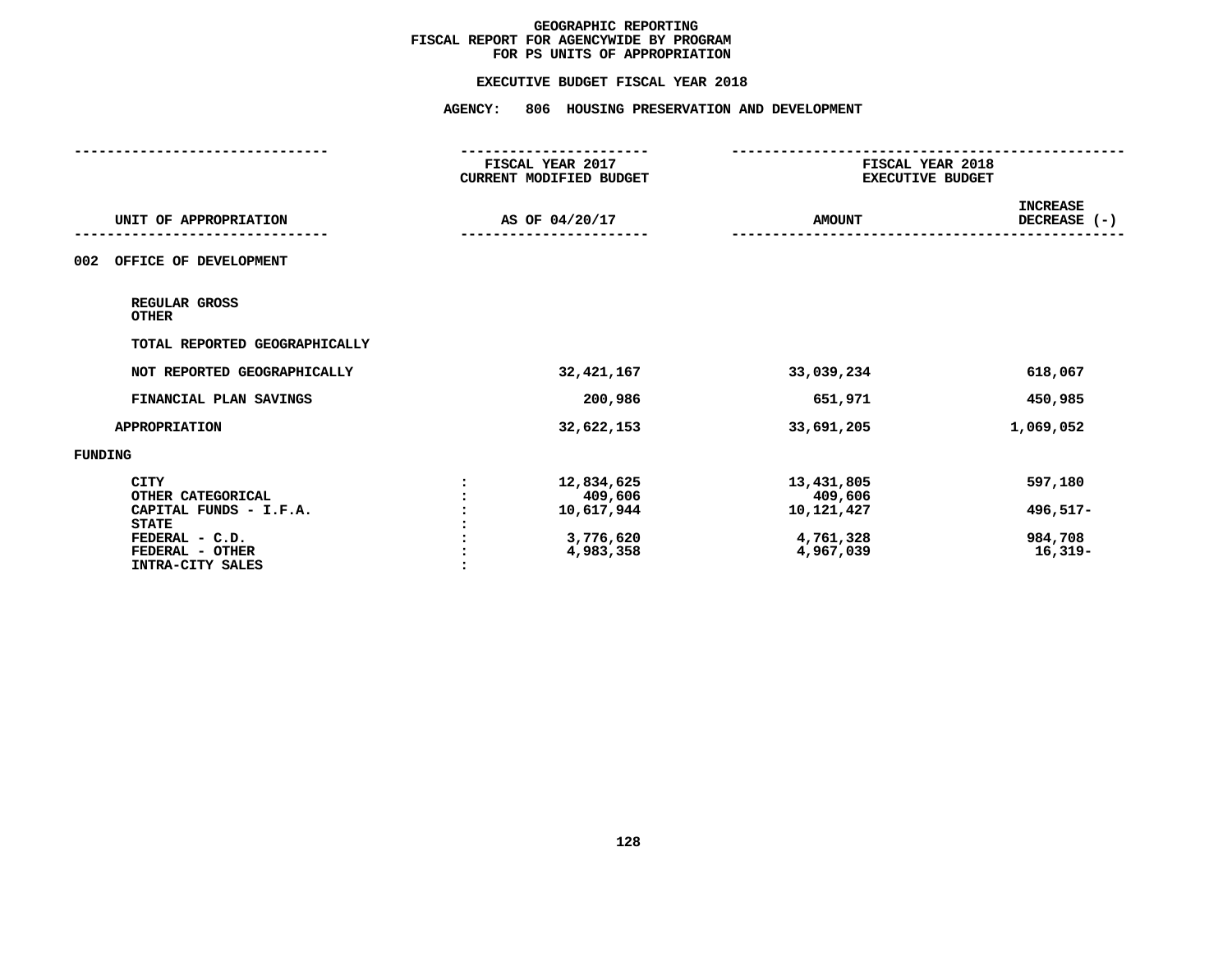#### **EXECUTIVE BUDGET FISCAL YEAR 2018**

# **EXECUTIVE BUDGET FISCAL YEAR <sup>2018</sup>AGENCY: <sup>806</sup> HOUSING PRESERVATION AND DEVELOPMENT**

|                                       | FISCAL YEAR 2017<br><b>CURRENT MODIFIED BUDGET</b> | FISCAL YEAR 2018<br><b>EXECUTIVE BUDGET</b> |                                 |  |  |  |
|---------------------------------------|----------------------------------------------------|---------------------------------------------|---------------------------------|--|--|--|
| UNIT OF APPROPRIATION                 | AS OF 04/20/17                                     | <b>AMOUNT</b>                               | <b>INCREASE</b><br>DECREASE (-) |  |  |  |
| OFFICE OF HOUSING PRESERVATION<br>004 |                                                    |                                             |                                 |  |  |  |
| REGULAR GROSS<br><b>OTHER</b>         | 15,683,673<br>1,190,023                            | 14,931,299<br>1,190,023                     | 752,374-                        |  |  |  |
| TOTAL REPORTED GEOGRAPHICALLY         | 16,873,696                                         | 16,121,322                                  | $752,374-$                      |  |  |  |
| NOT REPORTED GEOGRAPHICALLY           | 48,002,825                                         | 45,707,781                                  | $2,295,044-$                    |  |  |  |
| FINANCIAL PLAN SAVINGS                |                                                    |                                             |                                 |  |  |  |
| <b>APPROPRIATION</b>                  | 64,876,521                                         | 61,829,103                                  | $3,047,418-$                    |  |  |  |
| <b>FUNDING</b>                        |                                                    |                                             |                                 |  |  |  |
| <b>CITY</b><br>OTHER CATEGORICAL      | 12,800,643                                         | 12,427,757                                  | 372,886-                        |  |  |  |
| CAPITAL FUNDS - I.F.A.                | 134,474                                            | 159,906                                     | 25,432                          |  |  |  |
| <b>STATE</b>                          |                                                    |                                             |                                 |  |  |  |
| FEDERAL - C.D.                        | 48,375,032                                         | 47,117,308                                  | 1,257,724-                      |  |  |  |
| FEDERAL - OTHER                       | 1,823,883                                          | 1,829,500                                   | 5,617                           |  |  |  |
| INTRA-CITY SALES                      | 1,742,489                                          | 294,632                                     | 1,447,857-                      |  |  |  |
|                                       |                                                    |                                             |                                 |  |  |  |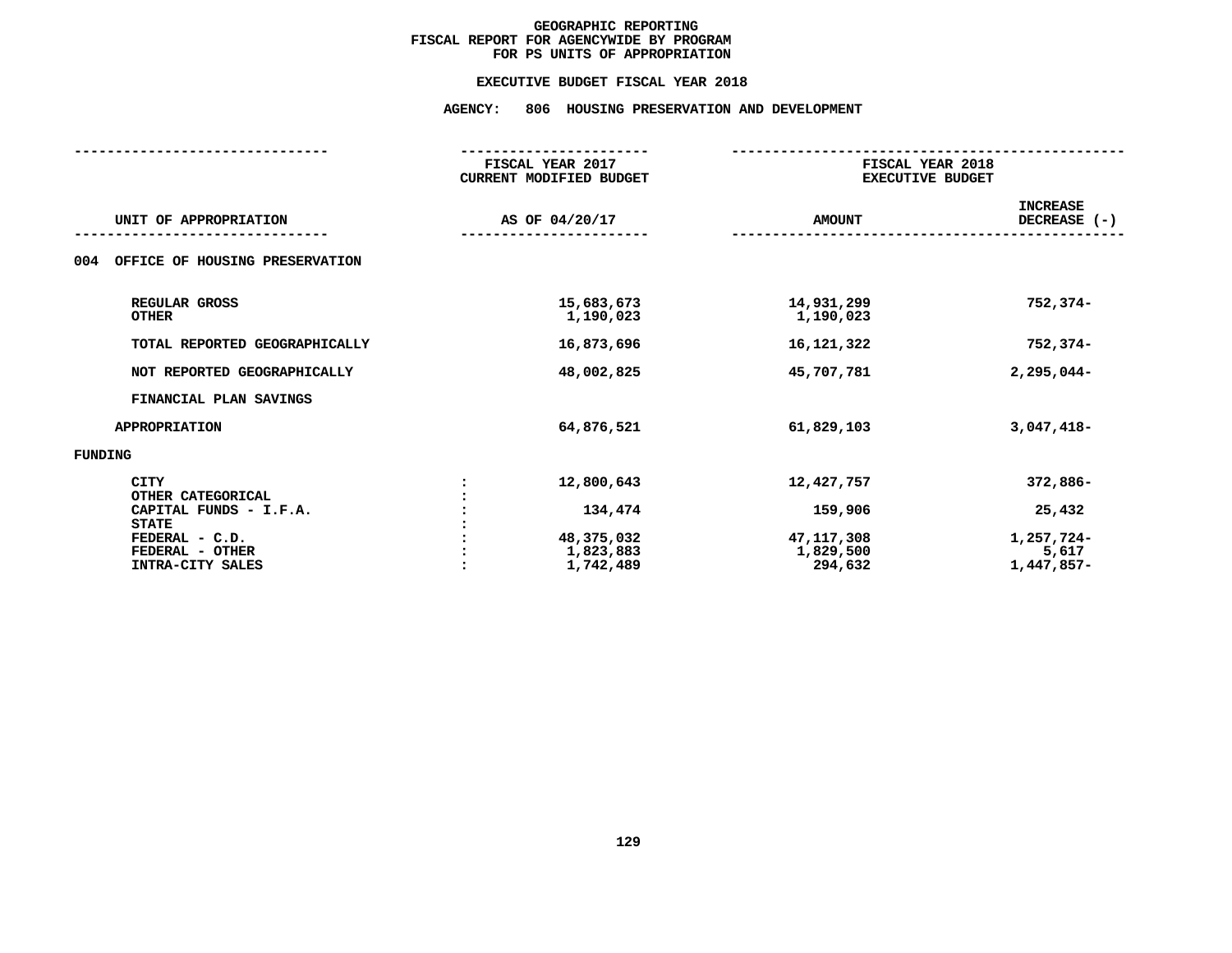#### **EXECUTIVE BUDGET FISCAL YEAR 2018**

|                                      | FISCAL YEAR 2017<br>CURRENT MODIFIED BUDGET | FISCAL YEAR 2018<br><b>EXECUTIVE BUDGET</b> |                                 |
|--------------------------------------|---------------------------------------------|---------------------------------------------|---------------------------------|
| UNIT OF APPROPRIATION                | AS OF 04/20/17                              | <b>AMOUNT</b>                               | <b>INCREASE</b><br>DECREASE (-) |
| HOUSING MAINTENANCE AND SALES<br>006 |                                             |                                             |                                 |
| REGULAR GROSS<br><b>OTHER</b>        |                                             |                                             |                                 |
| TOTAL REPORTED GEOGRAPHICALLY        |                                             |                                             |                                 |
| NOT REPORTED GEOGRAPHICALLY          | 39,150,756                                  | 39, 331, 521                                | 180,765                         |
| FINANCIAL PLAN SAVINGS               |                                             |                                             |                                 |
| <b>APPROPRIATION</b>                 | 39,150,756                                  | 39, 331, 521                                | 180,765                         |
| FUNDING                              |                                             |                                             |                                 |
| <b>CITY</b><br>OTHER CATEGORICAL     | 4,484,485<br>230,563                        | 4,695,917<br>230,563                        | 211,432                         |
| CAPITAL FUNDS - I.F.A.               | 10,006,473                                  | 10,459,974                                  | 453,501                         |
| <b>STATE</b><br>FEDERAL - C.D.       | 5,431,266                                   | 4,932,766                                   | 498,500-                        |
| FEDERAL - OTHER                      | 17,544,184                                  | 17,544,184                                  |                                 |
| INTRA-CITY SALES                     | 1,453,785                                   | 1,468,117                                   | 14,332                          |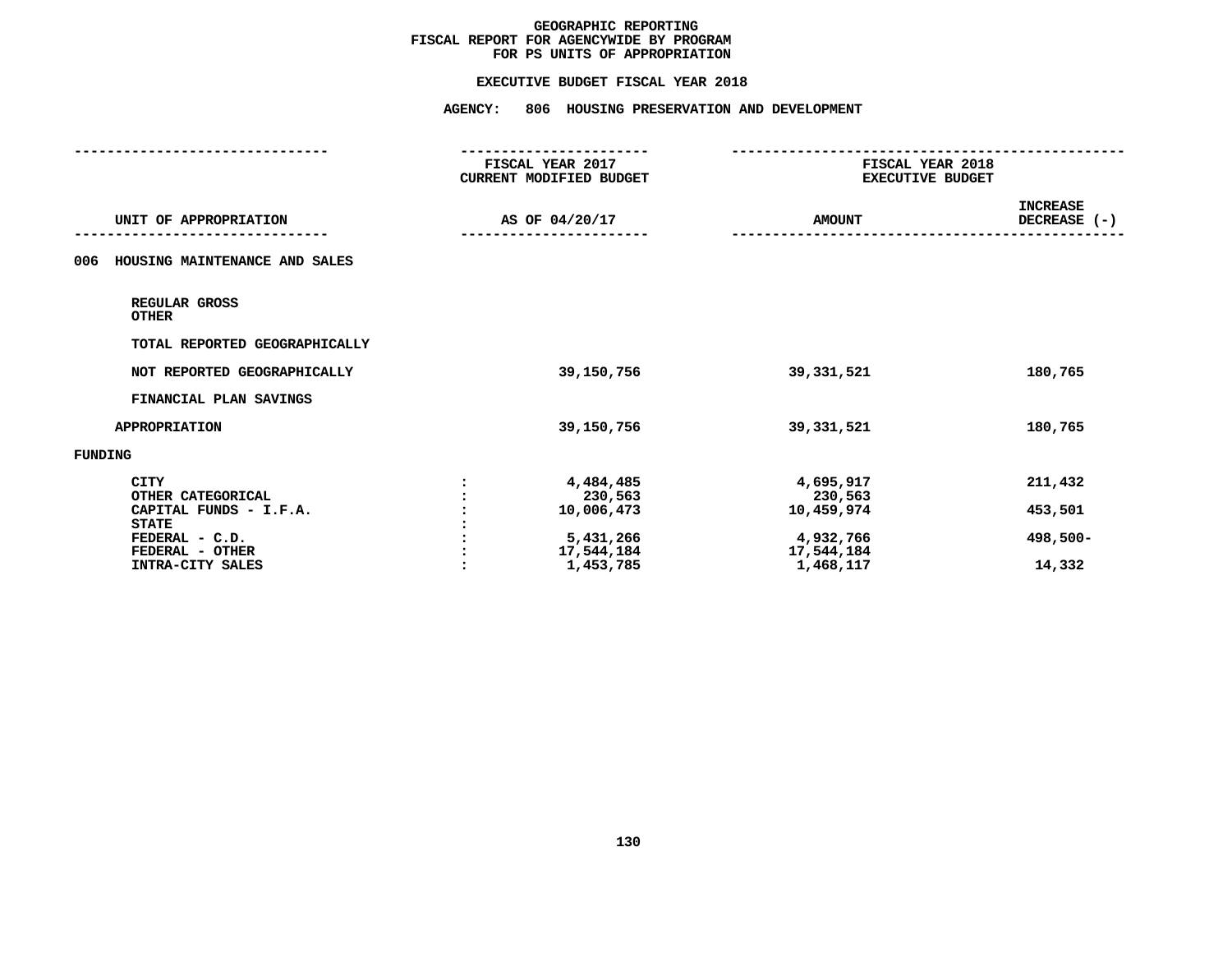|                                                                                              | <b>AGENCY:</b><br>806 HOUSING PRESERVATION AND DEVELOPMENT |                                  |                                             |  |  |  |
|----------------------------------------------------------------------------------------------|------------------------------------------------------------|----------------------------------|---------------------------------------------|--|--|--|
|                                                                                              | FISCAL YEAR 2017<br>CURRENT MODIFIED BUDGET                |                                  | FISCAL YEAR 2018<br><b>EXECUTIVE BUDGET</b> |  |  |  |
| UNIT OF APPROPRIATION                                                                        | AS OF 04/20/17                                             | <b>AMOUNT</b>                    | <b>INCREASE</b><br>DECREASE (-)             |  |  |  |
| OFFICE OF ADMINISTRATION OTPS<br>008                                                         |                                                            |                                  |                                             |  |  |  |
| TOTAL REPORTED GEOGRAPHICALLY                                                                |                                                            |                                  |                                             |  |  |  |
| NOT REPORTED GEOGRAPHICALLY                                                                  | 9,776,037                                                  | 10,412,970                       | 636,933                                     |  |  |  |
| FINANCIAL PLAN SAVINGS                                                                       |                                                            | 9,694                            | 9,694                                       |  |  |  |
| <b>APPROPRIATION</b>                                                                         | 9,776,037                                                  | 10,422,664                       | 646,627                                     |  |  |  |
| FUNDING                                                                                      |                                                            |                                  |                                             |  |  |  |
| <b>CITY</b><br>OTHER CATEGORICAL<br>CAPITAL FUNDS - I.F.A.<br><b>STATE</b><br>FEDERAL - C.D. | 8,997,484<br>20,000<br>523,119                             | 8,219,013<br>20,000<br>1,948,217 | $778,471-$<br>1,425,098                     |  |  |  |
| FEDERAL - OTHER<br>INTRA-CITY SALES                                                          | 235,434                                                    | 235,434                          |                                             |  |  |  |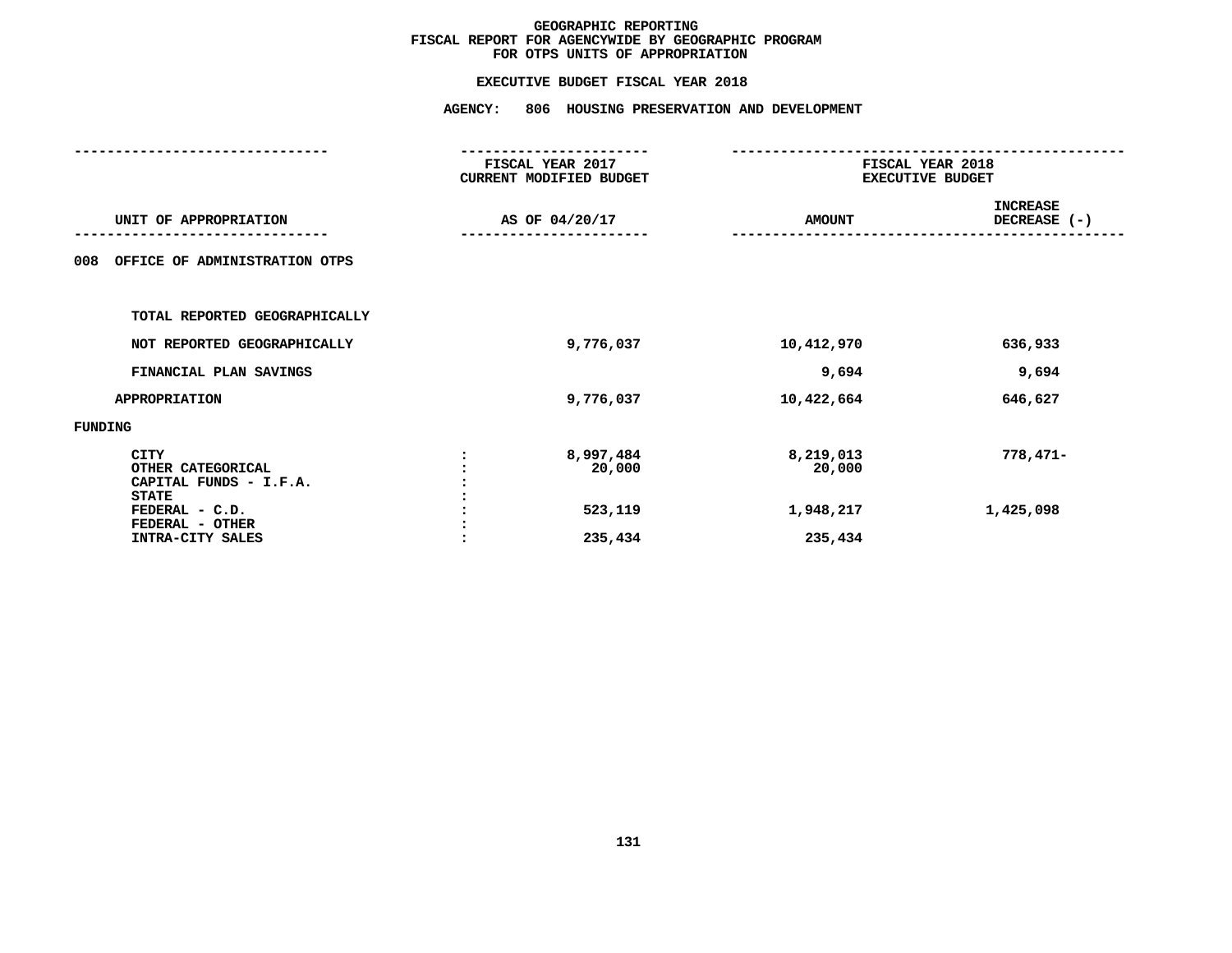| <b>AGENCY:</b><br>806 HOUSING PRESERVATION AND DEVELOPMENT                                                                   |                                                                      |                                                    |                                                                              |  |  |  |
|------------------------------------------------------------------------------------------------------------------------------|----------------------------------------------------------------------|----------------------------------------------------|------------------------------------------------------------------------------|--|--|--|
|                                                                                                                              |                                                                      |                                                    |                                                                              |  |  |  |
|                                                                                                                              | FISCAL YEAR 2017<br><b>CURRENT MODIFIED BUDGET</b>                   |                                                    | FISCAL YEAR 2018<br><b>EXECUTIVE BUDGET</b>                                  |  |  |  |
| UNIT OF APPROPRIATION                                                                                                        | AS OF 04/20/17                                                       | <b>AMOUNT</b>                                      | <b>INCREASE</b><br>DECREASE (-)                                              |  |  |  |
| OFFICE OF DEVELOPMENT OTPS<br>009                                                                                            |                                                                      |                                                    |                                                                              |  |  |  |
| TOTAL REPORTED GEOGRAPHICALLY                                                                                                |                                                                      |                                                    |                                                                              |  |  |  |
| NOT REPORTED GEOGRAPHICALLY                                                                                                  | 1,058,932,076                                                        | 844,594,609                                        | $214,337,467-$                                                               |  |  |  |
| FINANCIAL PLAN SAVINGS                                                                                                       | 5,000                                                                | 34,000                                             | 29,000                                                                       |  |  |  |
| <b>APPROPRIATION</b>                                                                                                         | 1,058,937,076                                                        | 844,628,609                                        | $214,308,467-$                                                               |  |  |  |
| <b>FUNDING</b>                                                                                                               |                                                                      |                                                    |                                                                              |  |  |  |
| CITY<br>OTHER CATEGORICAL<br>CAPITAL FUNDS - I.F.A.<br><b>STATE</b><br>FEDERAL - C.D.<br>FEDERAL - OTHER<br>INTRA-CITY SALES | 95,563,333<br>18,295,053<br>20,847,165<br>445,547,509<br>478,684,016 | 42,123,112<br>55,000<br>326,566,934<br>475,883,563 | $53,440,221 -$<br>18,240,053-<br>20,847,165-<br>118,980,575-<br>$2,800,453-$ |  |  |  |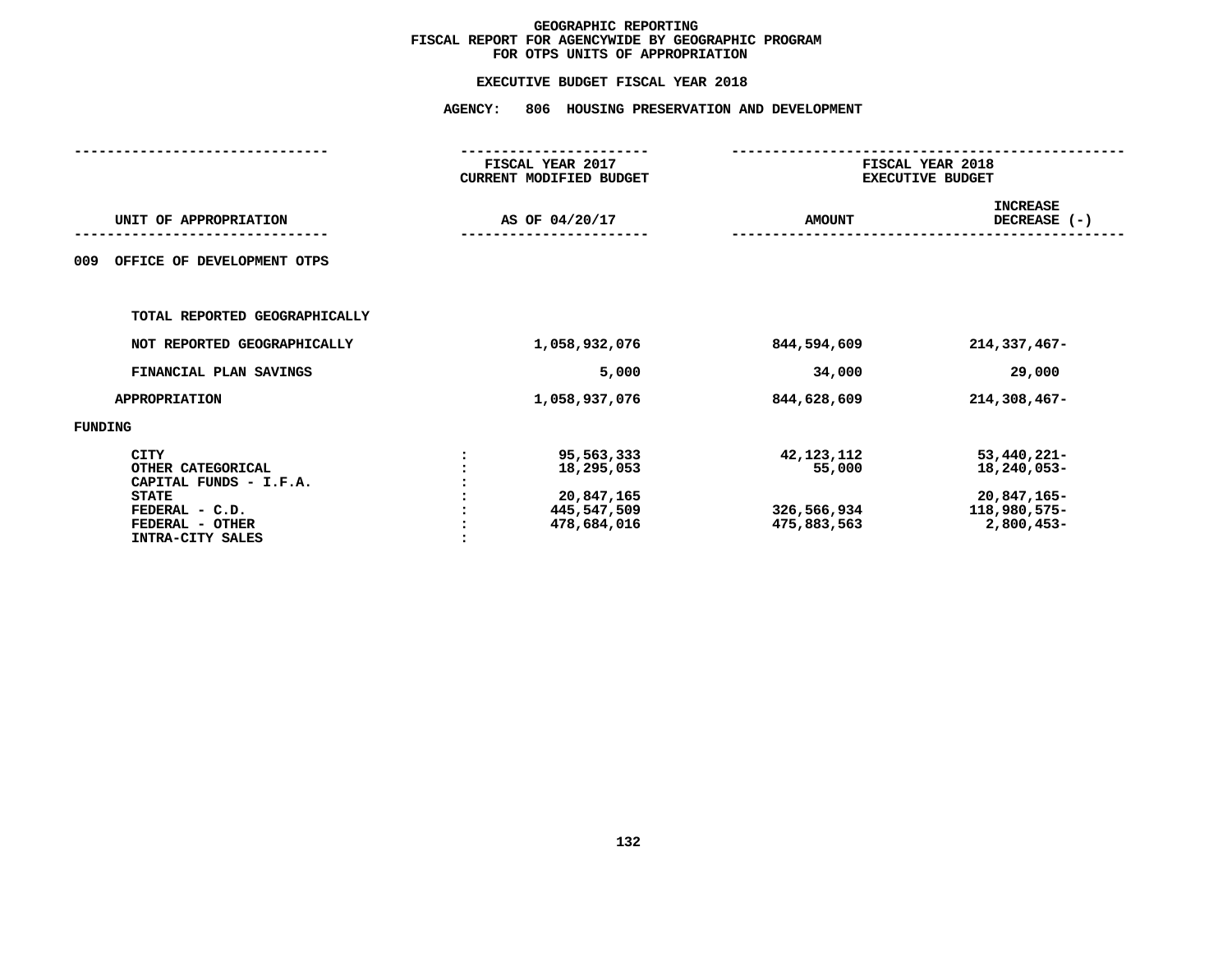|                                                                                                                                     | <b>AGENCY:</b><br>806 HOUSING PRESERVATION AND DEVELOPMENT |                                      |                                   |                                             |  |  |
|-------------------------------------------------------------------------------------------------------------------------------------|------------------------------------------------------------|--------------------------------------|-----------------------------------|---------------------------------------------|--|--|
|                                                                                                                                     | FISCAL YEAR 2017<br>CURRENT MODIFIED BUDGET                |                                      |                                   | FISCAL YEAR 2018<br><b>EXECUTIVE BUDGET</b> |  |  |
| UNIT OF APPROPRIATION                                                                                                               |                                                            | AS OF 04/20/17                       | <b>AMOUNT</b>                     | <b>INCREASE</b><br>DECREASE (-)             |  |  |
| HOUSING MANAGEMENT AND SALES<br>010                                                                                                 |                                                            |                                      |                                   |                                             |  |  |
| TOTAL REPORTED GEOGRAPHICALLY                                                                                                       |                                                            |                                      |                                   |                                             |  |  |
| NOT REPORTED GEOGRAPHICALLY                                                                                                         |                                                            | 16,185,950                           | 13,876,520                        | $2,309,430-$                                |  |  |
| FINANCIAL PLAN SAVINGS                                                                                                              |                                                            |                                      |                                   |                                             |  |  |
| <b>APPROPRIATION</b>                                                                                                                |                                                            | 16,185,950                           | 13,876,520                        | $2,309,430-$                                |  |  |
| <b>FUNDING</b>                                                                                                                      |                                                            |                                      |                                   |                                             |  |  |
| <b>CITY</b><br>OTHER CATEGORICAL<br>CAPITAL FUNDS - I.F.A.<br><b>STATE</b><br>FEDERAL - C.D.<br>FEDERAL - OTHER<br>INTRA-CITY SALES |                                                            | 3,280,366<br>1,699,848<br>11,205,736 | 3,336,148<br>70,474<br>10,469,898 | 55,782<br>1,629,374-<br>735,838-            |  |  |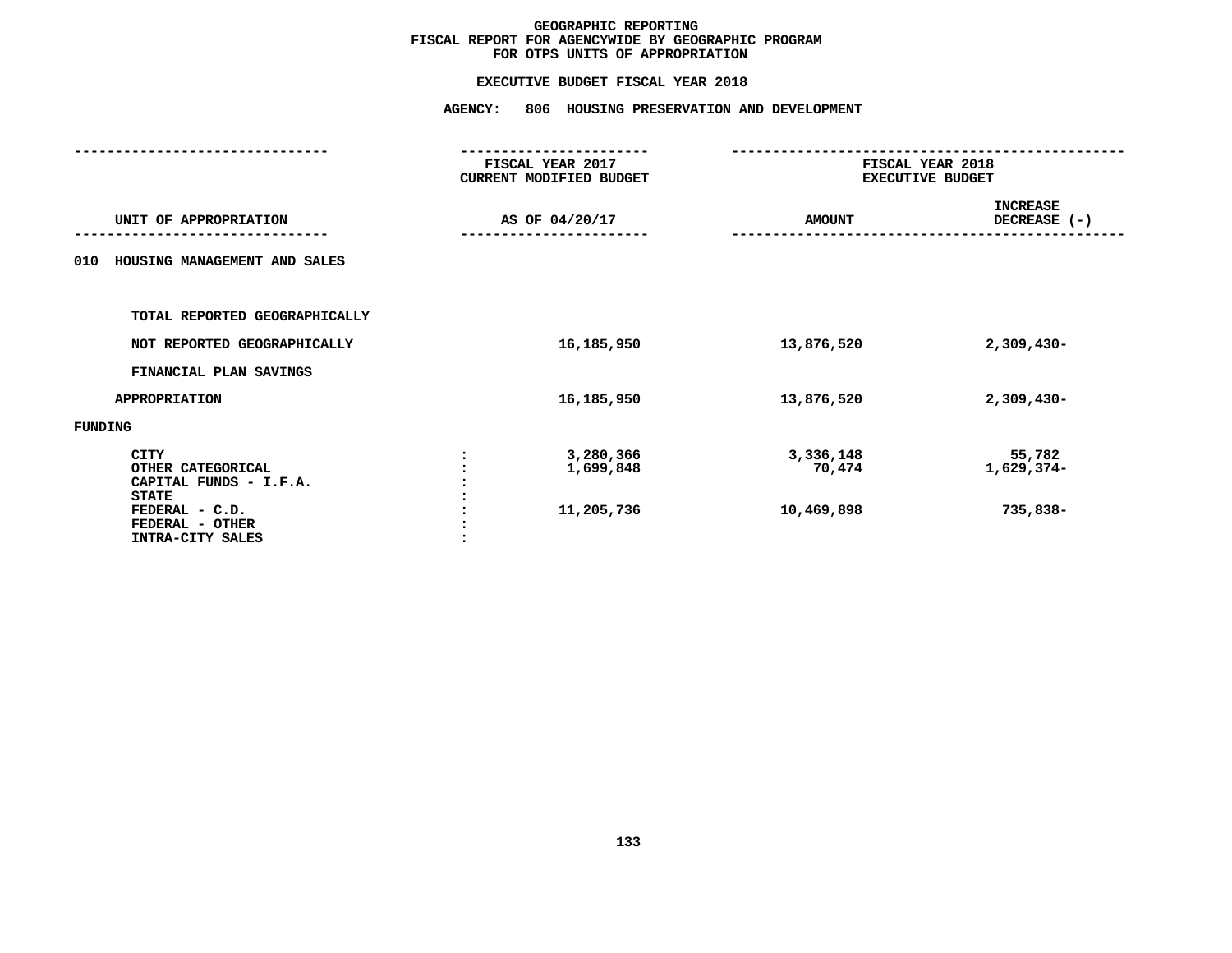| <b>AGENCY:</b> | 806 HOUSING PRESERVATION AND DEVELOPMENT                                   |                                                               |                                                   |  |
|----------------|----------------------------------------------------------------------------|---------------------------------------------------------------|---------------------------------------------------|--|
|                |                                                                            | FISCAL YEAR 2018<br><b>EXECUTIVE BUDGET</b>                   |                                                   |  |
| AS OF 04/20/17 |                                                                            | <b>AMOUNT</b>                                                 | <b>INCREASE</b><br>DECREASE (-)                   |  |
|                |                                                                            |                                                               |                                                   |  |
|                |                                                                            |                                                               |                                                   |  |
|                | 87,986,407                                                                 | 84,907,117                                                    | $3,079,290 -$                                     |  |
|                | 8,859                                                                      | 167,180                                                       | 158,321                                           |  |
|                | 87,995,266                                                                 | 85,074,297                                                    | 2,920,969-                                        |  |
|                |                                                                            |                                                               |                                                   |  |
|                | 25,547,381<br>1,000,000<br>1,075,000<br>56,290,529<br>3,500,000<br>582,356 | 17,835,139<br>1,000,000<br>1,075,000<br>64,428,296<br>735,862 | 7,712,242-<br>8,137,767<br>2,764,138-<br>582,356- |  |
|                |                                                                            | FISCAL YEAR 2017<br><b>CURRENT MODIFIED BUDGET</b>            |                                                   |  |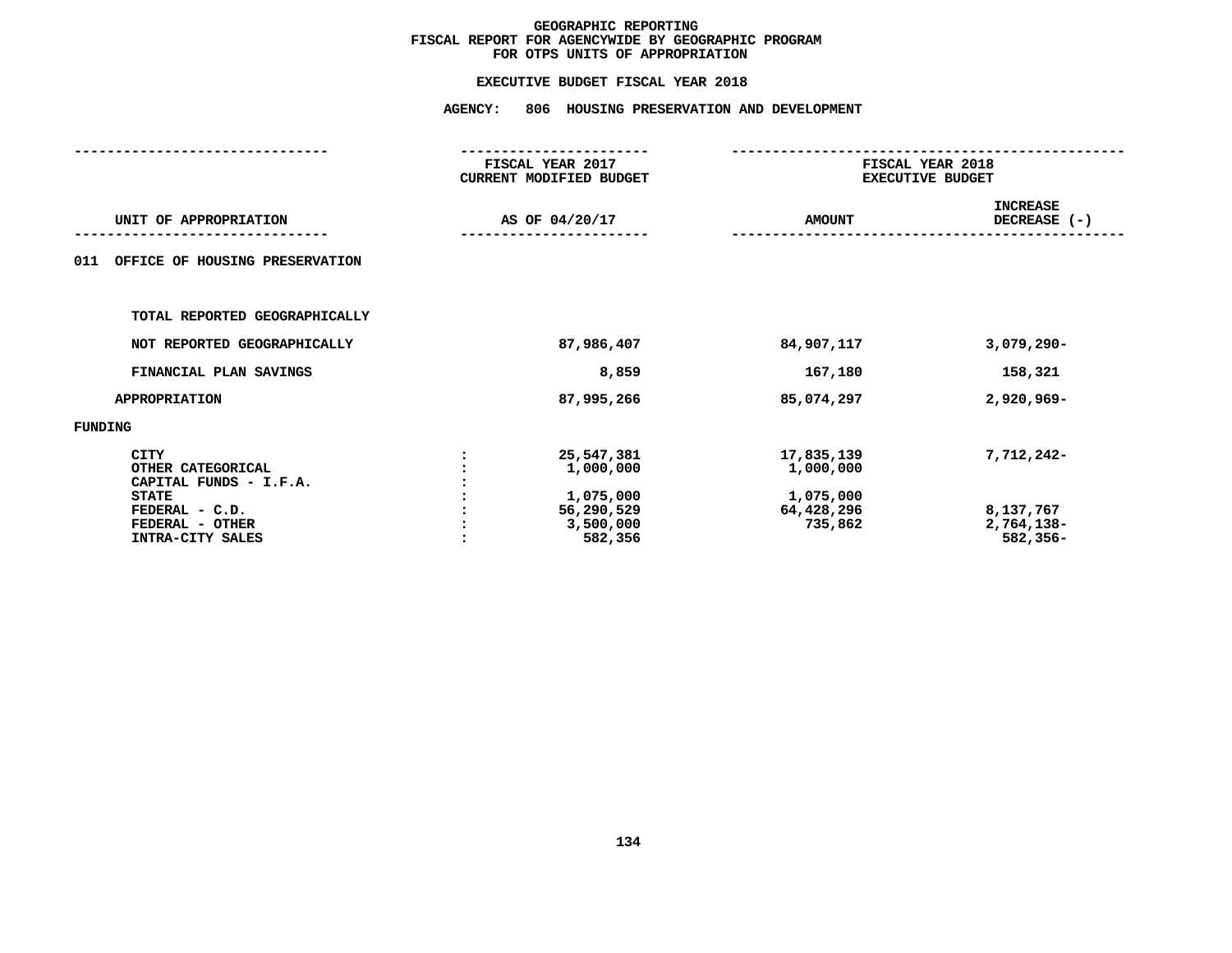## GEOGRAPHIC REPORTING<br>FISCAL REPORT AGENCYWIDE SUMMARY

# **FISCAL REPORT AGENCYWIDE SUMMARY EXECUTIVE BUDGET FISCAL YEAR <sup>2018</sup>**

#### **AGENCY: <sup>806</sup> HOUSING PRESERVATION AND DEVELOPMENT**

|                                                              | FISCAL YEAR 2017<br><b>CURRENT MODIFIED BUDGET</b> |                             | FISCAL YEAR 2018<br><b>EXECUTIVE BUDGET</b> |                                   |  |  |
|--------------------------------------------------------------|----------------------------------------------------|-----------------------------|---------------------------------------------|-----------------------------------|--|--|
| UNIT OF APPROPRIATION                                        |                                                    | AS OF 04/20/17              | <b>AMOUNT</b>                               | <b>INCREASE</b><br>DECREASE $(-)$ |  |  |
| PS APPROPRIATIONS<br>REGULAR GROSS                           |                                                    | 15,683,673                  | 14,931,299                                  | $752, 374 -$                      |  |  |
| <b>OTHER</b>                                                 |                                                    | 1,190,023                   | 1,190,023                                   |                                   |  |  |
| TOTAL REPORTED GEOGRAPHICALLY<br>NOT REPORTED GEOGRAPHICALLY |                                                    | 16,873,696<br>158, 128, 944 | 16, 121, 322<br>158,643,866                 | 752,374-<br>514,922               |  |  |
| OTPS APPROPRIATIONS<br>TOTAL REPORTED GEOGRAPHICALLY         |                                                    |                             |                                             |                                   |  |  |
| NOT REPORTED GEOGRAPHICALLY                                  |                                                    | 1,172,880,470               | 953,791,216                                 | $219,089,254-$                    |  |  |
| FINANCIAL PLAN SAVINGS<br><b>APPROPRIATIONS</b>              |                                                    | 130,155-<br>1,347,752,955   | 3,409,038<br>1, 131, 965, 442               | 3,539,193<br>215,787,513-         |  |  |
| FUNDING                                                      |                                                    |                             |                                             |                                   |  |  |
| CITY                                                         |                                                    | 188,677,288                 | 130,760,185                                 | 57,917,103-                       |  |  |
| OTHER CATEGORICAL                                            |                                                    | 21,703,820                  | 1,931,893                                   | 19,771,927-                       |  |  |
| CAPITAL FUNDS - I.F.A.<br><b>STATE</b>                       |                                                    | 23,356,023<br>21,922,165    | 23,448,303<br>1,075,000                     | 92,280<br>20,847,165-             |  |  |
| FEDERAL - C.D.                                               |                                                    | 578,859,359                 | 469,127,060                                 | 109,732,299-                      |  |  |
| FEDERAL - OTHER                                              |                                                    | 509,194,453                 | 503,619,160                                 | $5,575,293-$                      |  |  |
| INTRA-CITY SALES                                             |                                                    | 4,039,847                   | 2,003,841                                   | $2,036,006 -$                     |  |  |
|                                                              |                                                    |                             |                                             |                                   |  |  |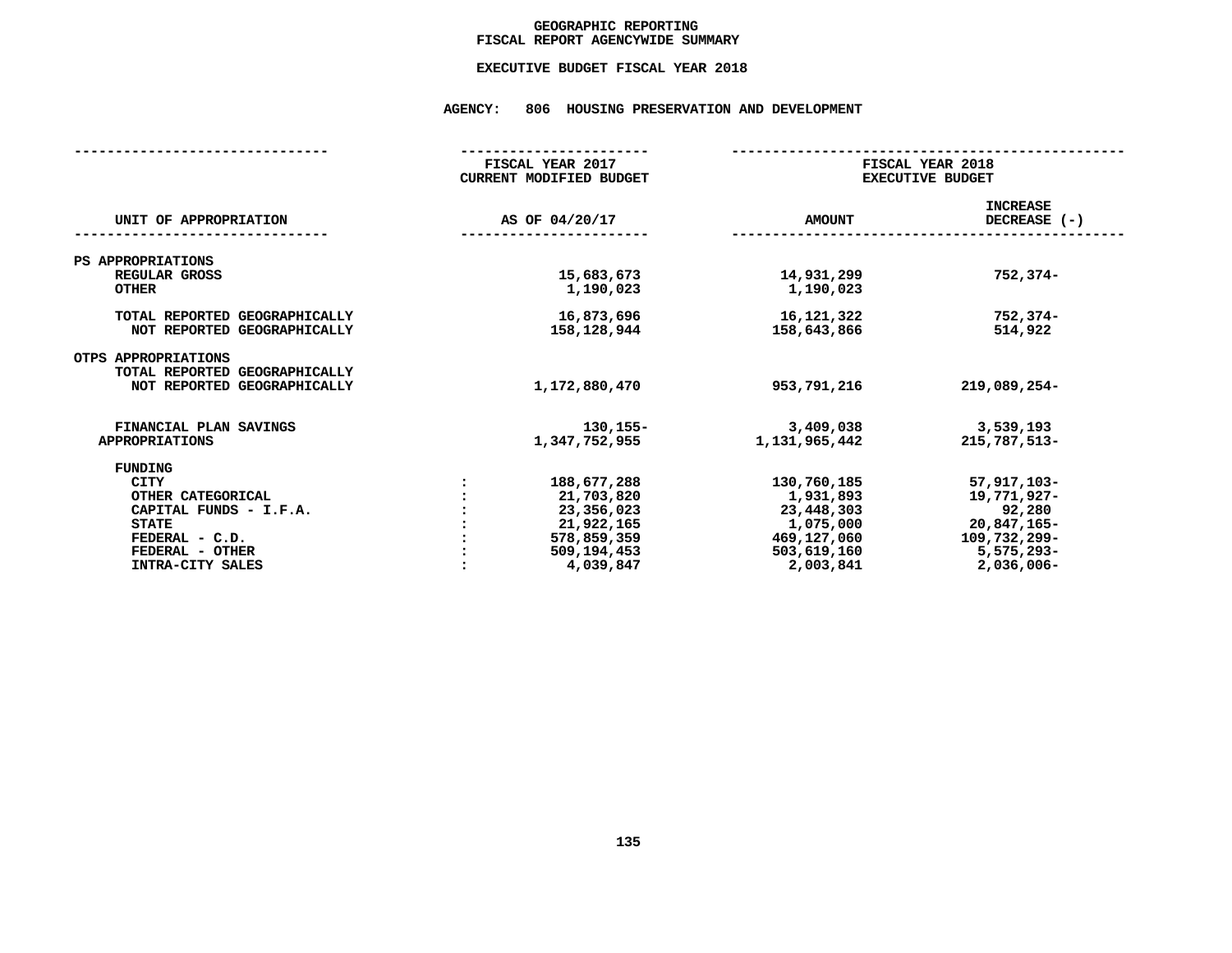| EXECUTIVE BUDGET FISCAL YEAR 2018 |                             |  |  |  |
|-----------------------------------|-----------------------------|--|--|--|
| AGENCY                            | 810 DEPARTMENT OF BUILDINGS |  |  |  |
| <b>BOROUGH</b>                    | <b>BRONX</b>                |  |  |  |
| PROGRAM                           | PLAN EXAMINATION & INSPI    |  |  |  |

**PROGRAMPLAN EXAMINATION & INSPECTIONS**

**UNIT OF APPROPRIATION <sup>001</sup> PERSONAL SERVICES**

|                                                                                   | FISCAL YEAR 2017<br>CURRENT MODIFIED BUDGET<br>AS OF 04/20/17 |                               | FISCAL YEAR 2018<br><b>EXECUTIVE BUDGET</b> |                        |                                |  |
|-----------------------------------------------------------------------------------|---------------------------------------------------------------|-------------------------------|---------------------------------------------|------------------------|--------------------------------|--|
| LOCAL SERVICE DISTRICT                                                            | <b>AMOUNT</b>                                                 | FULL TIME<br><b>POSITIONS</b> | <b>AMOUNT</b>                               | FULL TIME<br>POSITIONS | <b>INCREASE</b><br>DECREASE(-) |  |
| BRONX PLAN EXAMINATION<br>BX CONSTRUCTION INSPECTION<br>BRONX PLUMBING INSPECTION | 485,006<br>1,278<br>284                                       | 6                             | 1,440,530<br>1,278<br>284                   | 20                     | 955,524                        |  |
| PROGRAM TOTAL:                                                                    | 486,568                                                       | 6                             | 1,442,092                                   | 20                     | 955,524                        |  |
| SUB BOROUGH TOTAL:                                                                | 486,568                                                       | 6                             | 1,442,092                                   | 20                     | 955,524                        |  |
| <b>BOROUGH TOTAL:</b>                                                             | 486,568                                                       | 6                             | 1,442,092                                   | 20                     | 955,524                        |  |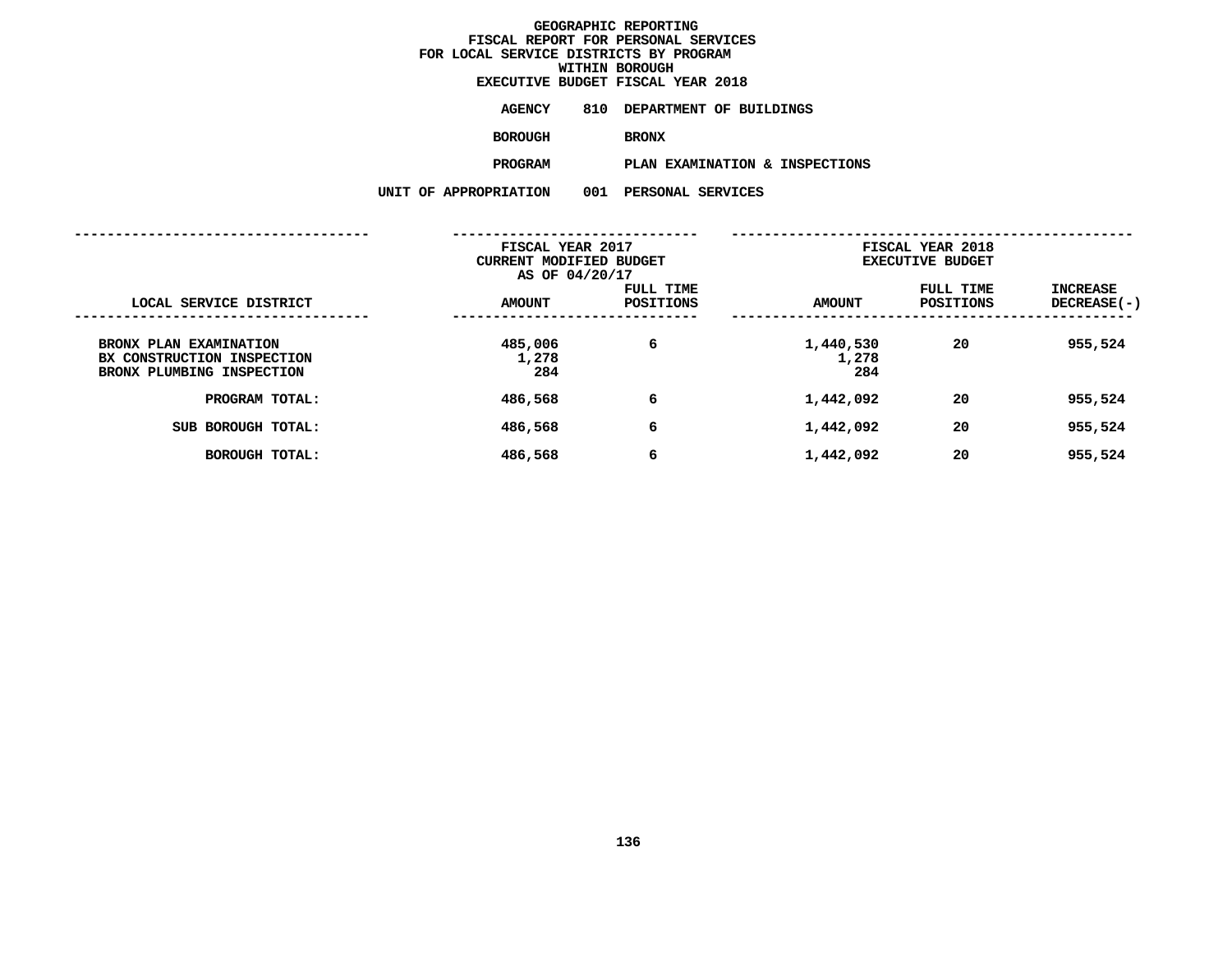| EXECUTIVE BUDGET FISCAL YEAR 2018 |                 |  |                             |
|-----------------------------------|-----------------|--|-----------------------------|
| AGENCY                            |                 |  | 810 DEPARTMENT OF BUILDINGS |
| <b>BOROUGH</b>                    | <b>BROOKLYN</b> |  |                             |

PLAN EXAMINATION & INSPECTIONS **PROGRAM**

 **PLAN EXAMINATION & INSPECTIONS UNIT OF APPROPRIATION <sup>001</sup> PERSONAL SERVICES**

|                                                                                      | FISCAL YEAR 2017<br>CURRENT MODIFIED BUDGET<br>AS OF 04/20/17 |                               | FISCAL YEAR 2018<br><b>EXECUTIVE BUDGET</b> |                        |                                |
|--------------------------------------------------------------------------------------|---------------------------------------------------------------|-------------------------------|---------------------------------------------|------------------------|--------------------------------|
| LOCAL SERVICE DISTRICT                                                               | <b>AMOUNT</b>                                                 | FULL TIME<br><b>POSITIONS</b> | <b>AMOUNT</b>                               | FULL TIME<br>POSITIONS | <b>INCREASE</b><br>DECREASE(-) |
| BROOKLYN PLAN EXAMINATION<br>BK CONSTRUCTION INSPECTION<br>BROOK PLUMBING INSPECTION | 1,648,280<br>3,692<br>426                                     | 20                            | 3,400,398<br>3,692<br>426                   | 45                     | 1,752,118                      |
| PROGRAM TOTAL:                                                                       | 1,652,398                                                     | 20                            | 3,404,516                                   | 45                     | 1,752,118                      |
| BOROUGH TOTAL:<br>SUB                                                                | 1,652,398                                                     | 20                            | 3,404,516                                   | 45                     | 1,752,118                      |
| <b>BOROUGH TOTAL:</b>                                                                | 1,652,398                                                     | 20                            | 3,404,516                                   | 45                     | 1,752,118                      |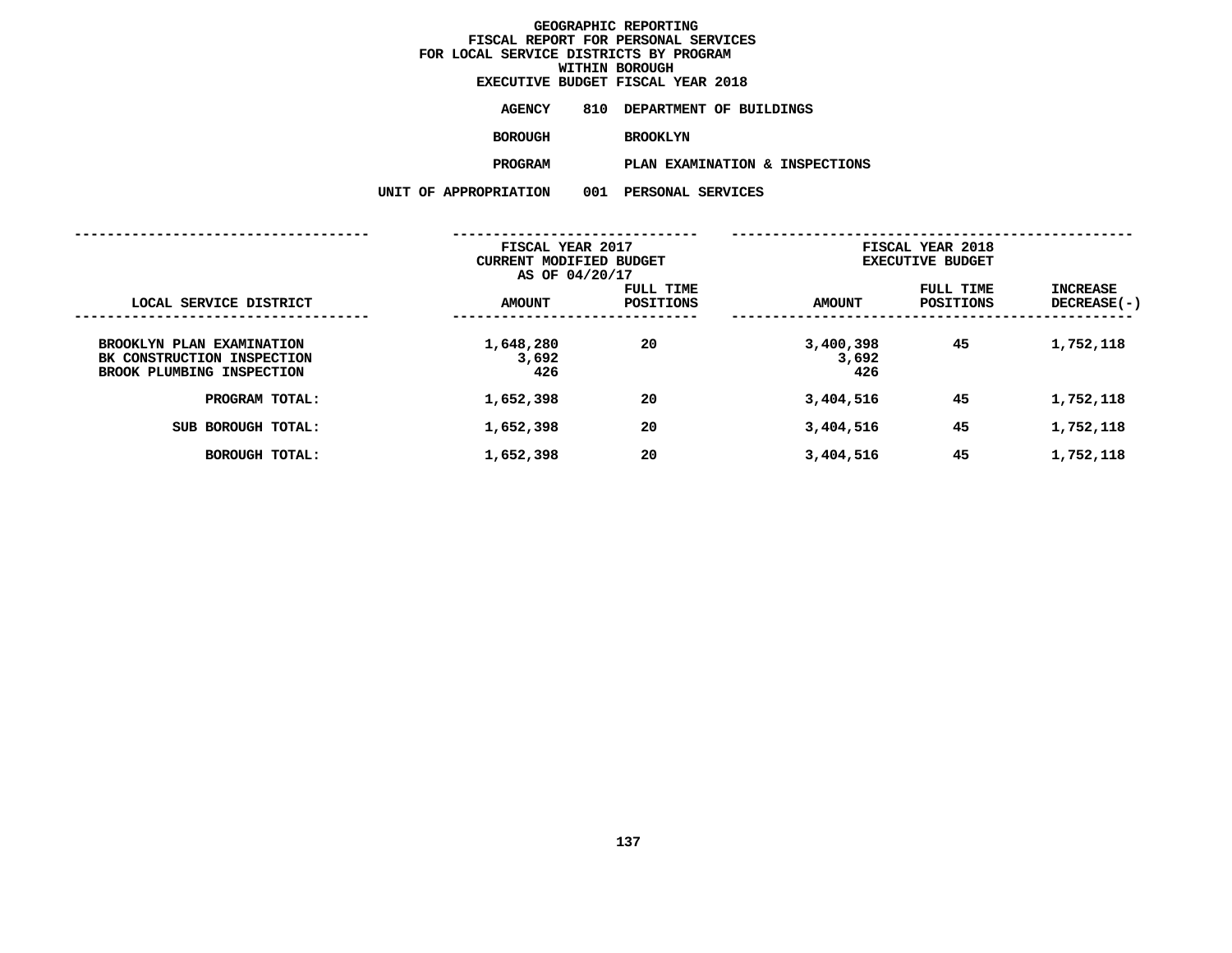| EXECUTIVE BUDGET FISCAL YEAR 2018 |                             |  |  |  |
|-----------------------------------|-----------------------------|--|--|--|
| AGENCY                            | 810 DEPARTMENT OF BUILDINGS |  |  |  |
| <b>BOROUGH</b>                    | <b>MANHATTAN</b>            |  |  |  |
| <b>PROGRAM</b>                    | PLAN EXAMINATION & INSPI    |  |  |  |

**PROGRAMPLAN EXAMINATION & INSPECTIONS**

**UNIT OF APPROPRIATION <sup>001</sup> PERSONAL SERVICES**

|                                                                                     | FISCAL YEAR 2017<br>CURRENT MODIFIED BUDGET<br>AS OF 04/20/17 |                        | FISCAL YEAR 2018<br><b>EXECUTIVE BUDGET</b> |                        |                                       |
|-------------------------------------------------------------------------------------|---------------------------------------------------------------|------------------------|---------------------------------------------|------------------------|---------------------------------------|
| LOCAL SERVICE DISTRICT                                                              | <b>AMOUNT</b>                                                 | FULL TIME<br>POSITIONS | <b>AMOUNT</b>                               | FULL TIME<br>POSITIONS | <b>INCREASE</b><br><b>DECREASE(-)</b> |
| MANHATTAN PLAN EXAMINATION<br>MANH CONSTRUCT INSPECTION<br>MANH PLUMBING INSPECTION | 2,450,200<br>2,272<br>994                                     | 29                     | 3,641,084<br>2,272<br>994                   | 46                     | 1,190,884                             |
| PROGRAM TOTAL:                                                                      | 2,453,466                                                     | 29                     | 3,644,350                                   | 46                     | 1,190,884                             |
| BOROUGH TOTAL:<br>SUB                                                               | 2,453,466                                                     | 29                     | 3,644,350                                   | 46                     | 1,190,884                             |
| <b>BOROUGH TOTAL:</b>                                                               | 2,453,466                                                     | 29                     | 3,644,350                                   | 46                     | 1,190,884                             |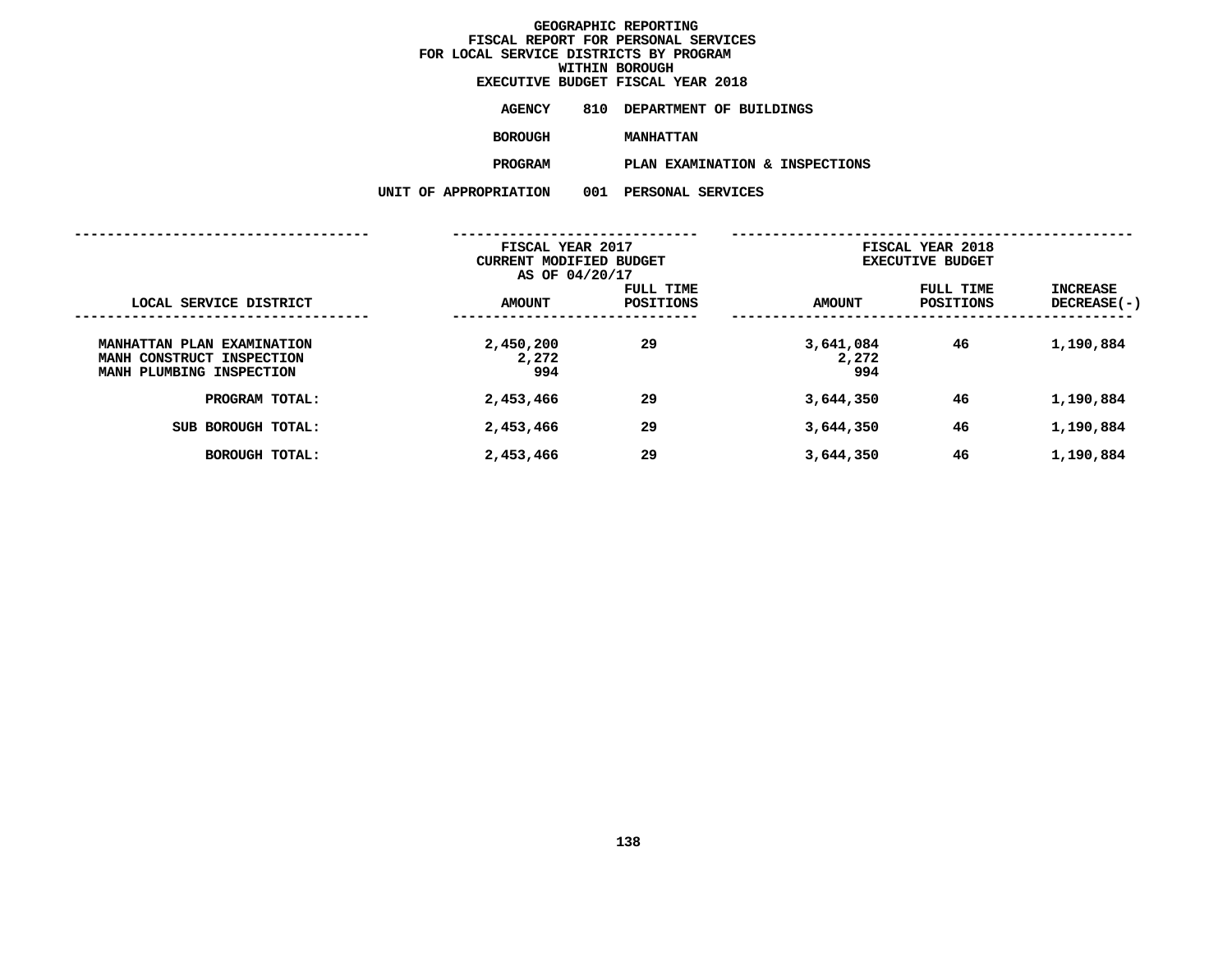| EXECUTIVE BUDGET FISCAL YEAR 2018 |               |  |                             |
|-----------------------------------|---------------|--|-----------------------------|
| AGENCY                            |               |  | 810 DEPARTMENT OF BUILDINGS |
| <b>BOROUGH</b>                    | <b>OUEENS</b> |  |                             |

QUEENS<br>PLAN EXAMINATION & INSPECTIONS **PROGRAMPLAN EXAMINATION & INSPECTIONS**

**UNIT OF APPROPRIATION <sup>001</sup> PERSONAL SERVICES**

|                                                                                         | FISCAL YEAR 2017<br>CURRENT MODIFIED BUDGET<br>AS OF 04/20/17 |                               | FISCAL YEAR 2018<br><b>EXECUTIVE BUDGET</b> |                               |                                       |
|-----------------------------------------------------------------------------------------|---------------------------------------------------------------|-------------------------------|---------------------------------------------|-------------------------------|---------------------------------------|
| LOCAL SERVICE DISTRICT                                                                  | <b>AMOUNT</b>                                                 | FULL TIME<br><b>POSITIONS</b> | <b>AMOUNT</b>                               | FULL TIME<br><b>POSITIONS</b> | <b>INCREASE</b><br><b>DECREASE(-)</b> |
| OUEENS PLAN EXAMINATION<br>QUEENS CONSTRUCTION INSPECTION<br>QUEENS PLUMBING INSPECTION | 1,645,248<br>3,408<br>994                                     | 19                            | 2,603,677<br>3,408<br>994                   | 33                            | 958,429                               |
| PROGRAM TOTAL:                                                                          | 1,649,650                                                     | 19                            | 2,608,079                                   | 33                            | 958,429                               |
| BOROUGH TOTAL:<br>SUB                                                                   | 1,649,650                                                     | 19                            | 2,608,079                                   | 33                            | 958,429                               |
| BOROUGH TOTAL:                                                                          | 1,649,650                                                     | 19                            | 2,608,079                                   | 33                            | 958,429                               |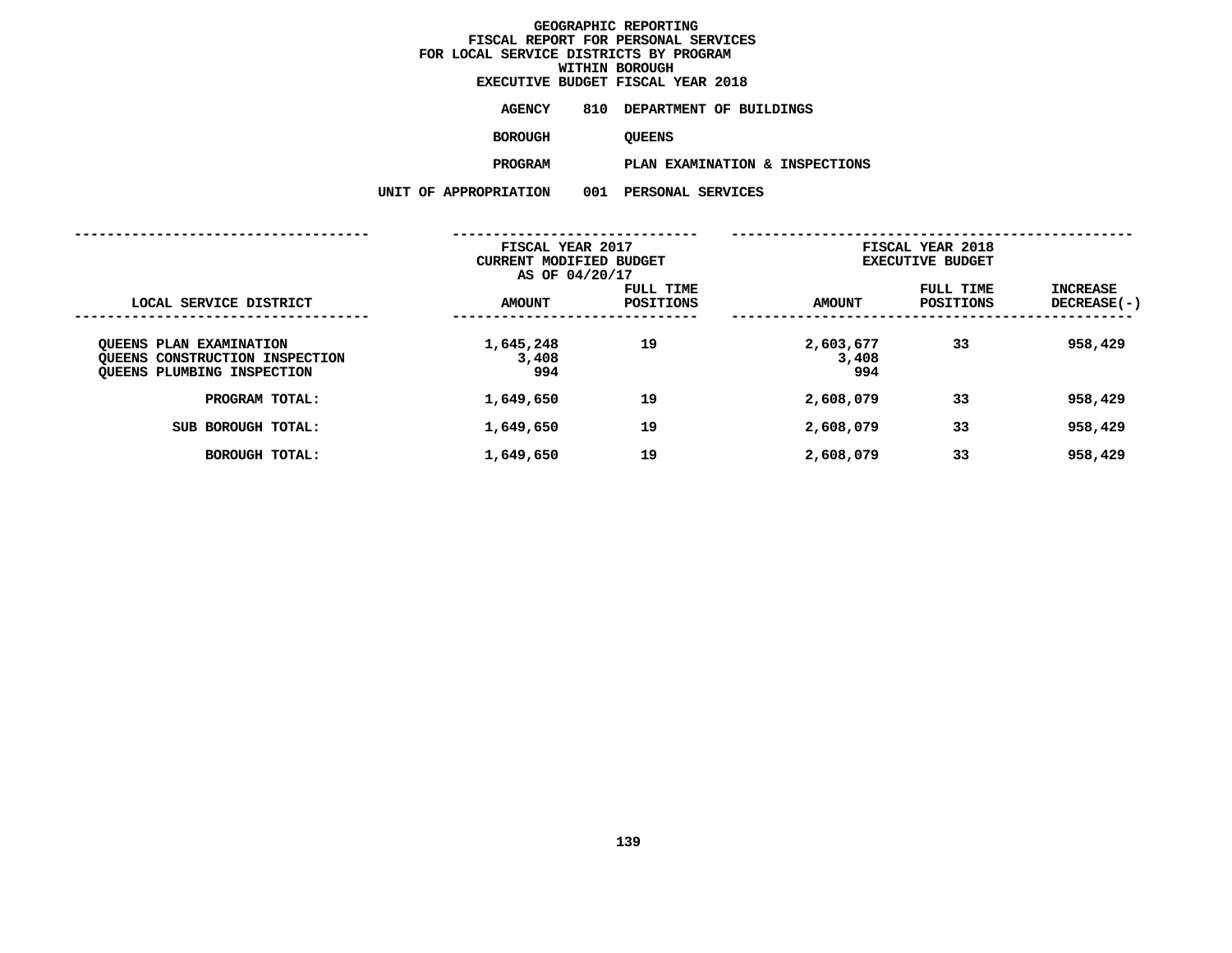## **GEOGRAPHIC REPORTINGFISCAL REPORT FOR PERSONAL SERVICES FOR LOCAL SERVICE DISTRICTS BY PROGRAM**

**WITHIN BOROUGH**

|                |     | EXECUTIVE BUDGET FISCAL YEAR 2018 |
|----------------|-----|-----------------------------------|
| AGENCY         | 810 | DEPARTMENT OF BUILDINGS           |
| BOROUGH        |     | STATEN ISLAND                     |
| <b>PROGRAM</b> |     | PLAN EXAMINATION & INSPECTIONS    |
| OPRIATION      |     | 001 PERSONAL SERVICES             |

|                                                                                                  | UNIT OF APPROPRIATION                                         | 001 | PERSONAL SERVICES      |                                             |                        |                                |
|--------------------------------------------------------------------------------------------------|---------------------------------------------------------------|-----|------------------------|---------------------------------------------|------------------------|--------------------------------|
|                                                                                                  |                                                               |     |                        |                                             |                        |                                |
|                                                                                                  | FISCAL YEAR 2017<br>CURRENT MODIFIED BUDGET<br>AS OF 04/20/17 |     |                        | FISCAL YEAR 2018<br><b>EXECUTIVE BUDGET</b> |                        |                                |
| LOCAL SERVICE DISTRICT                                                                           | <b>AMOUNT</b>                                                 |     | FULL TIME<br>POSITIONS | <b>AMOUNT</b>                               | FULL TIME<br>POSITIONS | <b>INCREASE</b><br>DECREASE(-) |
| STATEN ISLAND PLAN EXAMINATION<br>STATEN ISLAND CONSTR INSPECT<br>STATEN ISLAND PLUMBING INSPECT | 368,941<br>852<br>426                                         |     | $\overline{4}$         | 558,721<br>852<br>426                       | 7                      | 189,780                        |
| PROGRAM TOTAL:                                                                                   | 370,219                                                       |     | 4                      | 559,999                                     | 7                      | 189,780                        |
| SUB BOROUGH TOTAL:                                                                               | 370,219                                                       |     | $4\overline{ }$        | 559,999                                     | 7                      | 189,780                        |
| <b>BOROUGH TOTAL:</b>                                                                            | 370,219                                                       |     | 4                      | 559,999                                     | 7                      | 189,780                        |
|                                                                                                  |                                                               |     |                        |                                             |                        |                                |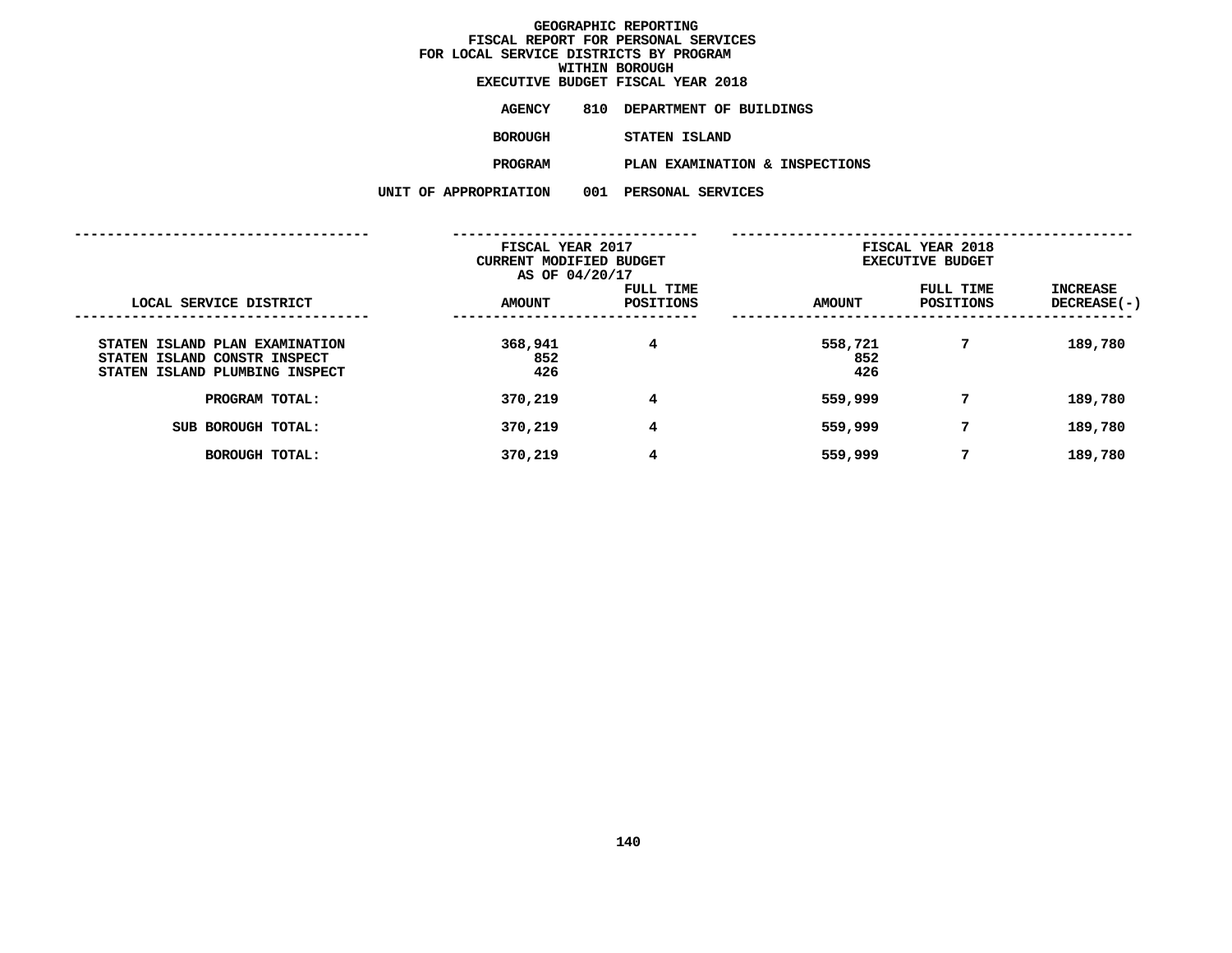## GEOGRAPHIC REPORTING<br>FISCAL REPORT FOR PERSONAL SERVICES<br>OCAL SERVICE DISTRICTS BY PROGRAM<br>WITHIN BOROUGH **FISCAL REPORT FOR PERSONAL SERVICES FOR LOCAL SERVICE DISTRICTS BY PROGRAM**

## **WITHIN BOROUGH EXECUTIVE BUDGET FISCAL YEAR <sup>2018</sup>**

# **AGENCY <sup>810</sup> DEPARTMENT OF BUILDINGS**

|                                                   | FISCAL YEAR 2017<br>CURRENT MODIFIED BUDGET<br>AS OF 04/20/17 |                        |               | <b>FISCAL YEAR 2018</b><br><b>EXECUTIVE BUDGET</b> |                         |
|---------------------------------------------------|---------------------------------------------------------------|------------------------|---------------|----------------------------------------------------|-------------------------|
| LOCAL SERVICE DISTRICT                            | <b>AMOUNT</b>                                                 | FULL TIME<br>POSITIONS | <b>AMOUNT</b> | FULL TIME<br>POSITIONS                             | INCREASE<br>DECREASE(-) |
| <b>AGENCY TOTAL:</b><br>ALL PROGRAMS ALL BOROUGHS | 6,612,301                                                     | 78                     | 11,659,036    | 151                                                | 5,046,735               |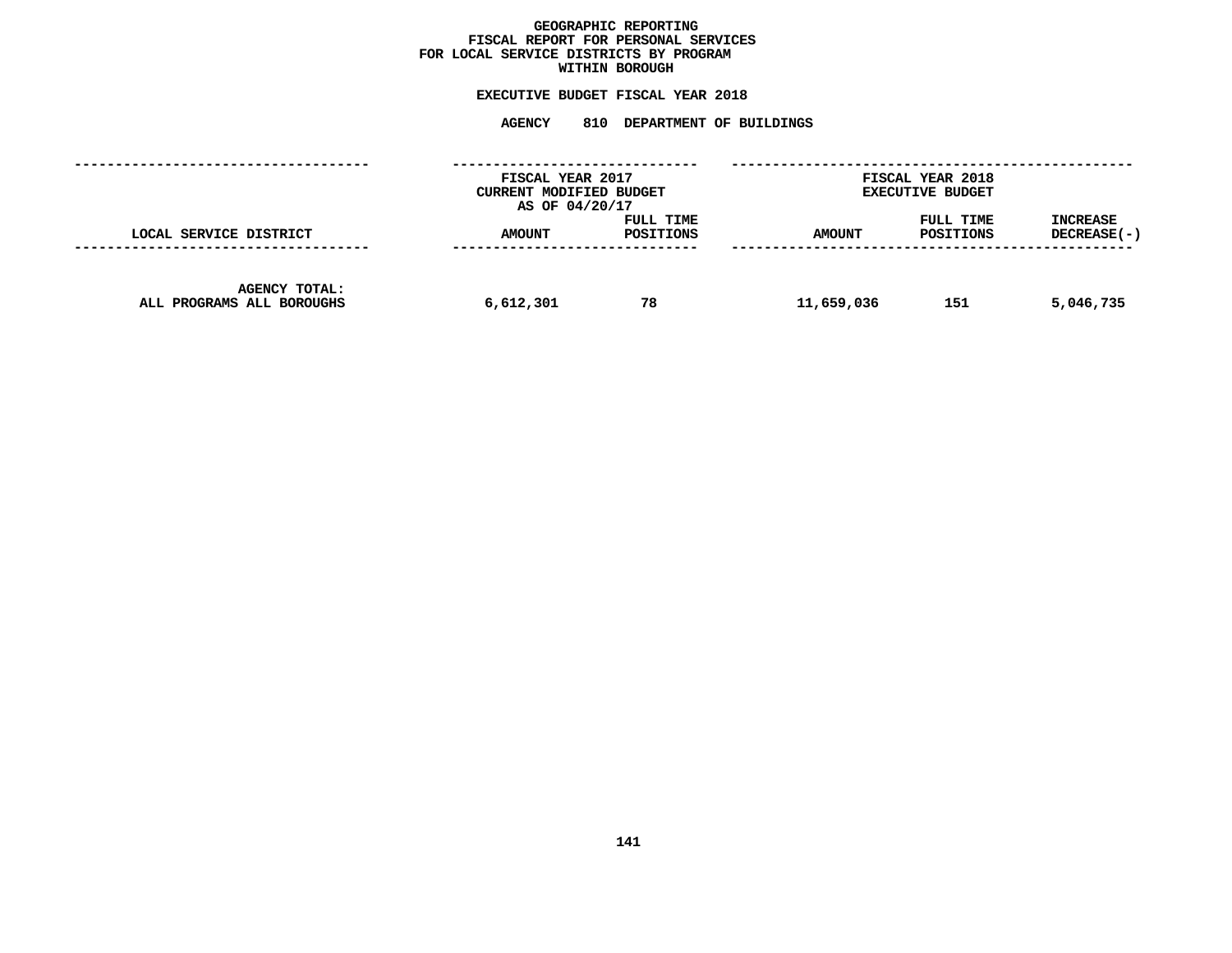### **EXECUTIVE BUDGET FISCAL YEAR 2018**

## **EXECUTIVE BUDGET FISCAL YEAR <sup>2018</sup>AGENCY: <sup>810</sup> DEPARTMENT OF BUILDINGS**

|                                                                                                                                     | FISCAL YEAR 2017<br><b>CURRENT MODIFIED BUDGET</b> | FISCAL YEAR 2018<br><b>EXECUTIVE BUDGET</b> |                                 |
|-------------------------------------------------------------------------------------------------------------------------------------|----------------------------------------------------|---------------------------------------------|---------------------------------|
| UNIT OF APPROPRIATION                                                                                                               | AS OF 04/20/17                                     | <b>AMOUNT</b>                               | <b>INCREASE</b><br>DECREASE (-) |
| PERSONAL SERVICES<br>001                                                                                                            |                                                    |                                             |                                 |
| REGULAR GROSS<br><b>OTHER</b>                                                                                                       | 6,597,391<br>14,910                                | 11,644,126<br>14,910                        | 5,046,735                       |
| TOTAL REPORTED GEOGRAPHICALLY                                                                                                       | 6,612,301                                          | 11,659,036                                  | 5,046,735                       |
| NOT REPORTED GEOGRAPHICALLY                                                                                                         | 115,253,398                                        | 120,584,975                                 | 5,331,577                       |
| FINANCIAL PLAN SAVINGS                                                                                                              | 2,514,651                                          |                                             | $2,514,651-$                    |
| <b>APPROPRIATION</b>                                                                                                                | 124,380,350                                        | 132,244,011                                 | 7,863,661                       |
| FUNDING                                                                                                                             |                                                    |                                             |                                 |
| <b>CITY</b><br>OTHER CATEGORICAL<br>CAPITAL FUNDS - I.F.A.<br><b>STATE</b><br>FEDERAL - C.D.<br>FEDERAL - OTHER<br>INTRA-CITY SALES | 124,380,350                                        | 132,244,011                                 | 7,863,661                       |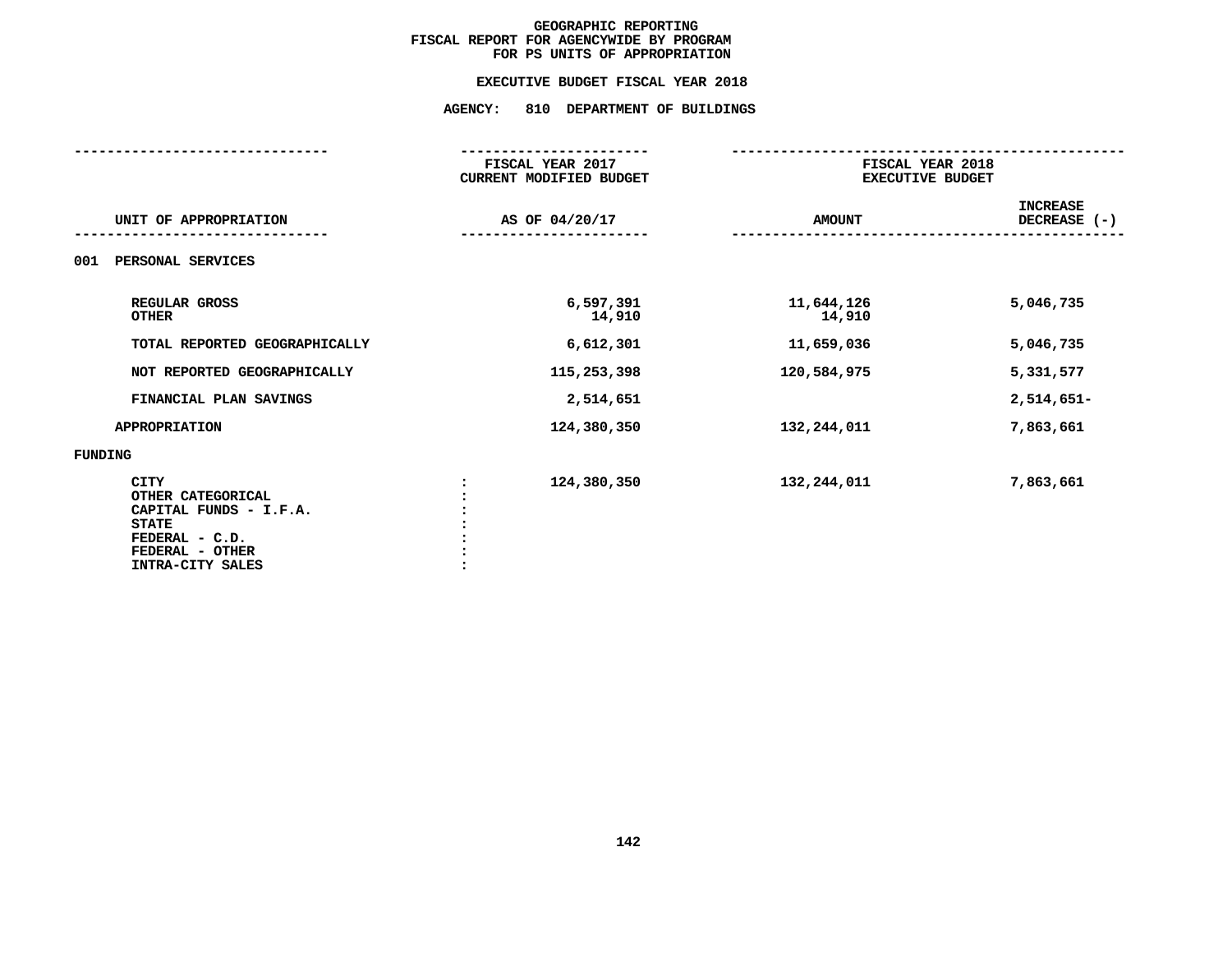## **EXECUTIVE BUDGET FISCAL YEAR <sup>2018</sup>AGENCY: <sup>810</sup> DEPARTMENT OF BUILDINGS**

|                                                                       | FISCAL YEAR 2017<br>CURRENT MODIFIED BUDGET | FISCAL YEAR 2018<br><b>EXECUTIVE BUDGET</b> |                                 |
|-----------------------------------------------------------------------|---------------------------------------------|---------------------------------------------|---------------------------------|
| UNIT OF APPROPRIATION                                                 | AS OF 04/20/17                              | <b>AMOUNT</b>                               | <b>INCREASE</b><br>DECREASE (-) |
| OTHER THAN PERSONAL SERVICES<br>002                                   |                                             |                                             |                                 |
| TOTAL REPORTED GEOGRAPHICALLY                                         |                                             |                                             |                                 |
| NOT REPORTED GEOGRAPHICALLY                                           | 45,322,457                                  | 50,886,614                                  | 5,564,157                       |
| FINANCIAL PLAN SAVINGS                                                |                                             | 645,490                                     | 645,490                         |
| <b>APPROPRIATION</b>                                                  | 45,322,457                                  | 51,532,104                                  | 6,209,647                       |
| FUNDING                                                               |                                             |                                             |                                 |
| CITY<br>OTHER CATEGORICAL<br>CAPITAL FUNDS - I.F.A.                   | 45,322,457                                  | 50,532,104                                  | 5,209,647                       |
| <b>STATE</b><br>FEDERAL - C.D.<br>FEDERAL - OTHER<br>INTRA-CITY SALES |                                             | 1,000,000                                   | 1,000,000                       |
|                                                                       |                                             |                                             |                                 |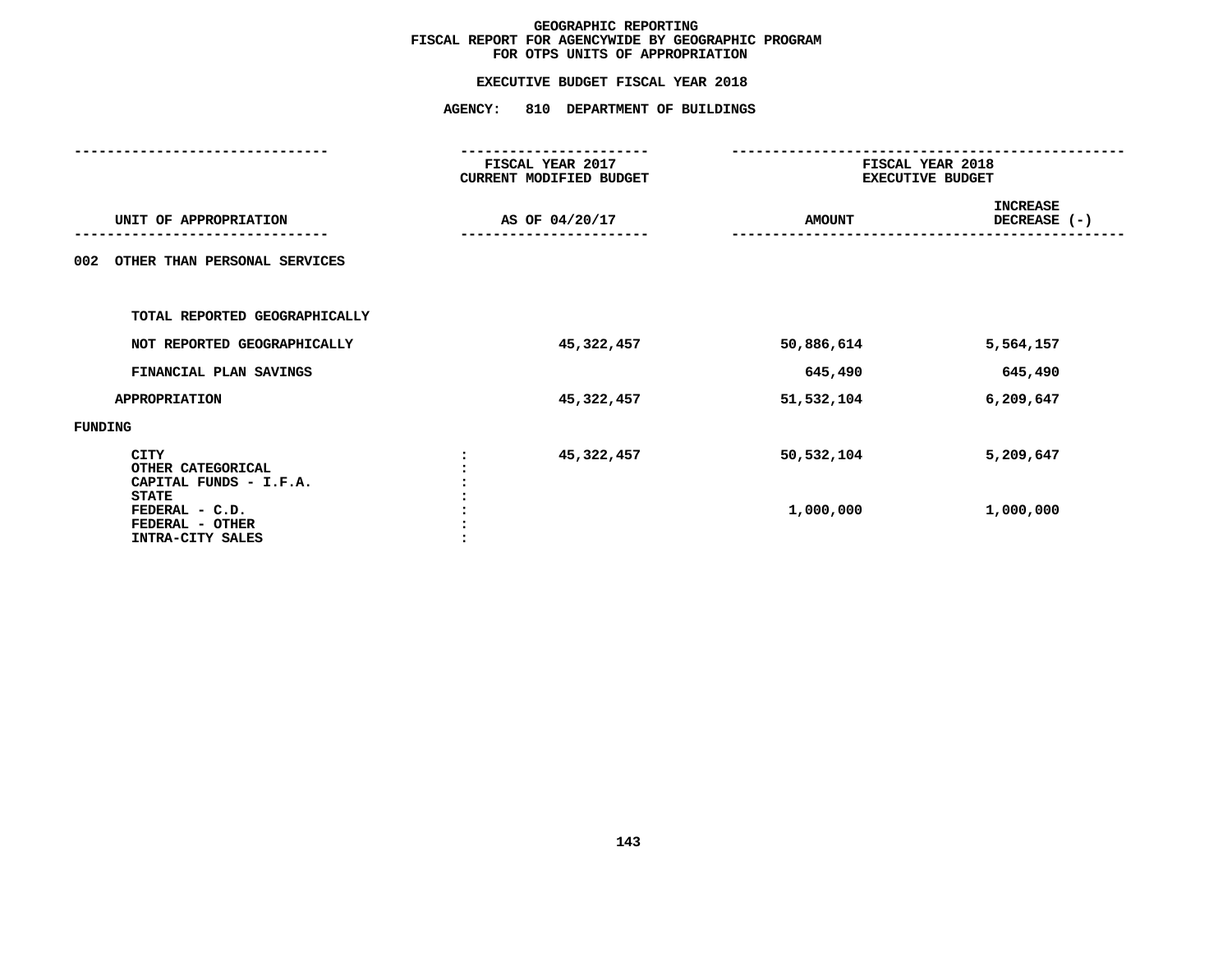## GEOGRAPHIC REPORTING<br>FISCAL REPORT AGENCYWIDE SUMMARY

## **FISCAL REPORT AGENCYWIDE SUMMARY EXECUTIVE BUDGET FISCAL YEAR <sup>2018</sup>**

### **AGENCY: <sup>810</sup> DEPARTMENT OF BUILDINGS**

|                                                                                                                                                | FISCAL YEAR 2017<br><b>CURRENT MODIFIED BUDGET</b> | FISCAL YEAR 2018<br><b>EXECUTIVE BUDGET</b> |                                 |
|------------------------------------------------------------------------------------------------------------------------------------------------|----------------------------------------------------|---------------------------------------------|---------------------------------|
| UNIT OF APPROPRIATION                                                                                                                          | AS OF 04/20/17                                     | <b>AMOUNT</b>                               | <b>INCREASE</b><br>DECREASE (-) |
| PS APPROPRIATIONS<br>REGULAR GROSS<br><b>OTHER</b>                                                                                             | 6,597,391<br>14,910                                | 11,644,126<br>14,910                        | 5,046,735                       |
| TOTAL REPORTED GEOGRAPHICALLY<br>NOT REPORTED GEOGRAPHICALLY                                                                                   | 6,612,301<br>115,253,398                           | 11,659,036<br>120,584,975                   | 5,046,735<br>5,331,577          |
| OTPS APPROPRIATIONS<br>TOTAL REPORTED GEOGRAPHICALLY<br>NOT REPORTED GEOGRAPHICALLY                                                            | 45, 322, 457                                       | 50,886,614                                  | 5,564,157                       |
| FINANCIAL PLAN SAVINGS<br><b>APPROPRIATIONS</b>                                                                                                | 2,514,651<br>169,702,807                           | 645,490<br>183,776,115                      | 1,869,161-<br>14,073,308        |
| FUNDING<br><b>CITY</b><br>OTHER CATEGORICAL<br>CAPITAL FUNDS - I.F.A.<br><b>STATE</b><br>FEDERAL - C.D.<br>FEDERAL - OTHER<br>INTRA-CITY SALES | 169,702,807                                        | 182,776,115<br>1,000,000                    | 13,073,308<br>1,000,000         |
|                                                                                                                                                |                                                    |                                             |                                 |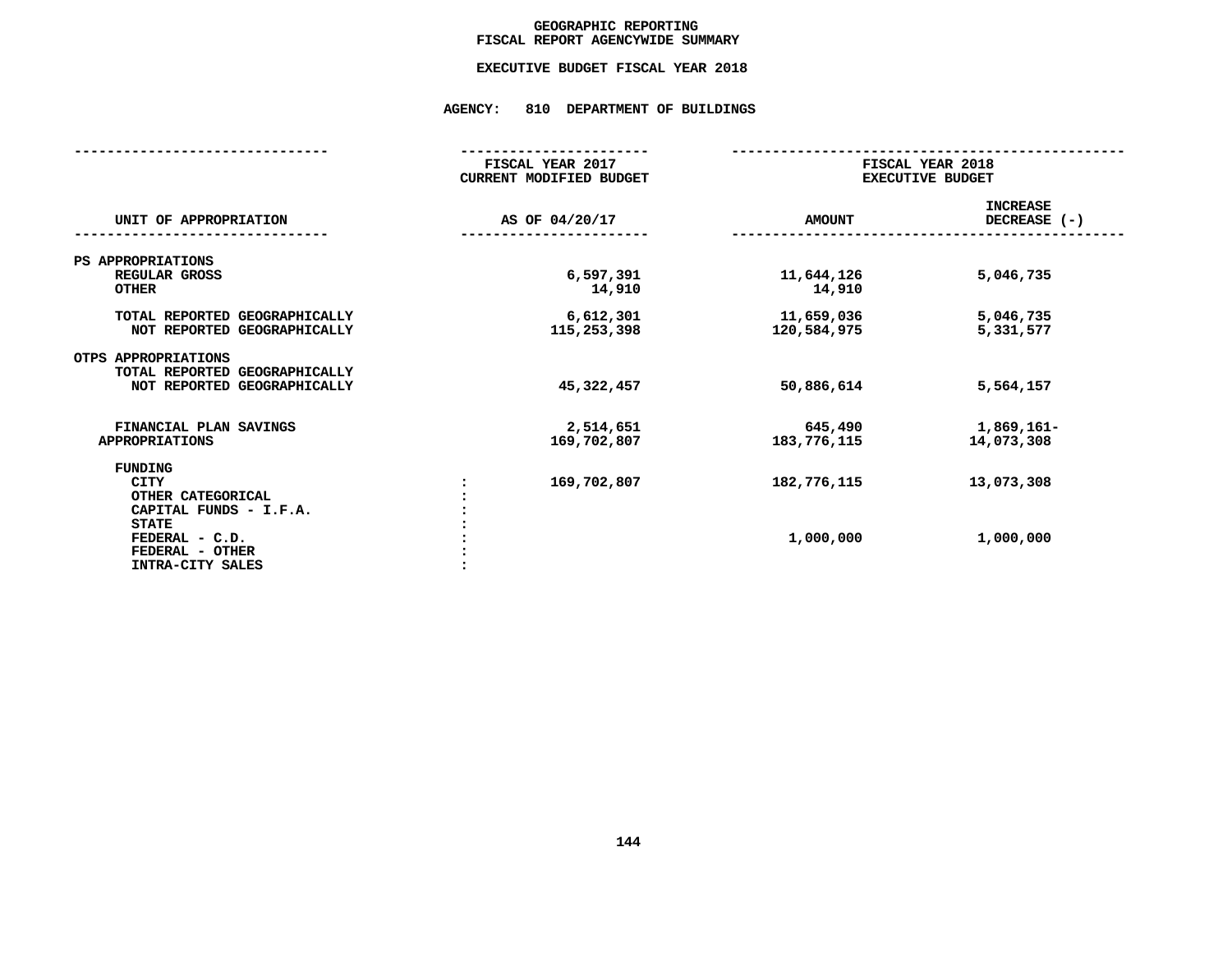## GEOGRAPHIC REPORTING<br>FISCAL REPORT FOR PERSONAL SERVICES<br>OCAL SERVICE DISTRICTS BY PROGRAM<br>WITHIN BOROUGH  $FOR$  LOCAL SERVICE DISTRICTS BY PROGRAM **FOR LOCAL SERVICE DISTRICTS BY PROGRAMWITHIN BOROUGH**

# **EXECUTIVE BUDGET FISCAL YEAR <sup>2018</sup>**

**AGENCY <sup>816</sup> DEPARTMENT OF HEALTH AND MENTAL HYGIENE**

**BOROUGH**

BRONX<br>HEALTH RELATED SERVICES **PROGRAM**

 **HEALTH RELATED SERVICES UNIT OF APPROPRIATION <sup>102</sup> DISEASE CONTROL - PS**

**------------------------------------ ------------------------------ ------------------------------------------------- FISCAL YEAR <sup>2017</sup> FISCAL YEAR <sup>2018</sup> CURRENT MODIFIED BUDGET**<br> **AS OF 04/20/17**<br> **FULL TIME**<br> **FULL TIME**<br> **EXECUTIVE**<br> **FULL TIME AS OF 04/20/17 FULL TIME FULL TIME INCREASE LOCAL SERVICE DISTRICT AMOUNT POSITIONS AMOUNT POSITIONS DECREASE(-) -----------------------------------------------------------------------**<br>BRONX STD<br>BRONX STD FED<br>BRONX TUBERCULOSIS \_\_\_\_\_\_\_\_

**BRONX STD FED BRONX TUBERCULOSIS BRONX TUBERCULOSIS FEDERAL**

**PROGRAM TOTAL:**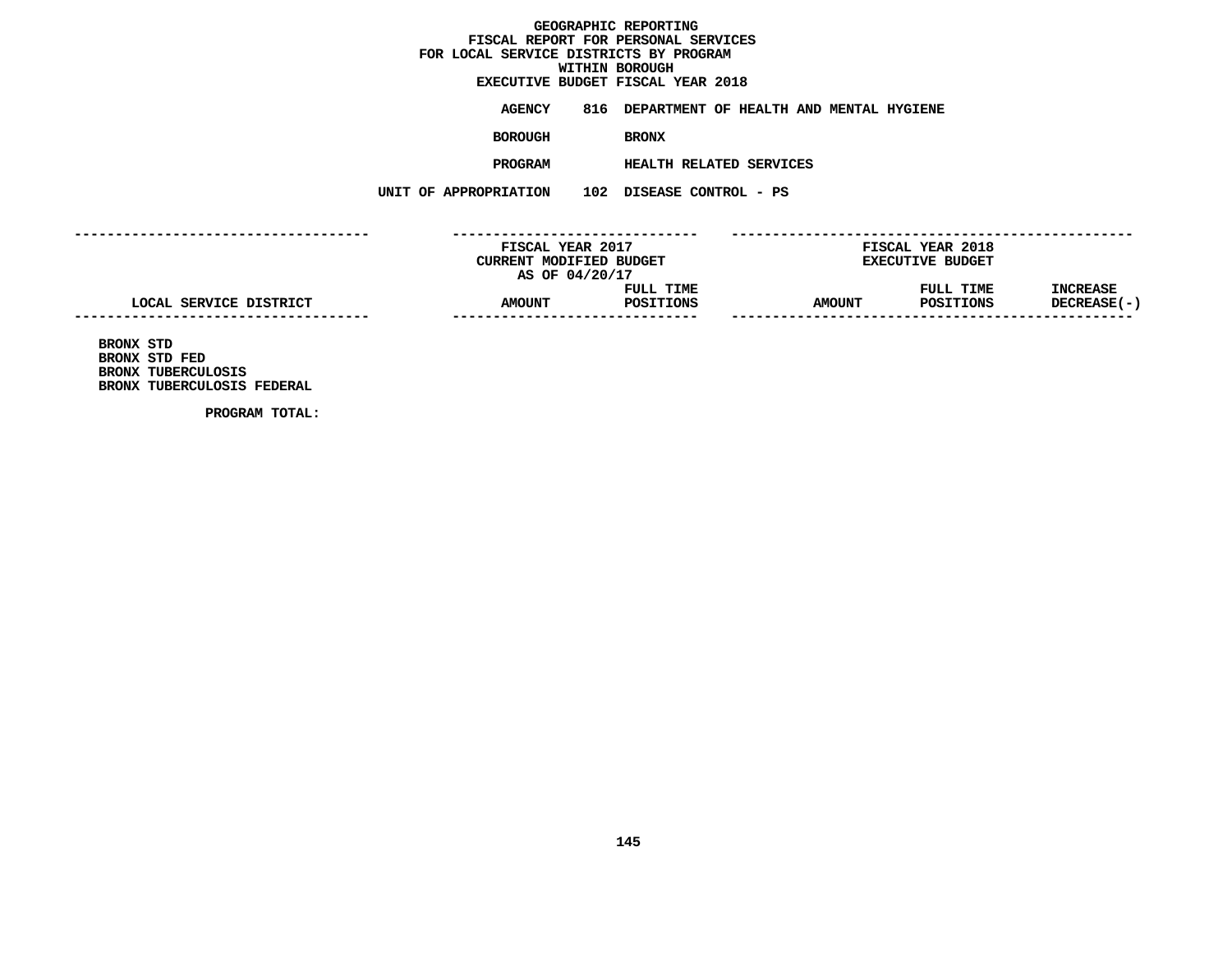## GEOGRAPHIC REPORTING<br>FISCAL REPORT FOR PERSONAL SERVICES<br>OCAL SERVICE DISTRICTS BY PROGRAM<br>WITHIN BOROUGH  $FOR$  LOCAL SERVICE DISTRICTS BY PROGRAM **FOR LOCAL SERVICE DISTRICTS BY PROGRAMWITHIN BOROUGH**

# **EXECUTIVE BUDGET FISCAL YEAR <sup>2018</sup>**

**AGENCY <sup>816</sup> DEPARTMENT OF HEALTH AND MENTAL HYGIENE**

**BOROUGH**

BRONX<br>RODENT CONTROL **PROGRAM**

 **RODENT CONTROL UNIT OF APPROPRIATION <sup>104</sup> ENVIRONMENTAL HEALTH - PS**

**------------------------------------ ------------------------------ ------------------------------------------------- FISCAL YEAR <sup>2017</sup> FISCAL YEAR <sup>2018</sup> CURRENT MODIFIED BUDGET**<br> **AS OF 04/20/17**<br> **FULL TIME**<br> **FULL TIME**<br> **EXECUTIVE**<br> **FULL TIME AS OF 04/20/17 FULL TIME FULL TIME INCREASE**  $\text{LOCAL} \text{ SERVICE DISTRICT} \text{DISTRICT} \text{AMOUNT} \text{POSTIONS} \text{MMOUNT} \text{POSTIONS} \text{DECTERASE(-1)} \text{SUTIONS} \text{DECTEREASE(-2)} \text{SUTIONS} \text{DECTERSASE(-3)} \text{SUTS} \text{DECTERSASE(-4)} \text{SUTSASE(-5)} \text{SUTSASE} \text{SUTSASE(-6)} \text{SUTSASE} \text{SUTSASE} \text{SUTSASE} \text{SUTSASE} \text{SUTSASE} \text{SUTSASE} \text{SUTSASE} \text{SUT$ **------------------------------ ------------------------------------------------- BX RODENT CONTROL 50/50**

**PROGRAM TOTAL:**

**SUB BOROUGH TOTAL: BOROUGH TOTAL:**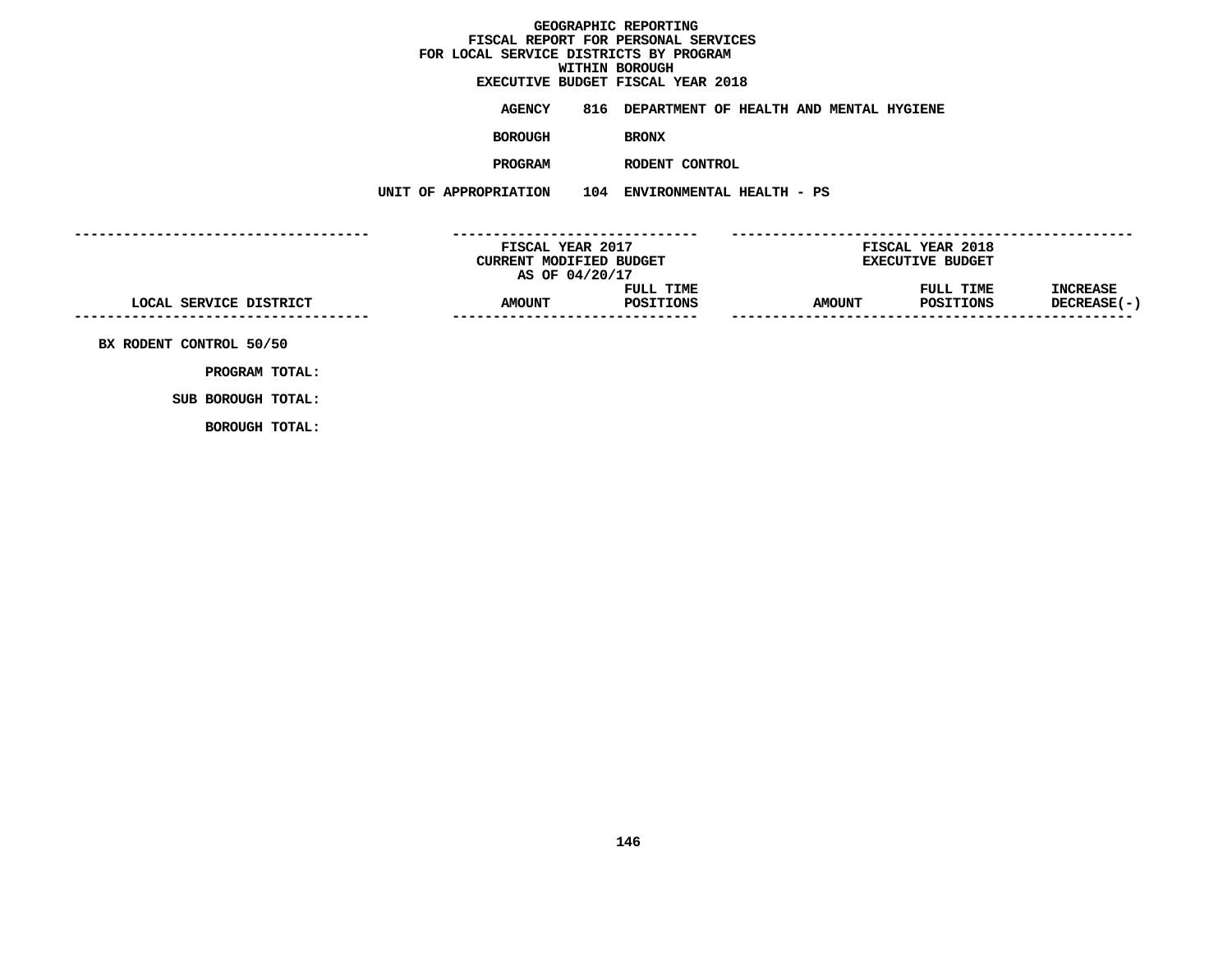## GEOGRAPHIC REPORTING<br>FISCAL REPORT FOR PERSONAL SERVICES<br>OCAL SERVICE DISTRICTS BY PROGRAM<br>WITHIN BOROUGH  $FOR$  LOCAL SERVICE DISTRICTS BY PROGRAM **FOR LOCAL SERVICE DISTRICTS BY PROGRAM**

## **WITHIN BOROUGH EXECUTIVE BUDGET FISCAL YEAR <sup>2018</sup>**

**AGENCY <sup>816</sup> DEPARTMENT OF HEALTH AND MENTAL HYGIENE**

**BOROUGH**

 **BROOKLYN PROGRAM**

**RODENT CONTROL**

**UNIT OF APPROPRIATION <sup>104</sup> ENVIRONMENTAL HEALTH - PS**

**------------------------------------ ------------------------------ ------------------------------------------------- FISCAL YEAR <sup>2017</sup> FISCAL YEAR <sup>2018</sup> CURRENT MODIFIED BUDGET**<br> **AS OF 04/20/17**<br> **FULL TIME**<br> **FULL TIME**<br> **EXECUTIVE**<br> **FULL TIME AS OF 04/20/17 FULL TIME FULL TIME INCREASE LOCAL SERVICE DISTRICT AMOUNT POSITIONS AMOUNT POSITIONS DECREASE(-) ------------------------------------------------------------------ ------------------------------------------------- BK RODENT CONTROL 50/50**

**PROGRAM TOTAL: SUB BOROUGH TOTAL:**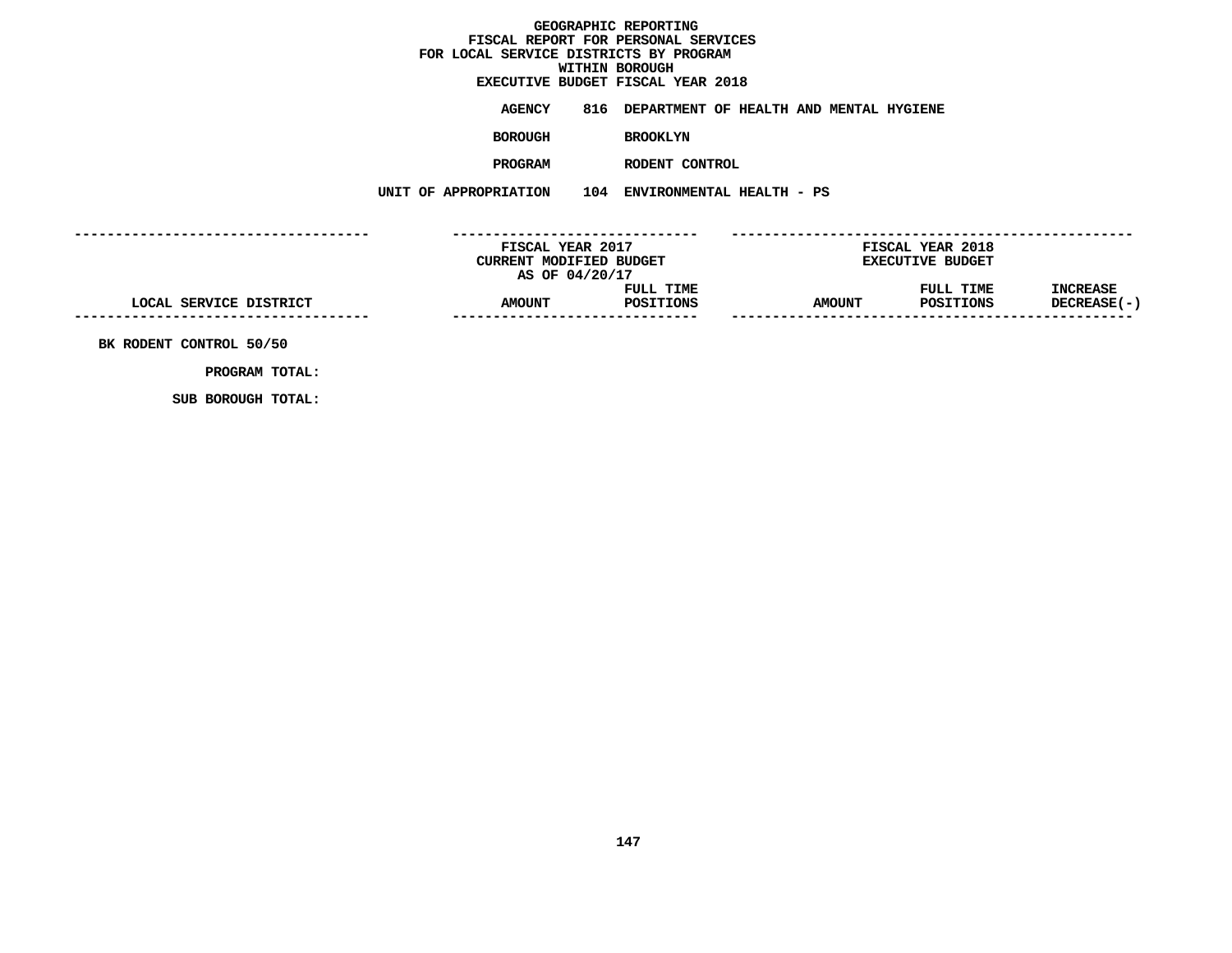GEOGRAPHIC REPORTING<br>FISCAL REPORT FOR PERSONAL SERVICES<br>CAL SERVICE DISTRICTS BY PROGRAM<br>WITHIN BOROUGH  $FOR$  LOCAL SERVICE DISTRICTS BY PROGRAM **FOR LOCAL SERVICE DISTRICTS BY PROGRAMWITHIN BOROUGH EXECUTIVE BUDGET FISCAL YEAR <sup>2018</sup>AGENCY <sup>816</sup> DEPARTMENT OF HEALTH AND MENTAL HYGIENE BOROUGH BROOKLYN & STATEN ISLAND PROGRAM HEALTH RELATED SERVICES UNIT OF APPROPRIATION <sup>102</sup> DISEASE CONTROL - PS ------------------------------------ ------------------------------ ------------------------------------------------- FISCAL YEAR <sup>2017</sup> FISCAL YEAR <sup>2018</sup> CURRENT MODIFIED BUDGET**<br> **AS OF 04/20/17**<br> **FULL TIME**<br> **FULL TIME**<br> **EXECUTIVE**<br> **FULL TIME AS OF 04/20/17 FULL TIME FULL TIME INCREASE LOCAL SERVICE DISTRICT AMOUNT POSITIONS AMOUNT POSITIONS DECREASE(-) ------------------------------------------------------------------ ------------------------------------------------- Brooklyn - S.I. Tuberculosis**

**PROGRAM TOTAL:**

**SUB BOROUGH TOTAL:**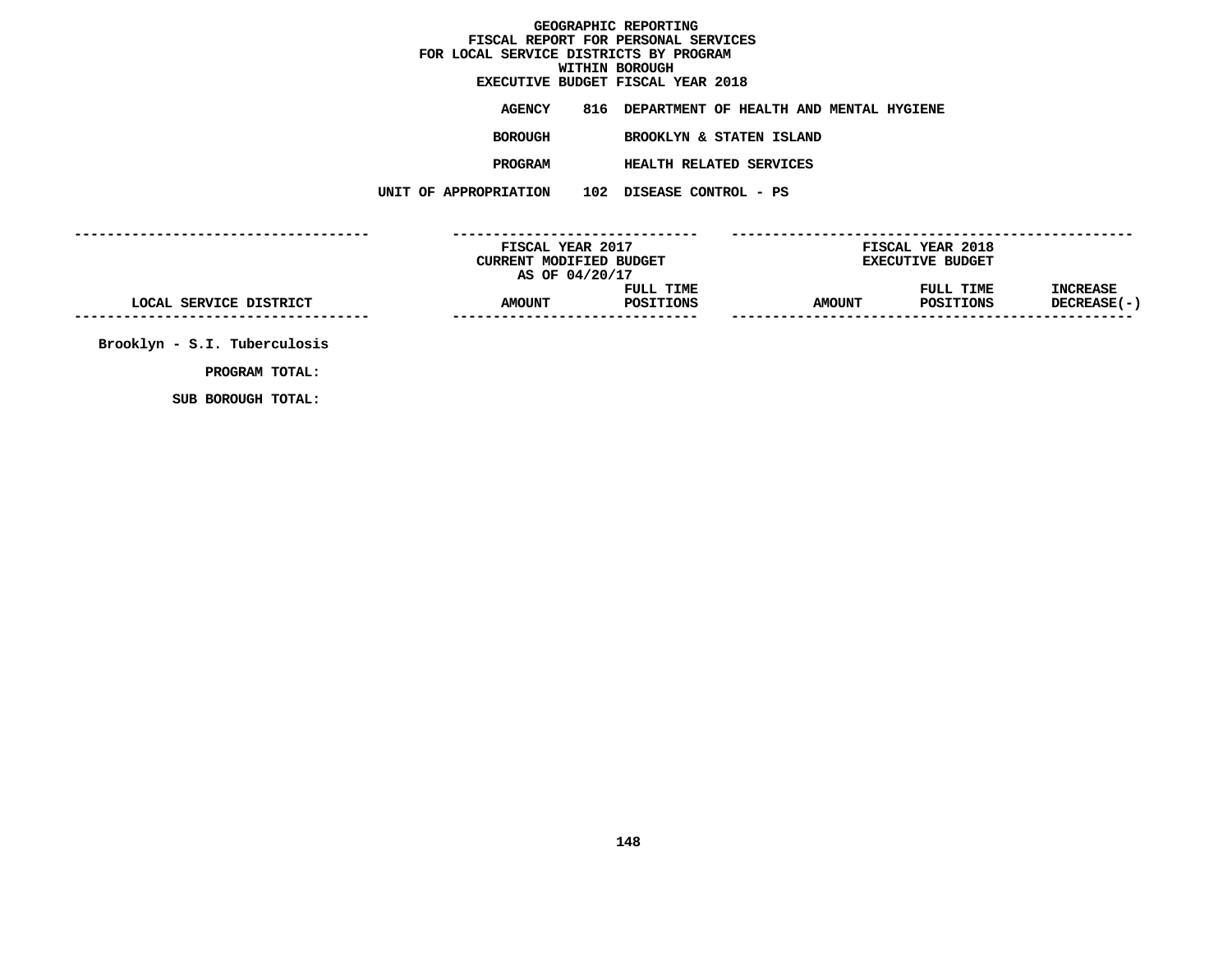## GEOGRAPHIC REPORTING<br>FISCAL REPORT FOR PERSONAL SERVICES<br>OCAL SERVICE DISTRICTS BY PROGRAM<br>WITHIN BOROUGH  $FOR$  LOCAL SERVICE DISTRICTS BY PROGRAM **FOR LOCAL SERVICE DISTRICTS BY PROGRAM**

## **WITHIN BOROUGH EXECUTIVE BUDGET FISCAL YEAR <sup>2018</sup>**

**AGENCY <sup>816</sup> DEPARTMENT OF HEALTH AND MENTAL HYGIENE**

**BOROUGH**

 **BROOKLYN EAST PROGRAM**

 **HEALTH RELATED SERVICES UNIT OF APPROPRIATION <sup>102</sup> DISEASE CONTROL - PS**

**------------------------------------ ------------------------------ ------------------------------------------------- FISCAL YEAR <sup>2017</sup> FISCAL YEAR <sup>2018</sup> CURRENT MODIFIED BUDGET**<br> **AS OF 04/20/17**<br> **FULL TIME**<br> **FULL TIME**<br> **EXECUTIVE**<br> **FULL TIME AS OF 04/20/17 FULL TIME FULL TIME INCREASE LOCAL SERVICE DISTRICT AMOUNT POSITIONS AMOUNT POSITIONS DECREASE(-) ------------------------------------------------------------------ ------------------------------------------------- BROOKLYN EAST STD**

**BROOKLYN EAST TUBERCULOSIS BROOKLYN EAST TUBERCULOSIS FED**

**PROGRAM TOTAL: SUB BOROUGH TOTAL:**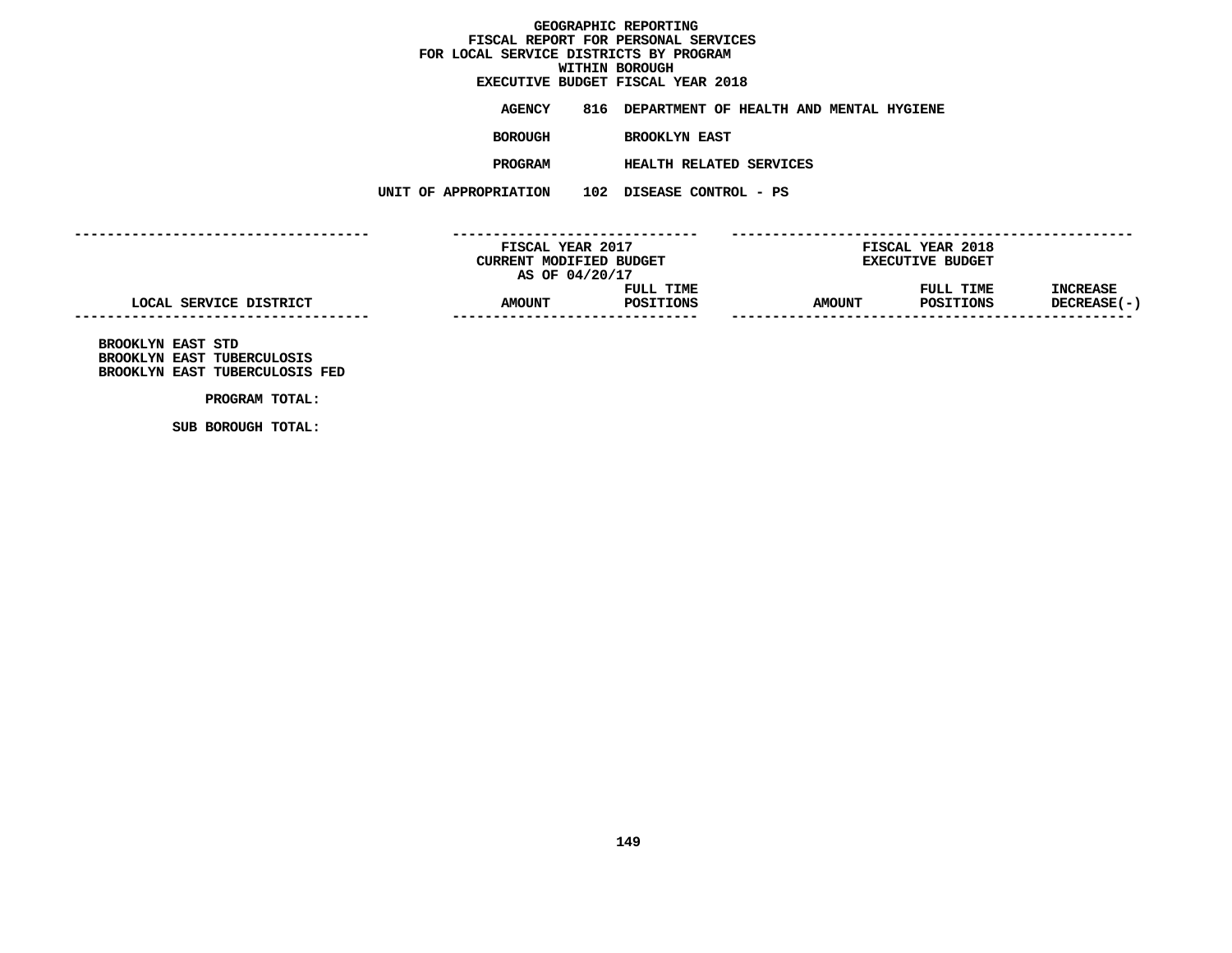## GEOGRAPHIC REPORTING<br>FISCAL REPORT FOR PERSONAL SERVICES<br>OCAL SERVICE DISTRICTS BY PROGRAM<br>WITHIN BOROUGH  $FOR$  LOCAL SERVICE DISTRICTS BY PROGRAM **FOR LOCAL SERVICE DISTRICTS BY PROGRAM**

## **WITHIN BOROUGH EXECUTIVE BUDGET FISCAL YEAR <sup>2018</sup>**

**AGENCY <sup>816</sup> DEPARTMENT OF HEALTH AND MENTAL HYGIENE**

**BOROUGHBROOKLYN WEST - STATEN ISLAND**

**PROGRAM**

 **HEALTH RELATED SERVICES UNIT OF APPROPRIATION <sup>102</sup> DISEASE CONTROL - PS**

**------------------------------------**

|                        | FISCAL YEAR 2017               |           |               | FISCAL YEAR 2018        |                 |
|------------------------|--------------------------------|-----------|---------------|-------------------------|-----------------|
|                        | <b>CURRENT MODIFIED BUDGET</b> |           |               | <b>EXECUTIVE BUDGET</b> |                 |
|                        | AS OF 04/20/17                 |           |               |                         |                 |
|                        |                                | FULL TIME |               | FULL TIME               | <b>INCREASE</b> |
| LOCAL SERVICE DISTRICT | <b>AMOUNT</b>                  | POSITIONS | <b>AMOUNT</b> | POSITIONS               | DECREASE(-)     |
|                        |                                |           |               |                         |                 |
|                        |                                |           |               |                         |                 |

 **------------------------------ ------------------------------------------------- BROOKLYN W.-STATEN ISLAND STD BROOKLYN WEST-SI STD FED BROOKLYN WEST-SI TUBERCULOSIS BKLYN WEST-ST TUBERCULOSIS FED**

**PROGRAM TOTAL: SUB BOROUGH TOTAL:**

**BOROUGH TOTAL:**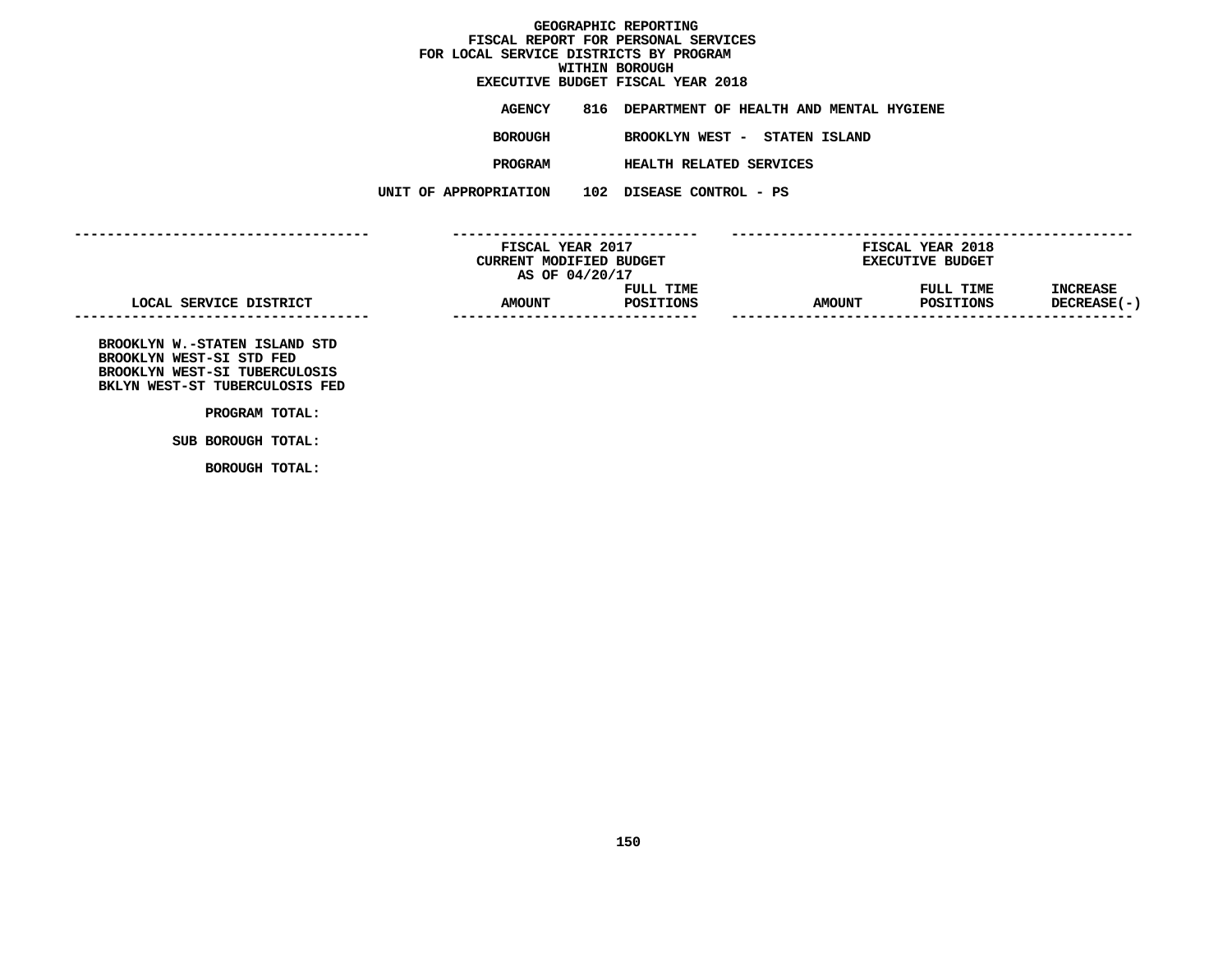## **GEOGRAPHIC REPORTINGFISCAL REPORT FOR PERSONAL SERVICES FOR LOCAL SERVICE DISTRICTS BY PROGRAM**

## **WITHIN BOROUGH**

**EXECUTIVE BUDGET FISCAL YEAR <sup>2018</sup>AGENCY <sup>816</sup> DEPARTMENT OF HEALTH AND MENTAL HYGIENE**

**BOROUGH**

MANHATTAN<br>HEALTH RELATED SERVICES **PROGRAM**

 **HEALTH RELATED SERVICES UNIT OF APPROPRIATION <sup>102</sup> DISEASE CONTROL - PS**

**------------------------------------ ------------------------------ ------------------------------------------------- FISCAL YEAR <sup>2017</sup> FISCAL YEAR <sup>2018</sup> CURRENT MODIFIED BUDGET**<br> **AS OF 04/20/17**<br> **FULL TIME**<br> **FULL TIME**<br> **EXECUTIVE**<br> **FULL TIME AS OF 04/20/17 FULL TIME FULL TIME INCREASE LOCAL SERVICE DISTRICT AMOUNT POSITIONS AMOUNT POSITIONS DECREASE(-) ------------------------------------------------------------------ ------------------------------------------------- MANHATTAN STD**

**MANHATTAN STD FED MANHATTAN TUBERCULOSIS MANHATTAN TUBERCULOSIS FEDERAL**

**PROGRAM TOTAL:**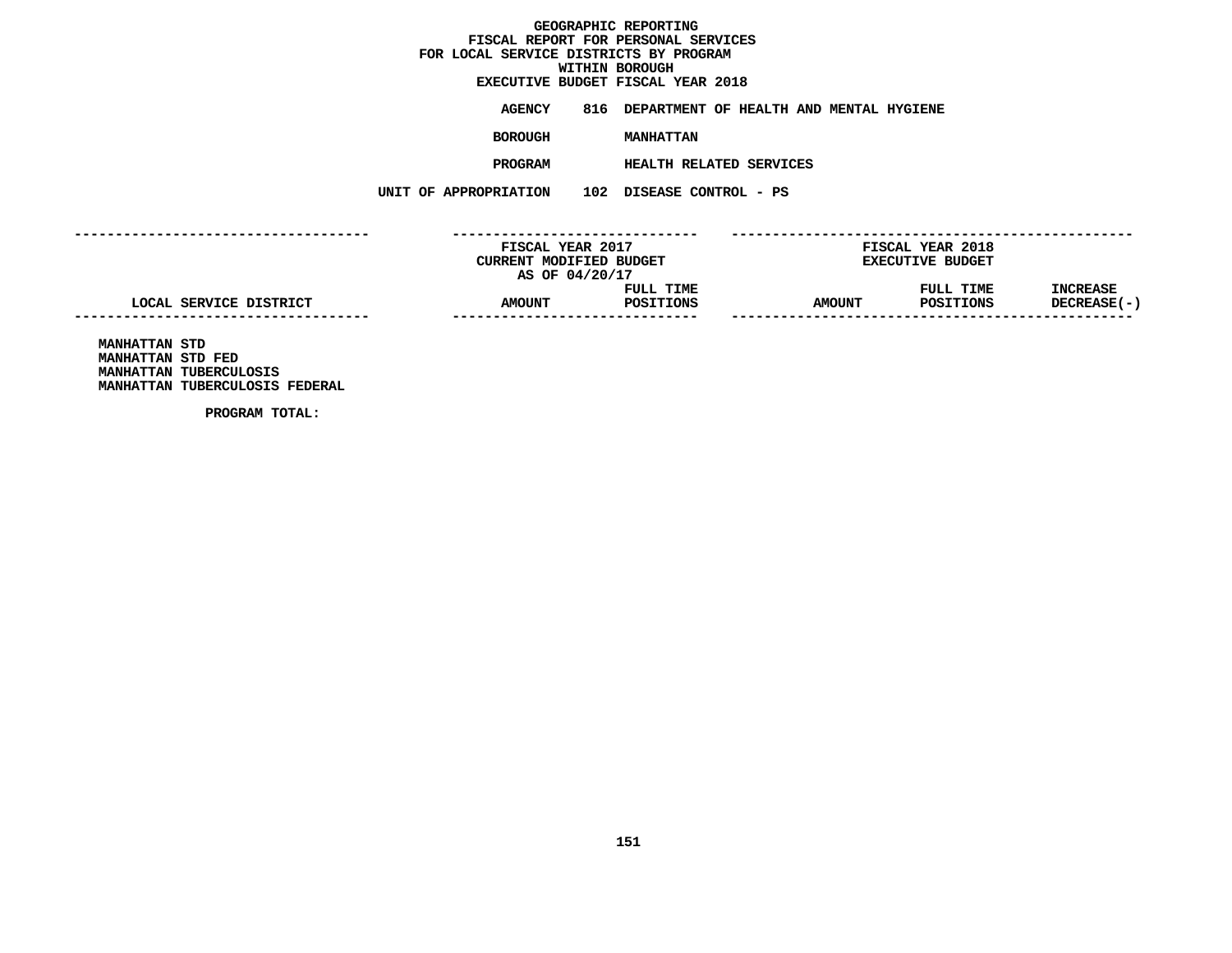## GEOGRAPHIC REPORTING<br>FISCAL REPORT FOR PERSONAL SERVICES<br>OCAL SERVICE DISTRICTS BY PROGRAM<br>WITHIN BOROUGH  $FOR$  LOCAL SERVICE DISTRICTS BY PROGRAM **FOR LOCAL SERVICE DISTRICTS BY PROGRAM**

## **WITHIN BOROUGH EXECUTIVE BUDGET FISCAL YEAR <sup>2018</sup>**

**AGENCY <sup>816</sup> DEPARTMENT OF HEALTH AND MENTAL HYGIENE**

**BOROUGH**

 **MANHATTAN PROGRAM**

 **RODENT CONTROL UNIT OF APPROPRIATION <sup>104</sup> ENVIRONMENTAL HEALTH - PS**

**------------------------------------ ------------------------------ ------------------------------------------------- FISCAL YEAR <sup>2017</sup> FISCAL YEAR <sup>2018</sup> CURRENT MODIFIED BUDGET**<br> **AS OF 04/20/17**<br> **FULL TIME**<br> **FULL TIME**<br> **EXECUTIVE**<br> **FULL TIME AS OF 04/20/17 FULL TIME FULL TIME INCREASE LOCAL SERVICE DISTRICT AMOUNT POSITIONS AMOUNT POSITIONS DECREASE(-) ------------------------------------------------------------------ ------------------------------------------------- MN RODENT CONTROL 50/50**

**PROGRAM TOTAL: SUB BOROUGH TOTAL:**

**BOROUGH TOTAL:**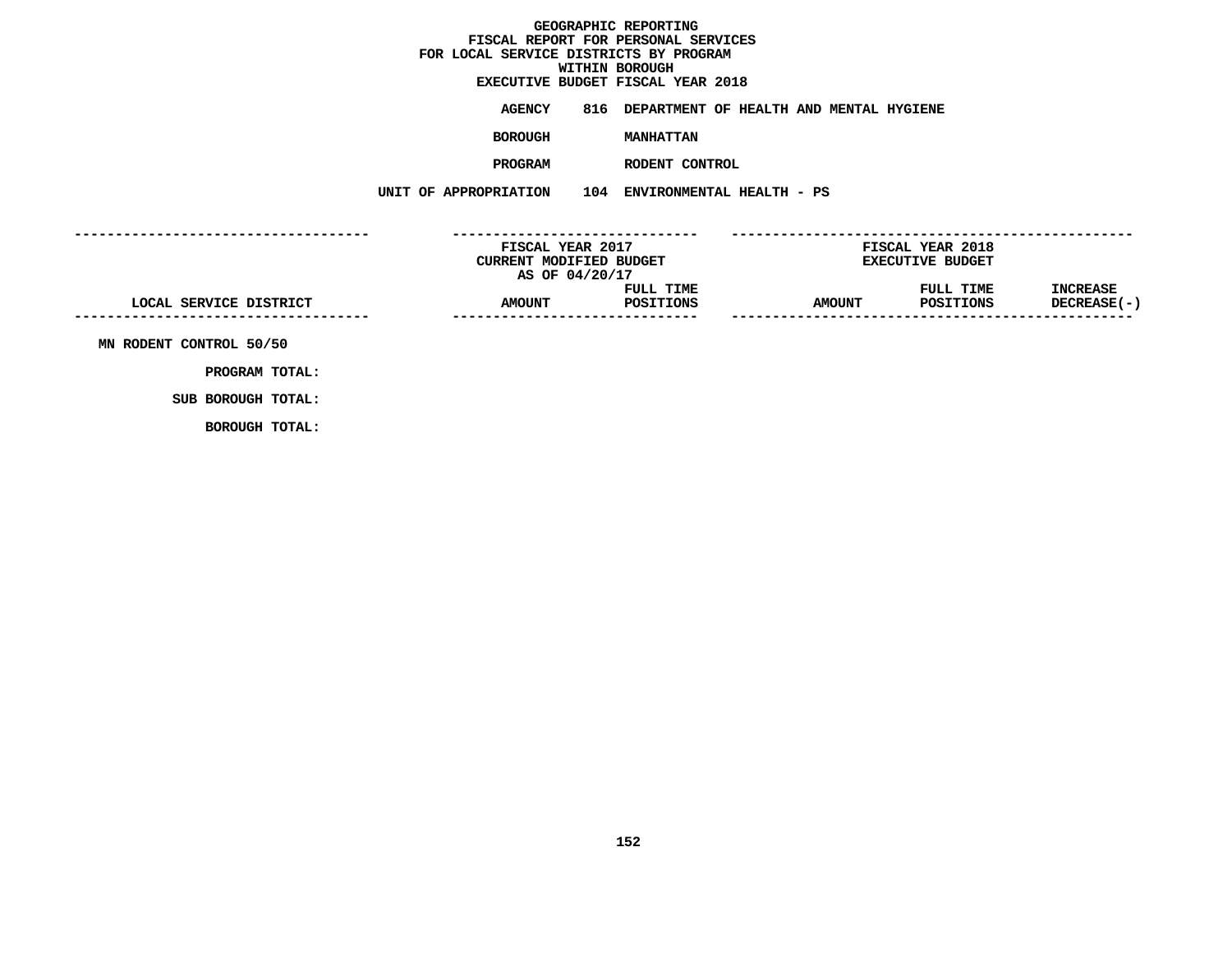## GEOGRAPHIC REPORTING<br>FISCAL REPORT FOR PERSONAL SERVICES<br>OCAL SERVICE DISTRICTS BY PROGRAM<br>WITHIN BOROUGH  $FOR$  LOCAL SERVICE DISTRICTS BY PROGRAM **FOR LOCAL SERVICE DISTRICTS BY PROGRAM**

## **WITHIN BOROUGH EXECUTIVE BUDGET FISCAL YEAR <sup>2018</sup>**

**AGENCY <sup>816</sup> DEPARTMENT OF HEALTH AND MENTAL HYGIENE**

**BOROUGH**

QUEENS<br>HEALTH RELATED SERVICES **PROGRAM**

 **HEALTH RELATED SERVICES UNIT OF APPROPRIATION <sup>102</sup> DISEASE CONTROL - PS**

**------------------------------------ ------------------------------ ------------------------------------------------- FISCAL YEAR <sup>2017</sup> FISCAL YEAR <sup>2018</sup> CURRENT MODIFIED BUDGET**<br> **AS OF 04/20/17**<br> **FULL TIME**<br> **FULL TIME**<br> **EXECUTIVE**<br> **FULL TIME AS OF 04/20/17 FULL TIME FULL TIME INCREASE LOCAL SERVICE DISTRICT AMOUNT POSITIONS AMOUNT POSITIONS DECREASE(-) ------------------------------------------------------------------ ------------------------------------------------- QUEENS STD**

**QUEENS STD FED QUEENS TUBERCULOSIS QUEENS TUBERCULOSIS FEDERAL**

**PROGRAM TOTAL:**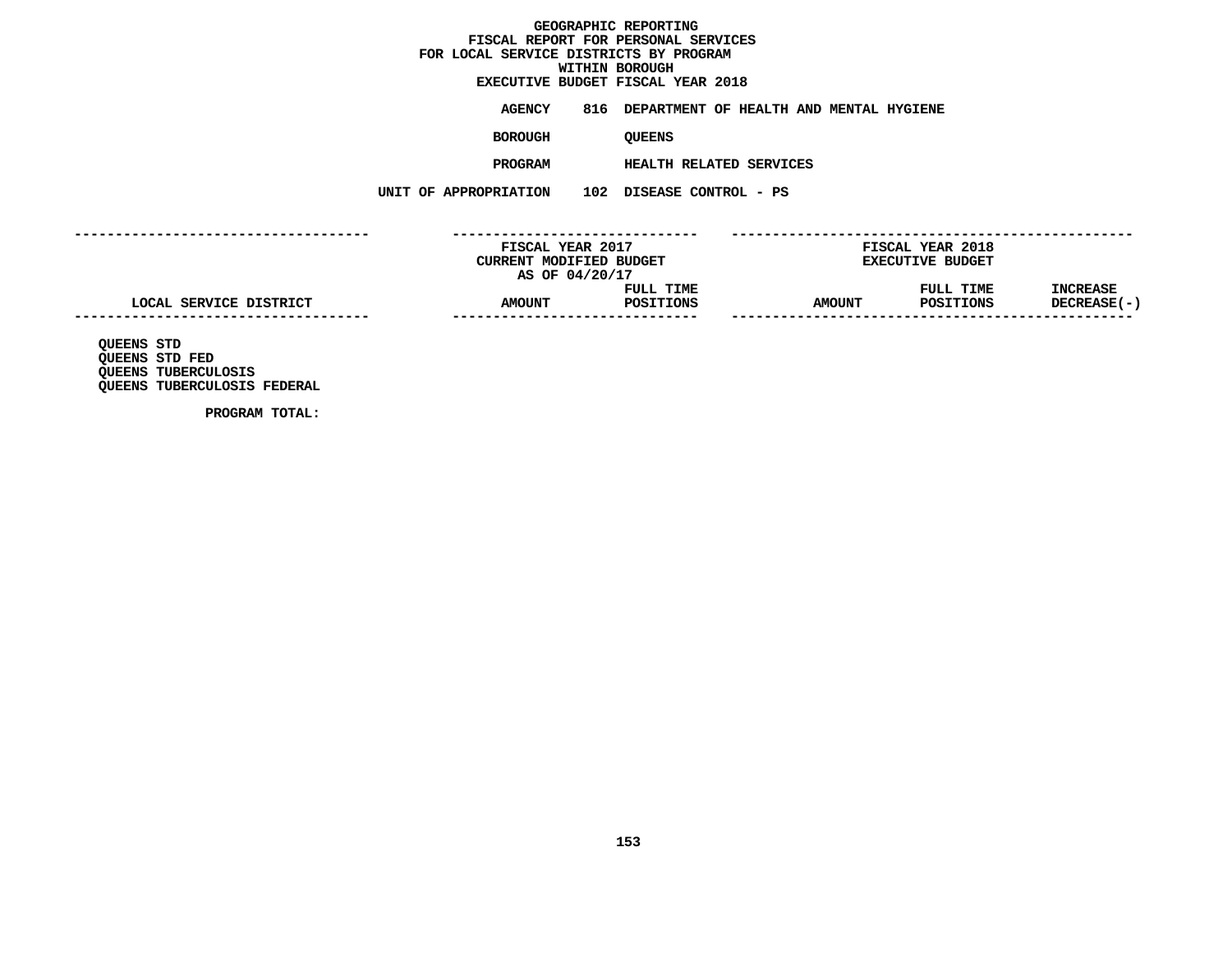## GEOGRAPHIC REPORTING<br>FISCAL REPORT FOR PERSONAL SERVICES<br>OCAL SERVICE DISTRICTS BY PROGRAM<br>WITHIN BOROUGH  $FOR$  LOCAL SERVICE DISTRICTS BY PROGRAM **FOR LOCAL SERVICE DISTRICTS BY PROGRAMWITHIN BOROUGH**

# **EXECUTIVE BUDGET FISCAL YEAR <sup>2018</sup>**

**AGENCY <sup>816</sup> DEPARTMENT OF HEALTH AND MENTAL HYGIENE**

**BOROUGH**

QUEENS<br>RODENT CONTROL **PROGRAM**

 **RODENT CONTROL UNIT OF APPROPRIATION <sup>104</sup> ENVIRONMENTAL HEALTH - PS**

**------------------------------------ ------------------------------ ------------------------------------------------- FISCAL YEAR <sup>2017</sup> FISCAL YEAR <sup>2018</sup> CURRENT MODIFIED BUDGET**<br> **AS OF 04/20/17**<br> **FULL TIME**<br> **FULL TIME**<br> **EXECUTIVE**<br> **FULL TIME AS OF 04/20/17 FULL TIME FULL TIME INCREASE**  $\text{LOCAL} \text{ SERVICE DISTRICT} \text{DISTRICT} \text{AMOUNT} \text{POSTIONS} \text{MMOUNT} \text{POSTIONS} \text{DECTERASE(-1)} \text{SOLCIREABE(-2)} \text{SOLCIREABE(-3)} \text{SOLCIREABE(-4)} \text{SOLCIREABE(-5)} \text{SOLCIREABE(-5)} \text{SOLCIREABE(-5)} \text{SOLCIREABE(-5)} \text{SOLCIREABE(-5)} \text{SOLCIREABE(-5)} \text{SOLCIREABE(-5)} \text{SOLCIREABE(-5)} \text{SOLCIREABE(-5)} \text{SOLCIREABE(-5)}$ **------------------------------ ------------------------------------------------- QNS RODENT CONTROL 50/50**

**PROGRAM TOTAL: SUB BOROUGH TOTAL:**

**BOROUGH TOTAL:**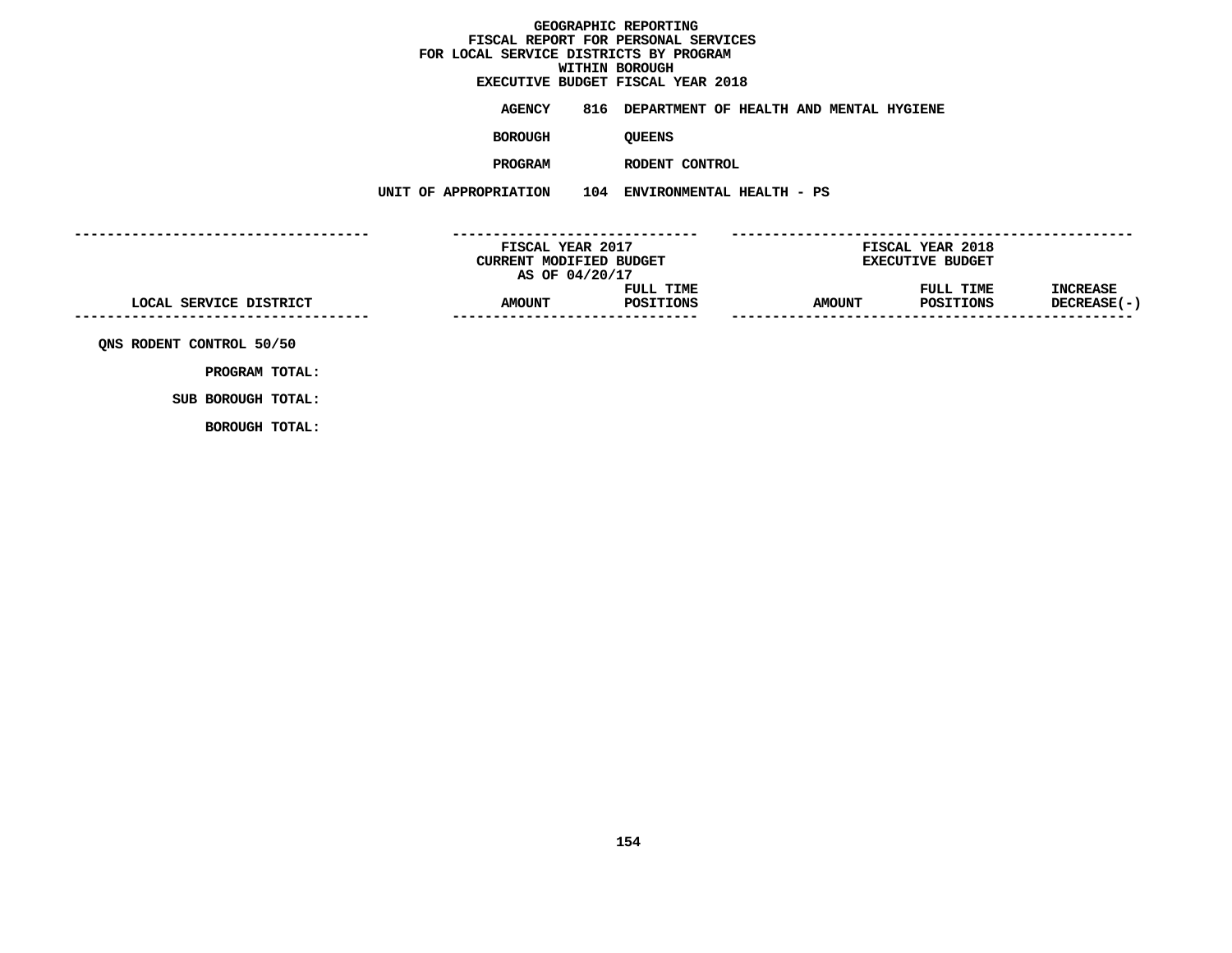## GEOGRAPHIC REPORTING<br>FISCAL REPORT FOR PERSONAL SERVICES<br>OCAL SERVICE DISTRICTS BY PROGRAM<br>WITHIN BOROUGH **FISCAL REPORT FOR PERSONAL SERVICES FOR LOCAL SERVICE DISTRICTS BY PROGRAM**

## **WITHIN BOROUGH**

**EXECUTIVE BUDGET FISCAL YEAR <sup>2018</sup> AGENCY <sup>816</sup> DEPARTMENT OF HEALTH AND MENTAL HYGIENE**

|                                                   | FISCAL YEAR 2017<br>CURRENT MODIFIED BUDGET<br>AS OF 04/20/17 |                        |               | FISCAL YEAR 2018<br><b>EXECUTIVE BUDGET</b> |                         |
|---------------------------------------------------|---------------------------------------------------------------|------------------------|---------------|---------------------------------------------|-------------------------|
| LOCAL SERVICE DISTRICT                            | <b>AMOUNT</b><br>-------------------                          | FULL TIME<br>POSITIONS | <b>AMOUNT</b> | FULL TIME<br>POSITIONS                      | INCREASE<br>DECREASE(-) |
| <b>AGENCY TOTAL:</b><br>ALL PROGRAMS ALL BOROUGHS |                                                               |                        |               |                                             |                         |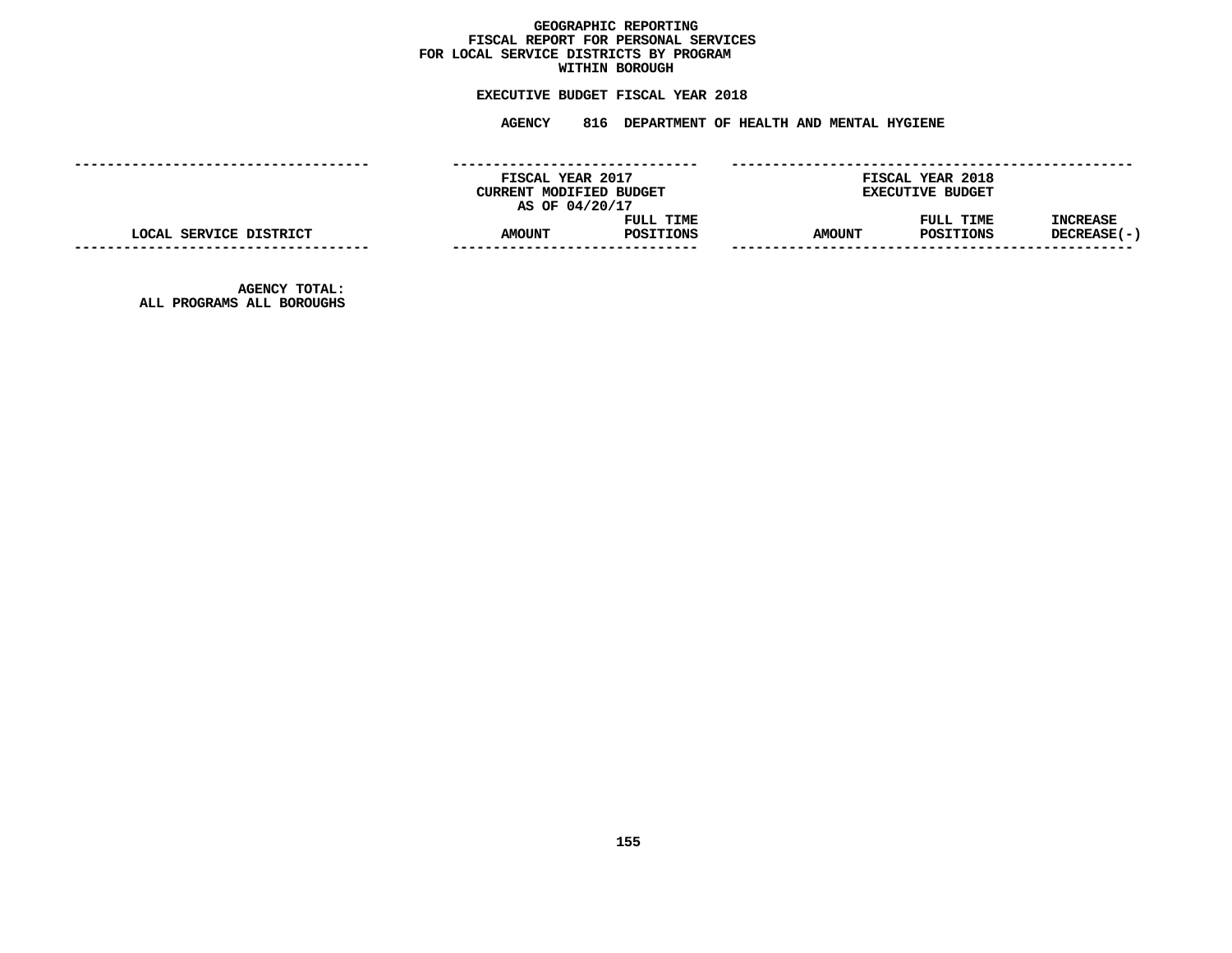### **EXECUTIVE BUDGET FISCAL YEAR 2018**

|                                                                                                                                     | <b>AGENCY:</b>                                                |                                             |                                                                   |
|-------------------------------------------------------------------------------------------------------------------------------------|---------------------------------------------------------------|---------------------------------------------|-------------------------------------------------------------------|
|                                                                                                                                     | FISCAL YEAR 2017<br>CURRENT MODIFIED BUDGET                   | FISCAL YEAR 2018<br><b>EXECUTIVE BUDGET</b> |                                                                   |
| UNIT OF APPROPRIATION                                                                                                               | AS OF 04/20/17                                                | <b>AMOUNT</b>                               | <b>INCREASE</b><br>DECREASE (-)                                   |
| HEALTH ADMINISTRATION - PS<br>101                                                                                                   |                                                               |                                             |                                                                   |
| REGULAR GROSS<br><b>OTHER</b>                                                                                                       |                                                               |                                             |                                                                   |
| TOTAL REPORTED GEOGRAPHICALLY                                                                                                       |                                                               |                                             |                                                                   |
| NOT REPORTED GEOGRAPHICALLY                                                                                                         | 52,696,791                                                    | 53,225,297                                  | 528,506                                                           |
| FINANCIAL PLAN SAVINGS                                                                                                              | 96,000                                                        | 48,773                                      | $47,227-$                                                         |
| <b>APPROPRIATION</b>                                                                                                                | 52,792,791                                                    | 53,274,070                                  | 481,279                                                           |
| FUNDING                                                                                                                             |                                                               |                                             |                                                                   |
| <b>CITY</b><br>OTHER CATEGORICAL<br>CAPITAL FUNDS - I.F.A.<br><b>STATE</b><br>FEDERAL - C.D.<br>FEDERAL - OTHER<br>INTRA-CITY SALES | 26,924,769<br>2,059,575<br>19,159,541<br>4,493,906<br>155,000 | 31,975,840<br>20,958,247<br>339,983         | 5,051,071<br>2,059,575-<br>1,798,706<br>4,153,923-<br>$155,000 -$ |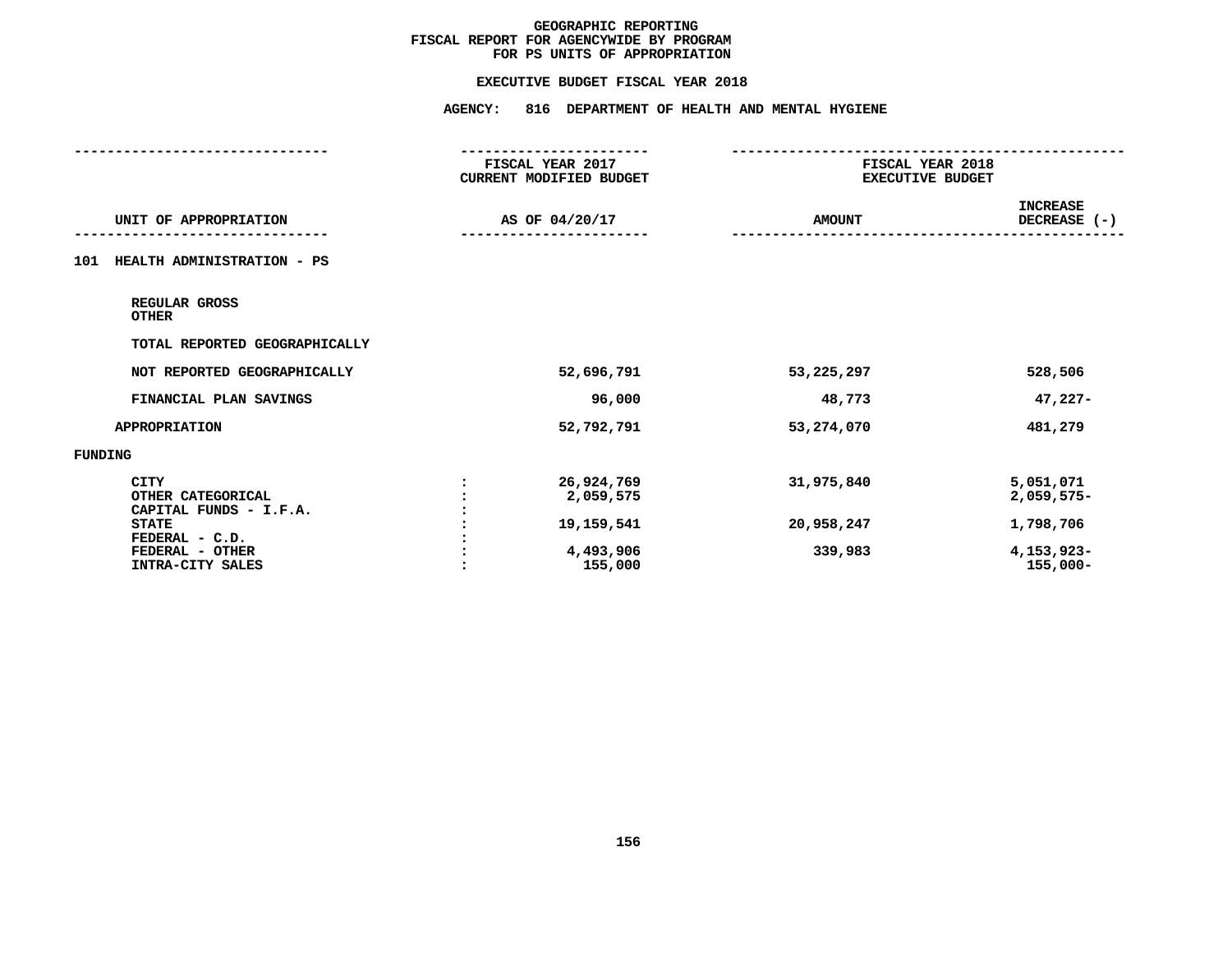### **EXECUTIVE BUDGET FISCAL YEAR 2018**

|                                                                                                                                     | -----------------<br>FISCAL YEAR 2017<br>CURRENT MODIFIED BUDGET | FISCAL YEAR 2018<br><b>EXECUTIVE BUDGET</b>       |                                                   |
|-------------------------------------------------------------------------------------------------------------------------------------|------------------------------------------------------------------|---------------------------------------------------|---------------------------------------------------|
| UNIT OF APPROPRIATION                                                                                                               | AS OF 04/20/17                                                   | <b>AMOUNT</b>                                     | <b>INCREASE</b><br>DECREASE (-)                   |
| DISEASE CONTROL - PS<br>102                                                                                                         |                                                                  |                                                   |                                                   |
| REGULAR GROSS<br><b>OTHER</b>                                                                                                       |                                                                  |                                                   |                                                   |
| TOTAL REPORTED GEOGRAPHICALLY                                                                                                       |                                                                  |                                                   |                                                   |
| NOT REPORTED GEOGRAPHICALLY                                                                                                         | 98,306,929                                                       | 96,162,839                                        | $2,144,090 -$                                     |
| FINANCIAL PLAN SAVINGS                                                                                                              |                                                                  | 300,000                                           | 300,000                                           |
| <b>APPROPRIATION</b>                                                                                                                | 98,306,929                                                       | 96,462,839                                        | 1,844,090-                                        |
| FUNDING                                                                                                                             |                                                                  |                                                   |                                                   |
| <b>CITY</b><br>OTHER CATEGORICAL<br>CAPITAL FUNDS - I.F.A.<br><b>STATE</b><br>FEDERAL - C.D.<br>FEDERAL - OTHER<br>INTRA-CITY SALES | 18, 153, 422<br>1,106,461<br>16,750,730<br>62,296,316            | 23,505,981<br>664,750<br>16,467,285<br>55,824,823 | 5,352,559<br>441,711-<br>283,445-<br>$6,471,493-$ |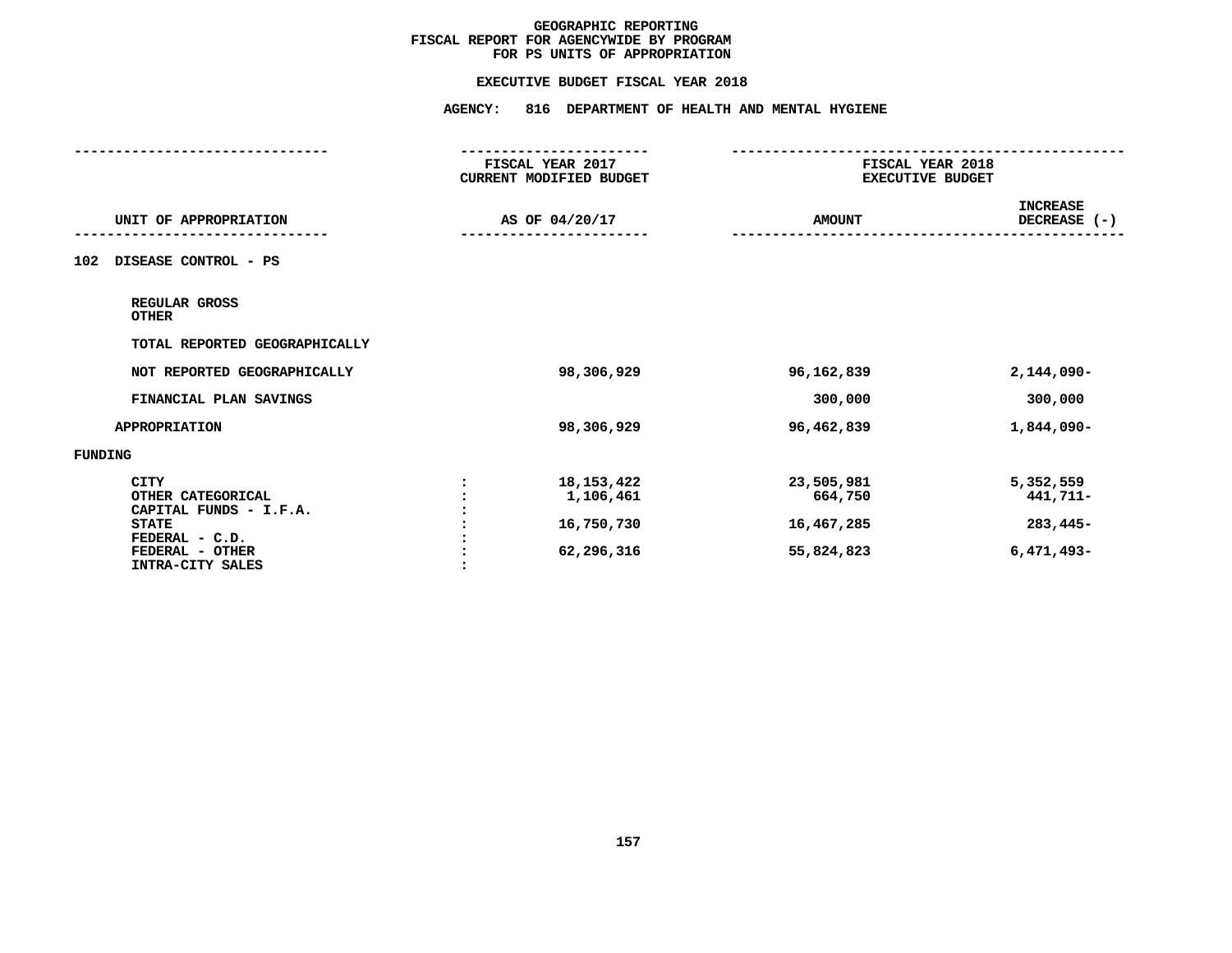### **EXECUTIVE BUDGET FISCAL YEAR 2018**

|                                                            | <b>AGENCY:</b><br>816 DEPARTMENT OF HEALTH AND MENTAL HYGIENE   |                                             |                                 |
|------------------------------------------------------------|-----------------------------------------------------------------|---------------------------------------------|---------------------------------|
|                                                            | ----------------<br>FISCAL YEAR 2017<br>CURRENT MODIFIED BUDGET | FISCAL YEAR 2018<br><b>EXECUTIVE BUDGET</b> |                                 |
| UNIT OF APPROPRIATION                                      | AS OF 04/20/17                                                  | <b>AMOUNT</b>                               | <b>INCREASE</b><br>DECREASE (-) |
| 103 FAMILY & CHILD HLTH AND HLTH EQUITY - PS               |                                                                 |                                             |                                 |
| REGULAR GROSS<br><b>OTHER</b>                              |                                                                 |                                             |                                 |
| TOTAL REPORTED GEOGRAPHICALLY                              |                                                                 |                                             |                                 |
| NOT REPORTED GEOGRAPHICALLY                                | 114,276,946                                                     | 112,798,194                                 | 1,478,752-                      |
| FINANCIAL PLAN SAVINGS                                     |                                                                 |                                             |                                 |
| <b>APPROPRIATION</b>                                       | 114,276,946                                                     | 112,798,194                                 | 1,478,752-                      |
| <b>FUNDING</b>                                             |                                                                 |                                             |                                 |
| <b>CITY</b><br>OTHER CATEGORICAL<br>CAPITAL FUNDS - I.F.A. | 52,040,804                                                      | 64,812,842                                  | 12,772,038                      |
| <b>STATE</b>                                               | 44,838,394                                                      | 44,344,342                                  | 494,052-                        |
| FEDERAL - C.D.<br>FEDERAL - OTHER<br>INTRA-CITY SALES      | 8,540,704<br>8,857,044                                          | 3,574,133<br>66,877                         | 4,966,571-<br>8,790,167-        |
|                                                            |                                                                 |                                             |                                 |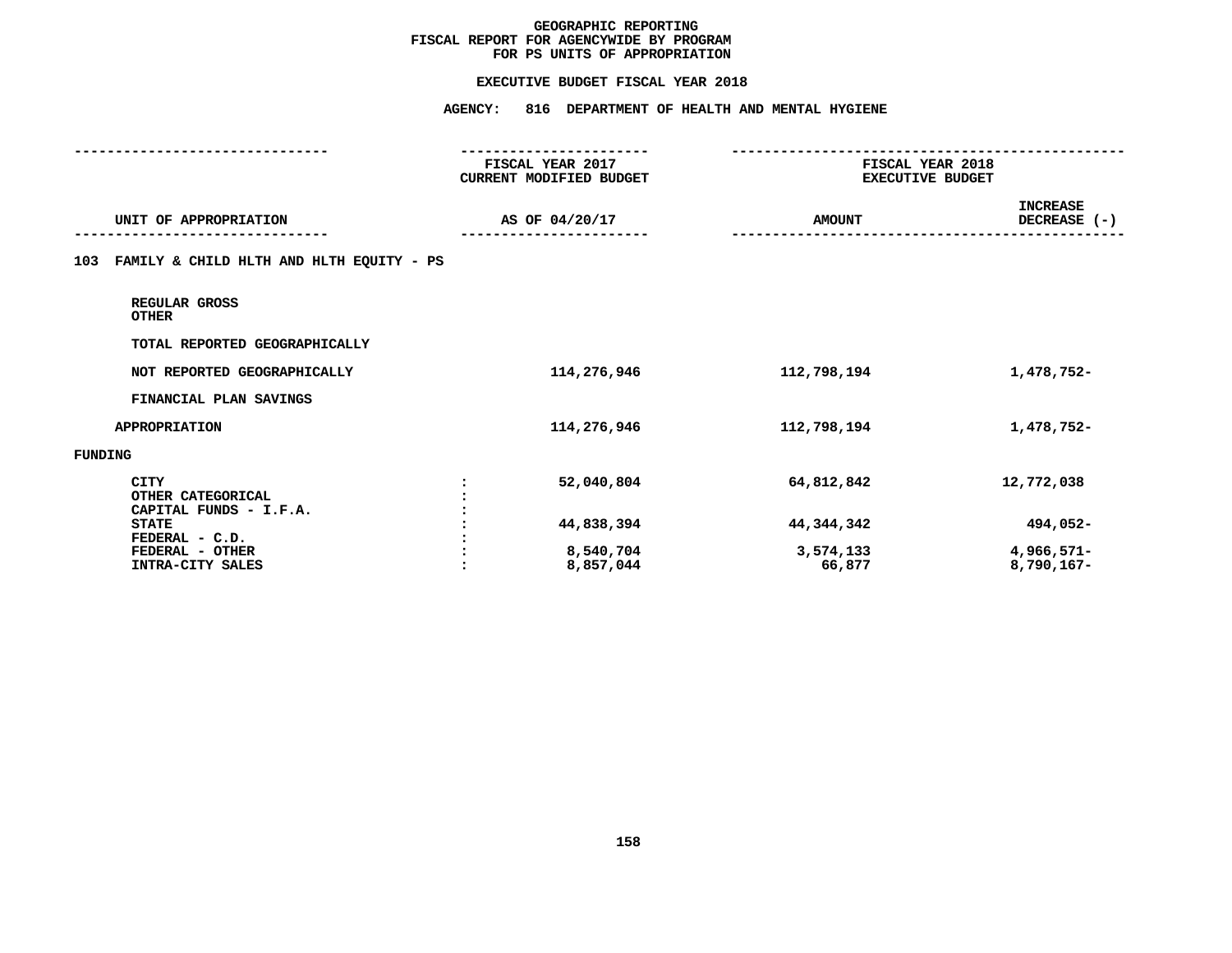### **EXECUTIVE BUDGET FISCAL YEAR 2018**

|                                                                                                                                     | FISCAL YEAR 2017<br>CURRENT MODIFIED BUDGET                   | FISCAL YEAR 2018<br><b>EXECUTIVE BUDGET</b>                |                                                              |
|-------------------------------------------------------------------------------------------------------------------------------------|---------------------------------------------------------------|------------------------------------------------------------|--------------------------------------------------------------|
| UNIT OF APPROPRIATION                                                                                                               | AS OF 04/20/17                                                | <b>AMOUNT</b>                                              | <b>INCREASE</b><br>DECREASE (-)                              |
| ENVIRONMENTAL HEALTH - PS<br>104                                                                                                    |                                                               |                                                            |                                                              |
| REGULAR GROSS<br><b>OTHER</b>                                                                                                       |                                                               |                                                            |                                                              |
| TOTAL REPORTED GEOGRAPHICALLY                                                                                                       |                                                               |                                                            |                                                              |
| NOT REPORTED GEOGRAPHICALLY                                                                                                         | 60,476,691                                                    | 62,358,990                                                 | 1,882,299                                                    |
| FINANCIAL PLAN SAVINGS                                                                                                              |                                                               |                                                            |                                                              |
| <b>APPROPRIATION</b>                                                                                                                | 60,476,691                                                    | 62,358,990                                                 | 1,882,299                                                    |
| FUNDING                                                                                                                             |                                                               |                                                            |                                                              |
| <b>CITY</b><br>OTHER CATEGORICAL<br>CAPITAL FUNDS - I.F.A.<br><b>STATE</b><br>FEDERAL - C.D.<br>FEDERAL - OTHER<br>INTRA-CITY SALES | 31,495,378<br>8,094,767<br>8,317,138<br>11,766,563<br>802,845 | 41,241,027<br>96,026<br>8,654,677<br>11,916,736<br>450,524 | 9,745,649<br>7,998,741-<br>337,539<br>150,173<br>$352,321 -$ |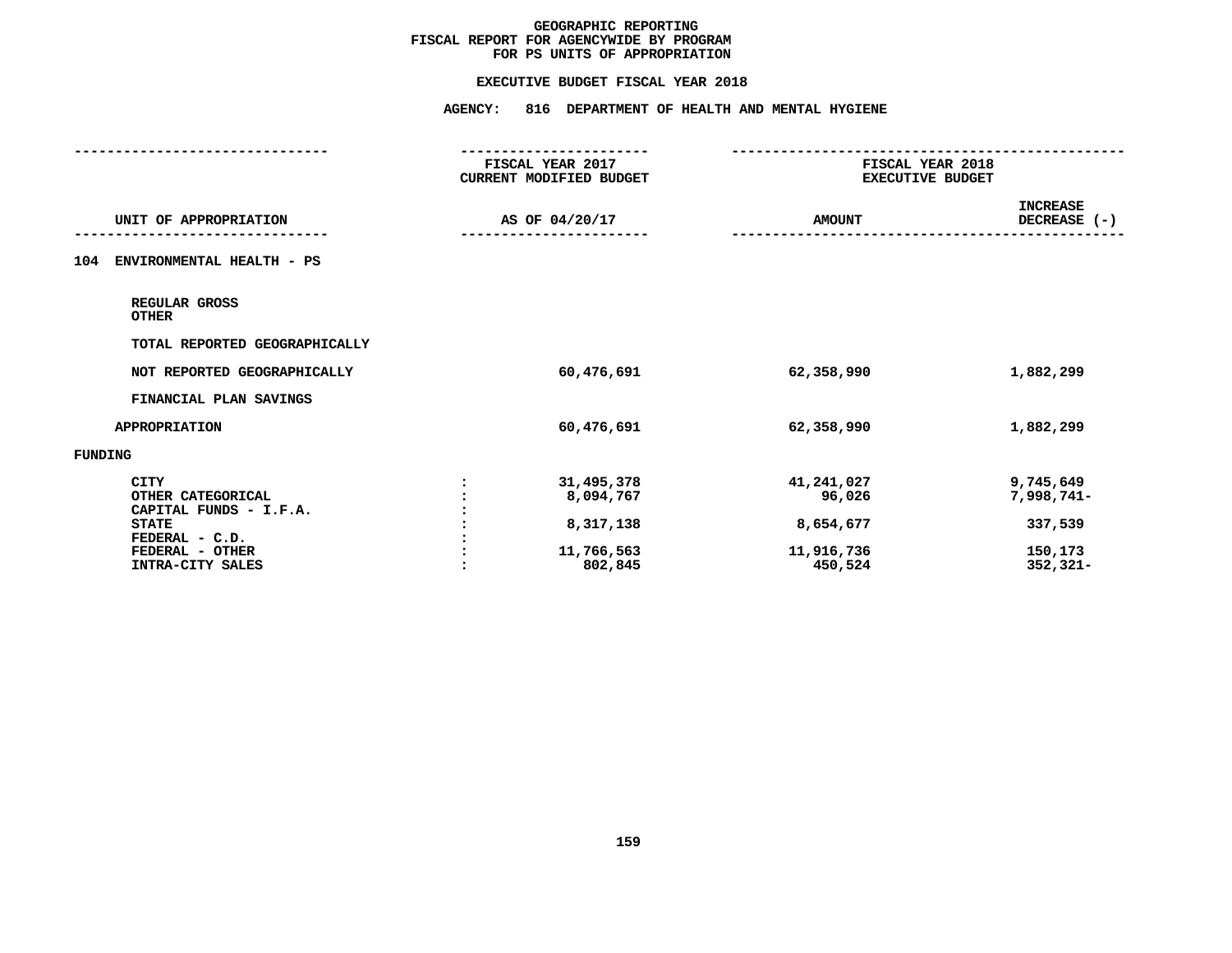### **EXECUTIVE BUDGET FISCAL YEAR 2018**

|                                                       | <b>AGENCY:</b><br>816 DEPARTMENT OF HEALTH AND MENTAL HYGIENE    |                                             |                                 |
|-------------------------------------------------------|------------------------------------------------------------------|---------------------------------------------|---------------------------------|
|                                                       | -----------------<br>FISCAL YEAR 2017<br>CURRENT MODIFIED BUDGET | FISCAL YEAR 2018<br><b>EXECUTIVE BUDGET</b> |                                 |
| UNIT OF APPROPRIATION                                 | AS OF 04/20/17                                                   | <b>AMOUNT</b>                               | <b>INCREASE</b><br>DECREASE (-) |
| EARLY INTERVENTION - PS<br>105                        |                                                                  |                                             |                                 |
| REGULAR GROSS<br><b>OTHER</b>                         |                                                                  |                                             |                                 |
| TOTAL REPORTED GEOGRAPHICALLY                         |                                                                  |                                             |                                 |
| NOT REPORTED GEOGRAPHICALLY                           | 16,690,047                                                       | 16,847,658                                  | 157,611                         |
| FINANCIAL PLAN SAVINGS                                |                                                                  |                                             |                                 |
| <b>APPROPRIATION</b>                                  | 16,690,047                                                       | 16,847,658                                  | 157,611                         |
| <b>FUNDING</b>                                        |                                                                  |                                             |                                 |
| <b>CITY</b><br>OTHER CATEGORICAL                      | 1,672,752                                                        | 3,922,683                                   | 2,249,931                       |
| CAPITAL FUNDS - I.F.A.<br><b>STATE</b>                | 6,242,928                                                        | 5,289,368                                   | $953,560 -$                     |
| FEDERAL - C.D.<br>FEDERAL - OTHER<br>INTRA-CITY SALES | 8,774,367                                                        | 7,635,607                                   | 1,138,760-                      |
|                                                       |                                                                  |                                             |                                 |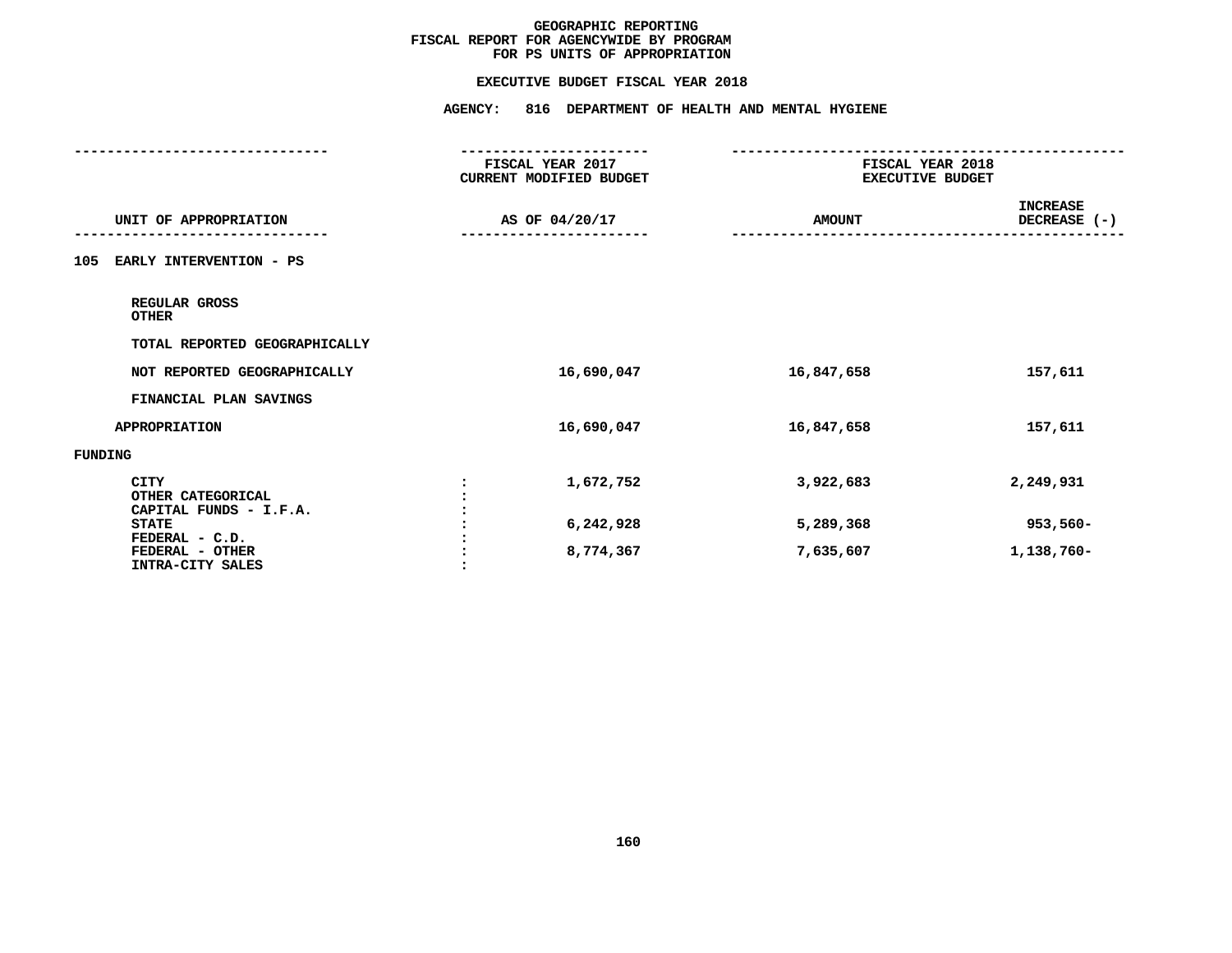### **EXECUTIVE BUDGET FISCAL YEAR 2018**

|                                                            | <b>AGENCY:</b><br>816 DEPARTMENT OF HEALTH AND MENTAL HYGIENE    |                                             |                                 |
|------------------------------------------------------------|------------------------------------------------------------------|---------------------------------------------|---------------------------------|
|                                                            | -----------------<br>FISCAL YEAR 2017<br>CURRENT MODIFIED BUDGET | FISCAL YEAR 2018<br><b>EXECUTIVE BUDGET</b> |                                 |
| UNIT OF APPROPRIATION                                      | AS OF 04/20/17                                                   | <b>AMOUNT</b>                               | <b>INCREASE</b><br>DECREASE (-) |
| OFFICE OF CHIEF MEDICAL EXAMINER - PS<br>106               |                                                                  |                                             |                                 |
| REGULAR GROSS<br><b>OTHER</b>                              |                                                                  |                                             |                                 |
| TOTAL REPORTED GEOGRAPHICALLY                              |                                                                  |                                             |                                 |
| NOT REPORTED GEOGRAPHICALLY                                | 55,514,522                                                       | 53,258,630                                  | 2,255,892-                      |
| FINANCIAL PLAN SAVINGS                                     |                                                                  |                                             |                                 |
| <b>APPROPRIATION</b>                                       | 55, 514, 522                                                     | 53,258,630                                  | 2,255,892-                      |
| <b>FUNDING</b>                                             |                                                                  |                                             |                                 |
| <b>CITY</b><br>OTHER CATEGORICAL<br>CAPITAL FUNDS - I.F.A. | 51,251,574                                                       | 52,968,687                                  | 1,717,113                       |
| <b>STATE</b><br>FEDERAL - C.D.                             | 805,524                                                          |                                             | 805,524-                        |
| FEDERAL - OTHER<br>INTRA-CITY SALES                        | 3,457,424                                                        | 289,943                                     | $3,167,481-$                    |
|                                                            |                                                                  |                                             |                                 |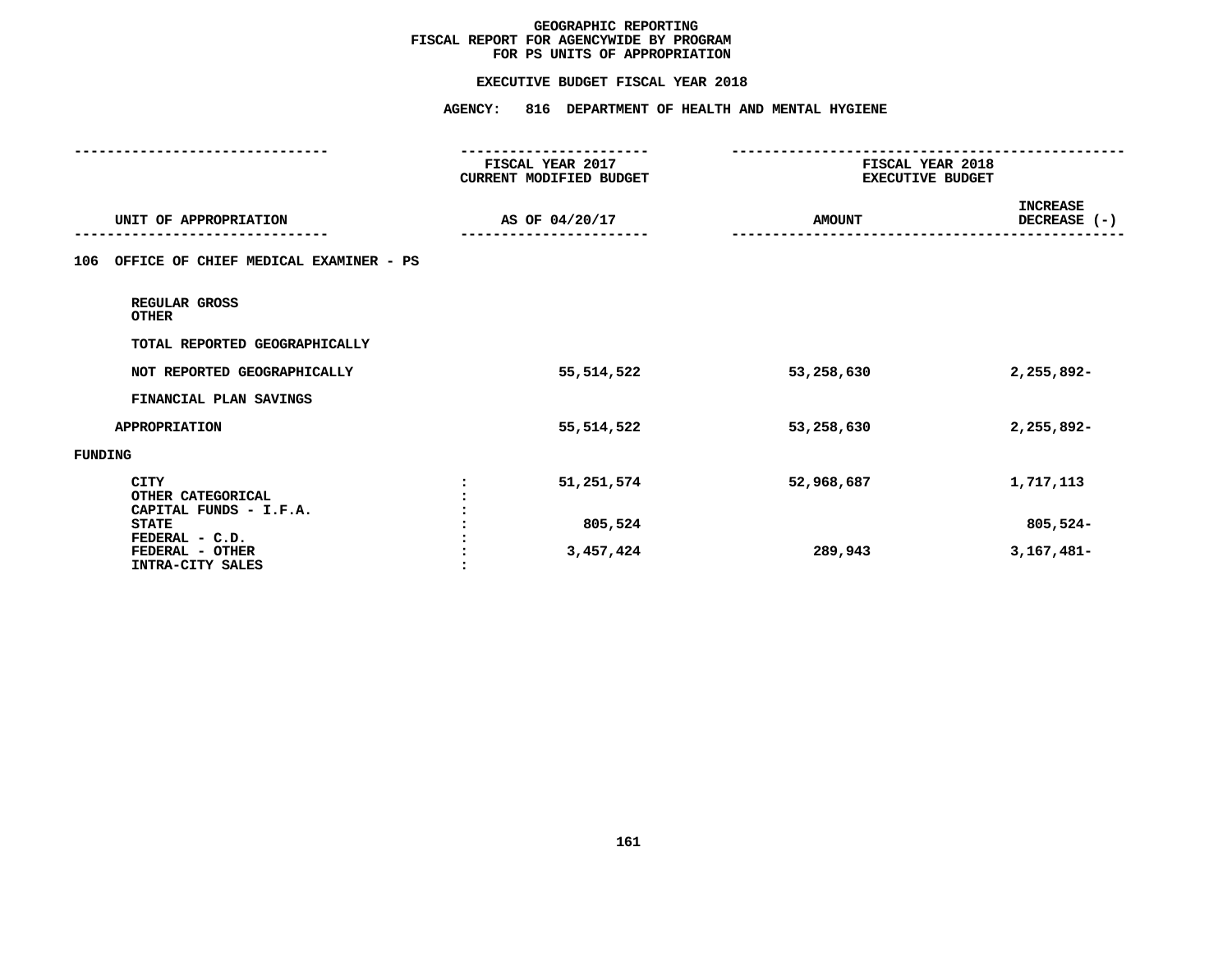### **EXECUTIVE BUDGET FISCAL YEAR 2018**

|                                                            | FISCAL YEAR 2017<br>CURRENT MODIFIED BUDGET |               | FISCAL YEAR 2018<br><b>EXECUTIVE BUDGET</b> |  |
|------------------------------------------------------------|---------------------------------------------|---------------|---------------------------------------------|--|
| UNIT OF APPROPRIATION                                      | AS OF 04/20/17                              | <b>AMOUNT</b> | <b>INCREASE</b><br>DECREASE (-)             |  |
| PREVENTION & PRIMARY CARE - PS<br>107                      |                                             |               |                                             |  |
| REGULAR GROSS<br><b>OTHER</b>                              |                                             |               |                                             |  |
| TOTAL REPORTED GEOGRAPHICALLY                              |                                             |               |                                             |  |
| NOT REPORTED GEOGRAPHICALLY                                | 14,878,106                                  | 12,434,270    | 2,443,836-                                  |  |
| FINANCIAL PLAN SAVINGS                                     |                                             |               |                                             |  |
| <b>APPROPRIATION</b>                                       | 14,878,106                                  | 12,434,270    | 2,443,836-                                  |  |
| <b>FUNDING</b>                                             |                                             |               |                                             |  |
| <b>CITY</b><br>OTHER CATEGORICAL<br>CAPITAL FUNDS - I.F.A. | 6,534,201<br>35,504                         | 7,532,893     | 998,692<br>$35,504-$                        |  |
| <b>STATE</b>                                               | 5,186,849                                   | 3,919,229     | 1,267,620-                                  |  |
| FEDERAL - C.D.<br>FEDERAL - OTHER<br>INTRA-CITY SALES      | 2,802,738<br>318,814                        | 982,148       | 1,820,590-<br>$318,814-$                    |  |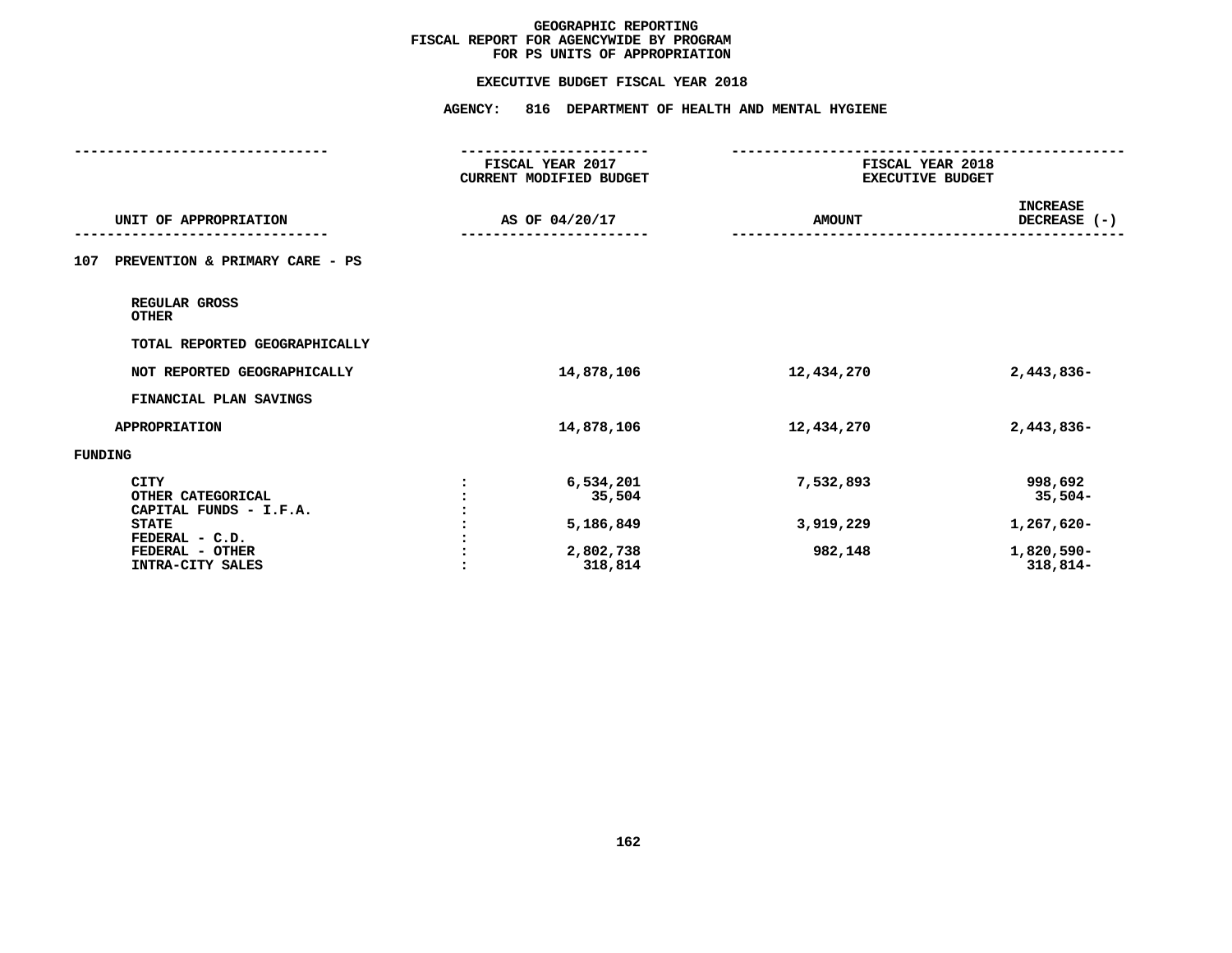### **EXECUTIVE BUDGET FISCAL YEAR 2018**

**EXECUTIVE BUDGET FISCAL YEAR <sup>2018</sup>AGENCY: <sup>816</sup> DEPARTMENT OF HEALTH AND MENTAL HYGIENE**

|                                                            | FISCAL YEAR 2017<br><b>CURRENT MODIFIED BUDGET</b> | FISCAL YEAR 2018<br><b>EXECUTIVE BUDGET</b> |                                 |  |
|------------------------------------------------------------|----------------------------------------------------|---------------------------------------------|---------------------------------|--|
| UNIT OF APPROPRIATION                                      | AS OF 04/20/17                                     | <b>AMOUNT</b>                               | <b>INCREASE</b><br>DECREASE (-) |  |
| MENTAL HYGIENE MANAGEMENT SERVICES - PS<br>108             |                                                    |                                             |                                 |  |
| REGULAR GROSS<br><b>OTHER</b>                              | 5,129,992<br>44,380                                | 6,033,229                                   | 903,237<br>44,380-              |  |
| TOTAL REPORTED GEOGRAPHICALLY                              | 5,174,372                                          | 6,033,229                                   | 858,857                         |  |
| NOT REPORTED GEOGRAPHICALLY                                | 27,350,369                                         | 31,560,270                                  | 4,209,901                       |  |
| FINANCIAL PLAN SAVINGS                                     |                                                    |                                             |                                 |  |
| <b>APPROPRIATION</b>                                       | 32,524,741                                         | 37,593,499                                  | 5,068,758                       |  |
| <b>FUNDING</b>                                             |                                                    |                                             |                                 |  |
| <b>CITY</b><br>OTHER CATEGORICAL<br>CAPITAL FUNDS - I.F.A. | 12,481,226                                         | 22,554,640                                  | 10,073,414                      |  |
| <b>STATE</b><br>FEDERAL - C.D.                             | 11,631,979                                         | 11,491,966                                  | 140,013-                        |  |
| FEDERAL - OTHER<br>INTRA-CITY SALES                        | 8,411,536                                          | 3,546,893                                   | 4,864,643-                      |  |
|                                                            |                                                    |                                             |                                 |  |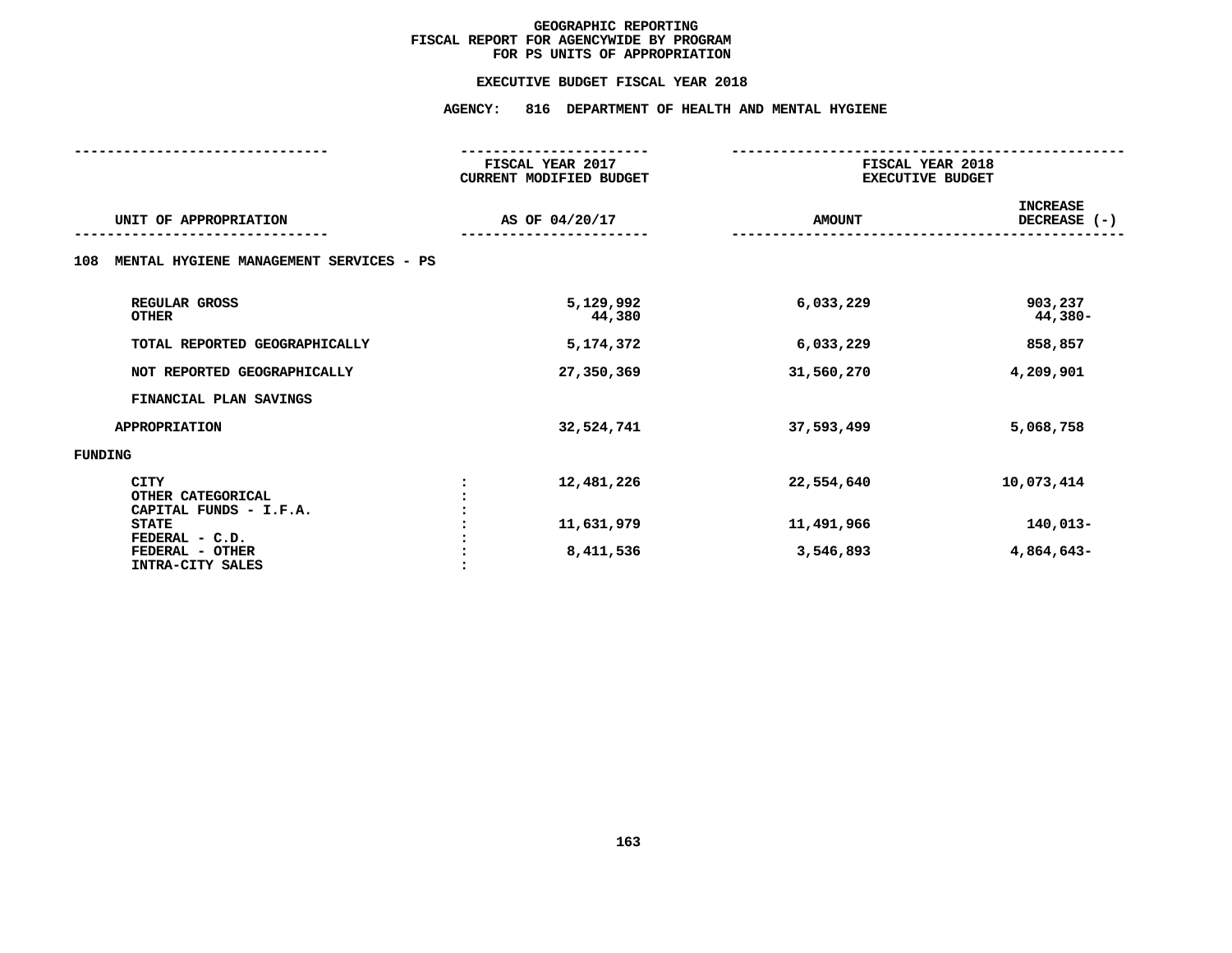### **EXECUTIVE BUDGET FISCAL YEAR 2018**

|                                                                                                                                     | -----------------                                          |                                                |                                                              |  |
|-------------------------------------------------------------------------------------------------------------------------------------|------------------------------------------------------------|------------------------------------------------|--------------------------------------------------------------|--|
|                                                                                                                                     | FISCAL YEAR 2017<br><b>CURRENT MODIFIED BUDGET</b>         |                                                | FISCAL YEAR 2018<br><b>EXECUTIVE BUDGET</b>                  |  |
| UNIT OF APPROPRIATION                                                                                                               | AS OF 04/20/17                                             | <b>AMOUNT</b>                                  | <b>INCREASE</b><br>DECREASE (-)                              |  |
| EPIDEMIOLOGY - PS<br>109                                                                                                            |                                                            |                                                |                                                              |  |
| REGULAR GROSS<br><b>OTHER</b>                                                                                                       |                                                            |                                                |                                                              |  |
| TOTAL REPORTED GEOGRAPHICALLY                                                                                                       |                                                            |                                                |                                                              |  |
| NOT REPORTED GEOGRAPHICALLY                                                                                                         | 16,571,268                                                 | 16,814,021                                     | 242,753                                                      |  |
| FINANCIAL PLAN SAVINGS                                                                                                              |                                                            |                                                |                                                              |  |
| <b>APPROPRIATION</b>                                                                                                                | 16,571,268                                                 | 16,814,021                                     | 242,753                                                      |  |
| FUNDING                                                                                                                             |                                                            |                                                |                                                              |  |
| <b>CITY</b><br>OTHER CATEGORICAL<br>CAPITAL FUNDS - I.F.A.<br><b>STATE</b><br>FEDERAL - C.D.<br>FEDERAL - OTHER<br>INTRA-CITY SALES | 3,969,916<br>6,490,939<br>1,800,189<br>4,238,554<br>71,670 | 10,742,455<br>64,733<br>2,142,347<br>3,864,486 | 6,772,539<br>$6,426,206 -$<br>342,158<br>374,068-<br>71,670- |  |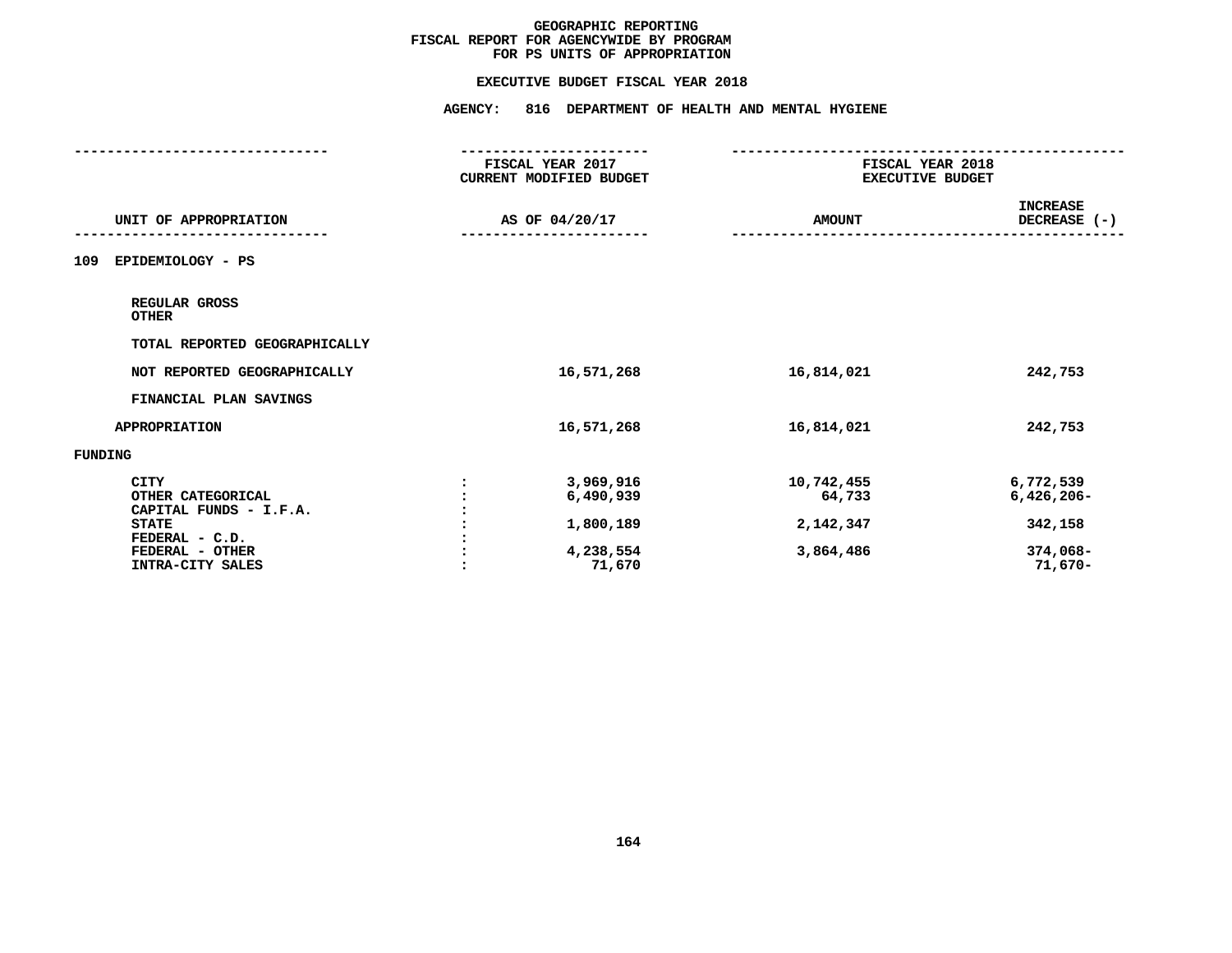| <b>AGENCY:</b><br>816 DEPARTMENT OF HEALTH AND MENTAL HYGIENE |                                                         |                                                           |  |  |  |
|---------------------------------------------------------------|---------------------------------------------------------|-----------------------------------------------------------|--|--|--|
| FISCAL YEAR 2017<br><b>CURRENT MODIFIED BUDGET</b>            |                                                         | FISCAL YEAR 2018<br><b>EXECUTIVE BUDGET</b>               |  |  |  |
| AS OF 04/20/17                                                | <b>AMOUNT</b>                                           | <b>INCREASE</b><br>DECREASE (-)                           |  |  |  |
|                                                               |                                                         |                                                           |  |  |  |
|                                                               |                                                         |                                                           |  |  |  |
| 122,336,016                                                   | 103, 314, 673                                           | 19,021,343-                                               |  |  |  |
| 223,855-                                                      | $573,855-$                                              | $350,000 -$                                               |  |  |  |
| 122, 112, 161                                                 | 102,740,818                                             | 19,371,343-                                               |  |  |  |
|                                                               |                                                         |                                                           |  |  |  |
| 78,306,184<br>35, 345, 005<br>3,433,715<br>5,027,257          | 70,121,151<br>613<br>29,665,407<br>2,843,647<br>110,000 | 8,185,033-<br>613<br>5,679,598-<br>590,068-<br>4,917,257- |  |  |  |
|                                                               |                                                         |                                                           |  |  |  |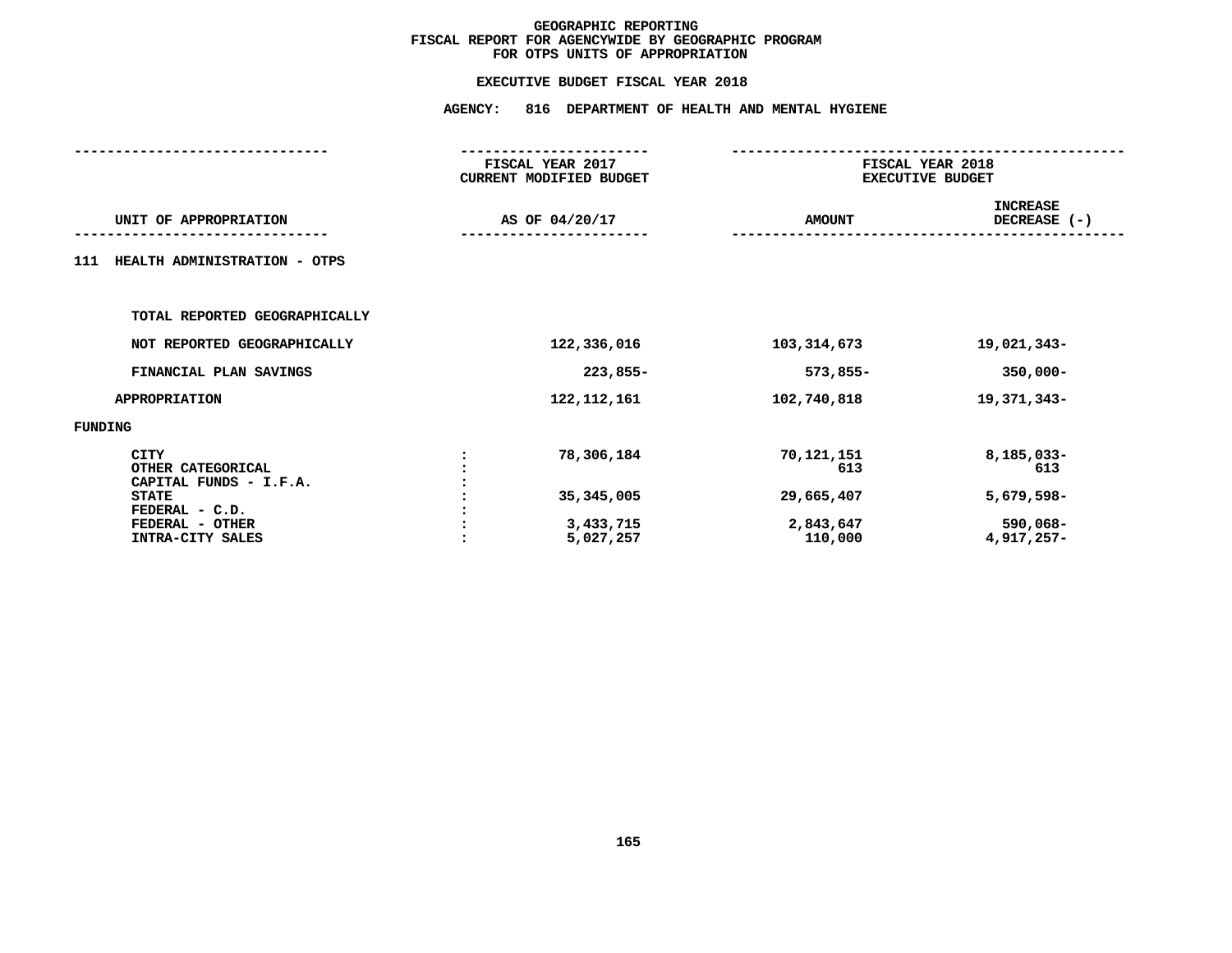|                               | <b>AGENCY:</b><br>816 DEPARTMENT OF HEALTH AND MENTAL HYGIENE |                                             |               |                                             |  |  |
|-------------------------------|---------------------------------------------------------------|---------------------------------------------|---------------|---------------------------------------------|--|--|
|                               |                                                               | FISCAL YEAR 2017<br>CURRENT MODIFIED BUDGET |               | FISCAL YEAR 2018<br><b>EXECUTIVE BUDGET</b> |  |  |
| UNIT OF APPROPRIATION         |                                                               | AS OF 04/20/17                              | <b>AMOUNT</b> | <b>INCREASE</b><br>DECREASE (-)             |  |  |
| DISEASE CONTROL - OTPS<br>112 |                                                               |                                             |               |                                             |  |  |
| TOTAL REPORTED GEOGRAPHICALLY |                                                               |                                             |               |                                             |  |  |
| NOT REPORTED GEOGRAPHICALLY   |                                                               | 237,578,860                                 | 182,926,995   | 54,651,865-                                 |  |  |
| FINANCIAL PLAN SAVINGS        |                                                               |                                             |               |                                             |  |  |
| <b>APPROPRIATION</b>          |                                                               | 237,578,860                                 | 182,926,995   | 54,651,865-                                 |  |  |
| <b>FUNDING</b>                |                                                               |                                             |               |                                             |  |  |
| <b>CITY</b>                   |                                                               | 40,569,281                                  | 23, 104, 443  | 17,464,838-                                 |  |  |
| OTHER CATEGORICAL             |                                                               | 543,662                                     | 669,304       | 125,642                                     |  |  |
| CAPITAL FUNDS - I.F.A.        |                                                               |                                             |               |                                             |  |  |
| <b>STATE</b>                  |                                                               | 19,587,745                                  | 11,267,475    | $8,320,270 -$                               |  |  |
| FEDERAL - C.D.                |                                                               |                                             |               |                                             |  |  |
| FEDERAL - OTHER               |                                                               | 176,792,412                                 | 147,855,473   | 28,936,939-                                 |  |  |
| INTRA-CITY SALES              |                                                               | 85,760                                      | 30,300        | $55,460-$                                   |  |  |
|                               |                                                               |                                             |               |                                             |  |  |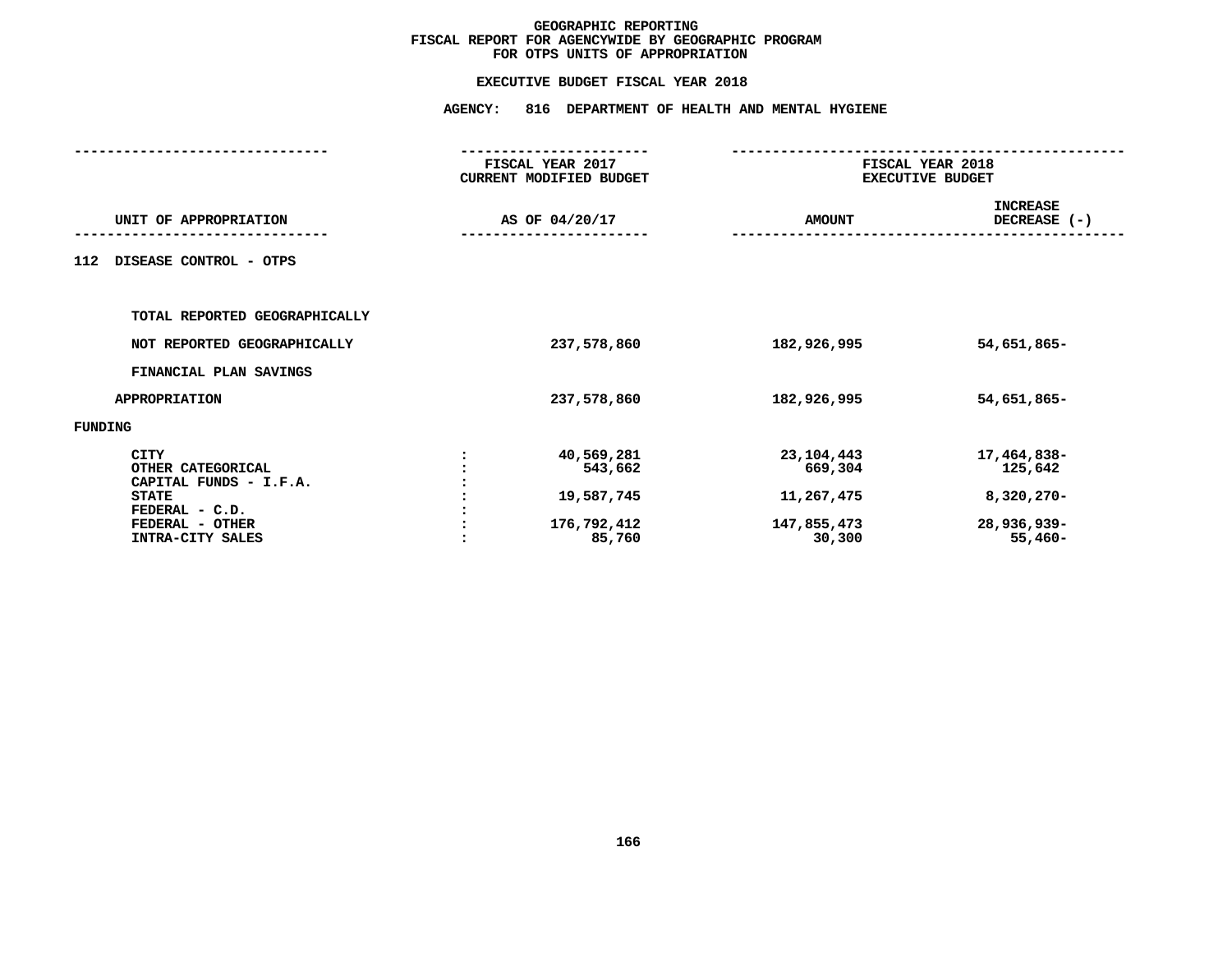**EXECUTIVE BUDGET FISCAL YEAR <sup>2018</sup>AGENCY: <sup>816</sup> DEPARTMENT OF HEALTH AND MENTAL HYGIENE**

|                                                                                                                                     | FISCAL YEAR 2017<br>CURRENT MODIFIED BUDGET |                                                             | FISCAL YEAR 2018<br><b>EXECUTIVE BUDGET</b> |                                                                  |  |  |
|-------------------------------------------------------------------------------------------------------------------------------------|---------------------------------------------|-------------------------------------------------------------|---------------------------------------------|------------------------------------------------------------------|--|--|
| UNIT OF APPROPRIATION                                                                                                               | AS OF 04/20/17                              |                                                             | <b>AMOUNT</b>                               | <b>INCREASE</b><br>DECREASE (-)                                  |  |  |
| FAMILY & CHILD HLTH AND HLTH EQUITY-OTPS<br>113                                                                                     |                                             |                                                             |                                             |                                                                  |  |  |
| TOTAL REPORTED GEOGRAPHICALLY                                                                                                       |                                             |                                                             |                                             |                                                                  |  |  |
| NOT REPORTED GEOGRAPHICALLY                                                                                                         |                                             | 66,318,072                                                  | 53,880,289                                  | 12,437,783-                                                      |  |  |
| FINANCIAL PLAN SAVINGS                                                                                                              |                                             |                                                             | 4,500,000                                   | 4,500,000                                                        |  |  |
| <b>APPROPRIATION</b>                                                                                                                |                                             | 66,318,072                                                  | 58,380,289                                  | 7,937,783-                                                       |  |  |
| FUNDING                                                                                                                             |                                             |                                                             |                                             |                                                                  |  |  |
| <b>CITY</b><br>OTHER CATEGORICAL<br>CAPITAL FUNDS - I.F.A.<br><b>STATE</b><br>FEDERAL - C.D.<br>FEDERAL - OTHER<br>INTRA-CITY SALES |                                             | 40,529,026<br>109,957<br>21,325,525<br>3,555,911<br>797,653 | 36,999,891<br>18,750,501<br>2,629,897       | $3,529,135-$<br>$109,957-$<br>2,575,024-<br>926,014-<br>797,653- |  |  |
|                                                                                                                                     |                                             |                                                             |                                             |                                                                  |  |  |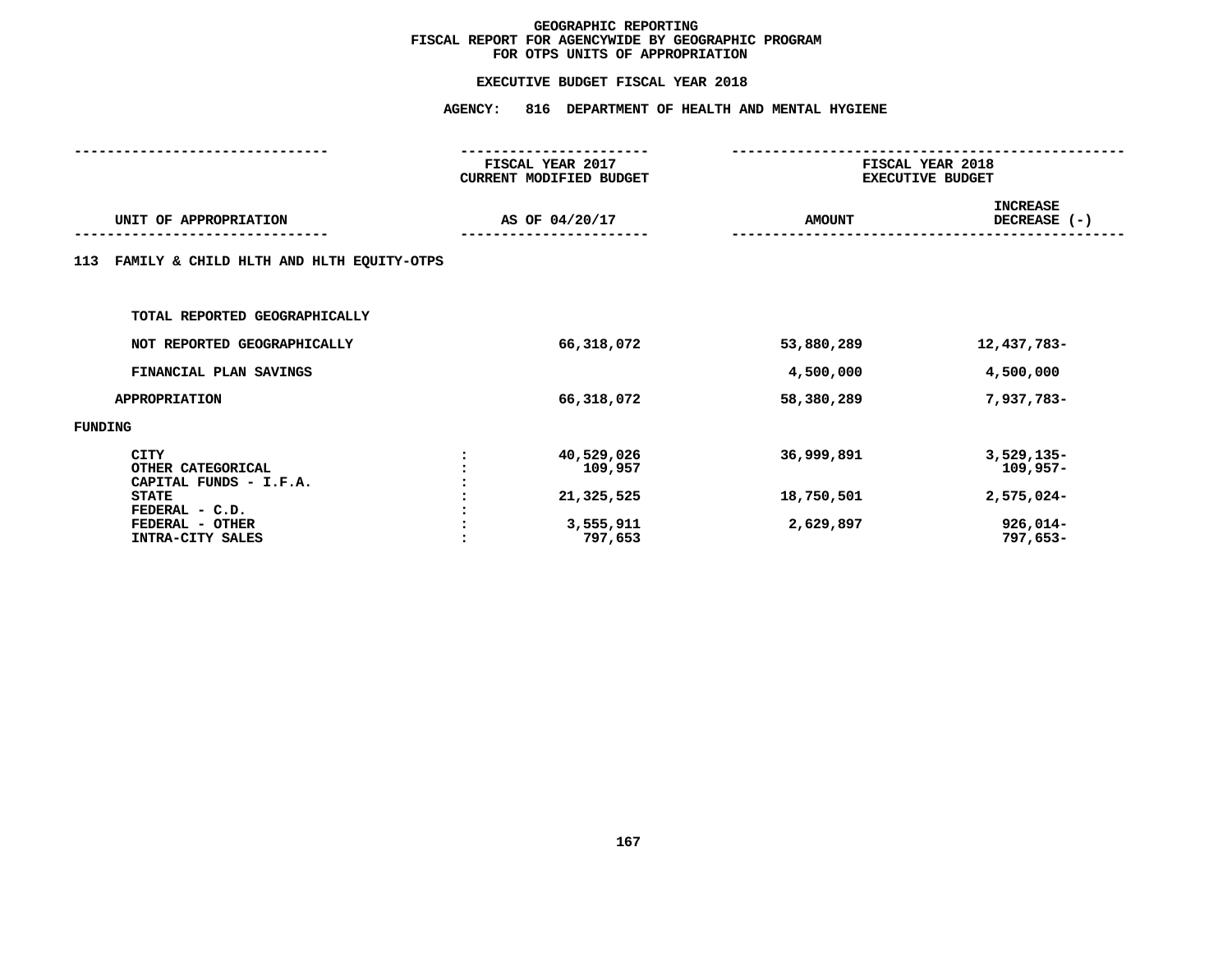| <b>AGENCY:</b><br>816 DEPARTMENT OF HEALTH AND MENTAL HYGIENE |                                                  |                                                                                                         |                                                                  |  |  |
|---------------------------------------------------------------|--------------------------------------------------|---------------------------------------------------------------------------------------------------------|------------------------------------------------------------------|--|--|
|                                                               |                                                  | FISCAL YEAR 2018<br><b>EXECUTIVE BUDGET</b>                                                             |                                                                  |  |  |
|                                                               |                                                  | <b>AMOUNT</b>                                                                                           | <b>INCREASE</b><br>DECREASE (-)                                  |  |  |
|                                                               |                                                  |                                                                                                         |                                                                  |  |  |
|                                                               |                                                  |                                                                                                         |                                                                  |  |  |
|                                                               |                                                  | 31,513,352                                                                                              | 11,841,098-                                                      |  |  |
|                                                               | 54,000                                           | 6,317,596                                                                                               | 6,263,596                                                        |  |  |
|                                                               |                                                  | 37,830,948                                                                                              | 5,577,502-                                                       |  |  |
|                                                               |                                                  |                                                                                                         |                                                                  |  |  |
|                                                               | 1,870,187<br>3,998,223<br>1,840,722<br>2,065,922 | 32, 257, 218<br>1,765,263<br>1,788,770<br>2,019,697                                                     | 1,376,178-<br>1,870,187-<br>2,232,960-<br>$51,952-$<br>$46,225-$ |  |  |
|                                                               |                                                  | FISCAL YEAR 2017<br>CURRENT MODIFIED BUDGET<br>AS OF 04/20/17<br>43,354,450<br>43,408,450<br>33,633,396 |                                                                  |  |  |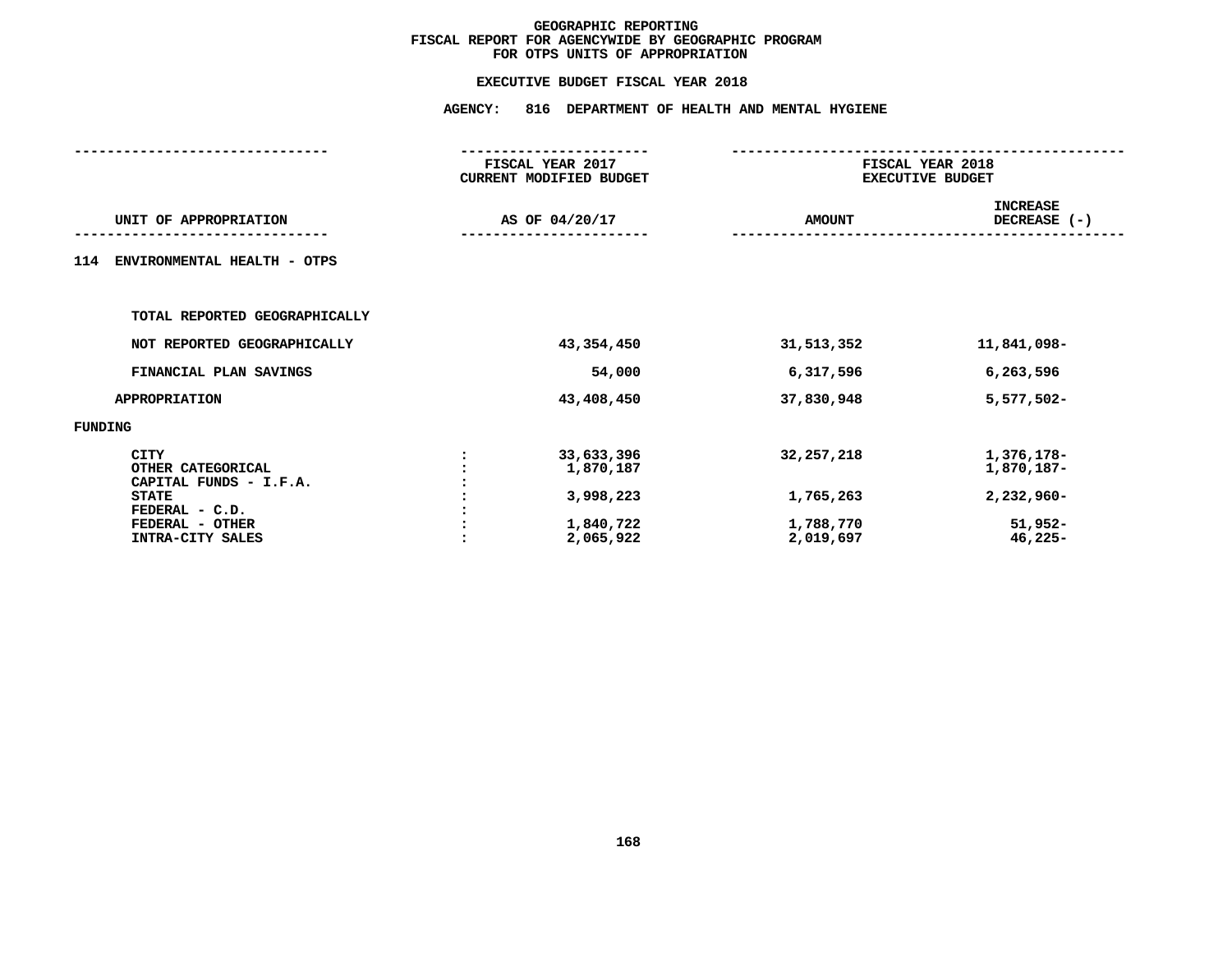|                                                            | <b>AGENCY:</b><br>816 DEPARTMENT OF HEALTH AND MENTAL HYGIENE |                                             |                                             |                                 |  |  |
|------------------------------------------------------------|---------------------------------------------------------------|---------------------------------------------|---------------------------------------------|---------------------------------|--|--|
|                                                            |                                                               | FISCAL YEAR 2017<br>CURRENT MODIFIED BUDGET | FISCAL YEAR 2018<br><b>EXECUTIVE BUDGET</b> |                                 |  |  |
| UNIT OF APPROPRIATION                                      |                                                               | AS OF 04/20/17                              | <b>AMOUNT</b>                               | <b>INCREASE</b><br>DECREASE (-) |  |  |
| 115<br>EARLY INTERVENTION - OTPS                           |                                                               |                                             |                                             |                                 |  |  |
| TOTAL REPORTED GEOGRAPHICALLY                              |                                                               |                                             |                                             |                                 |  |  |
| NOT REPORTED GEOGRAPHICALLY                                |                                                               | 239,238,246                                 | 201,803,008                                 | 37,435,238-                     |  |  |
| FINANCIAL PLAN SAVINGS                                     |                                                               |                                             |                                             |                                 |  |  |
| <b>APPROPRIATION</b>                                       |                                                               | 239,238,246                                 | 201,803,008                                 | 37,435,238-                     |  |  |
| FUNDING                                                    |                                                               |                                             |                                             |                                 |  |  |
| <b>CITY</b><br>OTHER CATEGORICAL<br>CAPITAL FUNDS - I.F.A. |                                                               | 80,691,377                                  | 77,639,030                                  | $3,052,347-$                    |  |  |
| <b>STATE</b>                                               |                                                               | 151,683,009                                 | 105,010,439                                 | 46,672,570-                     |  |  |
| FEDERAL - C.D.<br>FEDERAL - OTHER<br>INTRA-CITY SALES      |                                                               | 6,863,860                                   | 19,153,539                                  | 12,289,679                      |  |  |
|                                                            |                                                               |                                             |                                             |                                 |  |  |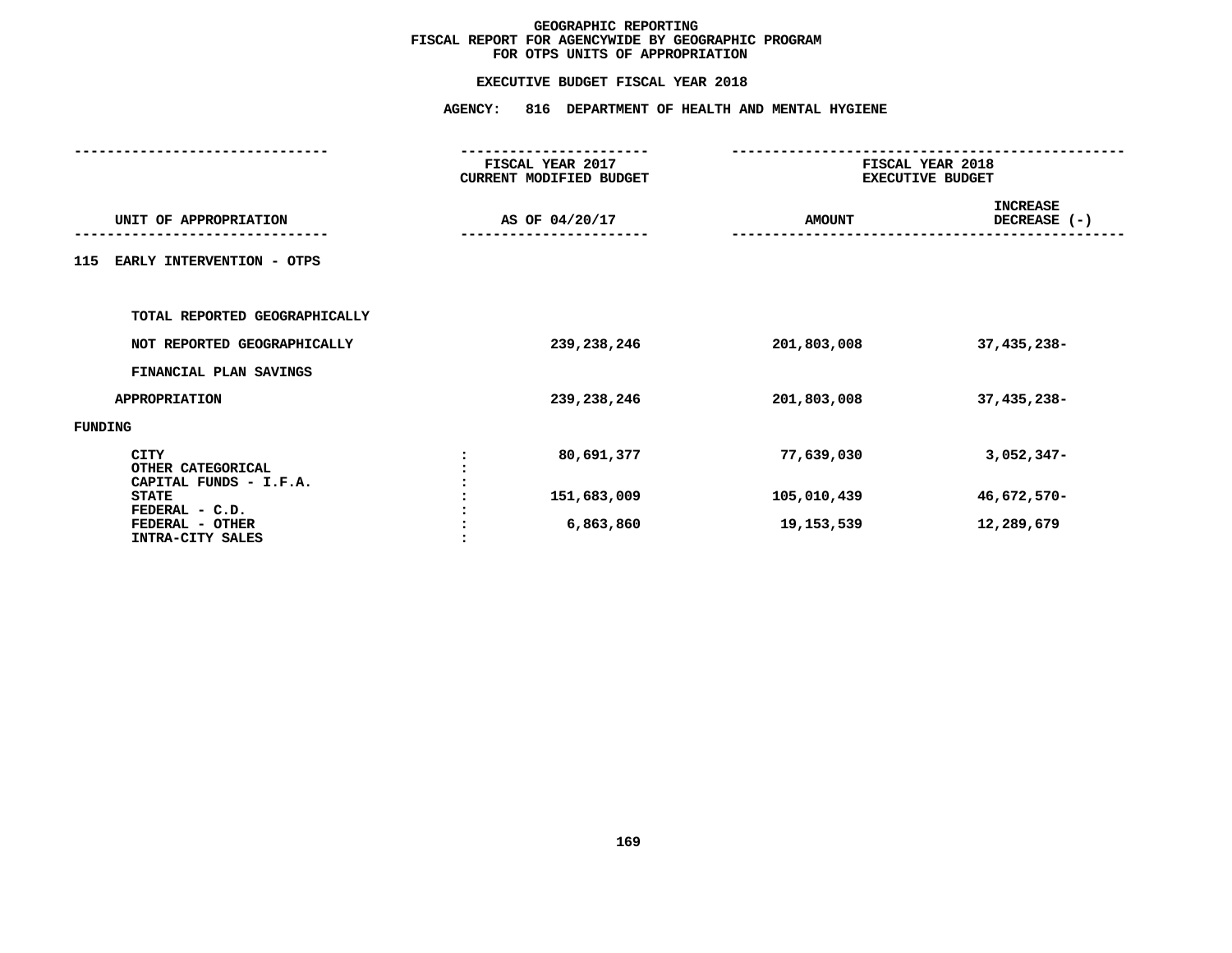|                                                                                                                                     | <b>AGENCY:</b> | 816 DEPARTMENT OF HEALTH AND MENTAL HYGIENE   |                         |                                                |  |
|-------------------------------------------------------------------------------------------------------------------------------------|----------------|-----------------------------------------------|-------------------------|------------------------------------------------|--|
|                                                                                                                                     |                | FISCAL YEAR 2017                              | FISCAL YEAR 2018        |                                                |  |
|                                                                                                                                     |                | CURRENT MODIFIED BUDGET                       | <b>EXECUTIVE BUDGET</b> |                                                |  |
| UNIT OF APPROPRIATION                                                                                                               |                | AS OF 04/20/17                                | <b>AMOUNT</b>           | <b>INCREASE</b><br>DECREASE (-)                |  |
| OFFICE OF CHIEF MEDICAL EXAMINER - OTPS<br>116                                                                                      |                |                                               |                         |                                                |  |
| TOTAL REPORTED GEOGRAPHICALLY                                                                                                       |                |                                               |                         |                                                |  |
| NOT REPORTED GEOGRAPHICALLY                                                                                                         |                | 20,860,401                                    | 17,885,257              | 2,975,144-                                     |  |
| FINANCIAL PLAN SAVINGS                                                                                                              |                | $363,597-$                                    | 367,877-                | $4,280-$                                       |  |
| <b>APPROPRIATION</b>                                                                                                                |                | 20,496,804                                    | 17,517,380              | $2,979,424-$                                   |  |
| <b>FUNDING</b>                                                                                                                      |                |                                               |                         |                                                |  |
| <b>CITY</b><br>OTHER CATEGORICAL<br>CAPITAL FUNDS - I.F.A.<br><b>STATE</b><br>FEDERAL - C.D.<br>FEDERAL - OTHER<br>INTRA-CITY SALES |                | 17,285,562<br>191,889<br>447,661<br>2,571,692 | 16,986,386<br>530,994   | 299,176-<br>191,889-<br>447,661-<br>2,040,698- |  |
|                                                                                                                                     |                |                                               |                         |                                                |  |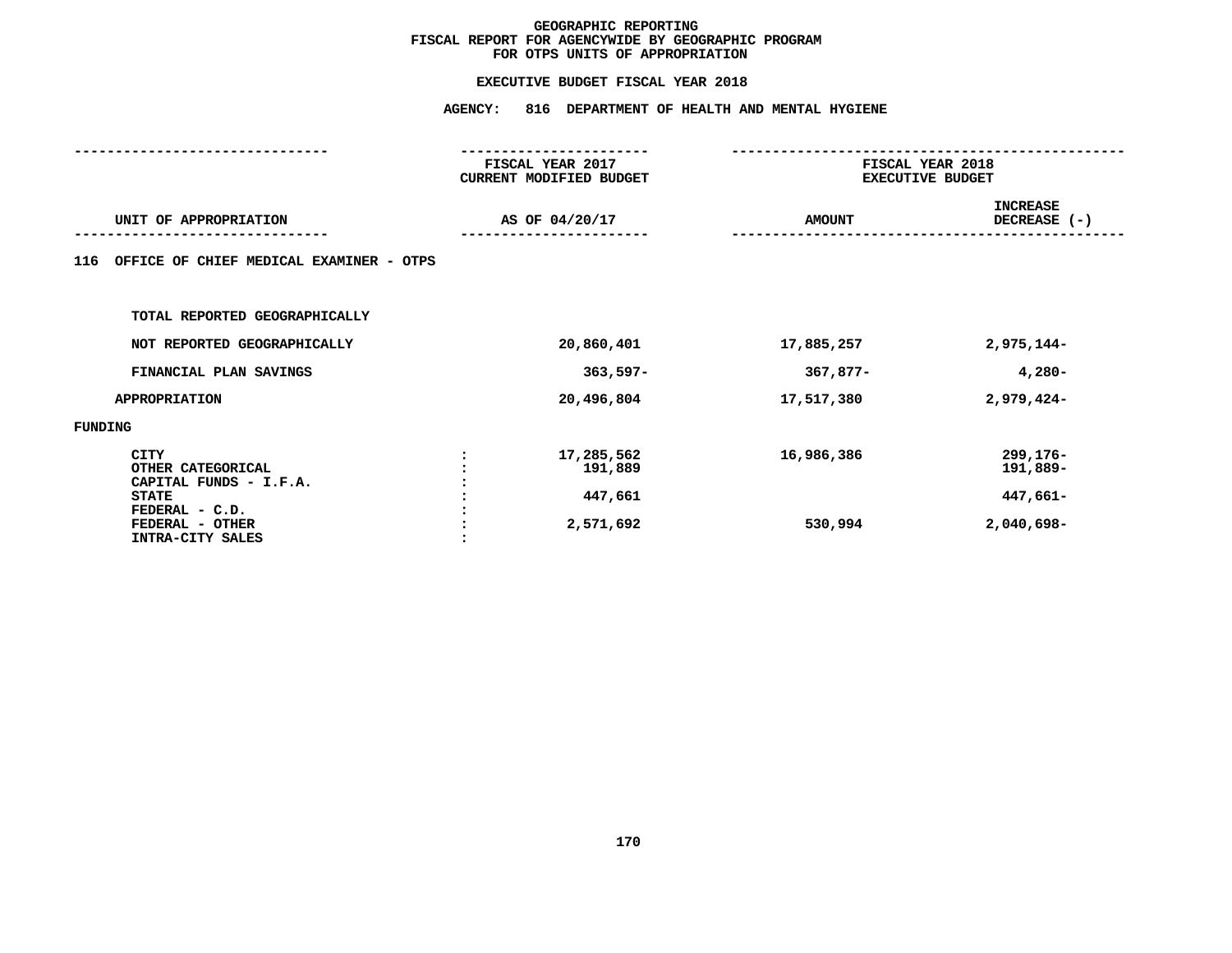### **EXECUTIVE BUDGET FISCAL YEAR 2018**

|                                                                                                                                     | <b>AGENCY:</b> | 816 DEPARTMENT OF HEALTH AND MENTAL HYGIENE               |                                       |                                                                   |  |  |
|-------------------------------------------------------------------------------------------------------------------------------------|----------------|-----------------------------------------------------------|---------------------------------------|-------------------------------------------------------------------|--|--|
|                                                                                                                                     |                | FISCAL YEAR 2017<br>CURRENT MODIFIED BUDGET               |                                       | FISCAL YEAR 2018<br><b>EXECUTIVE BUDGET</b>                       |  |  |
| UNIT OF APPROPRIATION                                                                                                               |                | AS OF 04/20/17                                            | <b>AMOUNT</b>                         | <b>INCREASE</b><br>DECREASE (-)                                   |  |  |
| PREVENTION & PRIMARY CARE - OTPS<br>117                                                                                             |                |                                                           |                                       |                                                                   |  |  |
| TOTAL REPORTED GEOGRAPHICALLY                                                                                                       |                |                                                           |                                       |                                                                   |  |  |
| NOT REPORTED GEOGRAPHICALLY                                                                                                         |                | 62,201,427                                                | 44,508,783                            | 17,692,644-                                                       |  |  |
| FINANCIAL PLAN SAVINGS                                                                                                              |                | 1,456,923                                                 | 1,456,923                             |                                                                   |  |  |
| <b>APPROPRIATION</b>                                                                                                                |                | 63,658,350                                                | 45,965,706                            | 17,692,644-                                                       |  |  |
| FUNDING                                                                                                                             |                |                                                           |                                       |                                                                   |  |  |
| <b>CITY</b><br>OTHER CATEGORICAL<br>CAPITAL FUNDS - I.F.A.<br><b>STATE</b><br>FEDERAL - C.D.<br>FEDERAL - OTHER<br>INTRA-CITY SALES |                | 42,301,448<br>292,221<br>18,451,028<br>2,611,310<br>2,343 | 29,764,717<br>14,787,565<br>1,413,424 | 12,536,731-<br>292,221-<br>$3,663,463-$<br>1,197,886-<br>$2,343-$ |  |  |
|                                                                                                                                     |                |                                                           |                                       |                                                                   |  |  |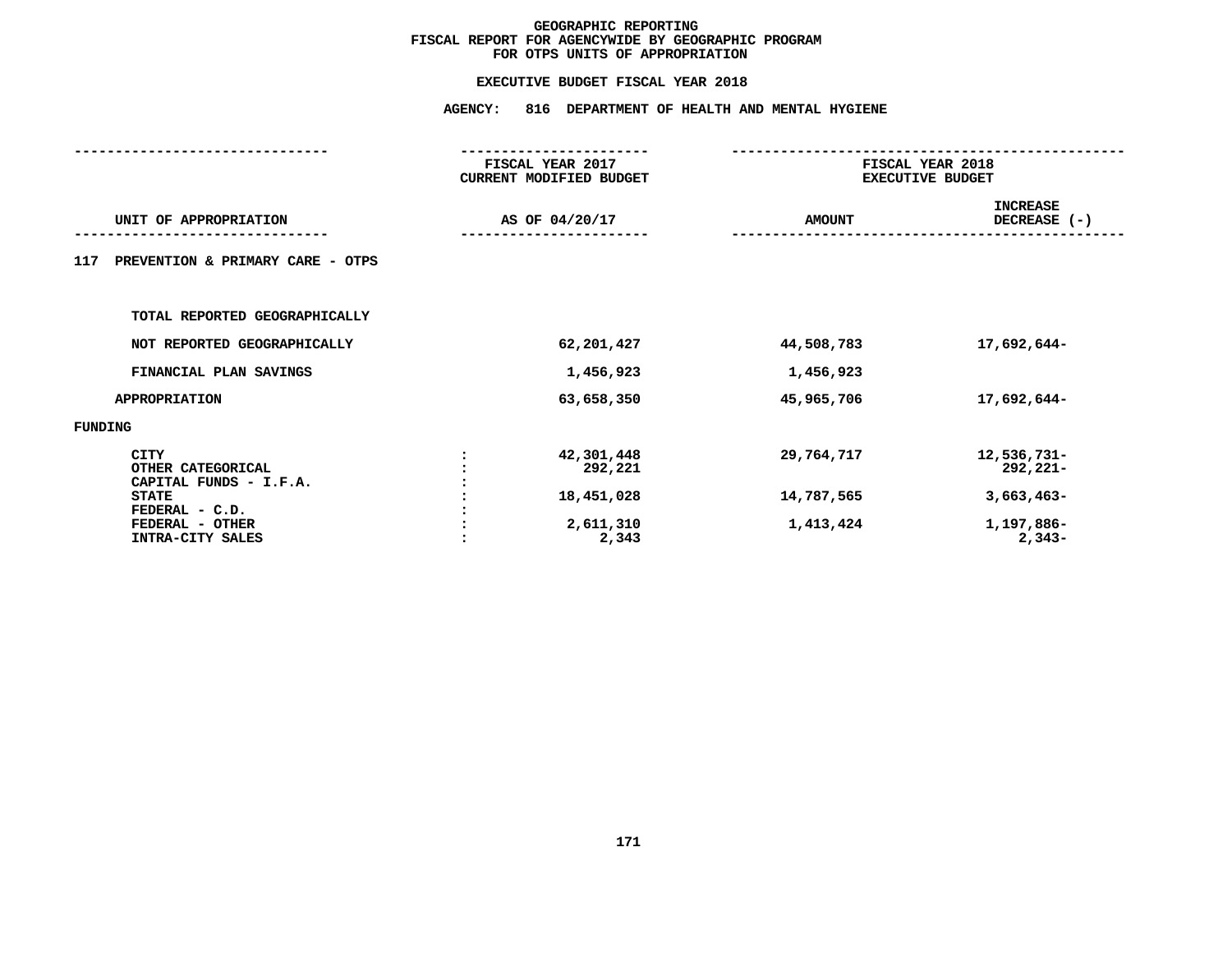|                                                                       | <b>AGENCY:</b><br>816 DEPARTMENT OF HEALTH AND MENTAL HYGIENE |                                             |               |                                             |  |  |
|-----------------------------------------------------------------------|---------------------------------------------------------------|---------------------------------------------|---------------|---------------------------------------------|--|--|
|                                                                       |                                                               | FISCAL YEAR 2017<br>CURRENT MODIFIED BUDGET |               | FISCAL YEAR 2018<br><b>EXECUTIVE BUDGET</b> |  |  |
| UNIT OF APPROPRIATION                                                 | AS OF 04/20/17                                                |                                             | <b>AMOUNT</b> | <b>INCREASE</b><br>DECREASE (-)             |  |  |
| MENTAL HYGIENE MANAGEMENT SERVICES- OTPS<br>118                       |                                                               |                                             |               |                                             |  |  |
| TOTAL REPORTED GEOGRAPHICALLY                                         |                                                               |                                             |               |                                             |  |  |
| NOT REPORTED GEOGRAPHICALLY                                           |                                                               | 54,749,488                                  | 60,682,683    | 5,933,195                                   |  |  |
| FINANCIAL PLAN SAVINGS                                                |                                                               | 188,515                                     | 2,313,322     | 2,124,807                                   |  |  |
| <b>APPROPRIATION</b>                                                  |                                                               | 54,938,003                                  | 62,996,005    | 8,058,002                                   |  |  |
| FUNDING                                                               |                                                               |                                             |               |                                             |  |  |
| <b>CITY</b><br>OTHER CATEGORICAL<br>CAPITAL FUNDS - I.F.A.            |                                                               | 42,775,642                                  | 59,847,653    | 17,072,011                                  |  |  |
| <b>STATE</b><br>FEDERAL - C.D.<br>FEDERAL - OTHER<br>INTRA-CITY SALES |                                                               | 12,162,361                                  | 3,148,352     | $9,014,009 -$                               |  |  |
|                                                                       |                                                               |                                             |               |                                             |  |  |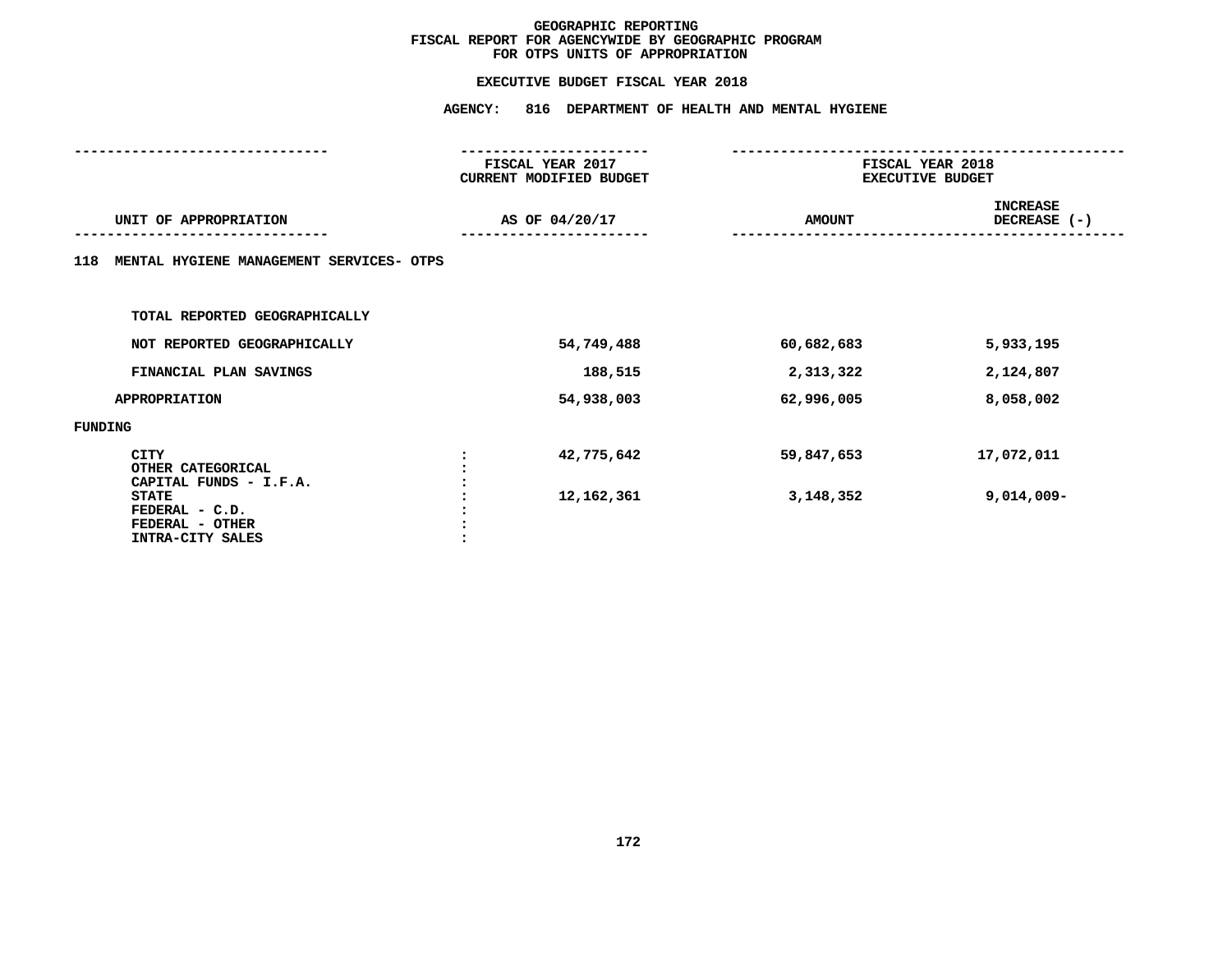### **EXECUTIVE BUDGET FISCAL YEAR 2018**

|                                                                                                                                     | <b>AGENCY:</b><br>816 DEPARTMENT OF HEALTH AND MENTAL HYGIENE |                                                        |                                              |                                                            |  |  |
|-------------------------------------------------------------------------------------------------------------------------------------|---------------------------------------------------------------|--------------------------------------------------------|----------------------------------------------|------------------------------------------------------------|--|--|
|                                                                                                                                     |                                                               | FISCAL YEAR 2017<br>CURRENT MODIFIED BUDGET            | FISCAL YEAR 2018<br><b>EXECUTIVE BUDGET</b>  |                                                            |  |  |
| UNIT OF APPROPRIATION                                                                                                               |                                                               | AS OF 04/20/17                                         | <b>AMOUNT</b>                                | <b>INCREASE</b><br>DECREASE (-)                            |  |  |
| EPIDEMIOLOGY - OTPS<br>119                                                                                                          |                                                               |                                                        |                                              |                                                            |  |  |
| TOTAL REPORTED GEOGRAPHICALLY                                                                                                       |                                                               |                                                        |                                              |                                                            |  |  |
| NOT REPORTED GEOGRAPHICALLY                                                                                                         |                                                               | 6,033,047                                              | 4,278,598                                    | 1,754,449-                                                 |  |  |
| FINANCIAL PLAN SAVINGS                                                                                                              |                                                               |                                                        |                                              |                                                            |  |  |
| <b>APPROPRIATION</b>                                                                                                                |                                                               | 6,033,047                                              | 4,278,598                                    | 1,754,449-                                                 |  |  |
| FUNDING                                                                                                                             |                                                               |                                                        |                                              |                                                            |  |  |
| <b>CITY</b><br>OTHER CATEGORICAL<br>CAPITAL FUNDS - I.F.A.<br><b>STATE</b><br>FEDERAL - C.D.<br>FEDERAL - OTHER<br>INTRA-CITY SALES |                                                               | 1,802,213<br>798,882<br>958,826<br>2,418,126<br>55,000 | 1,863,930<br>250,000<br>725,431<br>1,439,237 | 61,717<br>548,882-<br>$233,395-$<br>978,889-<br>$55,000 -$ |  |  |
|                                                                                                                                     |                                                               |                                                        |                                              |                                                            |  |  |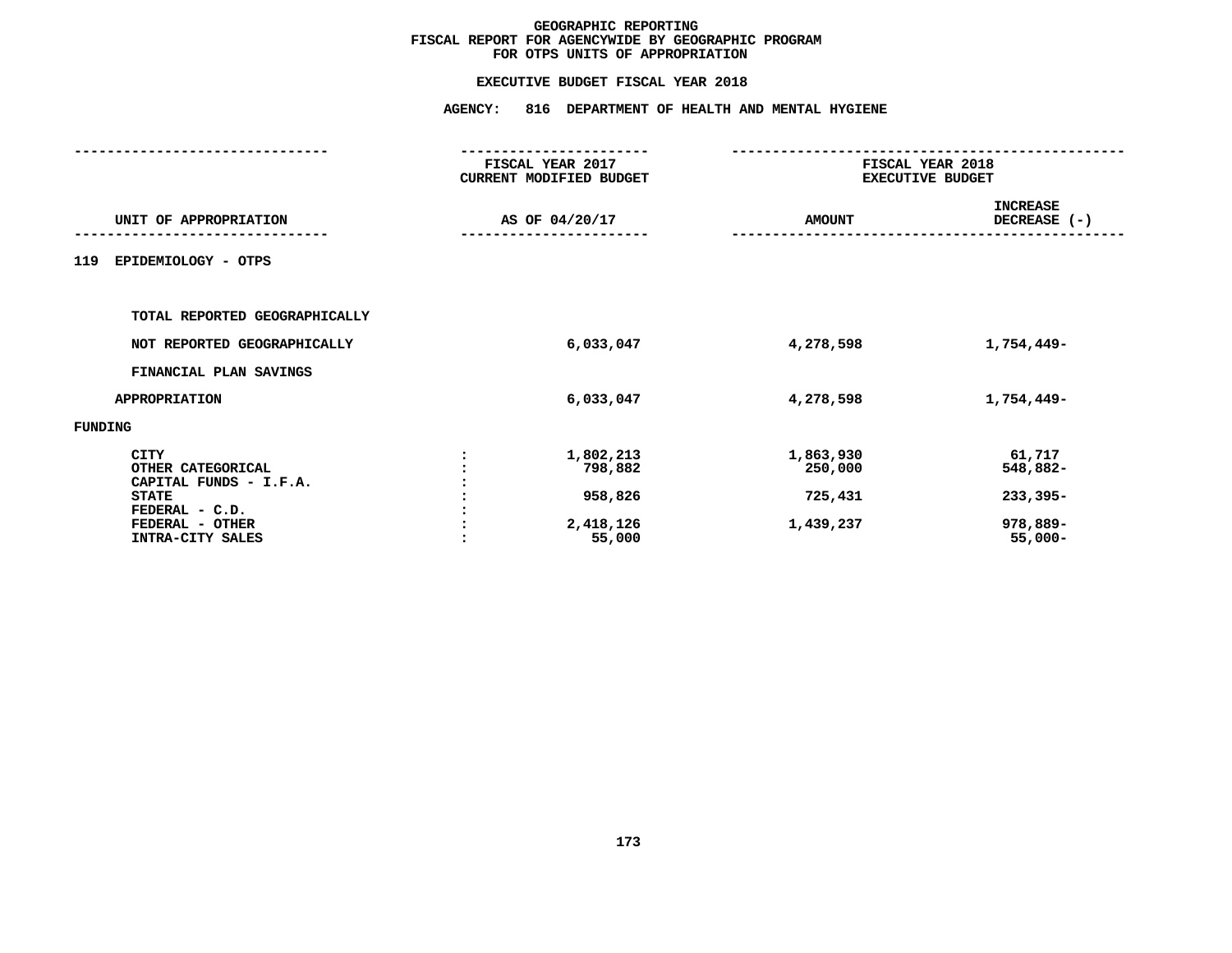## **EXECUTIVE BUDGET FISCAL YEAR <sup>2018</sup>AGENCY: <sup>816</sup> DEPARTMENT OF HEALTH AND MENTAL HYGIENE**

|                                                            | FISCAL YEAR 2017<br><b>CURRENT MODIFIED BUDGET</b> | FISCAL YEAR 2018<br><b>EXECUTIVE BUDGET</b> |                                 |
|------------------------------------------------------------|----------------------------------------------------|---------------------------------------------|---------------------------------|
| UNIT OF APPROPRIATION                                      | AS OF 04/20/17                                     | <b>AMOUNT</b>                               | <b>INCREASE</b><br>DECREASE (-) |
| <b>MENTAL HEALTH</b><br>120                                |                                                    |                                             |                                 |
| TOTAL REPORTED GEOGRAPHICALLY                              | 250,736,572                                        | 273,496,249                                 | 22,759,677                      |
|                                                            |                                                    |                                             |                                 |
| NOT REPORTED GEOGRAPHICALLY                                | 11,244,018                                         | 968,250                                     | 10,275,768-                     |
| FINANCIAL PLAN SAVINGS                                     |                                                    |                                             |                                 |
| <b>APPROPRIATION</b>                                       | 261,980,590                                        | 274,464,499                                 | 12,483,909                      |
| FUNDING                                                    |                                                    |                                             |                                 |
| <b>CITY</b><br>OTHER CATEGORICAL<br>CAPITAL FUNDS - I.F.A. | 37, 334, 915                                       | 53,559,382                                  | 16,224,467                      |
| <b>STATE</b><br>FEDERAL - C.D.                             | 199,789,512                                        | 198,609,048                                 | 1,180,464-                      |
| FEDERAL - OTHER<br>INTRA-CITY SALES                        | 22,690,163<br>2,166,000                            | 20,130,069<br>2,166,000                     | 2,560,094-                      |
|                                                            |                                                    |                                             |                                 |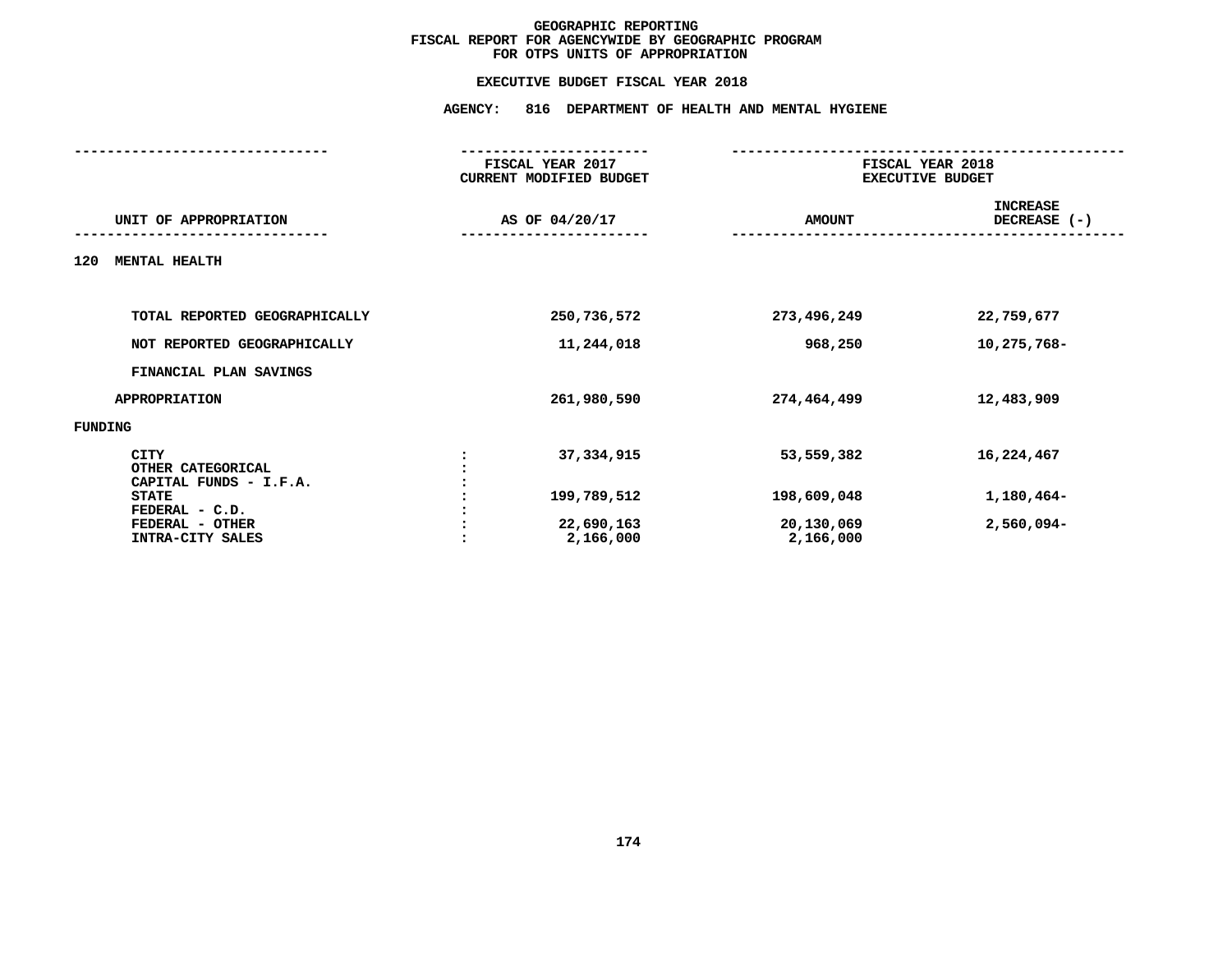### **EXECUTIVE BUDGET FISCAL YEAR 2018**

|                                                                       | <b>AGENCY:</b><br>816 DEPARTMENT OF HEALTH AND MENTAL HYGIENE |                |                                             |                                 |
|-----------------------------------------------------------------------|---------------------------------------------------------------|----------------|---------------------------------------------|---------------------------------|
|                                                                       | FISCAL YEAR 2017<br>CURRENT MODIFIED BUDGET                   |                | FISCAL YEAR 2018<br><b>EXECUTIVE BUDGET</b> |                                 |
| UNIT OF APPROPRIATION                                                 |                                                               | AS OF 04/20/17 | <b>AMOUNT</b>                               | <b>INCREASE</b><br>DECREASE (-) |
| DEVELOPMENT DISABILITY - OTPS<br>121                                  |                                                               |                |                                             |                                 |
| TOTAL REPORTED GEOGRAPHICALLY                                         |                                                               | 11,289,637     | 11,434,707                                  | 145,070                         |
| NOT REPORTED GEOGRAPHICALLY                                           |                                                               | 4,121,735      | 130,999                                     | 3,990,736-                      |
| FINANCIAL PLAN SAVINGS                                                |                                                               | 17,335         | 17,335                                      |                                 |
| <b>APPROPRIATION</b>                                                  |                                                               | 15,428,707     | 11,583,041                                  | 3,845,666-                      |
| FUNDING                                                               |                                                               |                |                                             |                                 |
| <b>CITY</b><br>OTHER CATEGORICAL<br>CAPITAL FUNDS - I.F.A.            |                                                               | 10,222,371     | 6,376,705                                   | 3,845,666-                      |
| <b>STATE</b><br>FEDERAL - C.D.<br>FEDERAL - OTHER<br>INTRA-CITY SALES |                                                               | 5,206,336      | 5,206,336                                   |                                 |
|                                                                       |                                                               |                |                                             |                                 |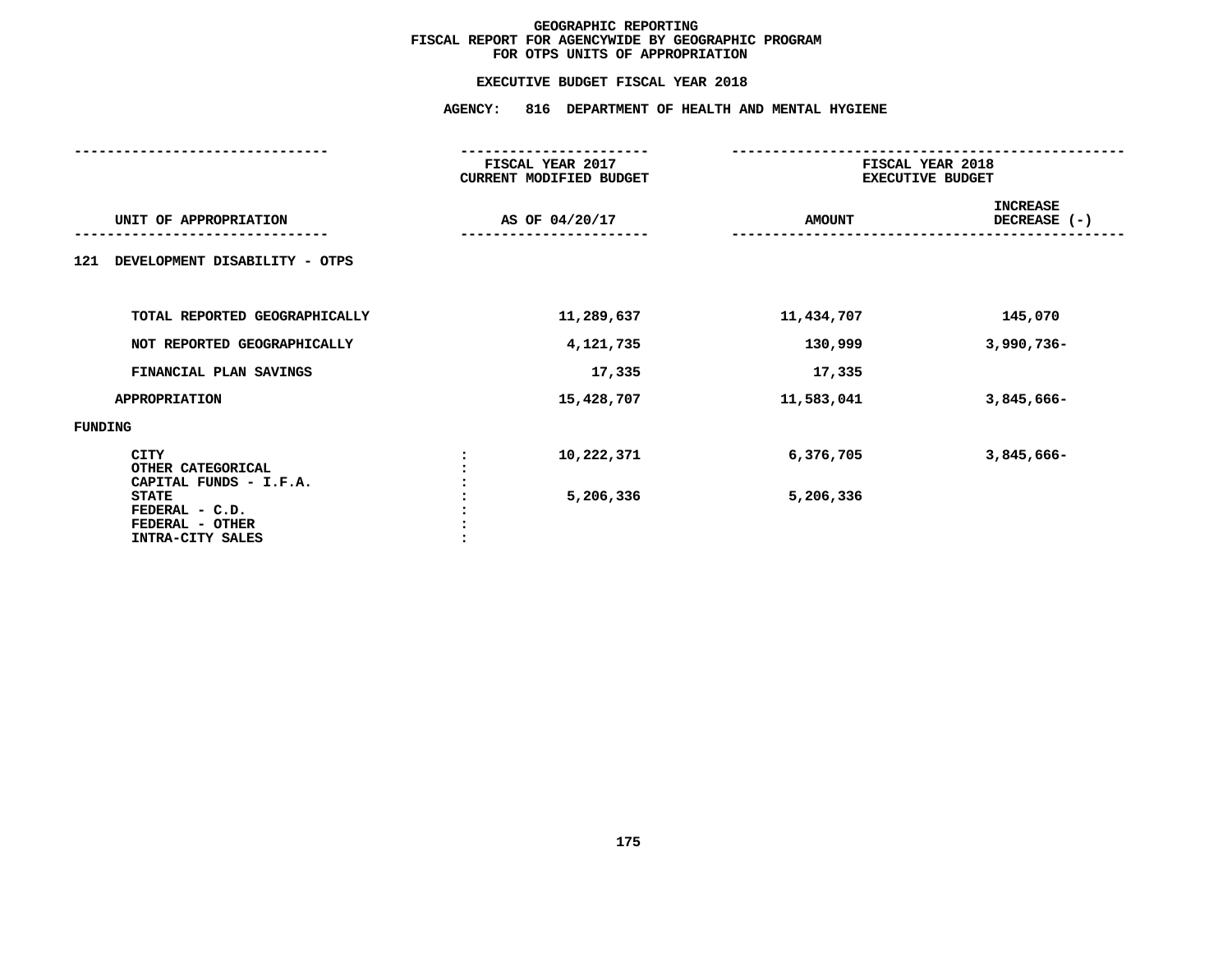## **EXECUTIVE BUDGET FISCAL YEAR <sup>2018</sup>AGENCY: <sup>816</sup> DEPARTMENT OF HEALTH AND MENTAL HYGIENE**

|                                                     | FISCAL YEAR 2017<br>CURRENT MODIFIED BUDGET | FISCAL YEAR 2018<br><b>EXECUTIVE BUDGET</b> |                                 |
|-----------------------------------------------------|---------------------------------------------|---------------------------------------------|---------------------------------|
| UNIT OF APPROPRIATION                               | AS OF 04/20/17                              | <b>AMOUNT</b>                               | <b>INCREASE</b><br>DECREASE (-) |
| CHEMICAL DEPENDENCY AND HEALTH PROMOTION<br>122     |                                             |                                             |                                 |
| TOTAL REPORTED GEOGRAPHICALLY                       | 94,182,109                                  | 103,878,053                                 | 9,695,944                       |
| NOT REPORTED GEOGRAPHICALLY                         | 864,500                                     |                                             | $864,500 -$                     |
| FINANCIAL PLAN SAVINGS                              |                                             |                                             |                                 |
| <b>APPROPRIATION</b>                                | 95,046,609                                  | 103,878,053                                 | 8,831,444                       |
| FUNDING                                             |                                             |                                             |                                 |
| CITY<br>OTHER CATEGORICAL<br>CAPITAL FUNDS - I.F.A. | 34,992,019                                  | 45,471,882                                  | 10,479,863                      |
| <b>STATE</b><br>FEDERAL - C.D.                      | 47,420,912                                  | 45,772,493                                  | 1,648,419-                      |
| FEDERAL - OTHER<br>INTRA-CITY SALES                 | 12,633,678                                  | 12,633,678                                  |                                 |
|                                                     |                                             |                                             |                                 |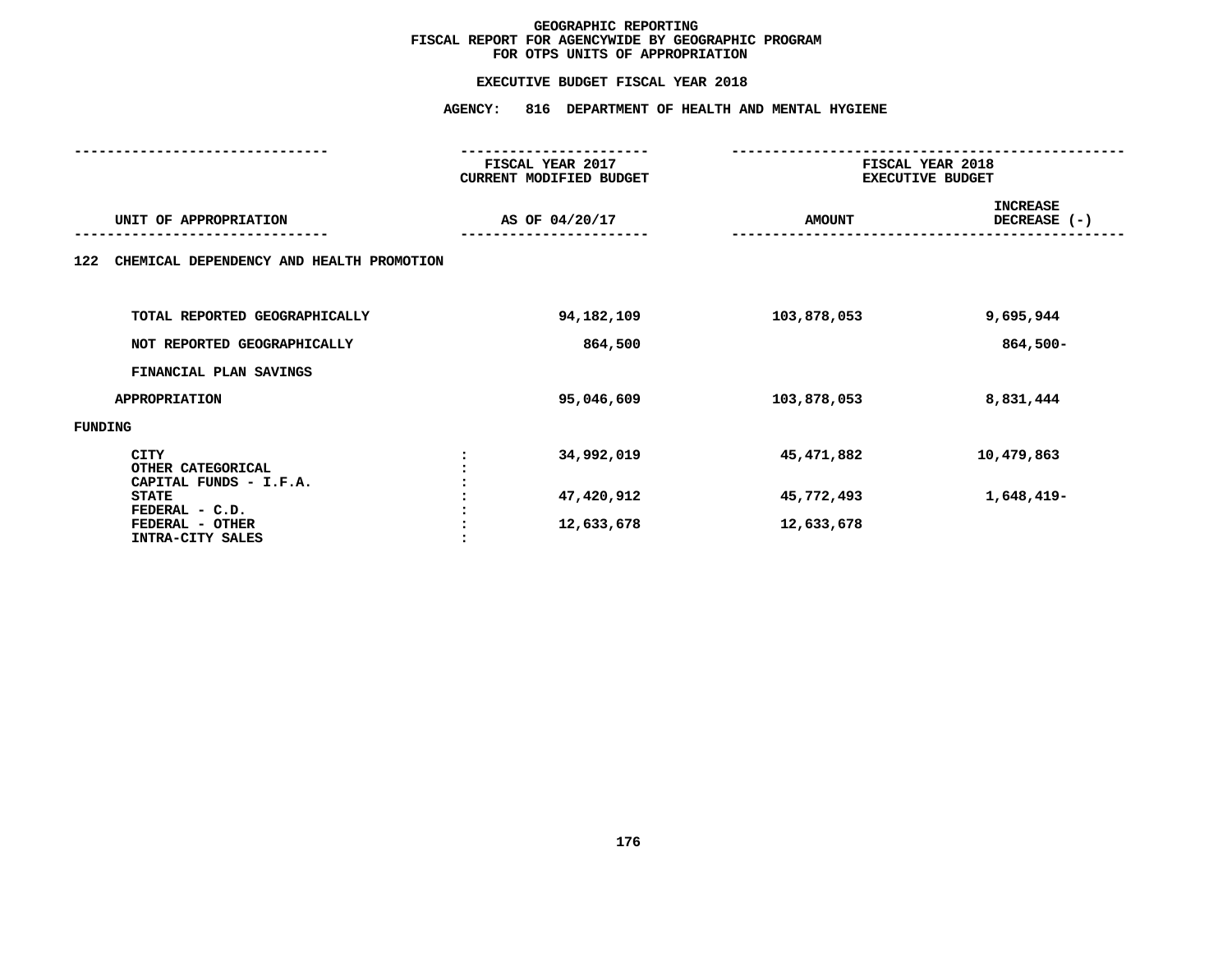## GEOGRAPHIC REPORTING<br>FISCAL REPORT AGENCYWIDE SUMMARY

## **FISCAL REPORT AGENCYWIDE SUMMARY EXECUTIVE BUDGET FISCAL YEAR <sup>2018</sup>**

#### **AGENCY: <sup>816</sup> DEPARTMENT OF HEALTH AND MENTAL HYGIENE**

|                                                              | FISCAL YEAR 2017<br>CURRENT MODIFIED BUDGET |                             | FISCAL YEAR 2018<br><b>EXECUTIVE BUDGET</b> |  |  |  |
|--------------------------------------------------------------|---------------------------------------------|-----------------------------|---------------------------------------------|--|--|--|
| UNIT OF APPROPRIATION                                        | AS OF 04/20/17                              | <b>AMOUNT</b>               | <b>INCREASE</b><br>DECREASE $(-)$           |  |  |  |
| PS APPROPRIATIONS                                            |                                             |                             |                                             |  |  |  |
| REGULAR GROSS<br><b>OTHER</b>                                | 5,129,992<br>44,380                         | 6,033,229                   | 903,237<br>44,380-                          |  |  |  |
| TOTAL REPORTED GEOGRAPHICALLY<br>NOT REPORTED GEOGRAPHICALLY | 5,174,372<br>456,761,669                    | 6,033,229<br>455,460,169    | 858,857<br>1,301,500-                       |  |  |  |
| OTPS APPROPRIATIONS                                          |                                             |                             |                                             |  |  |  |
| TOTAL REPORTED GEOGRAPHICALLY<br>NOT REPORTED GEOGRAPHICALLY | 356,208,318<br>868,900,260                  | 388,809,009<br>701,892,887  | 32,600,691<br>167,007,373-                  |  |  |  |
| FINANCIAL PLAN SAVINGS<br><b>APPROPRIATIONS</b>              | 1,225,321<br>1,688,269,940                  | 14,012,217<br>1,566,207,511 | 12,786,896<br>122,062,429-                  |  |  |  |
| FUNDING                                                      |                                             |                             |                                             |  |  |  |
| CITY                                                         | 664,967,476                                 | 713,249,436                 | 48,281,960                                  |  |  |  |
| OTHER CATEGORICAL                                            | 21,594,044                                  | 1,745,426                   | 19,848,618-                                 |  |  |  |
| CAPITAL FUNDS - I.F.A.                                       |                                             |                             |                                             |  |  |  |
| <b>STATE</b>                                                 | 631, 109, 415                               | 547,975,771                 | 83, 133, 644-                               |  |  |  |
| FEDERAL - C.D.                                               |                                             |                             |                                             |  |  |  |
| FEDERAL - OTHER                                              | 350, 193, 697                               | 298,393,480                 | $51,800,217-$                               |  |  |  |
| INTRA-CITY SALES                                             | 20,405,308                                  | 4,843,398                   | 15,561,910-                                 |  |  |  |
|                                                              |                                             |                             |                                             |  |  |  |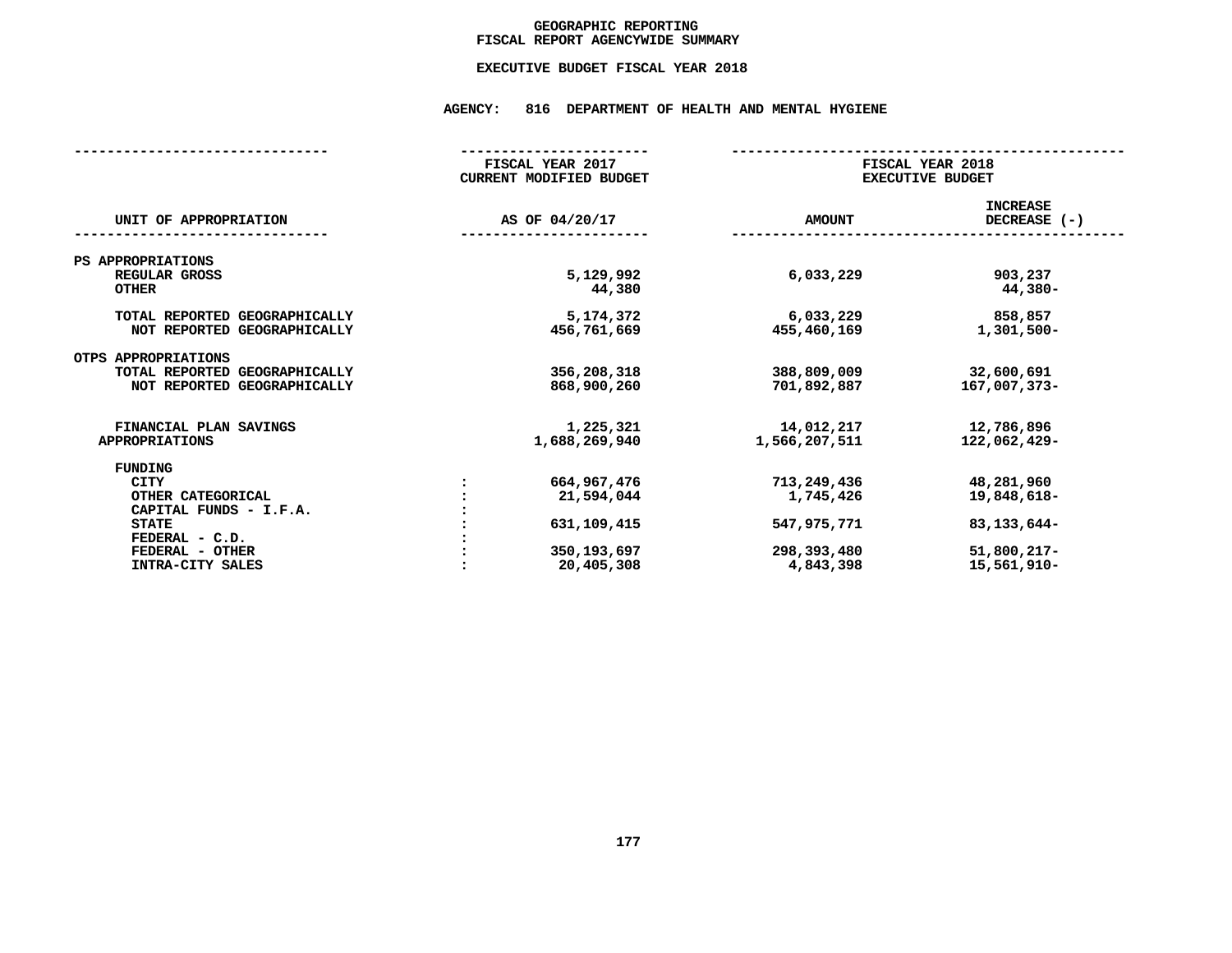# **EXECUTIVE BUDGET FISCAL YEAR <sup>2018</sup>**

**AGENCY <sup>826</sup> DEPARTMENT OF ENVIRONMENTAL PROTECT.**

**BOROUGH**

 **BRONX PROGRAM**

 **SEWER MAINTENANCE UNIT OF APPROPRIATION <sup>003</sup> WATER SUP. & WASTEWATER COLL**

|                               | FISCAL YEAR 2017<br>CURRENT MODIFIED BUDGET<br>AS OF 04/20/17 |                        | FISCAL YEAR 2018<br><b>EXECUTIVE BUDGET</b> |                        |                                |  |
|-------------------------------|---------------------------------------------------------------|------------------------|---------------------------------------------|------------------------|--------------------------------|--|
| LOCAL SERVICE DISTRICT        | <b>AMOUNT</b>                                                 | FULL TIME<br>POSITIONS | <b>AMOUNT</b>                               | FULL TIME<br>POSITIONS | <b>INCREASE</b><br>DECREASE(-) |  |
| BRONX SEWER MAINT YD BDS 1-12 | 1,654,136                                                     | 23                     | 1,657,482                                   | 23                     | 3,346                          |  |
| PROGRAM TOTAL:                | 1,654,136                                                     | 23                     | 1,657,482                                   | 23                     | 3,346                          |  |
|                               |                                                               |                        |                                             |                        |                                |  |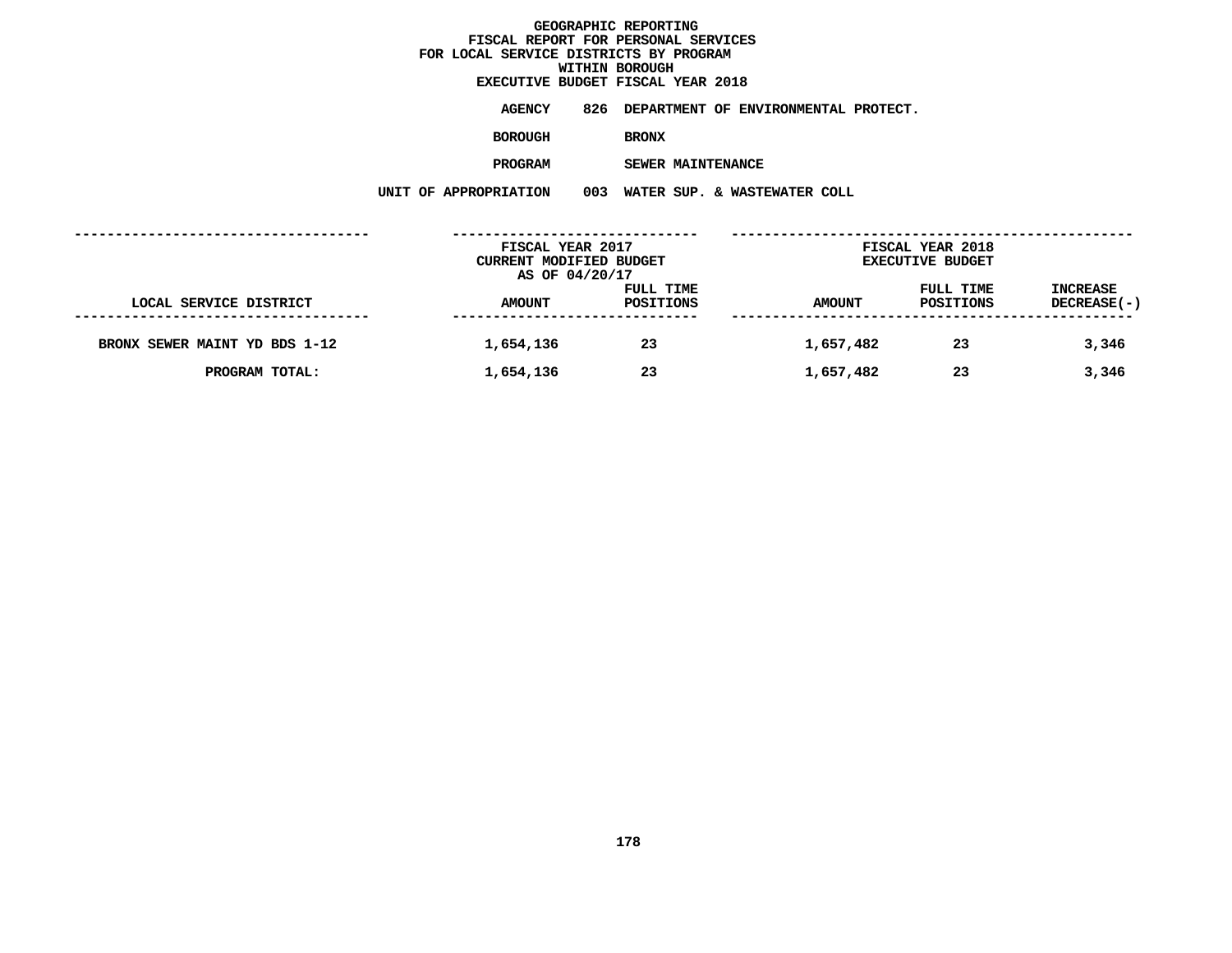**EXECUTIVE BUDGET FISCAL YEAR <sup>2018</sup>**

**AGENCY <sup>826</sup> DEPARTMENT OF ENVIRONMENTAL PROTECT.**

**BOROUGH**

BRONX<br>WASTEWATER TREATMENT **PROGRAM**

 **WASTEWATER TREATMENT UNIT OF APPROPRIATION <sup>008</sup> WASTEWATER TREATMENT**

|                               | FISCAL YEAR 2017<br>CURRENT MODIFIED BUDGET |                               | FISCAL YEAR 2018<br><b>EXECUTIVE BUDGET</b> |                        |                                |
|-------------------------------|---------------------------------------------|-------------------------------|---------------------------------------------|------------------------|--------------------------------|
| LOCAL SERVICE DISTRICT        | AS OF 04/20/17<br><b>AMOUNT</b>             | FULL TIME<br><b>POSITIONS</b> | <b>AMOUNT</b>                               | FULL TIME<br>POSITIONS | <b>INCREASE</b><br>DECREASE(-) |
| HUNTS PT WAT POLLUT CON PLANT | 8,850,404                                   | 99                            | 9,024,632                                   | 99                     | 174,228                        |
| PROGRAM TOTAL:                | 8,850,404                                   | 99                            | 9,024,632                                   | 99                     | 174,228                        |
|                               |                                             |                               |                                             |                        |                                |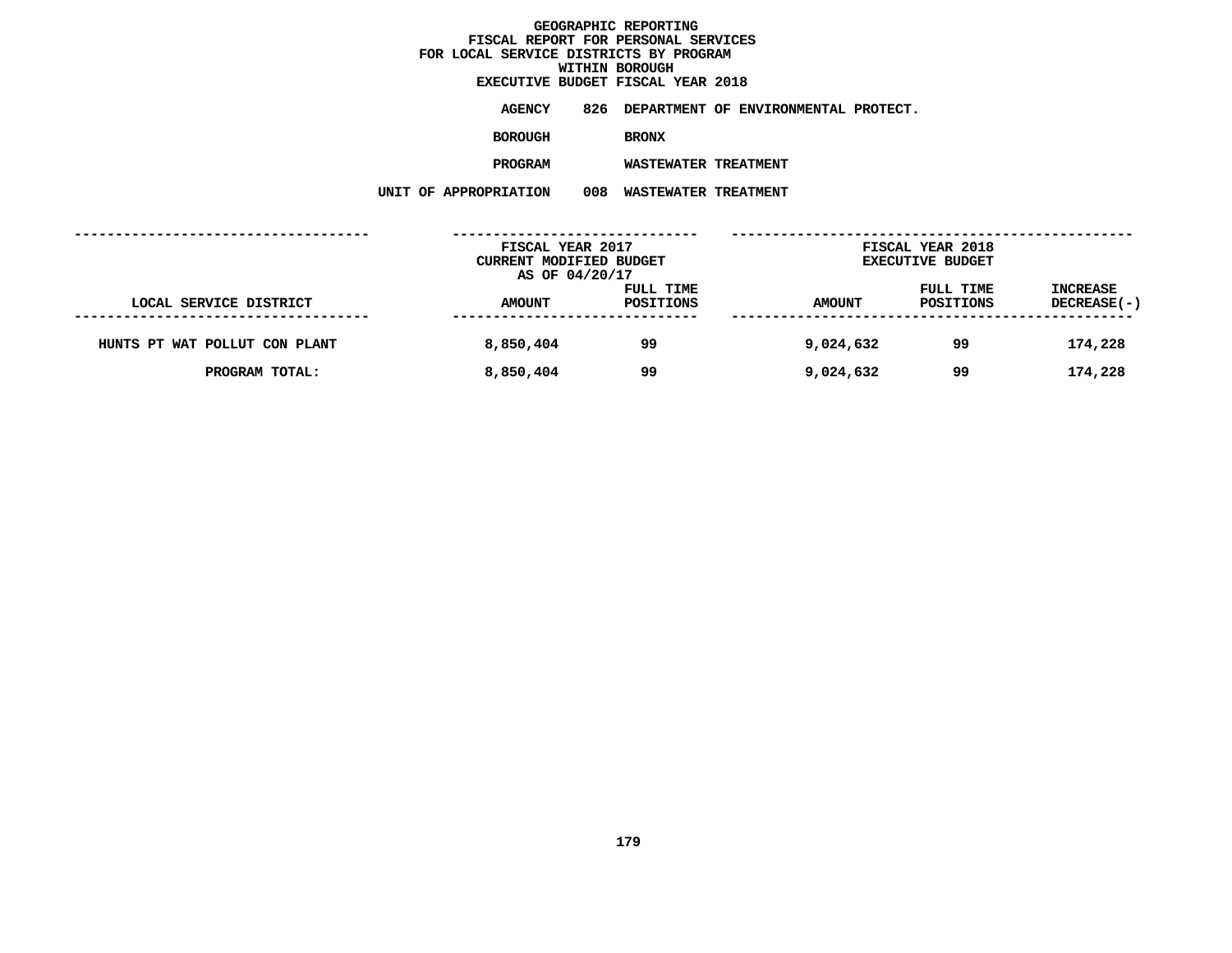# **EXECUTIVE BUDGET FISCAL YEAR <sup>2018</sup>**

**AGENCY <sup>826</sup> DEPARTMENT OF ENVIRONMENTAL PROTECT.**

**BOROUGH**

BRONX<br>WATER SUPPLY **PROGRAM**

 **WATER SUPPLY UNIT OF APPROPRIATION <sup>003</sup> WATER SUP. & WASTEWATER COLL**

|                           |               | FISCAL YEAR 2017<br>CURRENT MODIFIED BUDGET<br>AS OF 04/20/17 |               | FISCAL YEAR 2018<br><b>EXECUTIVE BUDGET</b> |                                |
|---------------------------|---------------|---------------------------------------------------------------|---------------|---------------------------------------------|--------------------------------|
| LOCAL SERVICE DISTRICT    | <b>AMOUNT</b> | FULL TIME<br>POSITIONS                                        | <b>AMOUNT</b> | FULL TIME<br>POSITIONS                      | INCREASE<br><b>DECREASE(-)</b> |
| <b>BRONX WATER SUPPLY</b> | 4,716,108     | 49                                                            | 4,727,457     | 49                                          | 11,349                         |
| PROGRAM TOTAL:            | 4,716,108     | 49                                                            | 4,727,457     | 49                                          | 11,349                         |
| SUB BOROUGH TOTAL:        | 15,220,648    | 171                                                           | 15,409,571    | 171                                         | 188,923                        |
| <b>BOROUGH TOTAL:</b>     | 15,220,648    | 171                                                           | 15,409,571    | 171                                         | 188,923                        |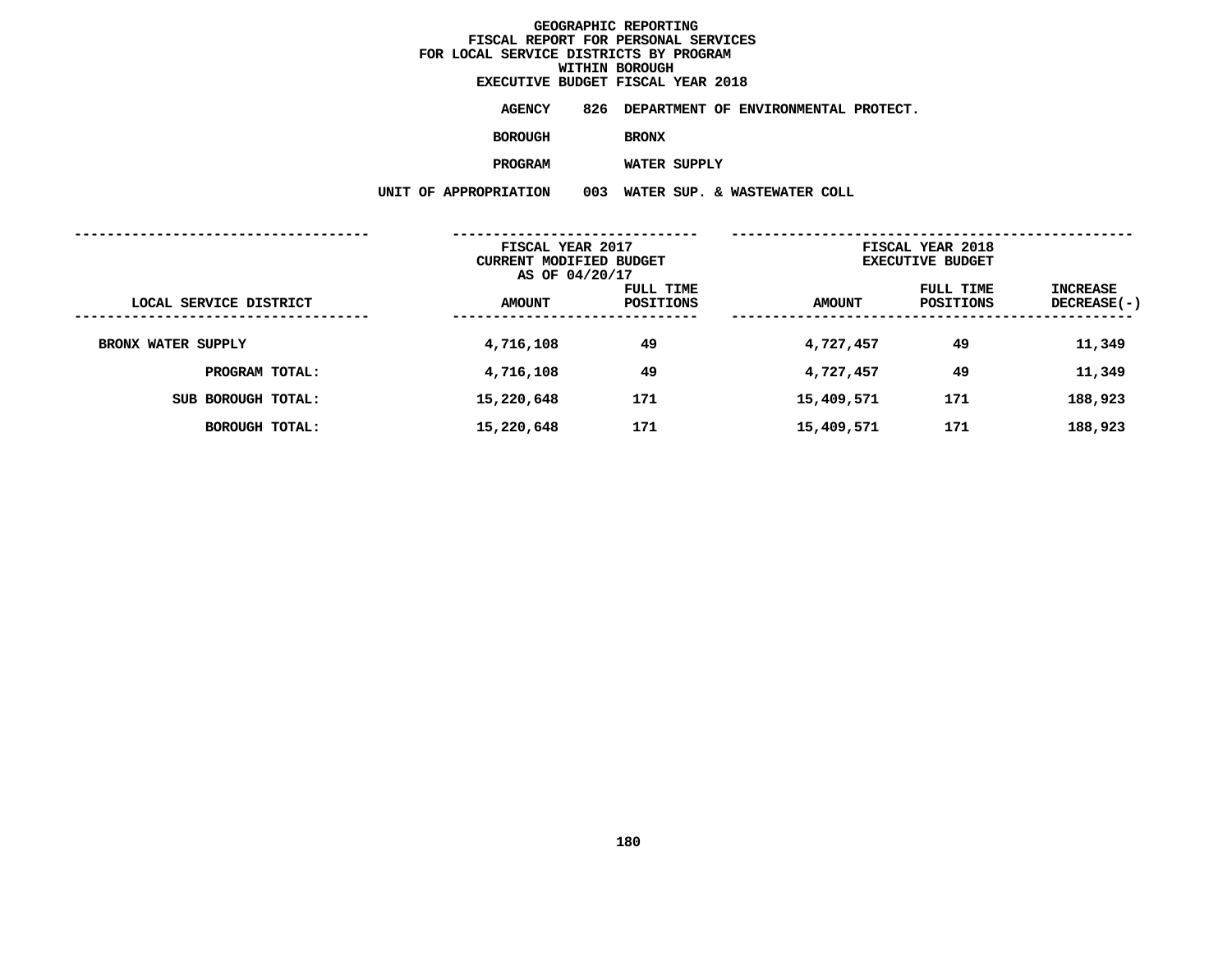## **WITHIN BOROUGH EXECUTIVE BUDGET FISCAL YEAR <sup>2018</sup>**

**AGENCY <sup>826</sup> DEPARTMENT OF ENVIRONMENTAL PROTECT.**

**BOROUGH**

 **BROOKLYN PROGRAM**

 **SEWER MAINTENANCE UNIT OF APPROPRIATION <sup>003</sup> WATER SUP. & WASTEWATER COLL**

|                                                                    | FISCAL YEAR 2017<br>CURRENT MODIFIED BUDGET<br>AS OF 04/20/17 |                        | FISCAL YEAR 2018<br><b>EXECUTIVE BUDGET</b> |                        |                                |  |
|--------------------------------------------------------------------|---------------------------------------------------------------|------------------------|---------------------------------------------|------------------------|--------------------------------|--|
| LOCAL SERVICE DISTRICT                                             | <b>AMOUNT</b>                                                 | FULL TIME<br>POSITIONS | AMOUNT                                      | FULL TIME<br>POSITIONS | INCREASE<br><b>DECREASE(-)</b> |  |
| BK SEWER MNT YD BOS1-4,6-10,17<br>BK SEWER MNT YD BDS 5, 11-16, 18 | 1,244,674<br>1,459,786                                        | 20<br>24               | 1,249,580<br>1,464,546                      | 20<br>24               | 4,906<br>4,760                 |  |
| PROGRAM TOTAL:                                                     | 2,704,460                                                     | 44                     | 2,714,126                                   | 44                     | 9,666                          |  |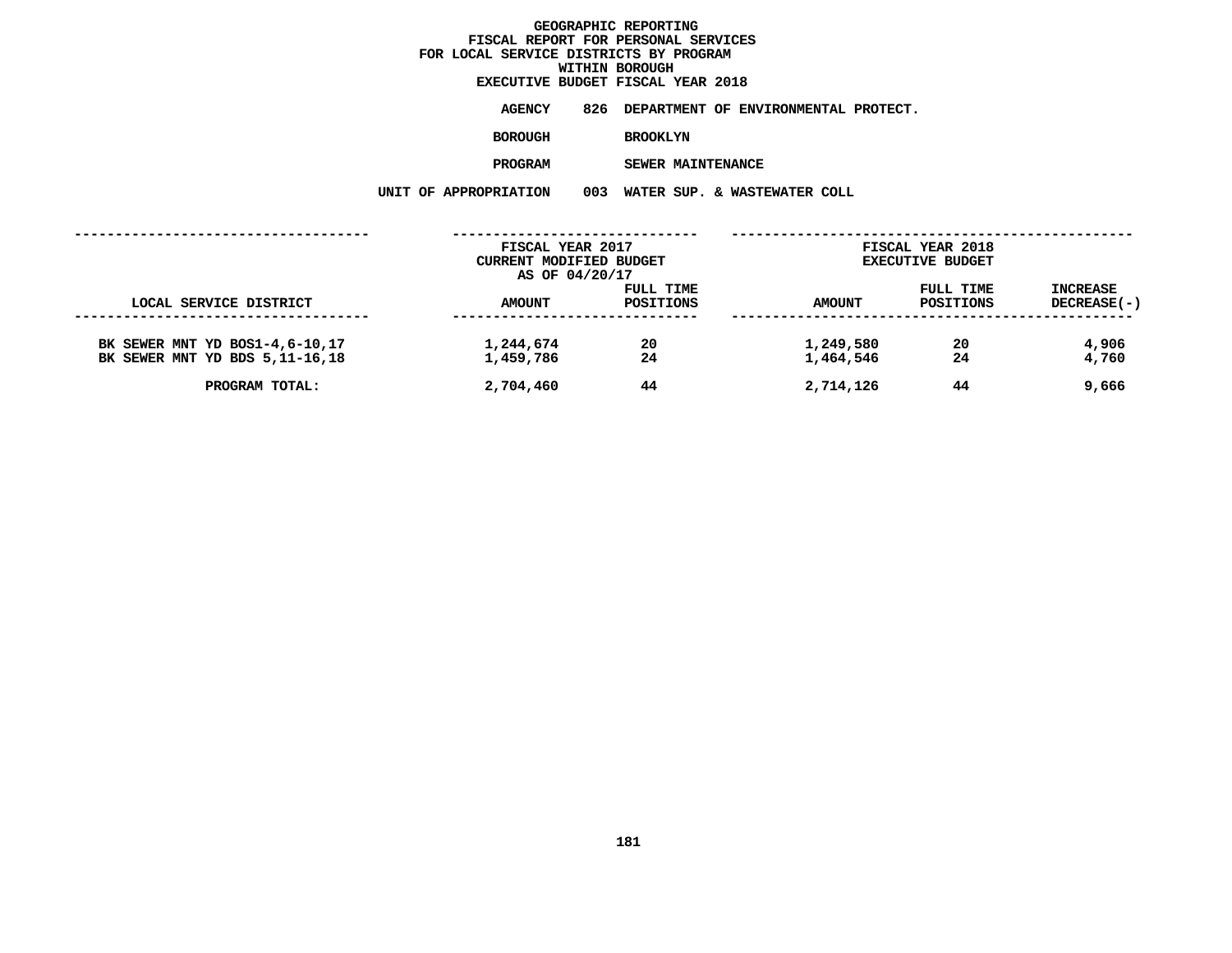## **WITHIN BOROUGH EXECUTIVE BUDGET FISCAL YEAR <sup>2018</sup>**

**AGENCY <sup>826</sup> DEPARTMENT OF ENVIRONMENTAL PROTECT.**

**BOROUGH**

BROOKLYN<br>WASTEWATER TREATMENT **PROGRAM**

 **WASTEWATER TREATMENT UNIT OF APPROPRIATION <sup>008</sup> WASTEWATER TREATMENT**

|                                                                  | FISCAL YEAR 2017<br>CURRENT MODIFIED BUDGET<br>AS OF 04/20/17 |                        | FISCAL YEAR 2018<br><b>EXECUTIVE BUDGET</b> |                        |                                  |
|------------------------------------------------------------------|---------------------------------------------------------------|------------------------|---------------------------------------------|------------------------|----------------------------------|
| LOCAL SERVICE DISTRICT                                           | AMOUNT                                                        | FULL TIME<br>POSITIONS | <b>AMOUNT</b>                               | FULL TIME<br>POSITIONS | <b>INCREASE</b><br>$DECREASE(-)$ |
| CON ISL WAT POLLUT CON PLANT                                     | 6,901,856                                                     | 71<br>68               | 7,009,529<br>6,526,533                      | 71<br>68               | 107,673                          |
| OWLS HEAD WAT POLLUT CON PLANT<br>NEWTOWN CREEK WA POLL CON PLAN | 6,419,239<br>10,817,030                                       | 122                    | 11,032,987                                  | 122                    | 107,294<br>215,957               |
| 26 WARD WAT POLLUT CON PLANT                                     | 8,532,730                                                     | 93                     | 8,687,918                                   | 93                     | 155,188                          |
| RED HOOK WAT POLL CON PLANT                                      | 6,286,247                                                     | 60                     | 6,369,470                                   | 60                     | 83,223                           |
| PROGRAM TOTAL:                                                   | 38,957,102                                                    | 414                    | 39,626,437                                  | 414                    | 669,335                          |
|                                                                  |                                                               |                        |                                             |                        |                                  |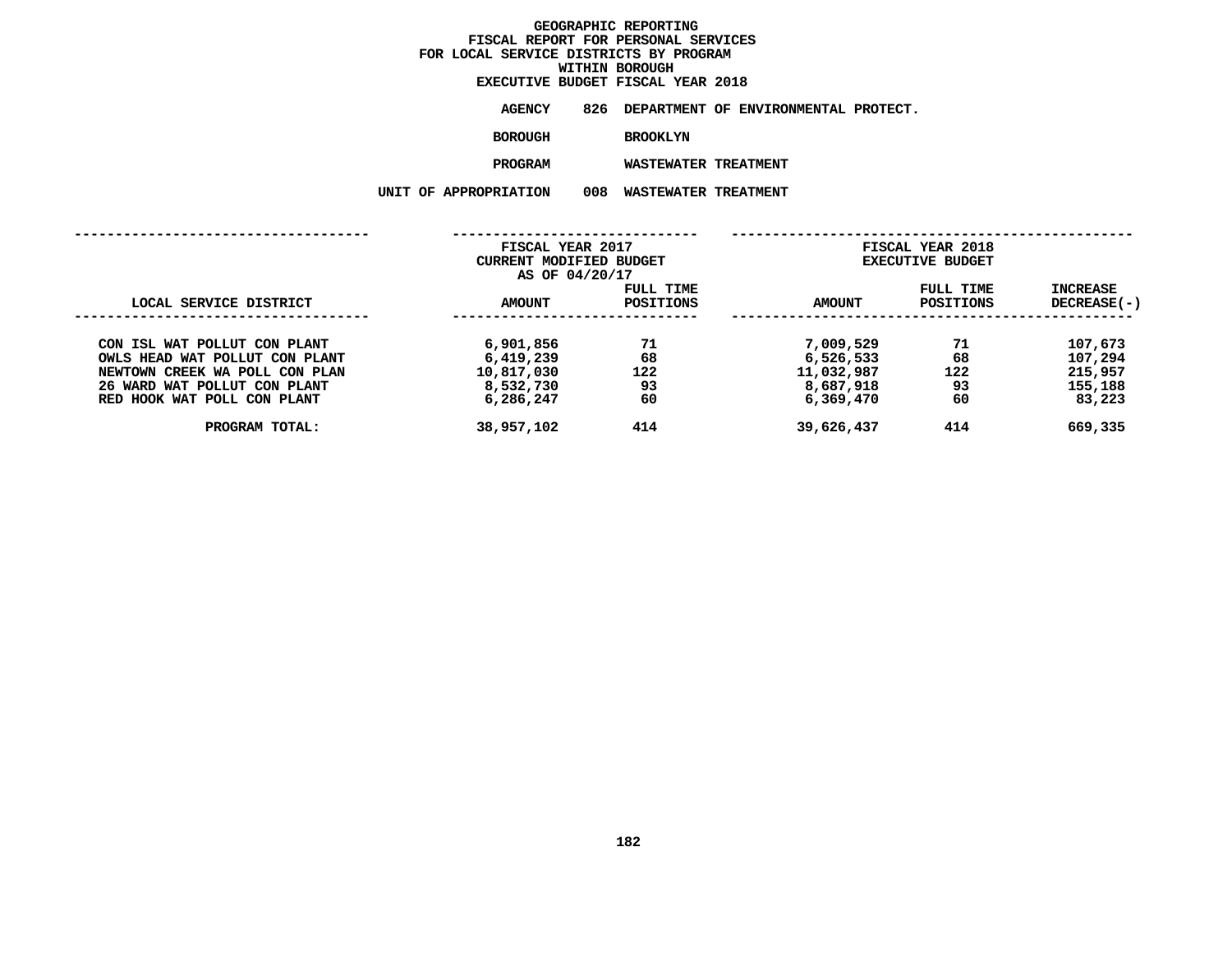# **EXECUTIVE BUDGET FISCAL YEAR <sup>2018</sup>**

**AGENCY <sup>826</sup> DEPARTMENT OF ENVIRONMENTAL PROTECT.**

**BOROUGH**

 **BROOKLYN PROGRAM**

 **WATER SUPPLY UNIT OF APPROPRIATION <sup>003</sup> WATER SUP. & WASTEWATER COLL**

|                        | FISCAL YEAR 2017<br><b>CURRENT MODIFIED BUDGET</b><br>AS OF 04/20/17 |                        | FISCAL YEAR 2018<br><b>EXECUTIVE BUDGET</b> |                        |                           |
|------------------------|----------------------------------------------------------------------|------------------------|---------------------------------------------|------------------------|---------------------------|
| LOCAL SERVICE DISTRICT | <b>AMOUNT</b>                                                        | FULL TIME<br>POSITIONS | <b>AMOUNT</b>                               | FULL TIME<br>POSITIONS | INCREASE<br>$DECREASE(-)$ |
| BROOKLYN WATER SUPPLY  | 7,673,248                                                            | 110                    | 7,691,753                                   | 110                    | 18,505                    |
| PROGRAM TOTAL:         | 7,673,248                                                            | 110                    | 7,691,753                                   | 110                    | 18,505                    |
| SUB BOROUGH TOTAL:     | 49,334,810                                                           | 568                    | 50,032,316                                  | 568                    | 697,506                   |
| <b>BOROUGH TOTAL:</b>  | 49,334,810                                                           | 568                    | 50,032,316                                  | 568                    | 697,506                   |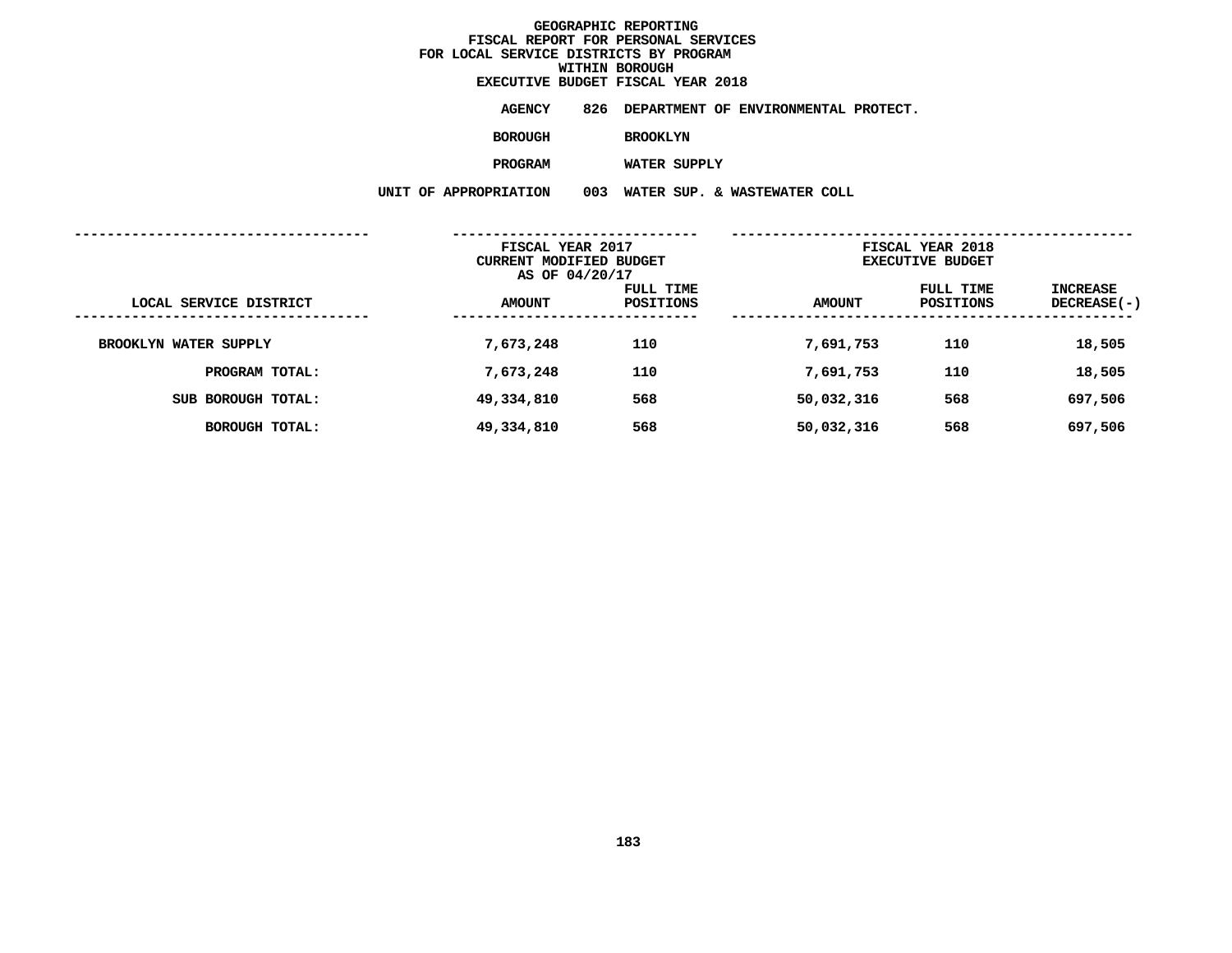## **WITHIN BOROUGH EXECUTIVE BUDGET FISCAL YEAR <sup>2018</sup>**

**AGENCY <sup>826</sup> DEPARTMENT OF ENVIRONMENTAL PROTECT.**

**BOROUGH**

 **MANHATTAN PROGRAM**

 **SEWER MAINTENANCE UNIT OF APPROPRIATION <sup>003</sup> WATER SUP. & WASTEWATER COLL**

|                              | FISCAL YEAR 2017<br>CURRENT MODIFIED BUDGET<br>AS OF 04/20/17 |                               | FISCAL YEAR 2018<br><b>EXECUTIVE BUDGET</b> |                        |                                       |  |
|------------------------------|---------------------------------------------------------------|-------------------------------|---------------------------------------------|------------------------|---------------------------------------|--|
| LOCAL SERVICE DISTRICT       | <b>AMOUNT</b>                                                 | FULL TIME<br><b>POSITIONS</b> | <b>AMOUNT</b>                               | FULL TIME<br>POSITIONS | <b>INCREASE</b><br><b>DECREASE(-)</b> |  |
| MANH SEWER MAINT YD BDS 1-12 | 1,653,801                                                     | 24                            | 2,658,548                                   | 44                     | 1,004,747                             |  |
| PROGRAM TOTAL:               | 1,653,801                                                     | 24                            | 2,658,548                                   | 44                     | 1,004,747                             |  |
|                              |                                                               |                               |                                             |                        |                                       |  |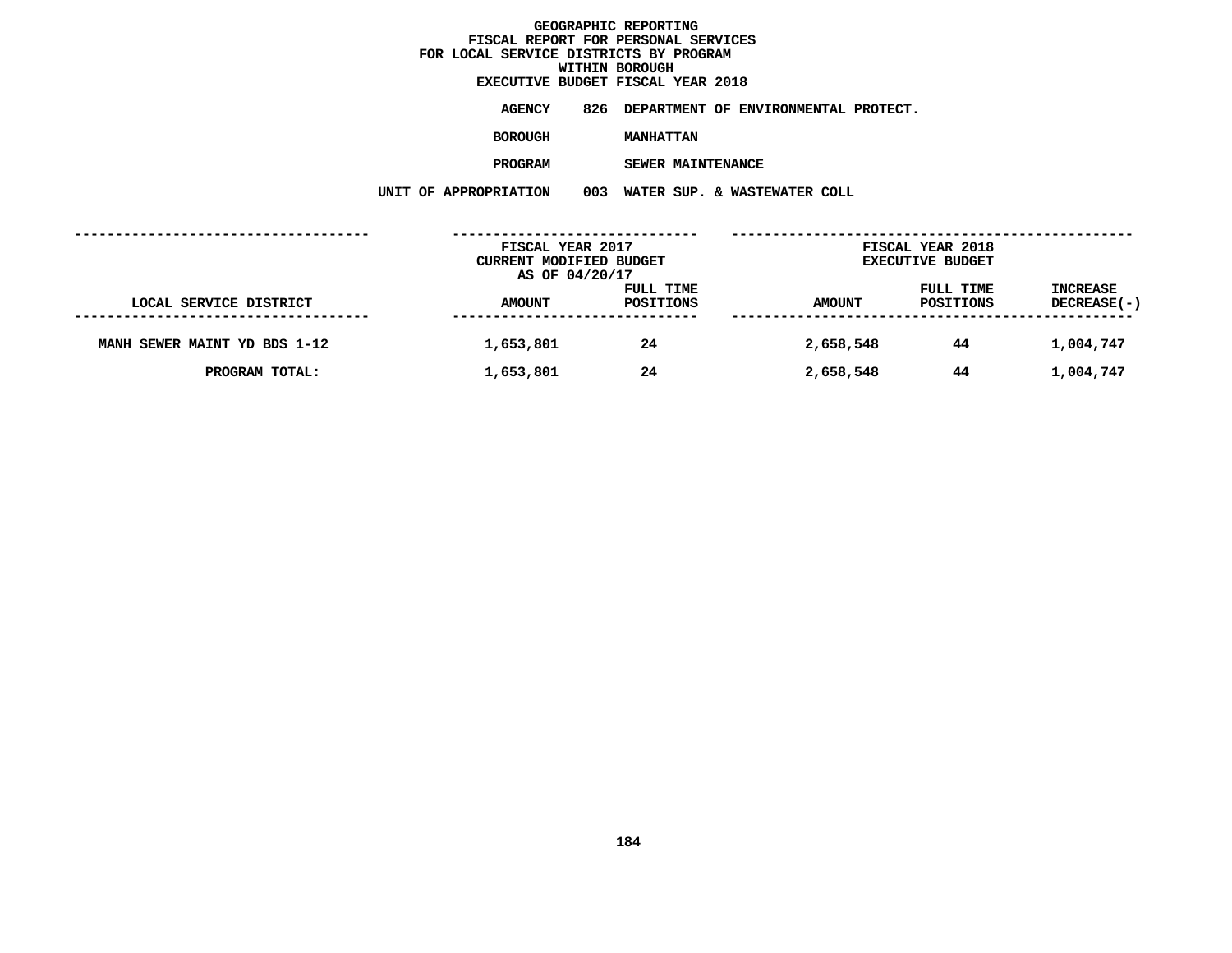# **EXECUTIVE BUDGET FISCAL YEAR <sup>2018</sup>**

**AGENCY <sup>826</sup> DEPARTMENT OF ENVIRONMENTAL PROTECT.**

**BOROUGH**

MANHATTAN<br>WASTEWATER TREATMENT **PROGRAM**

 **WASTEWATER TREATMENT UNIT OF APPROPRIATION <sup>008</sup> WASTEWATER TREATMENT**

|                                                                 | FISCAL YEAR 2017<br>CURRENT MODIFIED BUDGET<br>AS OF 04/20/17 |                        | FISCAL YEAR 2018<br><b>EXECUTIVE BUDGET</b> |                        |                                       |  |
|-----------------------------------------------------------------|---------------------------------------------------------------|------------------------|---------------------------------------------|------------------------|---------------------------------------|--|
| LOCAL SERVICE DISTRICT                                          | <b>AMOUNT</b>                                                 | FULL TIME<br>POSITIONS | <b>AMOUNT</b>                               | FULL TIME<br>POSITIONS | <b>INCREASE</b><br><b>DECREASE(-)</b> |  |
| WARDS ISL WAT POLL CONT PLANT<br>NORTH RIVER WAT POLL CON PLANT | 12,252,330<br>9,726,401                                       | 125<br>100             | 12,494,516<br>9,886,320                     | 125<br>100             | 242,186<br>159,919                    |  |
| PROGRAM TOTAL:                                                  | 21,978,731                                                    | 225                    | 22,380,836                                  | 225                    | 402,105                               |  |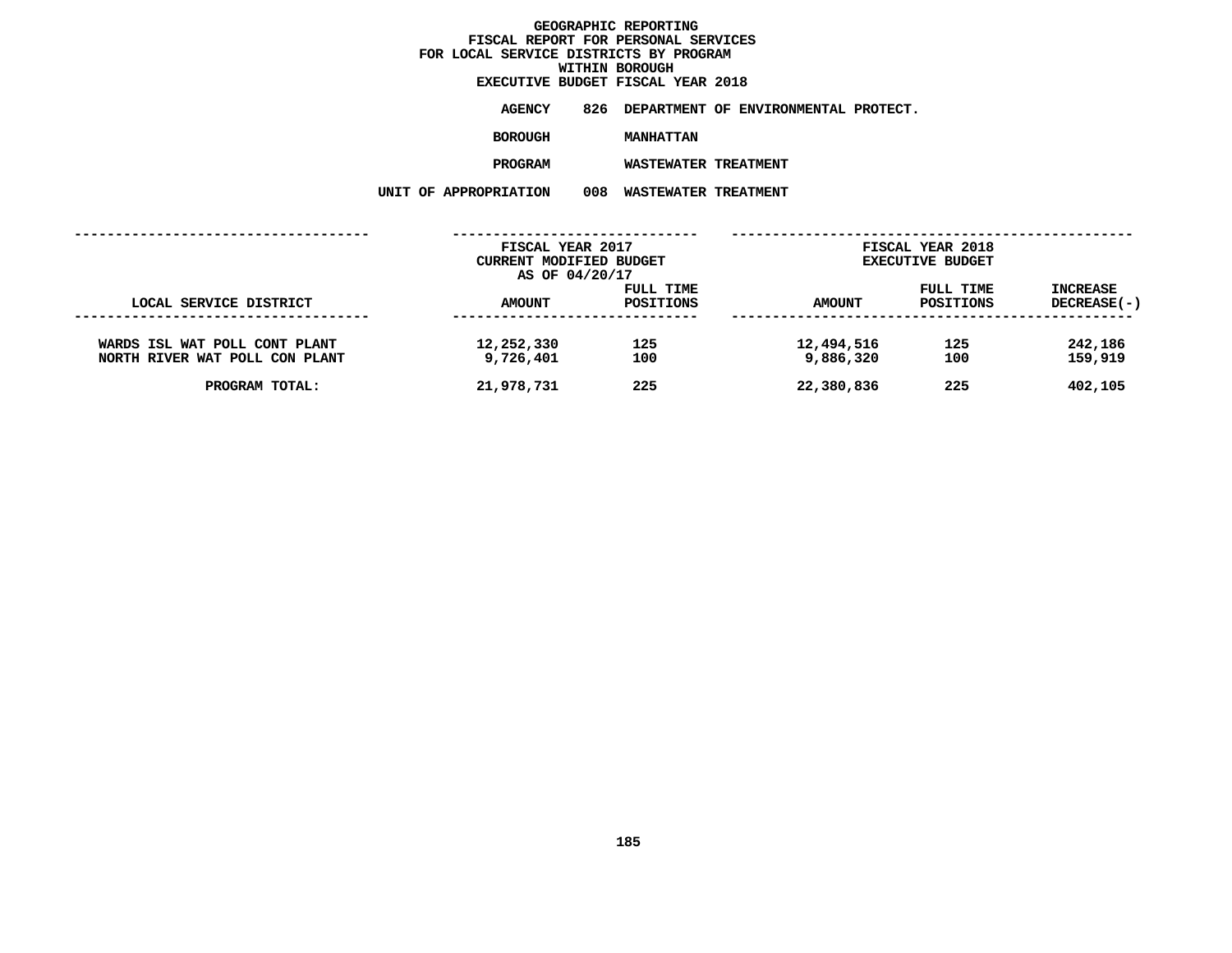# **EXECUTIVE BUDGET FISCAL YEAR <sup>2018</sup>**

**AGENCY <sup>826</sup> DEPARTMENT OF ENVIRONMENTAL PROTECT.**

**BOROUGH**

MANHATTAN<br>WATER SUPPLY **PROGRAM**

 **WATER SUPPLY UNIT OF APPROPRIATION <sup>003</sup> WATER SUP. & WASTEWATER COLL**

|                        | FISCAL YEAR 2017<br><b>CURRENT MODIFIED BUDGET</b><br>AS OF 04/20/17 |                        | FISCAL YEAR 2018<br><b>EXECUTIVE BUDGET</b> |                        |                           |
|------------------------|----------------------------------------------------------------------|------------------------|---------------------------------------------|------------------------|---------------------------|
| LOCAL SERVICE DISTRICT | <b>AMOUNT</b>                                                        | FULL TIME<br>POSITIONS | <b>AMOUNT</b>                               | FULL TIME<br>POSITIONS | INCREASE<br>$DECREASE(-)$ |
| MANHATTAN WATER SUPPLY | 7,222,330                                                            | 90                     | 7,247,125                                   | 90                     | 24,795                    |
| PROGRAM TOTAL:         | 7,222,330                                                            | 90                     | 7,247,125                                   | 90                     | 24,795                    |
| SUB BOROUGH TOTAL:     | 30,854,862                                                           | 339                    | 32,286,509                                  | 359                    | 1,431,647                 |
| <b>BOROUGH TOTAL:</b>  | 30,854,862                                                           | 339                    | 32,286,509                                  | 359                    | 1,431,647                 |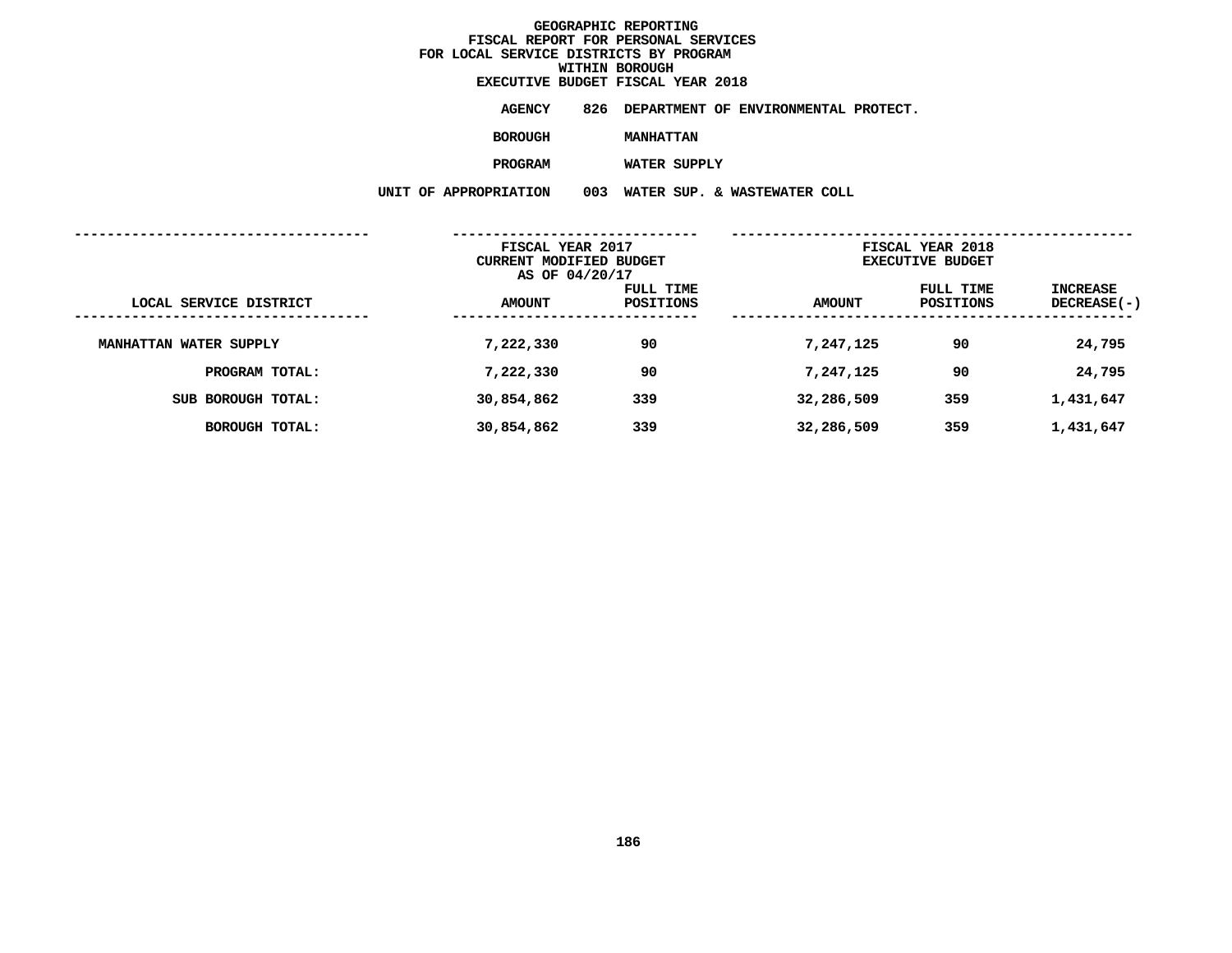## **WITHIN BOROUGH EXECUTIVE BUDGET FISCAL YEAR <sup>2018</sup>**

**AGENCY <sup>826</sup> DEPARTMENT OF ENVIRONMENTAL PROTECT.**

**BOROUGH**

QUEENS<br>SEWER MAINTENANCE **PROGRAM**

**SEWER MAINTENANCE**

|                                                                   | UNIT OF APPROPRIATION  | 003<br>WATER SUP. & WASTEWATER COLL         |                        |                                             |                                       |
|-------------------------------------------------------------------|------------------------|---------------------------------------------|------------------------|---------------------------------------------|---------------------------------------|
|                                                                   |                        | FISCAL YEAR 2017<br>CURRENT MODIFIED BUDGET |                        | FISCAL YEAR 2018<br><b>EXECUTIVE BUDGET</b> |                                       |
| LOCAL SERVICE DISTRICT                                            | <b>AMOUNT</b>          | AS OF 04/20/17<br>FULL TIME<br>POSITIONS    | <b>AMOUNT</b>          | FULL TIME<br><b>POSITIONS</b>               | <b>INCREASE</b><br><b>DECREASE(-)</b> |
| ON SEWER MNT YD BDS 9, 10, 12-14<br>ONS SEWER MAINT YD BDS 1-8,11 | 1,845,410<br>2,227,199 | 23<br>26                                    | 1,851,295<br>2,482,804 | 23<br>31                                    | 5,885<br>255,605                      |
| PROGRAM TOTAL:                                                    | 4,072,609              | 49                                          | 4,334,099              | 54                                          | 261,490                               |
|                                                                   |                        |                                             |                        |                                             |                                       |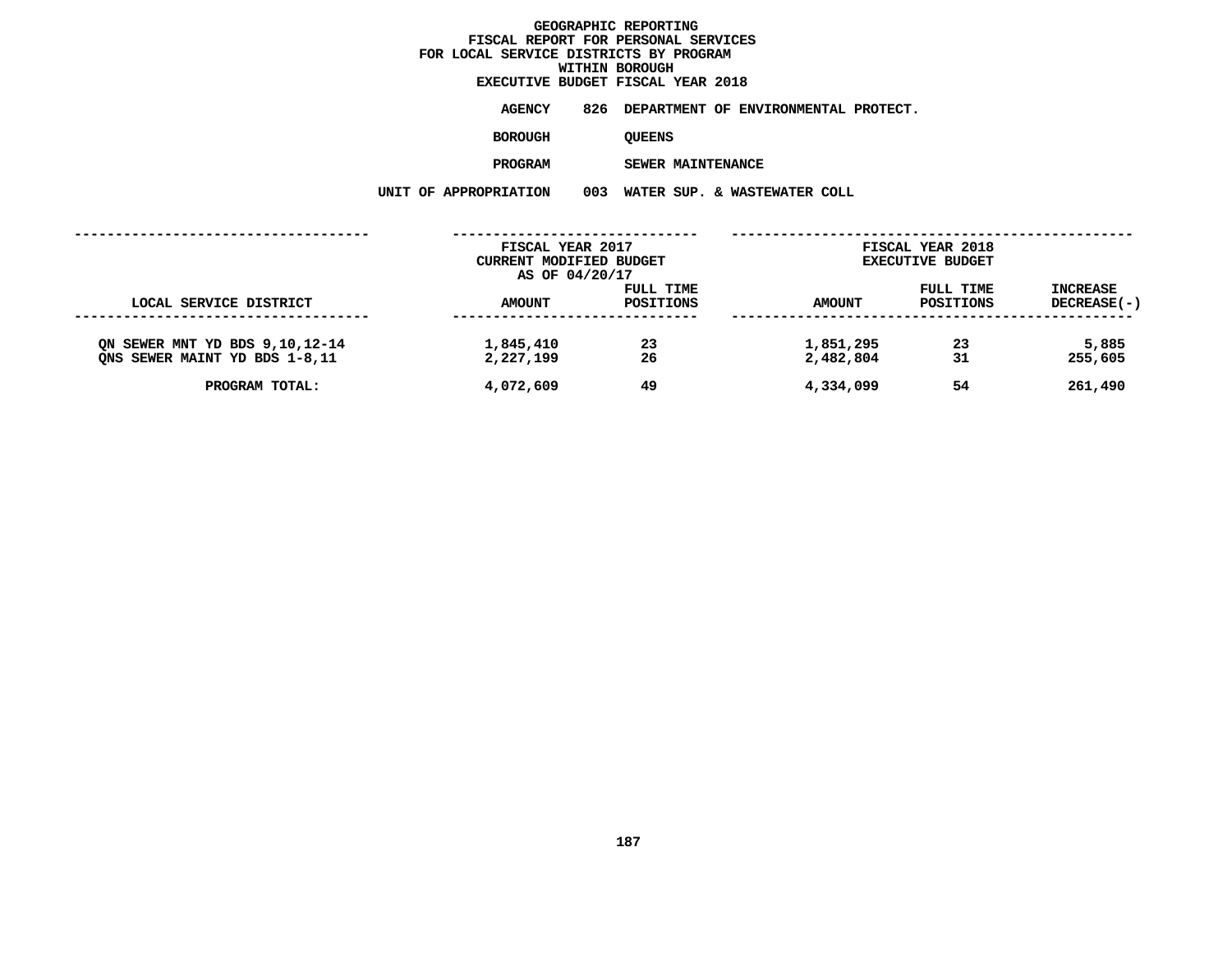## **WITHIN BOROUGH EXECUTIVE BUDGET FISCAL YEAR <sup>2018</sup>**

**AGENCY <sup>826</sup> DEPARTMENT OF ENVIRONMENTAL PROTECT.**

**BOROUGH**

QUEENS<br>WASTEWATER TREATMENT **PROGRAM**

 **WASTEWATER TREATMENT UNIT OF APPROPRIATION <sup>008</sup> WASTEWATER TREATMENT**

|                                | FISCAL YEAR 2017        |           | FISCAL YEAR 2018 |                         |               |
|--------------------------------|-------------------------|-----------|------------------|-------------------------|---------------|
|                                | CURRENT MODIFIED BUDGET |           |                  | <b>EXECUTIVE BUDGET</b> |               |
|                                | AS OF 04/20/17          |           |                  |                         |               |
|                                |                         | FULL TIME |                  | FULL TIME               | INCREASE      |
| LOCAL SERVICE DISTRICT         | <b>AMOUNT</b>           | POSITIONS | <b>AMOUNT</b>    | POSITIONS               | $DECREASE(-)$ |
|                                |                         |           |                  |                         |               |
| BOWERY BAY WAT POLL CON PLANT  | 7,441,442               | 78        | 7,584,364        | 78                      | 142,922       |
| ROCKAWAY WAT POLLUT CONT PLANT | 4,000,631               | 45        | 4,068,157        | 45                      | 67,526        |
| JAMAICA WAT POLLUT CONT PLANT  | 6,428,906               | 64        | 6,525,160        | 64                      | 96,254        |
| TOLLMAN ISL WAT POLL CON PLANT | 6,861,753               | 62        | 6,958,031        | 62                      | 96,278        |
| PROGRAM TOTAL:                 | 24,732,732              | 249       | 25, 135, 712     | 249                     | 402,980       |
|                                |                         |           |                  |                         |               |
|                                |                         |           |                  |                         |               |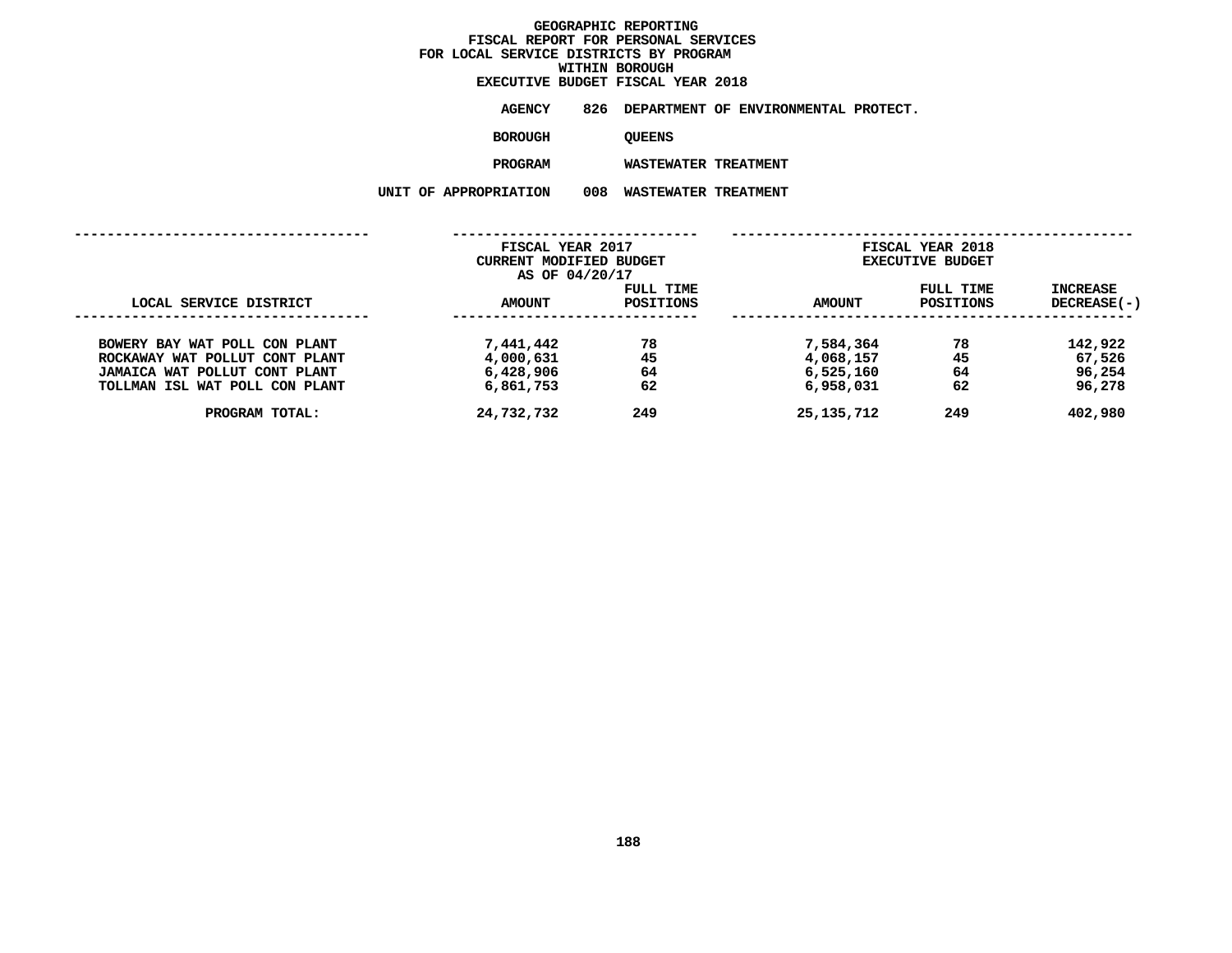# **EXECUTIVE BUDGET FISCAL YEAR <sup>2018</sup>**

**AGENCY <sup>826</sup> DEPARTMENT OF ENVIRONMENTAL PROTECT.**

**BOROUGH**

QUEENS<br>WATER SUPPLY

**PROGRAM**

 **WATER SUPPLY UNIT OF APPROPRIATION <sup>003</sup> WATER SUP. & WASTEWATER COLL**

|                            | FISCAL YEAR 2017<br>CURRENT MODIFIED BUDGET<br>AS OF 04/20/17 |                        |               | FISCAL YEAR 2018<br><b>EXECUTIVE BUDGET</b> |                                |
|----------------------------|---------------------------------------------------------------|------------------------|---------------|---------------------------------------------|--------------------------------|
| LOCAL SERVICE DISTRICT     | <b>AMOUNT</b>                                                 | FULL TIME<br>POSITIONS | <b>AMOUNT</b> | FULL TIME<br><b>POSITIONS</b>               | INCREASE<br><b>DECREASE(-)</b> |
| <b>QUEENS WATER SUPPLY</b> | 2,495,548                                                     | 32                     | 2,500,861     | 32                                          | 5,313                          |
| PROGRAM TOTAL:             | 2,495,548                                                     | 32                     | 2,500,861     | 32                                          | 5,313                          |
| SUB BOROUGH TOTAL:         | 31,300,889                                                    | 330                    | 31,970,672    | 335                                         | 669,783                        |
| <b>BOROUGH TOTAL:</b>      | 31,300,889                                                    | 330                    | 31,970,672    | 335                                         | 669,783                        |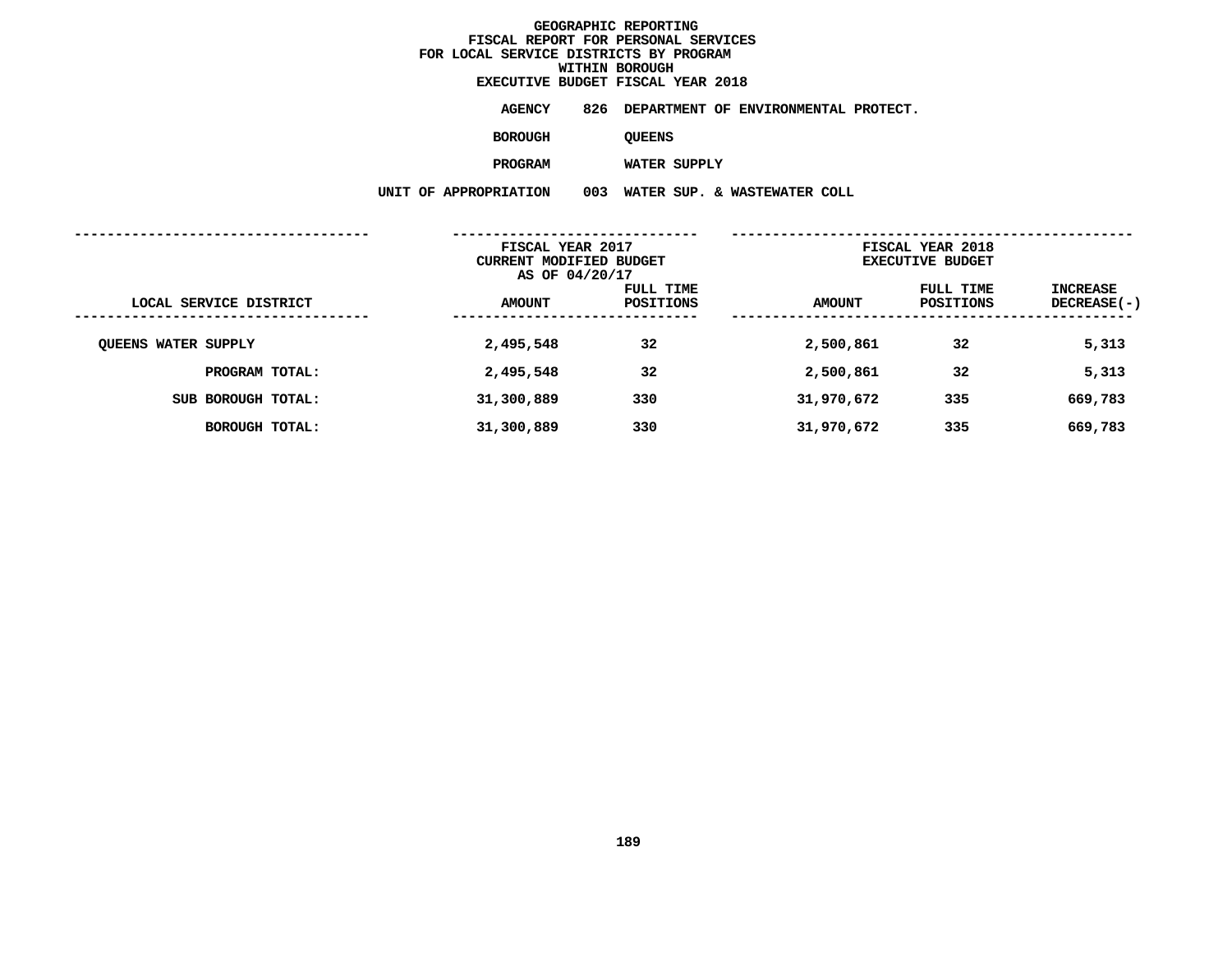## **WITHIN BOROUGH EXECUTIVE BUDGET FISCAL YEAR <sup>2018</sup>**

**AGENCY <sup>826</sup> DEPARTMENT OF ENVIRONMENTAL PROTECT.**

**BOROUGH**

 **STATEN ISLAND PROGRAM**

 **SEWER MAINTENANCE UNIT OF APPROPRIATION <sup>003</sup> WATER SUP. & WASTEWATER COLL**

|                                | FISCAL YEAR 2017        |           |               | FISCAL YEAR 2018        |             |
|--------------------------------|-------------------------|-----------|---------------|-------------------------|-------------|
|                                | CURRENT MODIFIED BUDGET |           |               | <b>EXECUTIVE BUDGET</b> |             |
|                                | AS OF 04/20/17          |           |               |                         |             |
|                                |                         | FULL TIME |               | FULL TIME               | INCREASE    |
| LOCAL SERVICE DISTRICT         | <b>AMOUNT</b>           | POSITIONS | <b>AMOUNT</b> | POSITIONS               | DECREASE(-) |
|                                |                         |           |               |                         |             |
| ST ISLAND SEWER MNT YD BDS 1-3 | 3,341,726               | 40        | 3,349,260     | 40                      | 7,534       |
|                                |                         |           |               |                         |             |
| PROGRAM TOTAL:                 | 3,341,726               | 40        | 3,349,260     | 40                      | 7,534       |
|                                |                         |           |               |                         |             |
|                                |                         |           |               |                         |             |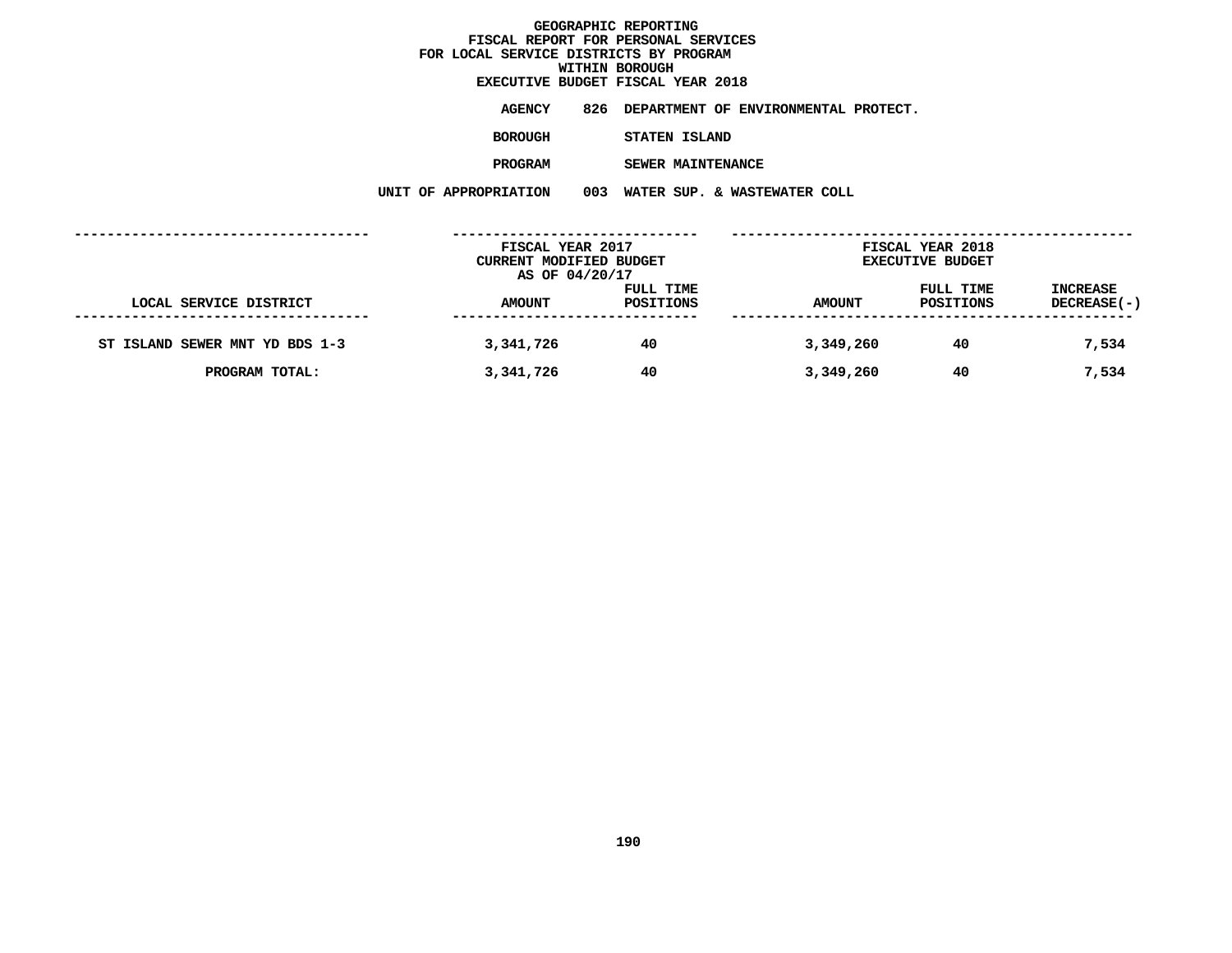## **WITHIN BOROUGH EXECUTIVE BUDGET FISCAL YEAR <sup>2018</sup>**

**AGENCY <sup>826</sup> DEPARTMENT OF ENVIRONMENTAL PROTECT.**

**BOROUGH**

**STATEN ISLAND**

**PROGRAM**

 **WASTEWATER TREATMENT UNIT OF APPROPRIATION <sup>008</sup> WASTEWATER TREATMENT**

| AMOUNT                 | FULL TIME<br>POSITIONS | <b>AMOUNT</b>                                                 | FULL TIME<br><b>POSITIONS</b> | <b>INCREASE</b><br><b>DECREASE(-)</b>       |
|------------------------|------------------------|---------------------------------------------------------------|-------------------------------|---------------------------------------------|
| 5,859,261<br>4,646,325 | 65<br>52               | 5,970,690<br>4,729,127                                        | 65<br>52                      | 111,429<br>82,802                           |
| 10,505,586             | 117                    | 10,699,817                                                    | 117                           | 194,231                                     |
|                        |                        | FISCAL YEAR 2017<br>CURRENT MODIFIED BUDGET<br>AS OF 04/20/17 |                               | FISCAL YEAR 2018<br><b>EXECUTIVE BUDGET</b> |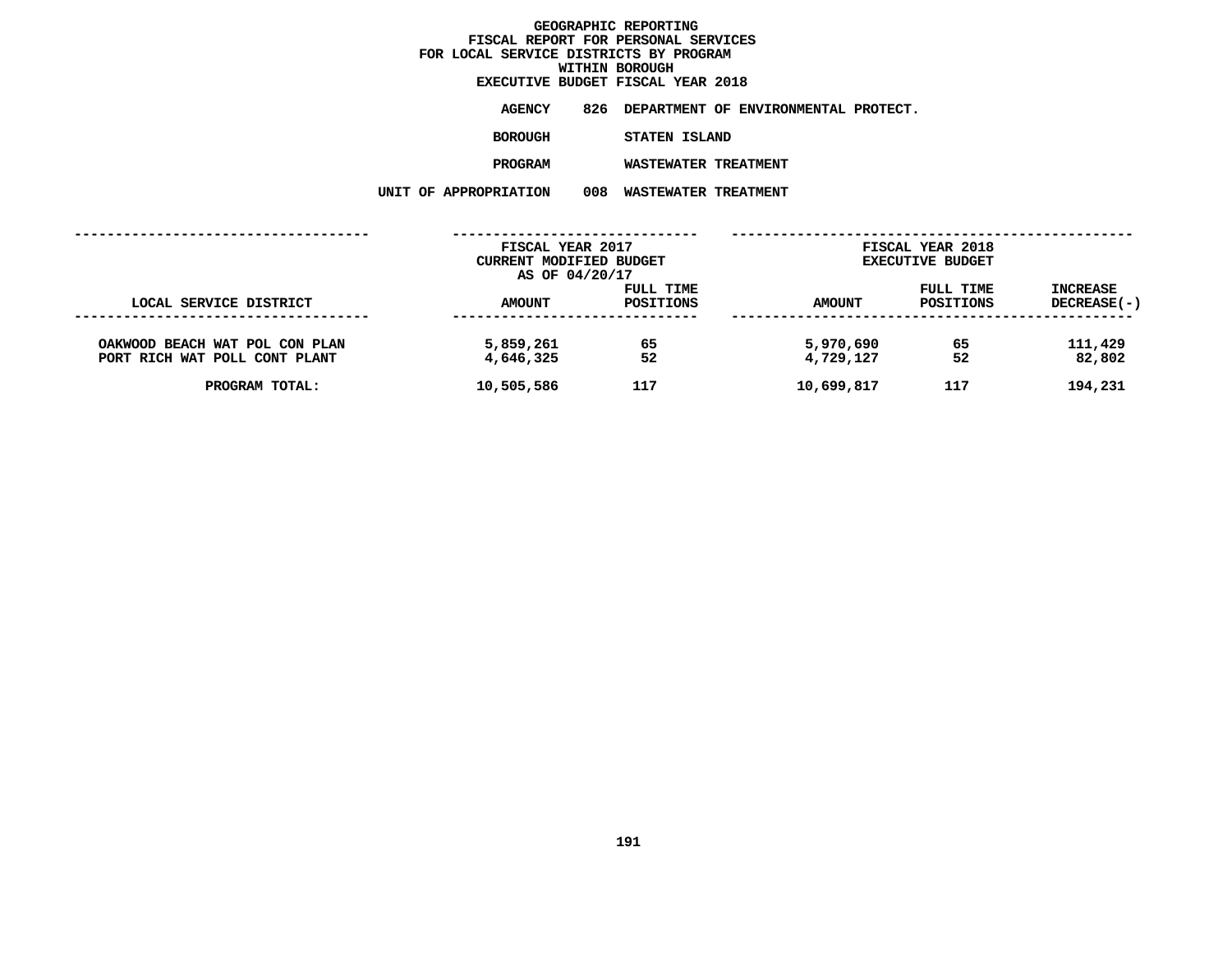**EXECUTIVE BUDGET FISCAL YEAR <sup>2018</sup>AGENCY <sup>826</sup> DEPARTMENT OF ENVIRONMENTAL PROTECT. BOROUGH STATEN ISLAND PROGRAMWATER SUPPLY**

**UNIT OF APPROPRIATION <sup>003</sup> WATER SUP. & WASTEWATER COLL ------------------------------------ ------------------------------ ------------------------------------------------- FISCAL YEAR <sup>2017</sup> FISCAL YEAR <sup>2018</sup> CURRENT MODIFIED BUDGET**<br> **AS OF 04/20/17**<br> **FULL TIME**<br> **FULL TIME**<br> **EXECUTIVE**<br> **FULL TIME AS OF 04/20/17 FULL TIME FULL TIME INCREASE LOCAL SERVICE DISTRICT AMOUNT POSITIONS AMOUNT POSITIONS DECREASE(-) ------------------------------------ ------------------------------ ------------------------------------------------- STATEN ISLAND WATER SUPPLY 1,477,170 <sup>17</sup> 1,481,079 <sup>17</sup> 3,909 PROGRAM TOTAL: 1,477,170 <sup>17</sup> 1,481,079 <sup>17</sup> 3,909 SUB BOROUGH TOTAL: 15,324,482 <sup>174</sup> 15,530,156 <sup>174</sup> 205,674 BOROUGH TOTAL: 15,324,482 <sup>174</sup> 15,530,156 <sup>174</sup> 205,674**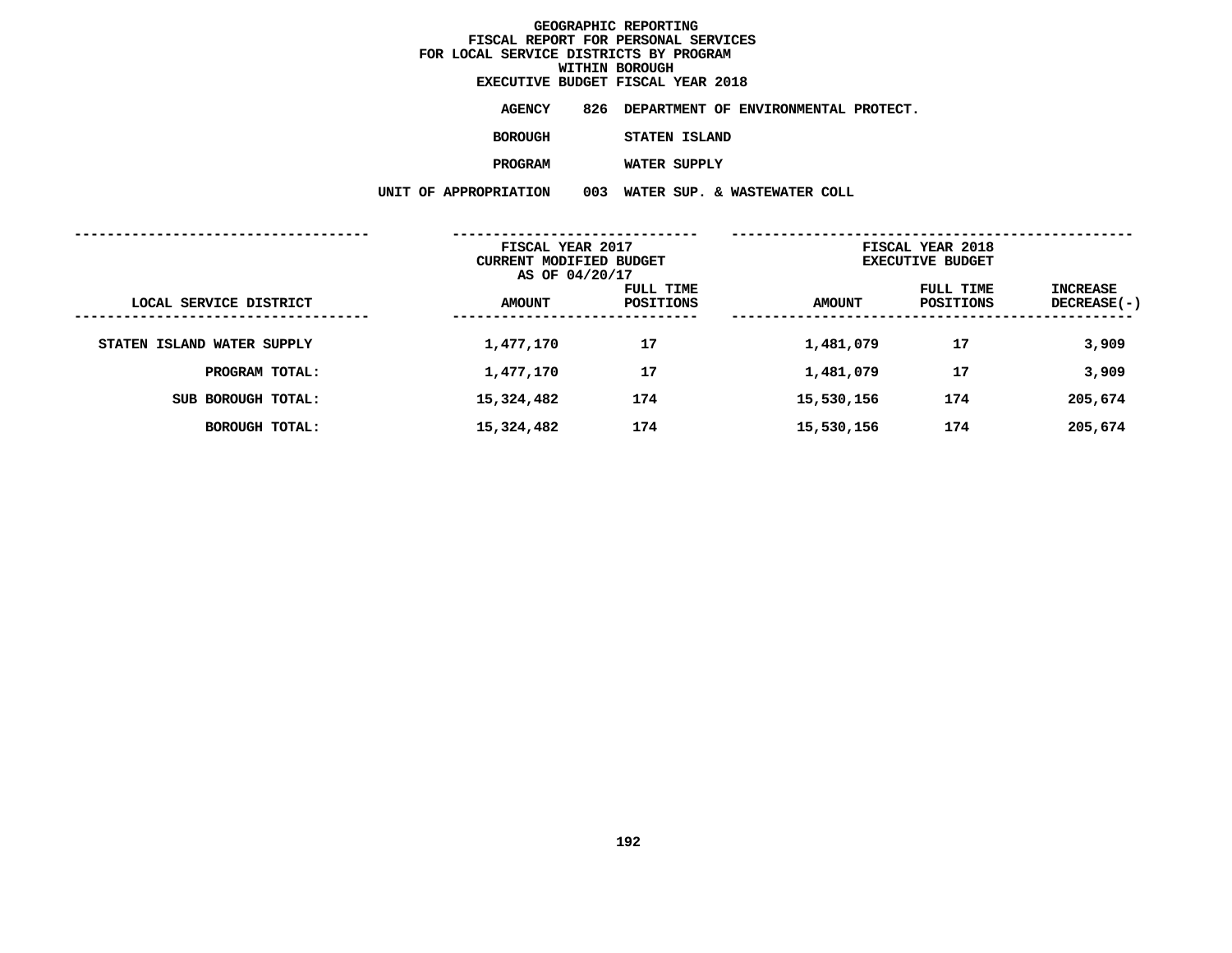## GEOGRAPHIC REPORTING<br>FISCAL REPORT FOR PERSONAL SERVICES<br>OCAL SERVICE DISTRICTS BY PROGRAM<br>WITHIN BOROUGH **FISCAL REPORT FOR PERSONAL SERVICES FOR LOCAL SERVICE DISTRICTS BY PROGRAM**

## **WITHIN BOROUGH EXECUTIVE BUDGET FISCAL YEAR <sup>2018</sup>**

**AGENCY <sup>826</sup> DEPARTMENT OF ENVIRONMENTAL PROTECT.**

|                                                   | FISCAL YEAR 2017<br>CURRENT MODIFIED BUDGET<br>AS OF 04/20/17 |                        |               | FISCAL YEAR 2018<br><b>EXECUTIVE BUDGET</b> |                                |
|---------------------------------------------------|---------------------------------------------------------------|------------------------|---------------|---------------------------------------------|--------------------------------|
| LOCAL SERVICE DISTRICT                            | AMOUNT                                                        | FULL TIME<br>POSITIONS | <b>AMOUNT</b> | FULL TIME<br>POSITIONS                      | <b>INCREASE</b><br>DECREASE(-) |
| <b>AGENCY TOTAL:</b><br>ALL PROGRAMS ALL BOROUGHS | 142,035,691                                                   | 1,582                  | 145,229,224   | 1,607                                       | 3,193,533                      |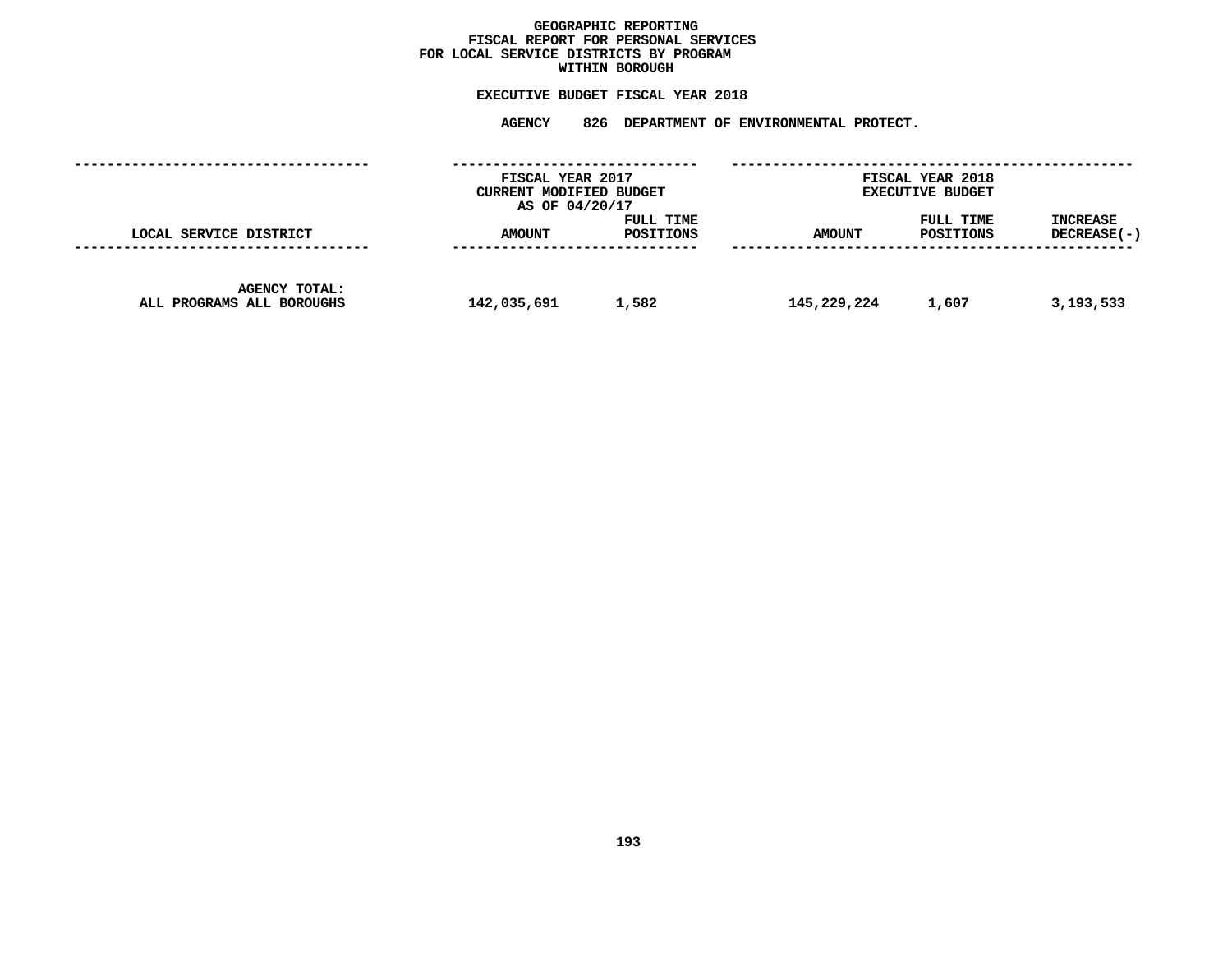#### **EXECUTIVE BUDGET FISCAL YEAR 2018**

|                                                            | <b>AGENCY:</b><br>826 DEPARTMENT OF ENVIRONMENTAL PROTECT. |                                             |                                 |
|------------------------------------------------------------|------------------------------------------------------------|---------------------------------------------|---------------------------------|
|                                                            | FISCAL YEAR 2017<br>CURRENT MODIFIED BUDGET                | FISCAL YEAR 2018<br><b>EXECUTIVE BUDGET</b> |                                 |
| UNIT OF APPROPRIATION                                      | AS OF 04/20/17                                             | <b>AMOUNT</b>                               | <b>INCREASE</b><br>DECREASE (-) |
| <b>EXECUTIVE AND SUPPORT</b><br>001                        |                                                            |                                             |                                 |
| REGULAR GROSS<br><b>OTHER</b>                              |                                                            |                                             |                                 |
| TOTAL REPORTED GEOGRAPHICALLY                              |                                                            |                                             |                                 |
| NOT REPORTED GEOGRAPHICALLY                                | 35,369,017                                                 | 36,048,091                                  | 679,074                         |
| FINANCIAL PLAN SAVINGS                                     |                                                            |                                             |                                 |
| <b>APPROPRIATION</b>                                       | 35,369,017                                                 | 36,048,091                                  | 679,074                         |
| FUNDING                                                    |                                                            |                                             |                                 |
| <b>CITY</b><br>OTHER CATEGORICAL<br>CAPITAL FUNDS - I.F.A. | 30,991,539<br>51,136<br>4,326,342                          | 31,655,704<br>4,392,387                     | 664,165<br>$51,136-$<br>66,045  |
| <b>STATE</b><br>FEDERAL - C.D.<br>FEDERAL - OTHER          |                                                            |                                             |                                 |
| INTRA-CITY SALES                                           |                                                            |                                             |                                 |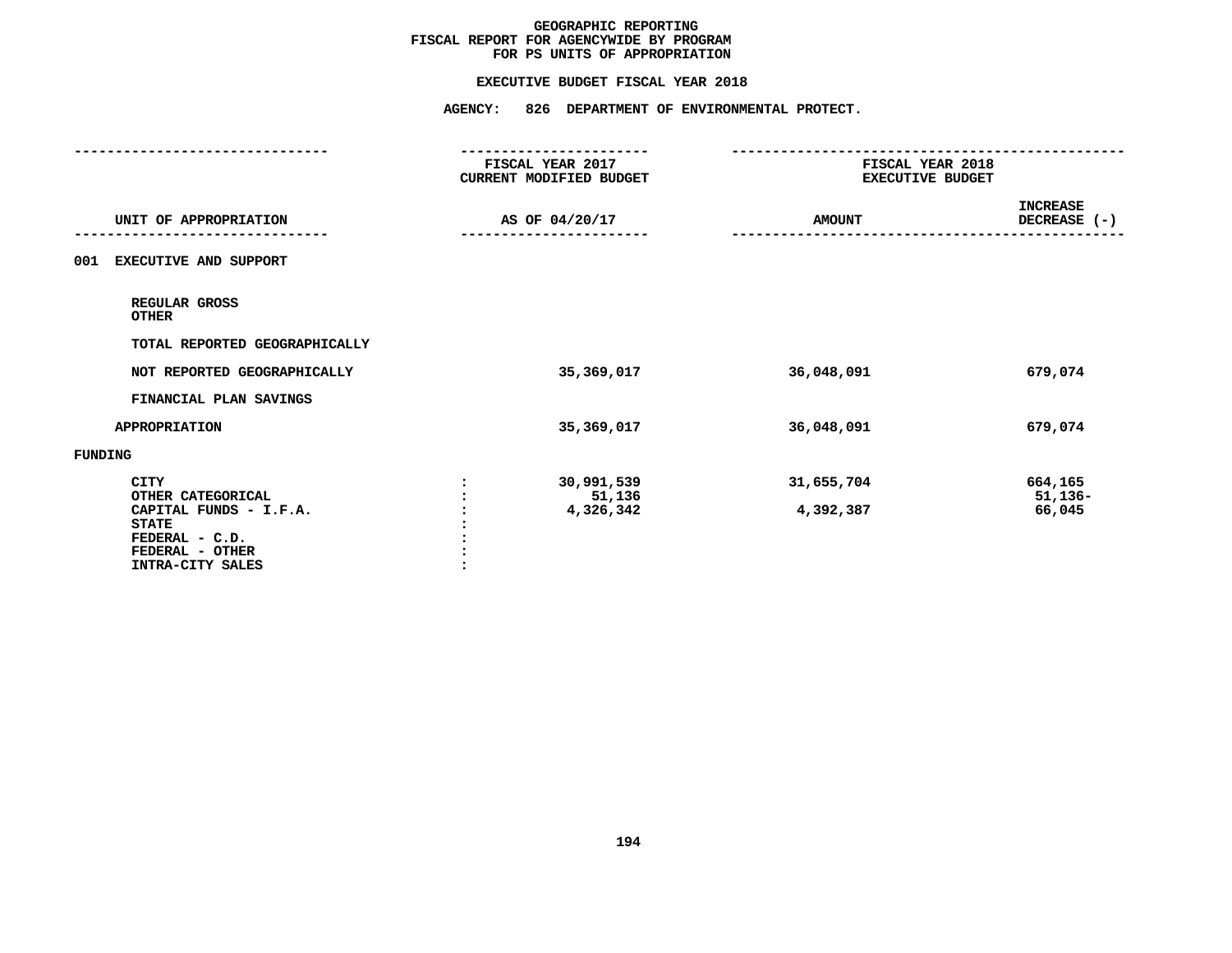#### **EXECUTIVE BUDGET FISCAL YEAR 2018**

|                                                            | FISCAL YEAR 2017<br>CURRENT MODIFIED BUDGET | FISCAL YEAR 2018<br><b>EXECUTIVE BUDGET</b> |                                 |
|------------------------------------------------------------|---------------------------------------------|---------------------------------------------|---------------------------------|
| UNIT OF APPROPRIATION                                      | AS OF 04/20/17                              | <b>AMOUNT</b>                               | <b>INCREASE</b><br>DECREASE (-) |
| 002<br>ENVIRONMENTAL MANAGEMENT                            |                                             |                                             |                                 |
| REGULAR GROSS<br><b>OTHER</b>                              |                                             |                                             |                                 |
| TOTAL REPORTED GEOGRAPHICALLY                              |                                             |                                             |                                 |
| NOT REPORTED GEOGRAPHICALLY                                | 32,368,883                                  | 33,736,197                                  | 1,367,314                       |
| FINANCIAL PLAN SAVINGS                                     | $26,424-$                                   |                                             | 26,424                          |
| <b>APPROPRIATION</b>                                       | 32, 342, 459                                | 33,736,197                                  | 1,393,738                       |
| <b>FUNDING</b>                                             |                                             |                                             |                                 |
| <b>CITY</b><br>OTHER CATEGORICAL<br>CAPITAL FUNDS - I.F.A. | 16,964,323                                  | 17,891,680                                  | 927,357                         |
| <b>STATE</b>                                               | 430,230                                     |                                             | 430,230-                        |
| FEDERAL - C.D.<br>FEDERAL - OTHER                          | 11,288,469<br>3,324,121                     | 15,374,295<br>133,775                       | 4,085,826<br>$3,190,346 -$      |
| INTRA-CITY SALES                                           | 335,316                                     | 336,447                                     | 1,131                           |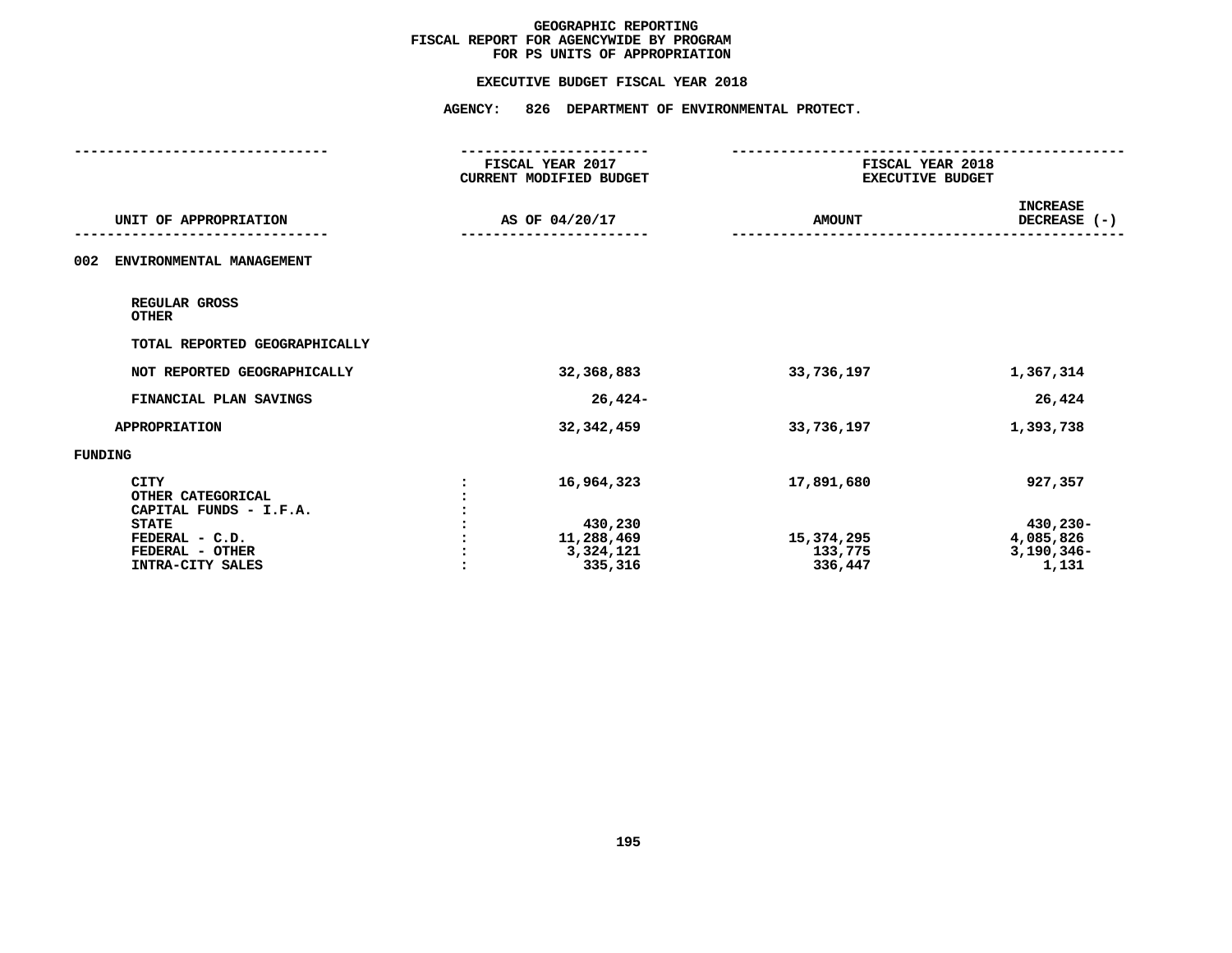### **EXECUTIVE BUDGET FISCAL YEAR 2018**

## **EXECUTIVE BUDGET FISCAL YEAR <sup>2018</sup>AGENCY: <sup>826</sup> DEPARTMENT OF ENVIRONMENTAL PROTECT.**

|                                                                                                        | FISCAL YEAR 2017<br><b>CURRENT MODIFIED BUDGET</b> | FISCAL YEAR 2018<br>EXECUTIVE BUDGET |                                 |  |
|--------------------------------------------------------------------------------------------------------|----------------------------------------------------|--------------------------------------|---------------------------------|--|
| UNIT OF APPROPRIATION                                                                                  | AS OF 04/20/17                                     | <b>AMOUNT</b>                        | <b>INCREASE</b><br>DECREASE (-) |  |
| WATER SUP. & WASTEWATER COLL<br>003                                                                    |                                                    |                                      |                                 |  |
| REGULAR GROSS<br><b>OTHER</b>                                                                          | 33,920,896<br>3,090,240                            | 35,271,550<br>3,090,240              | 1,350,654                       |  |
| TOTAL REPORTED GEOGRAPHICALLY                                                                          | 37,011,136                                         | 38,361,790                           | 1,350,654                       |  |
| NOT REPORTED GEOGRAPHICALLY                                                                            | 155,608,028                                        | 161,352,472                          | 5,744,444                       |  |
| FINANCIAL PLAN SAVINGS                                                                                 |                                                    |                                      |                                 |  |
| <b>APPROPRIATION</b>                                                                                   | 192,619,164                                        | 199,714,262                          | 7,095,098                       |  |
| <b>FUNDING</b>                                                                                         |                                                    |                                      |                                 |  |
| <b>CITY</b><br>OTHER CATEGORICAL                                                                       | 180,666,439                                        | 187,686,242                          | 7,019,803                       |  |
| CAPITAL FUNDS - I.F.A.<br><b>STATE</b><br>FEDERAL - C.D.<br>FEDERAL - OTHER<br><b>INTRA-CITY SALES</b> | 11,952,725                                         | 12,028,020                           | 75,295                          |  |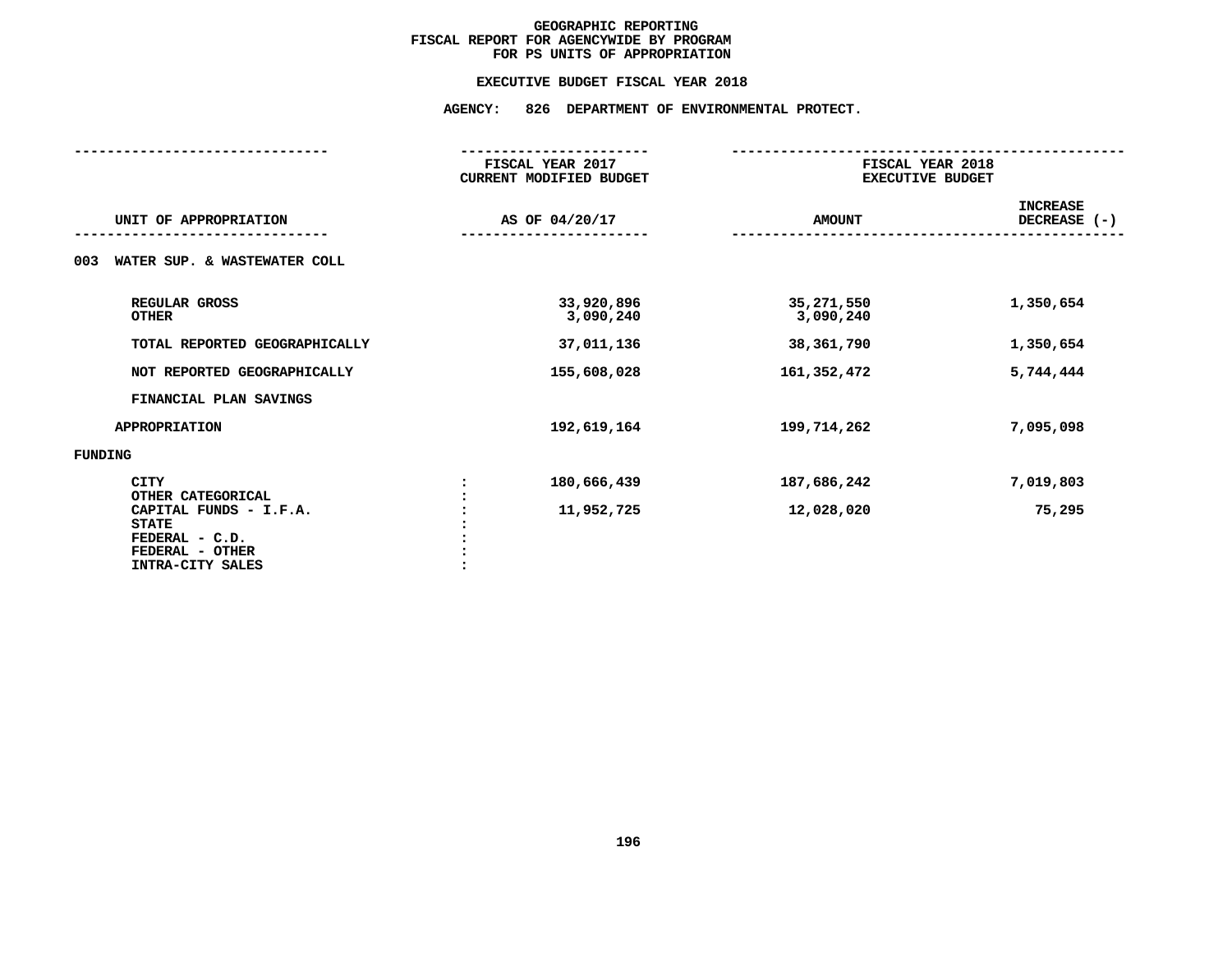#### **EXECUTIVE BUDGET FISCAL YEAR 2018**

**EXECUTIVE BUDGET FISCAL YEAR <sup>2018</sup>AGENCY: <sup>826</sup> DEPARTMENT OF ENVIRONMENTAL PROTECT.**

|                                                                                                 | CURRENT MODIFIED BUDGET<br><b>EXECUTIVE BUDGET</b> |                | FISCAL YEAR 2018 |                                 | FISCAL YEAR 2017 |  |
|-------------------------------------------------------------------------------------------------|----------------------------------------------------|----------------|------------------|---------------------------------|------------------|--|
| UNIT OF APPROPRIATION                                                                           |                                                    | AS OF 04/20/17 | <b>AMOUNT</b>    | <b>INCREASE</b><br>DECREASE (-) |                  |  |
| CENTRAL UTILITY<br>007                                                                          |                                                    |                |                  |                                 |                  |  |
| REGULAR GROSS<br><b>OTHER</b>                                                                   |                                                    |                |                  |                                 |                  |  |
| TOTAL REPORTED GEOGRAPHICALLY                                                                   |                                                    |                |                  |                                 |                  |  |
| NOT REPORTED GEOGRAPHICALLY                                                                     |                                                    | 78,523,679     | 80,674,230       | 2,150,551                       |                  |  |
| FINANCIAL PLAN SAVINGS                                                                          |                                                    |                |                  |                                 |                  |  |
| <b>APPROPRIATION</b>                                                                            |                                                    | 78,523,679     | 80,674,230       | 2,150,551                       |                  |  |
| <b>FUNDING</b>                                                                                  |                                                    |                |                  |                                 |                  |  |
| <b>CITY</b><br>OTHER CATEGORICAL                                                                |                                                    | 38,065,774     | 38,787,927       | 722,153                         |                  |  |
| CAPITAL FUNDS - I.F.A.<br><b>STATE</b><br>FEDERAL - C.D.<br>FEDERAL - OTHER<br>INTRA-CITY SALES |                                                    | 40,457,905     | 41,886,303       | 1,428,398                       |                  |  |
|                                                                                                 |                                                    |                |                  |                                 |                  |  |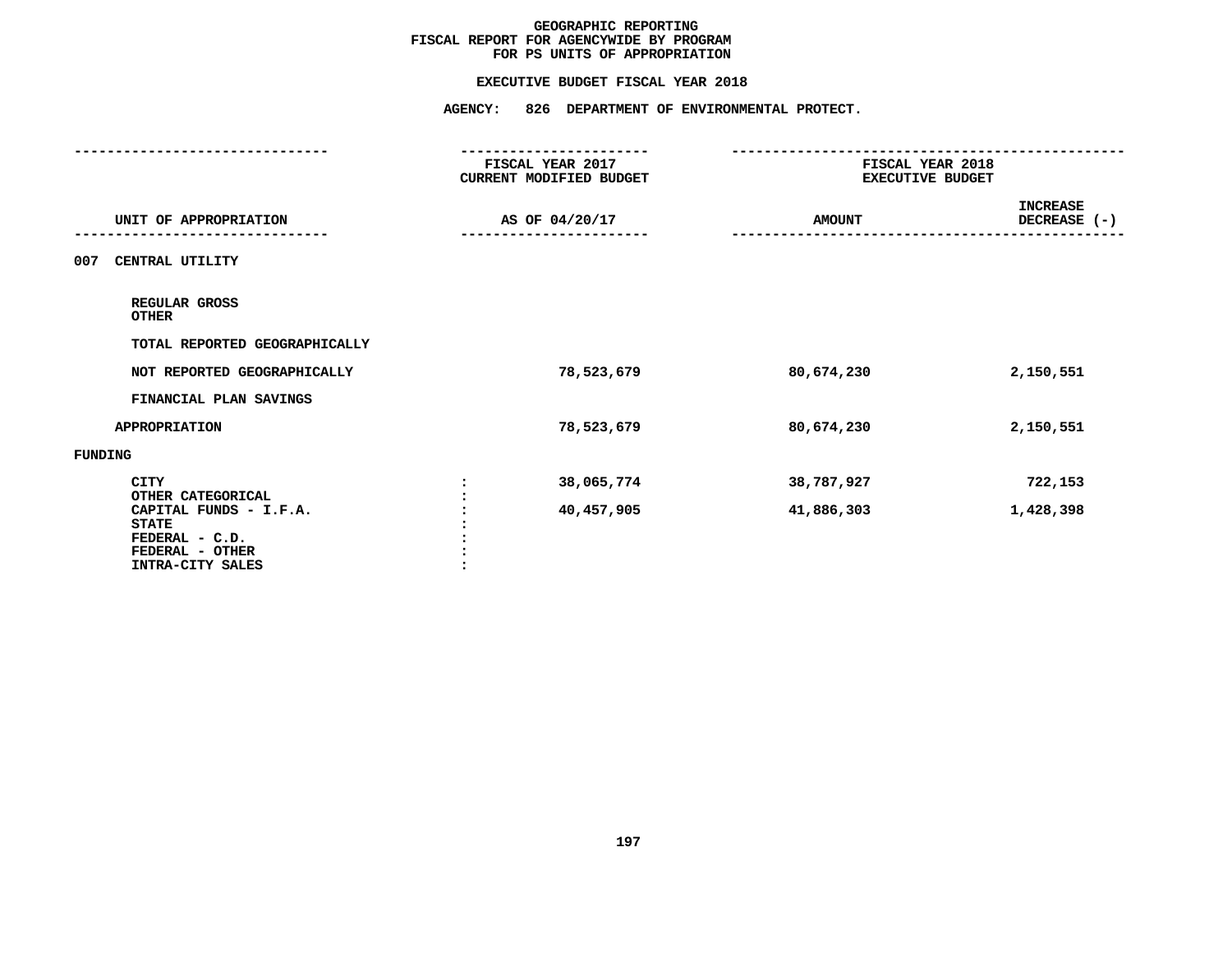### **EXECUTIVE BUDGET FISCAL YEAR 2018**

## **EXECUTIVE BUDGET FISCAL YEAR <sup>2018</sup>AGENCY: <sup>826</sup> DEPARTMENT OF ENVIRONMENTAL PROTECT.**

|                                                                                                                                     | FISCAL YEAR 2017<br>CURRENT MODIFIED BUDGET | FISCAL YEAR 2018<br>EXECUTIVE BUDGET |                                    |  |
|-------------------------------------------------------------------------------------------------------------------------------------|---------------------------------------------|--------------------------------------|------------------------------------|--|
| UNIT OF APPROPRIATION                                                                                                               | AS OF 04/20/17                              | <b>AMOUNT</b>                        | <b>INCREASE</b><br>DECREASE (-)    |  |
| <b>WASTEWATER TREATMENT</b><br>008                                                                                                  |                                             |                                      |                                    |  |
| REGULAR GROSS<br><b>OTHER</b>                                                                                                       | 100,844,315<br>4,180,240                    | 102,687,194<br>4,180,240             | 1,842,879                          |  |
| TOTAL REPORTED GEOGRAPHICALLY                                                                                                       | 105,024,555                                 | 106,867,434                          | 1,842,879                          |  |
| NOT REPORTED GEOGRAPHICALLY                                                                                                         | 76,112,824                                  | 77,301,616                           | 1,188,792                          |  |
| FINANCIAL PLAN SAVINGS                                                                                                              |                                             |                                      |                                    |  |
| <b>APPROPRIATION</b>                                                                                                                | 181, 137, 379                               | 184,169,050                          | 3,031,671                          |  |
| FUNDING                                                                                                                             |                                             |                                      |                                    |  |
| <b>CITY</b><br>OTHER CATEGORICAL<br>CAPITAL FUNDS - I.F.A.<br><b>STATE</b><br>FEDERAL - C.D.<br>FEDERAL - OTHER<br>INTRA-CITY SALES | 172,428,495<br>600,000<br>8,108,884         | 175,991,717<br>8,177,333             | 3,563,222<br>$600,000 -$<br>68,449 |  |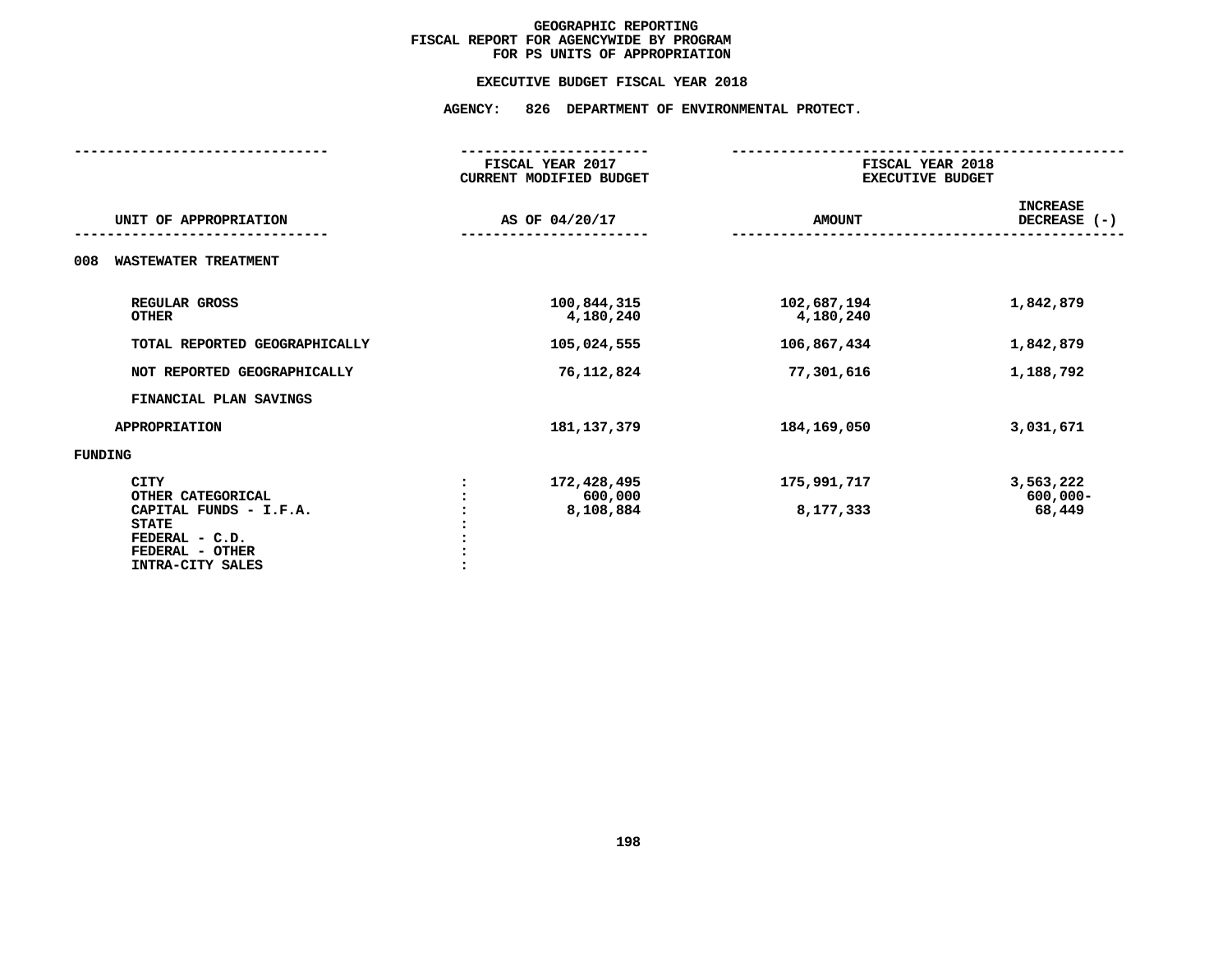| <b>AGENCY:</b><br>826 DEPARTMENT OF ENVIRONMENTAL PROTECT. |               |                                                           |  |  |  |
|------------------------------------------------------------|---------------|-----------------------------------------------------------|--|--|--|
| FISCAL YEAR 2017<br>CURRENT MODIFIED BUDGET                |               | FISCAL YEAR 2018<br><b>EXECUTIVE BUDGET</b>               |  |  |  |
| AS OF 04/20/17                                             | <b>AMOUNT</b> | <b>INCREASE</b><br>DECREASE (-)                           |  |  |  |
|                                                            |               |                                                           |  |  |  |
|                                                            |               |                                                           |  |  |  |
| 704,493,555                                                | 663,953,013   | 40,540,542-                                               |  |  |  |
| 24,843,339-                                                | 19,814,648-   | 5,028,691                                                 |  |  |  |
| 679,650,216                                                | 644, 138, 365 | 35, 511, 851-                                             |  |  |  |
|                                                            |               |                                                           |  |  |  |
| 671,841,854<br>6,798,037<br>10,325<br>1,000,000            | 644, 138, 365 | 27,703,489-<br>$6,798,037-$<br>$10,325-$<br>$1,000,000 -$ |  |  |  |
|                                                            |               |                                                           |  |  |  |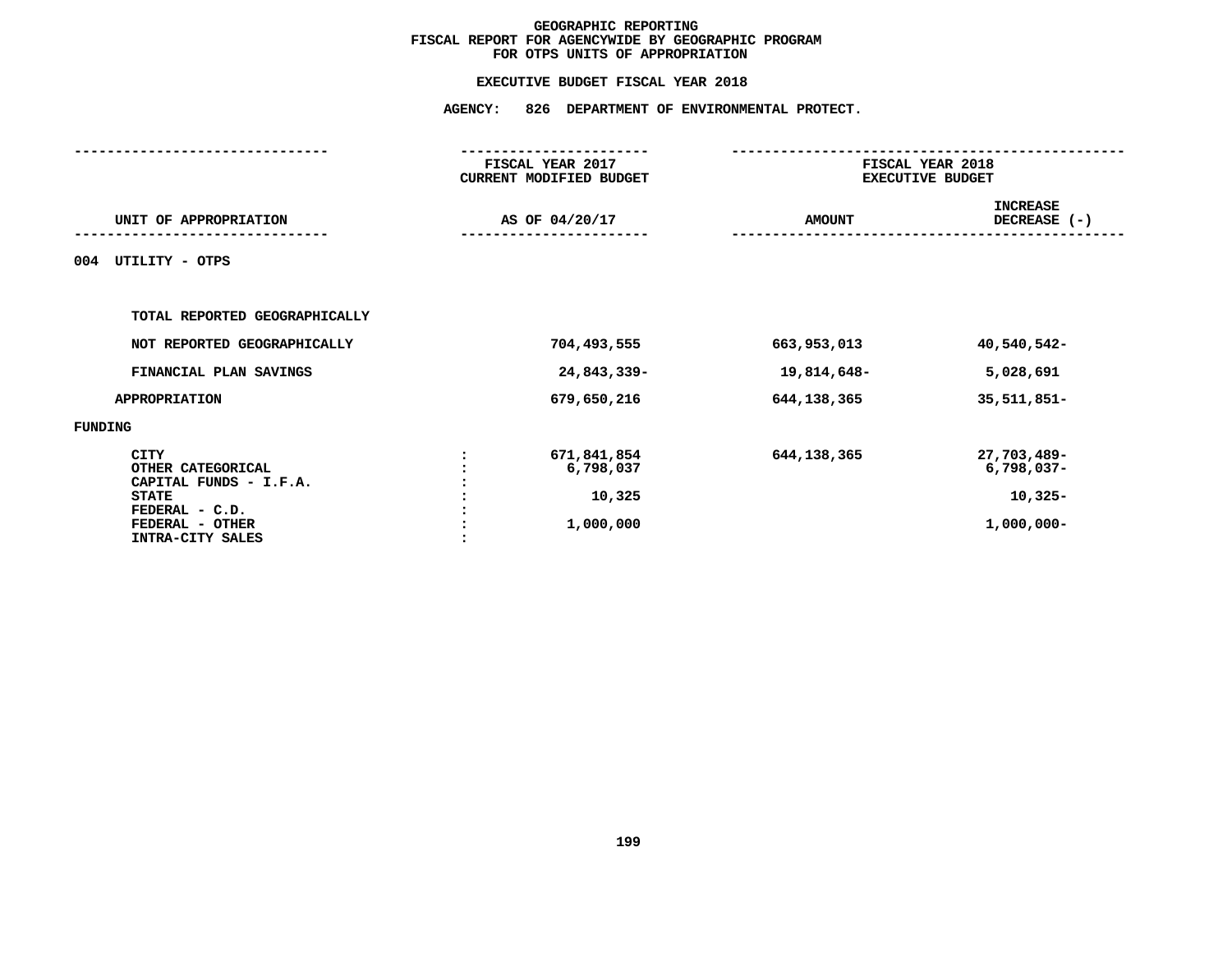|                                                                       | <b>AGENCY:</b><br>826 DEPARTMENT OF ENVIRONMENTAL PROTECT. |               |                                                             |  |  |  |
|-----------------------------------------------------------------------|------------------------------------------------------------|---------------|-------------------------------------------------------------|--|--|--|
|                                                                       | FISCAL YEAR 2017<br>CURRENT MODIFIED BUDGET                |               | FISCAL YEAR 2018<br><b>EXECUTIVE BUDGET</b>                 |  |  |  |
| UNIT OF APPROPRIATION                                                 | AS OF 04/20/17                                             | <b>AMOUNT</b> | <b>INCREASE</b><br>DECREASE (-)                             |  |  |  |
| ENVIRONMENTAL MANAGEMENT -OTPS<br>005                                 |                                                            |               |                                                             |  |  |  |
| TOTAL REPORTED GEOGRAPHICALLY                                         |                                                            |               |                                                             |  |  |  |
| NOT REPORTED GEOGRAPHICALLY                                           | 283,999,588                                                | 169,106,466   | 114,893,122-                                                |  |  |  |
| FINANCIAL PLAN SAVINGS                                                |                                                            |               |                                                             |  |  |  |
| <b>APPROPRIATION</b>                                                  | 283,999,588                                                | 169,106,466   | 114,893,122-                                                |  |  |  |
| FUNDING                                                               |                                                            |               |                                                             |  |  |  |
| <b>CITY</b><br>OTHER CATEGORICAL<br>CAPITAL FUNDS - I.F.A.            | 26,837,177                                                 | 26,982,707    | 145,530                                                     |  |  |  |
| <b>STATE</b><br>FEDERAL - C.D.<br>FEDERAL - OTHER<br>INTRA-CITY SALES | 3,200,530<br>244,772,018<br>3,076,991<br>6,112,872         | 142, 123, 759 | $3,200,530 -$<br>102,648,259-<br>3,076,991-<br>$6,112,872-$ |  |  |  |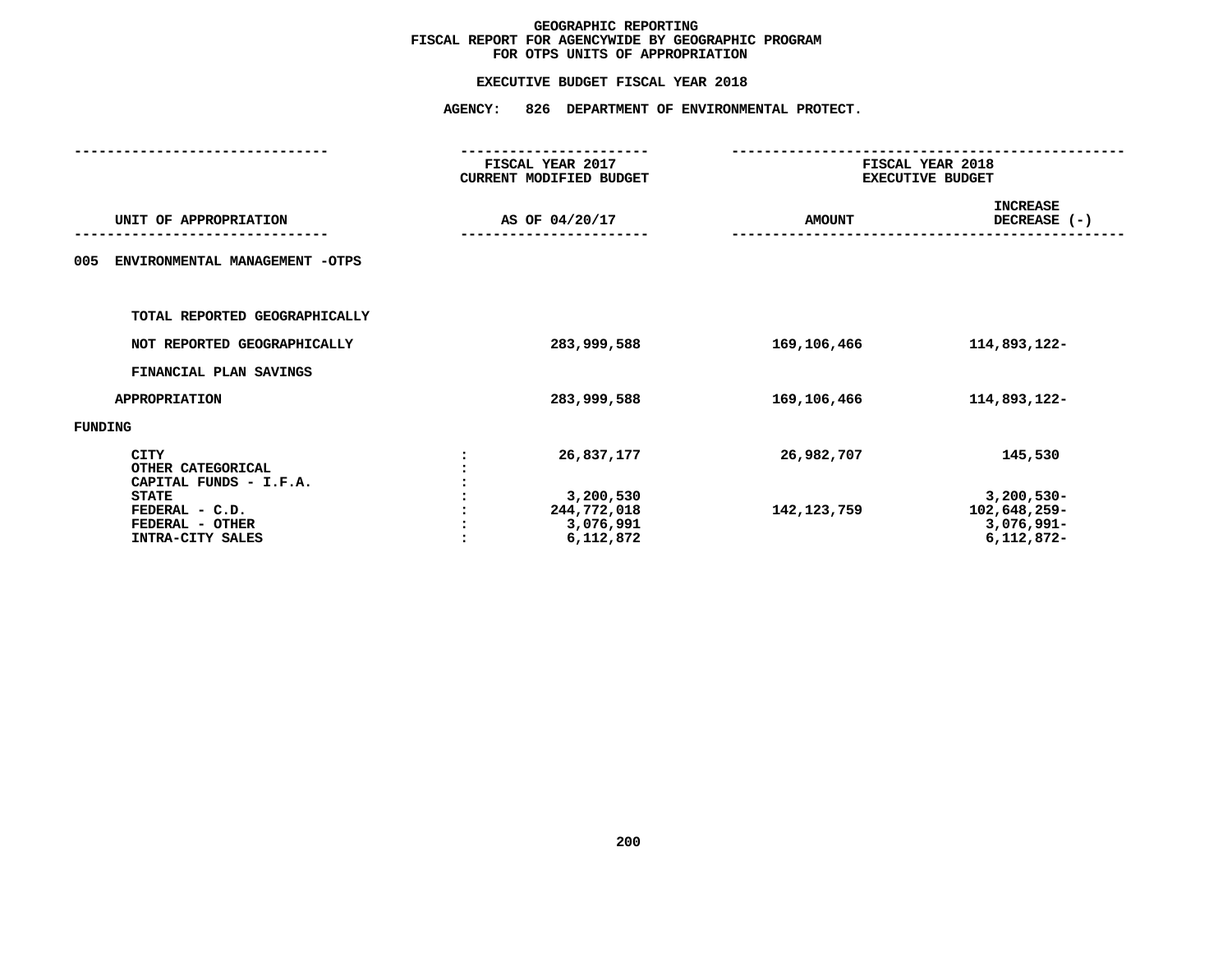|                                                                                                                                     | <b>AGENCY:</b><br>826 DEPARTMENT OF ENVIRONMENTAL PROTECT. |                                      |                                             |                                      |  |  |
|-------------------------------------------------------------------------------------------------------------------------------------|------------------------------------------------------------|--------------------------------------|---------------------------------------------|--------------------------------------|--|--|
|                                                                                                                                     | FISCAL YEAR 2017<br>CURRENT MODIFIED BUDGET                |                                      | FISCAL YEAR 2018<br><b>EXECUTIVE BUDGET</b> |                                      |  |  |
| UNIT OF APPROPRIATION                                                                                                               |                                                            | AS OF 04/20/17                       | <b>AMOUNT</b>                               | <b>INCREASE</b><br>DECREASE (-)      |  |  |
| 006<br><b>EXECUTIVE &amp; SUPPORT-OTPS</b>                                                                                          |                                                            |                                      |                                             |                                      |  |  |
| TOTAL REPORTED GEOGRAPHICALLY                                                                                                       |                                                            |                                      |                                             |                                      |  |  |
| NOT REPORTED GEOGRAPHICALLY                                                                                                         |                                                            | 65,659,764                           | 61,108,520                                  | 4,551,244-                           |  |  |
| FINANCIAL PLAN SAVINGS                                                                                                              |                                                            | 593,152-                             | 593,152-                                    |                                      |  |  |
| <b>APPROPRIATION</b>                                                                                                                |                                                            | 65,066,612                           | 60,515,368                                  | 4,551,244-                           |  |  |
| FUNDING                                                                                                                             |                                                            |                                      |                                             |                                      |  |  |
| <b>CITY</b><br>OTHER CATEGORICAL<br>CAPITAL FUNDS - I.F.A.<br><b>STATE</b><br>FEDERAL - C.D.<br>FEDERAL - OTHER<br>INTRA-CITY SALES |                                                            | 62,153,672<br>1,638,316<br>1,274,624 | 59,482,574<br>1,032,794                     | 2,671,098-<br>1,638,316-<br>241,830- |  |  |
|                                                                                                                                     |                                                            |                                      |                                             |                                      |  |  |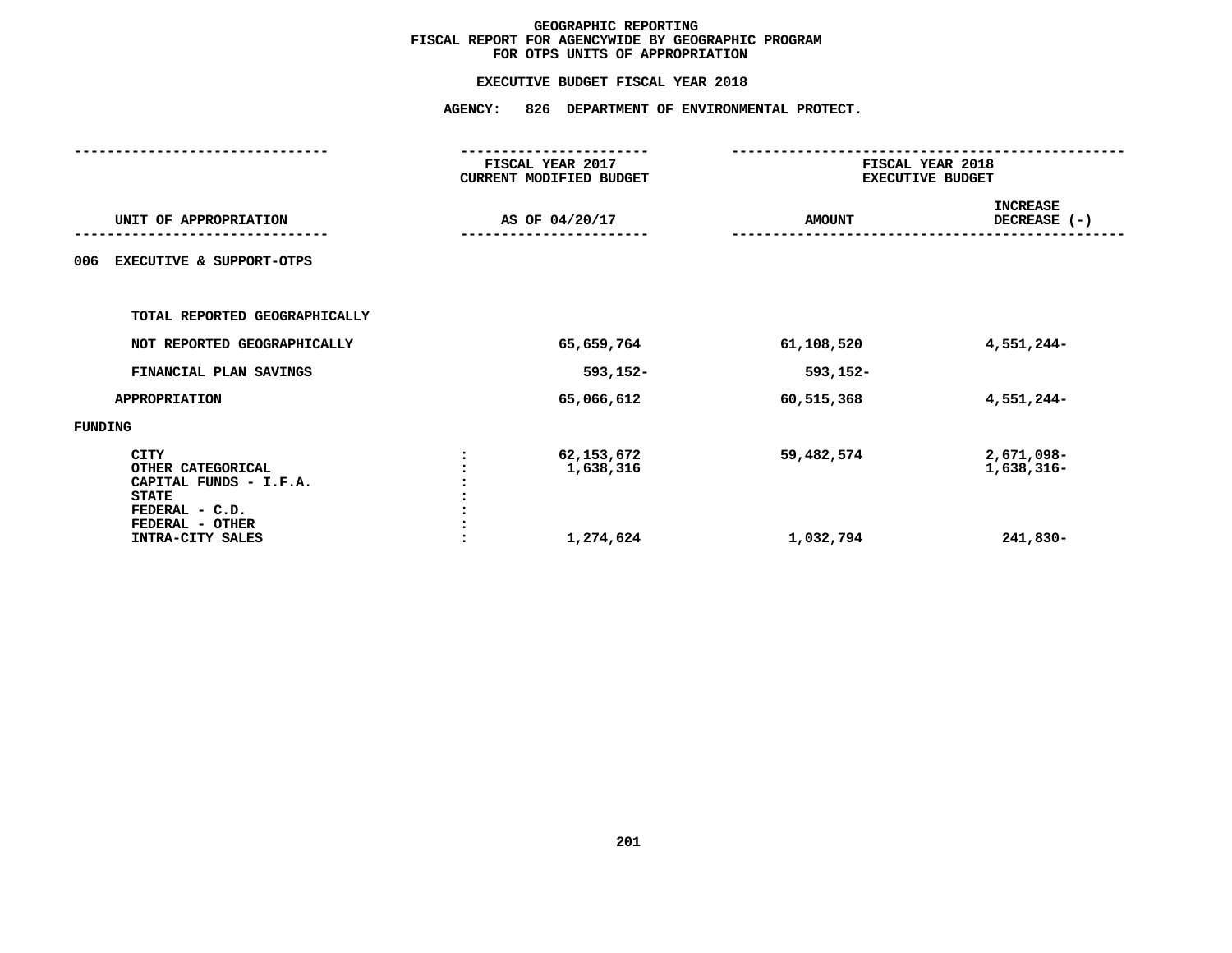## GEOGRAPHIC REPORTING<br>FISCAL REPORT AGENCYWIDE SUMMARY

## **FISCAL REPORT AGENCYWIDE SUMMARY EXECUTIVE BUDGET FISCAL YEAR <sup>2018</sup>**

#### **AGENCY: <sup>826</sup> DEPARTMENT OF ENVIRONMENTAL PROTECT.**

|                                                              | FISCAL YEAR 2017<br><b>CURRENT MODIFIED BUDGET</b> | FISCAL YEAR 2018<br><b>EXECUTIVE BUDGET</b> |                                   |
|--------------------------------------------------------------|----------------------------------------------------|---------------------------------------------|-----------------------------------|
| UNIT OF APPROPRIATION                                        | AS OF 04/20/17                                     | <b>AMOUNT</b>                               | <b>INCREASE</b><br>DECREASE $(-)$ |
| PS APPROPRIATIONS                                            |                                                    |                                             |                                   |
| REGULAR GROSS<br><b>OTHER</b>                                | 134,765,211<br>7,270,480                           | 137,958,744<br>7,270,480                    | 3,193,533                         |
| TOTAL REPORTED GEOGRAPHICALLY<br>NOT REPORTED GEOGRAPHICALLY | 142,035,691<br>377,982,431                         | 145,229,224<br>389,112,606                  | 3,193,533<br>11,130,175           |
| OTPS APPROPRIATIONS<br>TOTAL REPORTED GEOGRAPHICALLY         |                                                    |                                             |                                   |
| NOT REPORTED GEOGRAPHICALLY                                  | 1,054,152,907                                      | 894,167,999                                 | 159,984,908-                      |
| FINANCIAL PLAN SAVINGS<br><b>APPROPRIATIONS</b>              | 25,462,915-<br>1,548,708,114                       | $20,407,800 -$<br>1,408,102,029             | 5,055,115<br>140,606,085-         |
|                                                              |                                                    |                                             |                                   |
| <b>FUNDING</b>                                               |                                                    |                                             |                                   |
| <b>CITY</b>                                                  | 1,199,949,273                                      | 1,182,616,916                               | $17,332,357-$                     |
| OTHER CATEGORICAL                                            | 9,087,489                                          |                                             | $9,087,489-$                      |
| CAPITAL FUNDS - I.F.A.                                       | 64,845,856                                         | 66,484,043                                  | 1,638,187                         |
| <b>STATE</b>                                                 | 3,641,085                                          |                                             | $3,641,085-$                      |
| FEDERAL - C.D.                                               | 256,060,487                                        | 157,498,054                                 | 98,562,433-                       |
| FEDERAL - OTHER                                              | 7,401,112                                          | 133,775                                     | 7,267,337-                        |
| INTRA-CITY SALES                                             | 7,722,812                                          | 1,369,241                                   | $6,353,571-$                      |
|                                                              |                                                    |                                             |                                   |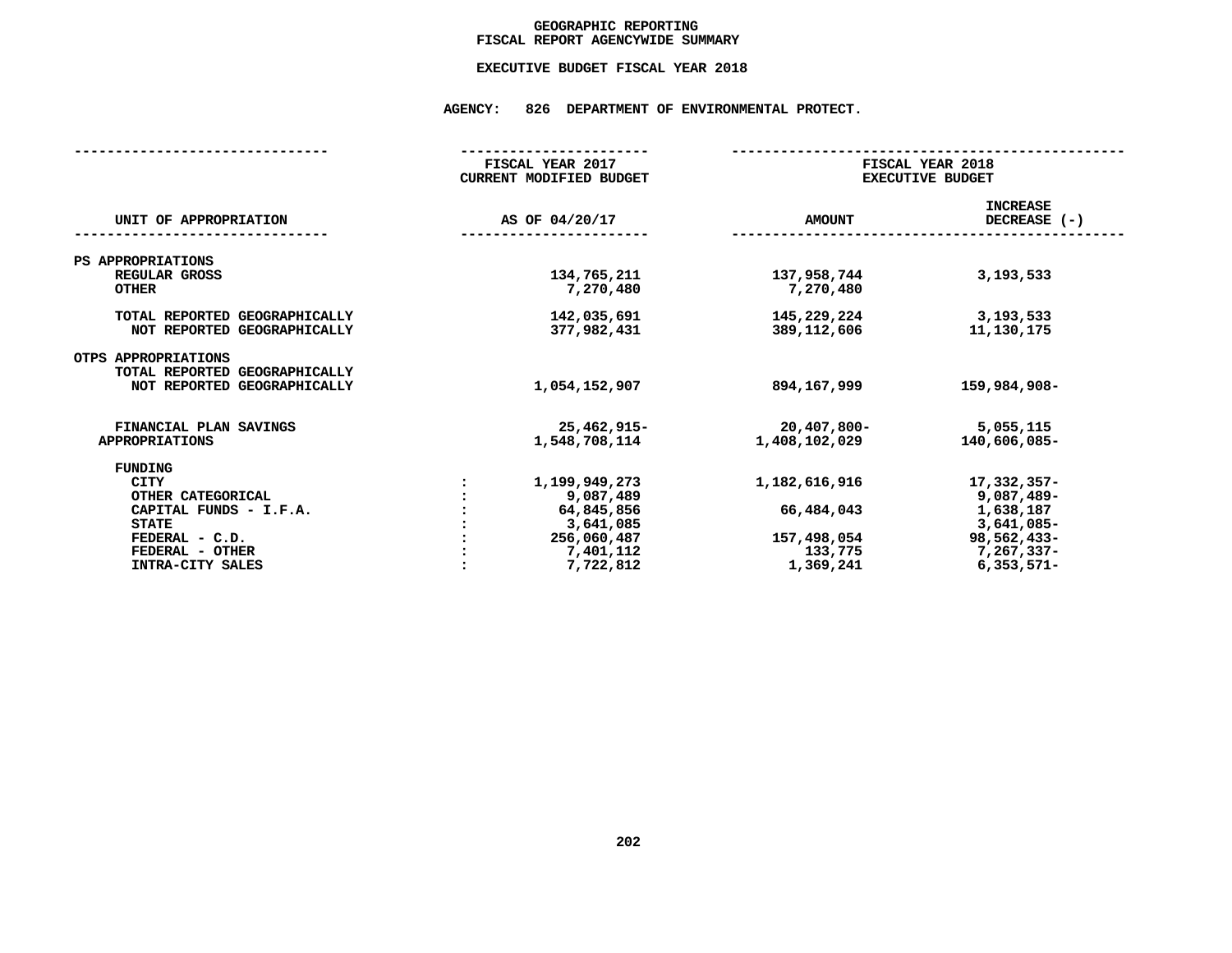|                  |     | EXECUTIVE BUDGET FISCAL YEAR 2018 |  |
|------------------|-----|-----------------------------------|--|
| <b>AGENCY</b>    |     | 827 DEPARTMENT OF SANITATION      |  |
| BOROUGH          |     | <b>BRONX</b>                      |  |
| <b>PROGRAM</b>   |     | SANIT SERV DIST & MECH BRMS       |  |
| <b>OPRIATION</b> | 102 | CLEANING & COLLECTION             |  |

**UNIT OF APPROPRIATION <sup>102</sup> CLEANING & COLLECTION**

|                                           | FISCAL YEAR 2017        |           | FISCAL YEAR 2018 |                         |                    |  |
|-------------------------------------------|-------------------------|-----------|------------------|-------------------------|--------------------|--|
|                                           | CURRENT MODIFIED BUDGET |           |                  | <b>EXECUTIVE BUDGET</b> |                    |  |
|                                           | AS OF 04/20/17          |           |                  |                         |                    |  |
|                                           |                         | FULL TIME |                  | FULL TIME               | <b>INCREASE</b>    |  |
| LOCAL SERVICE DISTRICT                    | <b>AMOUNT</b>           | POSITIONS | <b>AMOUNT</b>    | POSITIONS               | <b>DECREASE(-)</b> |  |
|                                           |                         |           |                  |                         |                    |  |
| 1 SANITATION DISTRICT<br><b>BRONX</b>     | 3,543,650               | 53        | 3,639,489        | 53                      | 95,839             |  |
| 2 SANITATION DISTRICT<br><b>BRONX</b>     | 3,880,630               | 56        | 3,994,580        | 56                      | 113,950            |  |
| SANITATION DISTRICT<br><b>BRONX</b>       | 2,060,746               | 35        | 2,130,591        | 35                      | 69,845             |  |
| 4 SANITATION DISTRICT<br><b>BRONX</b>     | 4,606,904               | 69        | 4,739,023        | 69                      | 132,119            |  |
| 5 SANITATION DISTRICT<br><b>BRONX</b>     | 4,514,217               | 62        | 4,646,730        | 62                      | 132,513            |  |
| 6 SANITATION DISTRICT<br><b>BRONX</b>     | 4,767,453               | 71        | 4,901,098        | 71                      | 133,645            |  |
| <b>BRONX</b><br>SANITATION DISTRICT       | 4,787,674               | 71        | 4,910,571        | 71                      | 122,897            |  |
| 8 SANITATION DISTRICT<br><b>BRONX</b>     | 4,732,163               | 65        | 4,993,627        | 65                      | 261,464            |  |
| SANITATION DISTRICT<br><b>BRONX</b><br>9. | 5,198,553               | 75        | 5,358,545        | 75                      | 159,992            |  |
| SANITATION DISTRICT<br>BRONX 10           | 5,672,782               | 80        | 5,887,676        | 80                      | 214,894            |  |
| BRONX 11 SANITATION DISTRICT              | 5,637,593               | 79        | 5,792,291        | 79                      | 154,698            |  |
| BRONX 12 SANITATION DISTRICT              | 6,768,159               | 100       | 6,965,154        | 100                     | 196,995            |  |
| PROGRAM TOTAL:                            | 56,170,524              | 816       | 57,959,375       | 816                     | 1,788,851          |  |
|                                           |                         |           |                  |                         |                    |  |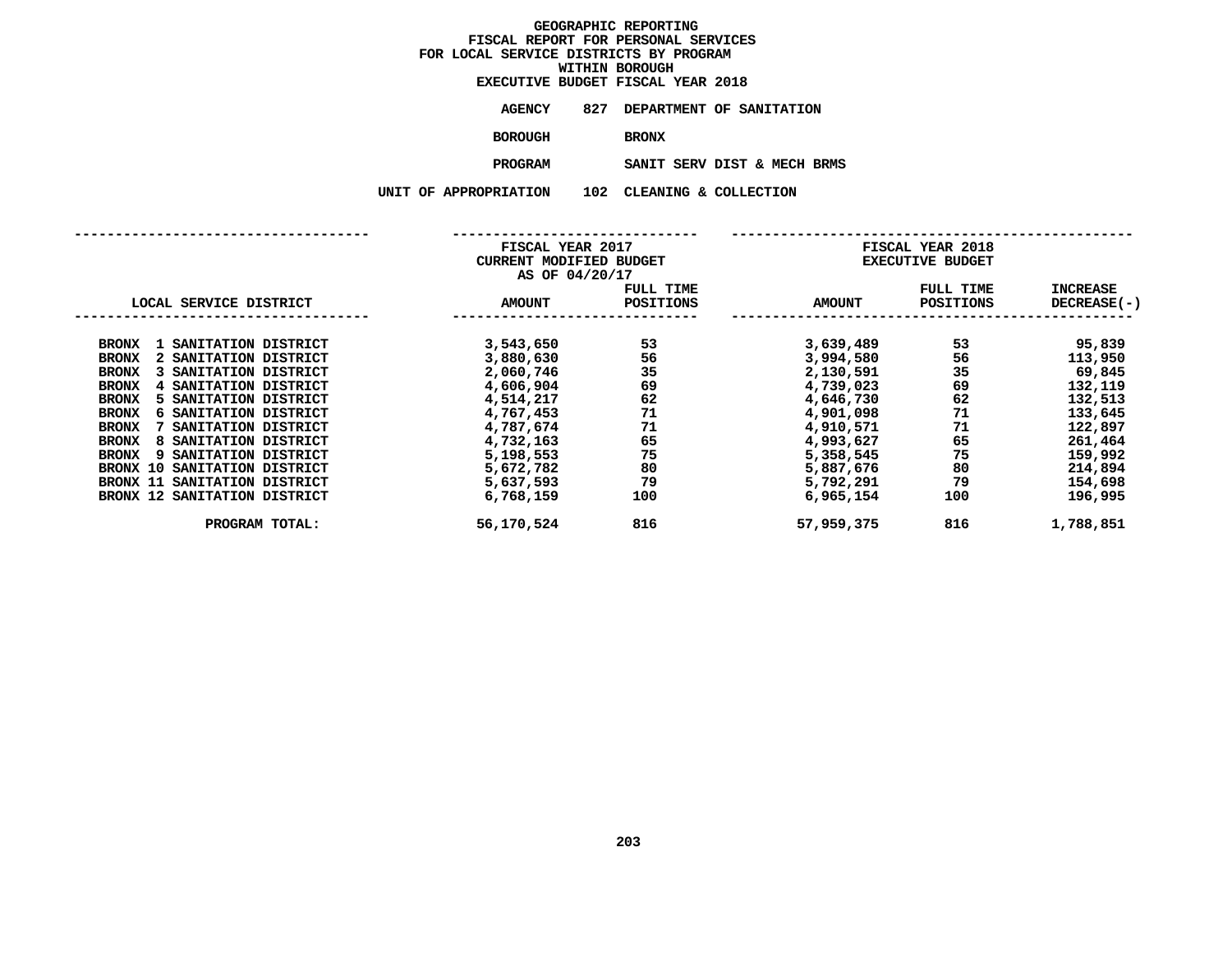**EXECUTIVE BUDGET FISCAL YEAR <sup>2018</sup>**

| AGENCY  | 827 DEPARTMENT OF SANITATION |  |
|---------|------------------------------|--|
| BOROUGH | <b>BRONX</b>                 |  |
| PROGRAM | SANITATION ENFORCEMENT       |  |

 **SANITATION ENFORCEMENT UNIT OF APPROPRIATION <sup>101</sup> EXECUTIVE ADMINISTRATIVE**

|                             | FISCAL YEAR 2017<br>CURRENT MODIFIED BUDGET<br>AS OF 04/20/17 |                        | FISCAL YEAR 2018<br><b>EXECUTIVE BUDGET</b> |                        |                           |  |
|-----------------------------|---------------------------------------------------------------|------------------------|---------------------------------------------|------------------------|---------------------------|--|
| LOCAL SERVICE DISTRICT      | <b>AMOUNT</b>                                                 | FULL TIME<br>POSITIONS | <b>AMOUNT</b>                               | FULL TIME<br>POSITIONS | INCREASE<br>$DECREASE(-)$ |  |
| BX SANIT ENFORCEMENT AGENTS | 890,742                                                       | 26                     | 894,287                                     | 26                     | 3,545                     |  |
| PROGRAM TOTAL:              | 890,742                                                       | 26                     | 894,287                                     | 26                     | 3,545                     |  |
| SUB BOROUGH TOTAL:          | 57,061,266                                                    | 842                    | 58,853,662                                  | 842                    | 1,792,396                 |  |
| <b>BOROUGH TOTAL:</b>       | 57,061,266                                                    | 842                    | 58,853,662                                  | 842                    | 1,792,396                 |  |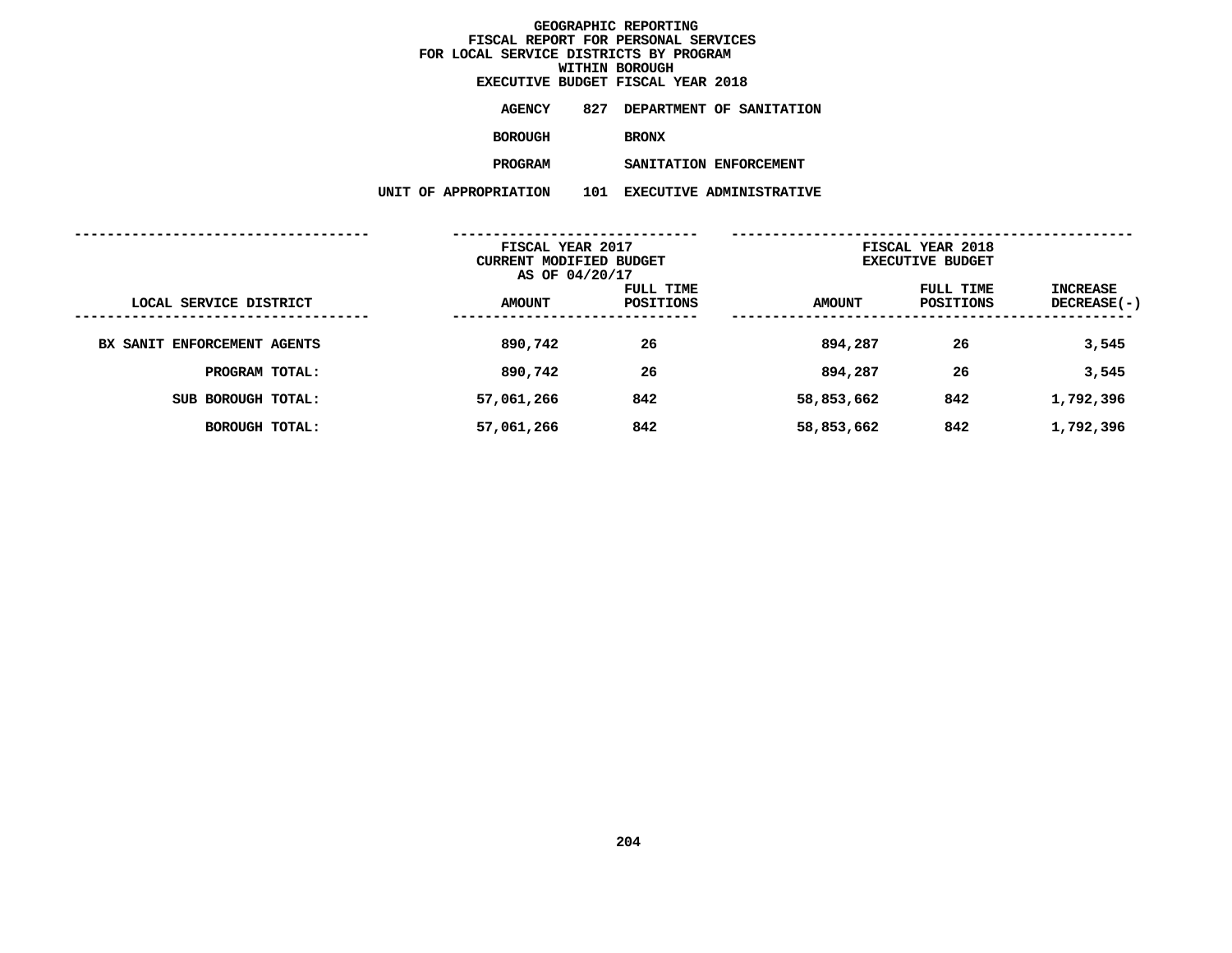| EXECUTIVE BUDGET FISCAL YEAR 2018 |     |                 |  |                          |
|-----------------------------------|-----|-----------------|--|--------------------------|
| <b>AGENCY</b>                     | 827 |                 |  | DEPARTMENT OF SANITATION |
| BOROUGH                           |     | <b>BROOKLYN</b> |  |                          |
| <b>PROGRAM</b>                    |     |                 |  | SANITATION ENFORCEMENT   |
| <b>OPRIATION</b>                  | 101 |                 |  | EXECUTIVE ADMINISTRATIVE |

**UNIT OF APPROPRIATION <sup>101</sup> EXECUTIVE ADMINISTRATIVE**

|                             | FISCAL YEAR 2017<br>CURRENT MODIFIED BUDGET<br>AS OF 04/20/17 |                        | FISCAL YEAR 2018<br><b>EXECUTIVE BUDGET</b> |                        |                                |
|-----------------------------|---------------------------------------------------------------|------------------------|---------------------------------------------|------------------------|--------------------------------|
| LOCAL SERVICE DISTRICT      | <b>AMOUNT</b>                                                 | FULL TIME<br>POSITIONS | <b>AMOUNT</b>                               | FULL TIME<br>POSITIONS | INCREASE<br><b>DECREASE(-)</b> |
| BK SANIT ENFORCEMENT AGENTS | 1,382,719                                                     | 40                     | 1,389,036                                   | 40                     | 6,317                          |
| PROGRAM TOTAL:              | 1,382,719                                                     | 40                     | 1,389,036                                   | 40                     | 6,317                          |
| SUB BOROUGH TOTAL:          | 1,382,719                                                     | 40                     | 1,389,036                                   | 40                     | 6,317                          |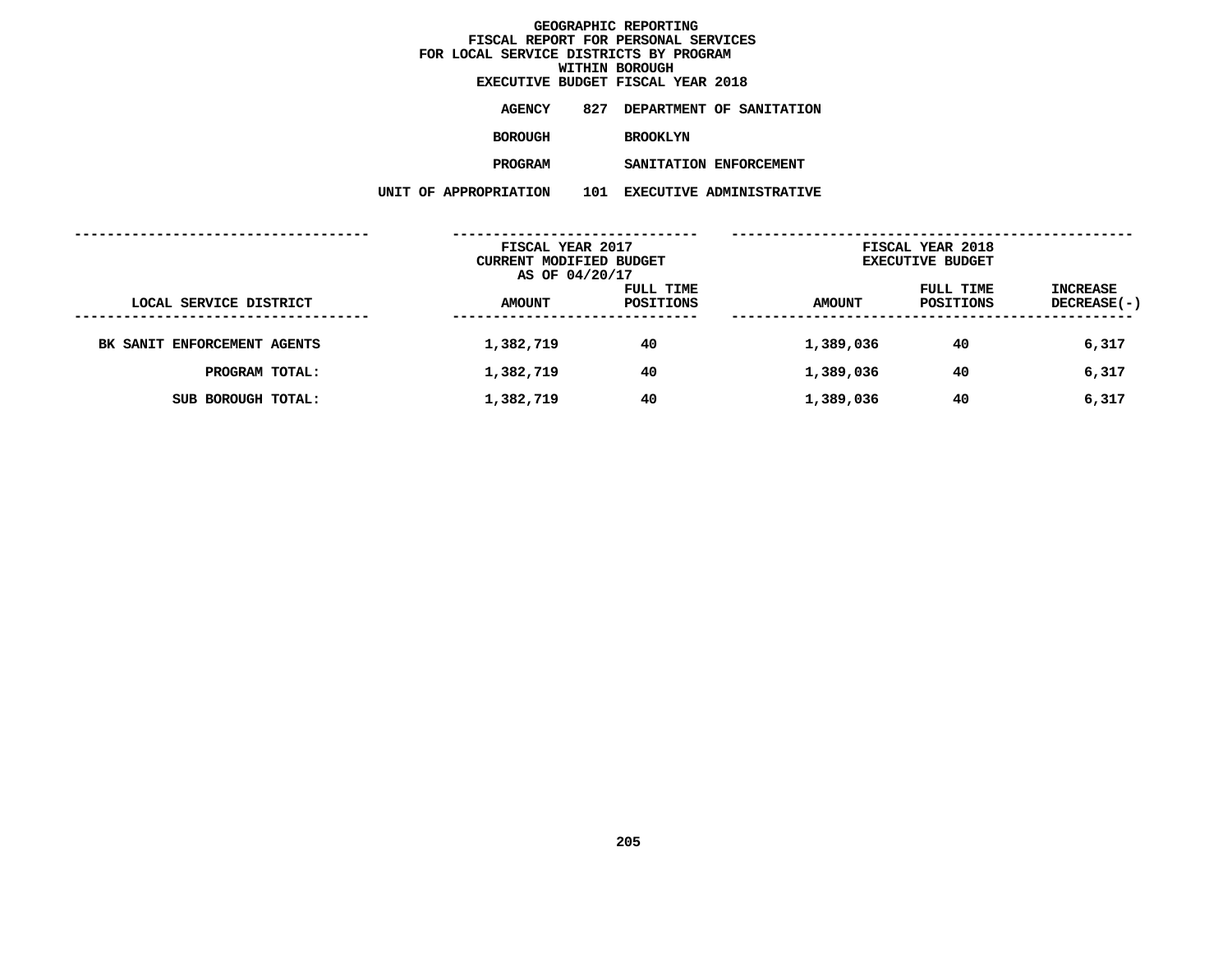# **WITHIN BOROUGH**

|                     |     | EXECUTIVE BUDGET FISCAL YEAR 2018 |  |
|---------------------|-----|-----------------------------------|--|
| <b>AGENCY</b>       | 827 | <b>DEPARTMENT OF SANITATION</b>   |  |
| <b>BOROUGH</b>      |     | <b>BROOKLYN NORTH</b>             |  |
| <b>PROGRAM</b>      |     | SANIT SERV DIST & MECH BRMS       |  |
| <b>PPROPRIATION</b> |     | 102 CLEANING & COLLECTION         |  |

| UNIT OF APPROPRIATION  | 102                           |                                                                                   |                                                 |                                                          |
|------------------------|-------------------------------|-----------------------------------------------------------------------------------|-------------------------------------------------|----------------------------------------------------------|
|                        |                               |                                                                                   |                                                 |                                                          |
| <b>AMOUNT</b>          | FULL TIME<br><b>POSITIONS</b> | <b>AMOUNT</b>                                                                     | FULL TIME<br><b>POSITIONS</b>                   | <b>INCREASE</b><br>DECREASE(-)                           |
| 8,665,141<br>5,742,270 | 119<br>79                     | 8,957,666<br>5,915,890                                                            | 119<br>79                                       | 292,525<br>173,620                                       |
| 7,028,359<br>7,563,420 | 99<br>106                     | 7,216,220<br>7,775,687                                                            | 99<br>106                                       | 208,805<br>187,861<br>212,267                            |
| 43,356,491             | 610                           | 44,618,474                                                                        | 610                                             | 186,905<br>1,261,983                                     |
| 43,356,491             | 610                           | 44,618,474                                                                        | 610                                             | 1,261,983                                                |
|                        | 7,629,417<br>6,727,884        | FISCAL YEAR 2017<br><b>CURRENT MODIFIED BUDGET</b><br>AS OF 04/20/17<br>110<br>97 | CLEANING & COLLECTION<br>7,838,222<br>6,914,789 | FISCAL YEAR 2018<br><b>EXECUTIVE BUDGET</b><br>110<br>97 |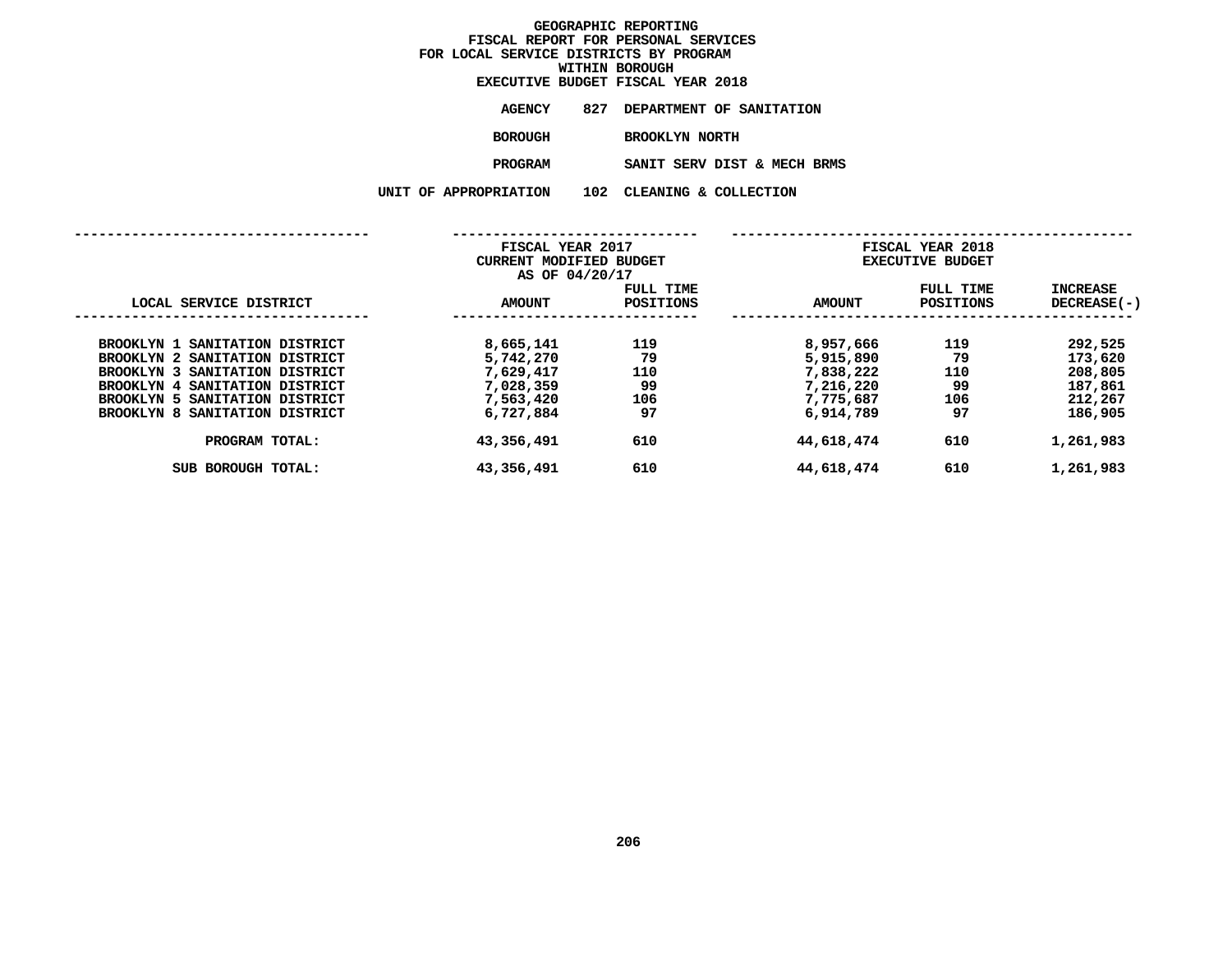# **WITHIN BOROUGH**

|                     |     | EXECUTIVE BUDGET FISCAL YEAR 2018 |  |
|---------------------|-----|-----------------------------------|--|
| AGENCY              | 827 | <b>DEPARTMENT OF SANITATION</b>   |  |
| <b>BOROUGH</b>      |     | <b>BROOKLYN SOUTH</b>             |  |
| <b>PROGRAM</b>      |     | SANIT SERV DIST & MECH BRMS       |  |
| <b>PPROPRIATION</b> | 102 | CLEANING & COLLECTION             |  |

**UNIT OF APPROPRIATION <sup>102</sup> CLEANING & COLLECTION**

|                                    | FISCAL YEAR 2017<br>CURRENT MODIFIED BUDGET<br>AS OF 04/20/17 |           | FISCAL YEAR 2018<br><b>EXECUTIVE BUDGET</b> |                  |                    |  |
|------------------------------------|---------------------------------------------------------------|-----------|---------------------------------------------|------------------|--------------------|--|
|                                    |                                                               | FULL TIME |                                             | <b>FULL TIME</b> | <b>INCREASE</b>    |  |
| LOCAL SERVICE DISTRICT             | <b>AMOUNT</b>                                                 | POSITIONS | <b>AMOUNT</b>                               | POSITIONS        | <b>DECREASE(-)</b> |  |
|                                    |                                                               |           |                                             |                  |                    |  |
| BROOKLYN 6 SANITATION DISTRICT     | 6,464,087                                                     | 89        | 6,664,905                                   | 89               | 200,818            |  |
| BROOKLYN 7 SANITATION DISTRICT     | 7,803,326                                                     | 102       | 8,359,912                                   | 102              | 556,586            |  |
| BROOKLYN 9 SANITATION DIST         | 5,527,527                                                     | 80        | 5,680,681                                   | 80               | 153,154            |  |
| BKLYN 10 SANITATION DISTRICT       | 9,172,845                                                     | 118       | 10,029,694                                  | 118              | 856,849            |  |
| BKLYN 11 SANITATION DISTRICT       | 10,335,756                                                    | 138       | 10,613,688                                  | 138              | 277,932            |  |
| BKLYN 12 SANITATION DISTRICT       | 10,077,692                                                    | 136       | 10,351,240                                  | 136              | 273,548            |  |
| BROOKLYN 13 SANITATION DIST        | 5,938,724                                                     | 84        | 6,096,633                                   | 84               | 157,909            |  |
| BROOKLYN 14 SANITATION DIST        | 8,099,703                                                     | 113       | 8,328,532                                   | 113              | 228,829            |  |
| BROOKLYN 15 SANITATION DIST        | 10,169,264                                                    | 138       | 10,446,169                                  | 138              | 276,905            |  |
| <b>BROOKLYN 16 SANITATION DIST</b> | 5,651,357                                                     | 82        | 5,800,982                                   | 82               | 149,625            |  |
| BROOKLYN 17 SANITATION DIST        | 8,381,773                                                     | 120       | 8,619,240                                   | 120              | 237,467            |  |
| BROOKLYN 18 SANITATION DIST        | 11,152,368                                                    | 160       | 11,460,054                                  | 160              | 307,686            |  |
| PROGRAM TOTAL:                     | 98,774,422                                                    | 1,360     | 102,451,730                                 | 1,360            | 3,677,308          |  |
| SUB BOROUGH TOTAL:                 | 98,774,422                                                    | 1,360     | 102,451,730                                 | 1,360            | 3,677,308          |  |
| <b>BOROUGH TOTAL:</b>              | 143,513,632                                                   | 2,010     | 148,459,240                                 | 2,010            | 4,945,608          |  |
|                                    |                                                               |           |                                             |                  |                    |  |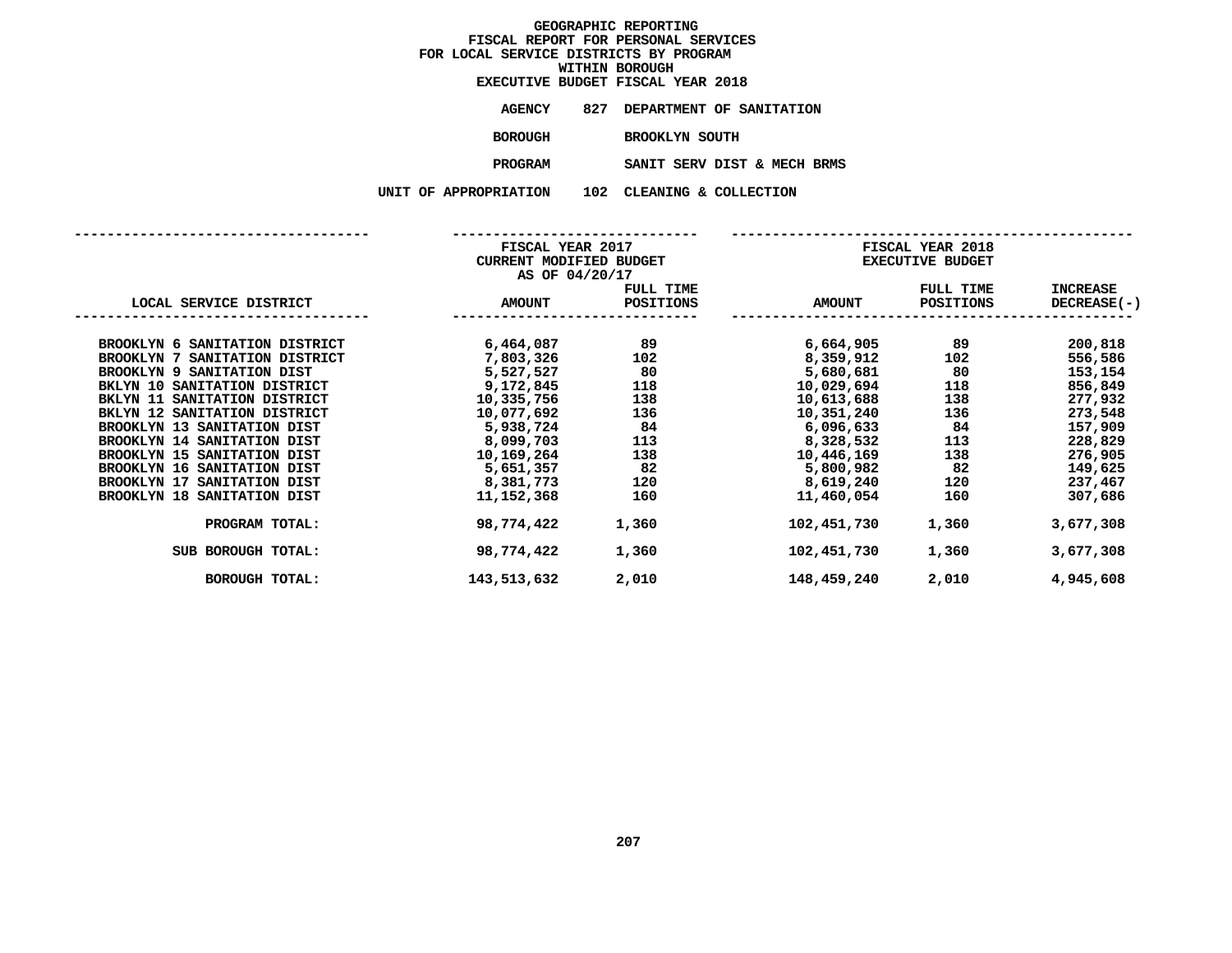|                  |     | EXECUTIVE BUDGET FISCAL YEAR 2018 |  |
|------------------|-----|-----------------------------------|--|
| <b>AGENCY</b>    |     | 827 DEPARTMENT OF SANITATION      |  |
| BOROUGH          |     | <b>MANHATTAN</b>                  |  |
| <b>PROGRAM</b>   |     | SANIT SERV DIST & MECH BRMS       |  |
| <b>OPRIATION</b> | 102 | CLEANING & COLLECTION             |  |

|                                       | FISCAL YEAR 2017<br>CURRENT MODIFIED BUDGET<br>AS OF 04/20/17 |                        |               | FISCAL YEAR 2018<br><b>EXECUTIVE BUDGET</b> |                                |
|---------------------------------------|---------------------------------------------------------------|------------------------|---------------|---------------------------------------------|--------------------------------|
| LOCAL SERVICE DISTRICT                | <b>AMOUNT</b>                                                 | FULL TIME<br>POSITIONS | <b>AMOUNT</b> | FULL TIME<br>POSITIONS                      | <b>INCREASE</b><br>DECREASE(-) |
| <b>MANHATTAN</b><br>1 SANITATION DIST | 4,258,084                                                     | 60                     | 4,442,448     | 60                                          | 184,364                        |
| 2 SANITATION DIST<br><b>MANHATTAN</b> | 5,764,278                                                     | 84                     | 5,908,880     | 84                                          | 144,602                        |
| 3 SANITATION DIST<br><b>MANHATTAN</b> | 7,134,065                                                     | 98                     | 7,325,411     | 98                                          | 191,346                        |
| <b>MANHATTAN</b><br>4 SANITATION DIST | 6,180,157                                                     | 93                     | 6,337,677     | 93                                          | 157,520                        |
| 5 SANITATION DIST<br><b>MANHATTAN</b> | 4,538,853                                                     | 67                     | 4,662,447     | 67                                          | 123,594                        |
| <b>MANHATTAN</b><br>6 SANITATION DIST | 6,622,910                                                     | 92                     | 6,776,788     | 92                                          | 153,878                        |
| 7 SANITATION DIST<br><b>MANHATTAN</b> | 9,646,689                                                     | 147                    | 9,952,877     | 147                                         | 306,188                        |
| 8 SANITATION DIST<br><b>MANHATTAN</b> | 10,368,948                                                    | 141                    | 10,703,833    | 141                                         | 334,885                        |
| 9 SANITATION DIST<br><b>MANHATTAN</b> | 4,368,121                                                     | 57                     | 4,495,094     | 57                                          | 126,973                        |
| MANHATTAN 10 SANITATION DIST          | 5,313,558                                                     | 73                     | 5,470,497     | 73                                          | 156,939                        |
| MANHATTAN 11 SANITATION DIST          | 4,529,614                                                     | 63                     | 4,654,284     | 63                                          | 124,670                        |
| MANHATTAN 12 SANITATION DIST          | 8,933,883                                                     | 120                    | 9,181,018     | 120                                         | 247,135                        |
| PROGRAM TOTAL:                        | 77,659,160                                                    | 1,095                  | 79,911,254    | 1,095                                       | 2,252,094                      |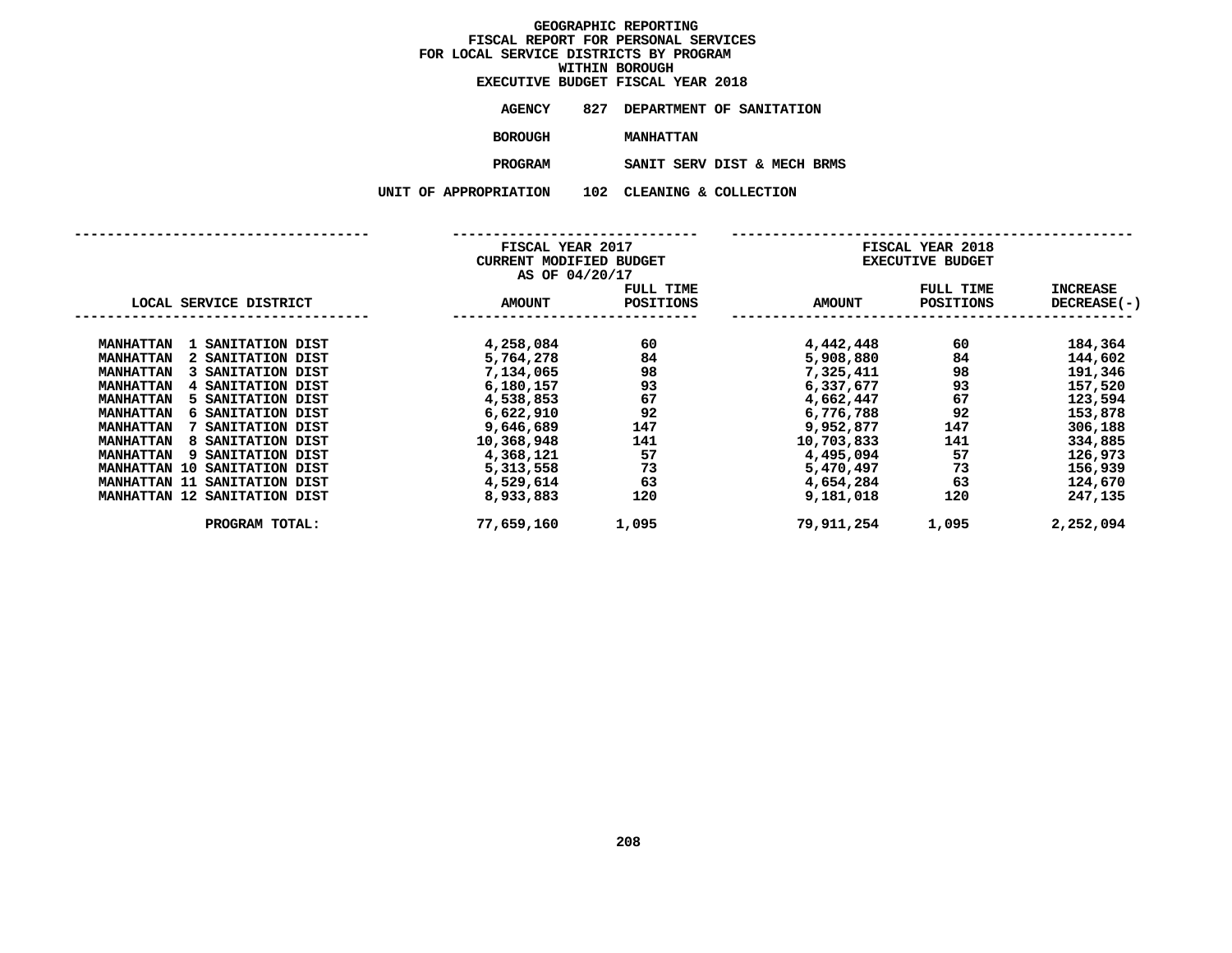|                  |     | EXECUTIVE BUDGET FISCAL YEAR 2018 |
|------------------|-----|-----------------------------------|
| <b>AGENCY</b>    | 827 | DEPARTMENT OF SANITATION          |
| BOROUGH          |     | <b>MANHATTAN</b>                  |
| <b>PROGRAM</b>   |     | SANITATION ENFORCEMENT            |
| <b>OPRIATION</b> | 101 | EXECUTIVE ADMINISTRATIVE          |

**UNIT OF APPROPRIATION <sup>101</sup> EXECUTIVE ADMINISTRATIVE**

| FISCAL YEAR 2017<br>CURRENT MODIFIED BUDGET |                |           | FISCAL YEAR 2018<br><b>EXECUTIVE BUDGET</b> |           |                    |  |
|---------------------------------------------|----------------|-----------|---------------------------------------------|-----------|--------------------|--|
|                                             | AS OF 04/20/17 |           |                                             |           |                    |  |
|                                             |                | FULL TIME |                                             | FULL TIME | <b>INCREASE</b>    |  |
| LOCAL SERVICE DISTRICT                      | <b>AMOUNT</b>  | POSITIONS | <b>AMOUNT</b>                               | POSITIONS | <b>DECREASE(-)</b> |  |
| MN SANIT ENFORCEMENT AGENTS                 | 889,549        | 26        | 893,796                                     | 26        | 4,247              |  |
| PROGRAM TOTAL:                              | 889,549        | 26        | 893,796                                     | 26        | 4,247              |  |
| SUB BOROUGH TOTAL:                          | 78,548,709     | 1,121     | 80,805,050                                  | 1,121     | 2,256,341          |  |
| <b>BOROUGH TOTAL:</b>                       | 78,548,709     | 1,121     | 80,805,050                                  | 1,121     | 2,256,341          |  |
|                                             |                |           |                                             |           |                    |  |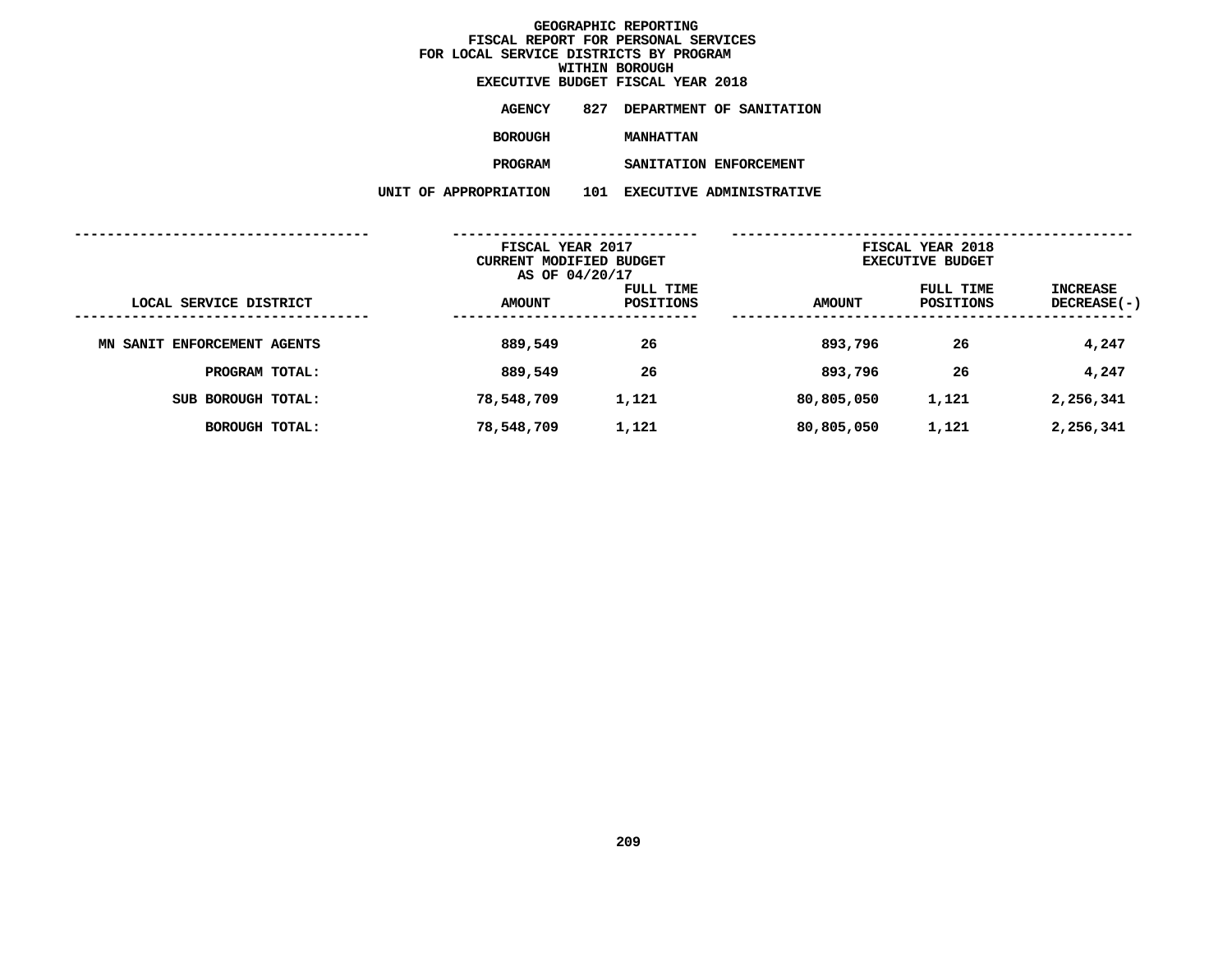| EXECUTIVE BUDGET FISCAL YEAR 2018 |     |               |  |                          |
|-----------------------------------|-----|---------------|--|--------------------------|
| AGENCY                            | 827 |               |  | DEPARTMENT OF SANITATION |
| <b>BOROUGH</b>                    |     | <b>OUEENS</b> |  |                          |
| <b>PROGRAM</b>                    |     |               |  | SANITATION ENFORCEMENT   |

 **SANITATION ENFORCEMENT UNIT OF APPROPRIATION <sup>101</sup> EXECUTIVE ADMINISTRATIVE**

|                                             | FISCAL YEAR 2017<br>CURRENT MODIFIED BUDGET<br>AS OF 04/20/17 |                        | FISCAL YEAR 2018<br><b>EXECUTIVE BUDGET</b> |                        |                                |  |
|---------------------------------------------|---------------------------------------------------------------|------------------------|---------------------------------------------|------------------------|--------------------------------|--|
| LOCAL SERVICE DISTRICT<br>----------------- | <b>AMOUNT</b>                                                 | FULL TIME<br>POSITIONS | <b>AMOUNT</b>                               | FULL TIME<br>POSITIONS | <b>INCREASE</b><br>DECREASE(-) |  |
| ONS SANIT ENFORCEMENT AGENTS                | 1,048,279                                                     | 30                     | 1,052,921                                   | 30                     | 4,642                          |  |
| PROGRAM TOTAL:                              | 1,048,279                                                     | 30                     | 1,052,921                                   | 30                     | 4,642                          |  |
| SUB BOROUGH TOTAL:                          | 1,048,279                                                     | 30                     | 1,052,921                                   | 30                     | 4,642                          |  |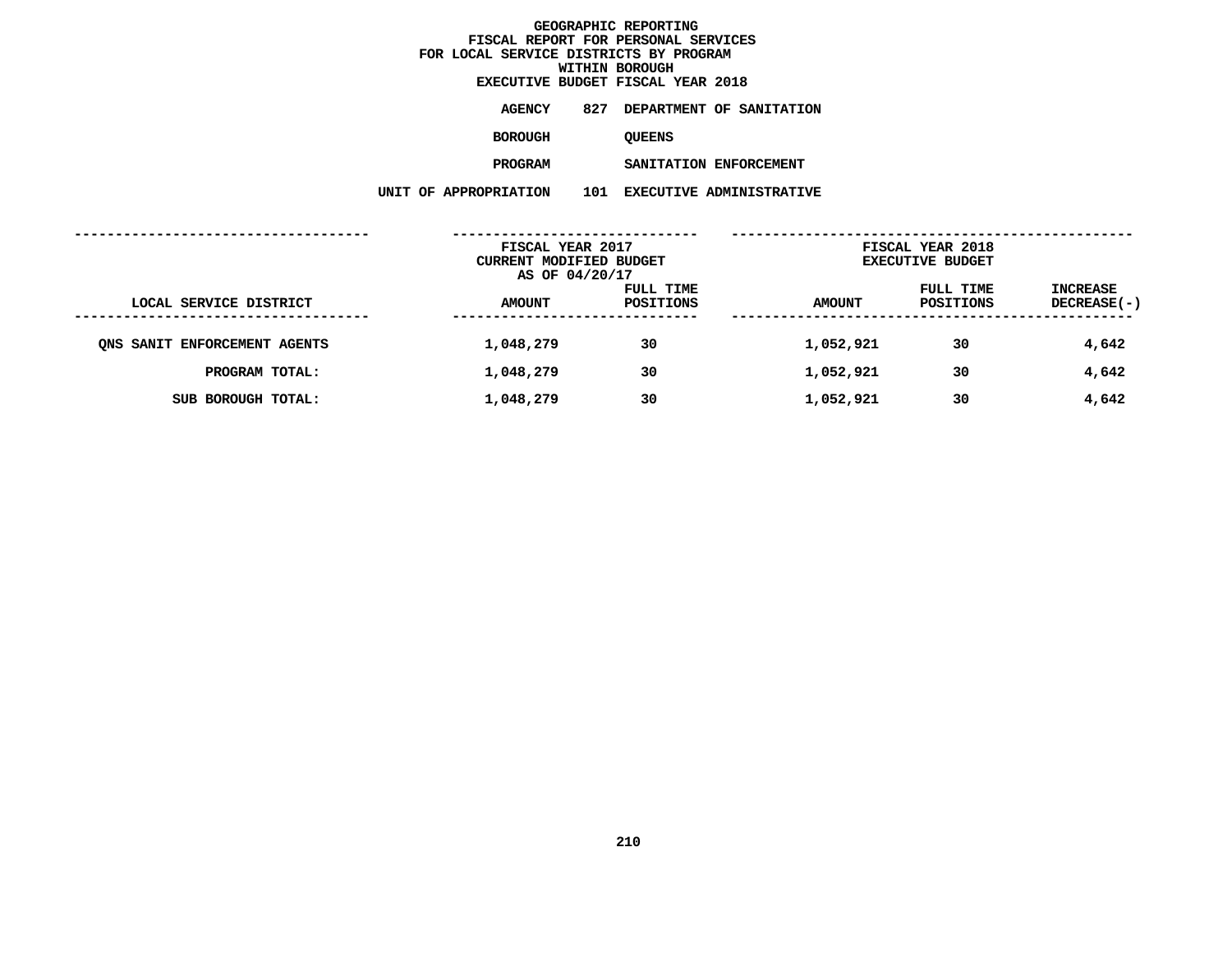|                      | EXECUTIVE BUDGET FISCAL YEAR 2018 |  |
|----------------------|-----------------------------------|--|
| <b>AGENCY</b>        | 827 DEPARTMENT OF SANITATION      |  |
| <b>BOROUGH</b>       | <b>OUEENS EAST</b>                |  |
| <b>PROGRAM</b>       | SANIT SERV DIST & MECH BRMS       |  |
| <b>\PPROPRIATION</b> | 102 CLEANING & COLLECTION         |  |

**UNIT OF APPROPRIATION <sup>102</sup> CLEANING & COLLECTION**

|                                         |  | FISCAL YEAR 2017<br><b>CURRENT MODIFIED BUDGET</b><br>AS OF 04/20/17 |                        | FISCAL YEAR 2018<br><b>EXECUTIVE BUDGET</b> |                               |                           |
|-----------------------------------------|--|----------------------------------------------------------------------|------------------------|---------------------------------------------|-------------------------------|---------------------------|
| LOCAL SERVICE DISTRICT                  |  | <b>AMOUNT</b>                                                        | FULL TIME<br>POSITIONS | <b>AMOUNT</b>                               | FULL TIME<br><b>POSITIONS</b> | INCREASE<br>$DECREASE(-)$ |
| SANITATION DISTRICT<br>OUEENS 7         |  | 12,690,241                                                           | 173                    | 13,051,491                                  | 173                           | 361,250                   |
| <b>QUEENS 8 SANITATION DISTRICT</b>     |  | 9,508,083                                                            | 140                    | 9,762,234                                   | 140                           | 254,151                   |
| OUEENS 10 SANITATION DISTRICT           |  | 8,457,837                                                            | 121                    | 8,698,751                                   | 121                           | 240,914                   |
| <b>QUEENS 11</b><br>SANITATION DISTRICT |  | 9,760,130                                                            | 138                    | 10,011,318                                  | 138                           | 251,188                   |
| <b>OUEENS 12 SANITATION DISTRICT</b>    |  | 12,766,975                                                           | 179                    | 13,092,948                                  | 179                           | 325,973                   |
| QUEENS 13 SANITATION DISTRICT           |  | 13,192,161                                                           | 188                    | 13,548,343                                  | 188                           | 356,182                   |
| <b>QUEENS 14 SANITATION DISTRICT</b>    |  | 7,105,779                                                            | 100                    | 7,309,923                                   | 100                           | 204,144                   |
| PROGRAM TOTAL:                          |  | 73,481,206                                                           | 1,039                  | 75,475,008                                  | 1,039                         | 1,993,802                 |
| SUB BOROUGH TOTAL:                      |  | 73,481,206                                                           | 1,039                  | 75,475,008                                  | 1,039                         | 1,993,802                 |
|                                         |  |                                                                      |                        |                                             |                               |                           |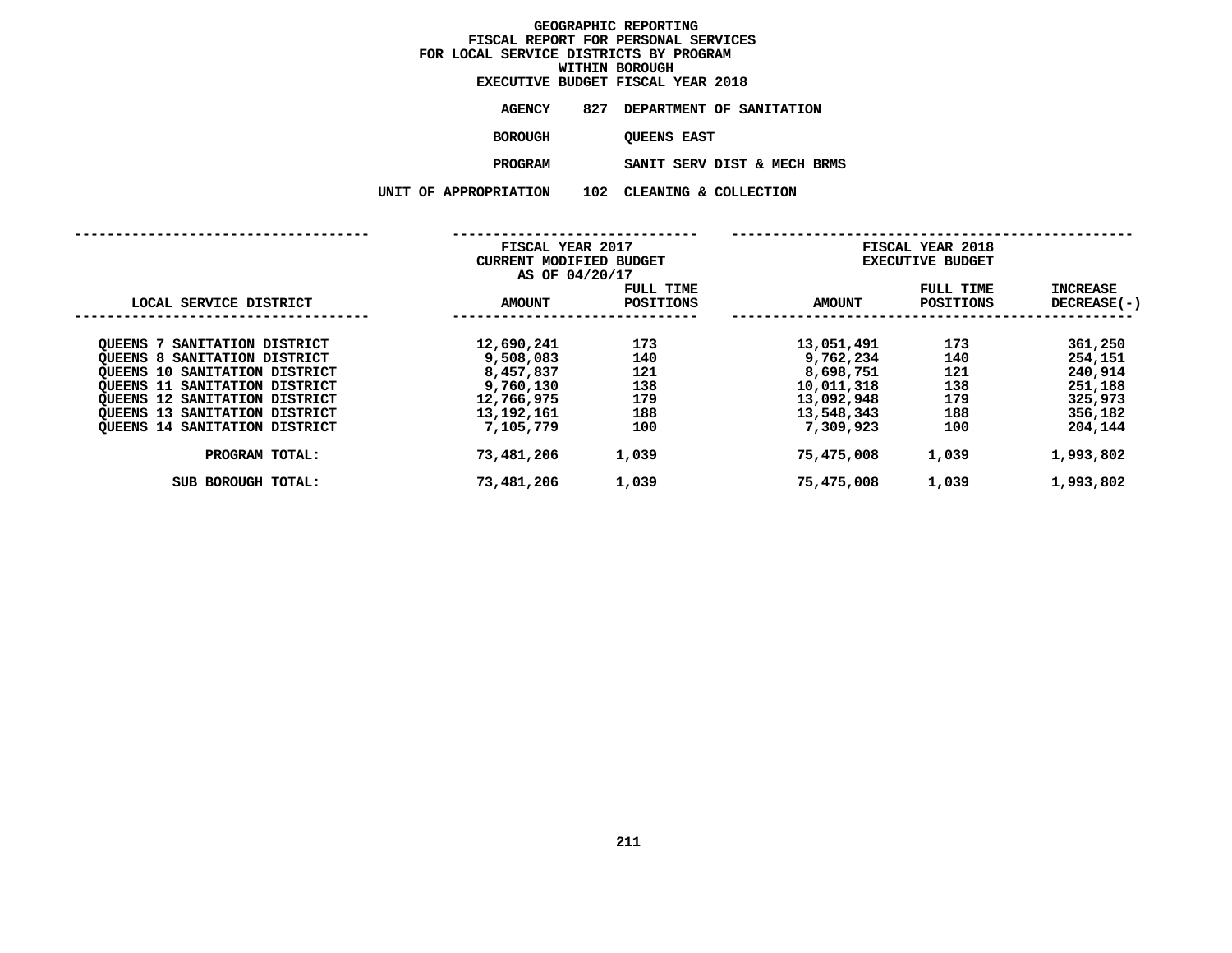|                      | EXECUTIVE BUDGET FISCAL YEAR 2018 |
|----------------------|-----------------------------------|
| <b>AGENCY</b>        | 827 DEPARTMENT OF SANITATION      |
| <b>BOROUGH</b>       | <b>OUEENS WEST</b>                |
| PROGRAM              | SANIT SERV DIST & MECH BRMS       |
| <b>APPROPRIATION</b> | 102 CLEANING & COLLECTION         |

**UNIT OF APPROPRIATION <sup>102</sup> CLEANING & COLLECTION**

|                                                                                                                                                                                                                                                                |                                                                                          | FISCAL YEAR 2017<br>FISCAL YEAR 2018<br><b>EXECUTIVE BUDGET</b><br><b>CURRENT MODIFIED BUDGET</b><br>AS OF 04/20/17 |                                                                                           |                                           |                                                                           |
|----------------------------------------------------------------------------------------------------------------------------------------------------------------------------------------------------------------------------------------------------------------|------------------------------------------------------------------------------------------|---------------------------------------------------------------------------------------------------------------------|-------------------------------------------------------------------------------------------|-------------------------------------------|---------------------------------------------------------------------------|
| LOCAL SERVICE DISTRICT                                                                                                                                                                                                                                         | <b>AMOUNT</b>                                                                            | FULL TIME<br>POSITIONS                                                                                              | <b>AMOUNT</b>                                                                             | FULL TIME<br><b>POSITIONS</b>             | <b>INCREASE</b><br>DECREASE(-)                                            |
| OUEENS 1 SANITATION DISTRICT<br><b>QUEENS 2 SANITATION DISTRICT</b><br>QUEENS 3<br>SANITATION DISTRICT<br><b>QUEENS 4 SANITATION DISTRICT</b><br>OUEENS 5 SANITATION DISTRICT<br><b>SANITATION DISTRICT</b><br>QUEENS 6<br><b>QUEENS 9 SANITATION DISTRICT</b> | 9,848,597<br>6,157,503<br>6,936,578<br>6,404,656<br>10,758,611<br>5,901,320<br>8,333,318 | 132<br>90<br>99<br>87<br>144<br>81<br>113                                                                           | 10,127,339<br>6,329,931<br>7,122,392<br>6,572,145<br>11,484,727<br>6,073,501<br>8,526,577 | 132<br>90<br>99<br>87<br>144<br>81<br>113 | 278,742<br>172,428<br>185,814<br>167,489<br>726,116<br>172,181<br>193,259 |
| PROGRAM TOTAL:                                                                                                                                                                                                                                                 | 54,340,583                                                                               | 746                                                                                                                 | 56,236,612                                                                                | 746                                       | 1,896,029                                                                 |
| SUB BOROUGH TOTAL:<br><b>BOROUGH TOTAL:</b>                                                                                                                                                                                                                    | 54,340,583<br>128,870,068                                                                | 746<br>1,815                                                                                                        | 56,236,612<br>132,764,541                                                                 | 746<br>1,815                              | 1,896,029<br>3,894,473                                                    |
|                                                                                                                                                                                                                                                                |                                                                                          |                                                                                                                     |                                                                                           |                                           |                                                                           |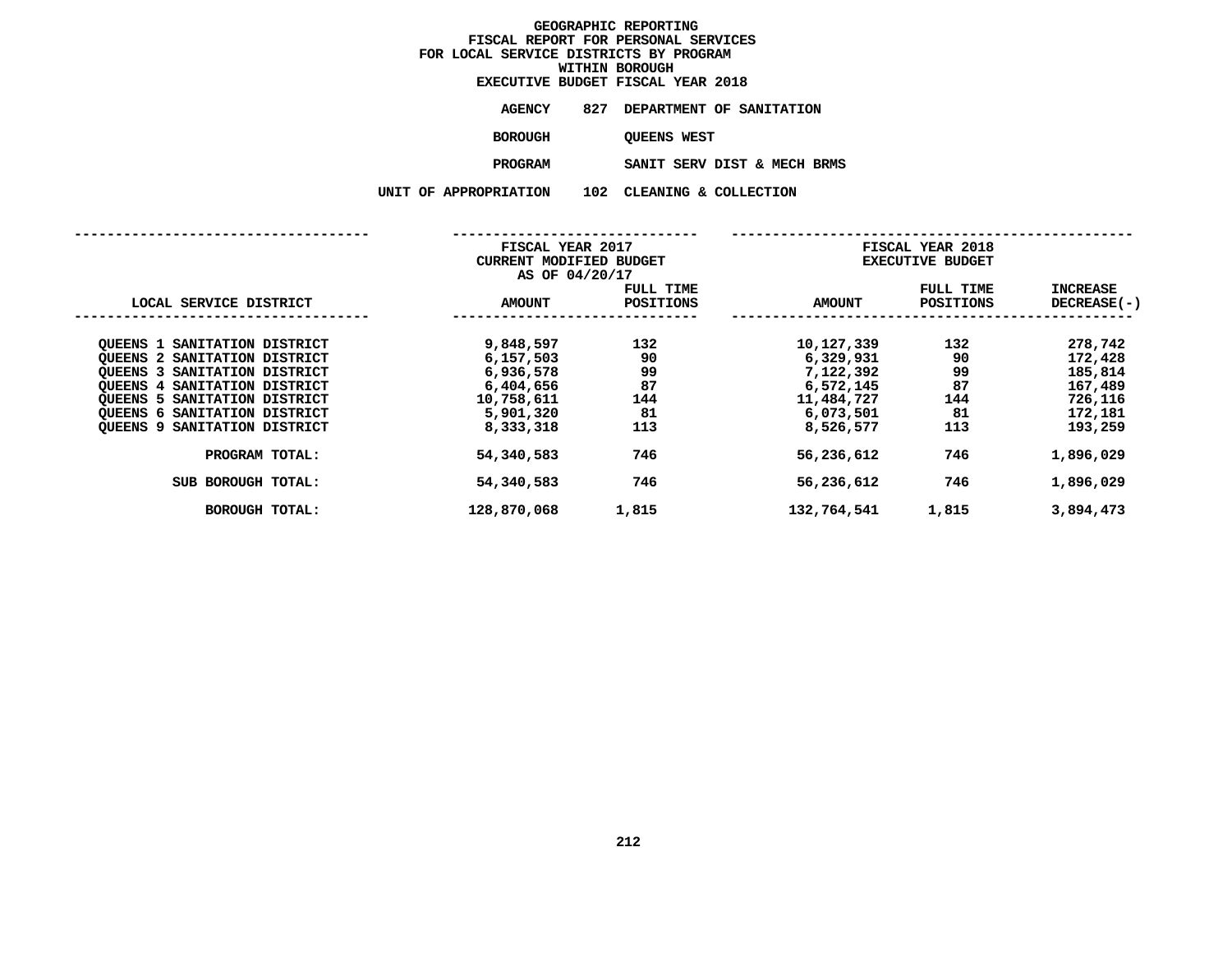**WITHIN BOROUGH EXECUTIVE BUDGET FISCAL YEAR <sup>2018</sup>AGENCY <sup>827</sup> DEPARTMENT OF SANITATION BOROUGH**

STATEN ISLAND<br>SANIT SERV DIST & MECH BRMS **PROGRAMM**<br>**N** 102 CLEANING & COLLECTION<br>**N** 102 CLEANING & COLLECTION

**UNIT OF APPROPRIATION <sup>102</sup> CLEANING & COLLECTION**

|                                | FISCAL YEAR 2017<br>CURRENT MODIFIED BUDGET |                        |               | FISCAL YEAR 2018<br><b>EXECUTIVE BUDGET</b> |                           |
|--------------------------------|---------------------------------------------|------------------------|---------------|---------------------------------------------|---------------------------|
|                                | AS OF 04/20/17                              |                        |               |                                             |                           |
| LOCAL SERVICE DISTRICT         | <b>AMOUNT</b>                               | FULL TIME<br>POSITIONS | <b>AMOUNT</b> | FULL TIME<br>POSITIONS                      | INCREASE<br>$DECREASE(-)$ |
|                                |                                             |                        |               |                                             |                           |
| STATEN ISLAND 1 SANITATION DIS | 14,527,973                                  | 189                    | 15,267,268    | 186                                         | 739,295                   |
| STATEN ISLAND 2 SANITATION DIS | 12,692,416                                  | 169                    | 13,069,705    | 166                                         | 377,289                   |
| STATEN ISLAND 3 SANITATION DIS | 14, 172, 159                                | 191                    | 14,567,003    | 185                                         | 394,844                   |
| PROGRAM TOTAL:                 | 41,392,548                                  | 549                    | 42,903,976    | 537                                         | 1,511,428                 |
|                                |                                             |                        |               |                                             |                           |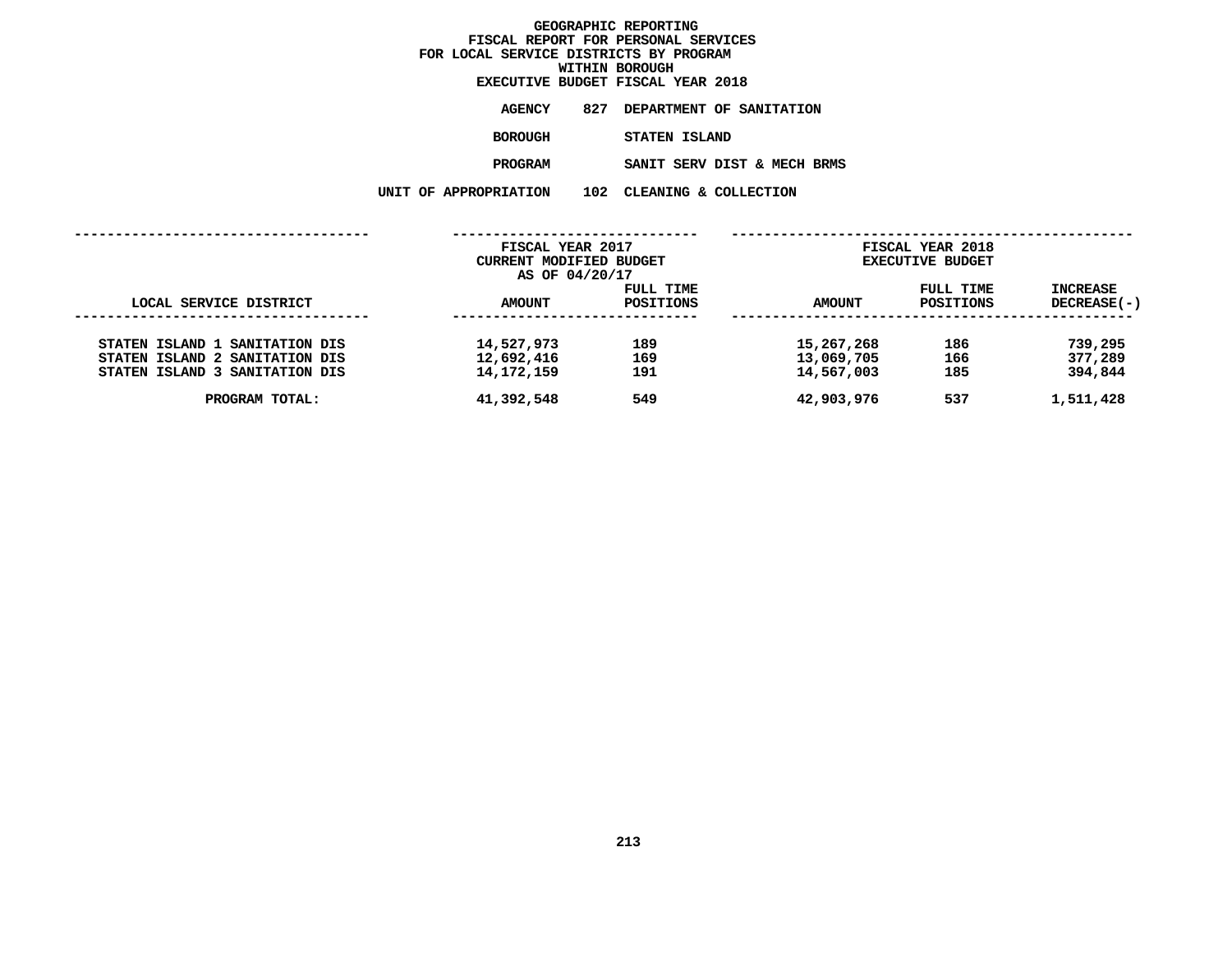|                        |     | EXECUTIVE BUDGET FISCAL YEAR 2018 |
|------------------------|-----|-----------------------------------|
| <b>AGENCY</b>          | 827 | DEPARTMENT OF SANITATION          |
| <b>BOROUGH</b>         |     | STATEN ISLAND                     |
| <b>PROGRAM</b>         |     | SANITATION ENFORCEMENT            |
| <b>F APPROPRIATION</b> | 101 | <b>EXECUTIVE ADMINISTRATIVE</b>   |

|                               | UNIT OF APPROPRIATION                       | 101<br><b>EXECUTIVE ADMINISTRATIVE</b> |               |                                             |                                       |
|-------------------------------|---------------------------------------------|----------------------------------------|---------------|---------------------------------------------|---------------------------------------|
|                               | FISCAL YEAR 2017<br>CURRENT MODIFIED BUDGET | AS OF 04/20/17                         |               | FISCAL YEAR 2018<br><b>EXECUTIVE BUDGET</b> |                                       |
| LOCAL SERVICE DISTRICT        | <b>AMOUNT</b>                               | FULL TIME<br><b>POSITIONS</b>          | <b>AMOUNT</b> | FULL TIME<br><b>POSITIONS</b>               | <b>INCREASE</b><br><b>DECREASE(-)</b> |
| S.I. SANIT ENFORCEMENT AGENTS | 113,045                                     | 3                                      | 113,911       | 3                                           | 866                                   |
| PROGRAM TOTAL:                | 113,045                                     | 3                                      | 113,911       | 3                                           | 866                                   |
| SUB BOROUGH TOTAL:            | 41,505,593                                  | 552                                    | 43,017,887    | 540                                         | 1,512,294                             |
| <b>BOROUGH TOTAL:</b>         | 41,505,593                                  | 552                                    | 43,017,887    | 540                                         | 1,512,294                             |
|                               |                                             |                                        |               |                                             |                                       |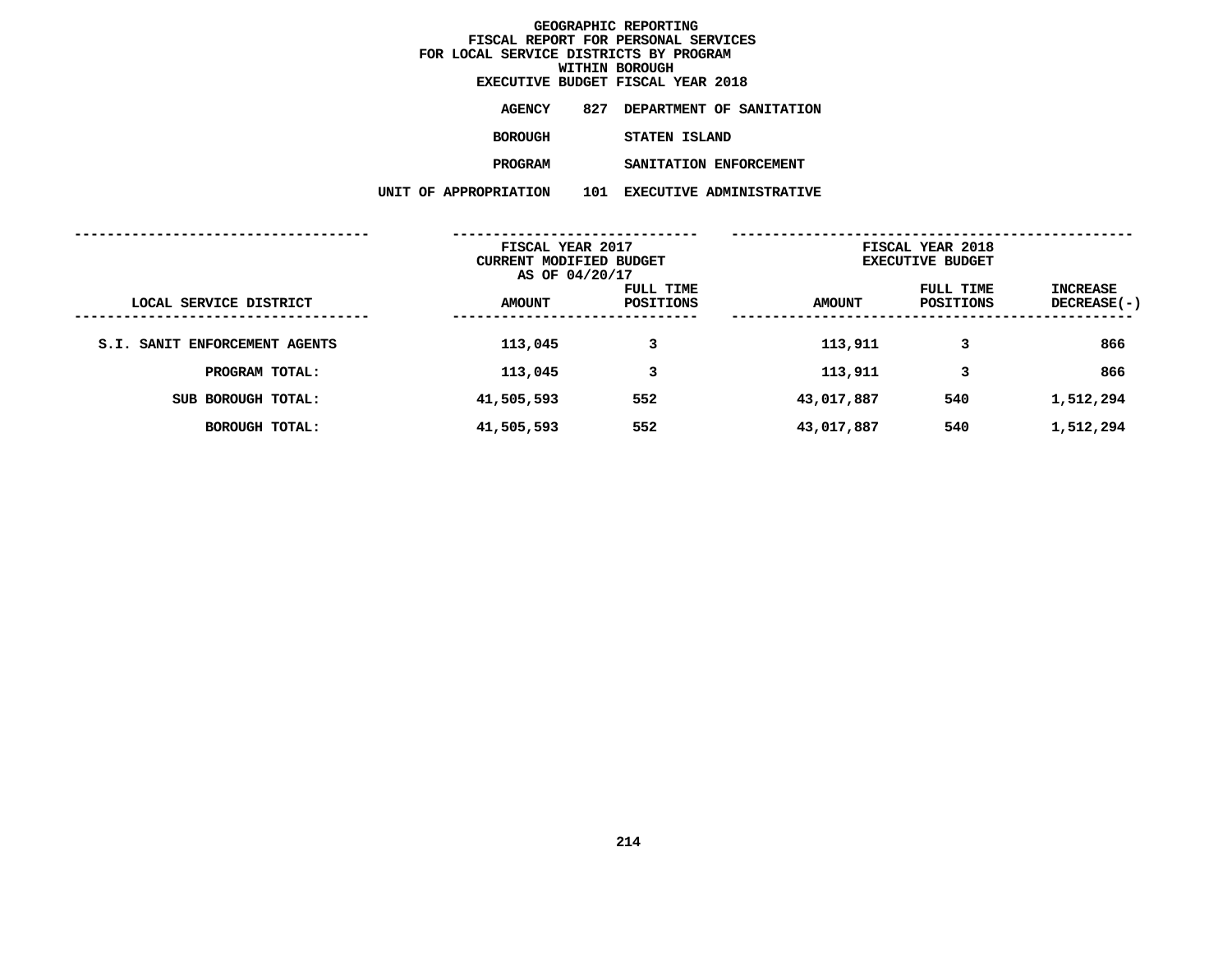## GEOGRAPHIC REPORTING<br>FISCAL REPORT FOR PERSONAL SERVICES<br>OCAL SERVICE DISTRICTS BY PROGRAM<br>WITHIN BOROUGH **FISCAL REPORT FOR PERSONAL SERVICES FOR LOCAL SERVICE DISTRICTS BY PROGRAM**

# **WITHIN BOROUGH EXECUTIVE BUDGET FISCAL YEAR <sup>2018</sup>**

# **AGENCY <sup>827</sup> DEPARTMENT OF SANITATION**

|                                                   | FISCAL YEAR 2017<br>CURRENT MODIFIED BUDGET<br>AS OF 04/20/17 |                        | FISCAL YEAR 2018<br><b>EXECUTIVE BUDGET</b> |                        |                         |
|---------------------------------------------------|---------------------------------------------------------------|------------------------|---------------------------------------------|------------------------|-------------------------|
| LOCAL SERVICE DISTRICT                            | AMOUNT                                                        | FULL TIME<br>POSITIONS | <b>AMOUNT</b>                               | FULL TIME<br>POSITIONS | INCREASE<br>DECREASE(-) |
| <b>AGENCY TOTAL:</b><br>ALL PROGRAMS ALL BOROUGHS | 449,499,268                                                   | 6,340                  | 463,900,380                                 | 6,328                  | 14,401,112              |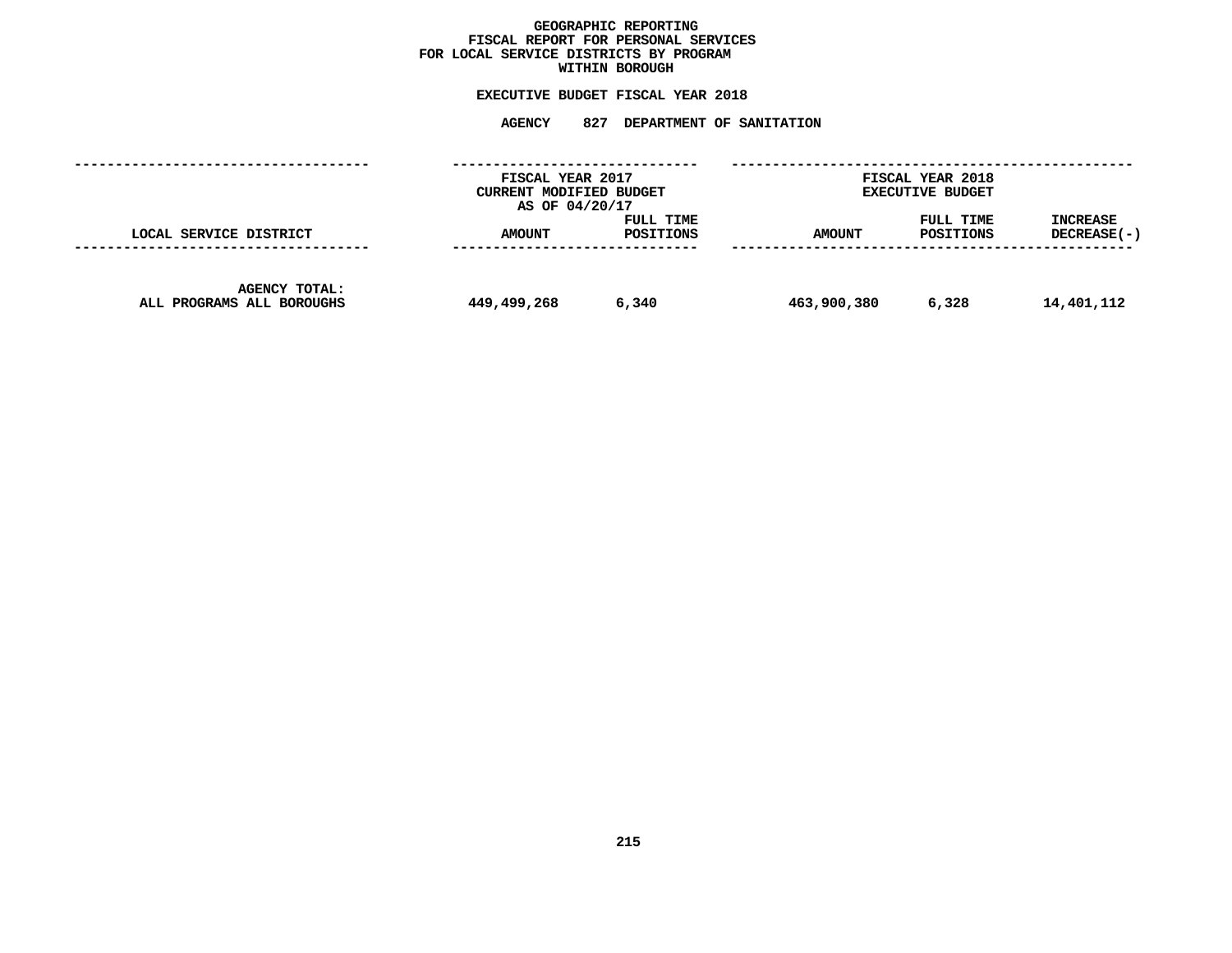#### **EXECUTIVE BUDGET FISCAL YEAR 2018**

|                                                                       | FISCAL YEAR 2017<br><b>CURRENT MODIFIED BUDGET</b> |                         | FISCAL YEAR 2018<br><b>EXECUTIVE BUDGET</b> |  |  |
|-----------------------------------------------------------------------|----------------------------------------------------|-------------------------|---------------------------------------------|--|--|
| UNIT OF APPROPRIATION                                                 | AS OF 04/20/17                                     | <b>AMOUNT</b>           | <b>INCREASE</b><br>DECREASE (-)             |  |  |
| EXECUTIVE ADMINISTRATIVE<br>101                                       |                                                    |                         |                                             |  |  |
| REGULAR GROSS<br><b>OTHER</b>                                         | 4,324,334                                          | 4,343,951               | 19,617                                      |  |  |
| TOTAL REPORTED GEOGRAPHICALLY                                         | 4,324,334                                          | 4,343,951               | 19,617                                      |  |  |
| NOT REPORTED GEOGRAPHICALLY                                           | 76,646,202                                         | 65,870,778              | 10,775,424-                                 |  |  |
| FINANCIAL PLAN SAVINGS                                                |                                                    | 140,906-                | 140,906-                                    |  |  |
| <b>APPROPRIATION</b>                                                  | 80,970,536                                         | 70,073,823              | 10,896,713-                                 |  |  |
| FUNDING                                                               |                                                    |                         |                                             |  |  |
| <b>CITY</b><br>OTHER CATEGORICAL<br>CAPITAL FUNDS - I.F.A.            | 64,002,628<br>4,952,834                            | 64,732,466<br>4,988,633 | 729,838<br>35,799                           |  |  |
| <b>STATE</b><br>FEDERAL - C.D.<br>FEDERAL - OTHER<br>INTRA-CITY SALES | 11,662,350<br>352,724                              | 352,724                 | 11,662,350-                                 |  |  |
|                                                                       |                                                    |                         |                                             |  |  |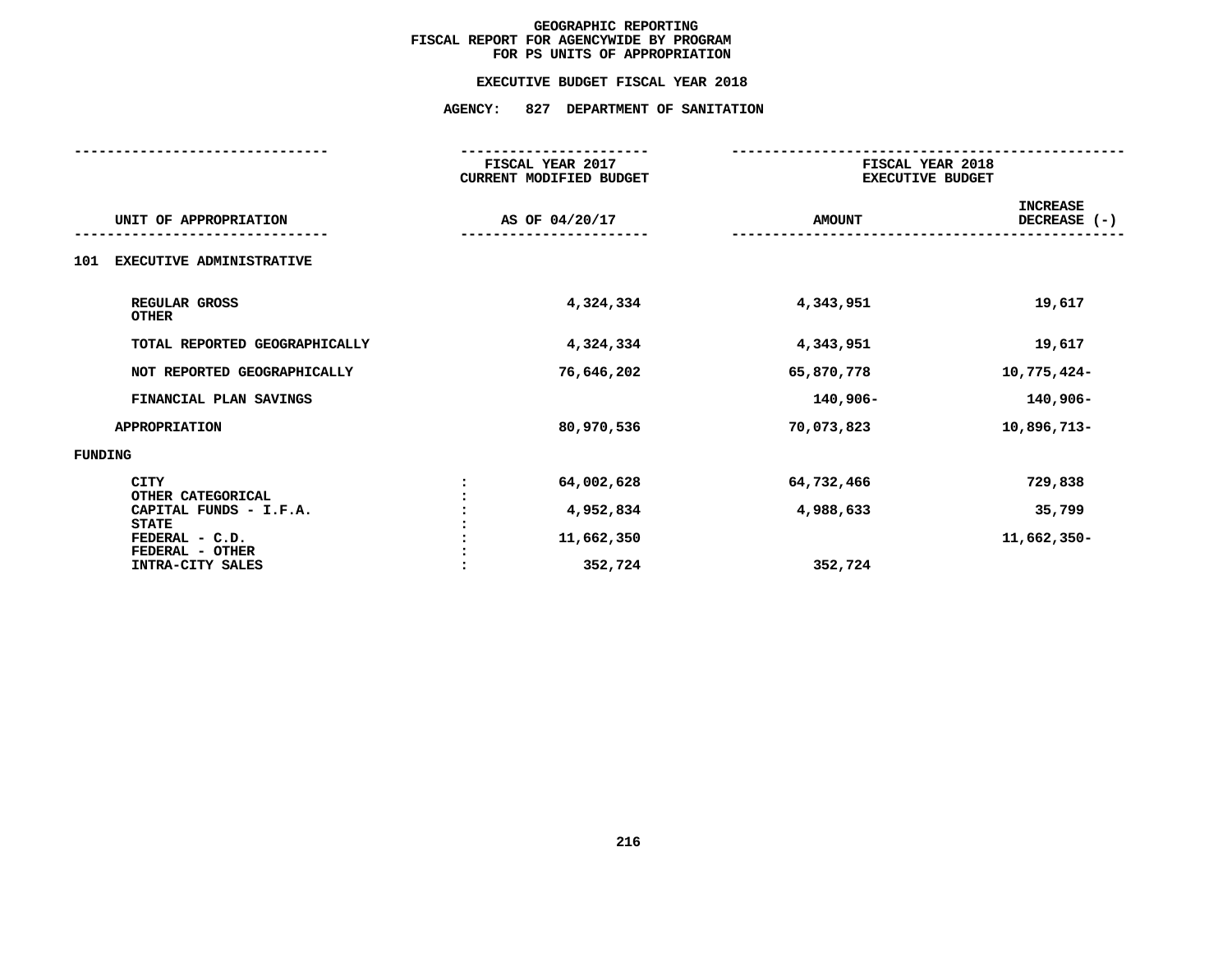#### **EXECUTIVE BUDGET FISCAL YEAR 2018**

| FISCAL YEAR 2017<br>CURRENT MODIFIED BUDGET |                                       | FISCAL YEAR 2018<br><b>EXECUTIVE BUDGET</b> |  |  |
|---------------------------------------------|---------------------------------------|---------------------------------------------|--|--|
| AS OF 04/20/17                              | <b>AMOUNT</b>                         | <b>INCREASE</b><br>DECREASE (-)             |  |  |
|                                             |                                       |                                             |  |  |
| 440,880,632<br>4,294,302                    | 452,521,719<br>7,034,710              | 11,641,087<br>2,740,408                     |  |  |
| 445,174,934                                 | 459,556,429                           | 14,381,495                                  |  |  |
| 261,045,863                                 | 281, 171, 957                         | 20,126,094                                  |  |  |
| 4,222,893-                                  | $9,214,546-$                          | 4,991,653-                                  |  |  |
| 701,997,904                                 | 731,513,840                           | 29,515,936                                  |  |  |
|                                             |                                       |                                             |  |  |
| 694,756,422<br>1,070,930<br>6,170,552       | 721, 156, 195<br>750,000<br>9,607,645 | 26,399,773<br>$320,930 -$<br>3,437,093      |  |  |
|                                             |                                       |                                             |  |  |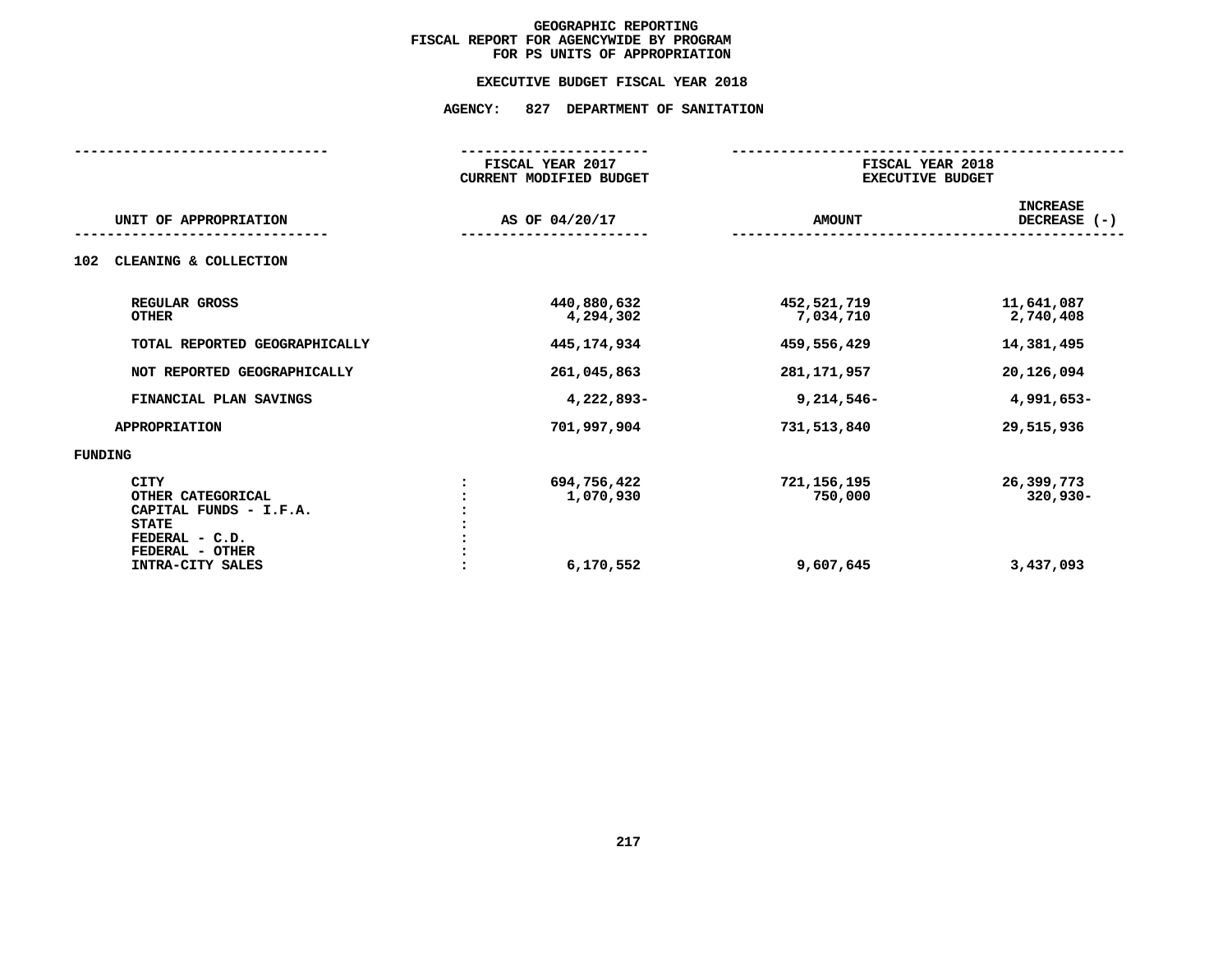#### **EXECUTIVE BUDGET FISCAL YEAR 2018**

|                                  | FISCAL YEAR 2017<br><b>CURRENT MODIFIED BUDGET</b> | FISCAL YEAR 2018<br><b>EXECUTIVE BUDGET</b> |                                 |
|----------------------------------|----------------------------------------------------|---------------------------------------------|---------------------------------|
|                                  |                                                    |                                             |                                 |
| UNIT OF APPROPRIATION            | AS OF 04/20/17                                     | <b>AMOUNT</b>                               | <b>INCREASE</b><br>DECREASE (-) |
|                                  |                                                    |                                             |                                 |
| WASTE DISPOSAL<br>103            |                                                    |                                             |                                 |
| REGULAR GROSS<br><b>OTHER</b>    |                                                    |                                             |                                 |
| TOTAL REPORTED GEOGRAPHICALLY    |                                                    |                                             |                                 |
| NOT REPORTED GEOGRAPHICALLY      | 27,554,029                                         | 33,785,555                                  | 6,231,526                       |
| FINANCIAL PLAN SAVINGS           |                                                    |                                             |                                 |
| <b>APPROPRIATION</b>             | 27,554,029                                         | 33,785,555                                  | 6,231,526                       |
| FUNDING                          |                                                    |                                             |                                 |
| <b>CITY</b><br>OTHER CATEGORICAL | 27,463,186                                         | 33,694,191                                  | 6,231,005                       |
| CAPITAL FUNDS - I.F.A.           | 90,843                                             | 91,364                                      | 521                             |
| <b>STATE</b>                     |                                                    |                                             |                                 |
| FEDERAL - C.D.                   |                                                    |                                             |                                 |
| FEDERAL - OTHER                  |                                                    |                                             |                                 |
| INTRA-CITY SALES                 |                                                    |                                             |                                 |
|                                  |                                                    |                                             |                                 |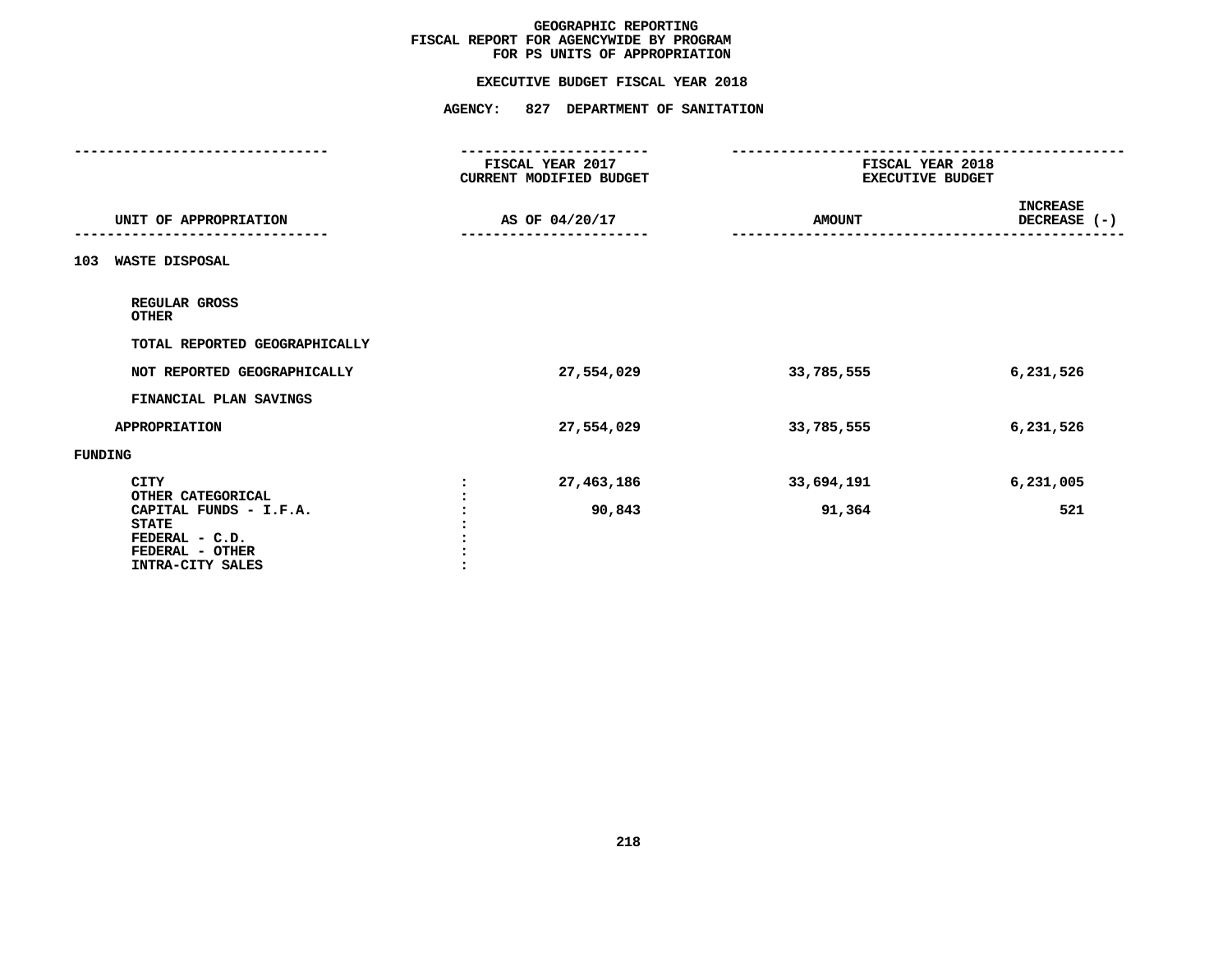#### **EXECUTIVE BUDGET FISCAL YEAR 2018**

|                                                                                                                                     | FISCAL YEAR 2017<br>CURRENT MODIFIED BUDGET | FISCAL YEAR 2018<br><b>EXECUTIVE BUDGET</b> |                                 |
|-------------------------------------------------------------------------------------------------------------------------------------|---------------------------------------------|---------------------------------------------|---------------------------------|
|                                                                                                                                     |                                             |                                             |                                 |
| UNIT OF APPROPRIATION                                                                                                               | AS OF 04/20/17                              | <b>AMOUNT</b>                               | <b>INCREASE</b><br>DECREASE (-) |
|                                                                                                                                     |                                             |                                             |                                 |
| <b>BUILDING MANAGEMENT</b><br>104                                                                                                   |                                             |                                             |                                 |
| REGULAR GROSS<br><b>OTHER</b>                                                                                                       |                                             |                                             |                                 |
| TOTAL REPORTED GEOGRAPHICALLY                                                                                                       |                                             |                                             |                                 |
| NOT REPORTED GEOGRAPHICALLY                                                                                                         | 24,166,602                                  | 24,208,919                                  | 42,317                          |
| FINANCIAL PLAN SAVINGS                                                                                                              |                                             |                                             |                                 |
| <b>APPROPRIATION</b>                                                                                                                | 24,166,602                                  | 24,208,919                                  | 42,317                          |
| FUNDING                                                                                                                             |                                             |                                             |                                 |
| <b>CITY</b><br>OTHER CATEGORICAL<br>CAPITAL FUNDS - I.F.A.<br><b>STATE</b><br>FEDERAL - C.D.<br>FEDERAL - OTHER<br>INTRA-CITY SALES | 24,075,602<br>91,000                        | 24,208,919                                  | 133,317<br>$91,000 -$           |
|                                                                                                                                     |                                             |                                             |                                 |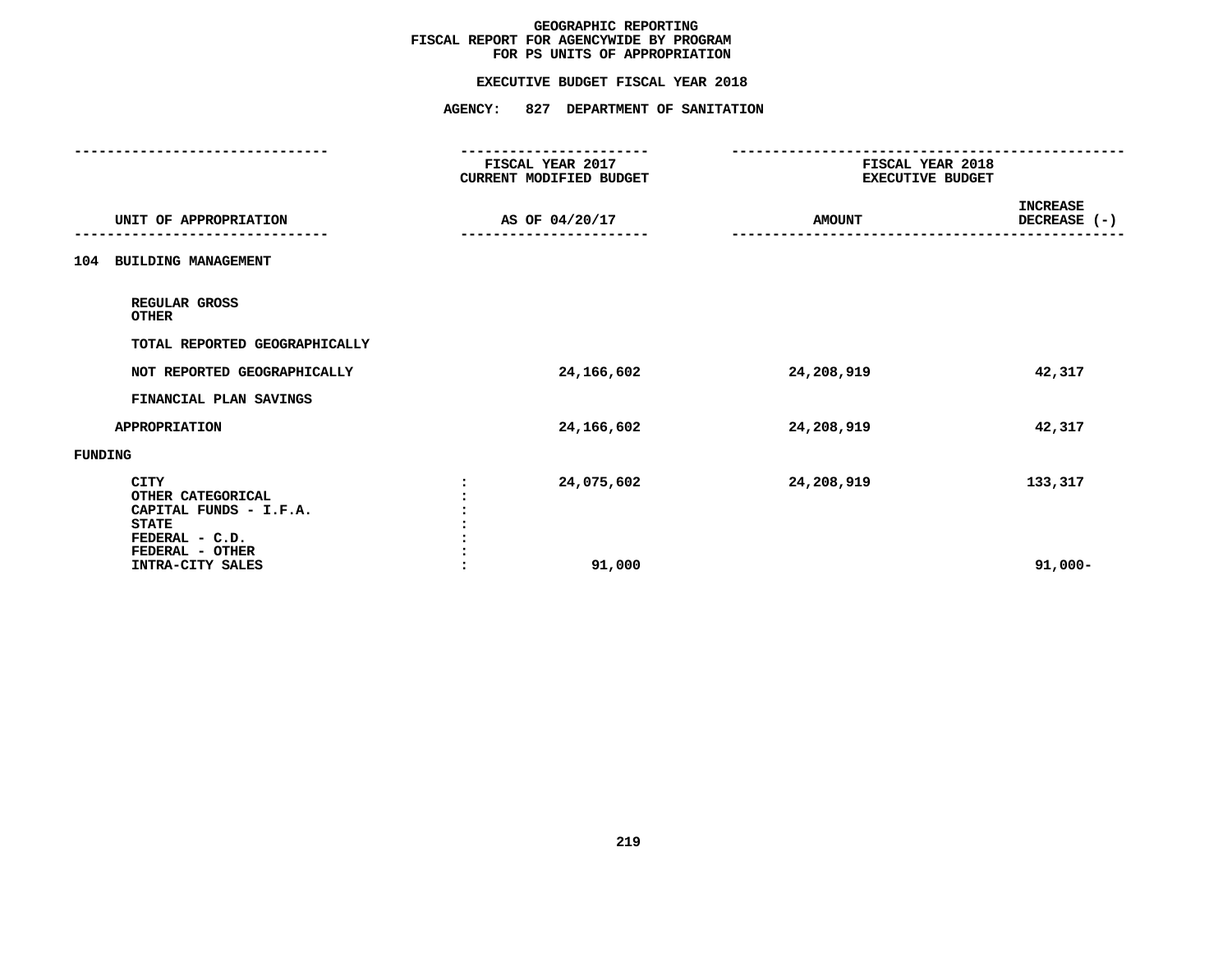#### **EXECUTIVE BUDGET FISCAL YEAR 2018**

|                                        | FISCAL YEAR 2017<br>CURRENT MODIFIED BUDGET | FISCAL YEAR 2018<br><b>EXECUTIVE BUDGET</b> |                                 |  |
|----------------------------------------|---------------------------------------------|---------------------------------------------|---------------------------------|--|
|                                        |                                             |                                             |                                 |  |
| UNIT OF APPROPRIATION                  |                                             | <b>AMOUNT</b>                               | <b>INCREASE</b><br>DECREASE (-) |  |
|                                        | AS OF 04/20/17                              |                                             |                                 |  |
| BUREAU OF MOTOR EQUIP<br>105           |                                             |                                             |                                 |  |
| REGULAR GROSS<br><b>OTHER</b>          |                                             |                                             |                                 |  |
| TOTAL REPORTED GEOGRAPHICALLY          |                                             |                                             |                                 |  |
| NOT REPORTED GEOGRAPHICALLY            | 67,617,277                                  | 68,846,424                                  | 1,229,147                       |  |
| FINANCIAL PLAN SAVINGS                 |                                             |                                             |                                 |  |
| <b>APPROPRIATION</b>                   | 67,617,277                                  | 68,846,424                                  | 1,229,147                       |  |
| <b>FUNDING</b>                         |                                             |                                             |                                 |  |
| <b>CITY</b>                            | 66,508,703                                  | 68,826,424                                  | 2,317,721                       |  |
| OTHER CATEGORICAL                      |                                             |                                             |                                 |  |
| CAPITAL FUNDS - I.F.A.<br><b>STATE</b> |                                             |                                             |                                 |  |
| FEDERAL - C.D.                         | 1,088,574                                   |                                             | 1,088,574-                      |  |
| FEDERAL - OTHER                        |                                             |                                             |                                 |  |
| INTRA-CITY SALES                       | 20,000                                      | 20,000                                      |                                 |  |
|                                        |                                             |                                             |                                 |  |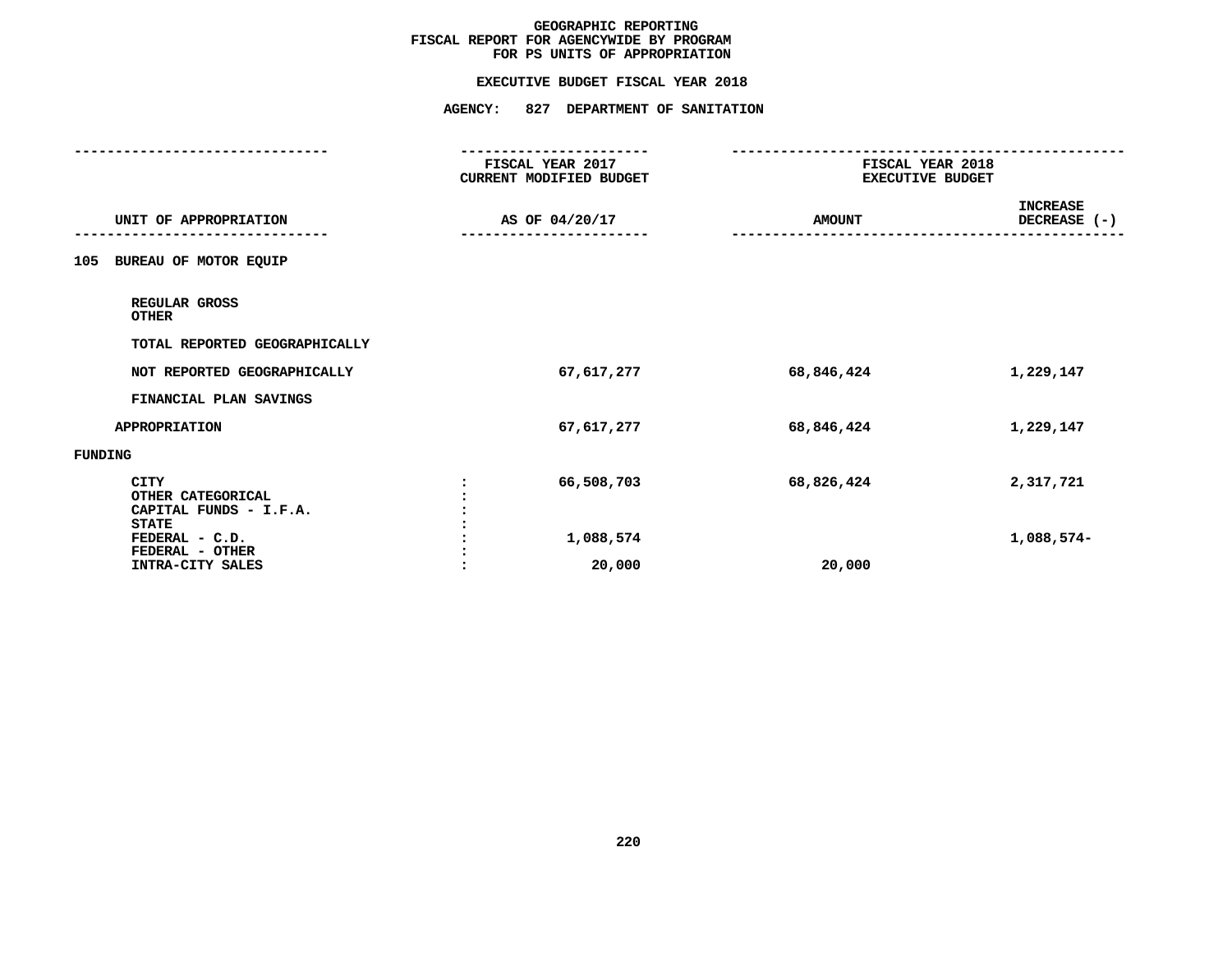#### **EXECUTIVE BUDGET FISCAL YEAR 2018**

|                                | FISCAL YEAR 2017               | FISCAL YEAR 2018        |                                 |
|--------------------------------|--------------------------------|-------------------------|---------------------------------|
|                                | <b>CURRENT MODIFIED BUDGET</b> | <b>EXECUTIVE BUDGET</b> |                                 |
| UNIT OF APPROPRIATION          | AS OF 04/20/17                 | <b>AMOUNT</b>           | <b>INCREASE</b><br>DECREASE (-) |
|                                |                                |                         |                                 |
| SNOW BUDGET-PS<br>107          |                                |                         |                                 |
| REGULAR GROSS<br><b>OTHER</b>  |                                |                         |                                 |
| TOTAL REPORTED GEOGRAPHICALLY  |                                |                         |                                 |
| NOT REPORTED GEOGRAPHICALLY    | 51,525,889                     | 47,921,080              | $3,604,809-$                    |
| FINANCIAL PLAN SAVINGS         |                                |                         |                                 |
| <b>APPROPRIATION</b>           | 51,525,889                     | 47,921,080              | $3,604,809 -$                   |
| FUNDING                        |                                |                         |                                 |
| CITY                           | 51,525,889                     | 47,921,080              | $3,604,809-$                    |
| OTHER CATEGORICAL              |                                |                         |                                 |
| CAPITAL FUNDS - I.F.A.         |                                |                         |                                 |
| <b>STATE</b><br>FEDERAL - C.D. |                                |                         |                                 |
| FEDERAL - OTHER                |                                |                         |                                 |
| INTRA-CITY SALES               |                                |                         |                                 |
|                                |                                |                         |                                 |
|                                |                                |                         |                                 |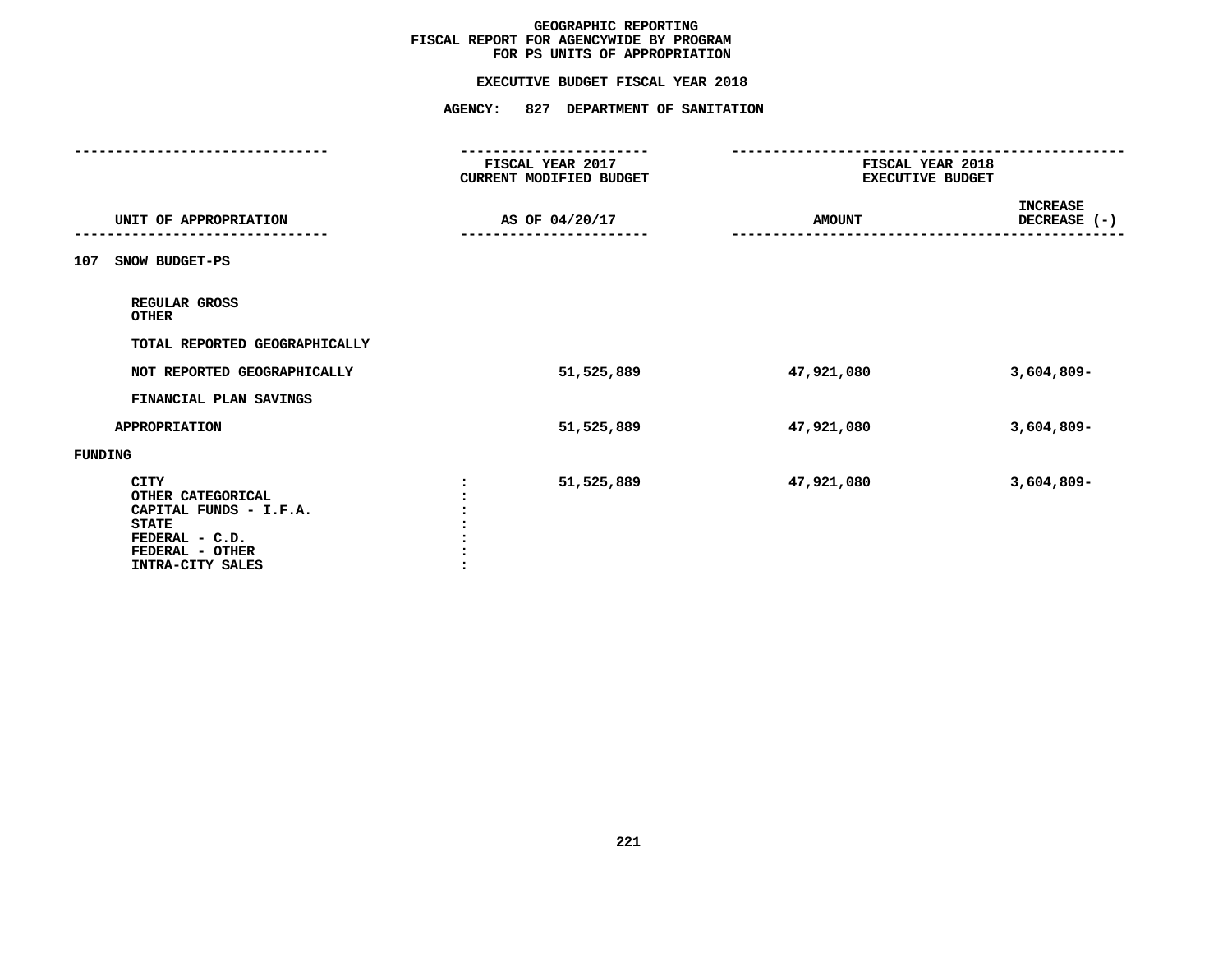|                                                                                                                              |                | FISCAL YEAR 2017<br>CURRENT MODIFIED BUDGET                                   | FISCAL YEAR 2018<br><b>EXECUTIVE BUDGET</b>  |                                                             |  |
|------------------------------------------------------------------------------------------------------------------------------|----------------|-------------------------------------------------------------------------------|----------------------------------------------|-------------------------------------------------------------|--|
| UNIT OF APPROPRIATION                                                                                                        | AS OF 04/20/17 |                                                                               | <b>AMOUNT</b>                                | <b>INCREASE</b><br>DECREASE (-)                             |  |
| EXEC & ADMINISTRATIVE-OTPS<br>106                                                                                            |                |                                                                               |                                              |                                                             |  |
| TOTAL REPORTED GEOGRAPHICALLY                                                                                                |                |                                                                               |                                              |                                                             |  |
| NOT REPORTED GEOGRAPHICALLY                                                                                                  |                | 104,243,043                                                                   | 98,228,291                                   | $6,014,752-$                                                |  |
| FINANCIAL PLAN SAVINGS                                                                                                       |                | $125,000 -$                                                                   |                                              | 125,000                                                     |  |
| <b>APPROPRIATION</b>                                                                                                         |                | 104, 118, 043                                                                 | 98,228,291                                   | 5,889,752-                                                  |  |
| FUNDING                                                                                                                      |                |                                                                               |                                              |                                                             |  |
| CITY<br>OTHER CATEGORICAL<br>CAPITAL FUNDS - I.F.A.<br><b>STATE</b><br>FEDERAL - C.D.<br>FEDERAL - OTHER<br>INTRA-CITY SALES | $\cdot$        | 99,543,364<br>551,508<br>250,000<br>25,000<br>2,449,932<br>490,739<br>807,500 | 96,822,791<br>250,000<br>25,000<br>1,130,500 | 2,720,573-<br>551,508-<br>2,449,932-<br>490,739-<br>323,000 |  |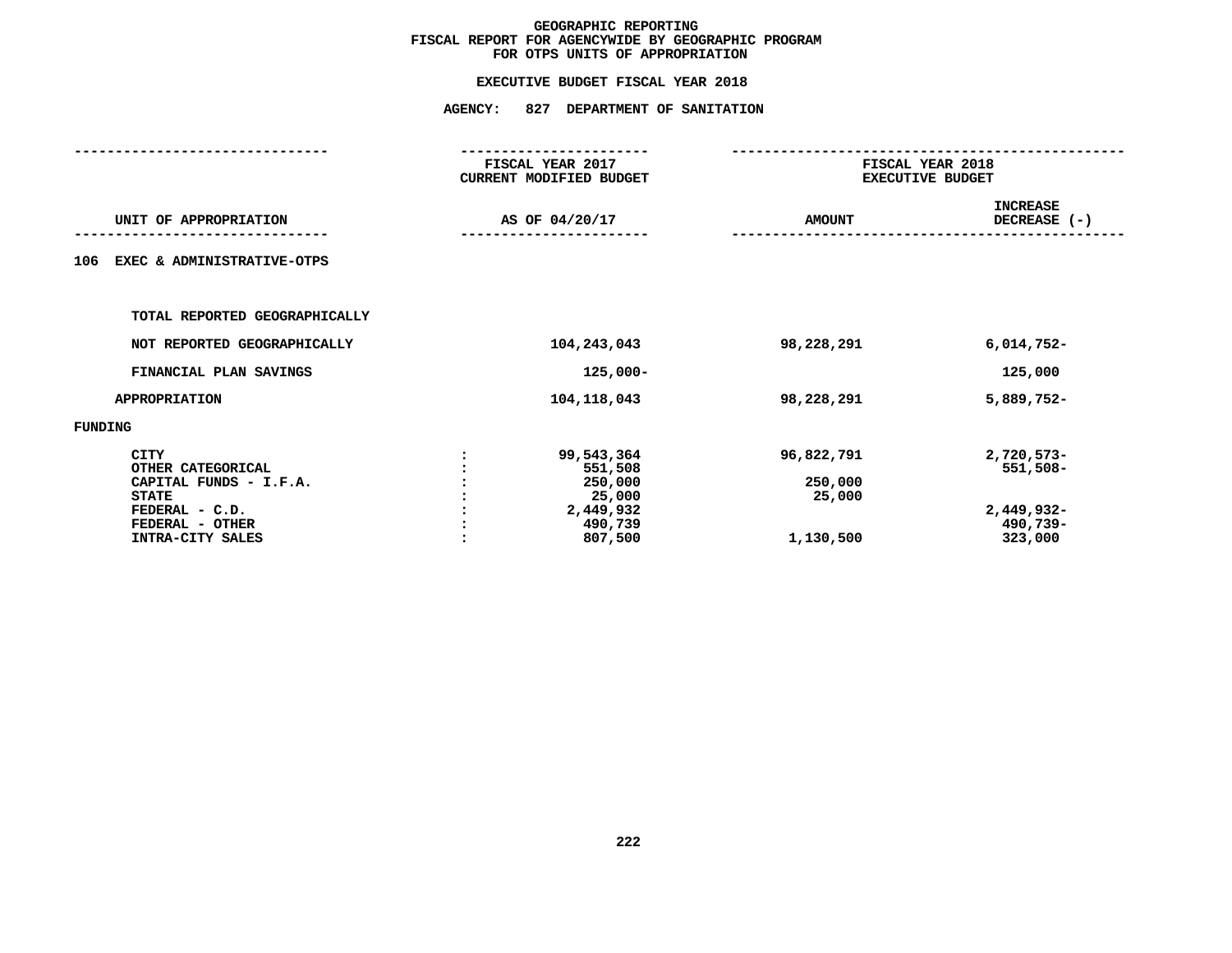|                                                                                                                              |                | FISCAL YEAR 2017<br>CURRENT MODIFIED BUDGET | FISCAL YEAR 2018<br><b>EXECUTIVE BUDGET</b> |                    |               |                                 |
|------------------------------------------------------------------------------------------------------------------------------|----------------|---------------------------------------------|---------------------------------------------|--------------------|---------------|---------------------------------|
| UNIT OF APPROPRIATION                                                                                                        | AS OF 04/20/17 |                                             |                                             |                    | <b>AMOUNT</b> | <b>INCREASE</b><br>DECREASE (-) |
| CLEANING & COLLECTION-OTPS<br>109                                                                                            |                |                                             |                                             |                    |               |                                 |
| TOTAL REPORTED GEOGRAPHICALLY                                                                                                |                |                                             |                                             |                    |               |                                 |
| NOT REPORTED GEOGRAPHICALLY                                                                                                  |                | 35,361,460                                  | 37,380,383                                  | 2,018,923          |               |                                 |
| FINANCIAL PLAN SAVINGS                                                                                                       |                |                                             |                                             |                    |               |                                 |
| <b>APPROPRIATION</b>                                                                                                         |                | 35,361,460                                  | 37,380,383                                  | 2,018,923          |               |                                 |
| FUNDING                                                                                                                      |                |                                             |                                             |                    |               |                                 |
| CITY<br>OTHER CATEGORICAL<br>CAPITAL FUNDS - I.F.A.<br><b>STATE</b><br>FEDERAL - C.D.<br>FEDERAL - OTHER<br>INTRA-CITY SALES |                | 35, 118, 515<br>63<br>242,882               | 37,137,501<br>242,882                       | 2,018,986<br>$63-$ |               |                                 |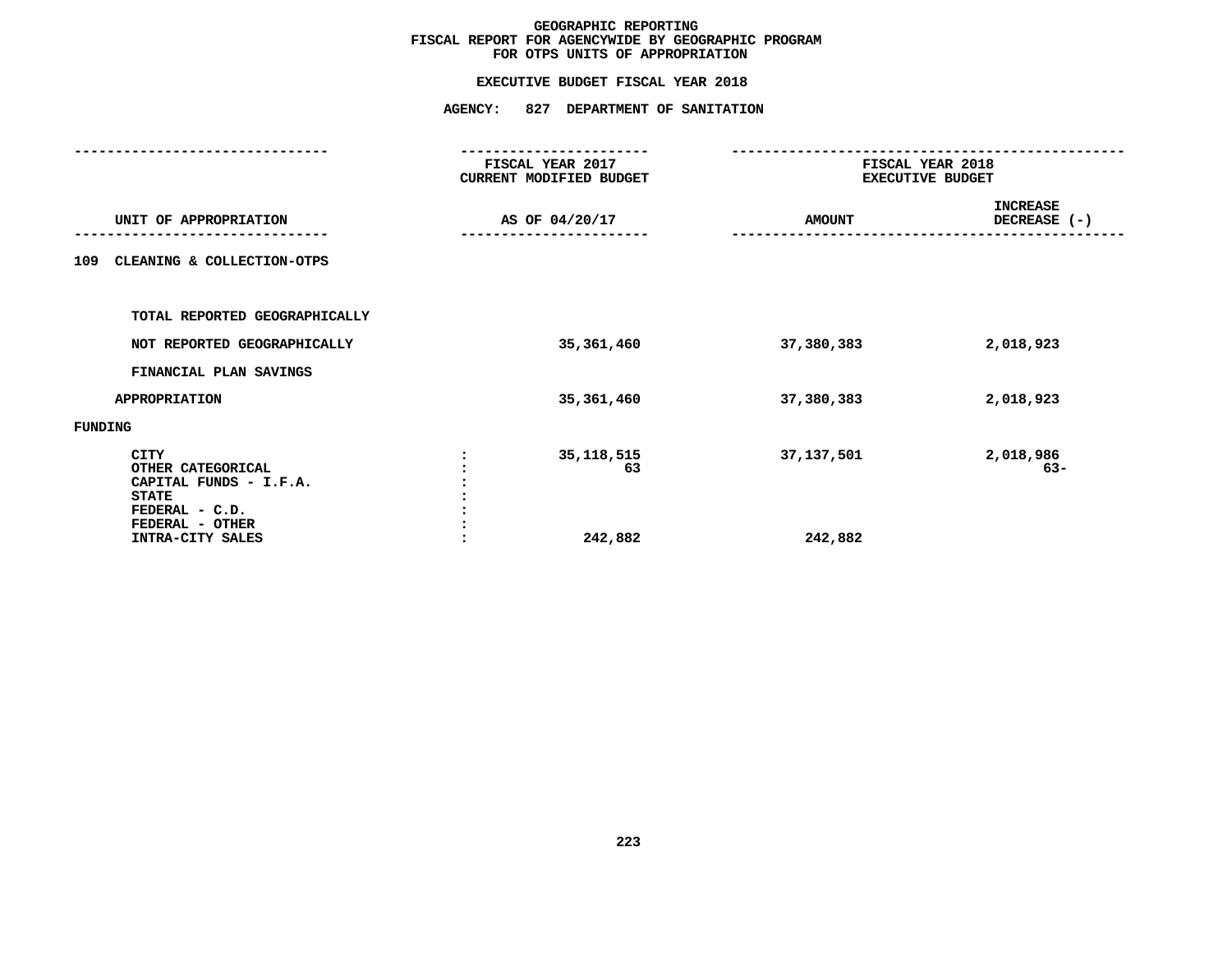|                                                                                                                              | FISCAL YEAR 2017<br>CURRENT MODIFIED BUDGET | FISCAL YEAR 2018<br><b>EXECUTIVE BUDGET</b> |                                 |
|------------------------------------------------------------------------------------------------------------------------------|---------------------------------------------|---------------------------------------------|---------------------------------|
| UNIT OF APPROPRIATION                                                                                                        | AS OF 04/20/17                              | <b>AMOUNT</b>                               | <b>INCREASE</b><br>DECREASE (-) |
| WASTE DISPOSAL-OTPS<br>110                                                                                                   |                                             |                                             |                                 |
| TOTAL REPORTED GEOGRAPHICALLY                                                                                                |                                             |                                             |                                 |
| NOT REPORTED GEOGRAPHICALLY                                                                                                  | 452,377,354                                 | 495,061,876                                 | 42,684,522                      |
| FINANCIAL PLAN SAVINGS                                                                                                       | 6,133,334                                   | 3,066,667                                   | $3,066,667-$                    |
| <b>APPROPRIATION</b>                                                                                                         | 458,510,688                                 | 498,128,543                                 | 39,617,855                      |
| FUNDING                                                                                                                      |                                             |                                             |                                 |
| CITY<br>OTHER CATEGORICAL<br>CAPITAL FUNDS - I.F.A.<br><b>STATE</b><br>FEDERAL - C.D.<br>FEDERAL - OTHER<br>INTRA-CITY SALES | 458,359,305<br>151,383                      | 498,128,543                                 | 39,769,238<br>151,383-          |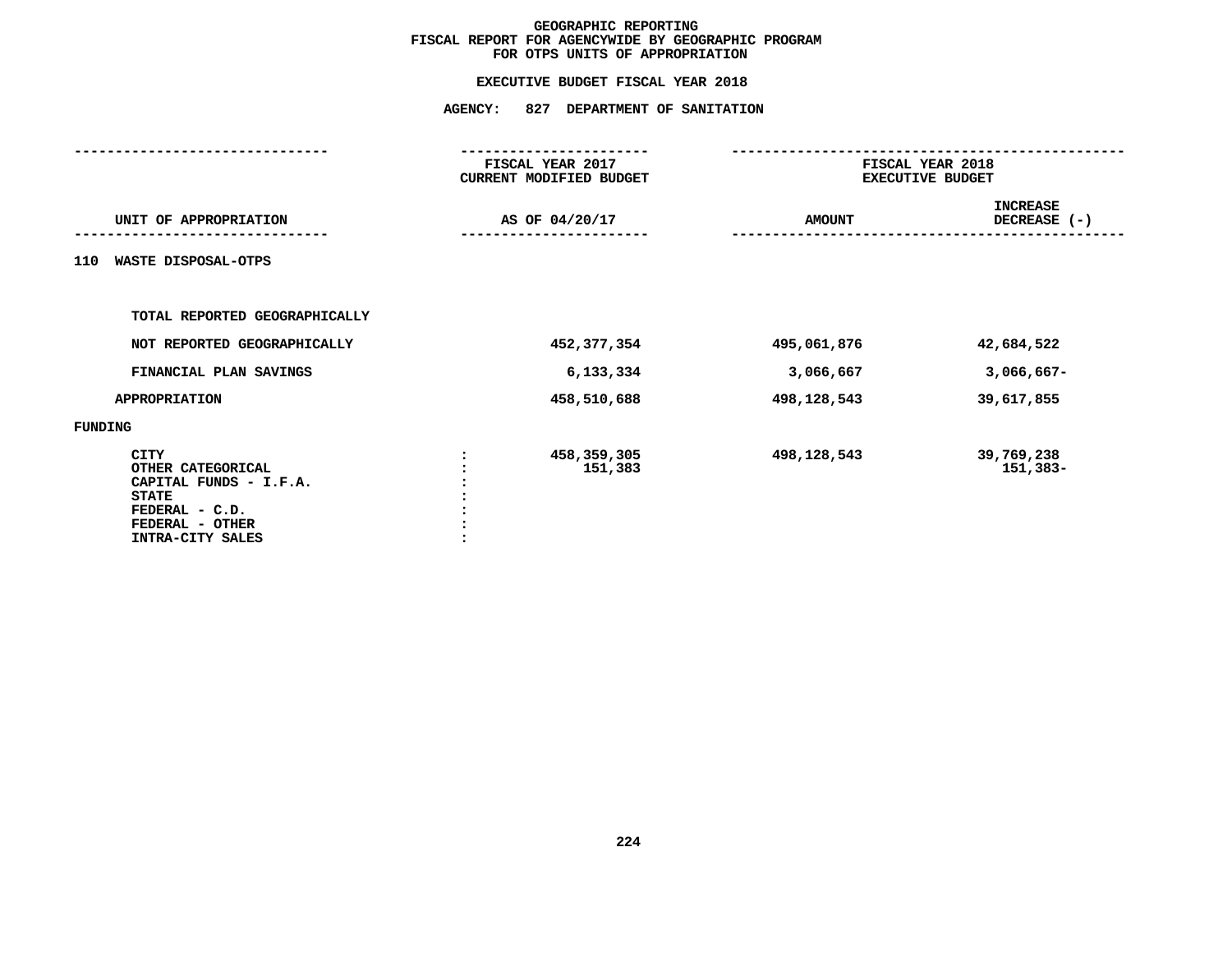|                                                                                                                                     | FISCAL YEAR 2017<br>CURRENT MODIFIED BUDGET | FISCAL YEAR 2018<br><b>EXECUTIVE BUDGET</b> |                                 |  |  |
|-------------------------------------------------------------------------------------------------------------------------------------|---------------------------------------------|---------------------------------------------|---------------------------------|--|--|
| UNIT OF APPROPRIATION                                                                                                               | AS OF 04/20/17                              | <b>AMOUNT</b>                               | <b>INCREASE</b><br>DECREASE (-) |  |  |
| 111 BUILDING MANAGEMENT-OTPS                                                                                                        |                                             |                                             |                                 |  |  |
| TOTAL REPORTED GEOGRAPHICALLY                                                                                                       |                                             |                                             |                                 |  |  |
| NOT REPORTED GEOGRAPHICALLY                                                                                                         | 4,152,574                                   | 4,179,939                                   | 27,365                          |  |  |
| FINANCIAL PLAN SAVINGS                                                                                                              |                                             |                                             |                                 |  |  |
| <b>APPROPRIATION</b>                                                                                                                | 4,152,574                                   | 4,179,939                                   | 27,365                          |  |  |
| FUNDING                                                                                                                             |                                             |                                             |                                 |  |  |
| <b>CITY</b><br>OTHER CATEGORICAL<br>CAPITAL FUNDS - I.F.A.<br><b>STATE</b><br>FEDERAL - C.D.<br>FEDERAL - OTHER<br>INTRA-CITY SALES | 3,968,439<br>184,135                        | 4,179,939                                   | 211,500<br>184,135-             |  |  |
|                                                                                                                                     |                                             |                                             |                                 |  |  |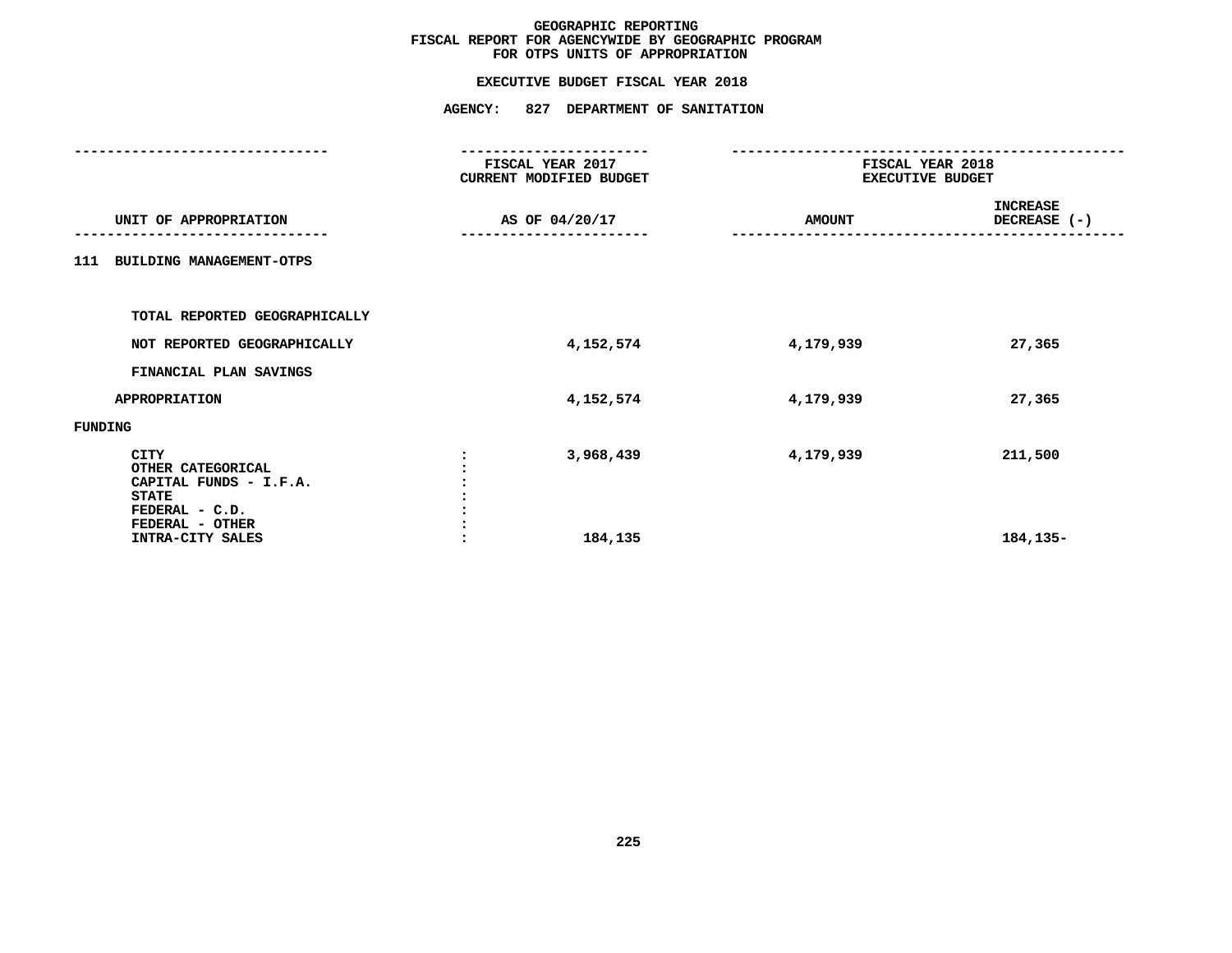|                |                                         | FISCAL YEAR 2018<br><b>EXECUTIVE BUDGET</b> |                                                |
|----------------|-----------------------------------------|---------------------------------------------|------------------------------------------------|
| AS OF 04/20/17 |                                         | <b>AMOUNT</b>                               | <b>INCREASE</b><br>DECREASE $(-)$              |
|                |                                         |                                             |                                                |
|                |                                         |                                             |                                                |
|                | 30,093,605                              | 23,565,636                                  | $6,527,969-$                                   |
|                |                                         |                                             |                                                |
|                | 30,093,605                              | 23,565,636                                  | $6,527,969-$                                   |
|                |                                         |                                             |                                                |
|                | 29,033,980<br>668<br>601,457<br>457,500 | 23,565,636                                  | $5,468,344-$<br>668-<br>$601,457-$<br>457,500- |
|                |                                         | FISCAL YEAR 2017<br>CURRENT MODIFIED BUDGET |                                                |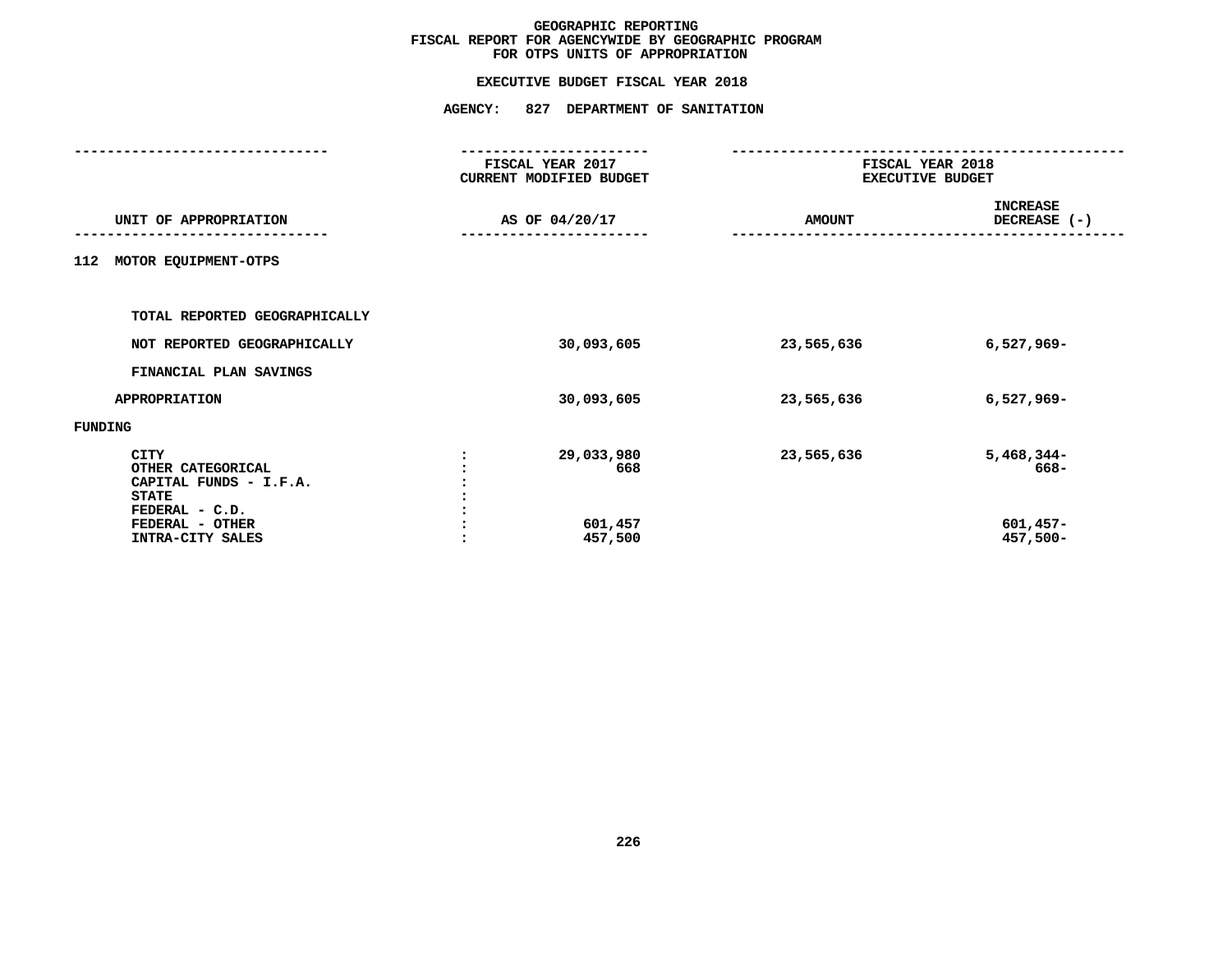|                                                                                                                                     |                | FISCAL YEAR 2017<br>CURRENT MODIFIED BUDGET | FISCAL YEAR 2018<br><b>EXECUTIVE BUDGET</b> |                                 |  |  |
|-------------------------------------------------------------------------------------------------------------------------------------|----------------|---------------------------------------------|---------------------------------------------|---------------------------------|--|--|
| UNIT OF APPROPRIATION                                                                                                               | AS OF 04/20/17 |                                             | <b>AMOUNT</b>                               | <b>INCREASE</b><br>DECREASE (-) |  |  |
| 113<br>SNOW-OTPS                                                                                                                    |                |                                             |                                             |                                 |  |  |
| TOTAL REPORTED GEOGRAPHICALLY                                                                                                       |                |                                             |                                             |                                 |  |  |
| NOT REPORTED GEOGRAPHICALLY                                                                                                         |                | 36,560,631                                  | 36,197,097                                  | $363,534-$                      |  |  |
| FINANCIAL PLAN SAVINGS                                                                                                              |                |                                             |                                             |                                 |  |  |
| <b>APPROPRIATION</b>                                                                                                                |                | 36,560,631                                  | 36,197,097                                  | $363,534-$                      |  |  |
| FUNDING                                                                                                                             |                |                                             |                                             |                                 |  |  |
| <b>CITY</b><br>OTHER CATEGORICAL<br>CAPITAL FUNDS - I.F.A.<br><b>STATE</b><br>FEDERAL - C.D.<br>FEDERAL - OTHER<br>INTRA-CITY SALES |                | 36,559,174<br>1,457                         | 36,197,097                                  | $362,077-$<br>1,457-            |  |  |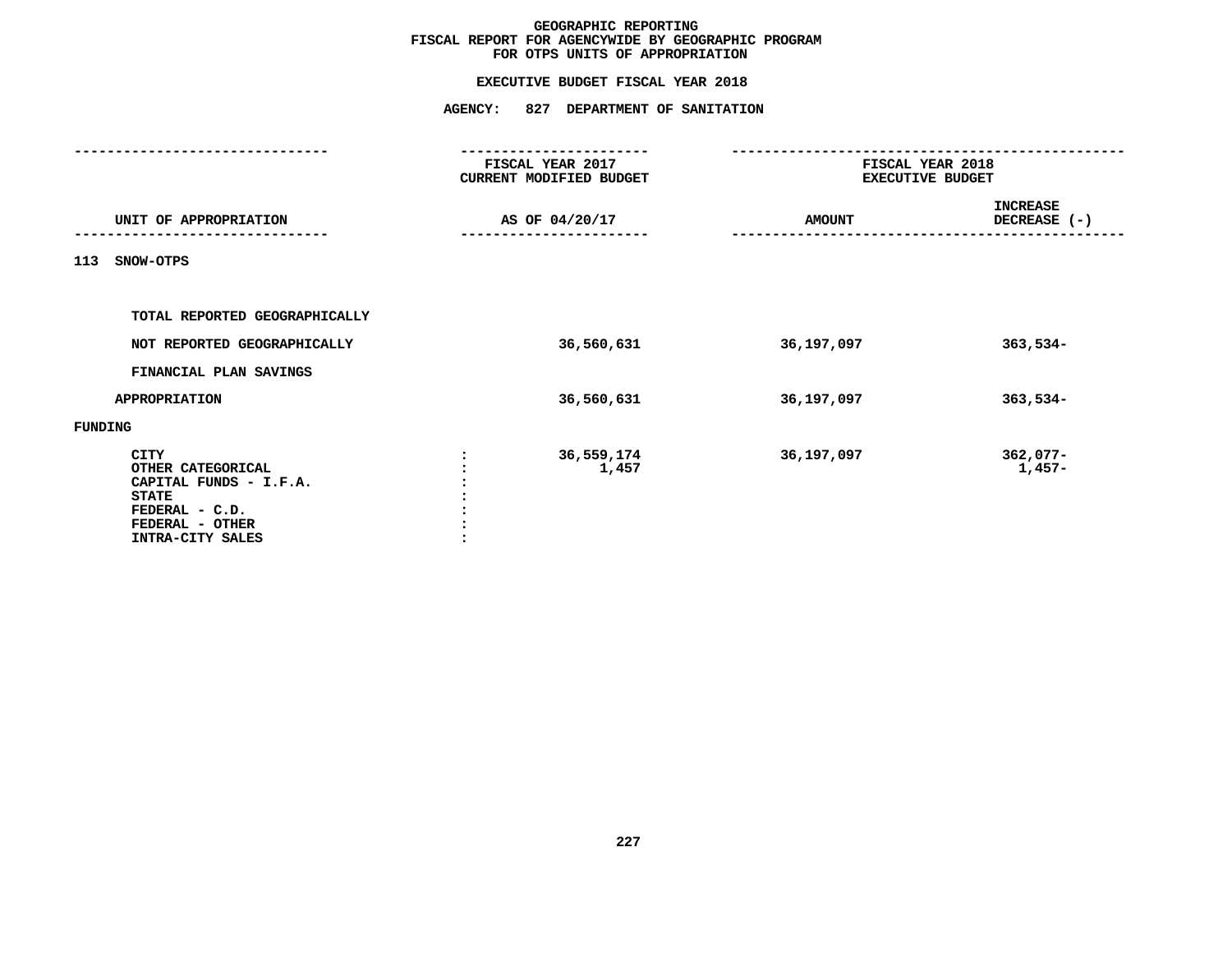## GEOGRAPHIC REPORTING<br>FISCAL REPORT AGENCYWIDE SUMMARY

# **FISCAL REPORT AGENCYWIDE SUMMARY EXECUTIVE BUDGET FISCAL YEAR <sup>2018</sup>**

#### **AGENCY: <sup>827</sup> DEPARTMENT OF SANITATION**

|                                                              | FISCAL YEAR 2017<br><b>CURRENT MODIFIED BUDGET</b> | FISCAL YEAR 2018<br><b>EXECUTIVE BUDGET</b> |                                 |
|--------------------------------------------------------------|----------------------------------------------------|---------------------------------------------|---------------------------------|
| UNIT OF APPROPRIATION                                        | AS OF 04/20/17                                     | <b>AMOUNT</b>                               | <b>INCREASE</b><br>DECREASE (-) |
| PS APPROPRIATIONS                                            |                                                    |                                             |                                 |
| REGULAR GROSS<br><b>OTHER</b>                                | 445,204,966<br>4,294,302                           | 456,865,670<br>7,034,710                    | 11,660,704<br>2,740,408         |
| TOTAL REPORTED GEOGRAPHICALLY<br>NOT REPORTED GEOGRAPHICALLY | 449,499,268<br>508,555,862                         | 463,900,380<br>521,804,713                  | 14,401,112<br>13,248,851        |
| OTPS APPROPRIATIONS<br>TOTAL REPORTED GEOGRAPHICALLY         |                                                    |                                             |                                 |
| NOT REPORTED GEOGRAPHICALLY                                  | 662,788,667                                        | 694,613,222                                 | 31,824,555                      |
| FINANCIAL PLAN SAVINGS                                       | 1,785,441                                          | 6,288,785-                                  | 8,074,226-                      |
| <b>APPROPRIATIONS</b>                                        | 1,622,629,238                                      | 1,674,029,530                               | 51,400,292                      |
| FUNDING                                                      |                                                    |                                             |                                 |
| <b>CITY</b>                                                  | 1,590,915,207                                      | 1,656,570,782                               | 65,655,575                      |
| OTHER CATEGORICAL                                            | 1,776,009                                          | 750,000                                     | 1,026,009-                      |
| CAPITAL FUNDS - I.F.A.                                       | 5,293,677                                          | 5,329,997                                   | 36,320                          |
| <b>STATE</b>                                                 | 25,000                                             | 25,000                                      |                                 |
| FEDERAL - C.D.                                               | 15,200,856                                         |                                             | 15,200,856-                     |
| FEDERAL - OTHER                                              | 1,092,196                                          |                                             | 1,092,196-                      |
| INTRA-CITY SALES                                             | 8,326,293                                          | 11,353,751                                  | 3,027,458                       |
|                                                              |                                                    |                                             |                                 |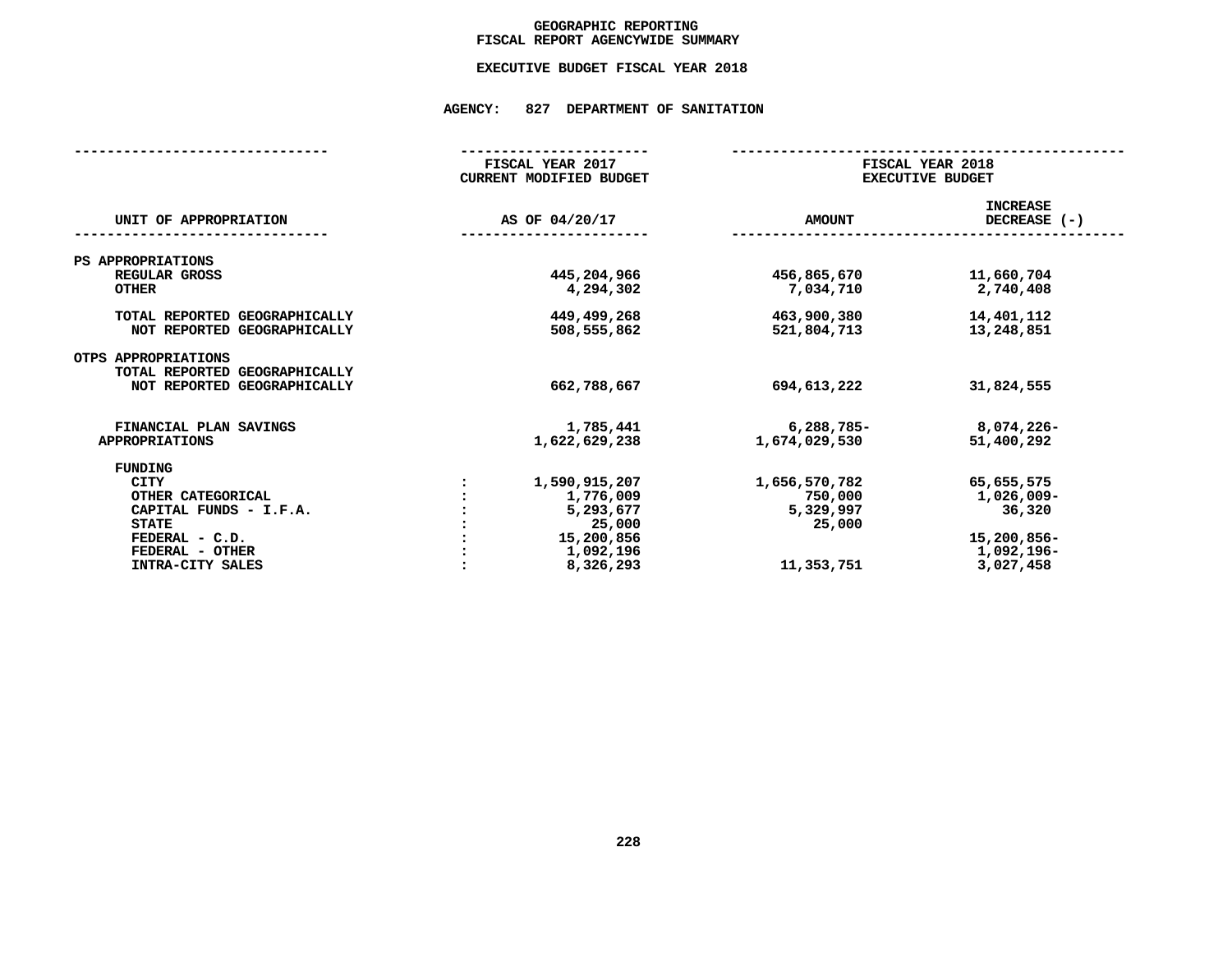| EXECUTIVE BUDGET FISCAL YEAR 2018 |     |                           |                                     |
|-----------------------------------|-----|---------------------------|-------------------------------------|
| AGENCY                            | 841 |                           | <b>DEPARTMENT OF TRANSPORTATION</b> |
| BOROUGH                           |     | <b>BRONX</b>              |                                     |
| <b>PROGRAM</b>                    |     | <b>HIGHWAY OPERATIONS</b> |                                     |
| <b>ROPRIATION</b>                 | 002 | <b>HIGHWAY OPERATIONS</b> |                                     |

|                             | FISCAL YEAR 2017<br>CURRENT MODIFIED BUDGET<br>AS OF 04/20/17 |                        | FISCAL YEAR 2018<br><b>EXECUTIVE BUDGET</b> |                        |                                |
|-----------------------------|---------------------------------------------------------------|------------------------|---------------------------------------------|------------------------|--------------------------------|
| LOCAL SERVICE DISTRICT      | <b>AMOUNT</b>                                                 | FULL TIME<br>POSITIONS | <b>AMOUNT</b>                               | FULL TIME<br>POSITIONS | <b>INCREASE</b><br>DECREASE(-) |
| BRONX HWY + ST MAINT + OPER | 7,928,849                                                     | 44                     | 7,933,862                                   | 44                     | 5,013                          |
| PROGRAM TOTAL:              | 7,928,849                                                     | 44                     | 7,933,862                                   | 44                     | 5,013                          |
|                             |                                                               |                        |                                             |                        |                                |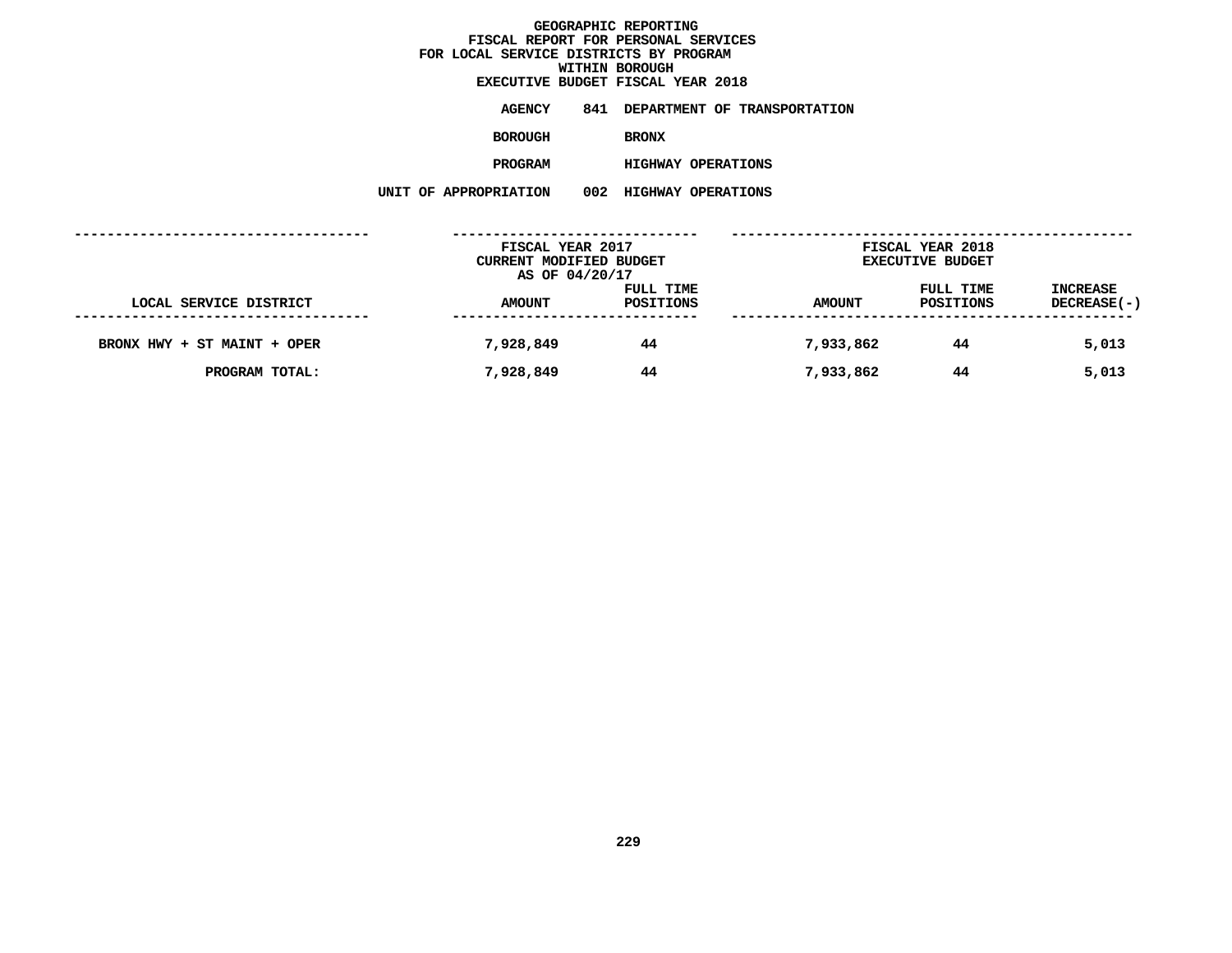|                   |     | EXECUTIVE BUDGET FISCAL YEAR 2018 |
|-------------------|-----|-----------------------------------|
| <b>AGENCY</b>     | 841 | DEPARTMENT OF TRANSPORTATION      |
| <b>BOROUGH</b>    |     | <b>BRONX</b>                      |
| <b>PROGRAM</b>    |     | QUALITY CONTROL & INSPECTION      |
| <b>ROPRIATION</b> | 002 | HIGHWAY OPERATIONS                |

|                              |               | FISCAL YEAR 2017<br>CURRENT MODIFIED BUDGET<br>AS OF 04/20/17 |               |                        | FISCAL YEAR 2018<br><b>EXECUTIVE BUDGET</b> |  |
|------------------------------|---------------|---------------------------------------------------------------|---------------|------------------------|---------------------------------------------|--|
| LOCAL SERVICE DISTRICT       | <b>AMOUNT</b> | FULL TIME<br>POSITIONS                                        | <b>AMOUNT</b> | FULL TIME<br>POSITIONS | INCREASE<br>$DECREASE(-)$                   |  |
| BX QUALITY CONTROL & INSPECT | 698,152       | 17                                                            | 694,617       | 17                     | $3,535-$                                    |  |
| PROGRAM TOTAL:               | 698,152       | 17                                                            | 694,617       | 17                     | $3,535-$                                    |  |
| SUB BOROUGH TOTAL:           | 8,627,001     | 61                                                            | 8,628,479     | 61                     | 1,478                                       |  |
| BOROUGH TOTAL:               | 8,627,001     | 61                                                            | 8,628,479     | 61                     | 1,478                                       |  |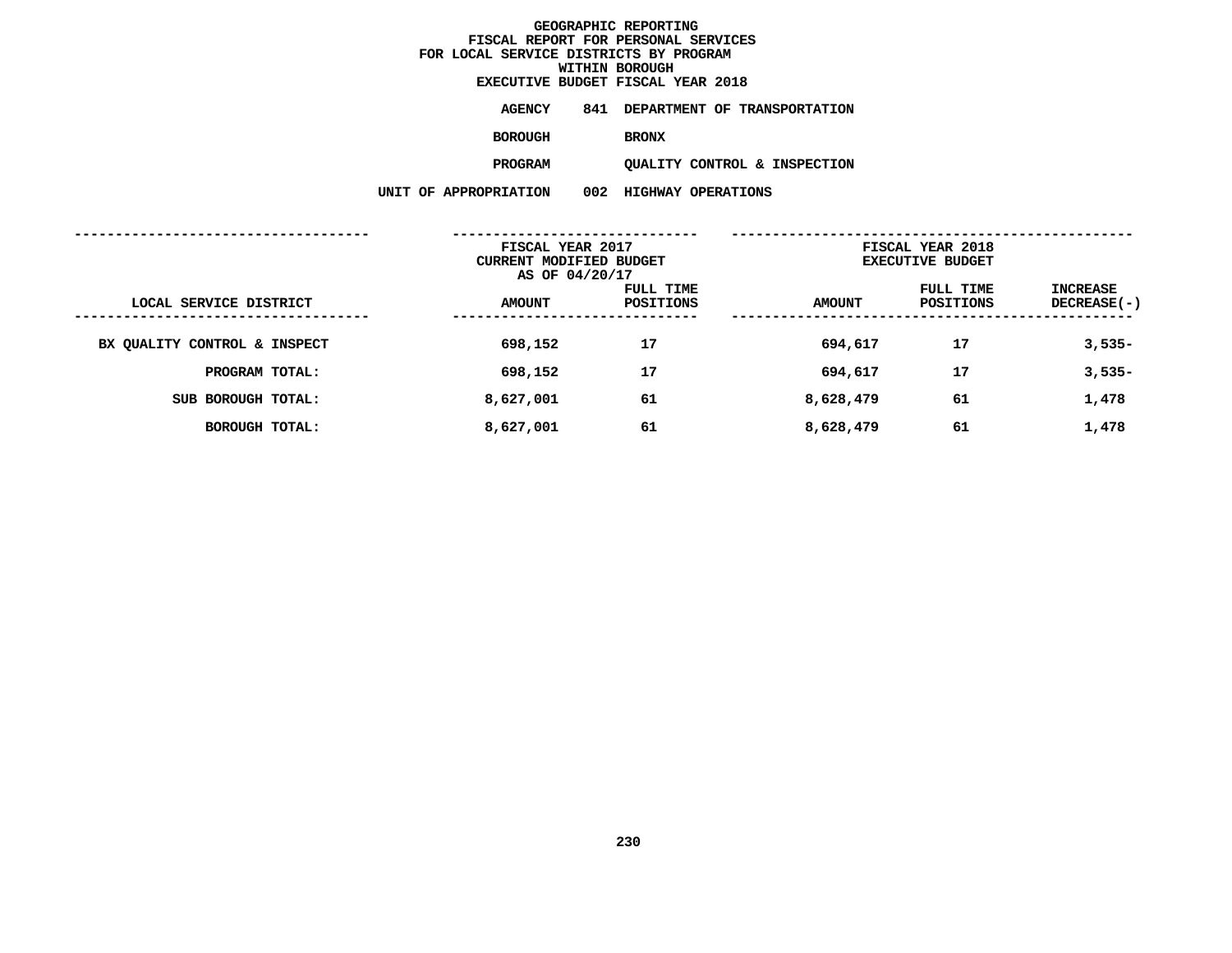**EXECUTIVE BUDGET FISCAL YEAR <sup>2018</sup>AGENCY <sup>841</sup> DEPARTMENT OF TRANSPORTATION BOROUGH BROOKLYN PROGRAMHIGHWAY OPERATIONS**

|                             | FISCAL YEAR 2017<br>CURRENT MODIFIED BUDGET |                        |               | FISCAL YEAR 2018<br><b>EXECUTIVE BUDGET</b> |                                |  |
|-----------------------------|---------------------------------------------|------------------------|---------------|---------------------------------------------|--------------------------------|--|
| LOCAL SERVICE DISTRICT      | AS OF 04/20/17<br><b>AMOUNT</b>             | FULL TIME<br>POSITIONS | <b>AMOUNT</b> | FULL TIME<br>POSITIONS                      | <b>INCREASE</b><br>DECREASE(-) |  |
| BKLYN HWY + ST MAINT + OPER | 20,805,690                                  | 155                    | 20,854,533    | 155                                         | 48,843                         |  |
| PROGRAM TOTAL:              | 20,805,690                                  | 155                    | 20,854,533    | 155                                         | 48,843                         |  |
|                             |                                             |                        |               |                                             |                                |  |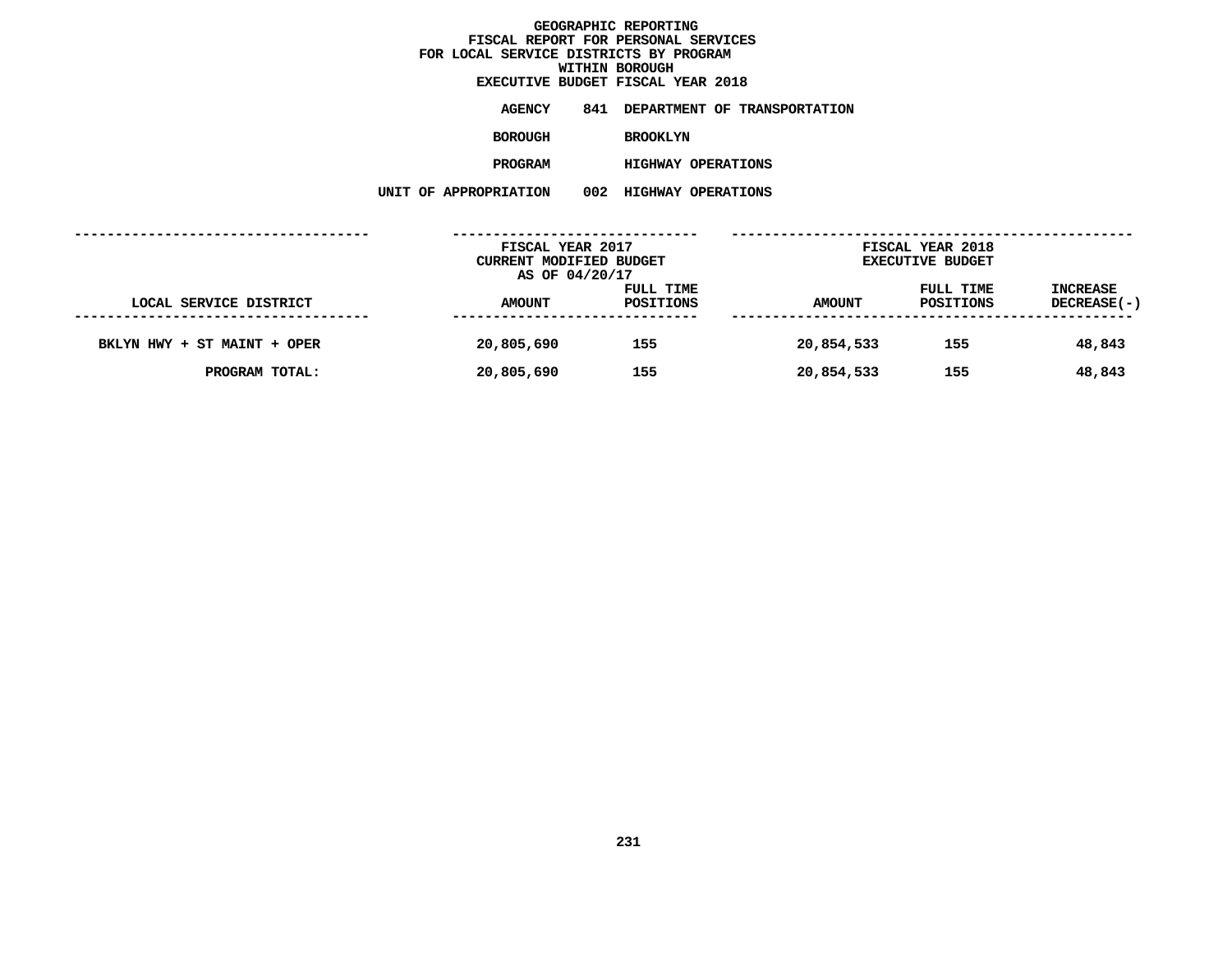**EXECUTIVE BUDGET FISCAL YEAR <sup>2018</sup>**

**AGENCY <sup>841</sup> DEPARTMENT OF TRANSPORTATION**

**BOROUGH**

BROOKLYN<br>QUALITY CONTROL & INSPECTION **PROGRAMQUALITY CONTROL & INSPECTION**

|                              | FISCAL YEAR 2017<br>CURRENT MODIFIED BUDGET<br>AS OF 04/20/17 |                        | FISCAL YEAR 2018<br><b>EXECUTIVE BUDGET</b> |                        |                           |
|------------------------------|---------------------------------------------------------------|------------------------|---------------------------------------------|------------------------|---------------------------|
| LOCAL SERVICE DISTRICT       | <b>AMOUNT</b>                                                 | FULL TIME<br>POSITIONS | <b>AMOUNT</b>                               | FULL TIME<br>POSITIONS | INCREASE<br>$DECREASE(-)$ |
| BK QUALITY CONTROL & INSPECT | 1,038,129                                                     | 27                     | 1,037,813                                   | 27                     | $316 -$                   |
| PROGRAM TOTAL:               | 1,038,129                                                     | 27                     | 1,037,813                                   | 27                     | $316 -$                   |
| SUB BOROUGH TOTAL:           | 21,843,819                                                    | 182                    | 21,892,346                                  | 182                    | 48,527                    |
| BOROUGH TOTAL:               | 21,843,819                                                    | 182                    | 21,892,346                                  | 182                    | 48,527                    |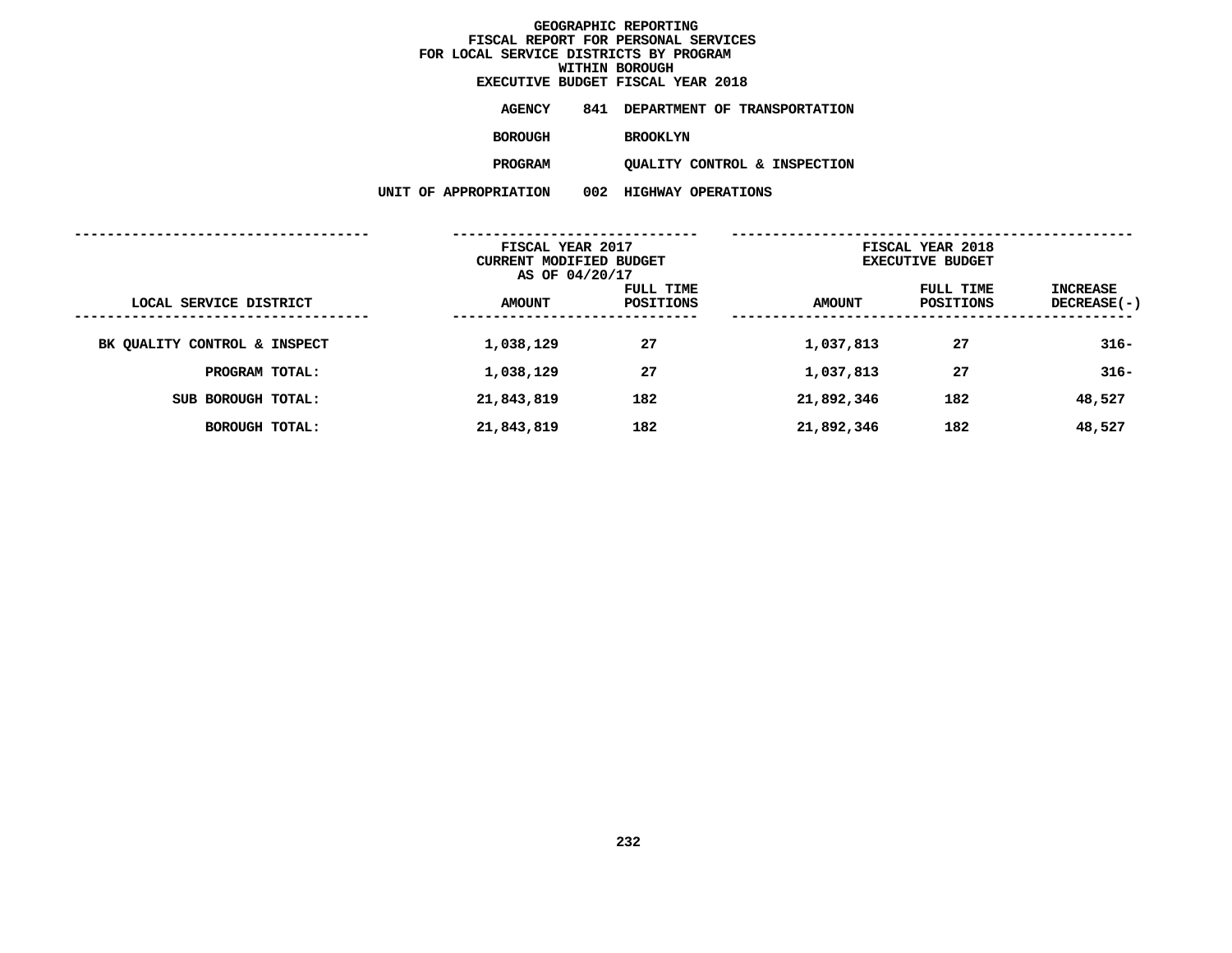**EXECUTIVE BUDGET FISCAL YEAR <sup>2018</sup>AGENCY <sup>841</sup> DEPARTMENT OF TRANSPORTATION BOROUGHMANHATTAN<br>HIGHWAY OPERATIONS** 

**PROGRAM**

 **HIGHWAY OPERATIONS UNIT OF APPROPRIATION <sup>002</sup> HIGHWAY OPERATIONS**

|                            | FISCAL YEAR 2017<br>CURRENT MODIFIED BUDGET<br>AS OF 04/20/17 |                        |               | FISCAL YEAR 2018<br><b>EXECUTIVE BUDGET</b> |                                |
|----------------------------|---------------------------------------------------------------|------------------------|---------------|---------------------------------------------|--------------------------------|
| LOCAL SERVICE DISTRICT     | <b>AMOUNT</b>                                                 | FULL TIME<br>POSITIONS | <b>AMOUNT</b> | FULL TIME<br>POSITIONS                      | <b>INCREASE</b><br>DECREASE(-) |
| MANH HWY + ST MAINT + OPER | 5,261,246                                                     | 51                     | 7,434,394     | 73                                          | 2,173,148                      |
| PROGRAM TOTAL:             | 5,261,246                                                     | 51                     | 7,434,394     | 73                                          | 2,173,148                      |
|                            |                                                               |                        |               |                                             |                                |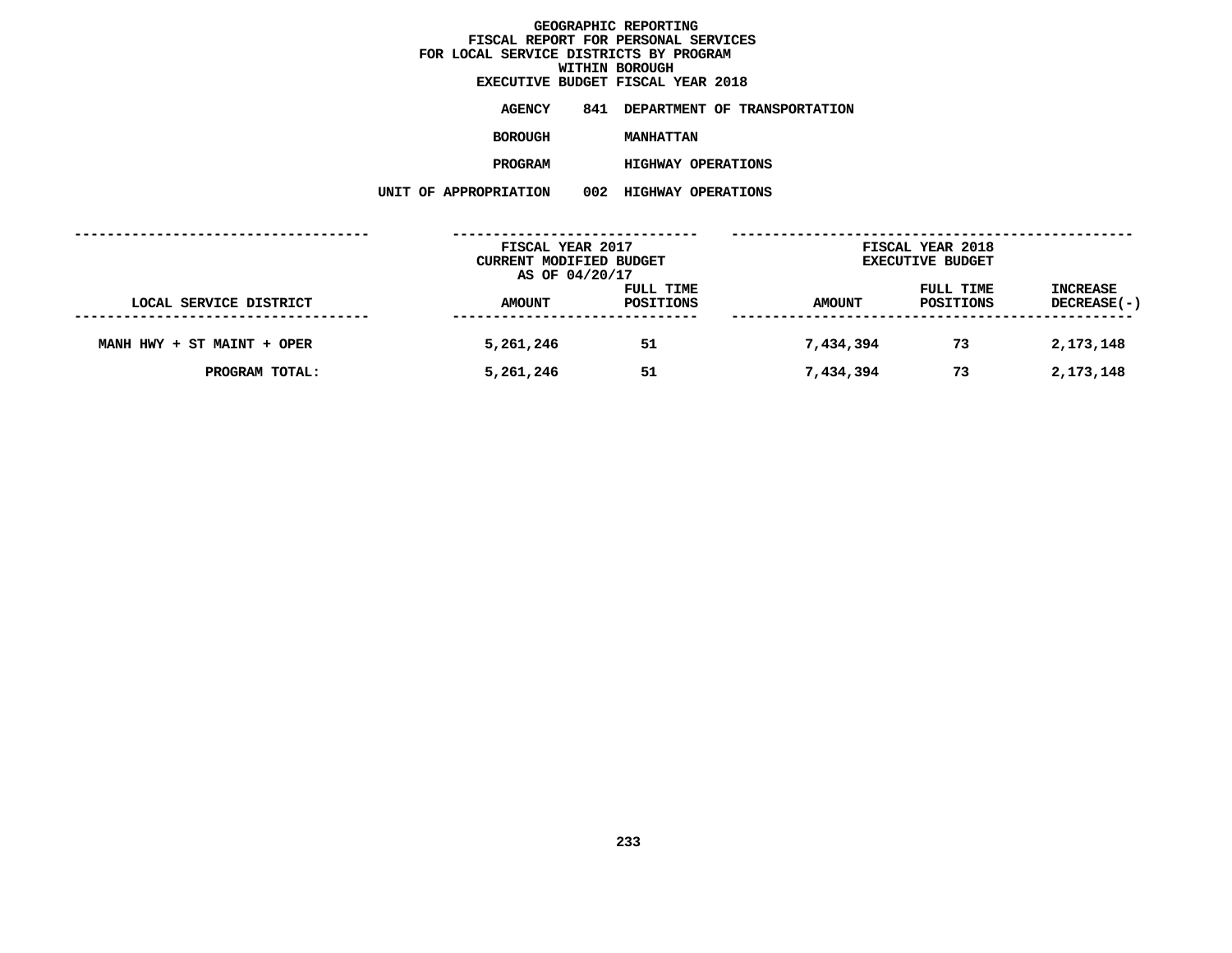**EXECUTIVE BUDGET FISCAL YEAR <sup>2018</sup>**

**AGENCY <sup>841</sup> DEPARTMENT OF TRANSPORTATION**

**BOROUGH**

**MANHATTAN<br>QUALITY CONTROL & INSPECTION PROGRAMQUALITY CONTROL & INSPECTION**

**UNIT OF APPROPRIATION <sup>002</sup> HIGHWAY OPERATIONS**

|                              | FISCAL YEAR 2017<br>CURRENT MODIFIED BUDGET<br>AS OF 04/20/17 |                        | FISCAL YEAR 2018<br><b>EXECUTIVE BUDGET</b> |                        |                                |  |
|------------------------------|---------------------------------------------------------------|------------------------|---------------------------------------------|------------------------|--------------------------------|--|
| LOCAL SERVICE DISTRICT       | <b>AMOUNT</b>                                                 | FULL TIME<br>POSITIONS | <b>AMOUNT</b>                               | FULL TIME<br>POSITIONS | INCREASE<br><b>DECREASE(-)</b> |  |
| MN QUALITY CONTROL & INSPECT | 806,990                                                       | 21                     | 804,173                                     | 21                     | $2,817-$                       |  |
| PROGRAM TOTAL:               | 806,990                                                       | 21                     | 804,173                                     | 21                     | $2,817-$                       |  |
| SUB BOROUGH TOTAL:           | 6,068,236                                                     | 72                     | 8,238,567                                   | 94                     | 2,170,331                      |  |
| <b>BOROUGH TOTAL:</b>        | 6,068,236                                                     | 72                     | 8,238,567                                   | 94                     | 2,170,331                      |  |
|                              |                                                               |                        |                                             |                        |                                |  |

**234**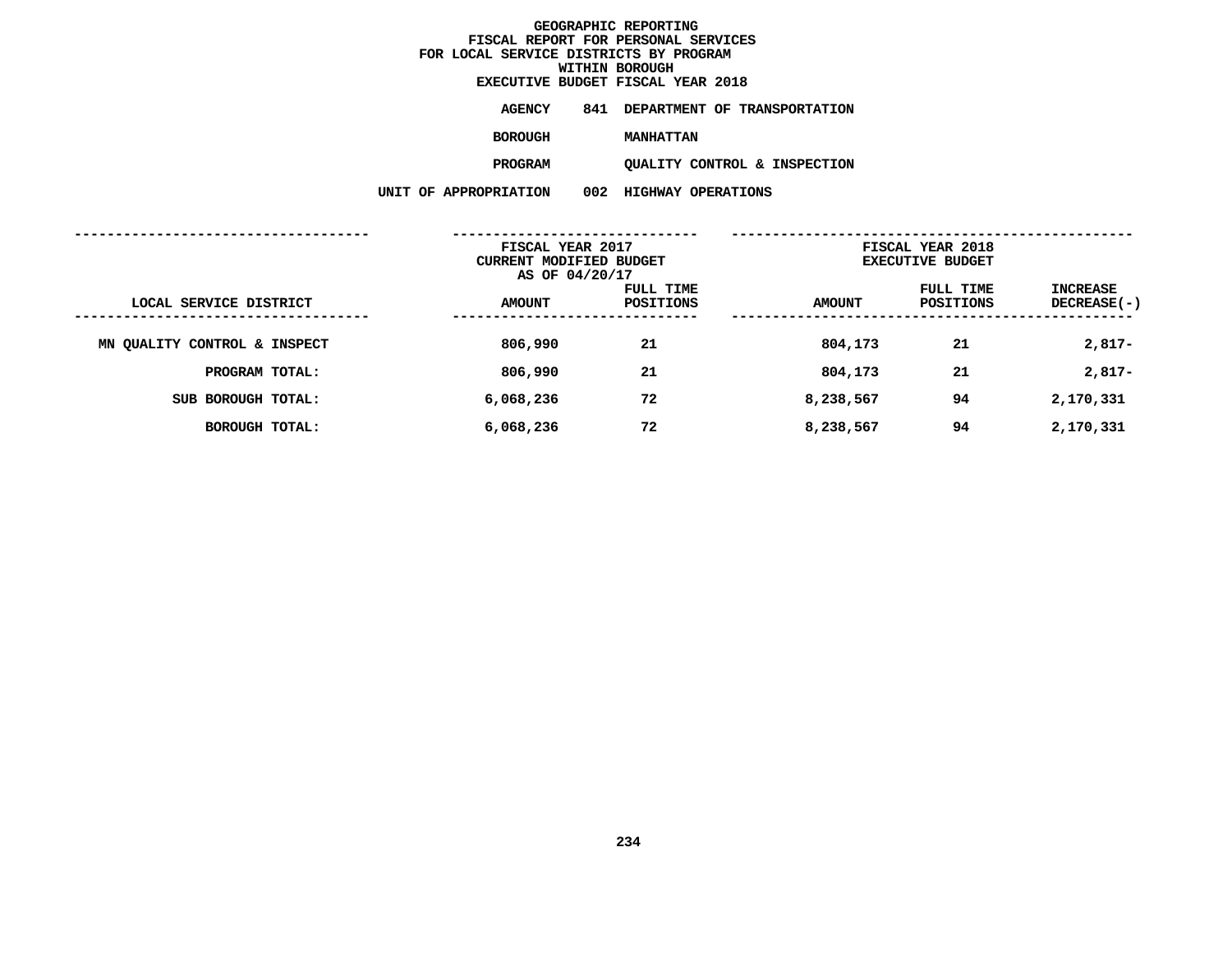**EXECUTIVE BUDGET FISCAL YEAR <sup>2018</sup>AGENCY <sup>841</sup> DEPARTMENT OF TRANSPORTATION BOROUGH**QUEENS<br>HIGHWAY OPERATIONS **PROGRAMHIGHWAY OPERATIONS**

|                              | FISCAL YEAR 2017<br>CURRENT MODIFIED BUDGET |                        | FISCAL YEAR 2018<br><b>EXECUTIVE BUDGET</b> |                        |                                |
|------------------------------|---------------------------------------------|------------------------|---------------------------------------------|------------------------|--------------------------------|
|                              | AS OF 04/20/17                              |                        |                                             |                        |                                |
| LOCAL SERVICE DISTRICT       | <b>AMOUNT</b>                               | FULL TIME<br>POSITIONS | <b>AMOUNT</b>                               | FULL TIME<br>POSITIONS | <b>INCREASE</b><br>DECREASE(-) |
|                              |                                             |                        |                                             |                        |                                |
| QUEENS HWY + ST MAINT + OPER | 27,860,635                                  | 168                    | 28,971,847                                  | 168                    | 1,111,212                      |
| PROGRAM TOTAL:               | 27,860,635                                  | 168                    | 28,971,847                                  | 168                    | 1,111,212                      |
|                              |                                             |                        |                                             |                        |                                |
|                              |                                             |                        |                                             |                        |                                |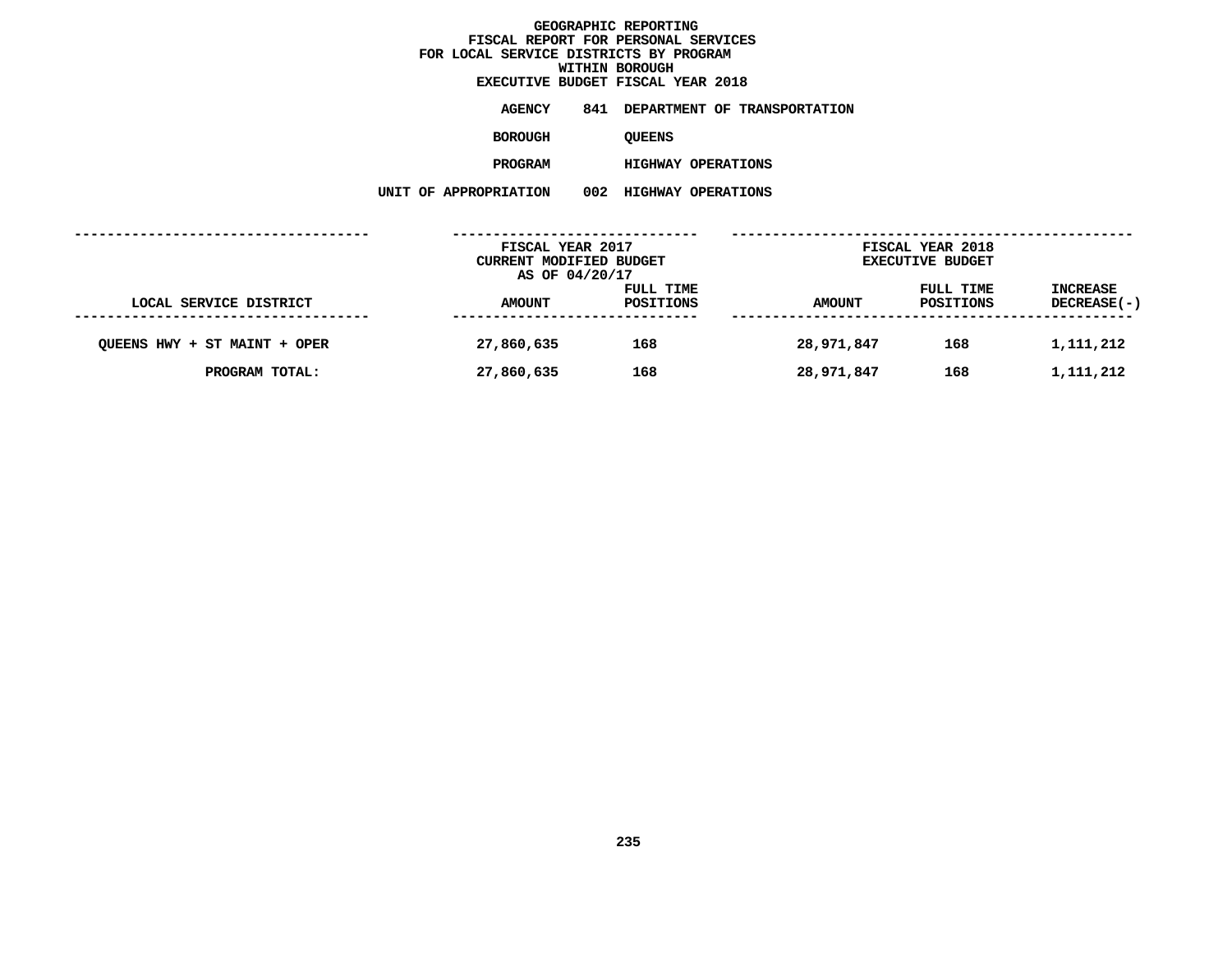| EXECUTIVE BUDGET FISCAL YEAR 2018 |               |  |                                  |
|-----------------------------------|---------------|--|----------------------------------|
| AGENCY                            |               |  | 841 DEPARTMENT OF TRANSPORTATION |
| <b>BOROUGH</b>                    | <b>OUEENS</b> |  |                                  |

QUEENS<br>QUALITY CONTROL & INSPECTION **PROGRAMQUALITY CONTROL & INSPECTION**

|                               | FISCAL YEAR 2017<br>CURRENT MODIFIED BUDGET<br>AS OF 04/20/17 |                        | FISCAL YEAR 2018<br><b>EXECUTIVE BUDGET</b> |                               |                                |  |
|-------------------------------|---------------------------------------------------------------|------------------------|---------------------------------------------|-------------------------------|--------------------------------|--|
| LOCAL SERVICE DISTRICT        | <b>AMOUNT</b>                                                 | FULL TIME<br>POSITIONS | <b>AMOUNT</b>                               | FULL TIME<br><b>POSITIONS</b> | INCREASE<br><b>DECREASE(-)</b> |  |
| ONS QUALITY CONTROL & INSPECT | 830,227                                                       | 19                     | 831,226                                     | 19                            | 999                            |  |
| PROGRAM TOTAL:                | 830,227                                                       | 19                     | 831,226                                     | 19                            | 999                            |  |
| SUB BOROUGH TOTAL:            | 28,690,862                                                    | 187                    | 29,803,073                                  | 187                           | 1,112,211                      |  |
| BOROUGH TOTAL:                | 28,690,862                                                    | 187                    | 29,803,073                                  | 187                           | 1,112,211                      |  |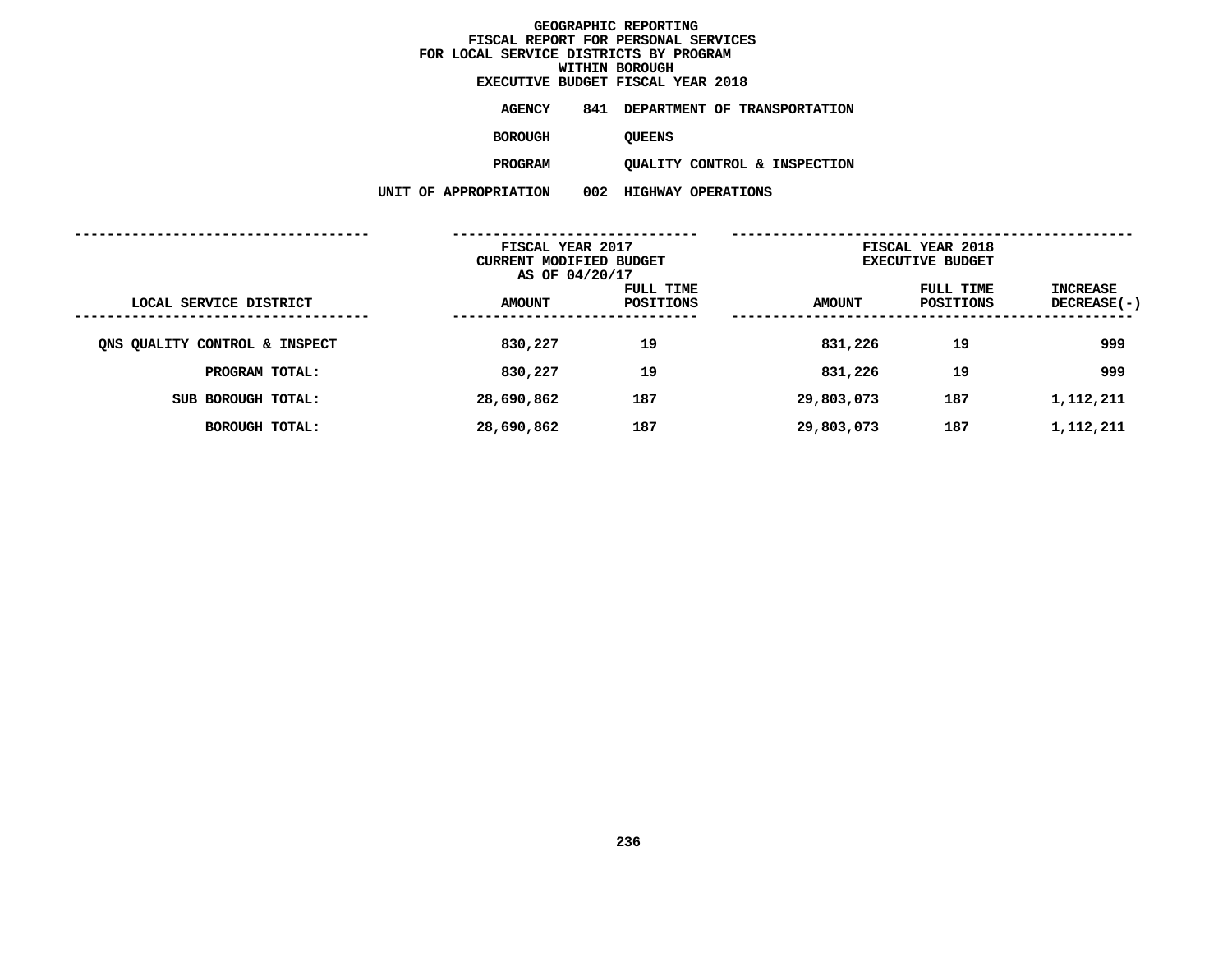|  |                       | EXECUTIVE BUDGET FISCAL YEAR 2018 |  |
|--|-----------------------|-----------------------------------|--|
|  | <b>AGENCY</b>         | 841 DEPARTMENT OF TRANSPORTATION  |  |
|  | BOROUGH               | STATEN ISLAND                     |  |
|  | <b>PROGRAM</b>        | <b>HIGHWAY OPERATIONS</b>         |  |
|  | UNIT OF APPROPRIATION | 002 HIGHWAY OPERATIONS            |  |
|  |                       |                                   |  |

|                            | FISCAL YEAR 2017<br>CURRENT MODIFIED BUDGET |           | FISCAL YEAR 2018<br><b>EXECUTIVE BUDGET</b> |           |                 |
|----------------------------|---------------------------------------------|-----------|---------------------------------------------|-----------|-----------------|
|                            | AS OF 04/20/17                              |           |                                             |           |                 |
|                            |                                             | FULL TIME |                                             | FULL TIME | <b>INCREASE</b> |
| LOCAL SERVICE DISTRICT     | <b>AMOUNT</b>                               | POSITIONS | <b>AMOUNT</b>                               | POSITIONS | DECREASE(-)     |
|                            |                                             |           |                                             |           |                 |
| S.I. HWY + ST MAINT + OPER | 7,379,499                                   | 56        | 7,383,353                                   | 56        | 3,854           |
| PROGRAM TOTAL:             | 7,379,499                                   | 56        | 7,383,353                                   | 56        | 3,854           |
|                            |                                             |           |                                             |           |                 |
|                            |                                             |           |                                             |           |                 |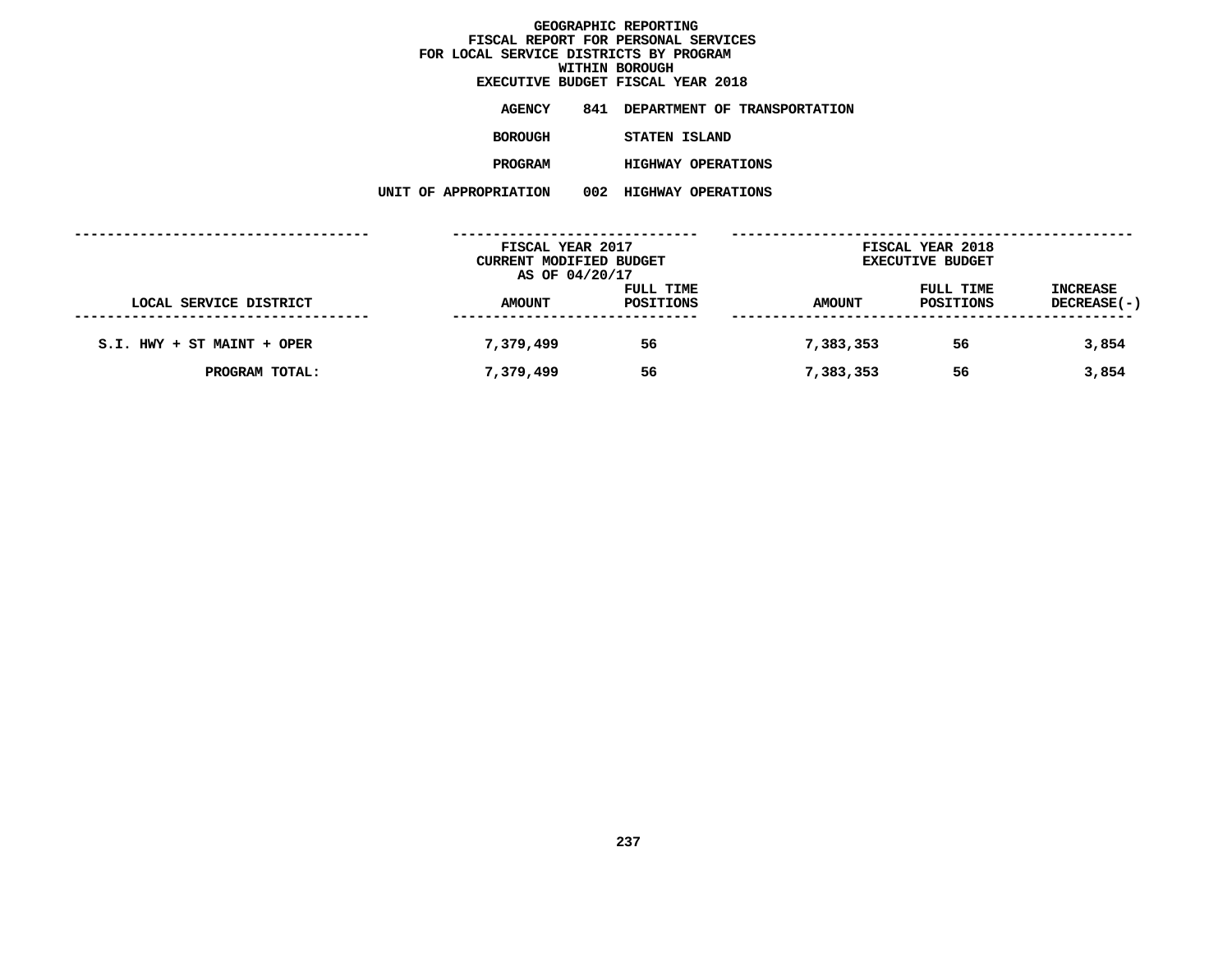|  |                       | EXECUTIVE BUDGET FISCAL YEAR 2018 |
|--|-----------------------|-----------------------------------|
|  | AGENCY                | 841 DEPARTMENT OF TRANSPORTATION  |
|  | BOROUGH               | STATEN ISLAND                     |
|  | <b>PROGRAM</b>        | OUALITY CONTROL & INSPECTION      |
|  | UNIT OF APPROPRIATION | 002 HIGHWAY OPERATIONS            |
|  |                       |                                   |

|                              |               | FISCAL YEAR 2017<br>CURRENT MODIFIED BUDGET<br>AS OF 04/20/17 |               | FISCAL YEAR 2018<br><b>EXECUTIVE BUDGET</b> |                           |
|------------------------------|---------------|---------------------------------------------------------------|---------------|---------------------------------------------|---------------------------|
| LOCAL SERVICE DISTRICT       | <b>AMOUNT</b> | FULL TIME<br>POSITIONS                                        | <b>AMOUNT</b> | FULL TIME<br>POSITIONS                      | INCREASE<br>$DECREASE(-)$ |
| SI QUALITY CONTROL & INSPECT | 751,074       | 18                                                            | 751,325       | 18                                          | 251                       |
| PROGRAM TOTAL:               | 751,074       | 18                                                            | 751,325       | 18                                          | 251                       |
| SUB BOROUGH TOTAL:           | 8,130,573     | 74                                                            | 8,134,678     | 74                                          | 4,105                     |
| BOROUGH TOTAL:               | 8,130,573     | 74                                                            | 8,134,678     | 74                                          | 4,105                     |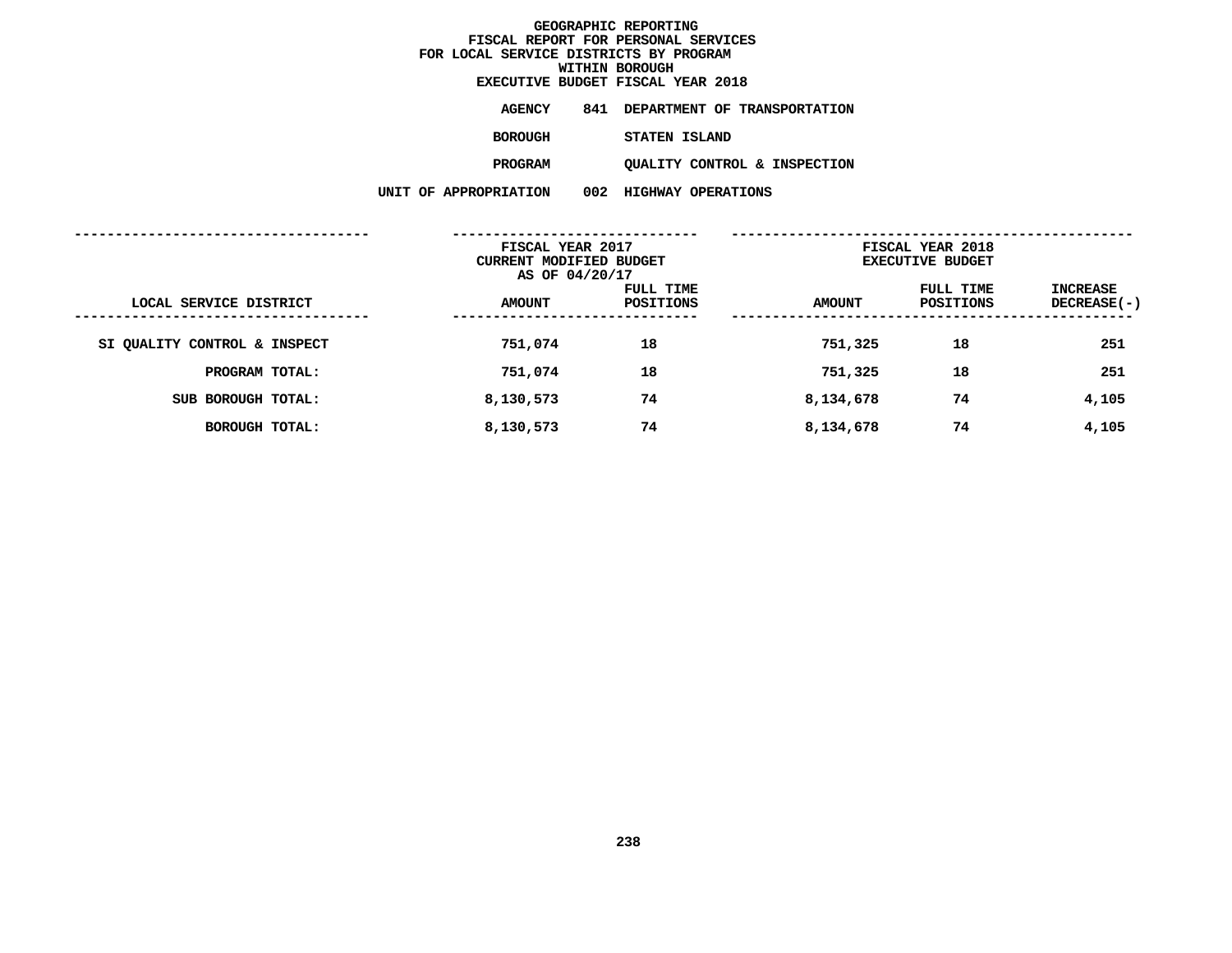## GEOGRAPHIC REPORTING<br>FISCAL REPORT FOR PERSONAL SERVICES<br>OCAL SERVICE DISTRICTS BY PROGRAM<br>WITHIN BOROUGH **FISCAL REPORT FOR PERSONAL SERVICES FOR LOCAL SERVICE DISTRICTS BY PROGRAM**

# **WITHIN BOROUGH EXECUTIVE BUDGET FISCAL YEAR <sup>2018</sup>**

# **AGENCY <sup>841</sup> DEPARTMENT OF TRANSPORTATION**

|                                                   | FISCAL YEAR 2017<br>CURRENT MODIFIED BUDGET<br>AS OF 04/20/17 |                        | FISCAL YEAR 2018<br><b>EXECUTIVE BUDGET</b> |                        |                         |  |
|---------------------------------------------------|---------------------------------------------------------------|------------------------|---------------------------------------------|------------------------|-------------------------|--|
| LOCAL SERVICE DISTRICT                            | <b>AMOUNT</b>                                                 | FULL TIME<br>POSITIONS | <b>AMOUNT</b>                               | FULL TIME<br>POSITIONS | INCREASE<br>DECREASE(-) |  |
| <b>AGENCY TOTAL:</b><br>ALL PROGRAMS ALL BOROUGHS | 73,360,491                                                    | 576                    | 76,697,143                                  | 598                    | 3,336,652               |  |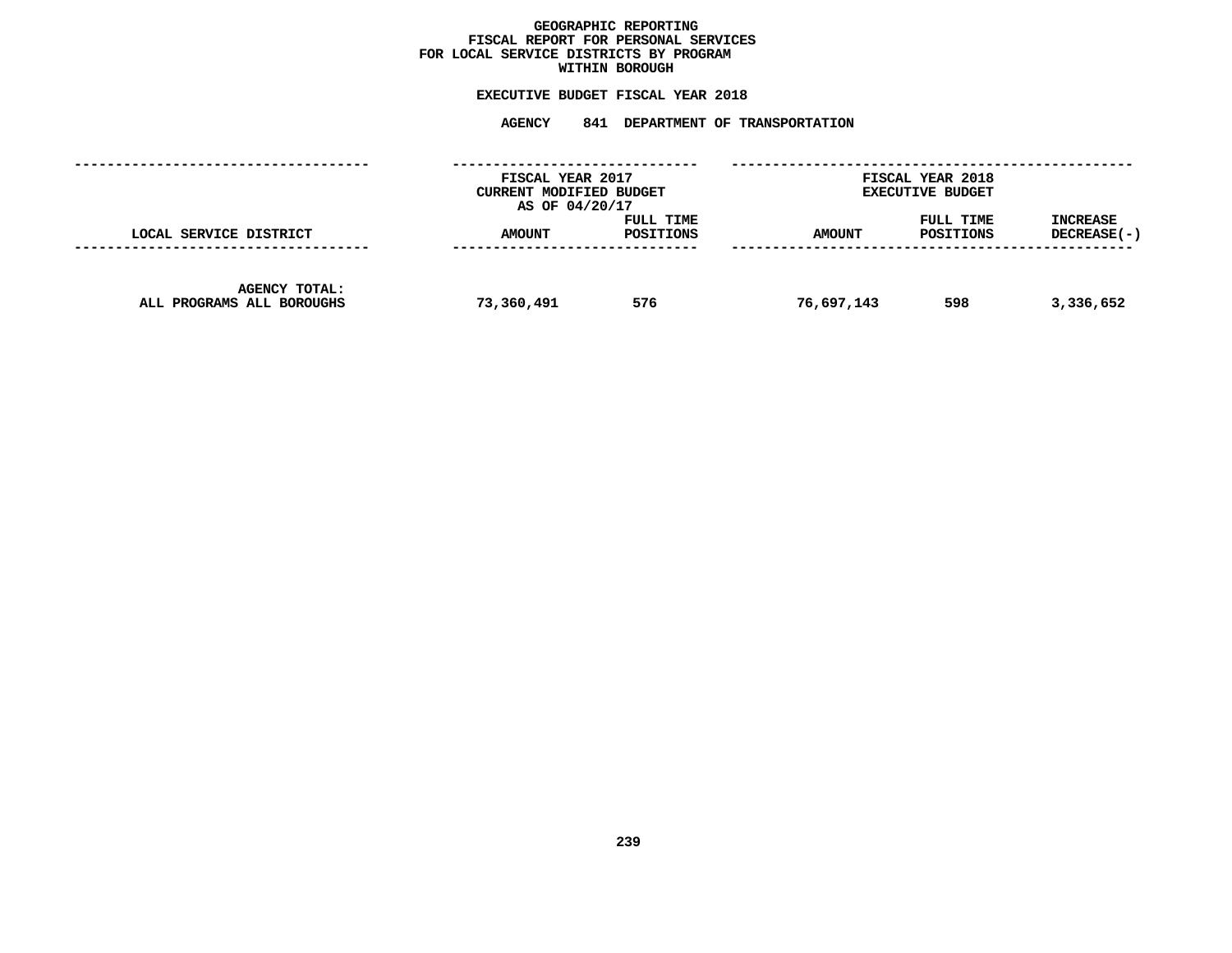#### **EXECUTIVE BUDGET FISCAL YEAR 2018**

|                                        | FISCAL YEAR 2017<br>CURRENT MODIFIED BUDGET | FISCAL YEAR 2018<br><b>EXECUTIVE BUDGET</b> |                                 |
|----------------------------------------|---------------------------------------------|---------------------------------------------|---------------------------------|
| UNIT OF APPROPRIATION                  | AS OF 04/20/17                              | <b>AMOUNT</b>                               | <b>INCREASE</b><br>DECREASE (-) |
| 001<br>EXEC ADM & PLANN MGT.           |                                             |                                             |                                 |
| REGULAR GROSS<br><b>OTHER</b>          |                                             |                                             |                                 |
| TOTAL REPORTED GEOGRAPHICALLY          |                                             |                                             |                                 |
| NOT REPORTED GEOGRAPHICALLY            | 52,834,525                                  | 55,758,734                                  | 2,924,209                       |
| FINANCIAL PLAN SAVINGS                 | 1,388,310-                                  | 1,977,533-                                  | 589,223-                        |
| <b>APPROPRIATION</b>                   | 51,446,215                                  | 53,781,201                                  | 2,334,986                       |
| <b>FUNDING</b>                         |                                             |                                             |                                 |
| <b>CITY</b><br>OTHER CATEGORICAL       | 37,615,500<br>210,632                       | 41,698,269<br>210,632                       | 4,082,769                       |
| CAPITAL FUNDS - I.F.A.<br><b>STATE</b> | 4,601,323<br>5,397,926                      | 4,849,563<br>5,012,703                      | 248,240<br>385,223-             |
| FEDERAL - C.D.                         |                                             |                                             |                                 |
| FEDERAL - OTHER<br>INTRA-CITY SALES    | 3,620,834                                   | 2,010,034                                   | 1,610,800-                      |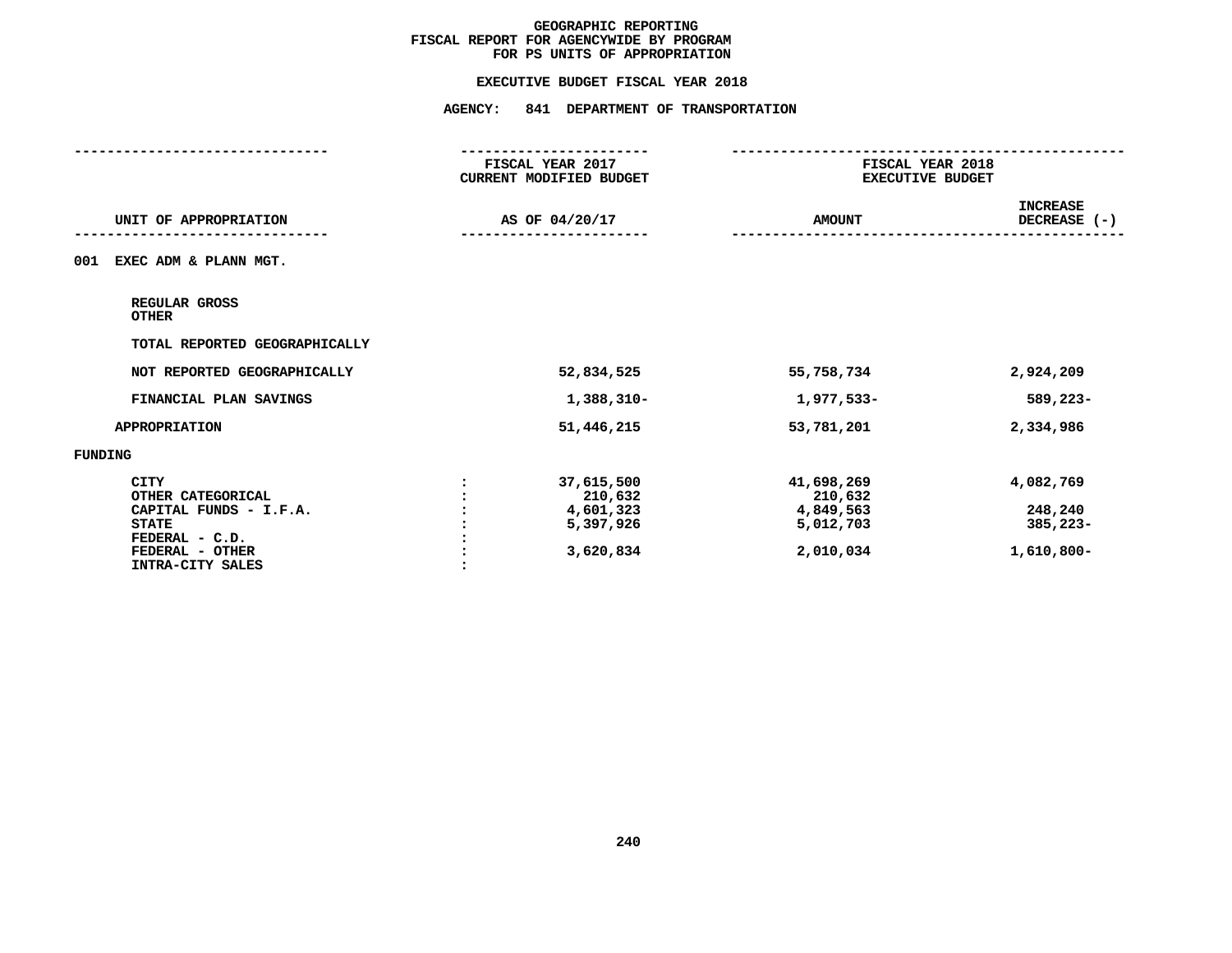#### **EXECUTIVE BUDGET FISCAL YEAR 2018**

|                                                          | FISCAL YEAR 2017<br><b>CURRENT MODIFIED BUDGET</b> | FISCAL YEAR 2018<br><b>EXECUTIVE BUDGET</b> |                                 |  |
|----------------------------------------------------------|----------------------------------------------------|---------------------------------------------|---------------------------------|--|
| UNIT OF APPROPRIATION                                    | AS OF 04/20/17                                     | <b>AMOUNT</b>                               | <b>INCREASE</b><br>DECREASE (-) |  |
| 002<br>HIGHWAY OPERATIONS                                |                                                    |                                             |                                 |  |
| REGULAR GROSS<br><b>OTHER</b>                            | 59,820,323<br>13,540,168                           | 66,948,695<br>9,748,448                     | 7,128,372<br>3,791,720-         |  |
| TOTAL REPORTED GEOGRAPHICALLY                            | 73,360,491                                         | 76,697,143                                  | 3,336,652                       |  |
| NOT REPORTED GEOGRAPHICALLY                              | 90,103,379                                         | 91,494,395                                  | 1,391,016                       |  |
| FINANCIAL PLAN SAVINGS                                   | 1,748,810-                                         | 1,484,976-                                  | 263,834                         |  |
| <b>APPROPRIATION</b>                                     | 161,715,060                                        | 166,706,562                                 | 4,991,502                       |  |
| <b>FUNDING</b>                                           |                                                    |                                             |                                 |  |
| <b>CITY</b><br>OTHER CATEGORICAL                         | 66,184,953                                         | 62,699,717                                  | $3,485,236 -$                   |  |
| CAPITAL FUNDS - I.F.A.<br><b>STATE</b><br>FEDERAL - C.D. | 75,022,090<br>19,431,195                           | 83,286,431<br>20,429,554                    | 8,264,341<br>998,359            |  |
| FEDERAL - OTHER<br>INTRA-CITY SALES                      | 1,076,822                                          | 290,860                                     | 785,962-                        |  |
|                                                          |                                                    |                                             |                                 |  |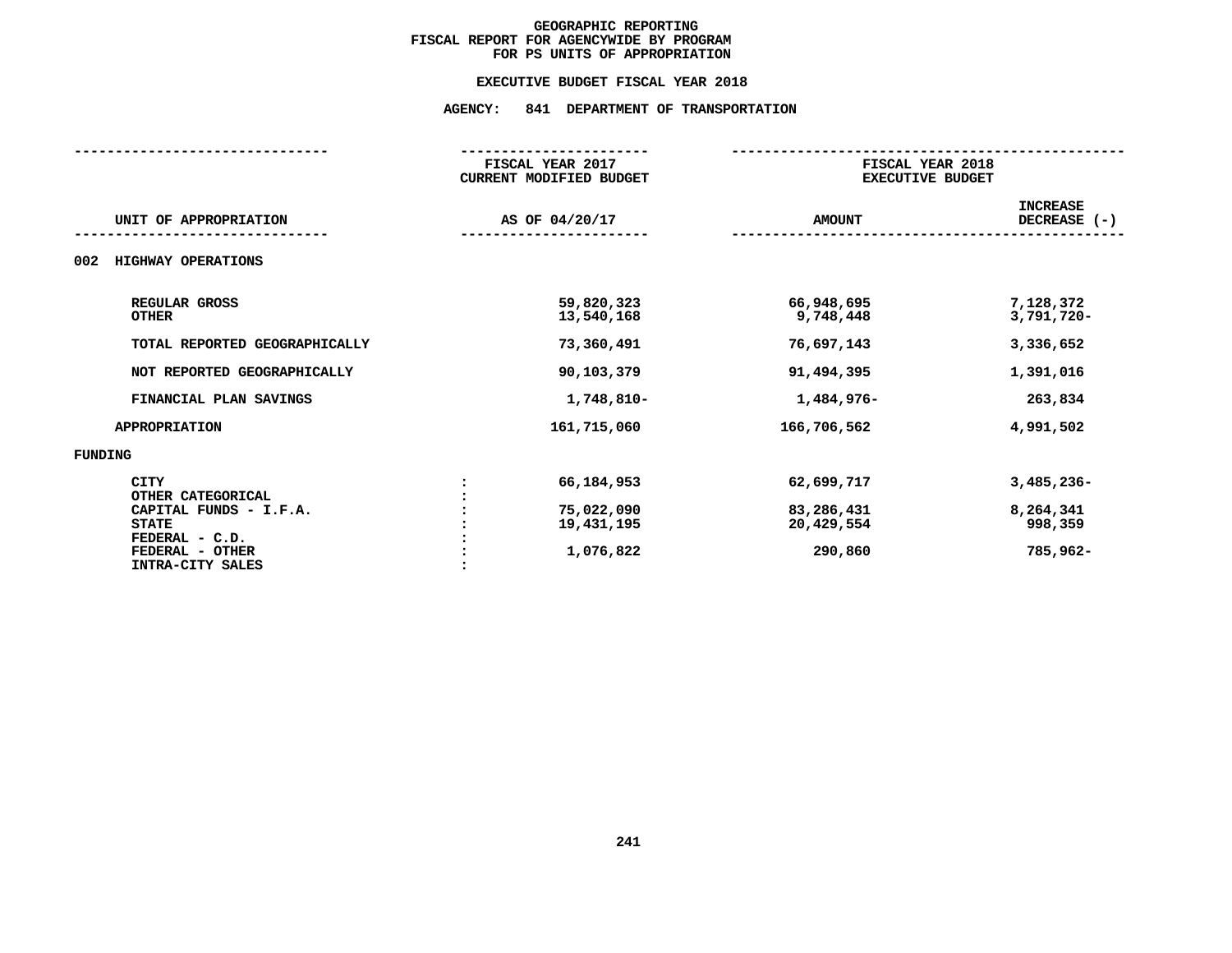#### **EXECUTIVE BUDGET FISCAL YEAR 2018**

|                                   | FISCAL YEAR 2017<br>CURRENT MODIFIED BUDGET | FISCAL YEAR 2018<br><b>EXECUTIVE BUDGET</b> |                                 |
|-----------------------------------|---------------------------------------------|---------------------------------------------|---------------------------------|
| UNIT OF APPROPRIATION             | AS OF 04/20/17                              | <b>AMOUNT</b>                               | <b>INCREASE</b><br>DECREASE (-) |
| TRANSIT OPERATIONS<br>003         |                                             |                                             |                                 |
| REGULAR GROSS<br><b>OTHER</b>     |                                             |                                             |                                 |
| TOTAL REPORTED GEOGRAPHICALLY     |                                             |                                             |                                 |
| NOT REPORTED GEOGRAPHICALLY       | 61,906,721                                  | 63,129,818                                  | 1,223,097                       |
| FINANCIAL PLAN SAVINGS            | $392,731 -$                                 | $556,237-$                                  | $163,506-$                      |
| <b>APPROPRIATION</b>              | 61,513,990                                  | 62,573,581                                  | 1,059,591                       |
| <b>FUNDING</b>                    |                                             |                                             |                                 |
| <b>CITY</b><br>OTHER CATEGORICAL  | 22,436,532                                  | 27,409,975                                  | 4,973,443                       |
| CAPITAL FUNDS - I.F.A.            | 2,104,597                                   | 2,117,038                                   | 12,441                          |
| <b>STATE</b>                      | 34,081,245                                  | 30,382,400                                  | 3,698,845-                      |
| FEDERAL - C.D.<br>FEDERAL - OTHER |                                             |                                             | 227,448-                        |
| INTRA-CITY SALES                  | 2,216,616<br>675,000                        | 1,989,168<br>675,000                        |                                 |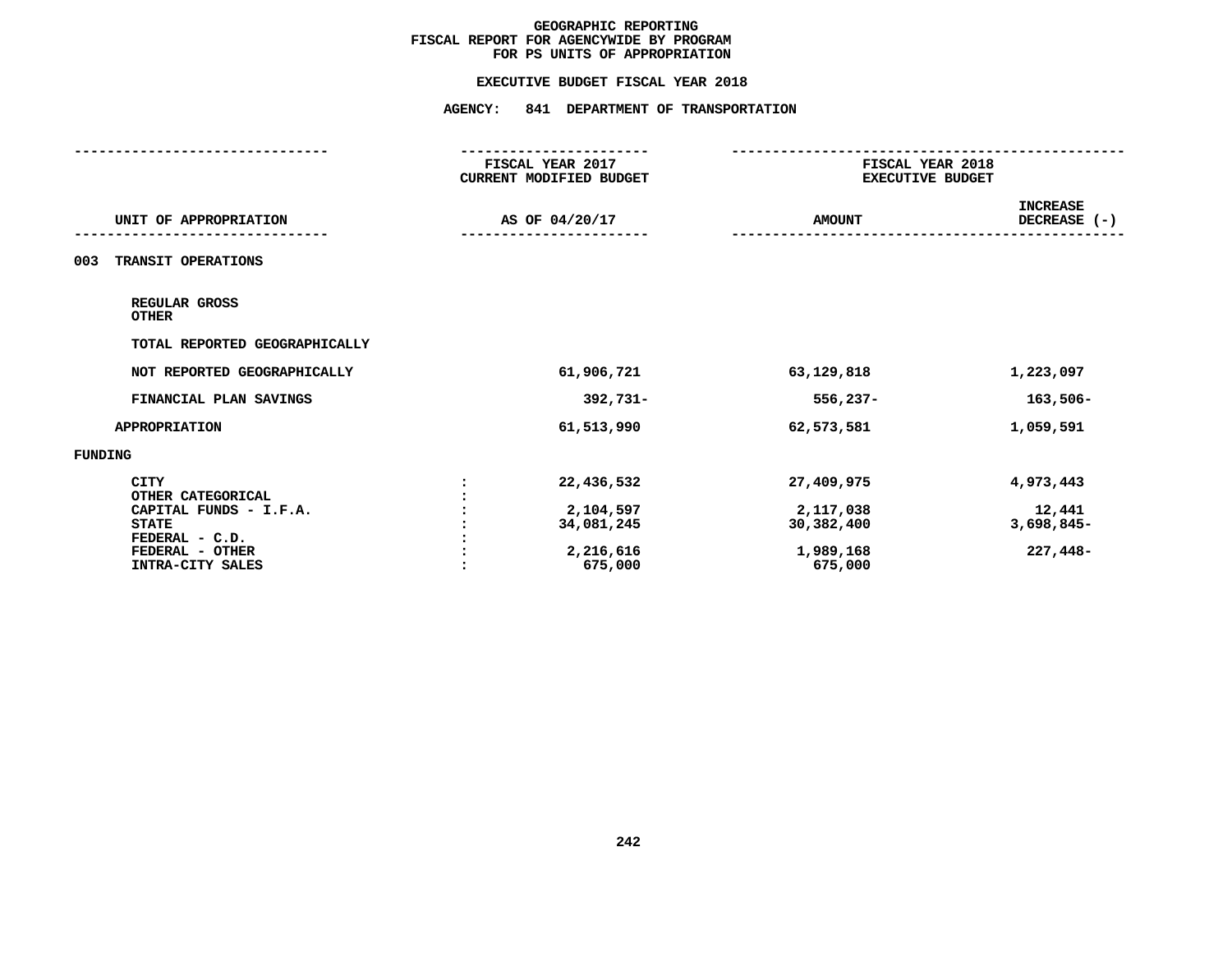#### **EXECUTIVE BUDGET FISCAL YEAR 2018**

|                                                            | FISCAL YEAR 2017<br>CURRENT MODIFIED BUDGET |                                     | FISCAL YEAR 2018<br><b>EXECUTIVE BUDGET</b> |  |
|------------------------------------------------------------|---------------------------------------------|-------------------------------------|---------------------------------------------|--|
| UNIT OF APPROPRIATION                                      | AS OF 04/20/17                              | <b>AMOUNT</b>                       | <b>INCREASE</b><br>DECREASE (-)             |  |
| 004<br>TRAFFIC OPERATIONS                                  |                                             |                                     |                                             |  |
| REGULAR GROSS<br><b>OTHER</b>                              |                                             |                                     |                                             |  |
| TOTAL REPORTED GEOGRAPHICALLY                              |                                             |                                     |                                             |  |
| NOT REPORTED GEOGRAPHICALLY                                | 107,308,632                                 | 105,140,910                         | 2,167,722-                                  |  |
| FINANCIAL PLAN SAVINGS                                     | $3,506,546 -$                               | 2,341,139-                          | 1,165,407                                   |  |
| <b>APPROPRIATION</b>                                       | 103,802,086                                 | 102,799,771                         | 1,002,315-                                  |  |
| <b>FUNDING</b>                                             |                                             |                                     |                                             |  |
| <b>CITY</b><br>OTHER CATEGORICAL<br>CAPITAL FUNDS - I.F.A. | 62,540,050<br>963,507<br>15,396,802         | 67,571,796<br>963,507<br>15,513,243 | 5,031,746<br>116,441                        |  |
| <b>STATE</b><br>FEDERAL - C.D.                             | 13,320,171                                  | 11,656,924                          | 1,663,247-                                  |  |
| FEDERAL - OTHER<br>INTRA-CITY SALES                        | 11,510,300<br>71,256                        | 7,087,680<br>6,621                  | $4,422,620-$<br>64,635-                     |  |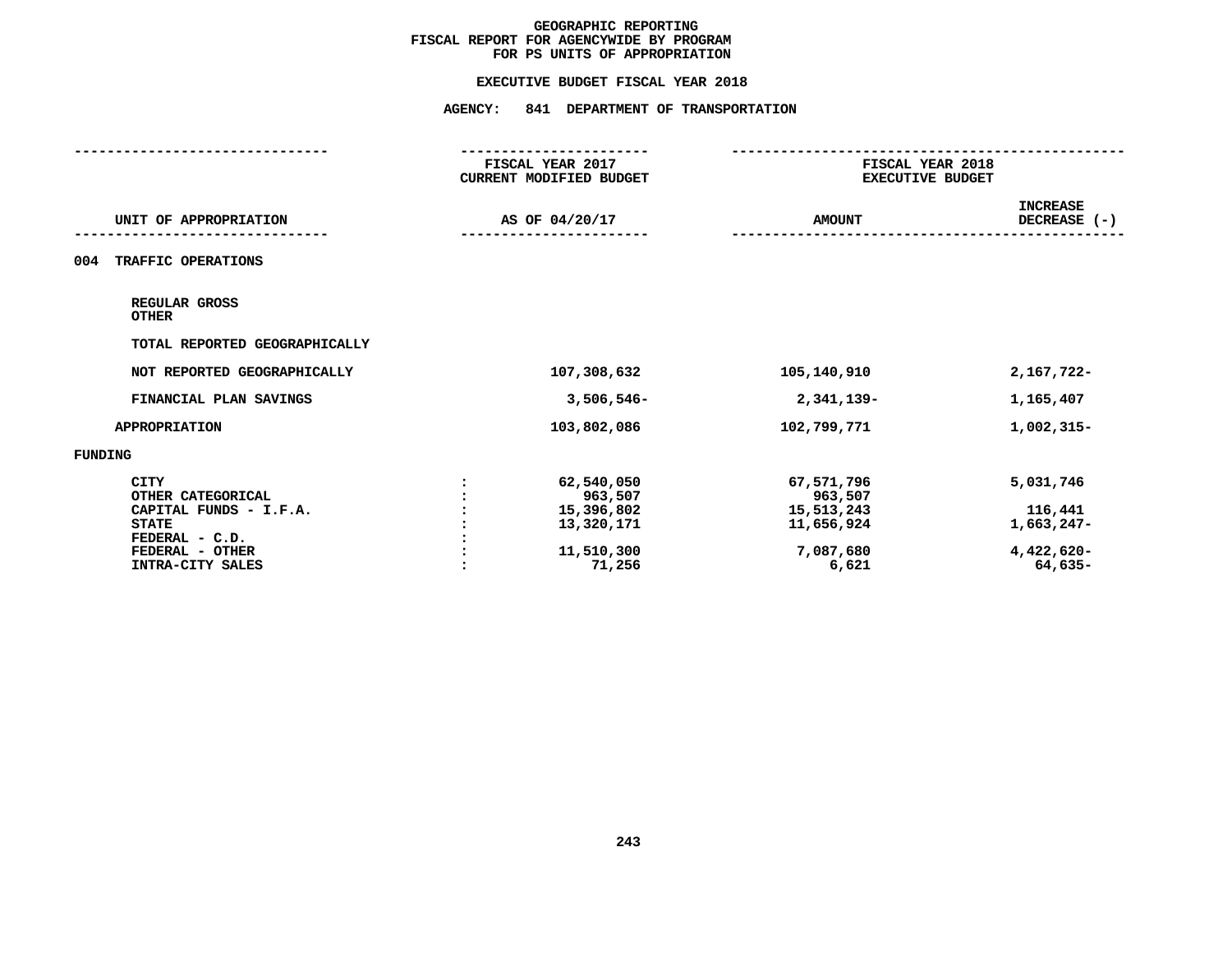#### **EXECUTIVE BUDGET FISCAL YEAR 2018**

|                                     | CURRENT MODIFIED BUDGET | FISCAL YEAR 2018<br><b>EXECUTIVE BUDGET</b> |                                 |
|-------------------------------------|-------------------------|---------------------------------------------|---------------------------------|
| UNIT OF APPROPRIATION               | AS OF 04/20/17          | <b>AMOUNT</b>                               | <b>INCREASE</b><br>DECREASE (-) |
| <b>BUREAU OF BRIDGES</b><br>006     |                         |                                             |                                 |
| REGULAR GROSS<br><b>OTHER</b>       |                         |                                             |                                 |
| TOTAL REPORTED GEOGRAPHICALLY       |                         |                                             |                                 |
| NOT REPORTED GEOGRAPHICALLY         | 78,941,329              | 79,568,255                                  | 626,926                         |
| FINANCIAL PLAN SAVINGS              | 1,206,509-              | 1,640,887-                                  | 434,378-                        |
| <b>APPROPRIATION</b>                | 77,734,820              | 77,927,368                                  | 192,548                         |
| <b>FUNDING</b>                      |                         |                                             |                                 |
| <b>CITY</b><br>OTHER CATEGORICAL    | 41,897,968              | 43,844,576                                  | 1,946,608                       |
| CAPITAL FUNDS - I.F.A.              | 25,460,718              | 25,613,139                                  | 152,421                         |
| <b>STATE</b>                        | 2,744,960               | 832,737                                     | 1,912,223-                      |
| FEDERAL - C.D.                      |                         |                                             |                                 |
| FEDERAL - OTHER<br>INTRA-CITY SALES | 6,867,510<br>763,664    | 6,867,510<br>769,406                        | 5,742                           |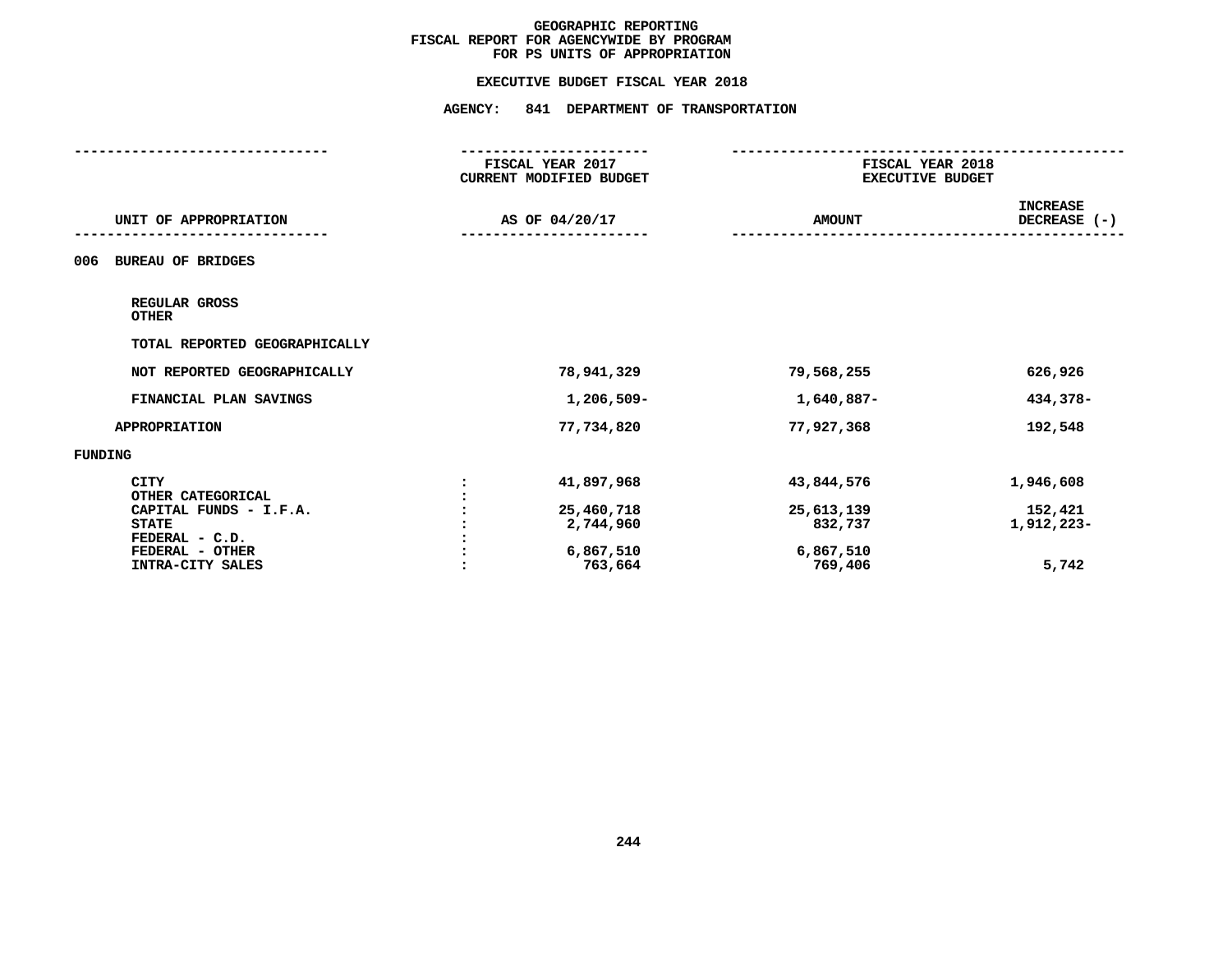|                                                                                                                                     | FISCAL YEAR 2017<br>CURRENT MODIFIED BUDGET<br>AS OF 04/20/17 |                                                                         | FISCAL YEAR 2018<br><b>EXECUTIVE BUDGET</b>                              |                                     |
|-------------------------------------------------------------------------------------------------------------------------------------|---------------------------------------------------------------|-------------------------------------------------------------------------|--------------------------------------------------------------------------|-------------------------------------|
| UNIT OF APPROPRIATION                                                                                                               |                                                               |                                                                         | <b>AMOUNT</b>                                                            | <b>INCREASE</b><br>DECREASE (-)     |
| <b>BUREAU OF BRIDGES - OTPS</b><br>007                                                                                              |                                                               |                                                                         |                                                                          |                                     |
| TOTAL REPORTED GEOGRAPHICALLY                                                                                                       |                                                               |                                                                         |                                                                          |                                     |
| NOT REPORTED GEOGRAPHICALLY                                                                                                         |                                                               | 29,590,114                                                              | 31, 145, 276                                                             | 1,555,162                           |
| FINANCIAL PLAN SAVINGS                                                                                                              |                                                               | $500,000 -$                                                             | $500,000 -$                                                              |                                     |
| <b>APPROPRIATION</b>                                                                                                                |                                                               | 29,090,114                                                              | 30,645,276                                                               | 1,555,162                           |
| FUNDING                                                                                                                             |                                                               |                                                                         |                                                                          |                                     |
| <b>CITY</b><br>OTHER CATEGORICAL<br>CAPITAL FUNDS - I.F.A.<br><b>STATE</b><br>FEDERAL - C.D.<br>FEDERAL - OTHER<br>INTRA-CITY SALES |                                                               | 8,302,856<br>125,000<br>370,025<br>4,500,000<br>13,964,050<br>1,828,183 | 12,089,794<br>125,000<br>370,025<br>4,500,000<br>12,020,000<br>1,540,457 | 3,786,938<br>1,944,050-<br>287,726- |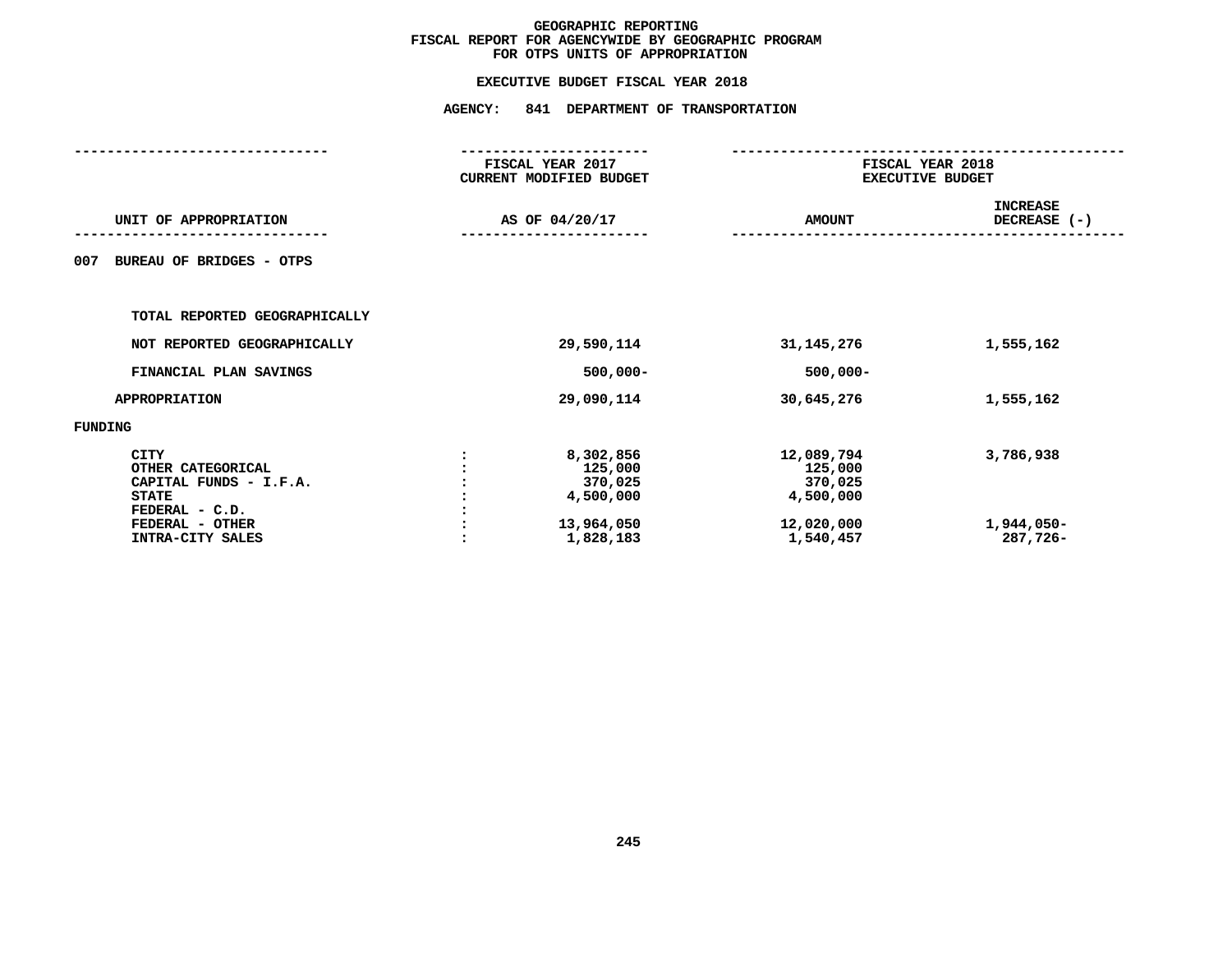|                                                                                              | <b>AGENCY:</b><br>841 DEPARTMENT OF TRANSPORTATION |                       |                                             |  |
|----------------------------------------------------------------------------------------------|----------------------------------------------------|-----------------------|---------------------------------------------|--|
|                                                                                              | FISCAL YEAR 2017<br>CURRENT MODIFIED BUDGET        |                       | FISCAL YEAR 2018<br><b>EXECUTIVE BUDGET</b> |  |
| UNIT OF APPROPRIATION                                                                        | AS OF 04/20/17                                     | <b>AMOUNT</b>         | <b>INCREASE</b><br>DECREASE (-)             |  |
| OTPS-EXEC AND ADMINISTRATION<br>011                                                          |                                                    |                       |                                             |  |
| TOTAL REPORTED GEOGRAPHICALLY                                                                |                                                    |                       |                                             |  |
| NOT REPORTED GEOGRAPHICALLY                                                                  | 68,815,639                                         | 64,026,417            | 4,789,222-                                  |  |
| FINANCIAL PLAN SAVINGS                                                                       | 442,597-                                           | 4,301,294-            | $3,858,697-$                                |  |
| <b>APPROPRIATION</b>                                                                         | 68,373,042                                         | 59,725,123            | 8,647,919-                                  |  |
| <b>FUNDING</b>                                                                               |                                                    |                       |                                             |  |
| <b>CITY</b><br>OTHER CATEGORICAL<br>CAPITAL FUNDS - I.F.A.<br><b>STATE</b><br>FEDERAL - C.D. | 66,272,112<br>796,829                              | 58,928,294<br>796,829 | 7,343,818-                                  |  |
| FEDERAL - OTHER<br>INTRA-CITY SALES                                                          | 955,844<br>348,257                                 |                       | 955,844-<br>$348,257-$                      |  |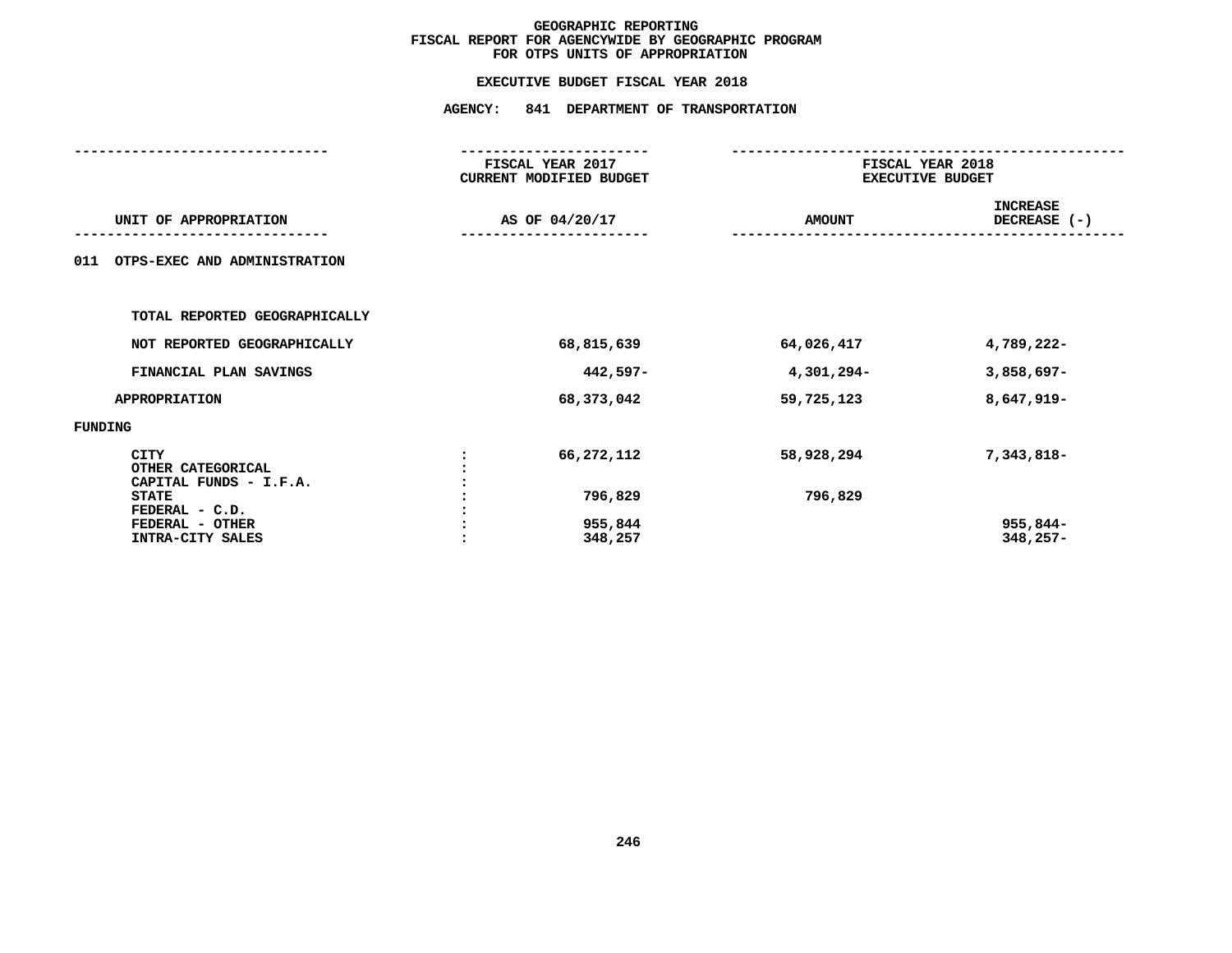|                                                                                                                 | FISCAL YEAR 2017<br>CURRENT MODIFIED BUDGET<br>AS OF 04/20/17 |                                                    | FISCAL YEAR 2018<br><b>EXECUTIVE BUDGET</b>      |                                                    |
|-----------------------------------------------------------------------------------------------------------------|---------------------------------------------------------------|----------------------------------------------------|--------------------------------------------------|----------------------------------------------------|
| UNIT OF APPROPRIATION                                                                                           |                                                               |                                                    | <b>AMOUNT</b>                                    | <b>INCREASE</b><br>DECREASE (-)                    |
| OTPS-HIGHWAY OPERATIONS<br>012                                                                                  |                                                               |                                                    |                                                  |                                                    |
| TOTAL REPORTED GEOGRAPHICALLY                                                                                   |                                                               |                                                    |                                                  |                                                    |
| NOT REPORTED GEOGRAPHICALLY                                                                                     |                                                               | 121,159,470                                        | 119,088,580                                      | $2,070,890 -$                                      |
| FINANCIAL PLAN SAVINGS                                                                                          |                                                               | 1,646,063-                                         | 2,984,107-                                       | 1,338,044-                                         |
| <b>APPROPRIATION</b>                                                                                            |                                                               | 119,513,407                                        | 116,104,473                                      | $3,408,934-$                                       |
| FUNDING                                                                                                         |                                                               |                                                    |                                                  |                                                    |
| <b>CITY</b><br>OTHER CATEGORICAL<br>CAPITAL FUNDS - I.F.A.<br><b>STATE</b><br>FEDERAL - C.D.<br>FEDERAL - OTHER |                                                               | 13,658,819<br>97,697,166<br>4,721,055<br>2,943,233 | 10,709,479<br>99,806,954<br>5,138,040<br>450,000 | $2,949,340-$<br>2,109,788<br>416,985<br>2,493,233- |
| INTRA-CITY SALES                                                                                                |                                                               | 493,134                                            |                                                  | 493,134-                                           |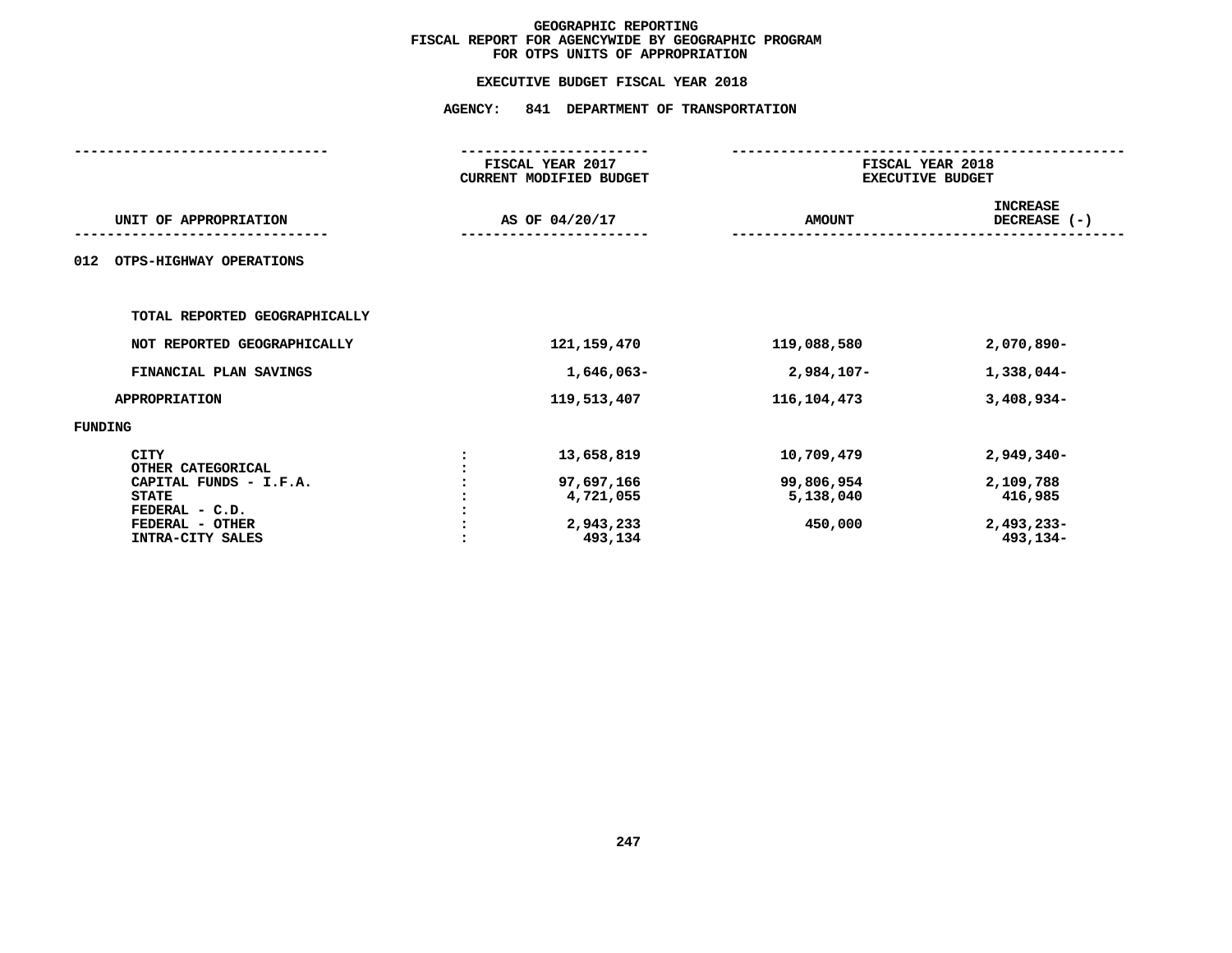| FISCAL YEAR 2017<br>CURRENT MODIFIED BUDGET               | FISCAL YEAR 2018<br><b>EXECUTIVE BUDGET</b>   |                                                     |  |
|-----------------------------------------------------------|-----------------------------------------------|-----------------------------------------------------|--|
| AS OF 04/20/17                                            | <b>AMOUNT</b>                                 | <b>INCREASE</b><br>DECREASE $(-)$                   |  |
|                                                           |                                               |                                                     |  |
|                                                           |                                               |                                                     |  |
| 39,711,688                                                | 36,216,908                                    | $3,494,780-$                                        |  |
| $1,500,000 -$                                             |                                               | 1,500,000                                           |  |
| 38,211,688                                                | 36,216,908                                    | 1,994,780-                                          |  |
|                                                           |                                               |                                                     |  |
| 26,845,655<br>84,013<br>3,420,900<br>7,461,120<br>400,000 | 31,943,008<br>3,105,900<br>768,000<br>400,000 | 5,097,353<br>84,013-<br>$315,000 -$<br>$6,693,120-$ |  |
|                                                           |                                               |                                                     |  |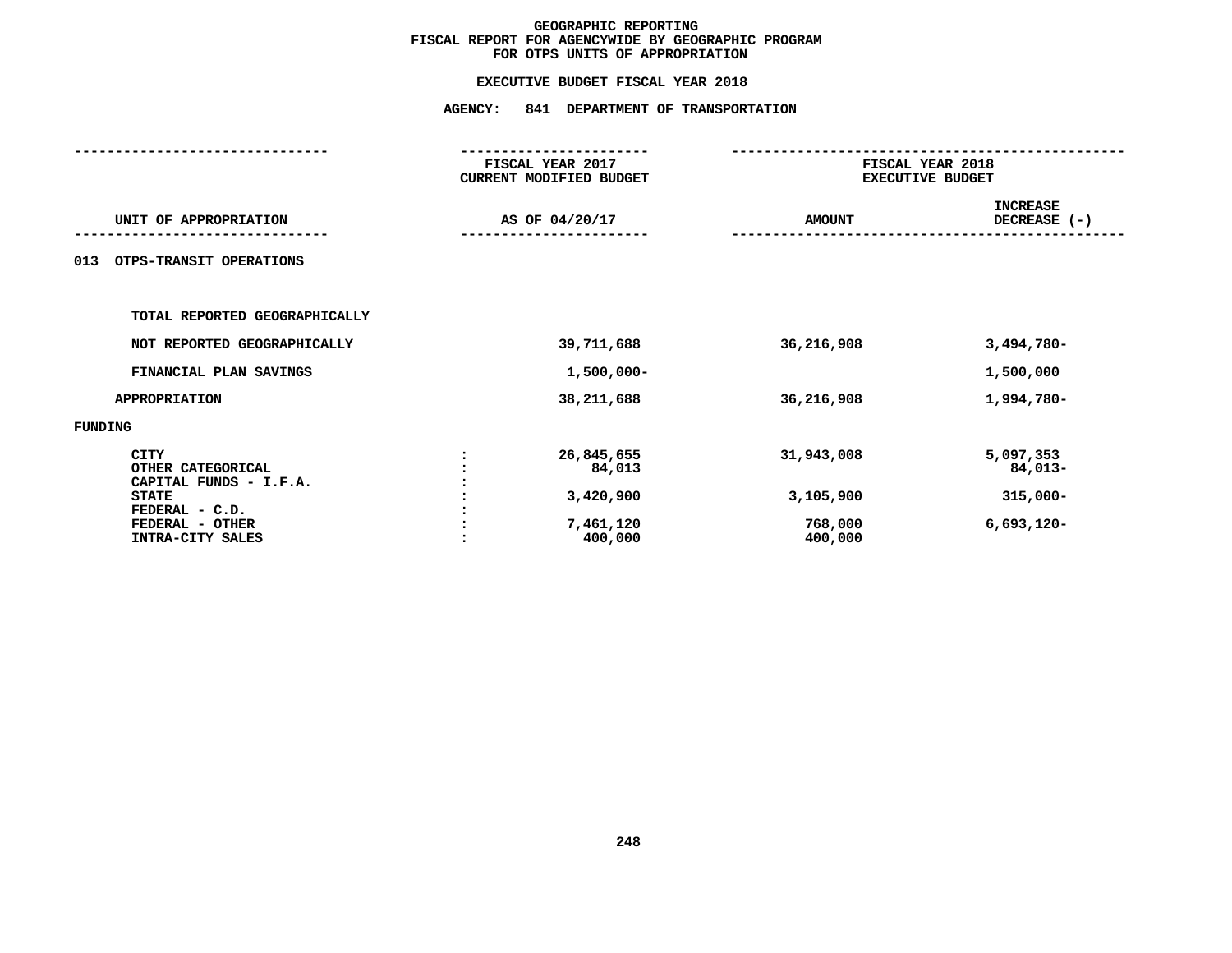### **EXECUTIVE BUDGET FISCAL YEAR <sup>2018</sup>AGENCY: <sup>841</sup> DEPARTMENT OF TRANSPORTATION**

|                                                                                                                              | FISCAL YEAR 2017<br>CURRENT MODIFIED BUDGET                            |                                                             | FISCAL YEAR 2018<br><b>EXECUTIVE BUDGET</b>        |
|------------------------------------------------------------------------------------------------------------------------------|------------------------------------------------------------------------|-------------------------------------------------------------|----------------------------------------------------|
| UNIT OF APPROPRIATION                                                                                                        | AS OF 04/20/17                                                         | <b>AMOUNT</b>                                               | <b>INCREASE</b><br>DECREASE (-)                    |
| OTPS-TRAFFIC OPERATIONS<br>014                                                                                               |                                                                        |                                                             |                                                    |
| TOTAL REPORTED GEOGRAPHICALLY                                                                                                |                                                                        |                                                             |                                                    |
| NOT REPORTED GEOGRAPHICALLY                                                                                                  | 301, 347, 617                                                          | 263,430,579                                                 | 37,917,038-                                        |
| FINANCIAL PLAN SAVINGS                                                                                                       | 7,576,438-                                                             | 8,376,443-                                                  | 800,005-                                           |
| <b>APPROPRIATION</b>                                                                                                         | 293,771,179                                                            | 255,054,136                                                 | 38,717,043-                                        |
| FUNDING                                                                                                                      |                                                                        |                                                             |                                                    |
| CITY<br>OTHER CATEGORICAL<br>CAPITAL FUNDS - I.F.A.<br><b>STATE</b><br>FEDERAL - C.D.<br>FEDERAL - OTHER<br>INTRA-CITY SALES | 213,354,905<br>72,446<br>70,250<br>18,469,393<br>61,430,364<br>373,821 | 199,816,326<br>72,446<br>70,250<br>17,508,534<br>37,586,580 | 13,538,579-<br>960,859-<br>23,843,784-<br>373,821- |
|                                                                                                                              |                                                                        |                                                             |                                                    |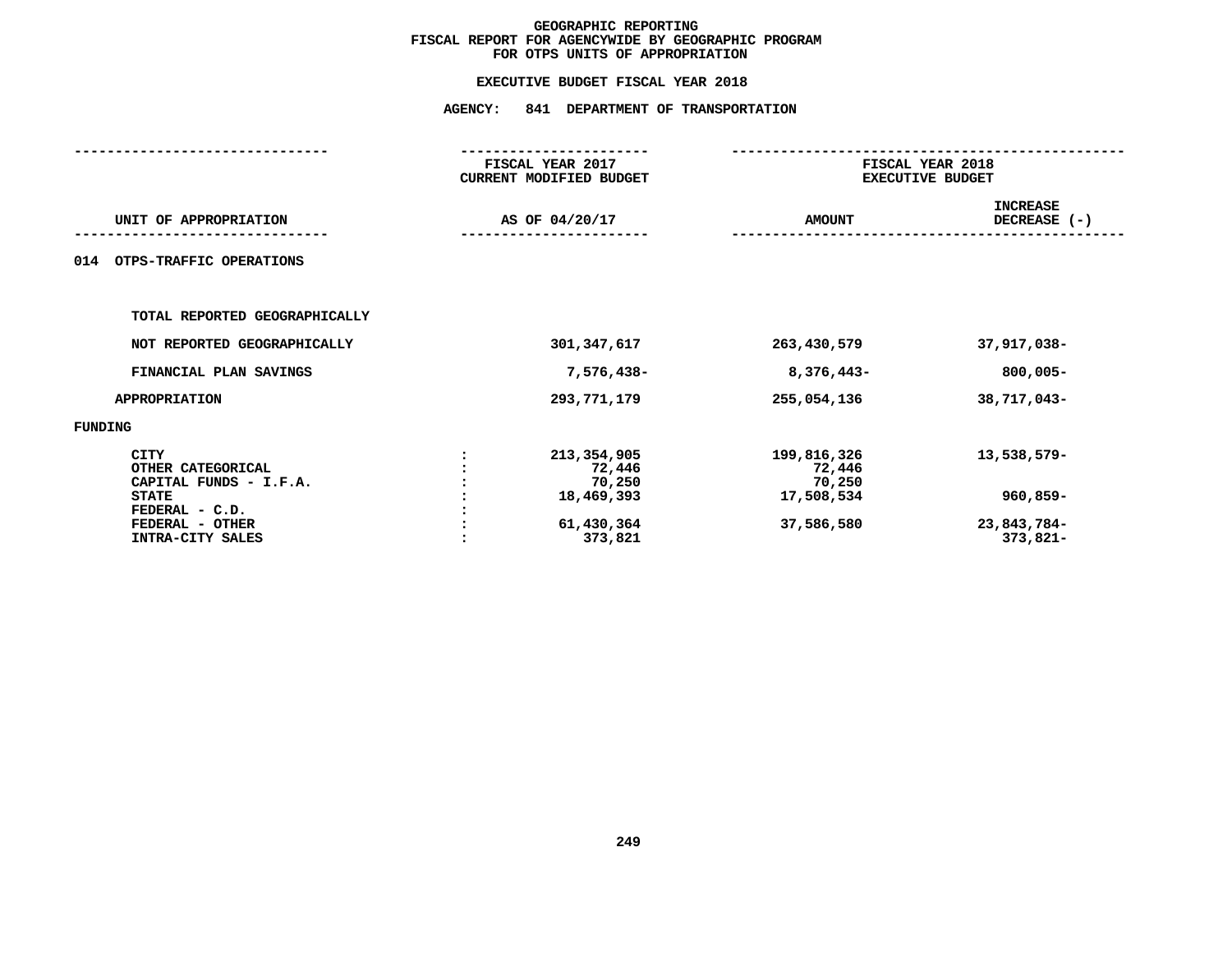### GEOGRAPHIC REPORTING<br>FISCAL REPORT AGENCYWIDE SUMMARY

### **FISCAL REPORT AGENCYWIDE SUMMARY EXECUTIVE BUDGET FISCAL YEAR <sup>2018</sup>**

#### **AGENCY: <sup>841</sup> DEPARTMENT OF TRANSPORTATION**

|                                                              | FISCAL YEAR 2017<br>CURRENT MODIFIED BUDGET | FISCAL YEAR 2018<br><b>EXECUTIVE BUDGET</b> |                                 |
|--------------------------------------------------------------|---------------------------------------------|---------------------------------------------|---------------------------------|
| UNIT OF APPROPRIATION                                        | AS OF 04/20/17                              | <b>AMOUNT</b>                               | <b>INCREASE</b><br>DECREASE (-) |
| PS APPROPRIATIONS                                            |                                             |                                             |                                 |
| REGULAR GROSS<br><b>OTHER</b>                                | 59,820,323<br>13,540,168                    | 66,948,695<br>9,748,448                     | 7,128,372<br>3,791,720-         |
| TOTAL REPORTED GEOGRAPHICALLY<br>NOT REPORTED GEOGRAPHICALLY | 73,360,491<br>391,094,586                   | 76,697,143<br>395,092,112                   | 3,336,652<br>3,997,526          |
| OTPS APPROPRIATIONS<br>TOTAL REPORTED GEOGRAPHICALLY         |                                             |                                             |                                 |
| NOT REPORTED GEOGRAPHICALLY                                  | 560,624,528                                 | 513,907,760                                 | 46,716,768-                     |
| FINANCIAL PLAN SAVINGS                                       | 19,908,004-                                 | 24, 162, 616-                               | 4,254,612-                      |
| <b>APPROPRIATIONS</b>                                        | 1,005,171,601                               | 961,534,399                                 | 43,637,202-                     |
| FUNDING                                                      |                                             |                                             |                                 |
| CITY                                                         | 559,109,350                                 | 556,711,234                                 | 2,398,116-                      |
| OTHER CATEGORICAL                                            | 1,455,598                                   | 1,371,585                                   | 84,013-                         |
| CAPITAL FUNDS - I.F.A.                                       | 220,722,971                                 | 231,626,643                                 | 10,903,672                      |
| <b>STATE</b>                                                 | 106,883,674                                 | 99,363,621                                  | $7,520,053-$                    |
| FEDERAL - C.D.                                               |                                             |                                             |                                 |
| FEDERAL - OTHER                                              | 112,046,693                                 | 69,069,832                                  | 42,976,861-                     |
| INTRA-CITY SALES                                             | 4,953,315                                   | 3,391,484                                   | 1,561,831-                      |
|                                                              |                                             |                                             |                                 |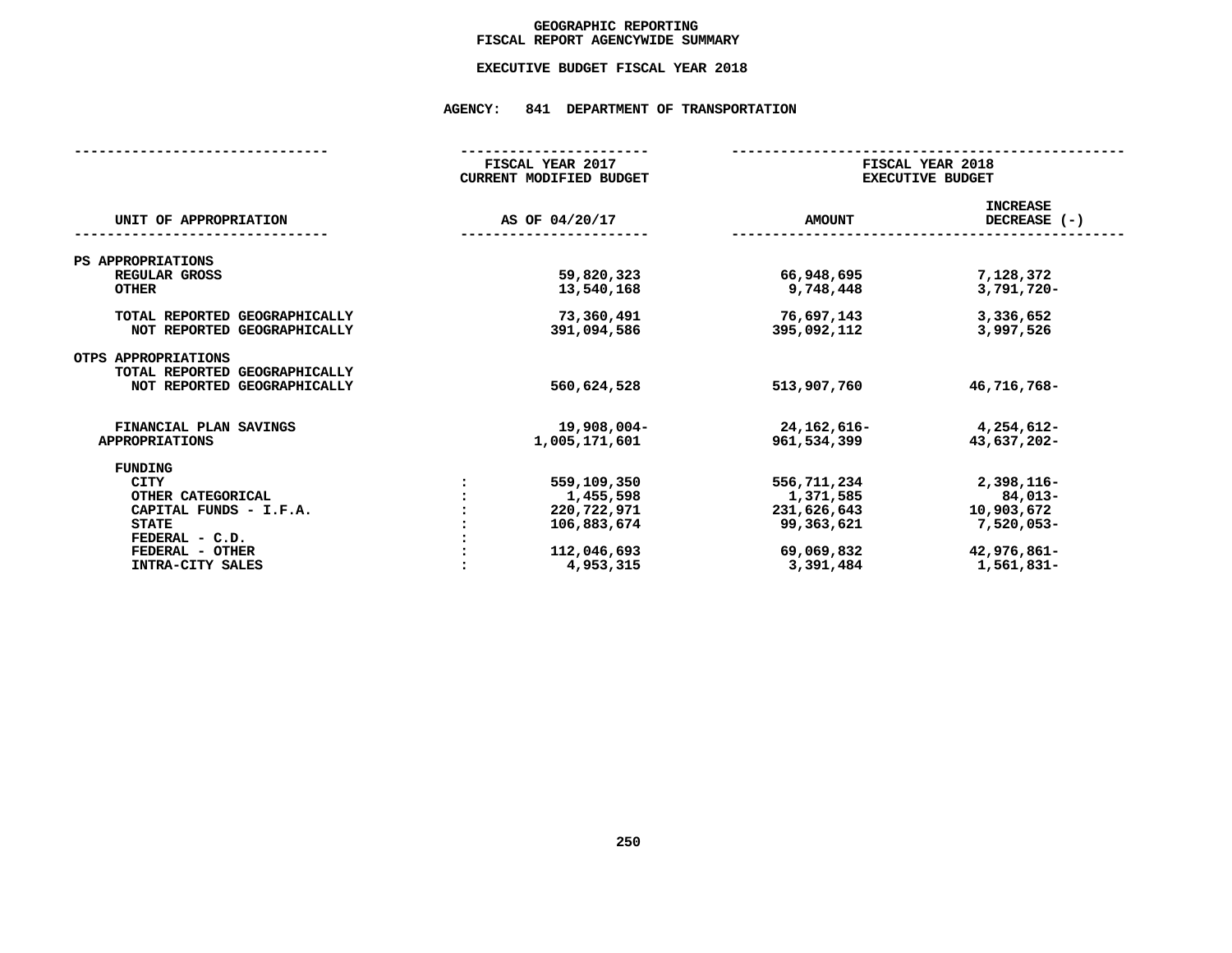# **EXECUTIVE BUDGET FISCAL YEAR <sup>2018</sup>**

**AGENCY <sup>846</sup> DEPARTMENT OF PARKS AND RECREATION**

**BOROUGH**

BRONX<br>FACILITY REPAIR SHOPS **PROGRAM**

 **FACILITY REPAIR SHOPS UNIT OF APPROPRIATION <sup>002</sup> MAINTENANCE & OPERATIONS**

|                            | FISCAL YEAR 2017<br>CURRENT MODIFIED BUDGET |                        | FISCAL YEAR 2018<br><b>EXECUTIVE BUDGET</b> |                        |                                |
|----------------------------|---------------------------------------------|------------------------|---------------------------------------------|------------------------|--------------------------------|
|                            | AS OF 04/20/17                              |                        |                                             |                        |                                |
| LOCAL SERVICE DISTRICT     | <b>AMOUNT</b>                               | FULL TIME<br>POSITIONS | <b>AMOUNT</b>                               | FULL TIME<br>POSITIONS | <b>INCREASE</b><br>DECREASE(-) |
|                            |                                             |                        |                                             |                        |                                |
| BX FACILITY REPAIR SHOP/TS | 2,512,437                                   | 29                     | 2,523,937                                   | 29                     | 11,500                         |
| PROGRAM TOTAL:             | 2,512,437                                   | 29                     | 2,523,937                                   | 29                     | 11,500                         |
|                            |                                             |                        |                                             |                        |                                |
|                            |                                             |                        |                                             |                        |                                |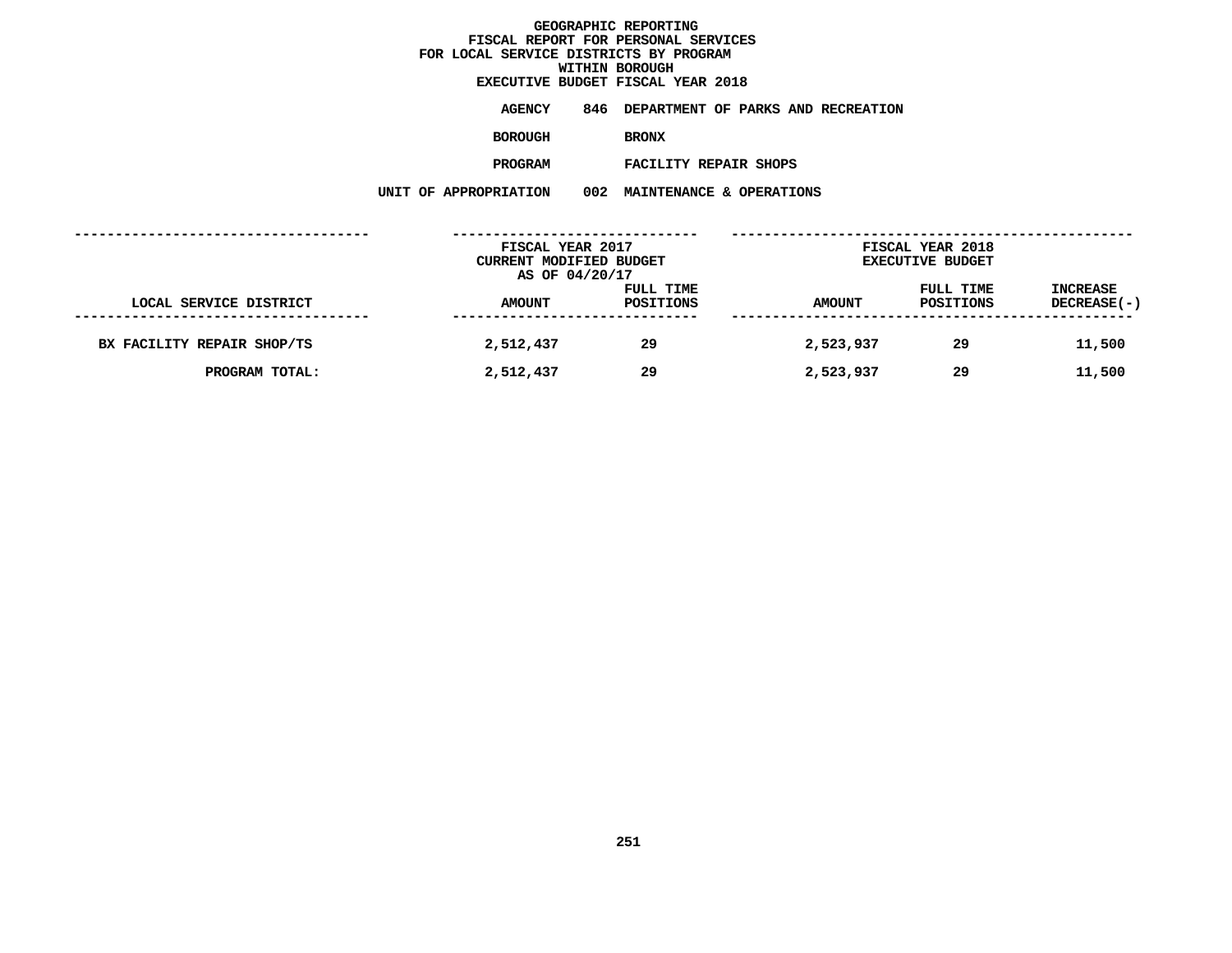# **EXECUTIVE BUDGET FISCAL YEAR <sup>2018</sup>**

**AGENCY <sup>846</sup> DEPARTMENT OF PARKS AND RECREATION**

**BOROUGH**

BRONX<br>FORESTRY/HORTICULTURE **PROGRAM**

**M** FORESTRY/HORTICULTURE<br>N 002 MAINTENANCE & OPERATI **UNIT OF APPROPRIATION <sup>002</sup> MAINTENANCE & OPERATIONS**

|                             | FISCAL YEAR 2017<br>CURRENT MODIFIED BUDGET |                        | FISCAL YEAR 2018<br><b>EXECUTIVE BUDGET</b> |                        |                                |
|-----------------------------|---------------------------------------------|------------------------|---------------------------------------------|------------------------|--------------------------------|
| LOCAL SERVICE DISTRICT      | AS OF 04/20/17<br><b>AMOUNT</b>             | FULL TIME<br>POSITIONS | <b>AMOUNT</b>                               | FULL TIME<br>POSITIONS | <b>INCREASE</b><br>DECREASE(-) |
| BRONX HORTICULTURE/FORESTRY | 1,351,323                                   | 16                     | 1,375,921                                   | 16                     | 24,598                         |
| PROGRAM TOTAL:              | 1,351,323                                   | 16                     | 1,375,921                                   | 16                     | 24,598                         |
|                             |                                             |                        |                                             |                        |                                |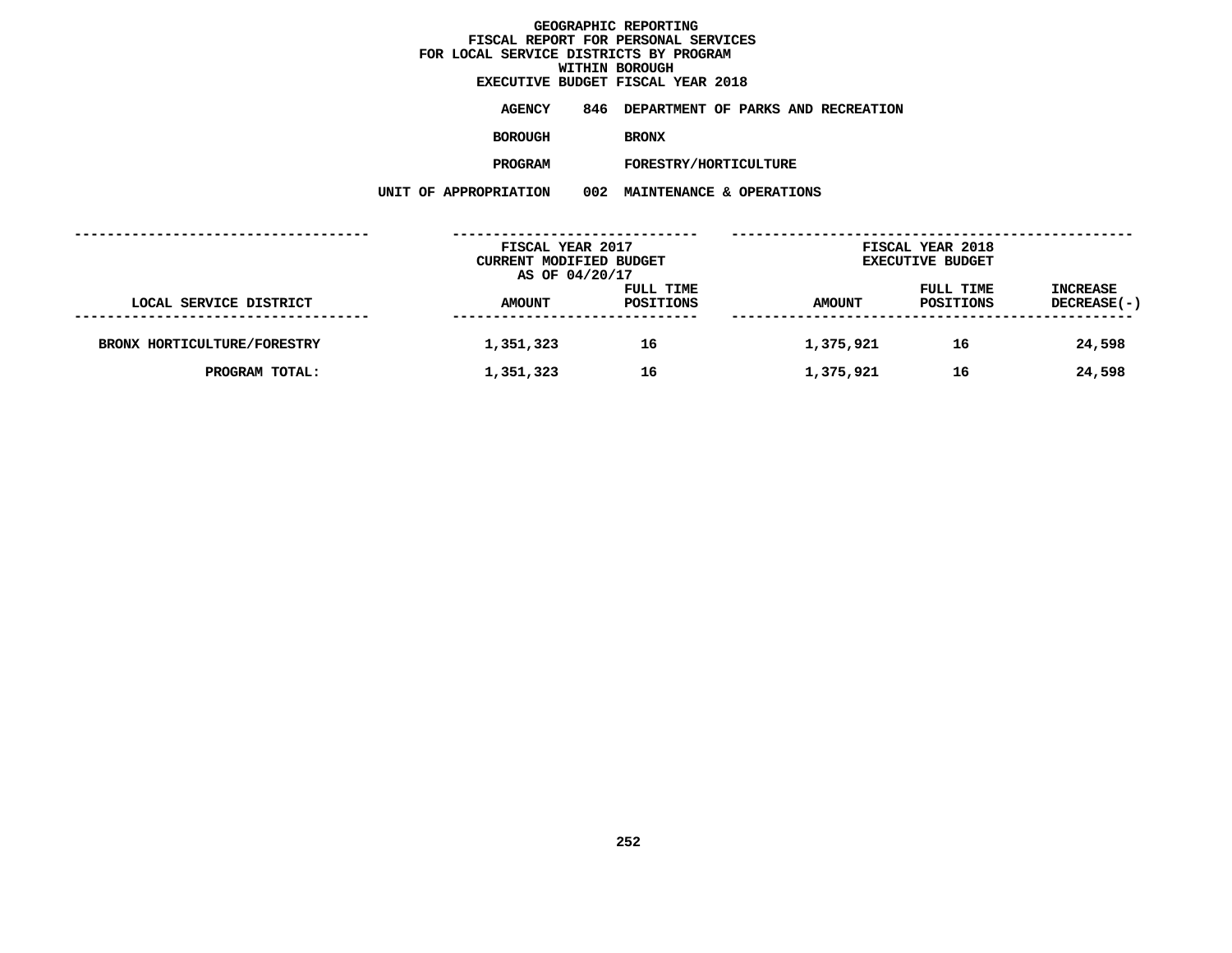# **EXECUTIVE BUDGET FISCAL YEAR <sup>2018</sup>**

**AGENCY <sup>846</sup> DEPARTMENT OF PARKS AND RECREATION**

**BOROUGH**

BRONX<br>PARKS & PLAYGROUND MAINTENANCE **PROGRAM**

 **PARKS & PLAYGROUND MAINTENANCE UNIT OF APPROPRIATION <sup>002</sup> MAINTENANCE & OPERATIONS**

|                               | FISCAL YEAR 2017<br>CURRENT MODIFIED BUDGET<br>AS OF 04/20/17 |                        | FISCAL YEAR 2018<br><b>EXECUTIVE BUDGET</b> |                        |                                |  |
|-------------------------------|---------------------------------------------------------------|------------------------|---------------------------------------------|------------------------|--------------------------------|--|
| LOCAL SERVICE DISTRICT        | <b>AMOUNT</b>                                                 | FULL TIME<br>POSITIONS | <b>AMOUNT</b>                               | FULL TIME<br>POSITIONS | <b>INCREASE</b><br>DECREASE(-) |  |
| BRONX PARKS & PLAYGDS. MAINT. | 22,137,160                                                    | 295                    | 22,124,695                                  | 295                    | $12,465-$                      |  |
| PROGRAM TOTAL:                | 22,137,160                                                    | 295                    | 22,124,695                                  | 295                    | $12,465-$                      |  |
|                               |                                                               |                        |                                             |                        |                                |  |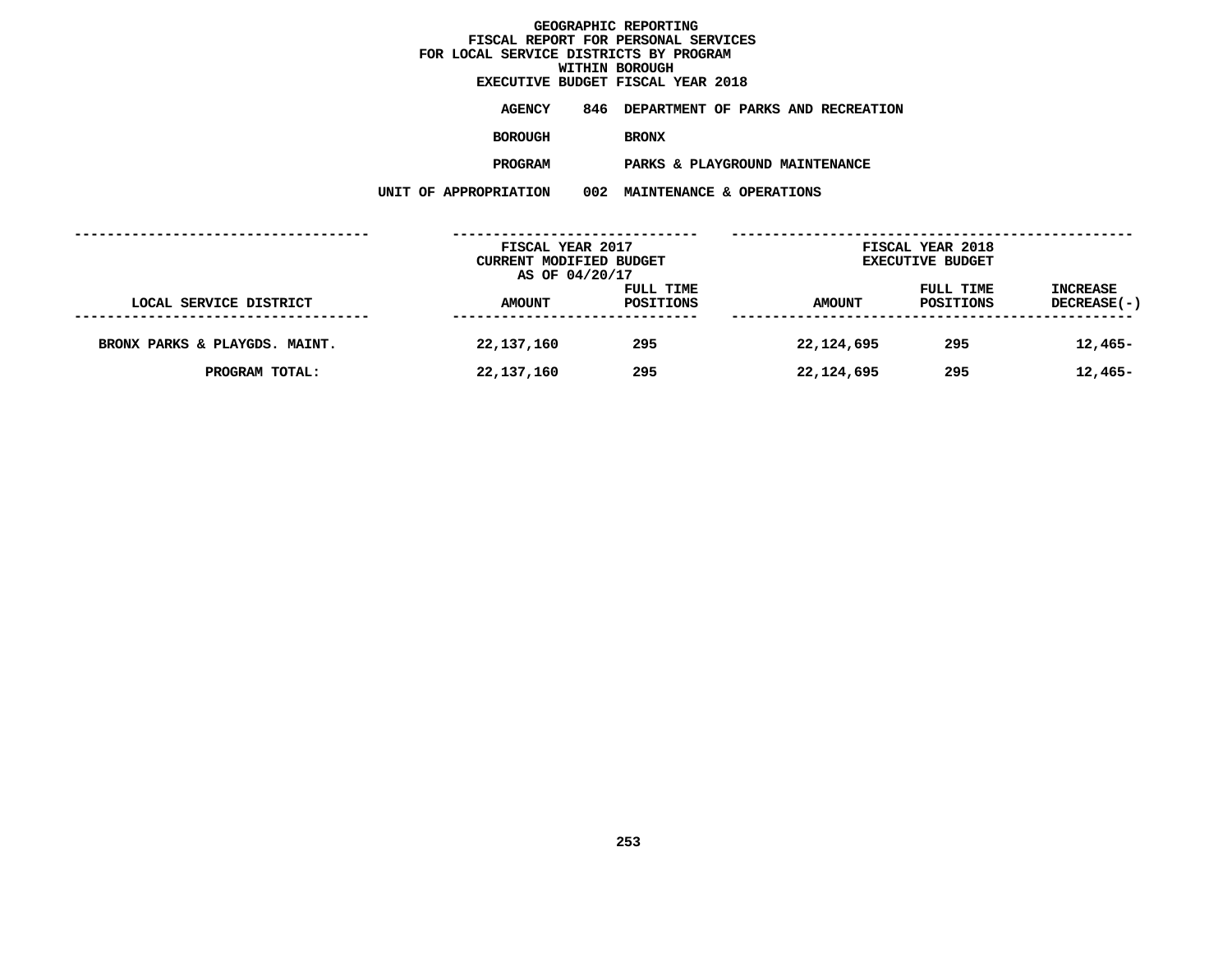**EXECUTIVE BUDGET FISCAL YEAR <sup>2018</sup>AGENCY <sup>846</sup> DEPARTMENT OF PARKS AND RECREATION**

**BOROUGH**

BRONX<br>RECREATION SERVICES **PROGRAM**

**M** RECREATION SERVICES<br>N 004 RECREATION SERVICES **UNIT OF APPROPRIATION <sup>004</sup> RECREATION SERVICES**

|                            | FISCAL YEAR 2017<br>CURRENT MODIFIED BUDGET<br>AS OF 04/20/17 |                        | FISCAL YEAR 2018<br><b>EXECUTIVE BUDGET</b> |                        |                                |  |
|----------------------------|---------------------------------------------------------------|------------------------|---------------------------------------------|------------------------|--------------------------------|--|
| LOCAL SERVICE DISTRICT     | <b>AMOUNT</b>                                                 | FULL TIME<br>POSITIONS | <b>AMOUNT</b>                               | FULL TIME<br>POSITIONS | <b>INCREASE</b><br>DECREASE(-) |  |
| BRONX BORO-WIDE RECREATION | 2,780,479                                                     | 36                     | 2,783,598                                   | 36                     | 3,119                          |  |
| PROGRAM TOTAL:             | 2,780,479                                                     | 36                     | 2,783,598                                   | 36                     | 3,119                          |  |
|                            |                                                               |                        |                                             |                        |                                |  |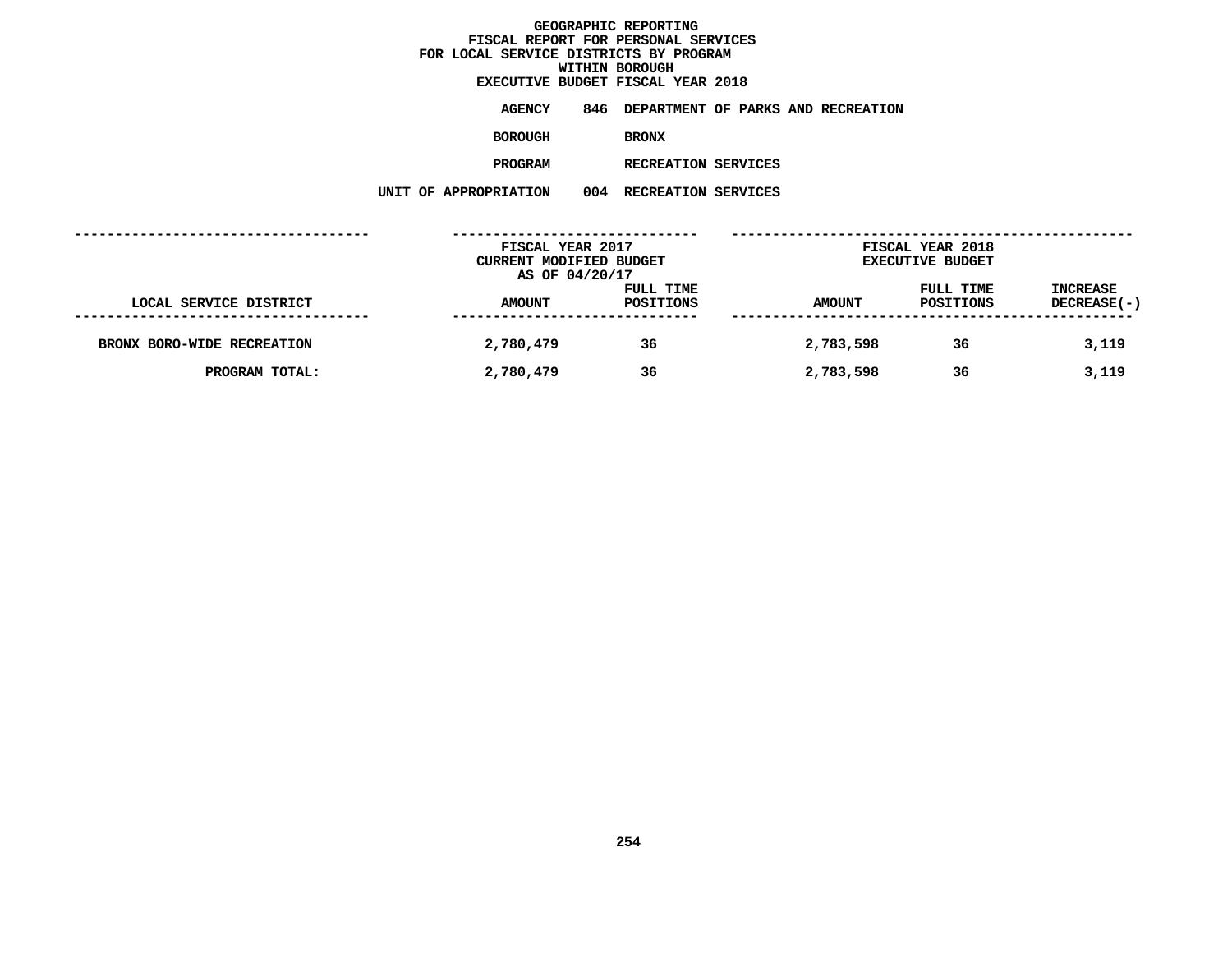# **EXECUTIVE BUDGET FISCAL YEAR <sup>2018</sup>**

**AGENCY <sup>846</sup> DEPARTMENT OF PARKS AND RECREATION**

**BOROUGH**

BRONX<br>VEHICLE REPAIR SHOPS **PROGRAM**

 **VEHICLE REPAIR SHOPS UNIT OF APPROPRIATION <sup>002</sup> MAINTENANCE & OPERATIONS**

|                              | FISCAL YEAR 2017<br>CURRENT MODIFIED BUDGET<br>AS OF 04/20/17 |                        | FISCAL YEAR 2018<br><b>EXECUTIVE BUDGET</b> |                        |                                |
|------------------------------|---------------------------------------------------------------|------------------------|---------------------------------------------|------------------------|--------------------------------|
| LOCAL SERVICE DISTRICT       | <b>AMOUNT</b>                                                 | FULL TIME<br>POSITIONS | <b>AMOUNT</b>                               | FULL TIME<br>POSITIONS | INCREASE<br><b>DECREASE(-)</b> |
| BRONX VEHICLE REPAIR SHOP/TS | 164,778                                                       |                        | 169,778                                     |                        | 5,000                          |
| PROGRAM TOTAL:               | 164,778                                                       | 1                      | 169,778                                     | 1                      | 5,000                          |
| SUB BOROUGH TOTAL:           | 28,946,177                                                    | 377                    | 28,977,929                                  | 377                    | 31,752                         |
| <b>BOROUGH TOTAL:</b>        | 28,946,177                                                    | 377                    | 28,977,929                                  | 377                    | 31,752                         |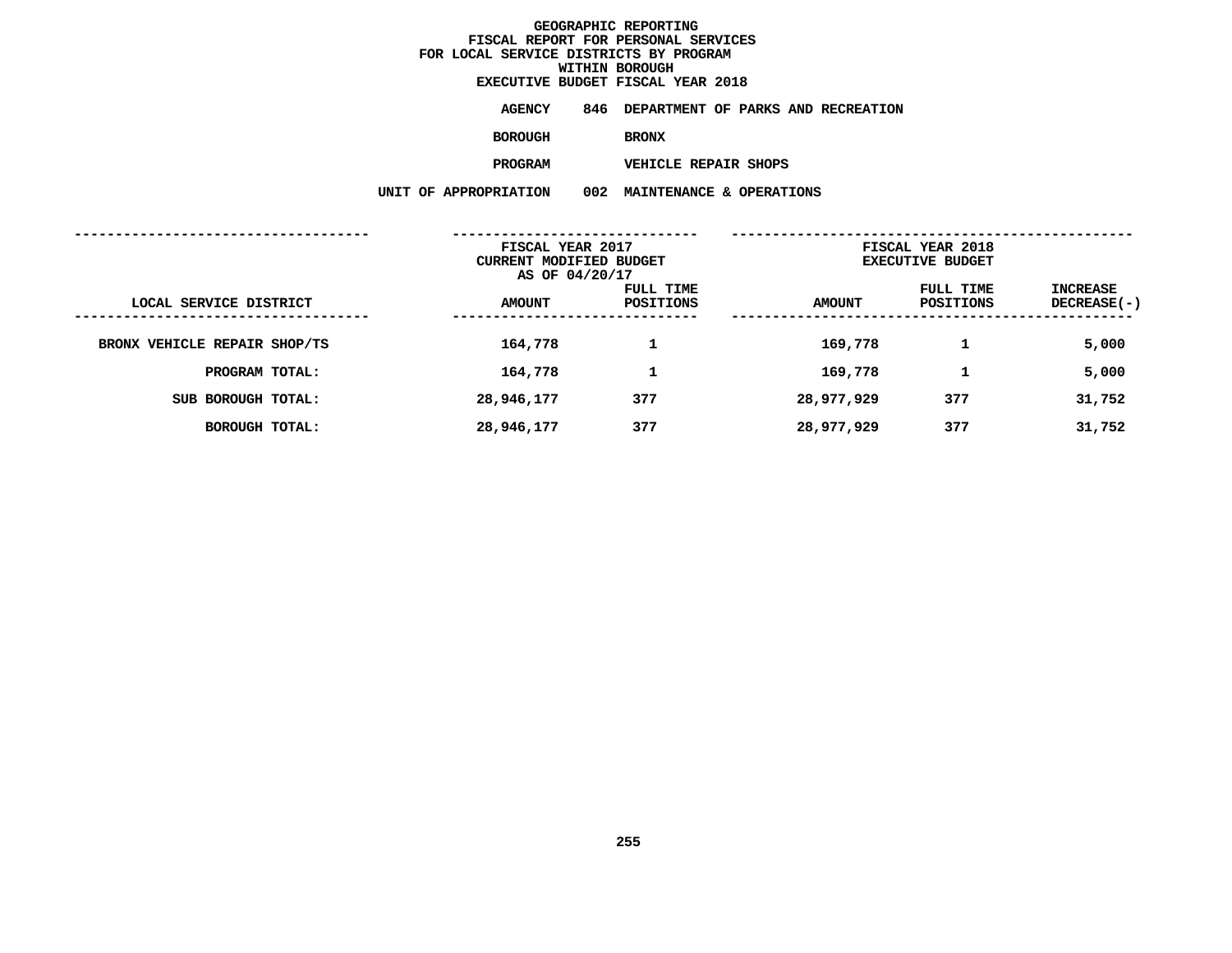# **EXECUTIVE BUDGET FISCAL YEAR <sup>2018</sup>**

**AGENCY <sup>846</sup> DEPARTMENT OF PARKS AND RECREATION**

**BOROUGH**

BROOKLYN<br>FACILITY REPAIR SHOPS

**PROGRAM**

 **FACILITY REPAIR SHOPS UNIT OF APPROPRIATION <sup>002</sup> MAINTENANCE & OPERATIONS**

|                               | FISCAL YEAR 2017<br>CURRENT MODIFIED BUDGET<br>AS OF 04/20/17 |                        | FISCAL YEAR 2018<br><b>EXECUTIVE BUDGET</b> |                        |                                |  |
|-------------------------------|---------------------------------------------------------------|------------------------|---------------------------------------------|------------------------|--------------------------------|--|
| LOCAL SERVICE DISTRICT        | <b>AMOUNT</b>                                                 | FULL TIME<br>POSITIONS | <b>AMOUNT</b>                               | FULL TIME<br>POSITIONS | <b>INCREASE</b><br>DECREASE(-) |  |
| BROOK FACILITY REPAIR SHOP/TS | 3,894,410                                                     | 48                     | 3,905,128                                   | 48                     | 10,718                         |  |
| PROGRAM TOTAL:                | 3,894,410                                                     | 48                     | 3,905,128                                   | 48                     | 10,718                         |  |
|                               |                                                               |                        |                                             |                        |                                |  |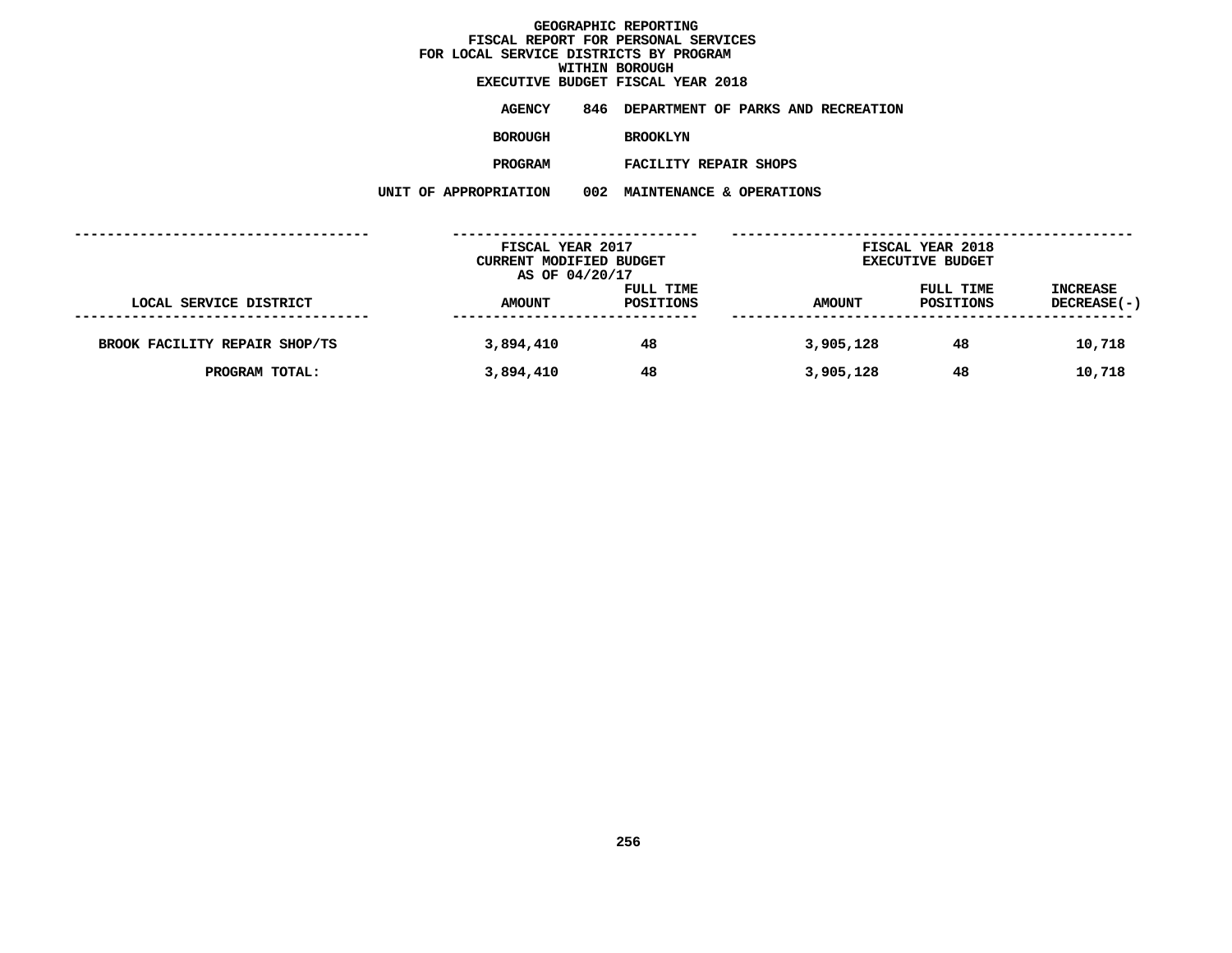# **EXECUTIVE BUDGET FISCAL YEAR <sup>2018</sup>**

**AGENCY <sup>846</sup> DEPARTMENT OF PARKS AND RECREATION**

**BOROUGH**

BROOKLYN<br>FORESTRY/HORTICULTURE

**PROGRAM**

**M** FORESTRY/HORTICULTURE<br>N 002 MAINTENANCE & OPERATI **UNIT OF APPROPRIATION <sup>002</sup> MAINTENANCE & OPERATIONS**

|                             | FISCAL YEAR 2017<br>CURRENT MODIFIED BUDGET |                        | FISCAL YEAR 2018<br><b>EXECUTIVE BUDGET</b> |                        |                                |
|-----------------------------|---------------------------------------------|------------------------|---------------------------------------------|------------------------|--------------------------------|
|                             | AS OF 04/20/17                              |                        |                                             |                        |                                |
| LOCAL SERVICE DISTRICT      | <b>AMOUNT</b>                               | FULL TIME<br>POSITIONS | <b>AMOUNT</b>                               | FULL TIME<br>POSITIONS | <b>INCREASE</b><br>DECREASE(-) |
|                             |                                             |                        |                                             |                        |                                |
| BROOK HORTICULTURE/FORESTRY | 1,621,471                                   | 23                     | 1,642,357                                   | 23                     | 20,886                         |
| PROGRAM TOTAL:              | 1,621,471                                   | 23                     | 1,642,357                                   | 23                     | 20,886                         |
|                             |                                             |                        |                                             |                        |                                |
|                             |                                             |                        |                                             |                        |                                |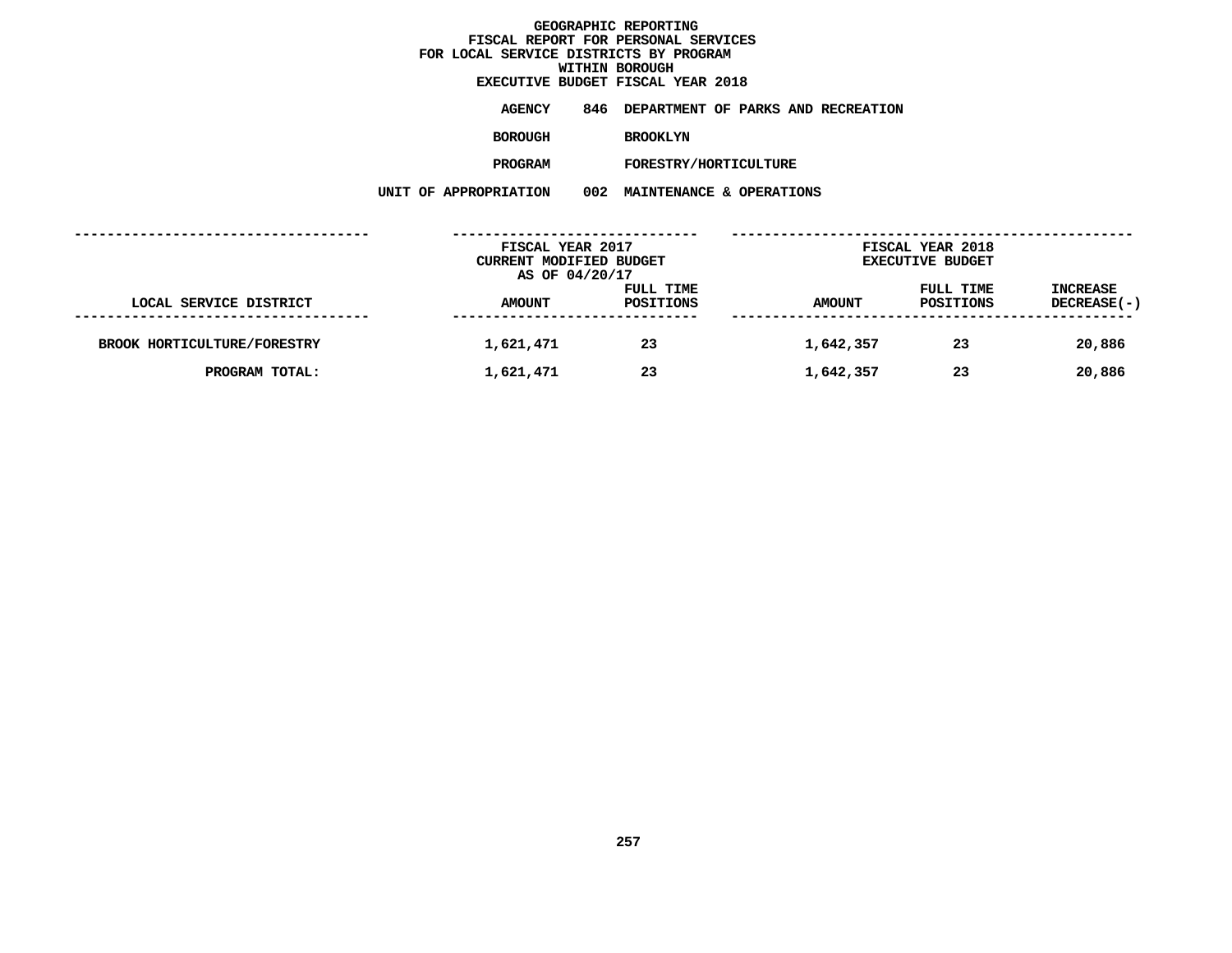# **EXECUTIVE BUDGET FISCAL YEAR <sup>2018</sup>**

**AGENCY <sup>846</sup> DEPARTMENT OF PARKS AND RECREATION**

**BOROUGH**

BROOKLYN<br>PARKS & PLAYGROUND MAINTENANCE **PROGRAM**

 **PARKS & PLAYGROUND MAINTENANCE UNIT OF APPROPRIATION <sup>002</sup> MAINTENANCE & OPERATIONS**

|                                | FISCAL YEAR 2017<br><b>CURRENT MODIFIED BUDGET</b><br>AS OF 04/20/17 |                        | FISCAL YEAR 2018<br><b>EXECUTIVE BUDGET</b> |                        |                                |  |
|--------------------------------|----------------------------------------------------------------------|------------------------|---------------------------------------------|------------------------|--------------------------------|--|
| LOCAL SERVICE DISTRICT         | <b>AMOUNT</b>                                                        | FULL TIME<br>POSITIONS | <b>AMOUNT</b>                               | FULL TIME<br>POSITIONS | <b>INCREASE</b><br>DECREASE(-) |  |
| BKLYN. PARKS & PLAYGDS. MAINT. | 31,222,971                                                           | 345                    | 30,272,761                                  | 345                    | $950,210 -$                    |  |
| PROGRAM TOTAL:                 | 31,222,971                                                           | 345                    | 30,272,761                                  | 345                    | $950,210 -$                    |  |
|                                |                                                                      |                        |                                             |                        |                                |  |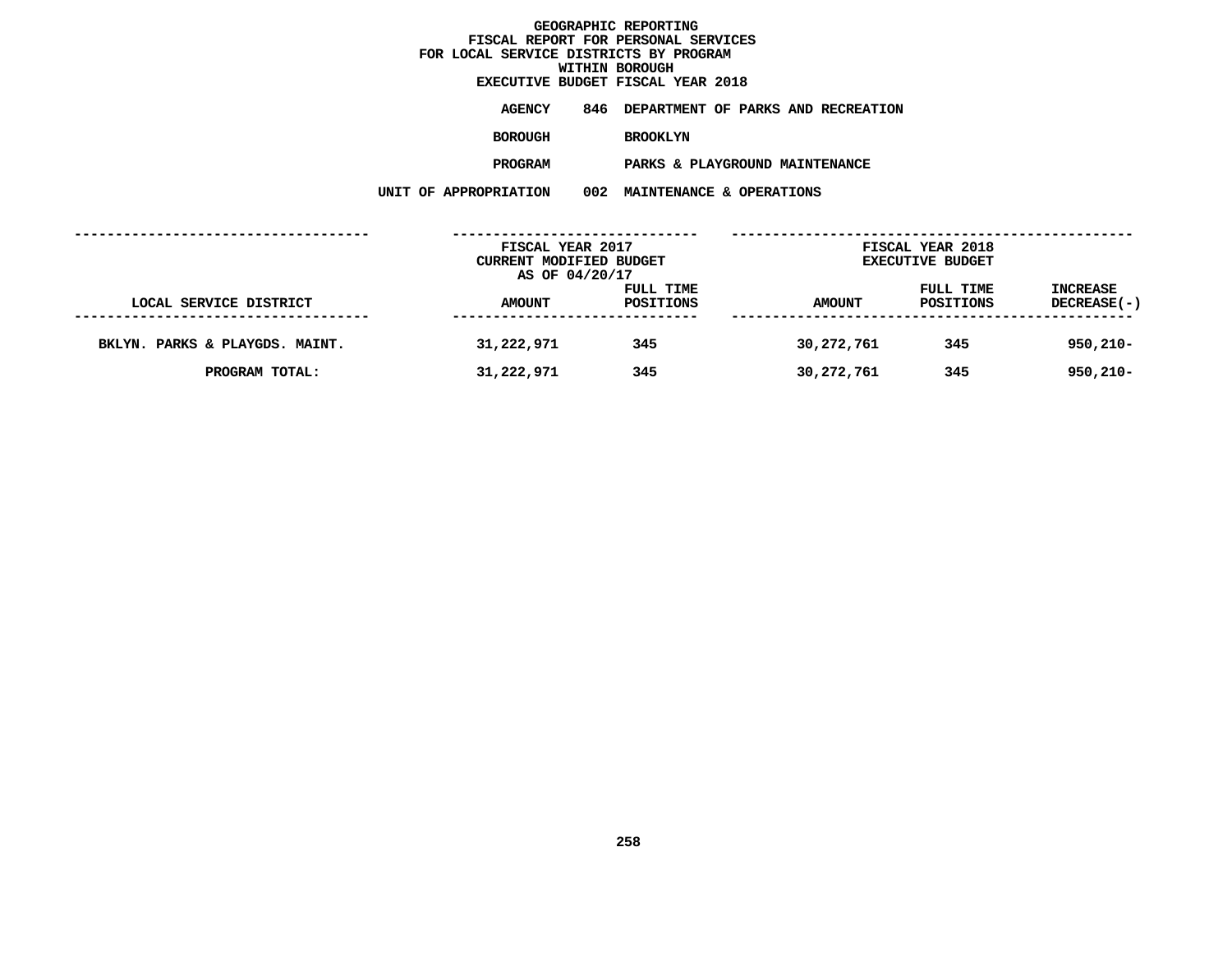**EXECUTIVE BUDGET FISCAL YEAR <sup>2018</sup>**

**AGENCY <sup>846</sup> DEPARTMENT OF PARKS AND RECREATION**

**BOROUGH**

BROOKLYN<br>RECREATION SERVICES

**PROGRAM**

**M** RECREATION SERVICES<br>N 004 RECREATION SERVICES **UNIT OF APPROPRIATION <sup>004</sup> RECREATION SERVICES**

|                               | FISCAL YEAR 2017                          |           | FISCAL YEAR 2018        |           |                    |  |
|-------------------------------|-------------------------------------------|-----------|-------------------------|-----------|--------------------|--|
|                               | CURRENT MODIFIED BUDGET<br>AS OF 04/20/17 |           | <b>EXECUTIVE BUDGET</b> |           |                    |  |
|                               |                                           | FULL TIME |                         | FULL TIME | INCREASE           |  |
| LOCAL SERVICE DISTRICT        | <b>AMOUNT</b>                             | POSITIONS | <b>AMOUNT</b>           | POSITIONS | <b>DECREASE(-)</b> |  |
|                               |                                           |           |                         |           |                    |  |
| BROOKLYN BORO-WIDE RECREATION | 3,951,971                                 | 64        | 3,954,239               | 64        | 2,268              |  |
| PROGRAM TOTAL:                | 3,951,971                                 | 64        | 3,954,239               | 64        | 2,268              |  |
|                               |                                           |           |                         |           |                    |  |
|                               |                                           |           |                         |           |                    |  |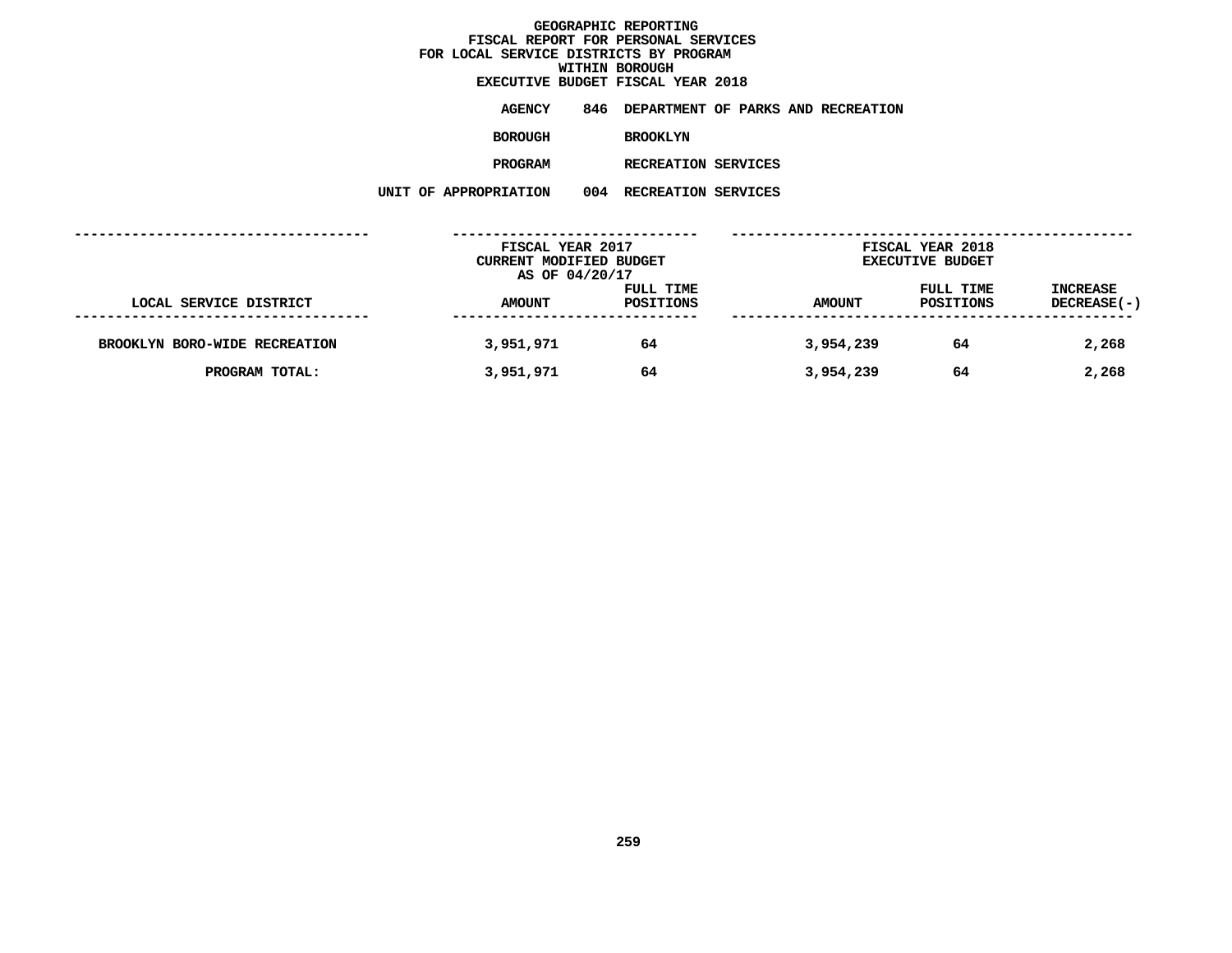# **EXECUTIVE BUDGET FISCAL YEAR <sup>2018</sup>**

**AGENCY <sup>846</sup> DEPARTMENT OF PARKS AND RECREATION**

**BOROUGH**

BROOKLYN<br>VEHICLE REPAIR SHOPS

**PROGRAM**

 **VEHICLE REPAIR SHOPS UNIT OF APPROPRIATION <sup>002</sup> MAINTENANCE & OPERATIONS**

|                              | FISCAL YEAR 2017<br>CURRENT MODIFIED BUDGET<br>AS OF 04/20/17 |                                        | FISCAL YEAR 2018<br><b>EXECUTIVE BUDGET</b> |                        |                                |  |
|------------------------------|---------------------------------------------------------------|----------------------------------------|---------------------------------------------|------------------------|--------------------------------|--|
| LOCAL SERVICE DISTRICT       | <b>AMOUNT</b>                                                 | FULL TIME<br>POSITIONS<br>------------ | <b>AMOUNT</b>                               | FULL TIME<br>POSITIONS | INCREASE<br><b>DECREASE(-)</b> |  |
| BROOK VEHICLE REPAIR SHOP/TS |                                                               |                                        |                                             |                        |                                |  |
| PROGRAM TOTAL:               |                                                               |                                        |                                             |                        |                                |  |
| SUB BOROUGH TOTAL:           | 40,690,823                                                    | 480                                    | 39,774,485                                  | 480                    | $916,338 -$                    |  |
| BOROUGH TOTAL:               | 40,690,823                                                    | 480                                    | 39,774,485                                  | 480                    | $916,338 -$                    |  |
|                              |                                                               |                                        |                                             |                        |                                |  |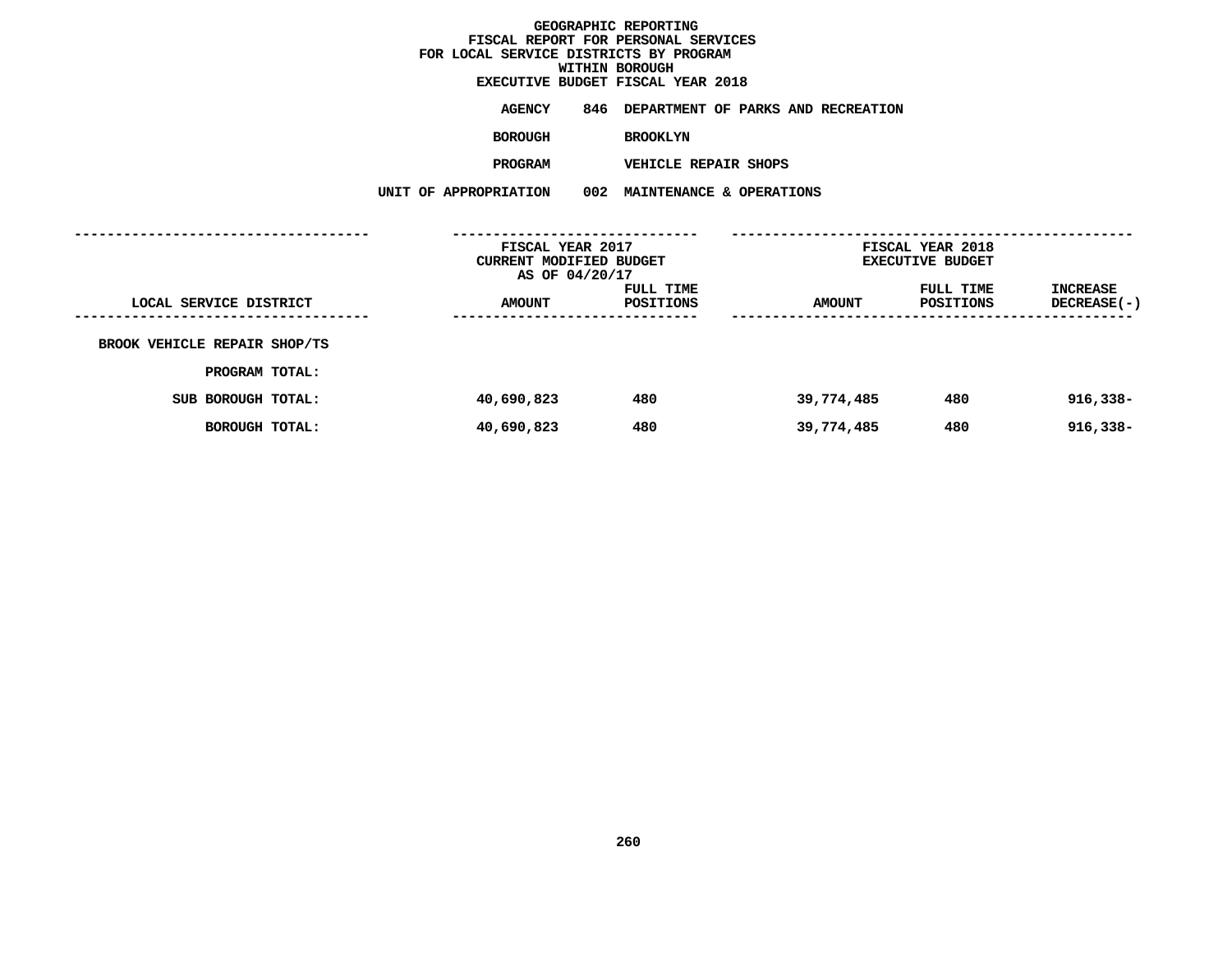# **EXECUTIVE BUDGET FISCAL YEAR <sup>2018</sup>**

**AGENCY <sup>846</sup> DEPARTMENT OF PARKS AND RECREATION**

**BOROUGH**

**MANHATTAN**

**PROGRAM**

 **FACILITY REPAIR SHOPS UNIT OF APPROPRIATION <sup>002</sup> MAINTENANCE & OPERATIONS**

|                              | FISCAL YEAR 2017<br>CURRENT MODIFIED BUDGET |                        |               | FISCAL YEAR 2018<br><b>EXECUTIVE BUDGET</b> |                                |
|------------------------------|---------------------------------------------|------------------------|---------------|---------------------------------------------|--------------------------------|
| LOCAL SERVICE DISTRICT       | AS OF 04/20/17<br><b>AMOUNT</b>             | FULL TIME<br>POSITIONS | <b>AMOUNT</b> | FULL TIME<br>POSITIONS                      | <b>INCREASE</b><br>DECREASE(-) |
|                              |                                             |                        |               |                                             |                                |
| MANH FACILITY REPAIR SHOP/TS | 3,040,403                                   | 36                     | 3,050,120     | 36                                          | 9,717                          |
| PROGRAM TOTAL:               | 3,040,403                                   | 36                     | 3,050,120     | 36                                          | 9,717                          |
|                              |                                             |                        |               |                                             |                                |
|                              |                                             |                        |               |                                             |                                |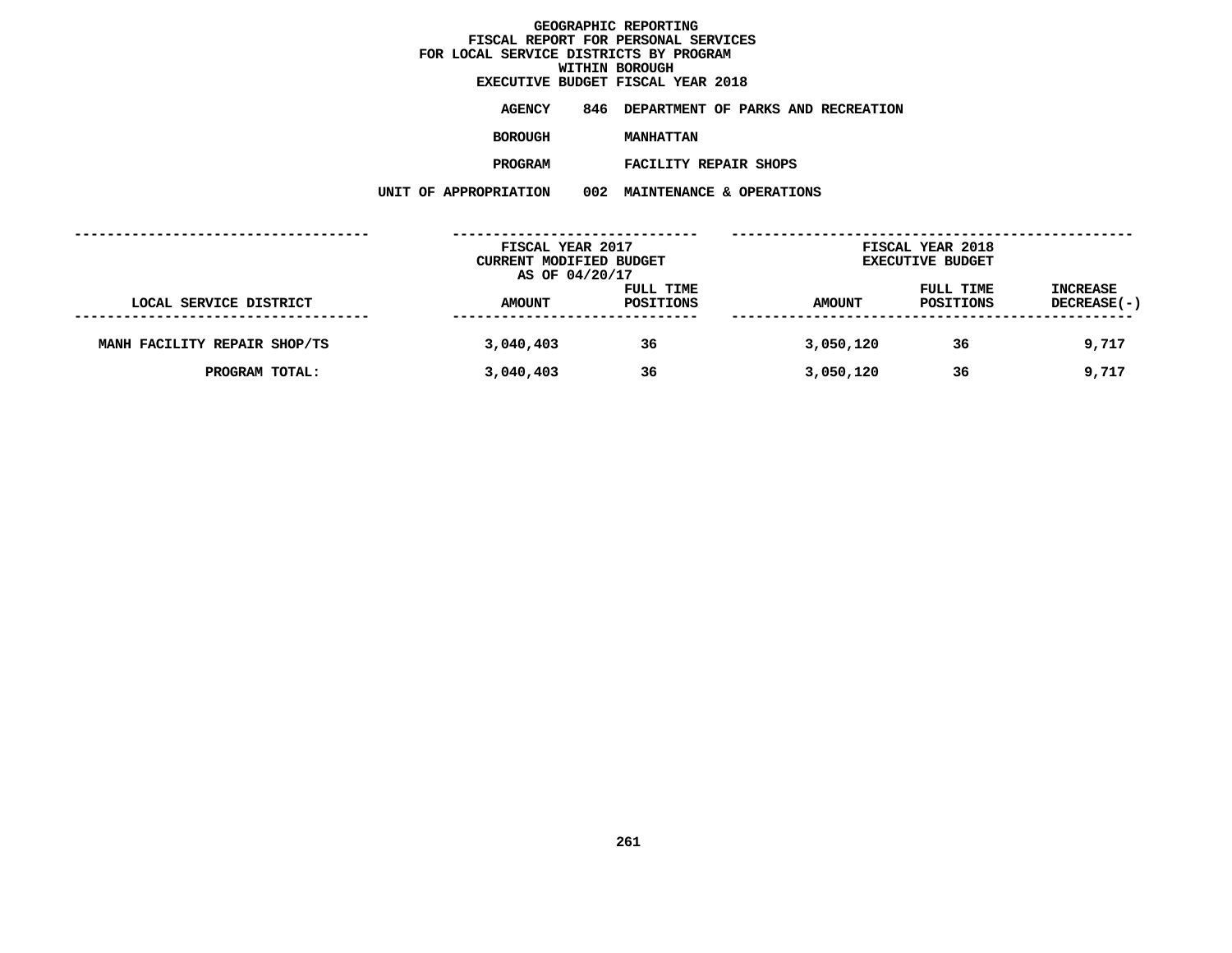# **EXECUTIVE BUDGET FISCAL YEAR <sup>2018</sup>**

**AGENCY <sup>846</sup> DEPARTMENT OF PARKS AND RECREATION**

**BOROUGH**

MANHATTAN<br>FORESTRY/HORTICULTURE **PROGRAM**

**M** FORESTRY/HORTICULTURE<br>N 002 MAINTENANCE & OPERATI **UNIT OF APPROPRIATION <sup>002</sup> MAINTENANCE & OPERATIONS**

|                            | FISCAL YEAR 2017<br>CURRENT MODIFIED BUDGET |                        |               | FISCAL YEAR 2018<br><b>EXECUTIVE BUDGET</b> |                                |
|----------------------------|---------------------------------------------|------------------------|---------------|---------------------------------------------|--------------------------------|
|                            | AS OF 04/20/17                              |                        |               |                                             |                                |
| LOCAL SERVICE DISTRICT     | <b>AMOUNT</b>                               | FULL TIME<br>POSITIONS | <b>AMOUNT</b> | FULL TIME<br>POSITIONS                      | <b>INCREASE</b><br>DECREASE(-) |
|                            |                                             |                        |               |                                             |                                |
| MANH HORTICULTURE/FORESTRY | 964,195                                     | 15                     | 974,891       | 15                                          | 10,696                         |
| PROGRAM TOTAL:             | 964,195                                     | 15                     | 974,891       | 15                                          | 10,696                         |
|                            |                                             |                        |               |                                             |                                |
|                            |                                             |                        |               |                                             |                                |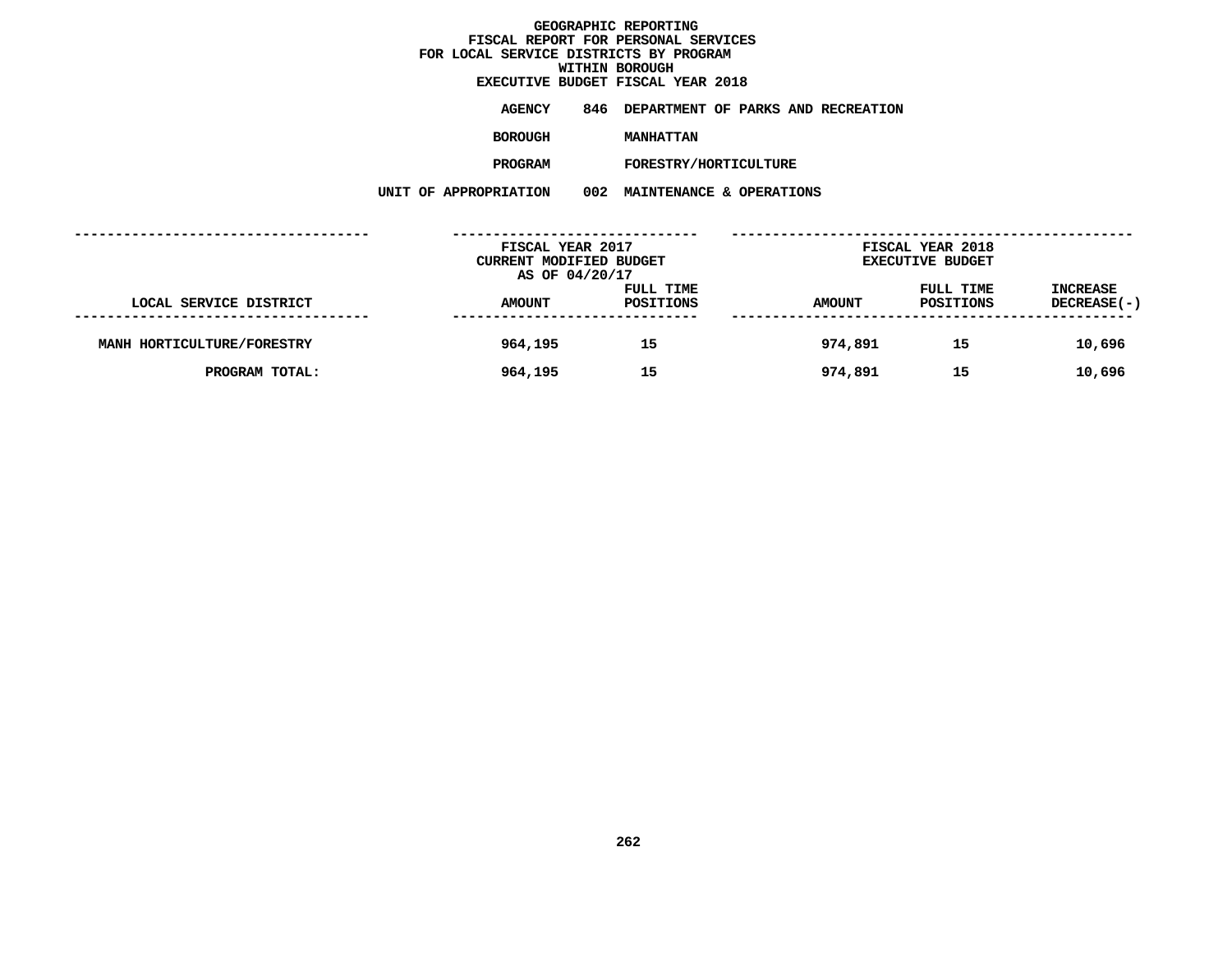# **EXECUTIVE BUDGET FISCAL YEAR <sup>2018</sup>**

**AGENCY <sup>846</sup> DEPARTMENT OF PARKS AND RECREATION**

**BOROUGH**

**MANHATTAN<br>PARKS & PLAYGROUND MAINTENANCE PROGRAM**

 **PARKS & PLAYGROUND MAINTENANCE UNIT OF APPROPRIATION <sup>002</sup> MAINTENANCE & OPERATIONS**

|                                                                                                  | FISCAL YEAR 2017         |            |                          | FISCAL YEAR 2018        |                 |  |
|--------------------------------------------------------------------------------------------------|--------------------------|------------|--------------------------|-------------------------|-----------------|--|
|                                                                                                  | CURRENT MODIFIED BUDGET  |            |                          | <b>EXECUTIVE BUDGET</b> |                 |  |
|                                                                                                  | AS OF 04/20/17           |            |                          |                         |                 |  |
|                                                                                                  |                          | FULL TIME  |                          | FULL TIME               | <b>INCREASE</b> |  |
| LOCAL SERVICE DISTRICT                                                                           | <b>AMOUNT</b>            | POSITIONS  | <b>AMOUNT</b>            | POSITIONS               | DECREASE(-)     |  |
| ---------------<br>MN 8 PARKS & PLAYGDS MAINT<br>MANH. PARKS & PLAYGDS. MAINT.<br>PROGRAM TOTAL: | 29,824,536<br>29,824,536 | 347<br>347 | 29,833,632<br>29,833,632 | 347<br>347              | 9,096<br>9,096  |  |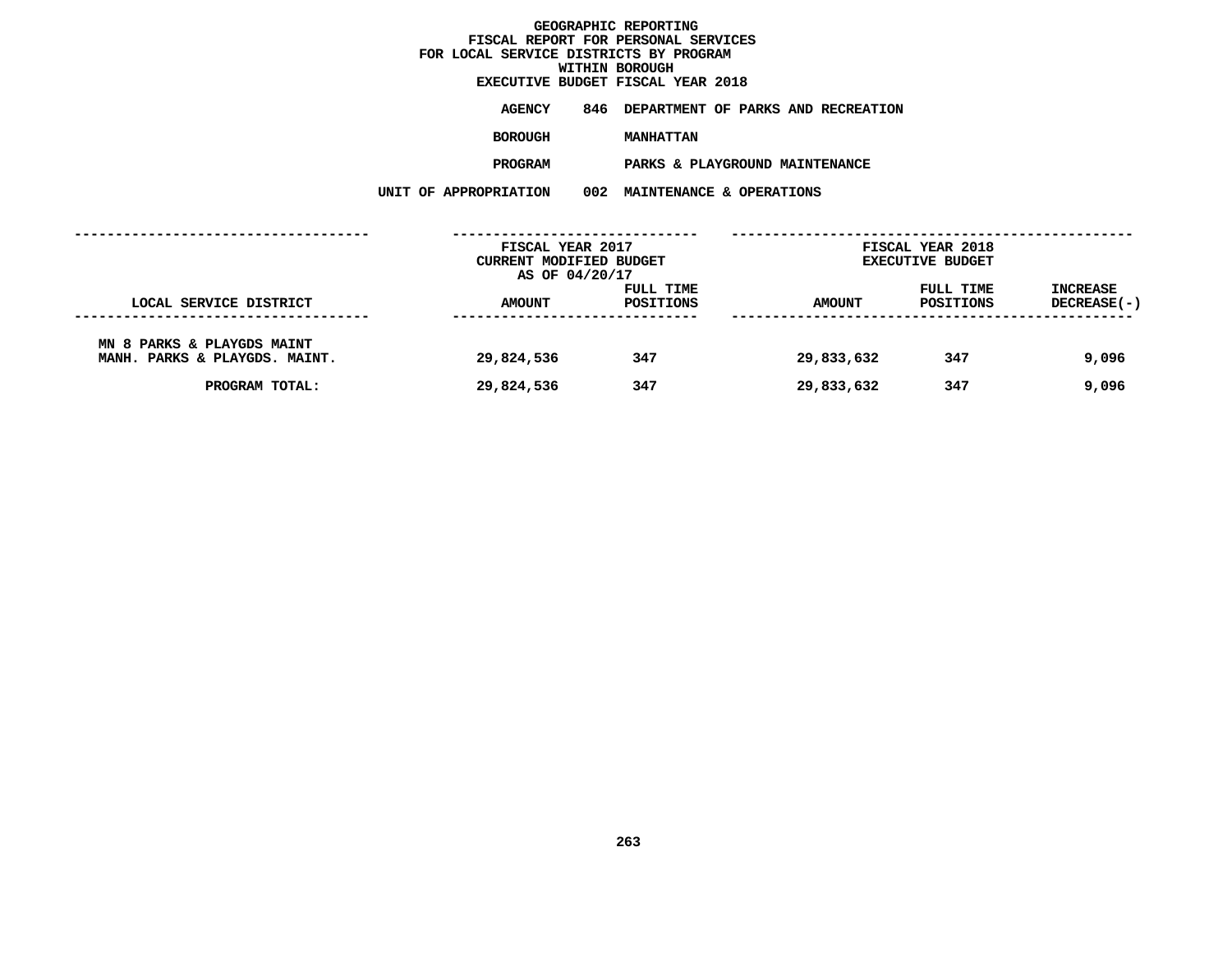**EXECUTIVE BUDGET FISCAL YEAR <sup>2018</sup>**

**AGENCY <sup>846</sup> DEPARTMENT OF PARKS AND RECREATION**

**BOROUGH**

 **MANHATTAN PROGRAM**

**M** RECREATION SERVICES<br>N 004 RECREATION SERVICES **UNIT OF APPROPRIATION <sup>004</sup> RECREATION SERVICES**

|                                |               | FISCAL YEAR 2017<br>CURRENT MODIFIED BUDGET<br>AS OF 04/20/17 |               | FISCAL YEAR 2018<br><b>EXECUTIVE BUDGET</b> |                                       |
|--------------------------------|---------------|---------------------------------------------------------------|---------------|---------------------------------------------|---------------------------------------|
| LOCAL SERVICE DISTRICT         | <b>AMOUNT</b> | FULL TIME<br>POSITIONS                                        | <b>AMOUNT</b> | FULL TIME<br>POSITIONS                      | <b>INCREASE</b><br><b>DECREASE(-)</b> |
| MANHATTAN BORO-WIDE RECREATION | 7,018,657     | 92                                                            | 7,024,930     | 92                                          | 6,273                                 |
| PROGRAM TOTAL:                 | 7,018,657     | 92                                                            | 7,024,930     | 92                                          | 6,273                                 |
| SUB BOROUGH TOTAL:             | 40,847,791    | 490                                                           | 40,883,573    | 490                                         | 35,782                                |
| BOROUGH TOTAL:                 | 40,847,791    | 490                                                           | 40,883,573    | 490                                         | 35,782                                |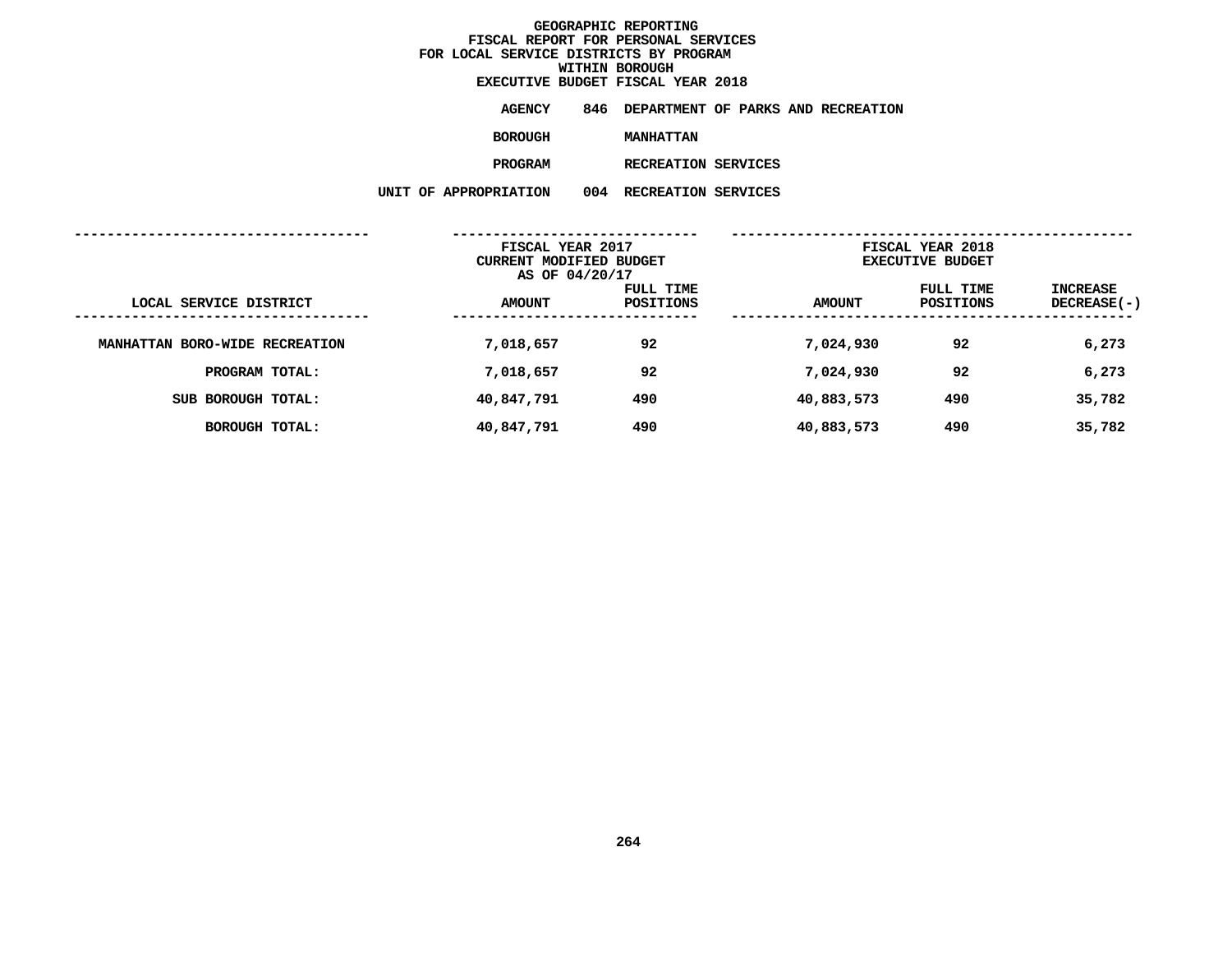# **EXECUTIVE BUDGET FISCAL YEAR <sup>2018</sup>**

**AGENCY <sup>846</sup> DEPARTMENT OF PARKS AND RECREATION**

**BOROUGH**

QUEENS<br>FACILITY REPAIR SHOPS **PROGRAM**

 **FACILITY REPAIR SHOPS UNIT OF APPROPRIATION <sup>002</sup> MAINTENANCE & OPERATIONS**

|                                | FISCAL YEAR 2017<br>CURRENT MODIFIED BUDGET<br>AS OF 04/20/17 |           |               | FISCAL YEAR 2018<br><b>EXECUTIVE BUDGET</b> |                    |
|--------------------------------|---------------------------------------------------------------|-----------|---------------|---------------------------------------------|--------------------|
|                                |                                                               |           |               |                                             |                    |
|                                |                                                               | FULL TIME |               | FULL TIME                                   | <b>INCREASE</b>    |
| LOCAL SERVICE DISTRICT         | <b>AMOUNT</b>                                                 | POSITIONS | <b>AMOUNT</b> | POSITIONS                                   | <b>DECREASE(-)</b> |
|                                |                                                               |           |               |                                             |                    |
| QUEENS FACILITY REPAIR SHOP/TS | 3,138,881                                                     | 36        | 3,153,389     | 36                                          | 14,508             |
| PROGRAM TOTAL:                 | 3,138,881                                                     | 36        | 3,153,389     | 36                                          | 14,508             |
|                                |                                                               |           |               |                                             |                    |
|                                |                                                               |           |               |                                             |                    |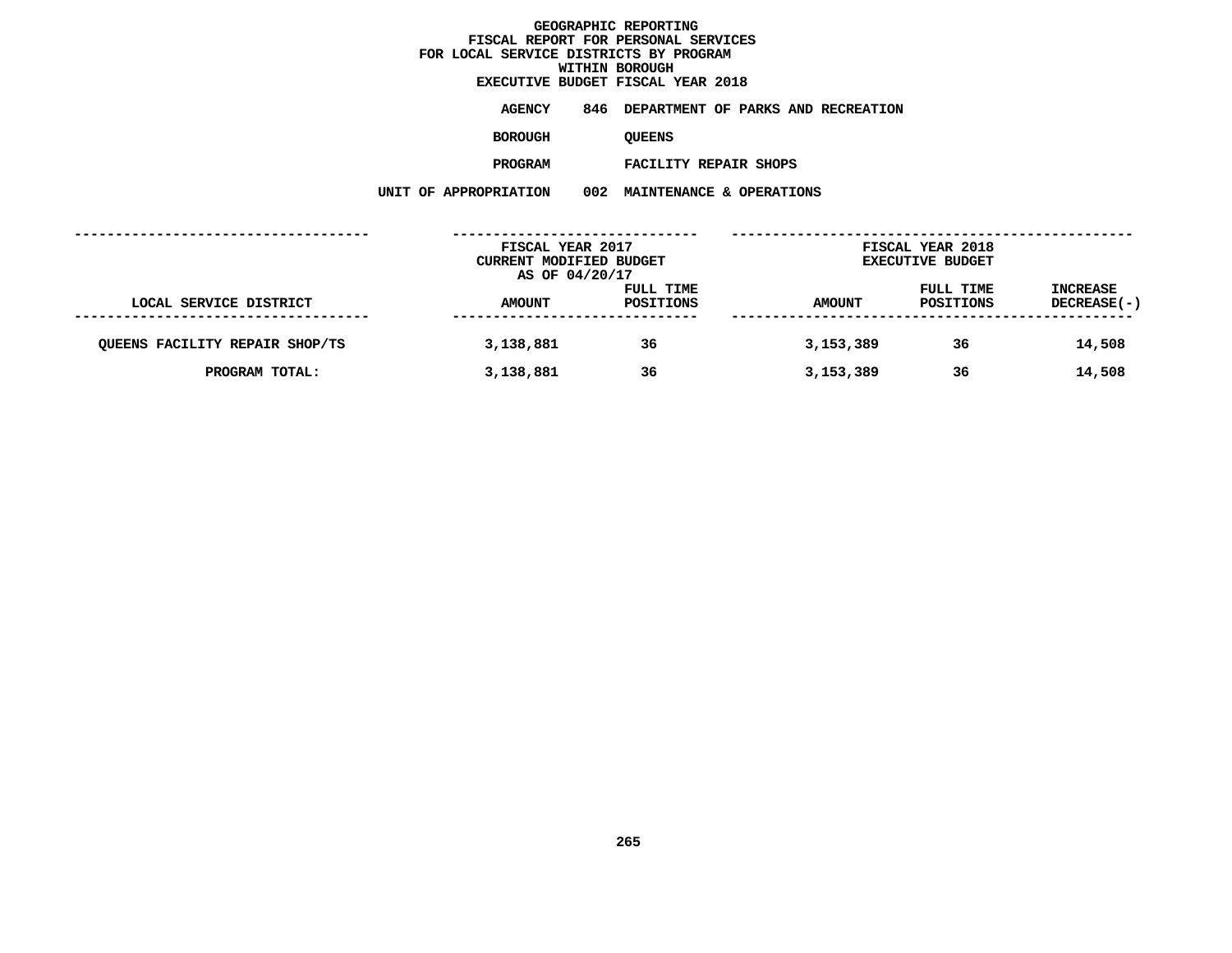# **EXECUTIVE BUDGET FISCAL YEAR <sup>2018</sup>**

**AGENCY <sup>846</sup> DEPARTMENT OF PARKS AND RECREATION**

**BOROUGH**

QUEENS<br>FORESTRY/HORTICULTURE **PROGRAM**

**M** FORESTRY/HORTICULTURE<br>N 002 MAINTENANCE & OPERATI **UNIT OF APPROPRIATION <sup>002</sup> MAINTENANCE & OPERATIONS**

|                                     | FISCAL YEAR 2017<br>CURRENT MODIFIED BUDGET |                  |               | FISCAL YEAR 2018        |                 |
|-------------------------------------|---------------------------------------------|------------------|---------------|-------------------------|-----------------|
|                                     |                                             |                  |               | <b>EXECUTIVE BUDGET</b> |                 |
|                                     | AS OF 04/20/17                              |                  |               |                         |                 |
|                                     |                                             | FULL TIME        |               | FULL TIME               | <b>INCREASE</b> |
| LOCAL SERVICE DISTRICT              | <b>AMOUNT</b>                               | <b>POSITIONS</b> | <b>AMOUNT</b> | POSITIONS               | DECREASE(-)     |
|                                     |                                             |                  |               |                         |                 |
| <b>QUEENS HORTICULTURE/FORESTRY</b> | 3,398,585                                   | 50               | 3,424,854     | 50                      | 26,269          |
|                                     |                                             |                  |               |                         |                 |
| PROGRAM TOTAL:                      | 3,398,585                                   | 50               | 3,424,854     | 50                      | 26,269          |
|                                     |                                             |                  |               |                         |                 |
|                                     |                                             |                  |               |                         |                 |
|                                     |                                             |                  |               |                         |                 |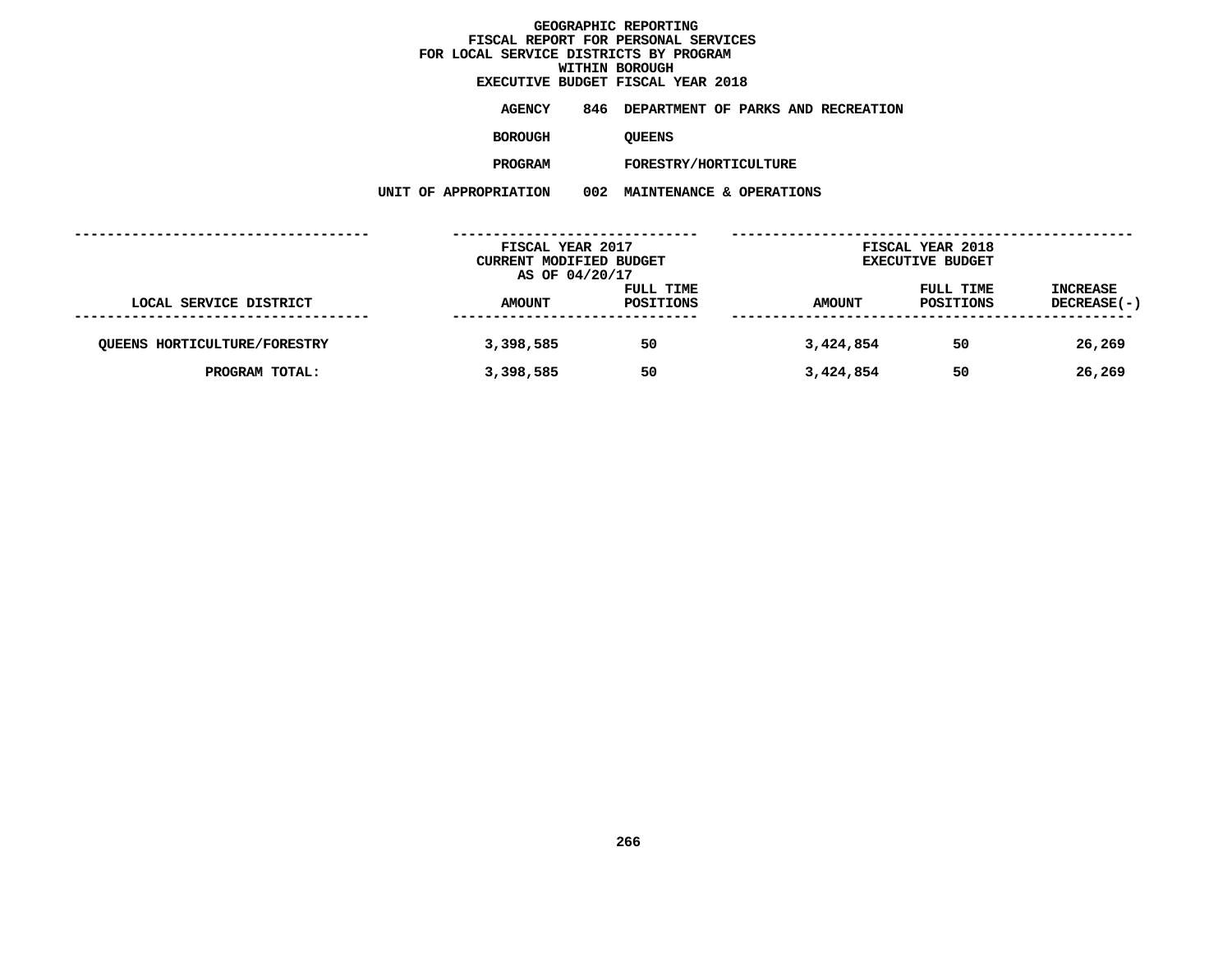# **EXECUTIVE BUDGET FISCAL YEAR <sup>2018</sup>**

**AGENCY <sup>846</sup> DEPARTMENT OF PARKS AND RECREATION**

**BOROUGH**

QUEENS<br>PARKS & PLAYGROUND MAINTENANCE **PROGRAM**

 **PARKS & PLAYGROUND MAINTENANCE UNIT OF APPROPRIATION <sup>002</sup> MAINTENANCE & OPERATIONS**

|                                | FISCAL YEAR 2017<br><b>CURRENT MODIFIED BUDGET</b><br>AS OF 04/20/17 |                        | FISCAL YEAR 2018<br><b>EXECUTIVE BUDGET</b> |                        |                                |  |
|--------------------------------|----------------------------------------------------------------------|------------------------|---------------------------------------------|------------------------|--------------------------------|--|
| LOCAL SERVICE DISTRICT         | <b>AMOUNT</b>                                                        | FULL TIME<br>POSITIONS | <b>AMOUNT</b>                               | FULL TIME<br>POSITIONS | <b>INCREASE</b><br>DECREASE(-) |  |
| QUEENS PARKS & PLAYGDS. MAINT. | 31,537,056                                                           | 312                    | 30,795,492                                  | 312                    | 741,564-                       |  |
| PROGRAM TOTAL:                 | 31,537,056                                                           | 312                    | 30,795,492                                  | 312                    | 741,564-                       |  |
|                                |                                                                      |                        |                                             |                        |                                |  |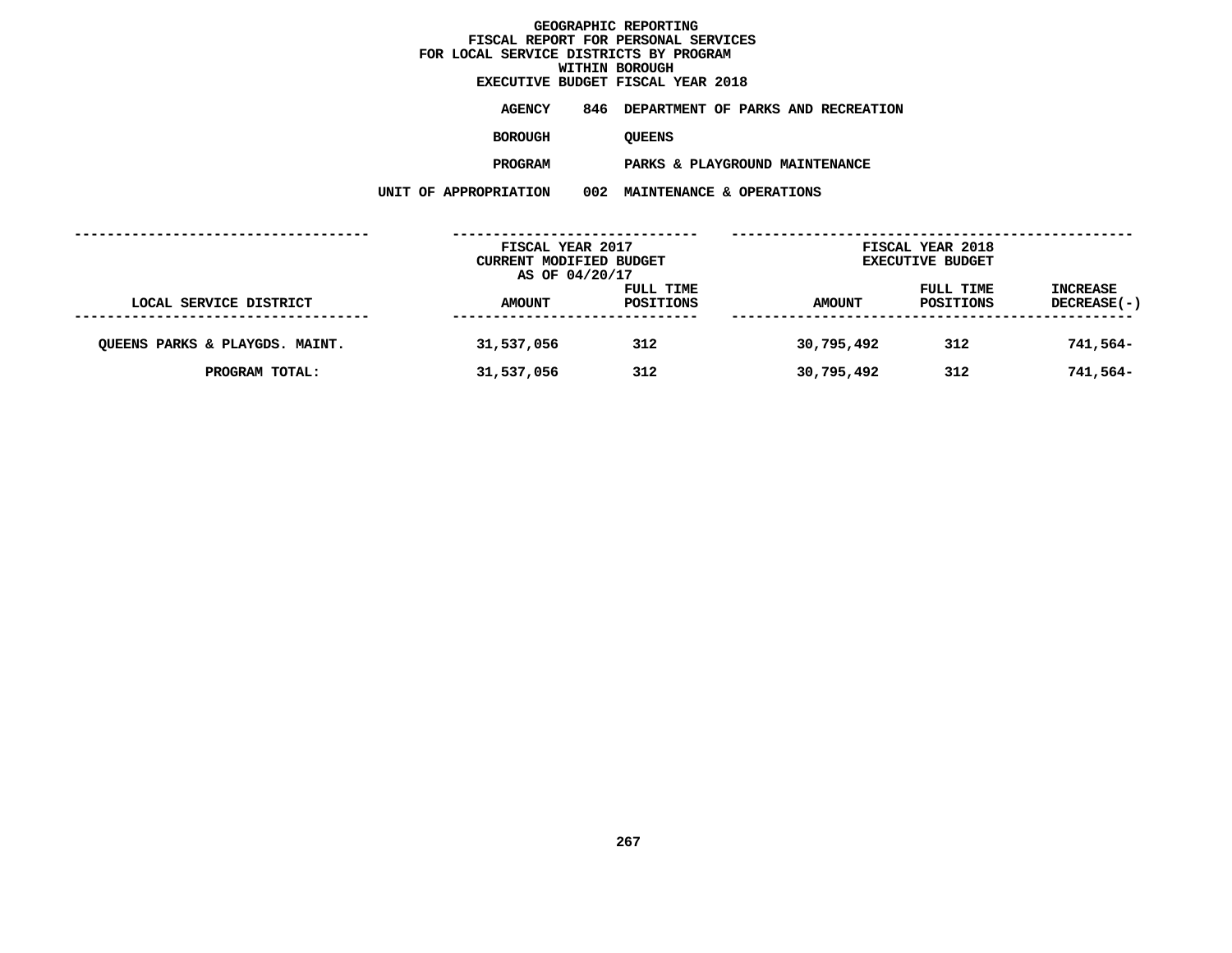**EXECUTIVE BUDGET FISCAL YEAR <sup>2018</sup>**

**AGENCY <sup>846</sup> DEPARTMENT OF PARKS AND RECREATION**

**BOROUGH**

QUEENS<br>RECREATION SERVICES

**PROGRAM**

**M** RECREATION SERVICES<br>N 004 RECREATION SERVICES **UNIT OF APPROPRIATION <sup>004</sup> RECREATION SERVICES**

|                                    | FISCAL YEAR 2017<br>CURRENT MODIFIED BUDGET |                        |               | FISCAL YEAR 2018<br><b>EXECUTIVE BUDGET</b> |                                |
|------------------------------------|---------------------------------------------|------------------------|---------------|---------------------------------------------|--------------------------------|
|                                    | AS OF 04/20/17                              |                        |               |                                             |                                |
| LOCAL SERVICE DISTRICT             | <b>AMOUNT</b>                               | FULL TIME<br>POSITIONS | <b>AMOUNT</b> | FULL TIME<br>POSITIONS                      | <b>INCREASE</b><br>DECREASE(-) |
|                                    |                                             |                        |               |                                             |                                |
| <b>QUEENS BORO-WIDE RECREATION</b> | 3,968,279                                   | 47                     | 3,970,400     | 47                                          | 2,121                          |
| PROGRAM TOTAL:                     | 3,968,279                                   | 47                     | 3,970,400     | 47                                          | 2,121                          |
|                                    |                                             |                        |               |                                             |                                |
|                                    |                                             |                        |               |                                             |                                |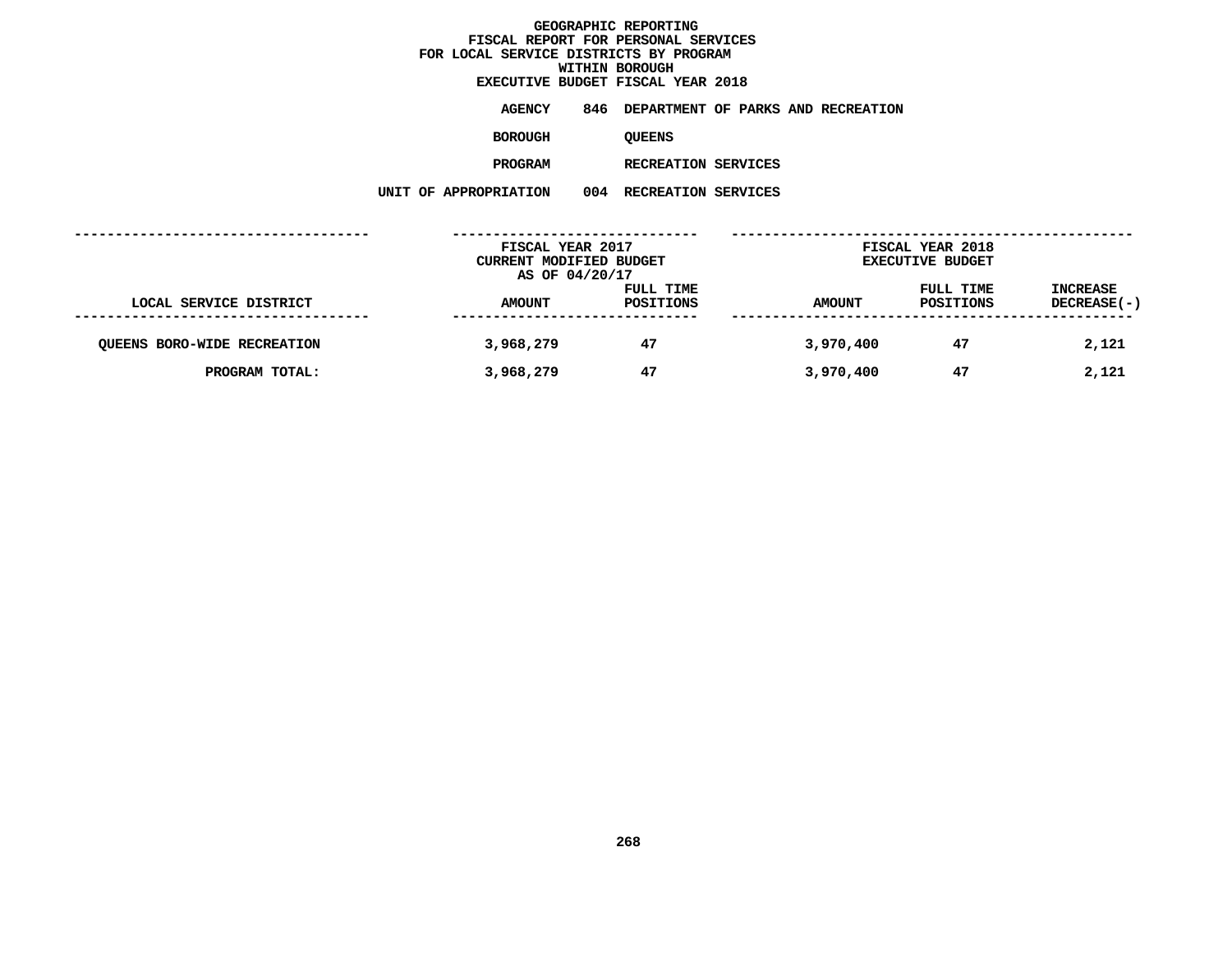# **EXECUTIVE BUDGET FISCAL YEAR <sup>2018</sup>**

**AGENCY <sup>846</sup> DEPARTMENT OF PARKS AND RECREATION**

**BOROUGH**

QUEENS<br>VEHICLE REPAIR SHOPS **PROGRAM**

 **VEHICLE REPAIR SHOPS UNIT OF APPROPRIATION <sup>002</sup> MAINTENANCE & OPERATIONS**

|                               | FISCAL YEAR 2017<br>CURRENT MODIFIED BUDGET<br>AS OF 04/20/17 |                        | FISCAL YEAR 2018<br><b>EXECUTIVE BUDGET</b> |                        |                         |
|-------------------------------|---------------------------------------------------------------|------------------------|---------------------------------------------|------------------------|-------------------------|
| LOCAL SERVICE DISTRICT        | <b>AMOUNT</b>                                                 | FULL TIME<br>POSITIONS | <b>AMOUNT</b>                               | FULL TIME<br>POSITIONS | INCREASE<br>DECREASE(-) |
| QUEENS VEHICLE REPAIR SHOP/TS | 974,407                                                       | 12                     | 975,291                                     | 12                     | 884                     |
| PROGRAM TOTAL:                | 974,407                                                       | 12                     | 975,291                                     | 12                     | 884                     |
| SUB BOROUGH TOTAL:            | 43,017,208                                                    | 457                    | 42,319,426                                  | 457                    | 697,782-                |
| BOROUGH TOTAL:                | 43,017,208                                                    | 457                    | 42,319,426                                  | 457                    | 697,782-                |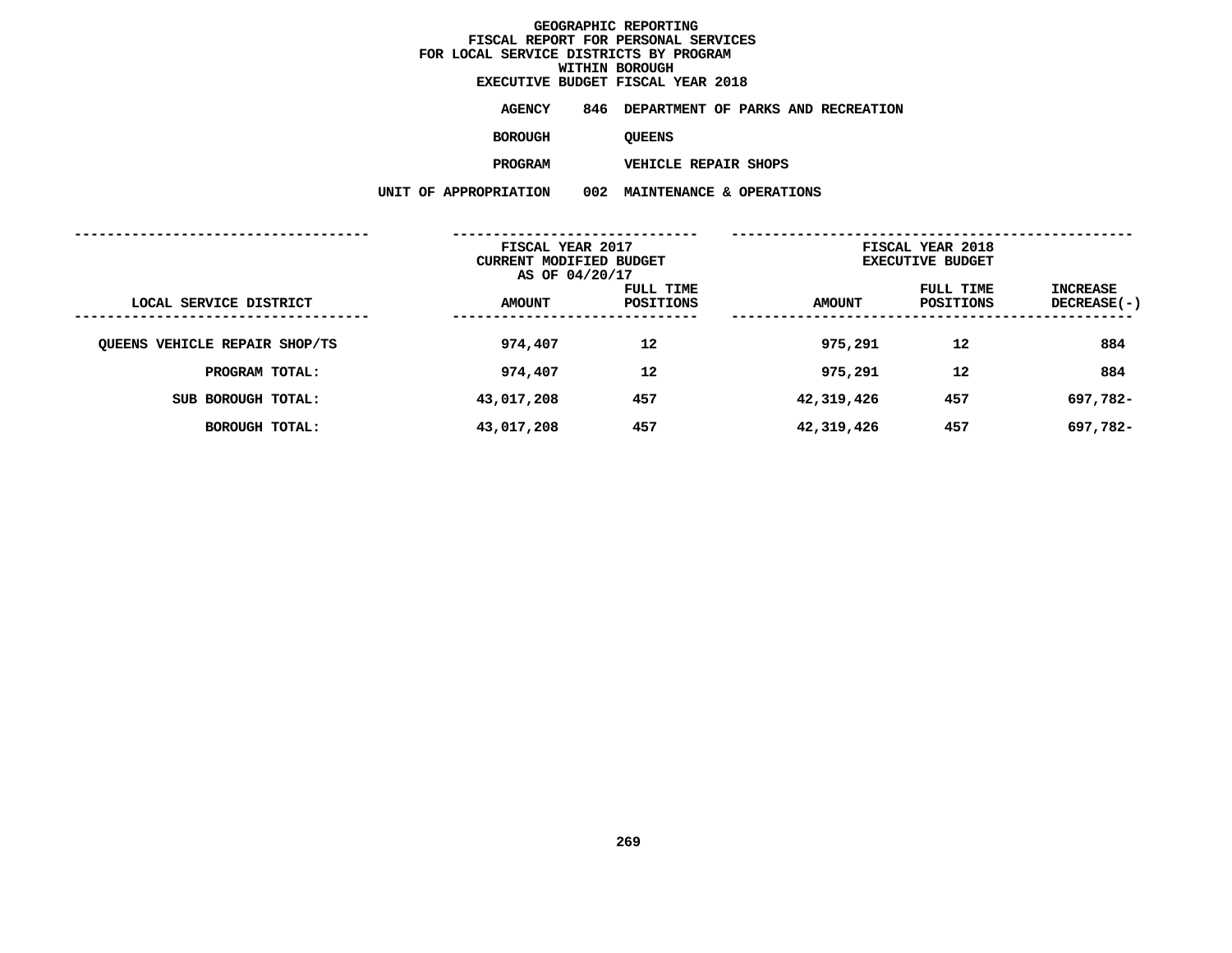# **EXECUTIVE BUDGET FISCAL YEAR <sup>2018</sup>**

**AGENCY <sup>846</sup> DEPARTMENT OF PARKS AND RECREATION**

**BOROUGH**

 **STATEN ISLAND PROGRAM**

 **FACILITY REPAIR SHOPS UNIT OF APPROPRIATION <sup>002</sup> MAINTENANCE & OPERATIONS**

|                            | FISCAL YEAR 2017<br>CURRENT MODIFIED BUDGET<br>AS OF 04/20/17 |                        |           | FISCAL YEAR 2018<br><b>EXECUTIVE BUDGET</b> |                                |
|----------------------------|---------------------------------------------------------------|------------------------|-----------|---------------------------------------------|--------------------------------|
| LOCAL SERVICE DISTRICT     | <b>AMOUNT</b>                                                 | FULL TIME<br>POSITIONS | AMOUNT    | FULL TIME<br>POSITIONS                      | <b>INCREASE</b><br>DECREASE(-) |
| ST ISLD FAC REPAIR SHOP/TS | 1,954,189                                                     | 22                     | 1,960,219 | 22                                          | 6,030                          |
| PROGRAM TOTAL:             | 1,954,189                                                     | 22                     | 1,960,219 | 22                                          | 6,030                          |
|                            |                                                               |                        |           |                                             |                                |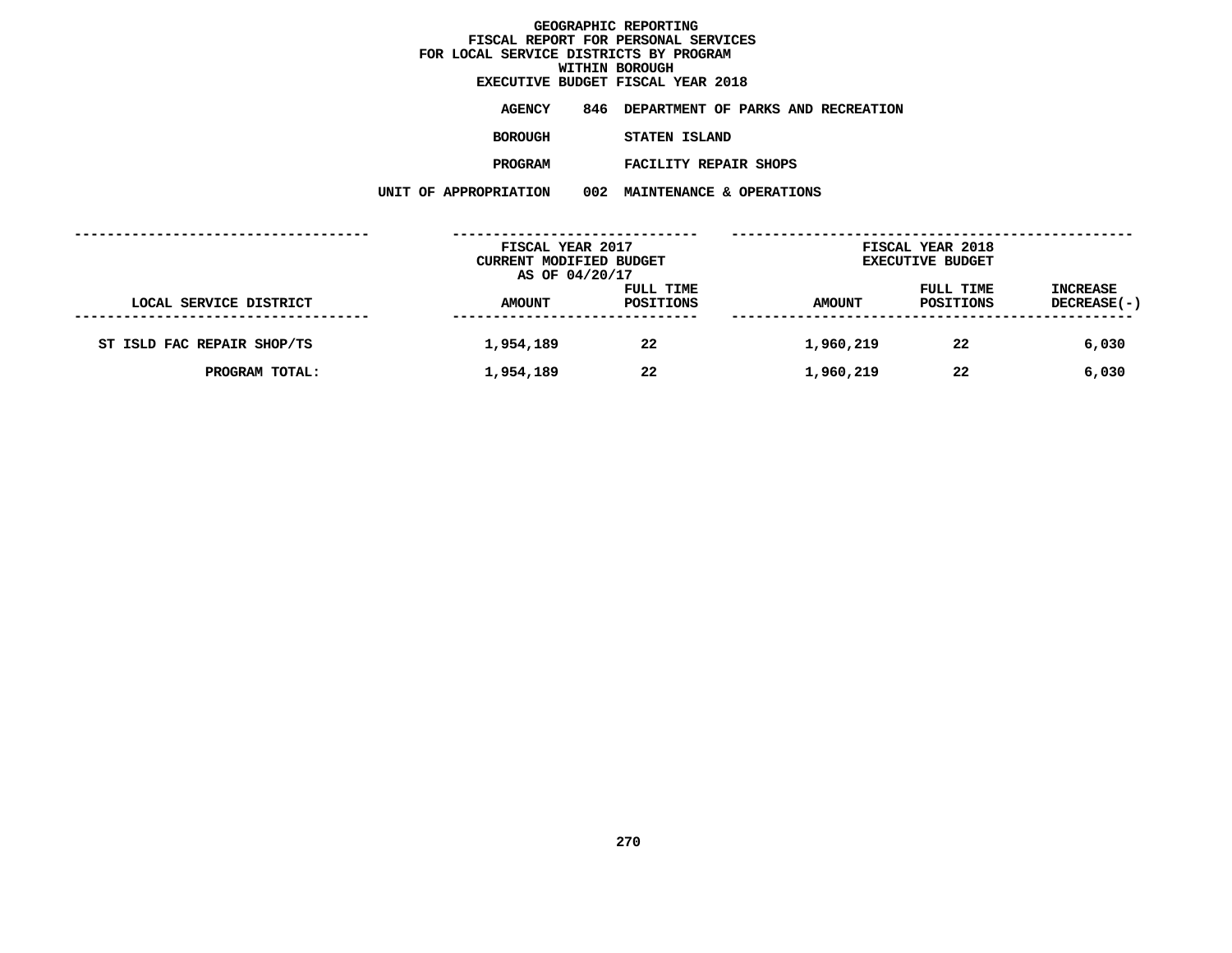# **EXECUTIVE BUDGET FISCAL YEAR <sup>2018</sup>**

**AGENCY <sup>846</sup> DEPARTMENT OF PARKS AND RECREATION**

**BOROUGH**

**STATEN ISLAND**

**PROGRAM**

**M** FORESTRY/HORTICULTURE<br>N 002 MAINTENANCE & OPERATI **UNIT OF APPROPRIATION <sup>002</sup> MAINTENANCE & OPERATIONS**

|                              | FISCAL YEAR 2017<br>CURRENT MODIFIED BUDGET<br>AS OF 04/20/17 |                        |               | FISCAL YEAR 2018<br><b>EXECUTIVE BUDGET</b> |                                       |
|------------------------------|---------------------------------------------------------------|------------------------|---------------|---------------------------------------------|---------------------------------------|
|                              |                                                               |                        |               |                                             |                                       |
| LOCAL SERVICE DISTRICT       | <b>AMOUNT</b>                                                 | FULL TIME<br>POSITIONS | <b>AMOUNT</b> | FULL TIME<br>POSITIONS                      | <b>INCREASE</b><br><b>DECREASE(-)</b> |
|                              |                                                               |                        |               |                                             |                                       |
| ST ISL HORTICULTURE/FORESTRY | 1,522,134                                                     | 22                     | 1,531,785     | 22                                          | 9,651                                 |
| PROGRAM TOTAL:               | 1,522,134                                                     | 22                     | 1,531,785     | 22                                          | 9,651                                 |
|                              |                                                               |                        |               |                                             |                                       |
|                              |                                                               |                        |               |                                             |                                       |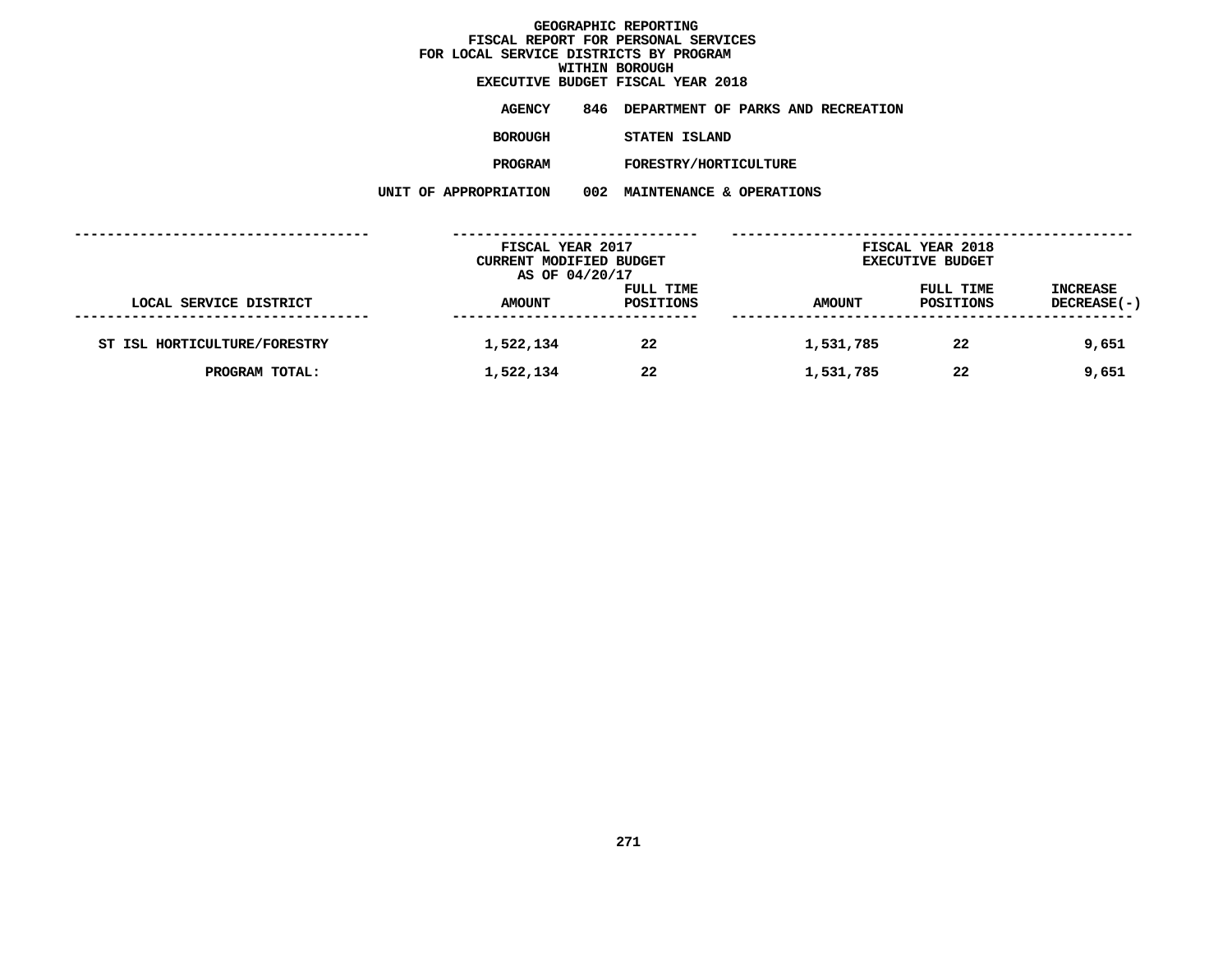### **WITHIN BOROUGH EXECUTIVE BUDGET FISCAL YEAR <sup>2018</sup>**

**AGENCY <sup>846</sup> DEPARTMENT OF PARKS AND RECREATION**

**BOROUGH**

 **STATEN ISLAND PROGRAM**

 **PARKS & PLAYGROUND MAINTENANCE UNIT OF APPROPRIATION <sup>002</sup> MAINTENANCE & OPERATIONS**

| LOCAL SERVICE DISTRICT        | FISCAL YEAR 2017<br>CURRENT MODIFIED BUDGET<br>AS OF 04/20/17 |                        |               | FISCAL YEAR 2018<br><b>EXECUTIVE BUDGET</b> |                                |
|-------------------------------|---------------------------------------------------------------|------------------------|---------------|---------------------------------------------|--------------------------------|
|                               | <b>AMOUNT</b>                                                 | FULL TIME<br>POSITIONS | <b>AMOUNT</b> | FULL TIME<br>POSITIONS                      | <b>INCREASE</b><br>DECREASE(-) |
| S. I. PARKS & PLAYGDS. MAINT. | 12,437,945                                                    | 154                    | 12,344,598    | 154                                         | $93,347-$                      |
| PROGRAM TOTAL:                | 12,437,945                                                    | 154                    | 12,344,598    | 154                                         | $93,347-$                      |
|                               |                                                               |                        |               |                                             |                                |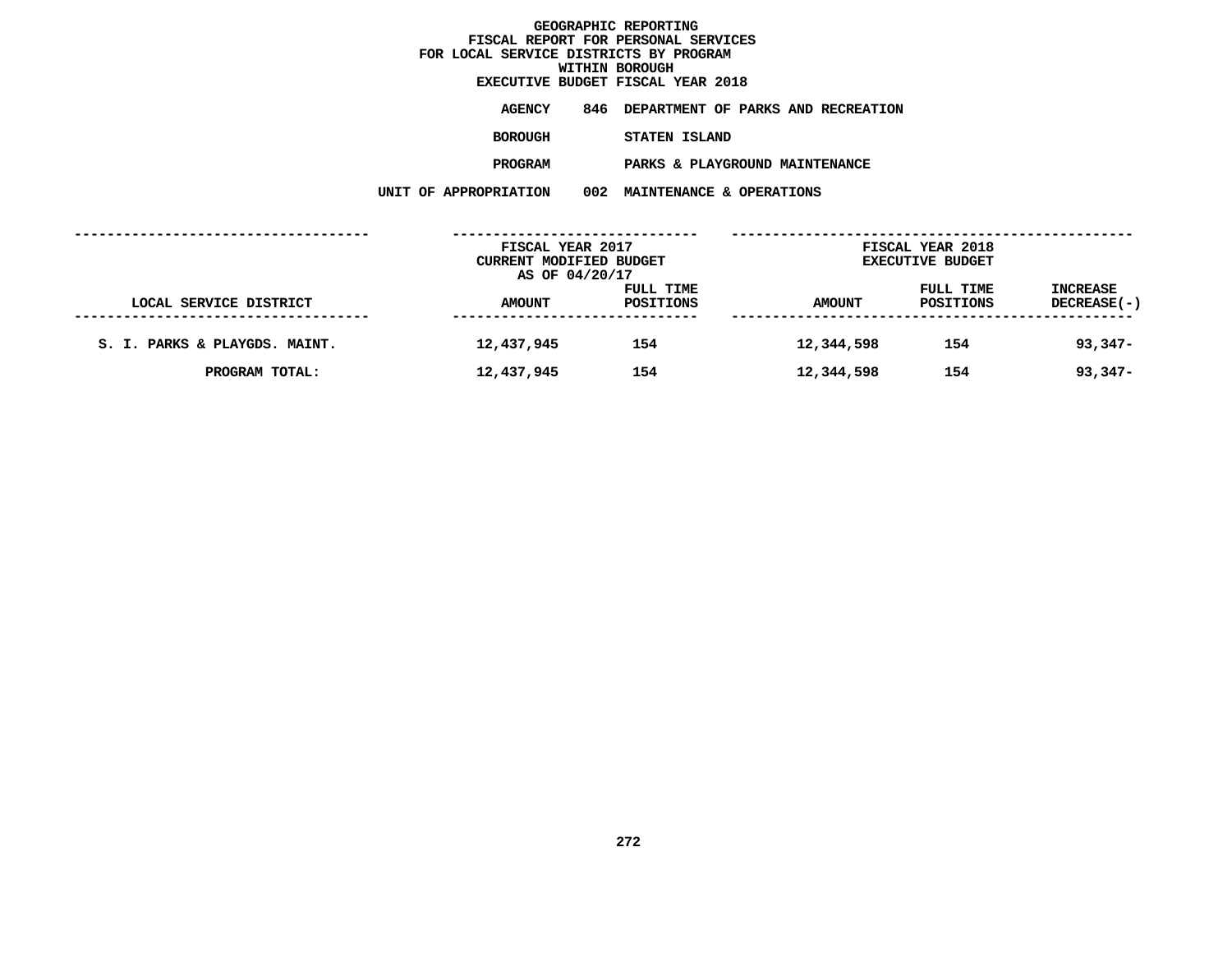**EXECUTIVE BUDGET FISCAL YEAR <sup>2018</sup>AGENCY <sup>846</sup> DEPARTMENT OF PARKS AND RECREATION**

**BOROUGH**

 **STATEN ISLAND PROGRAM**

**M** RECREATION SERVICES<br>N 004 RECREATION SERVICES **UNIT OF APPROPRIATION <sup>004</sup> RECREATION SERVICES**

|                           | FISCAL YEAR 2017<br>CURRENT MODIFIED BUDGET<br>AS OF 04/20/17 |                        | FISCAL YEAR 2018<br><b>EXECUTIVE BUDGET</b> |                        |                                |  |
|---------------------------|---------------------------------------------------------------|------------------------|---------------------------------------------|------------------------|--------------------------------|--|
| LOCAL SERVICE DISTRICT    | <b>AMOUNT</b>                                                 | FULL TIME<br>POSITIONS | <b>AMOUNT</b>                               | FULL TIME<br>POSITIONS | <b>INCREASE</b><br>DECREASE(-) |  |
| S.I. BORO-WIDE RECREATION | 1,919,390                                                     | 27                     | 1,920,247                                   | 27                     | 857                            |  |
| PROGRAM TOTAL:            | 1,919,390                                                     | 27                     | 1,920,247                                   | 27                     | 857                            |  |
|                           |                                                               |                        |                                             |                        |                                |  |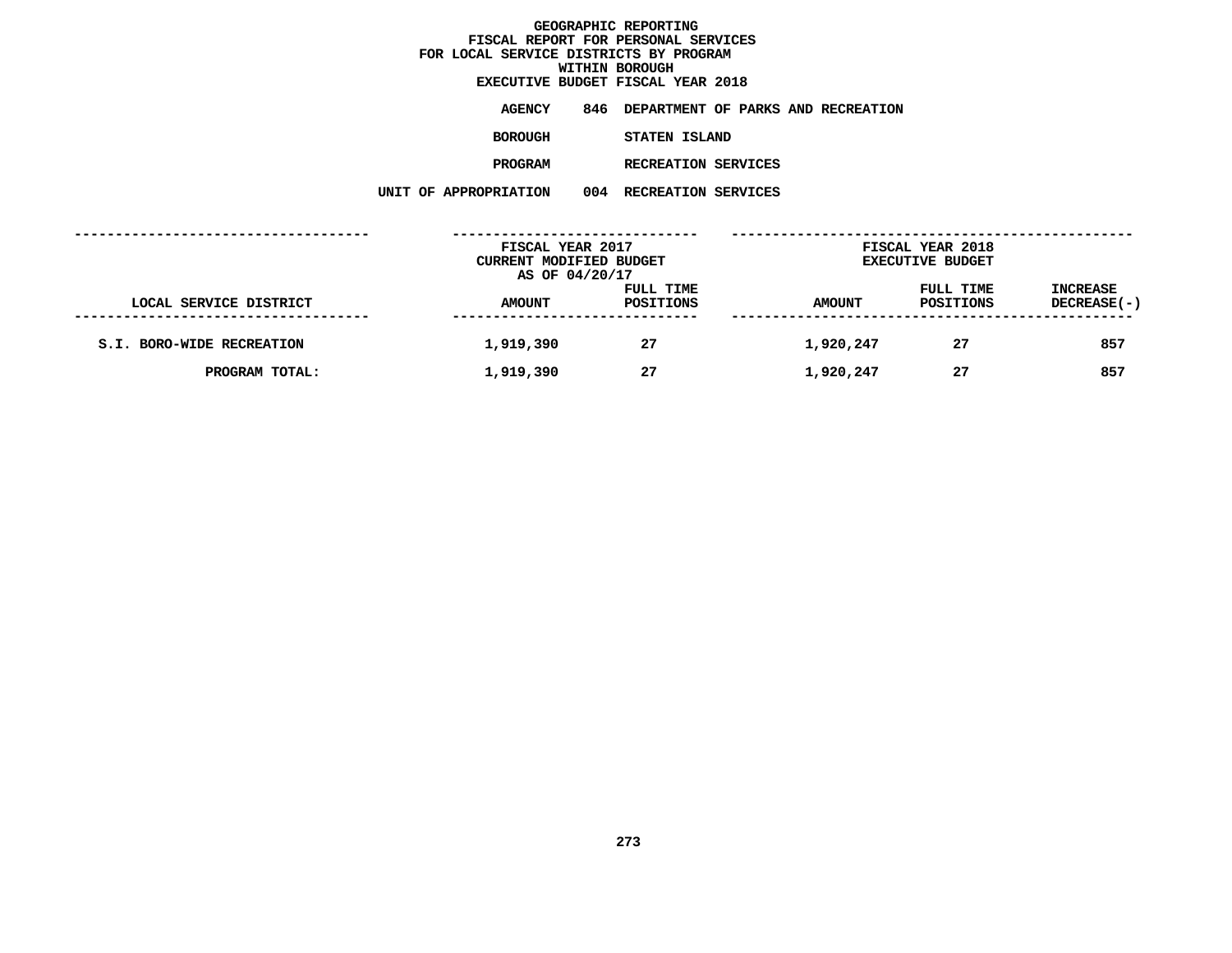| EXECUTIVE BUDGET FISCAL YEAR 2018 |               |  |                             |                                        |  |
|-----------------------------------|---------------|--|-----------------------------|----------------------------------------|--|
| AGENCY                            |               |  |                             | 846 DEPARTMENT OF PARKS AND RECREATION |  |
| <b>BOROUGH</b>                    | STATEN ISLAND |  |                             |                                        |  |
| <b>PROGRAM</b>                    |               |  | <b>VEHICLE REPAIR SHOPS</b> |                                        |  |

 **VEHICLE REPAIR SHOPS UNIT OF APPROPRIATION <sup>002</sup> MAINTENANCE & OPERATIONS**

|                                | FISCAL YEAR 2017<br>CURRENT MODIFIED BUDGET<br>AS OF 04/20/17 |                        | FISCAL YEAR 2018<br><b>EXECUTIVE BUDGET</b> |                        |                                |
|--------------------------------|---------------------------------------------------------------|------------------------|---------------------------------------------|------------------------|--------------------------------|
| LOCAL SERVICE DISTRICT         | <b>AMOUNT</b>                                                 | FULL TIME<br>POSITIONS | <b>AMOUNT</b>                               | FULL TIME<br>POSITIONS | <b>INCREASE</b><br>DECREASE(-) |
| ST ISLD VEHICLE REPAIR SHOP/TS | 490,879                                                       | 5                      | 490,879                                     | 5                      |                                |
| PROGRAM TOTAL:                 | 490,879                                                       | 5                      | 490,879                                     | 5                      |                                |
| SUB BOROUGH TOTAL:             | 18,324,537                                                    | 230                    | 18,247,728                                  | 230                    | 76,809-                        |
| <b>BOROUGH TOTAL:</b>          | 18,324,537                                                    | 230                    | 18,247,728                                  | 230                    | 76,809-                        |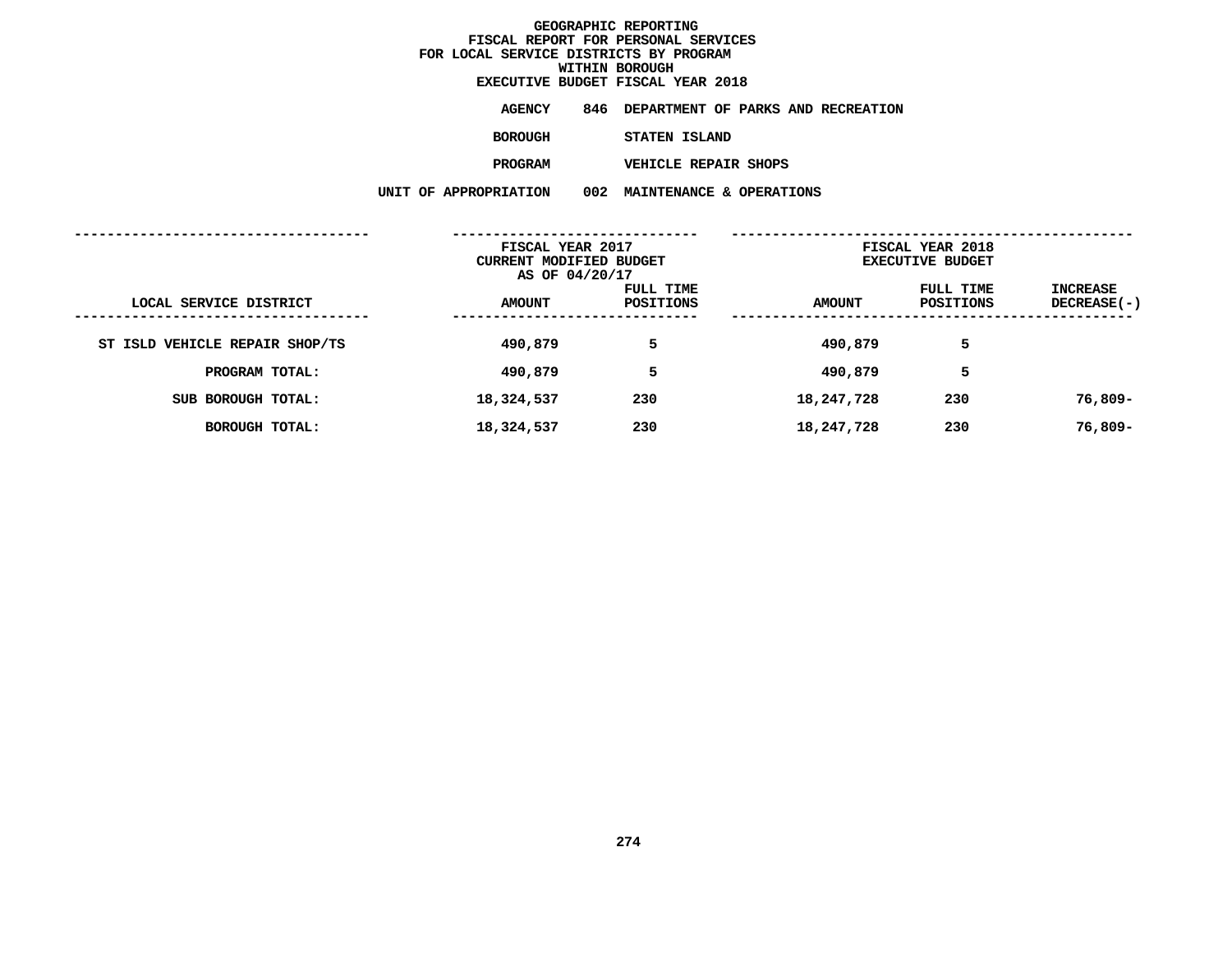### GEOGRAPHIC REPORTING<br>FISCAL REPORT FOR PERSONAL SERVICES<br>OCAL SERVICE DISTRICTS BY PROGRAM<br>WITHIN BOROUGH **FISCAL REPORT FOR PERSONAL SERVICES FOR LOCAL SERVICE DISTRICTS BY PROGRAM**

### **WITHIN BOROUGH EXECUTIVE BUDGET FISCAL YEAR <sup>2018</sup>**

**AGENCY <sup>846</sup> DEPARTMENT OF PARKS AND RECREATION**

|                                                   | FISCAL YEAR 2017<br>CURRENT MODIFIED BUDGET<br>AS OF 04/20/17 |                        | FISCAL YEAR 2018<br><b>EXECUTIVE BUDGET</b> |                        |                                |
|---------------------------------------------------|---------------------------------------------------------------|------------------------|---------------------------------------------|------------------------|--------------------------------|
| LOCAL SERVICE DISTRICT                            | <b>AMOUNT</b>                                                 | FULL TIME<br>POSITIONS | <b>AMOUNT</b>                               | FULL TIME<br>POSITIONS | <b>INCREASE</b><br>DECREASE(-) |
| <b>AGENCY TOTAL:</b><br>ALL PROGRAMS ALL BOROUGHS | 171,826,536                                                   | 2,034                  | 170,203,141                                 | 2,034                  | 1,623,395-                     |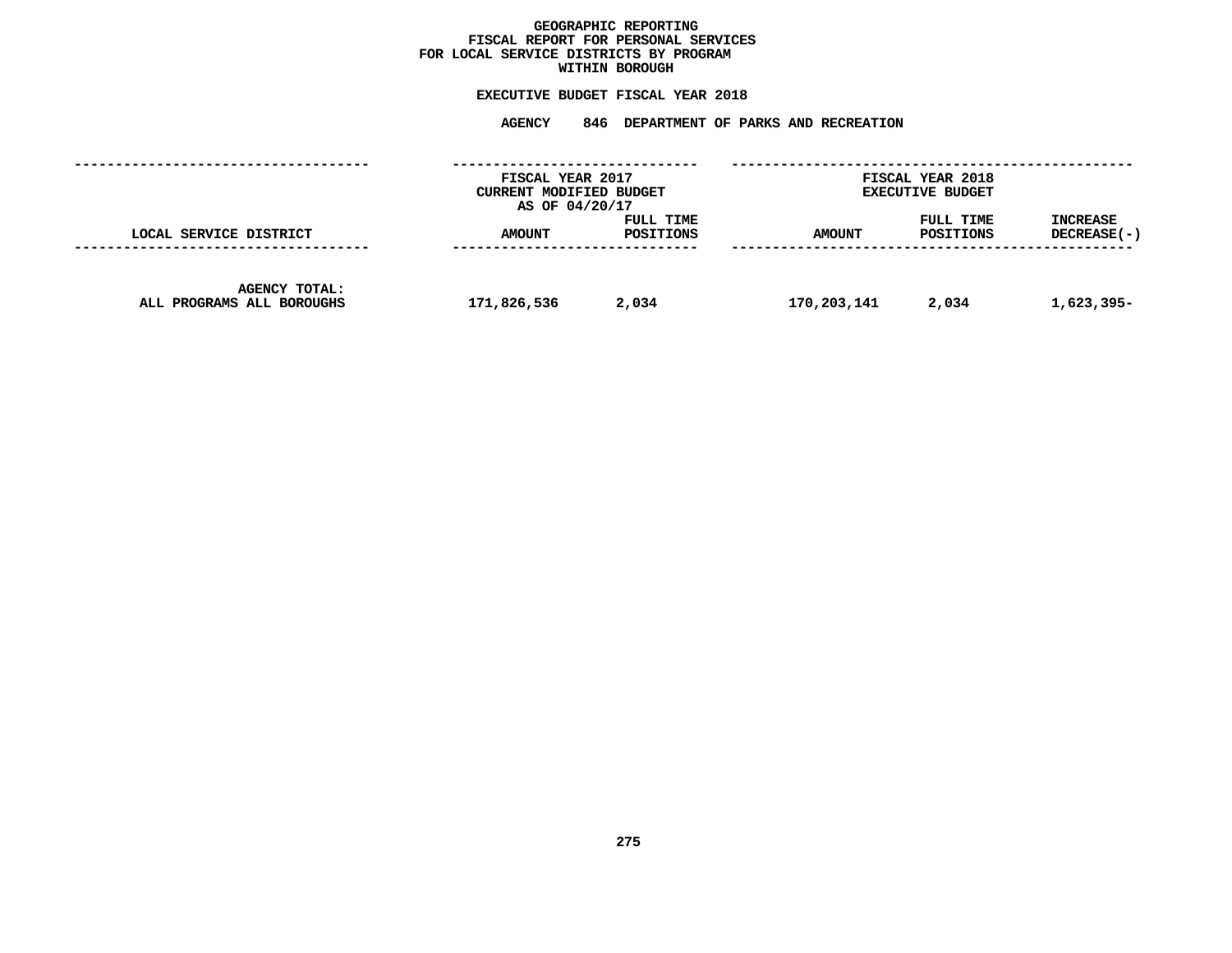#### **EXECUTIVE BUDGET FISCAL YEAR 2018**

**EXECUTIVE BUDGET FISCAL YEAR <sup>2018</sup>**

|                                                                       | <b>AGENCY:</b><br>846 DEPARTMENT OF PARKS AND RECREATION         |                                                                      |                                 |  |
|-----------------------------------------------------------------------|------------------------------------------------------------------|----------------------------------------------------------------------|---------------------------------|--|
|                                                                       | -----------------<br>FISCAL YEAR 2017<br>CURRENT MODIFIED BUDGET | ---------------------<br>FISCAL YEAR 2018<br><b>EXECUTIVE BUDGET</b> |                                 |  |
| UNIT OF APPROPRIATION                                                 | AS OF 04/20/17                                                   | <b>AMOUNT</b>                                                        | <b>INCREASE</b><br>DECREASE (-) |  |
| EXEC MGMT & ADMIN<br>001                                              |                                                                  |                                                                      |                                 |  |
| REGULAR GROSS<br><b>OTHER</b>                                         |                                                                  |                                                                      |                                 |  |
| TOTAL REPORTED GEOGRAPHICALLY                                         |                                                                  |                                                                      |                                 |  |
| NOT REPORTED GEOGRAPHICALLY                                           | 8,527,864                                                        | 8,559,953                                                            | 32,089                          |  |
| FINANCIAL PLAN SAVINGS                                                |                                                                  |                                                                      |                                 |  |
| <b>APPROPRIATION</b>                                                  | 8,527,864                                                        | 8,559,953                                                            | 32,089                          |  |
| <b>FUNDING</b>                                                        |                                                                  |                                                                      |                                 |  |
| <b>CITY</b><br>OTHER CATEGORICAL<br>CAPITAL FUNDS - I.F.A.            | 7,671,648                                                        | 7,744,366                                                            | 72,718                          |  |
| <b>STATE</b><br>FEDERAL - C.D.<br>FEDERAL - OTHER<br>INTRA-CITY SALES | 44,216<br>812,000                                                | 815,587                                                              | 44,216-<br>3,587                |  |
|                                                                       |                                                                  |                                                                      |                                 |  |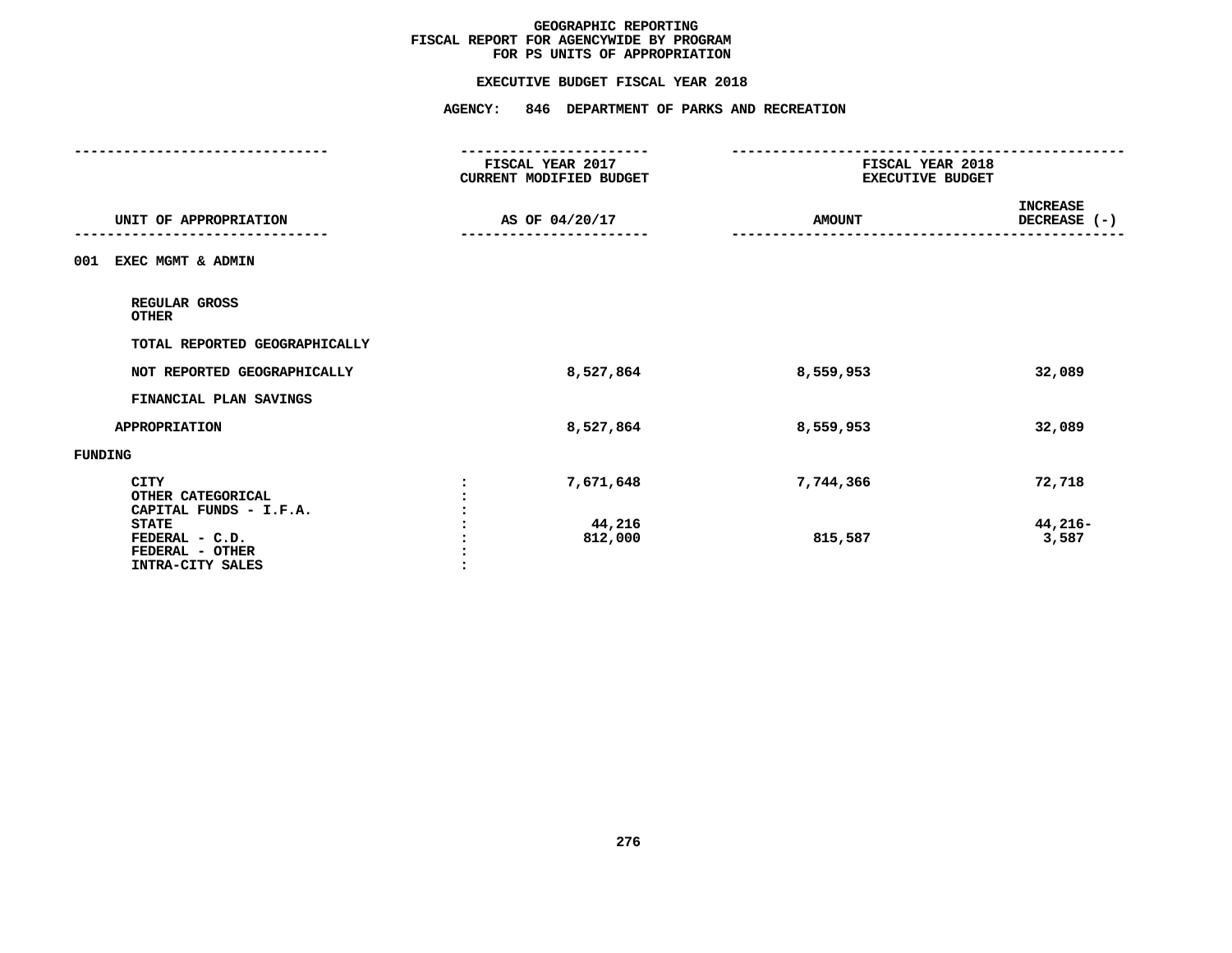#### **EXECUTIVE BUDGET FISCAL YEAR 2018**

|                                                                                                                                     | FISCAL YEAR 2017<br><b>CURRENT MODIFIED BUDGET</b>                             | FISCAL YEAR 2018<br><b>EXECUTIVE BUDGET</b>                    |                                                                           |  |
|-------------------------------------------------------------------------------------------------------------------------------------|--------------------------------------------------------------------------------|----------------------------------------------------------------|---------------------------------------------------------------------------|--|
| UNIT OF APPROPRIATION                                                                                                               | AS OF 04/20/17                                                                 | <b>AMOUNT</b>                                                  | <b>INCREASE</b><br>DECREASE (-)                                           |  |
| 002<br>MAINTENANCE & OPERATIONS                                                                                                     |                                                                                |                                                                |                                                                           |  |
| REGULAR GROSS<br><b>OTHER</b>                                                                                                       | 131,522,380<br>20,665,380                                                      | 129,884,424<br>20,665,303                                      | 1,637,956-<br>$77 -$                                                      |  |
| TOTAL REPORTED GEOGRAPHICALLY                                                                                                       | 152,187,760                                                                    | 150,549,727                                                    | 1,638,033-                                                                |  |
| NOT REPORTED GEOGRAPHICALLY                                                                                                         | 158,625,557                                                                    | 148,461,114                                                    | 10, 164, 443-                                                             |  |
| FINANCIAL PLAN SAVINGS                                                                                                              |                                                                                | 686,599-                                                       | 686,599-                                                                  |  |
| <b>APPROPRIATION</b>                                                                                                                | 310,813,317                                                                    | 298,324,242                                                    | 12,489,075-                                                               |  |
| <b>FUNDING</b>                                                                                                                      |                                                                                |                                                                |                                                                           |  |
| <b>CITY</b><br>OTHER CATEGORICAL<br>CAPITAL FUNDS - I.F.A.<br><b>STATE</b><br>FEDERAL - C.D.<br>FEDERAL - OTHER<br>INTRA-CITY SALES | 247,658,814<br>11,914,099<br>1,137,840<br>1,438,606<br>1,327,146<br>47,336,812 | 247,784,796<br>2,320,576<br>395,940<br>1,446,177<br>46,376,753 | 125,982<br>$9,593,523-$<br>741,900-<br>7,571<br>1,327,146-<br>$960,059 -$ |  |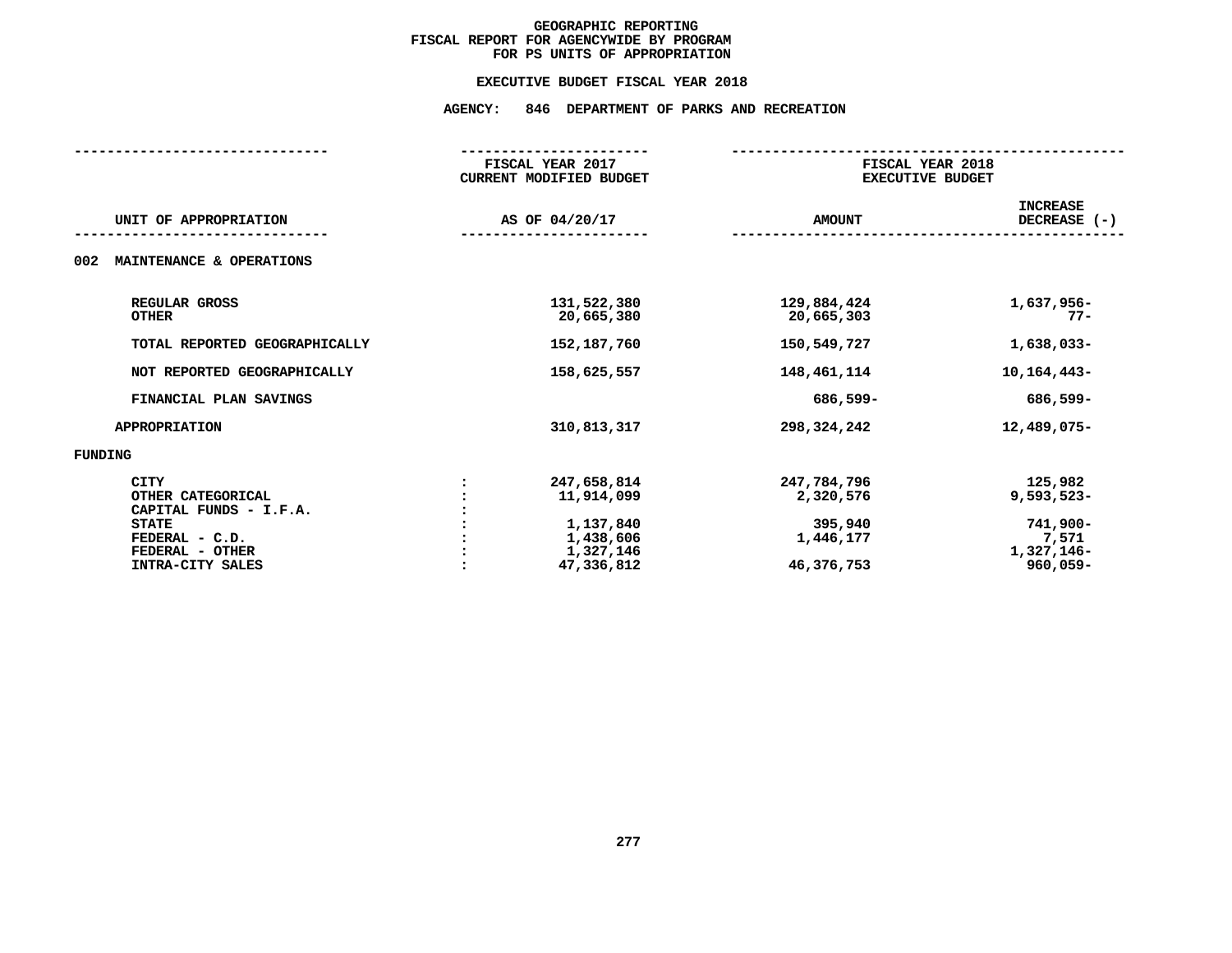#### **EXECUTIVE BUDGET FISCAL YEAR 2018**

**EXECUTIVE BUDGET FISCAL YEAR <sup>2018</sup>**

|                                                                                                                                     | <b>AGENCY:</b><br>846 DEPARTMENT OF PARKS AND RECREATION |                                             |                          |
|-------------------------------------------------------------------------------------------------------------------------------------|----------------------------------------------------------|---------------------------------------------|--------------------------|
|                                                                                                                                     | FISCAL YEAR 2017<br>CURRENT MODIFIED BUDGET              | FISCAL YEAR 2018<br><b>EXECUTIVE BUDGET</b> |                          |
| UNIT OF APPROPRIATION                                                                                                               | AS OF 04/20/17                                           | <b>AMOUNT</b>                               | INCREASE<br>DECREASE (-) |
| DESIGN & ENGINEERING<br>003                                                                                                         |                                                          |                                             |                          |
| REGULAR GROSS<br><b>OTHER</b>                                                                                                       |                                                          |                                             |                          |
| TOTAL REPORTED GEOGRAPHICALLY                                                                                                       |                                                          |                                             |                          |
| NOT REPORTED GEOGRAPHICALLY                                                                                                         | 46,825,627                                               | 47,465,098                                  | 639,471                  |
| FINANCIAL PLAN SAVINGS                                                                                                              |                                                          | 516,000                                     | 516,000                  |
| <b>APPROPRIATION</b>                                                                                                                | 46,825,627                                               | 47,981,098                                  | 1,155,471                |
| FUNDING                                                                                                                             |                                                          |                                             |                          |
| <b>CITY</b><br>OTHER CATEGORICAL<br>CAPITAL FUNDS - I.F.A.<br><b>STATE</b><br>FEDERAL - C.D.<br>FEDERAL - OTHER<br>INTRA-CITY SALES | 46,825,627                                               | 47,981,098                                  | 1,155,471                |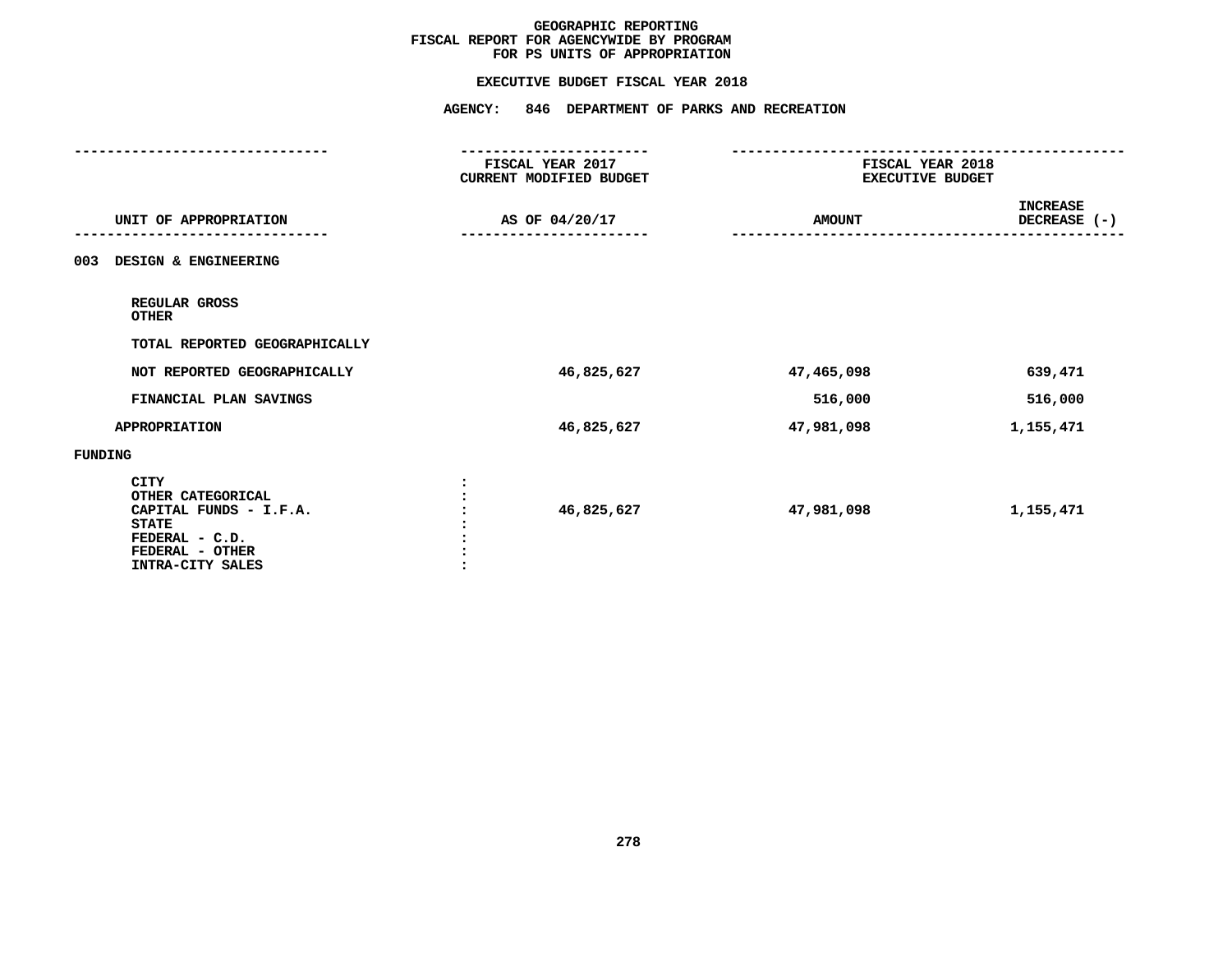#### **EXECUTIVE BUDGET FISCAL YEAR 2018**

|                                                                                                                 | FISCAL YEAR 2017<br>CURRENT MODIFIED BUDGET |                           | FISCAL YEAR 2018<br>EXECUTIVE BUDGET |  |  |  |
|-----------------------------------------------------------------------------------------------------------------|---------------------------------------------|---------------------------|--------------------------------------|--|--|--|
| UNIT OF APPROPRIATION                                                                                           | AS OF 04/20/17                              | <b>AMOUNT</b>             | <b>INCREASE</b><br>DECREASE (-)      |  |  |  |
| RECREATION SERVICES<br>004                                                                                      |                                             |                           |                                      |  |  |  |
| REGULAR GROSS<br><b>OTHER</b>                                                                                   | 18, 144, 092<br>1,494,684                   | 18, 158, 430<br>1,494,984 | 14,338<br>300                        |  |  |  |
| TOTAL REPORTED GEOGRAPHICALLY                                                                                   | 19,638,776                                  | 19,653,414                | 14,638                               |  |  |  |
| NOT REPORTED GEOGRAPHICALLY                                                                                     | 6,338,452                                   | 5,222,071                 | 1,116,381-                           |  |  |  |
| FINANCIAL PLAN SAVINGS                                                                                          |                                             |                           |                                      |  |  |  |
| <b>APPROPRIATION</b>                                                                                            | 25, 977, 228                                | 24,875,485                | 1,101,743-                           |  |  |  |
| <b>FUNDING</b>                                                                                                  |                                             |                           |                                      |  |  |  |
| <b>CITY</b><br>OTHER CATEGORICAL<br>CAPITAL FUNDS - I.F.A.<br><b>STATE</b><br>FEDERAL - C.D.<br>FEDERAL - OTHER | 24,809,829<br>759,095                       | 24,838,844                | 29,015<br>759,095-                   |  |  |  |
| INTRA-CITY SALES                                                                                                | 408,304                                     | 36,641                    | 371,663-                             |  |  |  |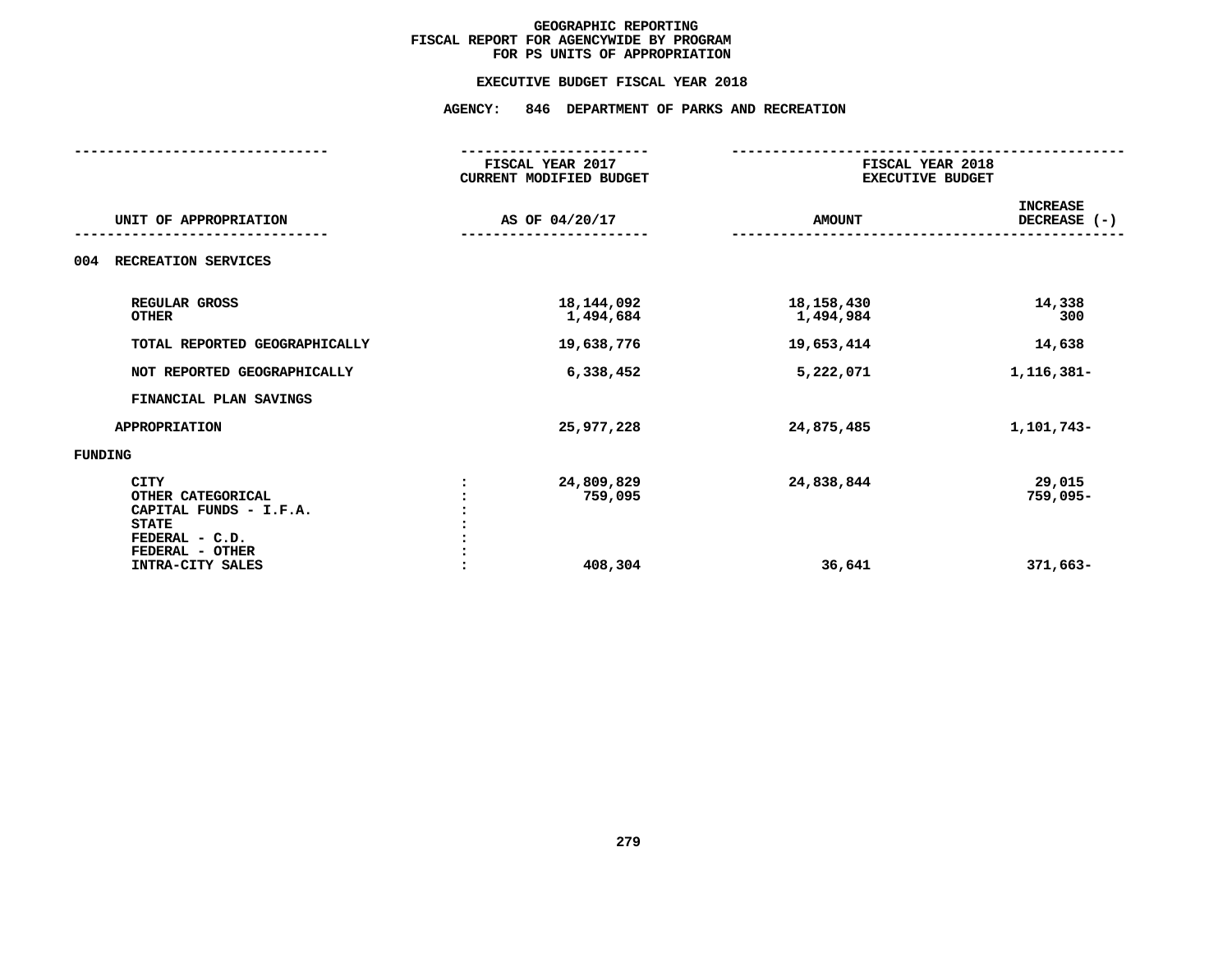|                                                                                                                              |                | FISCAL YEAR 2017<br><b>CURRENT MODIFIED BUDGET</b>                           |                                                           | FISCAL YEAR 2018<br><b>EXECUTIVE BUDGET</b>                                            |  |  |
|------------------------------------------------------------------------------------------------------------------------------|----------------|------------------------------------------------------------------------------|-----------------------------------------------------------|----------------------------------------------------------------------------------------|--|--|
| UNIT OF APPROPRIATION                                                                                                        | AS OF 04/20/17 |                                                                              | <b>AMOUNT</b>                                             | <b>INCREASE</b><br>DECREASE (-)                                                        |  |  |
| MAINT & OPERATIONS - OTPS<br>006                                                                                             |                |                                                                              |                                                           |                                                                                        |  |  |
| TOTAL REPORTED GEOGRAPHICALLY                                                                                                |                |                                                                              |                                                           |                                                                                        |  |  |
| NOT REPORTED GEOGRAPHICALLY                                                                                                  |                | 126,757,553                                                                  | 80,523,696                                                | 46,233,857-                                                                            |  |  |
| FINANCIAL PLAN SAVINGS                                                                                                       |                |                                                                              | 3,036,406                                                 | 3,036,406                                                                              |  |  |
| <b>APPROPRIATION</b>                                                                                                         |                | 126,757,553                                                                  | 83,560,102                                                | 43, 197, 451-                                                                          |  |  |
| FUNDING                                                                                                                      |                |                                                                              |                                                           |                                                                                        |  |  |
| CITY<br>OTHER CATEGORICAL<br>CAPITAL FUNDS - I.F.A.<br><b>STATE</b><br>FEDERAL - C.D.<br>FEDERAL - OTHER<br>INTRA-CITY SALES |                | 106,180,642<br>4,431,732<br>2,063,405<br>6,261,997<br>1,771,508<br>6,048,269 | 77,013,826<br>470,886<br>2,261,997<br>63,393<br>3,750,000 | 29,166,816-<br>3,960,846-<br>$2,063,405-$<br>$4,000,000 -$<br>1,708,115-<br>2,298,269- |  |  |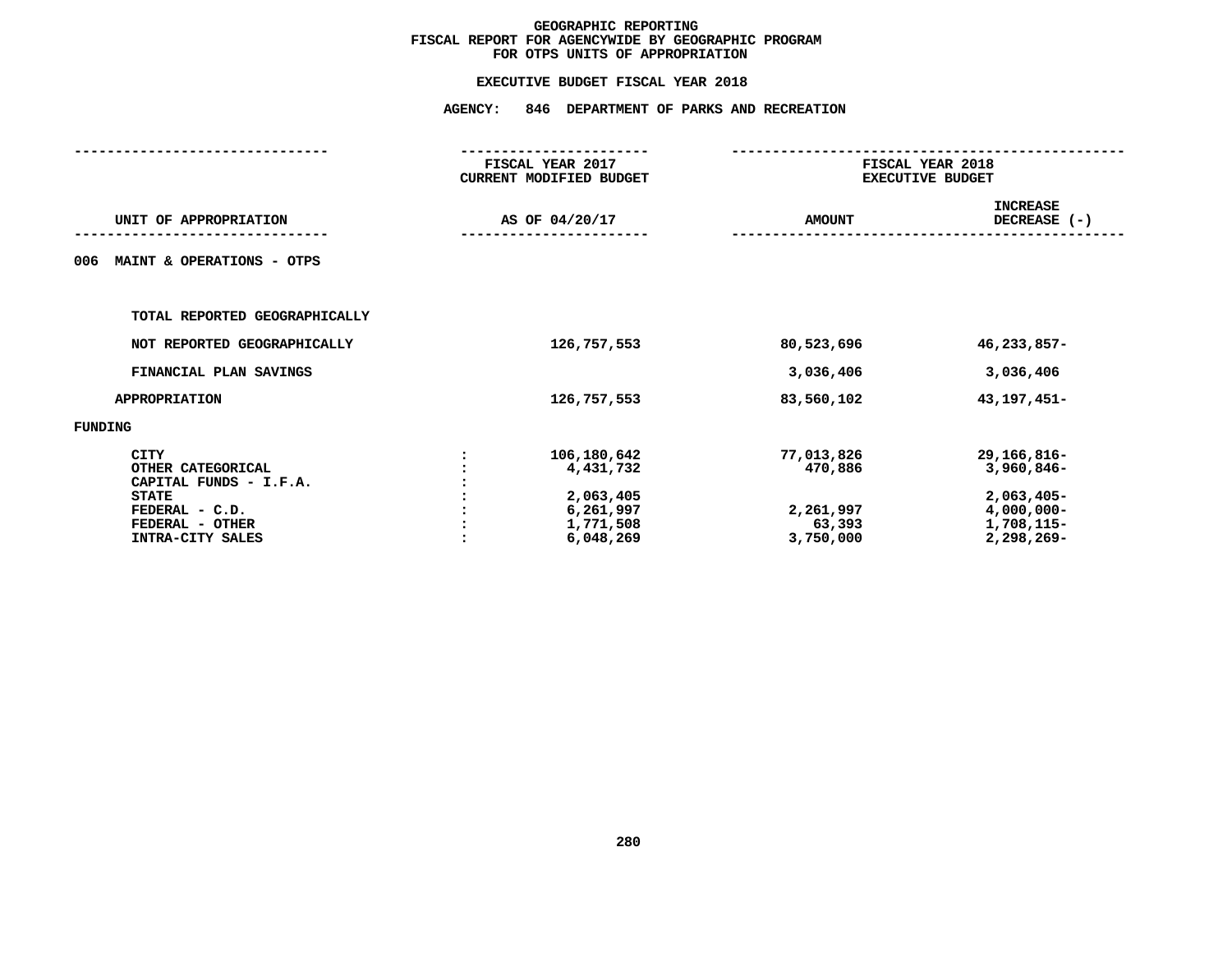|                                                                                                                                     |                | FISCAL YEAR 2017<br><b>CURRENT MODIFIED BUDGET</b> | FISCAL YEAR 2018<br><b>EXECUTIVE BUDGET</b> |                                    |  |  |
|-------------------------------------------------------------------------------------------------------------------------------------|----------------|----------------------------------------------------|---------------------------------------------|------------------------------------|--|--|
| UNIT OF APPROPRIATION                                                                                                               | AS OF 04/20/17 |                                                    | <b>AMOUNT</b>                               | <b>INCREASE</b><br>DECREASE (-)    |  |  |
| EXEC MGT/ADMIN SVCS-OTPS<br>007                                                                                                     |                |                                                    |                                             |                                    |  |  |
| TOTAL REPORTED GEOGRAPHICALLY                                                                                                       |                |                                                    |                                             |                                    |  |  |
| NOT REPORTED GEOGRAPHICALLY                                                                                                         |                | 23,339,556                                         | 25,513,408                                  | 2,173,852                          |  |  |
| FINANCIAL PLAN SAVINGS                                                                                                              |                |                                                    | 300,000                                     | 300,000                            |  |  |
| <b>APPROPRIATION</b>                                                                                                                |                | 23,339,556                                         | 25,813,408                                  | 2,473,852                          |  |  |
| FUNDING                                                                                                                             |                |                                                    |                                             |                                    |  |  |
| <b>CITY</b><br>OTHER CATEGORICAL<br>CAPITAL FUNDS - I.F.A.<br><b>STATE</b><br>FEDERAL - C.D.<br>FEDERAL - OTHER<br>INTRA-CITY SALES |                | 23,315,968<br>20,431<br>3,157                      | 25,813,408                                  | 2,497,440<br>$20,431-$<br>$3,157-$ |  |  |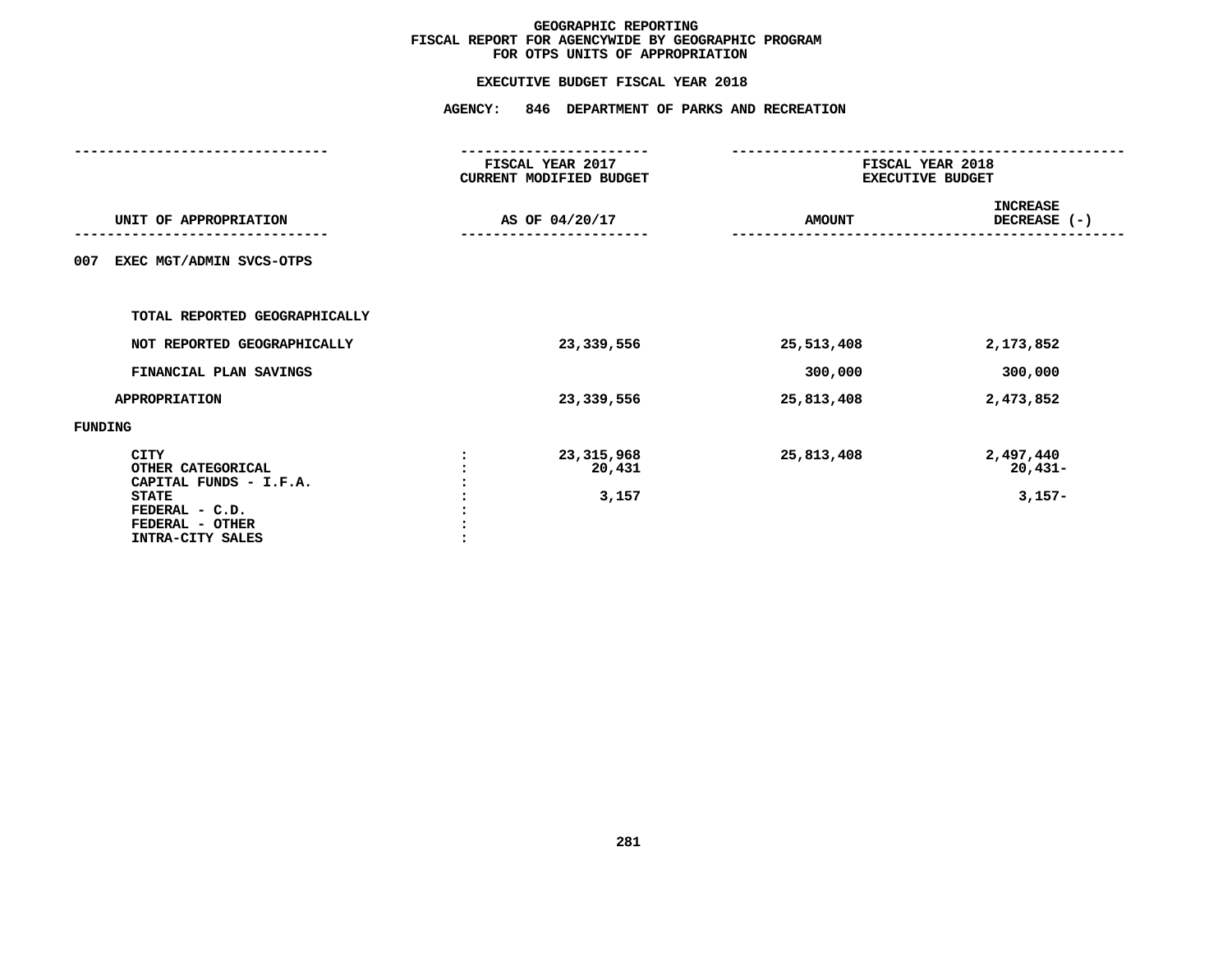| AS OF 04/20/17 |                                          | <b>AMOUNT</b>                               | <b>INCREASE</b><br>DECREASE (-)             |  |  |
|----------------|------------------------------------------|---------------------------------------------|---------------------------------------------|--|--|
|                |                                          |                                             |                                             |  |  |
|                |                                          |                                             |                                             |  |  |
|                | 1,869,293                                | 1,585,906                                   | 283,387-                                    |  |  |
|                |                                          |                                             |                                             |  |  |
|                | 1,869,293                                | 1,585,906                                   | 283,387-                                    |  |  |
|                |                                          |                                             |                                             |  |  |
|                | 1,585,906<br>201,975<br>36,787<br>44,625 | 1,585,906                                   | 201,975-<br>$36,787-$<br>44,625-            |  |  |
|                |                                          | FISCAL YEAR 2017<br>CURRENT MODIFIED BUDGET | FISCAL YEAR 2018<br><b>EXECUTIVE BUDGET</b> |  |  |